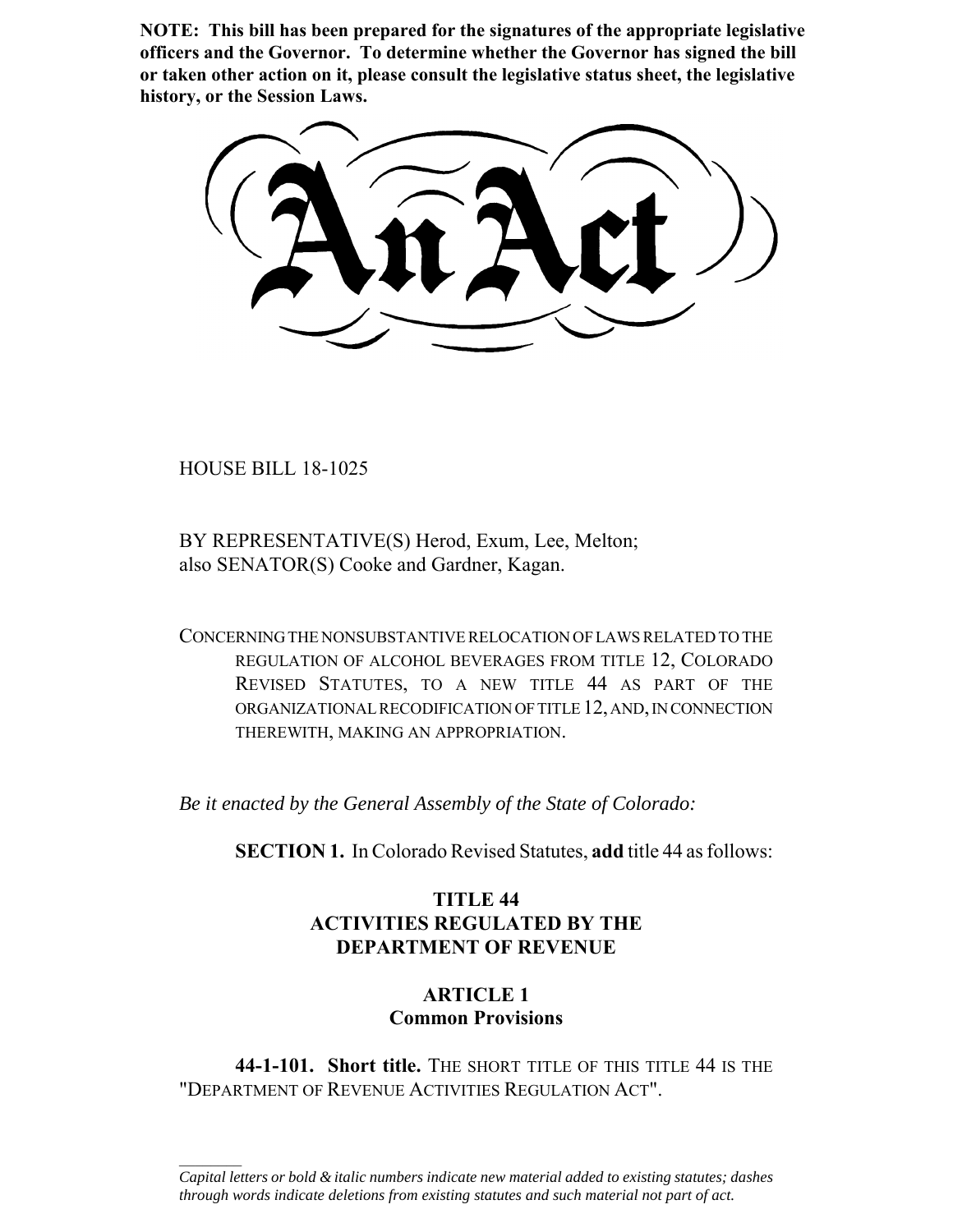**44-1-102. Legislative declaration.** (1) THE GENERAL ASSEMBLY HEREBY FINDS AND DECLARES THAT:

(a) BEFORE THE ENACTMENT OF THIS TITLE 44, LAWS ADMINISTERED BY THE DEPARTMENT OF REVENUE THAT REGULATE A VARIETY OF ACTIVITIES WERE CODIFIED IN TWO TITLES OF THE COLORADO REVISED STATUTES, MOST PROMINENTLY IN TITLE 12, WHICH GOVERNS PROFESSIONS AND OCCUPATIONS;

(b) MOST PROFESSIONS AND OCCUPATIONS ARE REGULATED BY THE DEPARTMENT OF REGULATORY AGENCIES PURSUANT TO TITLE 12, BUT PRIOR TO THE 2017 LEGISLATIVE SESSION, TITLE 12 CONTAINED NUMEROUS LAWS THAT DID NOT PERTAIN TO THE REGULATION OF PROFESSIONS AND OCCUPATIONS AND WERE NOT ADMINISTERED BY THE DEPARTMENT OF REGULATORY AGENCIES;

(c) WITH THE ENACTMENT OF SECTION 2-3-510 IN 2016, THE GENERAL ASSEMBLY DIRECTED THE OFFICE OF LEGISLATIVE LEGAL SERVICES TO STUDY AN ORGANIZATIONAL RECODIFICATION OF TITLE 12 OF THE COLORADO REVISED STATUTES, INCLUDING RELOCATING LAWS THAT DO NOT PERTAIN TO PROFESSIONS AND OCCUPATIONS AND ARE NOT ADMINISTERED BY THE DEPARTMENT OF REGULATORY AGENCIES;

(d) BASED ON RECOMMENDATIONS FROM THE TITLE 12 RECODIFICATION STUDY, THE GENERAL ASSEMBLY ENACTED SEVERAL BILLS IN THE 2017 LEGISLATIVE SESSION TO RELOCATE OUT OF TITLE 12 MANY LAWS THAT ARE ADMINISTERED BY ENTITIES OTHER THAN THE DEPARTMENT OF REGULATORY AGENCIES;

(e) THE STUDY ALSO RECOMMENDED CREATING A NEW TITLE 44 FOR PURPOSES OF CONSOLIDATING LAWS ADMINISTERED BY THE DEPARTMENT OF REVENUE THAT REGULATE ACTIVITIES INTO A SINGLE TITLE IN ORDER TO FACILITATE BOTH:

(I) THE PUBLIC'S AND REGULATED ENTITIES' UNDERSTANDING OF THE LAWS THAT APPLY TO THEM; AND

(II) THE DEPARTMENT OF REVENUE'S ADMINISTRATION OF THESE LAWS; AND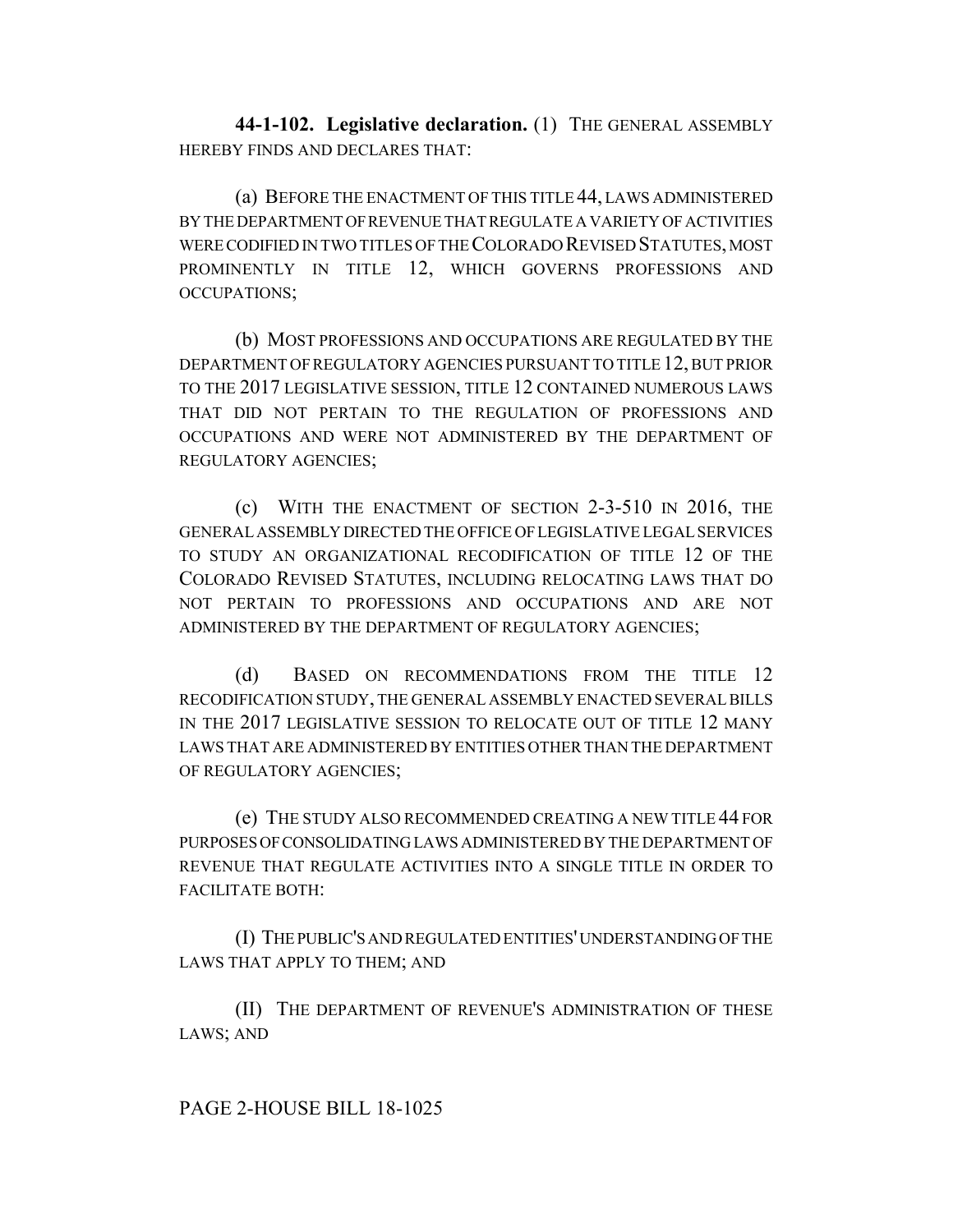(f) CREATING A NEW TITLE 44 CONSISTING OF LAWS ADMINISTERED BY THE DEPARTMENT OF REVENUE THAT REGULATE VARIOUS ACTIVITIES IS NECESSARY TO IMPLEMENT THE RECOMMENDATIONS OF THE TITLE 12 RECODIFICATION STUDY AND FACILITATE THE REORGANIZATION OF TITLE 12 PERTAINING TO THE REGULATION OF PROFESSIONS AND OCCUPATIONS.

**44-1-103. Definitions.** AS USED IN THIS TITLE 44, UNLESS THE CONTEXT OTHERWISE REQUIRES:

(1) "DEPARTMENT" MEANS THE DEPARTMENT OF REVENUE CREATED IN SECTION 24-1-117.

(2) "EXECUTIVE DIRECTOR" MEANS THE EXECUTIVE DIRECTOR OF THE DEPARTMENT.

**SECTION 2.** In Colorado Revised Statutes, **add with amended and relocated provisions** articles 3, 4, and 5 to title 44 as follows:

# **ARTICLE 3 Alcohol Beverages**

# PART 1 GENERAL PROVISIONS

**44-3-101. [Formerly 12-47-101] Short title.** This article shall be known and may be cited as THE SHORT TITLE OF THIS ARTICLE 3 IS the "Colorado Liquor Code".

**44-3-102. [Formerly 12-47-102] Legislative declaration.** (1) The general assembly hereby declares that this article shall be deemed an exercise of the police powers of the state for the protection of the economic and social welfare and the health, peace, and morals of the people of this state and that no provisions of this article ARTICLE 3 shall ever be construed so as to authorize the establishment or maintenance of any saloon.

(2) The general assembly further declares that it is lawful to manufacture and sell for beverages or medicinal purposes alcohol beverages, subject to the terms, conditions, limitations, and restrictions in this article ARTICLE 3.

### PAGE 3-HOUSE BILL 18-1025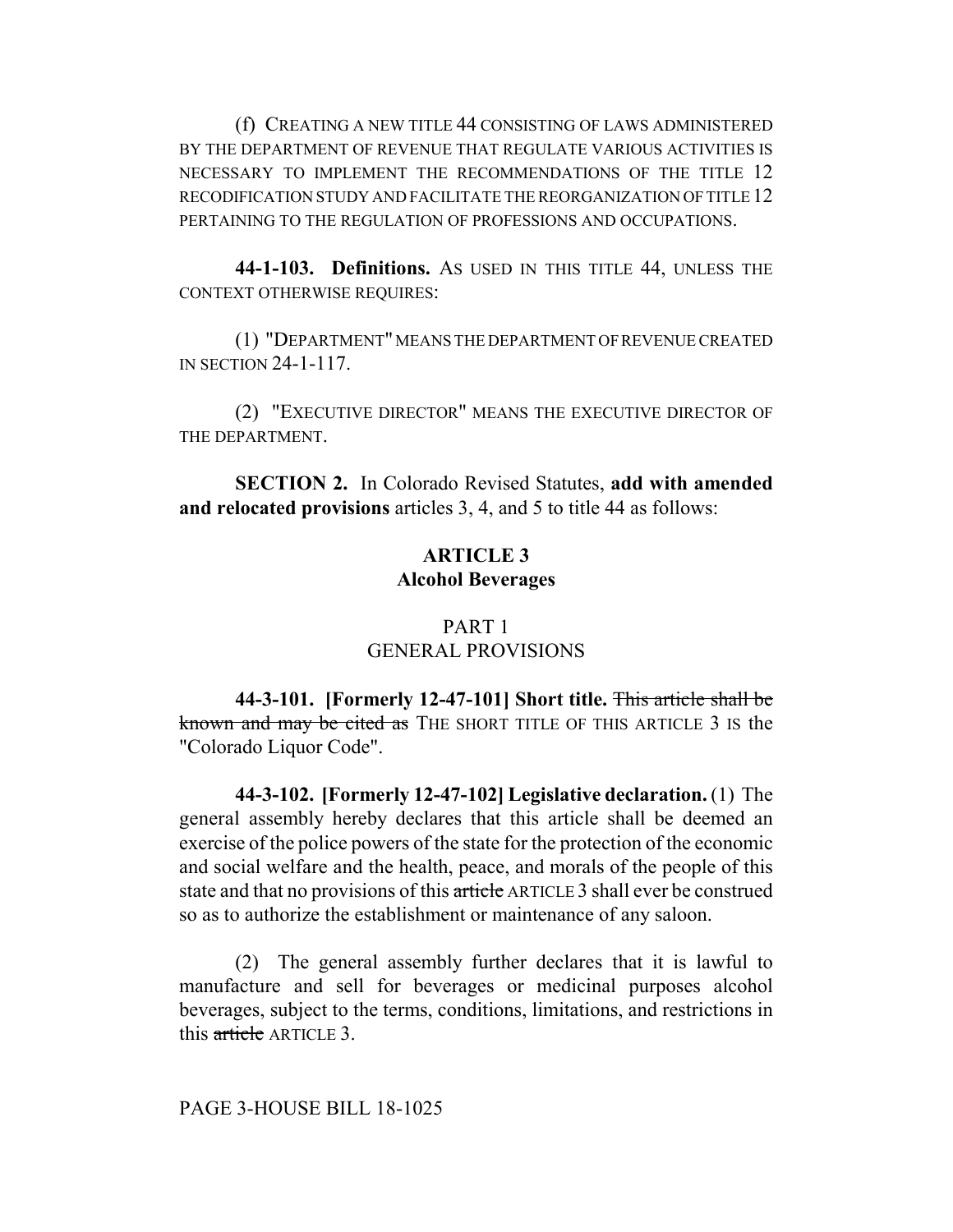**44-3-103. [Formerly 12-47-103] Definitions.** As used in this article 47 and article 46 of this title 12 ARTICLE 3 AND ARTICLE 4 OF THIS TITLE 44, unless the context otherwise requires:

(1) "Adult" means a person lawfully permitted to purchase alcohol beverages.

(2) "Alcohol beverage" means fermented malt beverage or malt, vinous, or spirituous liquors; except that "alcohol beverage" shall not include confectionery containing alcohol within the limits prescribed by section 25-5-410 (1)(i)(II).  $C.R.S.$ 

 $(2.5)(3)$  "Alternating proprietor licensed premises" means a distinct and definite area, as specified in an alternating use of premises application, that is owned by or in possession of a person licensed pursuant to section  $12-46-104(1)(a)$ ,  $12-47-402$ ,  $12-47-403$ , or  $12-47-415$  SECTION 44-3-402, 44-3-403, 44-3-417, OR 44-4-104 (1)(a) and within which such licensee and other persons licensed pursuant to section  $12-46-104$   $(1)(a)$ ,  $12-47-402$ , 12-47-403, or 12-47-415 SECTION 44-3-402, 44-3-403, 44-3-417, OR 44-4-104 (1)(a) are authorized to manufacture and store vinous liquors, malt liquors, or fermented malt beverages in accordance with the provisions of this article or article 46 of this title ARTICLE 3 OR ARTICLE 4 OF THIS TITLE 44, as applicable.

 $(3)$  (4) "Bed and breakfast" means an overnight lodging establishment that provides at least one meal per day at no charge other than a charge for overnight lodging and does not sell alcohol beverages by the drink.

 $(4)$  (5) "Brew pub" means a retail establishment that manufactures not more than one million eight hundred sixty thousand gallons of malt liquor and fermented malt beverages on its licensed premises or licensed alternating proprietor licensed premises, combined, each calendar year.

(5) (6) "Brewery" means any establishment where malt liquors or fermented malt beverages are manufactured, except brew pubs licensed under this article ARTICLE 3.

 $(5.4)$  (7) "Campus" means property owned or used by an institution of higher education to regularly provide students with education, housing,

### PAGE 4-HOUSE BILL 18-1025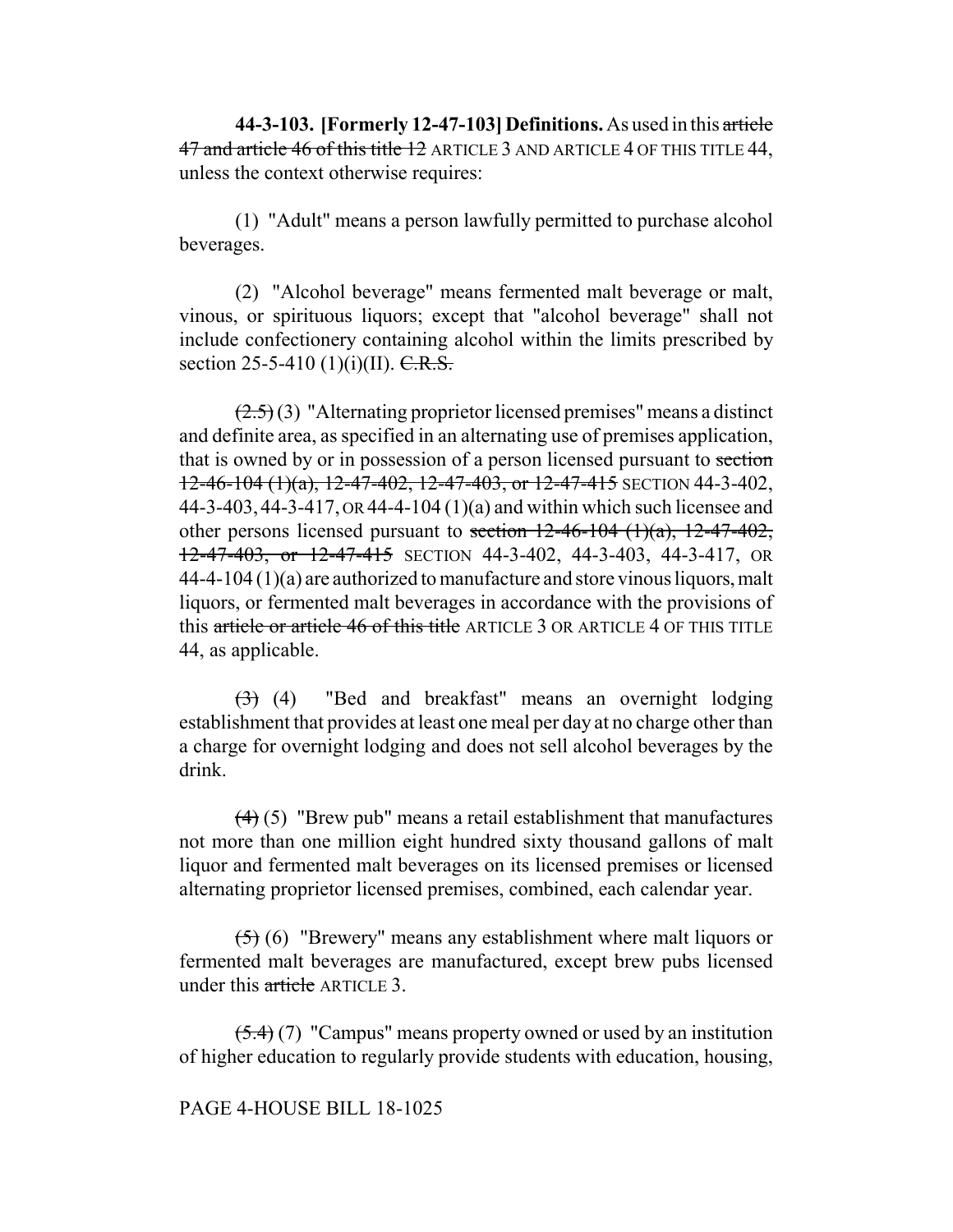or college activities.

 $(5.6)$  (8) "Campus liquor complex" means an area within a campus that is licensed to serve alcohol under section  $12-47-411$   $(2.5)$  SECTION 44-3-413 (3).

 $(6)$  (9) "Club" means:

(a) A corporation that:

(I) Has been incorporated for not less than three years; and

(II) Has a membership that has paid dues for a period of at least three years; and

(III) Has a membership that for three years has been the owner, lessee, or occupant of an establishment operated solely for objects of a national, social, fraternal, patriotic, political, or athletic nature, but not for pecuniary gain, and the property as well as the advantages of which belong to the members;

(b) A corporation that is a regularly chartered branch, or lodge, or chapter of a national organization that is operated solely for the objects of a patriotic or fraternal organization or society, but not for pecuniary gain.

 $(6.5)$  (10) "Colorado grown" means wine produced from one hundred percent Colorado-grown grapes, other fruits, or other agricultural products containing natural sugar, including honey, manufactured by a winery that is located in Colorado and licensed pursuant to part 3 of this article ARTICLE 3

 $(6.6)$  (11) "Common consumption area" means an area designed as a common area in an entertainment district approved by the local licensing authority that uses physical barriers to close the area to motor vehicle traffic and limit pedestrian access.

 $(6.9)$  (12) "Distill" or "distillation" means the process by which alcohol that is created by fermentation is separated from the portion of the liquid that has no alcohol content.

## PAGE 5-HOUSE BILL 18-1025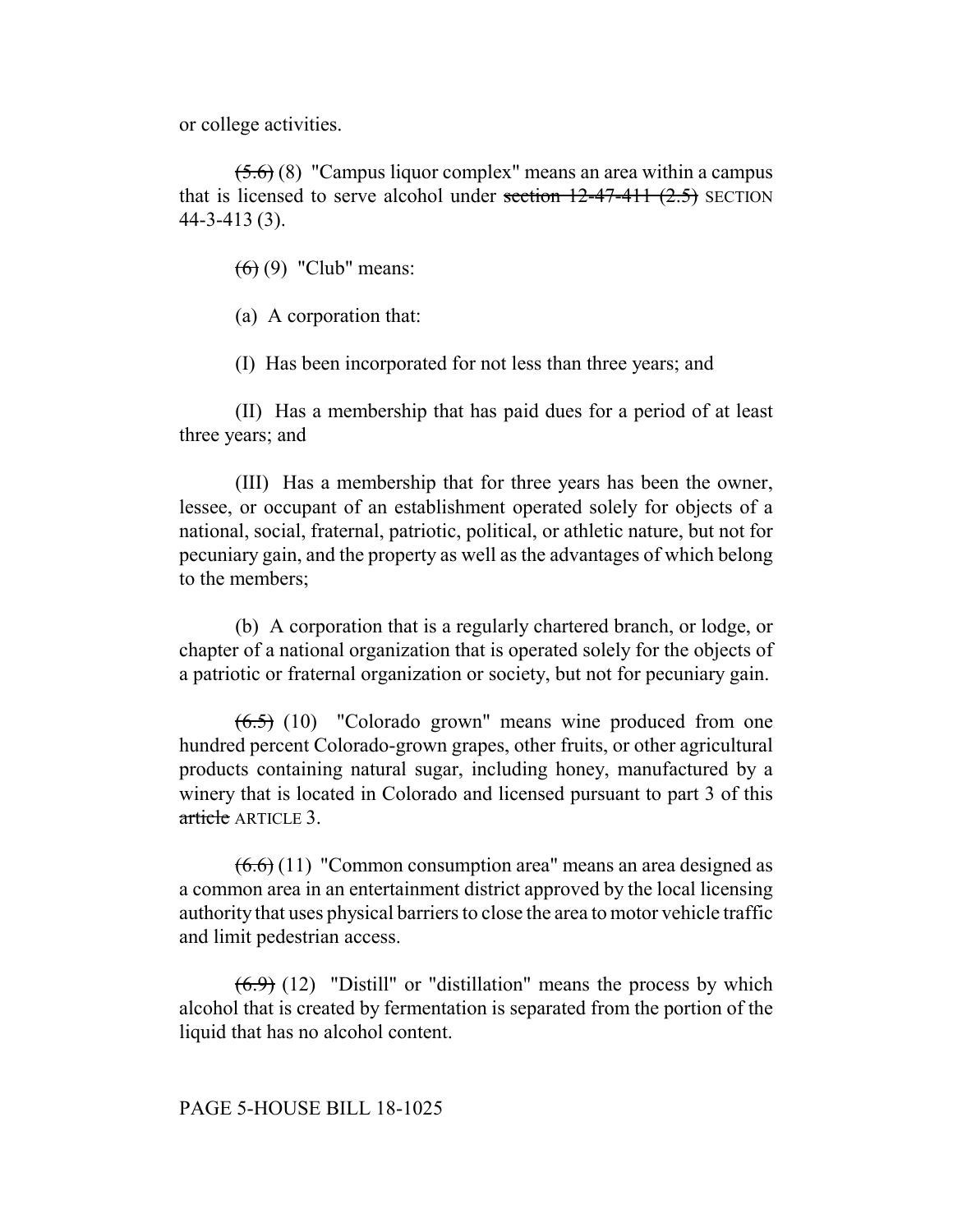$(7)$  (13) "Distillery" means any establishment where spirituous liquors are manufactured.

 $(7.3)$  (14) "Distillery pub" means a retail establishment:

(a) Whose primary purpose is selling and serving food and alcohol beverages for on-premises consumption; and

(b) That ferments and distills not more than forty-five thousand liters of spirituous liquor on its licensed premises each calendar year.

 $(7.5)$  (15) "Entertainment district" means an area that:

(a) Is located within a municipality and is designated in accordance with section  $12-47-301$   $(11)(b)$  SECTION 44-3-301  $(11)(b)$  as an entertainment district;

(b) Comprises no more than one hundred acres; and

(c) Contains at least twenty thousand square feet of premises that, at the time the district is created, is licensed pursuant to this article ARTICLE 3 as a:

(I) Tavern;

(II) Hotel and restaurant;

(III) Brew pub;

(IV) Distillery pub;

(V) Retail gaming tavern;

(VI) Vintner's restaurant;

(VII) Beer and wine licensee;

(VIII) Manufacturer that operates a sales room pursuant to section  $12-47-402$  (2) or (6) SECTION 44-3-402 (2) OR (7);

PAGE 6-HOUSE BILL 18-1025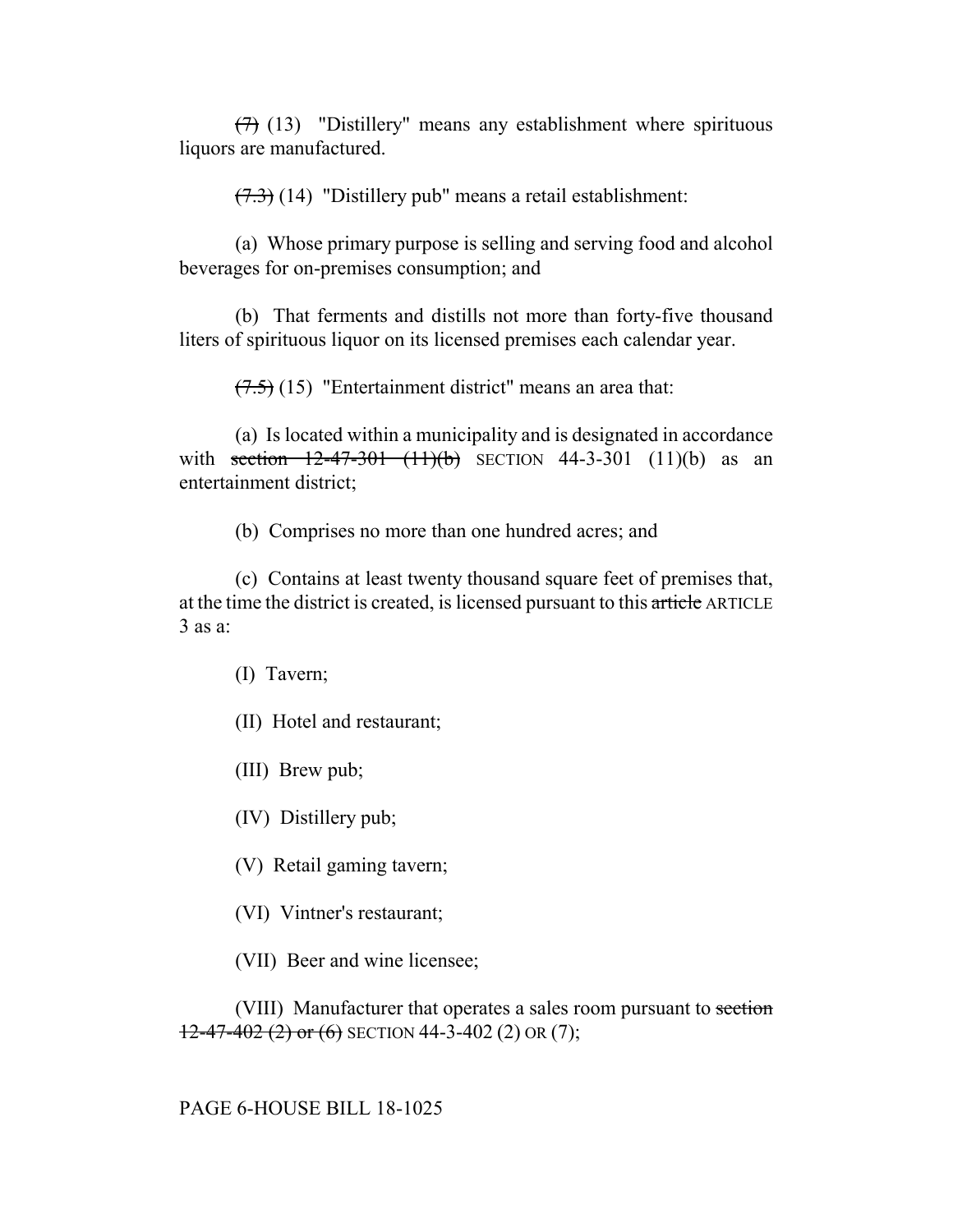(IX) Beer wholesaler that operates a sales room pursuant to section  $12-47-406$  (1)(b)(I) SECTION 44-3-407 (1)(b)(I);

(X) Limited winery; or

(XI) Lodging and entertainment facility licensee.

 $(7.6)$  (16) "Expert taster" means an individual, other than a qualified student or qualified employee, who is at least twenty-one years of age and who is employed in the brewing industry or has demonstrated expertise or experience in brewing.

 $(7.7)(17)$  "Ferment" or "fermentation" means the chemical process by which sugar is converted into alcohol.

 $(8)$  (18) "Fermented malt beverage" has the same meaning as provided in section  $12-46-103$  (1) SECTION 44-4-103 (1).

 $(9)$  (19) "Good cause", for the purpose of refusing or denying a license renewal or initial license issuance, means:

(a) The licensee or applicant has violated, does not meet, or has failed to comply with any of the terms, conditions, or provisions of this article ARTICLE 3 or any rules and regulations promulgated pursuant to this article ARTICLE 3:

(b) The licensee or applicant has failed to comply with any special terms or conditions that were placed on its license in prior disciplinary proceedings or arose in the context of potential disciplinary proceedings;

(c) In the case of a new license, the applicant has not established the reasonable requirements of the neighborhood or the desires of its adult inhabitants as provided in section  $12-47-301$  (2) SECTION 44-3-301 (2); or

(d) Evidence that the licensed premises have been operated in a manner that adversely affects the public health, welfare, or safety of the immediate neighborhood in which the establishment is located, which evidence must include a continuing pattern of fights, violent activity, or disorderly conduct. For purposes of this paragraph  $(d)$  SUBSECTION (19) $(d)$ , "disorderly conduct" has the meaning as provided for in section 18-9-106.

### PAGE 7-HOUSE BILL 18-1025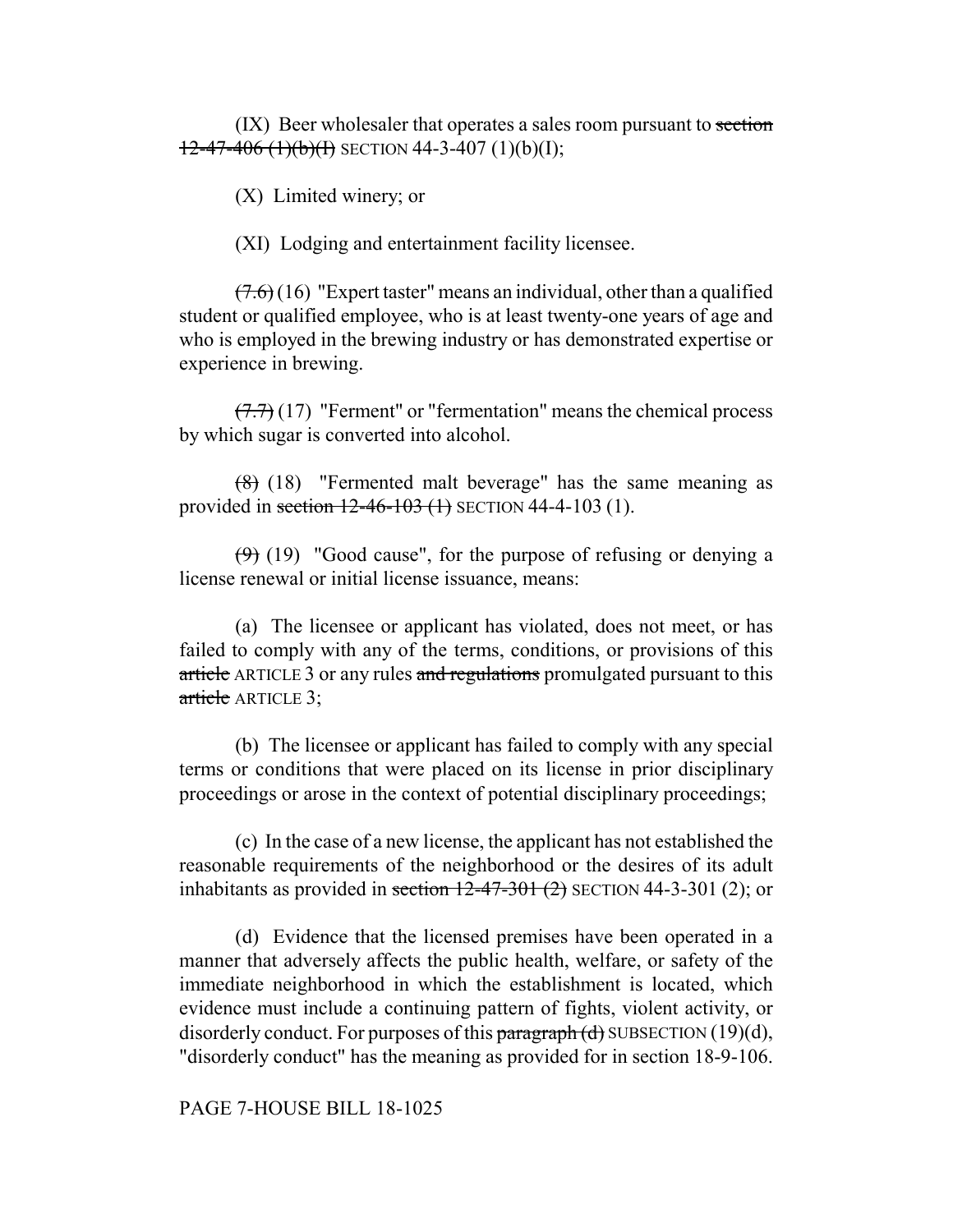C.R.S.

 $(10)(20)$  "Hard cider" means an alcohol beverage containing at least one-half of one percent and less than seven percent alcohol by volume that is made by fermentation of the natural juice of apples or pears, including but not limited to flavored hard cider and hard cider containing not more than 0.392 gram of carbon dioxide per hundred milliliters. For the purpose of simplicity of administration of this article ARTICLE 3, hard cider shall in all respects be treated as a vinous liquor except where expressly provided otherwise.

 $(11)(21)$  "Hotel" means any establishment with sleeping rooms for the accommodation of guests and having restaurant facilities.

 $(12)$  (22) "Inhabitant", with respect to cities or towns having less than forty thousand population, means an individual who resides in a given neighborhood or community for more than six months each year.

 $(13)$  (23) "License" means a grant to a licensee to manufacture or sell alcohol beverages as provided by this article ARTICLE 3.

(14) (24) "Licensed premises" means the premises specified in an application for a license under this article ARTICLE 3 that are owned or in possession of the licensee within which the licensee is authorized to sell, dispense, or serve alcohol beverages in accordance with this article ARTICLE 3.

(15) (25) "Limited winery" means any establishment manufacturing not more than one hundred thousand gallons, or the metric equivalent thereof, of vinous liquors annually within Colorado.

(16) (26) "Liquor-licensed drugstore" means any drugstore licensed by the state board of pharmacy that has also applied for and has been granted a license by the state licensing authority to sell malt, vinous, and spirituous liquors in original sealed containers for consumption off the premises.

 $(17)$  (27) "Local licensing authority" means the governing body of a municipality or city and county, the board of county commissioners of a county, or any authority designated by municipal or county charter,

### PAGE 8-HOUSE BILL 18-1025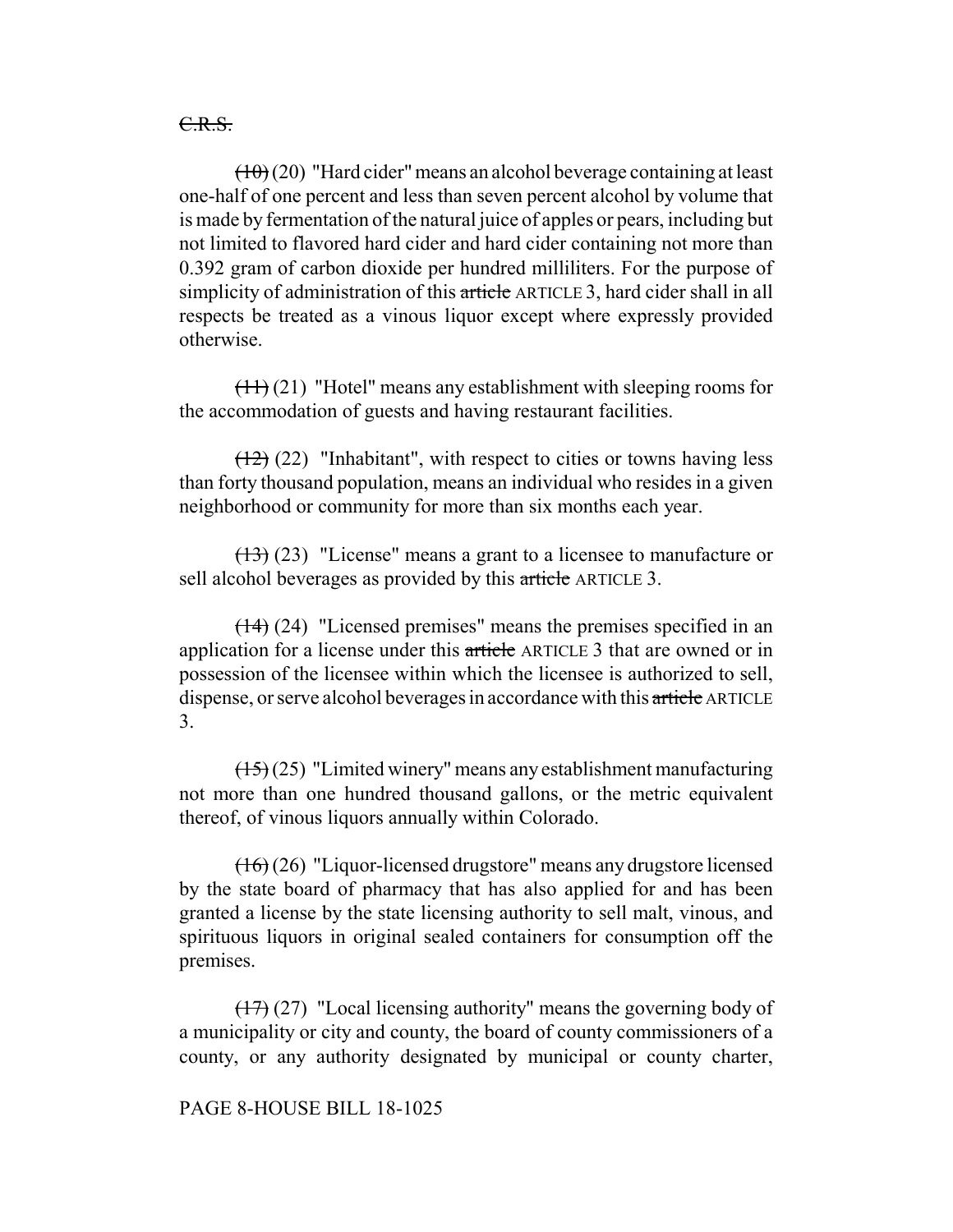municipal ordinance, or county resolution.

(18) (28) "Location" means a particular parcel of land that may be identified by an address or by other descriptive means.

(18.5) (29) "Lodging and entertainment facility" means an establishment that:

(a) Is either:

(I) A lodging facility, the primary business of which is to provide the public with sleeping rooms and meeting facilities; or

(II) An entertainment facility, the primary business of which is to provide the public with sports or entertainment activities within its licensed premises; and

(b) Incidental to its primary business, sells and serves alcohol beverages at retail for consumption on the premises and has sandwiches and light snacks available for consumption on the premises.

(19) (30) **[***Editor's note: This version of subsection (30) is effective until January 1, 2019.***]** "Malt liquors" includes beer and shall be construed to mean any beverage obtained by the alcoholic fermentation of any infusion or decoction of barley, malt, hops, or any other similar product, or any combination thereof, in water containing more than three and two-tenths percent of alcohol by weight or four percent alcohol by volume.

(19) (30) **[***Editor's note: This version of subsection (30) is effective January 1, 2019.***]** "Malt liquors" includes beer and means any beverage obtained by the alcoholic fermentation of any infusion or decoction of barley, malt, hops, or any other similar product, or any combination thereof, in water containing not less than one-half of one percent alcohol by volume.

 $(20)$  (31) "Meal" means a quantity of food of such nature as is ordinarily consumed by an individual at regular intervals for the purpose of sustenance.

(21) (32) "Medicinal spirituous liquors" means any alcohol beverage, excepting beer and wine, that has been aged in wood for four

PAGE 9-HOUSE BILL 18-1025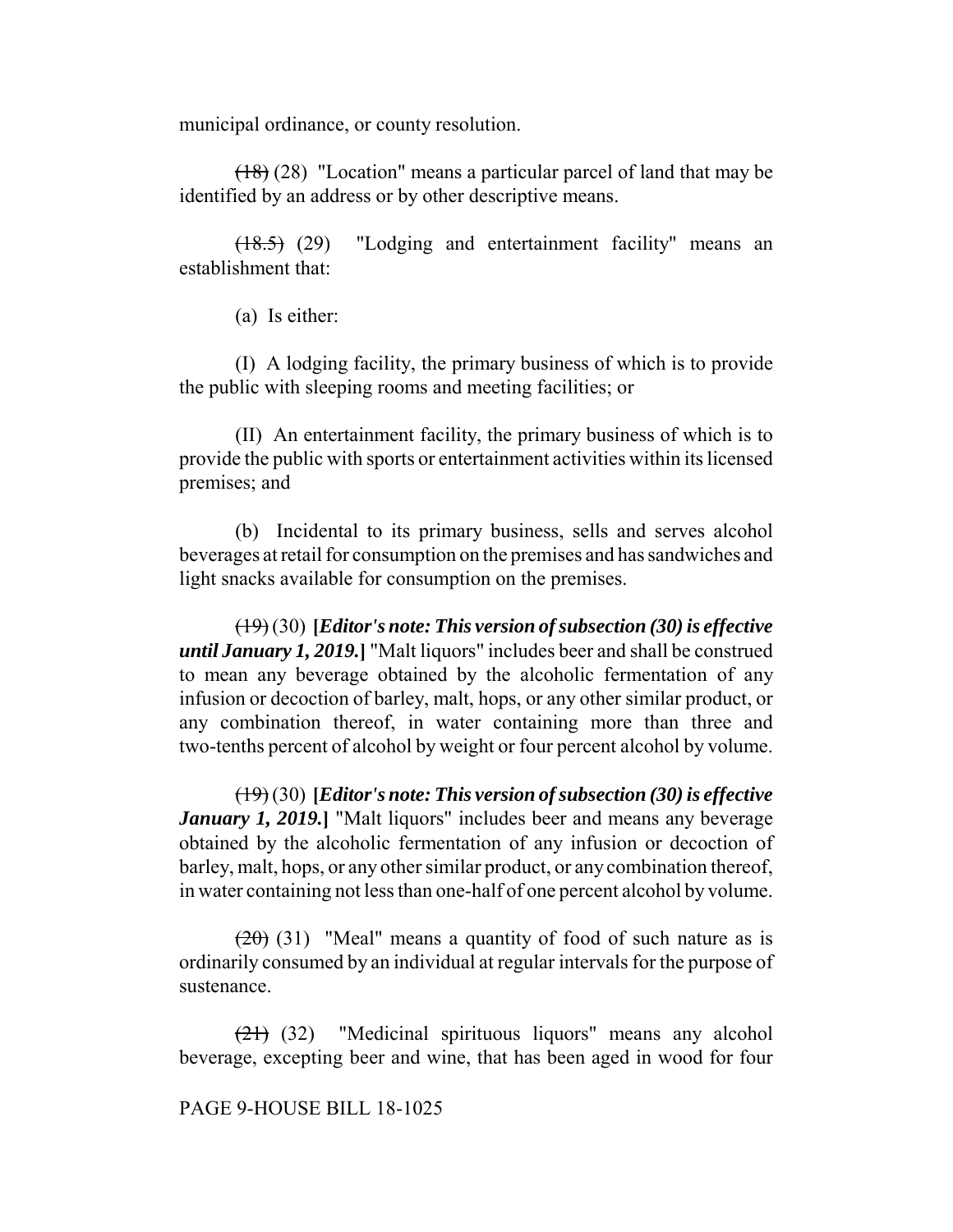years and bonded by the United States government and is at least one hundred proof.

 $(22)$  (33) (a) "Optional premises" means:

(I) The premises specified in an application for a hotel and restaurant license under this article ARTICLE 3 with related outdoor sports and recreational facilities for the convenience of its guests or the general public located on or adjacent to the hotel or restaurant within which the licensee is authorized to sell or serve alcohol beverages in accordance with this article ARTICLE 3 and at the discretion of the state and local licensing authorities; or

(II) The premises specified in an application for an optional premises license located on an applicant's outdoor sports and recreational facility.

(b) For purposes of this subsection  $(22)$  SUBSECTION  $(33)$ , "outdoor sports and recreational facility" means a facility that charges a fee for the use of such facility.

(22.5) (34) "Package", "packaged", or "packaging" means the process by which wine is bottled, canned, kegged, or otherwise packed into a sealed container.

 $(23)(35)$  "Person" means a natural person, partnership, association, company, corporation, or organization or a manager, agent, servant, officer, or employee thereof.

 $(23.5)(36)$  "Personal consumer" means an individual who is at least twenty-one years of age, does not hold an alcohol beverage license issued in this state, and intends to use wine purchased under section 12-47-104 SECTION 44-3-104 for personal consumption only and not for resale or other commercial purposes.

 $(23.7)$  (37) "Powdered alcohol" means alcohol that is prepared or sold in a powder or crystalline form for either direct use or reconstitution.

(24) (38) "Premises" means a distinct and definite location, which may include a building, a part of a building, a room, or any other definite

## PAGE 10-HOUSE BILL 18-1025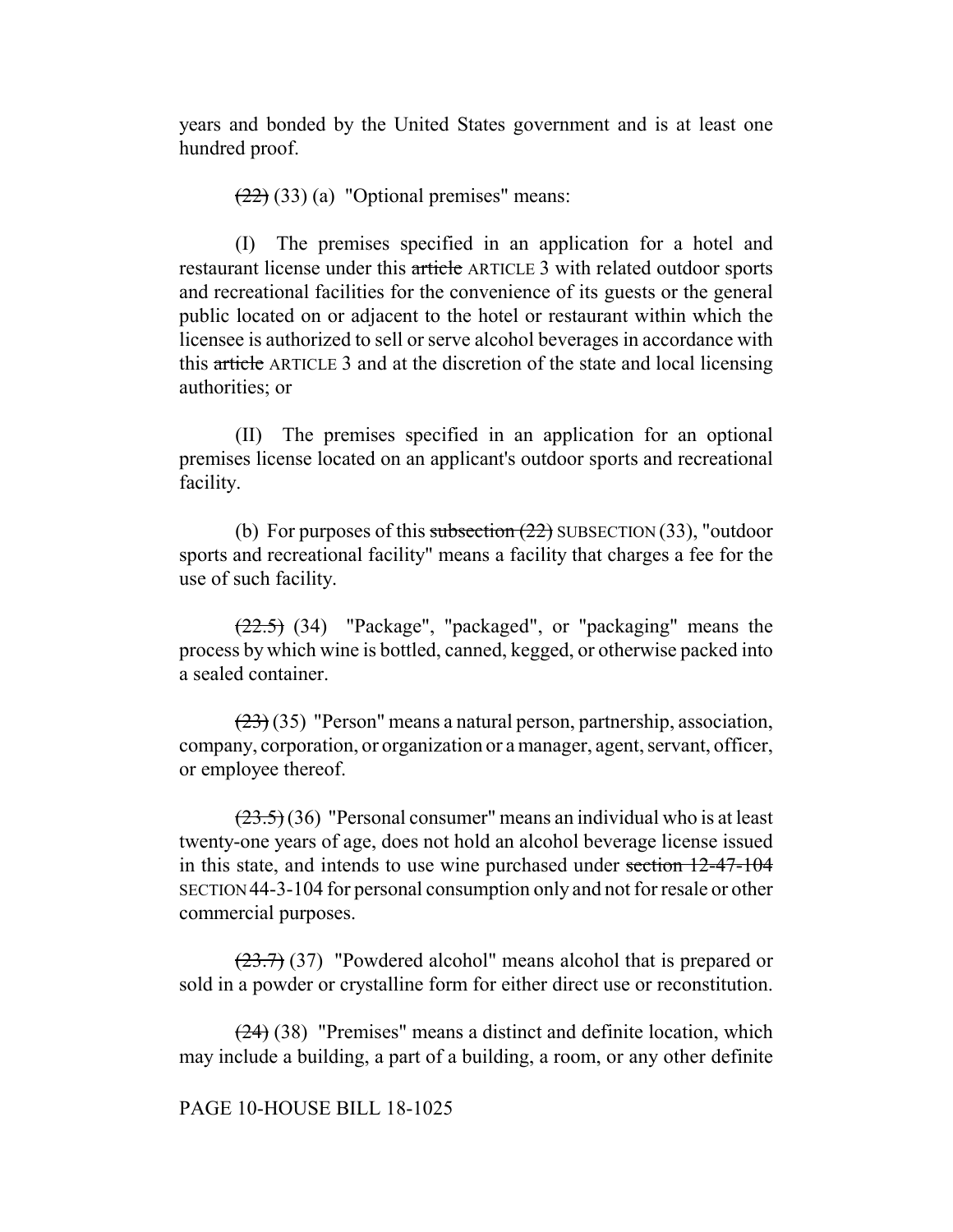contiguous area.

 $(24.5)$  (39) "Promotional association" means an association that is incorporated within Colorado, organizes and promotes entertainment activities within a common consumption area, and is organized or authorized by two or more people who own or lease property within an entertainment district.

 $(24.7)$  (40) "Qualified employee" means an individual who:

(a) Is employed by a state institution of higher education;

(b) Is engaged in manufacturing and tasting fermented malt beverages or malt liquors for teaching or research purposes; and

(c) Is at least twenty-one years of age.

 $(24.8)$  (41) "Qualified student" means a student who:

(a) Is enrolled in a brewing class or program offered at or by a state institution of higher education; and

(b) Is at least twenty-one years of age.

(25) (42) "Racetrack" means any premises where race meets or simulcast races with pari-mutuel wagering are held in accordance with the provisions of article 60 of this title TITLE 12.

 $(26)$  (43) "Rectify" means to blend spirituous liquor with neutral spirits or other spirituous liquors of different age.

 $(27)$  (44) "Rectifying plant" means any establishment where spirituous liquors are blended with neutral spirits or other spirituous liquors of different age.

 $(28)(45)$  "Resort complex" means a hotel with at least fifty sleeping rooms and that has related sports and recreational facilities for the convenience of its guests or the general public located contiguous or adjacent to the hotel. For purposes of a resort complex only, "contiguous or adjacent" means within the overall boundaries or scheme of development

PAGE 11-HOUSE BILL 18-1025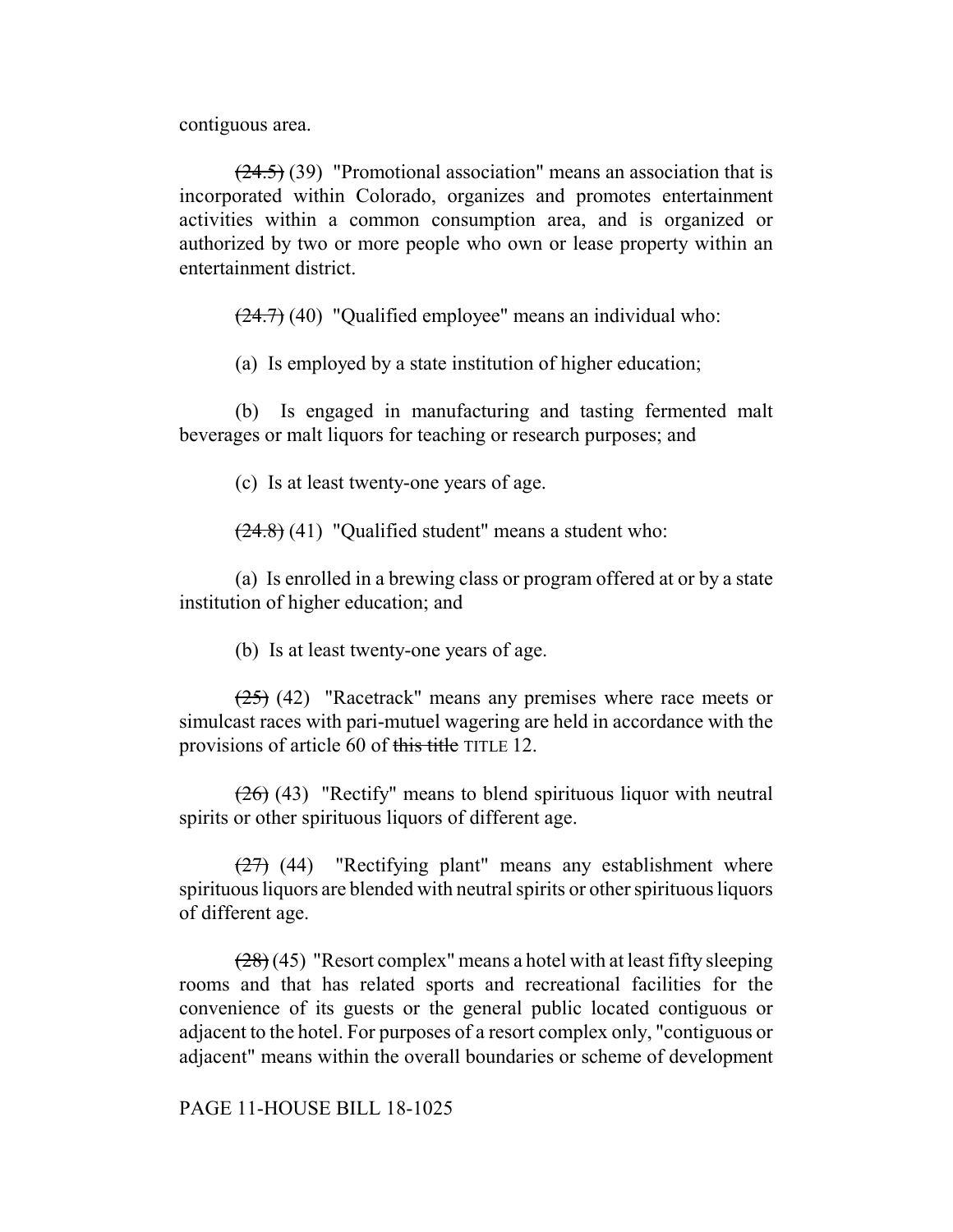or regularly accessible from the hotel by its members and guests.

 $(29)(46)$  "Resort hotel" means a hotel, as defined in subsection  $(11)$ SUBSECTION (21) of this section, with well-defined occupancy seasons.

 $(30)(47)$  "Restaurant" means an establishment, which is not a hotel as defined in subsection  $(11)$  SUBSECTION  $(21)$  of this section, provided with special space, sanitary kitchen and dining room equipment, and persons to prepare, cook, and serve meals, where, in consideration of payment, meals, drinks, tobaccos, and candies are furnished to guests and in which nothing is sold excepting food, drinks, tobaccos, candies, and items of souvenir merchandise depicting the theme of the restaurant or the geographical or historic subjects of the nearby area. Any establishment connected with any business wherein any business is conducted, excepting hotel business, limited gaming conducted pursuant to article 47.1 of this title TITLE 12, or the sale of food, drinks, tobaccos, candies, or such items of souvenir merchandise, is declared not to be a restaurant. Nothing in this subsection  $(30)$  SUBSECTION (47) shall be construed to prohibit the use in a restaurant of orchestras, singers, floor shows, coin-operated music machines, amusement devices that pay nothing of value and cannot by adjustment be made to pay anything of value, or other forms of entertainment commonly provided in restaurants.

 $(31)$  (48) "Retail liquor store" means an establishment engaged only in the sale of malt, vinous, and spirituous liquors in sealed containers for consumption off the premises and nonalcohol products, but only if the annual gross revenues from the sale of nonalcohol products do not exceed twenty percent of the retail liquor store establishment's total annual gross sales revenues, as determined in accordance with section  $12-47-407(1)(b)$ SECTION 44-3-409 (1)(b).

(31.5) (49) "Sales room" means an area in which a licensed winery, pursuant to section  $12-47-402$  (2), SECTION 44-3-402 (2); limited winery, pursuant to section  $12-47-403$  (2)(e), SECTION 44-3-403 (2)(e); distillery, pursuant to section  $12-47-402$  (6), SECTION 44-3-402 (7); or beer wholesaler, pursuant to section  $12-47-406$  (1)(b) SECTION 44-3-407 (1)(b), sells and serves alcohol beverages for consumption on the licensed premises, sells alcohol beverages in sealed containers for consumption off the licensed premises, or both.

## PAGE 12-HOUSE BILL 18-1025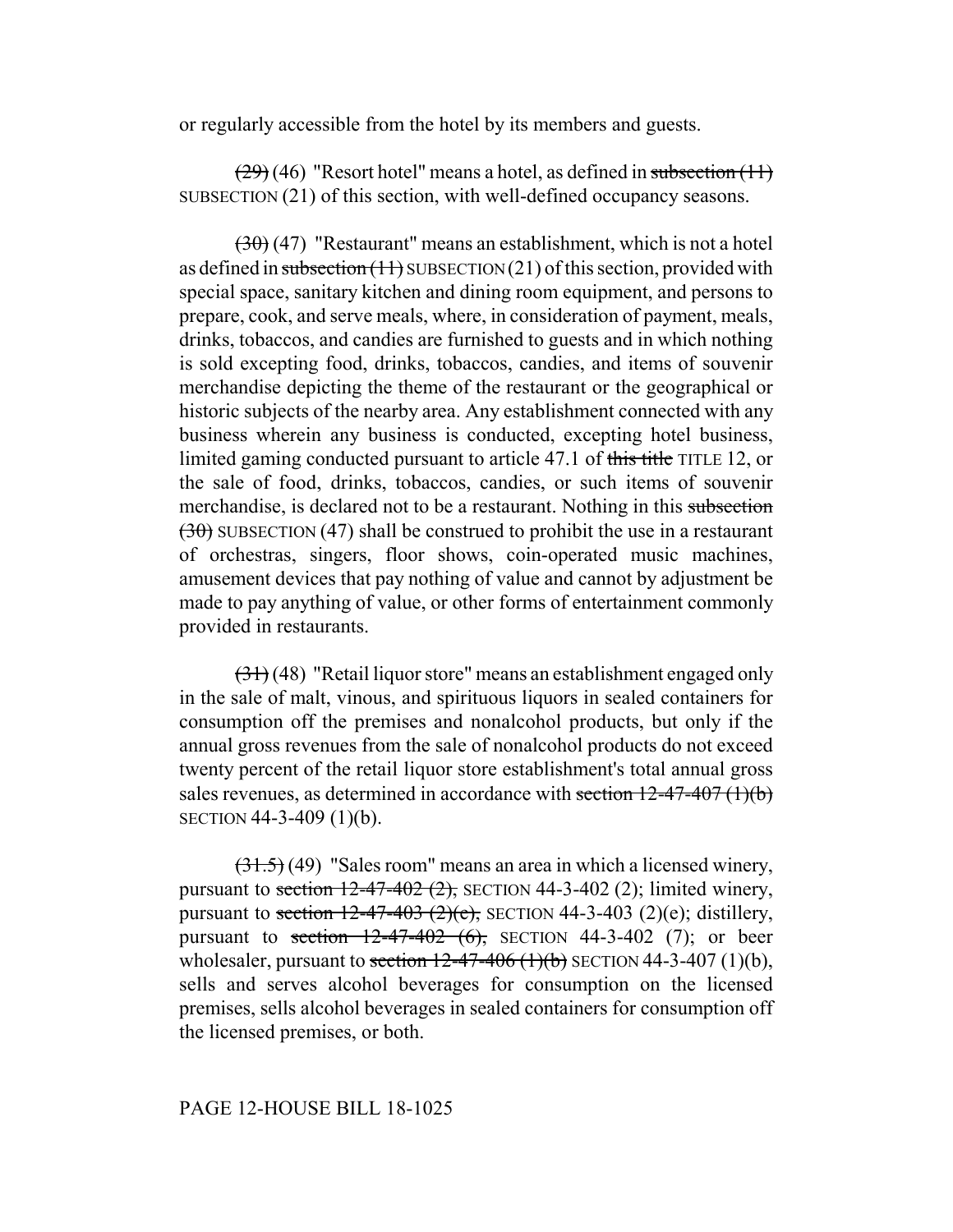(32) (50) "School" means a public, parochial, or nonpublic school that provides a basic academic education in compliance with school attendance laws for students in grades one to twelve. "Basic academic education" has the same meaning as set forth in section 22-33-104 (2)(b). C.R.S.

(33) (51) "Sealed containers" means any container or receptacle used for holding an alcohol beverage, which container or receptacle is corked or sealed with any stub, stopper, or cap.

(34) (52) "Sell" or "sale" means any of the following: To exchange, barter, or traffic in; to solicit or receive an order for except through a licensee licensed under this article or article 46 or 48 of this title ARTICLE 3 OR ARTICLE 4 OR 5 OF THIS TITLE 44; to keep or expose for sale; to serve with meals; to deliver for value or in any way other than gratuitously; to peddle or to possess with intent to sell; to possess or transport in contravention of this article ARTICLE 3; to traffic in for any consideration promised or obtained, directly or indirectly.

 $(35)$  (53) "Sell at wholesale" means selling to any other than the intended consumer of malt, vinous, or spirituous liquors. "Sell at wholesale" shall not be construed to prevent a brewer or wholesale beer dealer from selling malt liquors to the intended consumer, thereof, or to prevent a licensed manufacturer or importer from selling malt, vinous, or spirituous liquors to a licensed wholesaler.

(36) (54) "Spirituous liquors" means any alcohol beverage obtained by distillation, mixed with water and other substances in solution, and includes among other things brandy, rum, whiskey, gin, powdered alcohol, and every liquid or solid, patented or not, containing at least one-half of one percent alcohol by volume and which is fit for use for beverage purposes. Any liquid or solid containing beer or wine in combination with any other liquor, except as provided in subsections  $(19)$  and  $(39)$  SUBSECTIONS  $(30)$ AND (59) of this section, shall not be construed to be fermented malt or malt or vinous liquor but shall be construed to be spirituous liquor.

 $(37)(55)$  "State licensing authority" means the executive director of the department of revenue or the deputy director of the department of revenue if the executive director so designates.

#### PAGE 13-HOUSE BILL 18-1025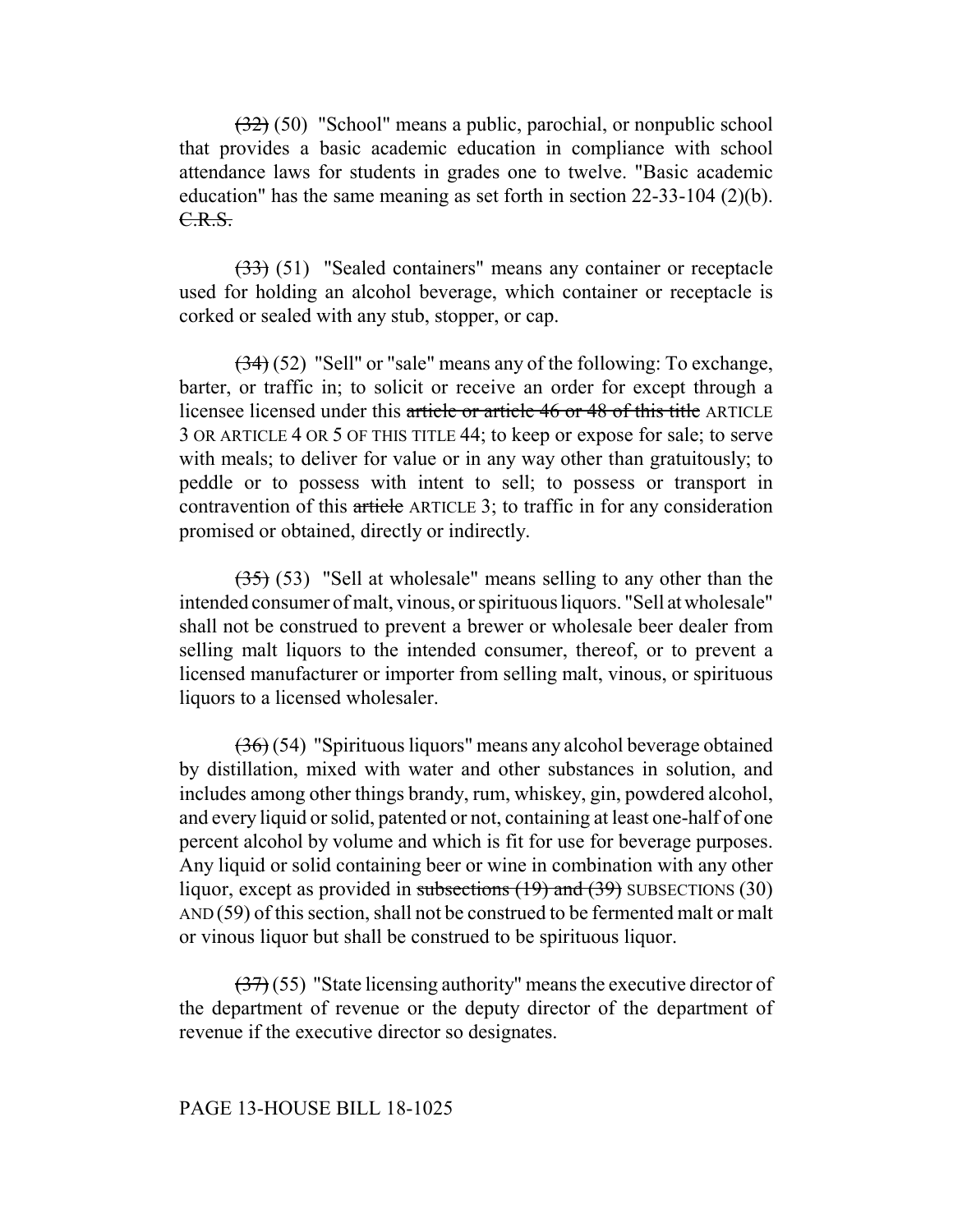$(37.5)$  (56) "Tastings" means the sampling of malt, vinous, or spiritous liquors that may occur on the premises of a retail liquor store licensee or liquor-licensed drugstore licensee by adult patrons of the licensee pursuant to the provisions of section  $12-47-301$  (10) SECTION 44-3-301 (10).

(38) (57) "Tavern" means an establishment serving alcohol beverages in which the principal business is the sale of alcohol beverages at retail for consumption on the premises and where sandwiches and light snacks are available for consumption on the premises.

(38.5) (58) "Tax-paid wine" means vinous liquors on which federal excise taxes have been paid.

(39) (59) "Vinous liquors" means wine and fortified wines that contain not less than one-half of one percent and not more than twenty-one percent alcohol by volume and shall be construed to mean an alcohol beverage obtained by the fermentation of the natural sugar contents of fruits or other agricultural products containing sugar.

(39.5) (60) "Vintner's restaurant" means a retail establishment that sells food for consumption on the premises and that manufactures not more than two hundred fifty thousand gallons of wine on its premises each year.

 $(40)$  (61) "Winery" means any establishment where vinous liquors are manufactured; except that the term does not include a vintner's restaurant licensed pursuant to section 12-47-420 SECTION 44-3-422.

**44-3-104. [Formerly 12-47-104] Wine shipments - permits.** (1) (a) The holder of a winery direct shipper's permit may sell and deliver wine that is produced or bottled by the permittee to a personal consumer located in Colorado.

(b) The holder of a winery direct shipper's permit may not sell or ship wine to a minor, as defined in section  $2-4-401$  (6).  $C.R.S.$ 

(2) A winery direct shipper's permit may be issued to only a person who applies for such permit to the state licensing authority and who:

(a) Operates a winery located in the United States and holds all state

PAGE 14-HOUSE BILL 18-1025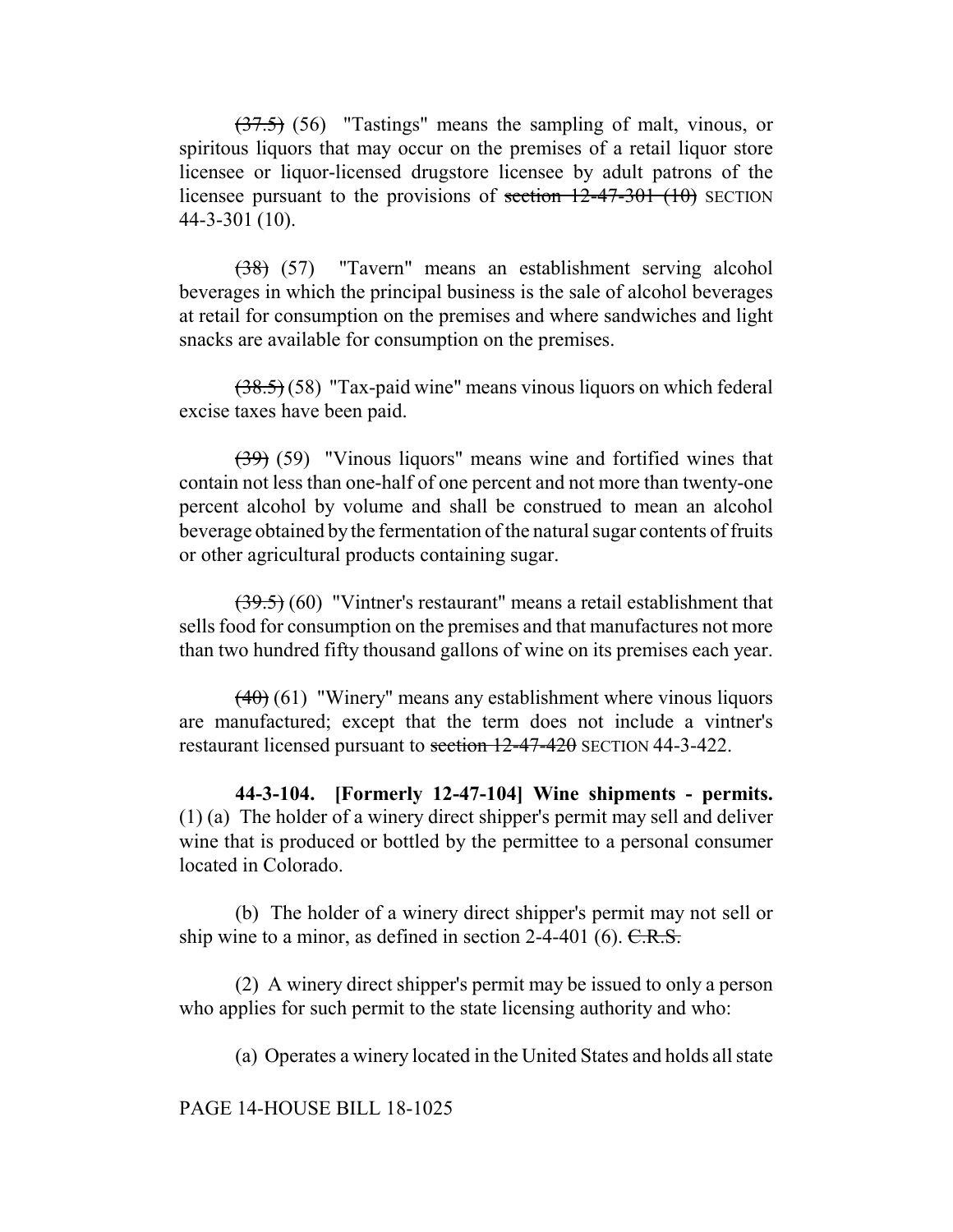and federal licenses, permits, or both, necessary to operate the winery, including the federal winemaker's and blender's basic permit;

(b) Expressly submits to personal jurisdiction in Colorado state and federal courts for civil, criminal, and administrative proceedings and expressly submits to venue in the city and county of Denver, Colorado, as proper venue for any proceedings that may be initiated by or against the state licensing authority; and

(c) Except as provided in sections  $12-47-402$  (1) and  $12-47-406$  (3) SECTIONS 44-3-402 (1) AND 44-3-407 (3), does not directly or indirectly have any financial interest in a Colorado wholesaler or retailer licensed pursuant to section 12-47-406, 12-47-407, or 12-47-408 SECTION 44-3-407, 44-3-409, OR 44-3-410.

(3) (a) All wine sold or shipped by the holder of a winery direct shipper's permit shall be in a package that is clearly and conspicuously labeled, showing that:

(I) The package contains wine; and

(II) The package may be delivered only to a person who is twenty-one years of age or older.

(b) Wine sold or shipped by a holder of a winery direct shipper's permit may not be delivered to any person other than:

(I) The person who purchased the wine;

(II) A recipient designated in advance by such purchaser; or

(III) A person who is twenty-one years of age or older.

(c) Wine may be delivered only to a person who is twenty-one years of age or older after the person accepting the package:

(I) Presents valid proof of identity and age; and

(II) Personally signs a receipt acknowledging delivery of the package.

PAGE 15-HOUSE BILL 18-1025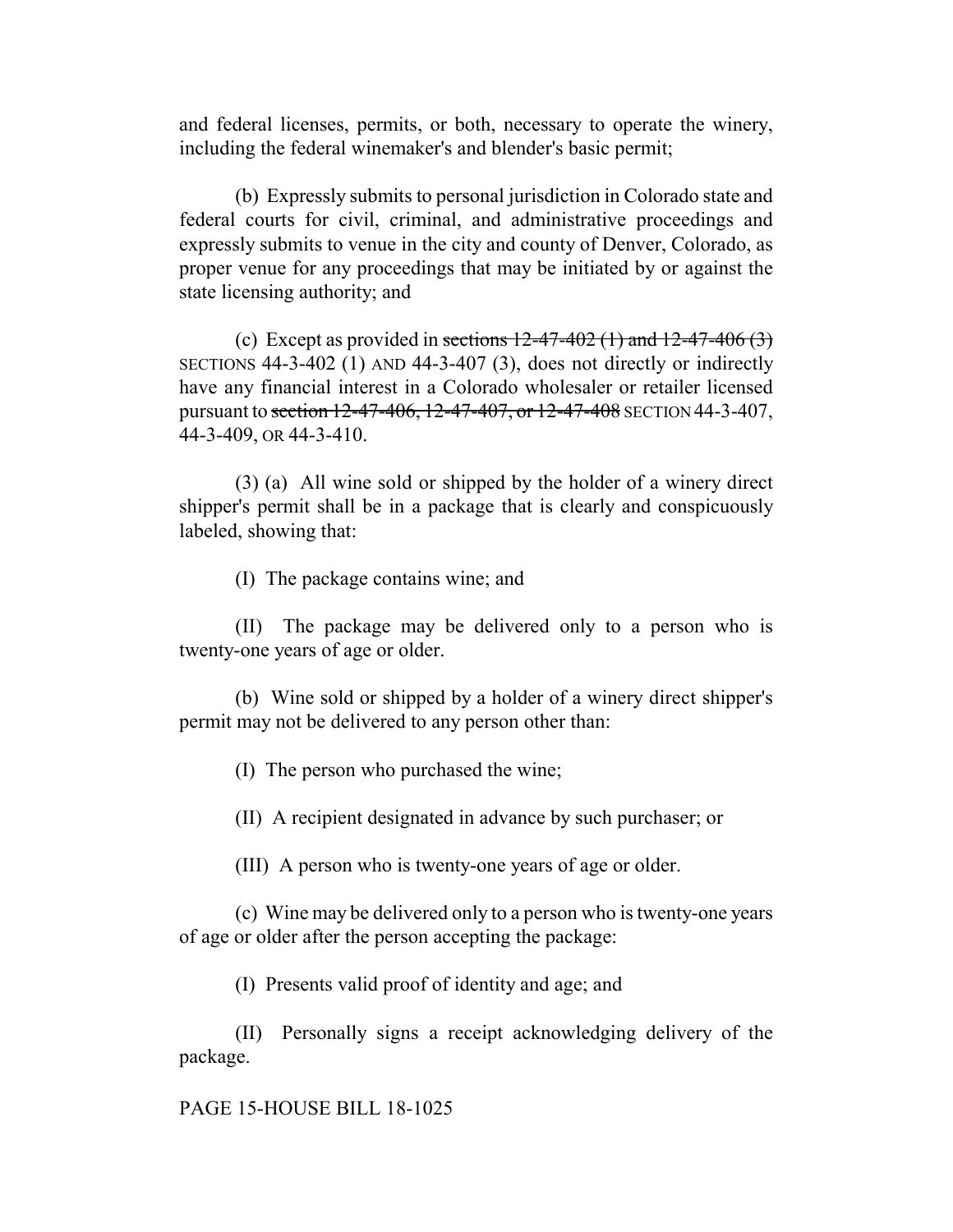(4) The holder of a winery direct shipper's permit shall maintain records of all sales and deliveries made under the permit in accordance with section 12-47-701 SECTION 44-3-701.

(5) A personal consumer purchasing wine from the holder of a winery direct shipper's permit may not resell the wine.

(6) The state licensing authority may adopt rules and forms necessary to implement this section.

**44-3-105. [Formerly 12-47-105] Local option.** The operation of this article ARTICLE 3 shall be statewide unless any municipality or city and county, by a majority of the registered electors of any municipality or city and county, voting at any regular election or special election called for that purpose in accordance with the election laws of this state, decides against the right to sell alcohol beverages or to limit the sale of alcohol beverages to any one or more of the classes of licenses as provided by this article ARTICLE 3 within their respective limits. Said THE local option question shall be submitted only upon a petition signed by not less than fifteen percent of the registered electors in the municipality or city and county; otherwise, the procedure with reference to the calling and holding of the elections shall be substantially in accordance with the election laws of the state. The expenses of the election shall be borne by the municipality or city and county in which the elections are held. The question of prohibition of sale of alcohol beverages or the limitation of sales to any one or more of the classes of licenses provided in this article ARTICLE 3 shall not be submitted to the registered electors more than once in any four-year period.

**44-3-106. [Formerly 12-47-106] Exemptions.** (1) The provisions of this article ARTICLE 3 shall not apply to the sale or distribution of sacramental wines sold and used for religious purposes.

(2) (a) Notwithstanding any provision of this article or article 46 of this title ARTICLE 3 OR ARTICLE 4 OF THIS TITLE 44 to the contrary, when permitted by federal law and rules and regulations promulgated pursuant thereto, an adult may produce, for personal use and not for sale, an amount of fermented malt beverage or malt or vinous liquor equal to the amount that is exempt from the federal excise tax on the alcohol beverage when produced by an adult for personal use and not for sale.

#### PAGE 16-HOUSE BILL 18-1025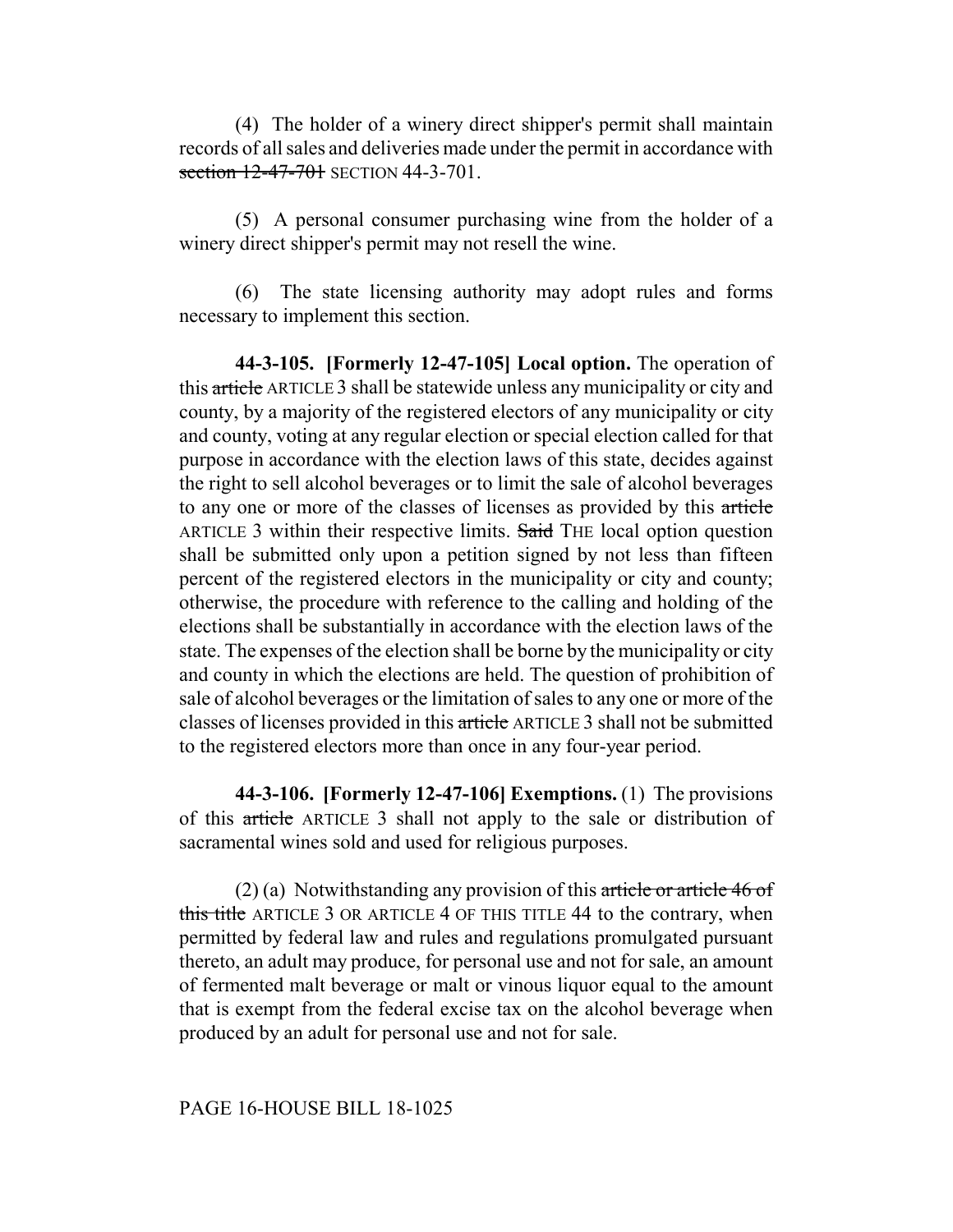(b) The production of fermented malt beverages or malt or vinous liquors under the circumstances set forth in this subsection (2) shall be in strict conformity with federal law and rules and regulations issued pursuant thereto.

(c) Fermented malt beverages or malt or vinous liquors produced pursuant to the provisions of this subsection (2) shall be exempt from any tax imposed by this article ARTICLE 3, and the producer shall not be required to obtain any license provided by this article or article 46 of this title ARTICLE 3 OR ARTICLE 4 OF THIS TITLE 44.

(d) Malt liquors or vinous liquors produced in accordance with this subsection (2) may be transported and delivered by the producer to any licensed premises where consumption of malt liquors or vinous liquors by persons at least twenty-one years of age is authorized for use at organized affairs, exhibitions, or competitions, such as home brew or wine-making contests, tastings, or judgings. To claim this exemption, consumption must be limited solely to the participants in and judges of the events. Malt liquors or vinous liquors used for the purposes described in this subsection (2)(d) must also be served in portions not exceeding six ounces and must not be sold, offered for sale, or made available for consumption by the general public.

 $(3)$  (a) The provisions of this article or article 46 of this title ARTICLE 3 OR ARTICLE 4 OF THIS TITLE 44, with the exception of the requirements of section 12-47-503 SECTION 44-3-503, shall not apply to the occasional sale of an alcohol beverage to any individual twenty-one years of age or older at public auction by any person where such THE auction sale is for the purpose of disposing of such THE alcohol beverage as may lawfully have come into the possession of such THE person in the due course of such THE person's regular business in the following manner:

(I) By reason of the failure of the owner of such THE alcohol beverage to claim the same or to furnish instructions as to the disposition thereof;

(II) By reason of the foreclosure of any lawful lien upon such THE alcohol beverage by said THE person in accordance with lawful procedure;

(III) By reason of salvage of such THE alcohol beverage, in the case

PAGE 17-HOUSE BILL 18-1025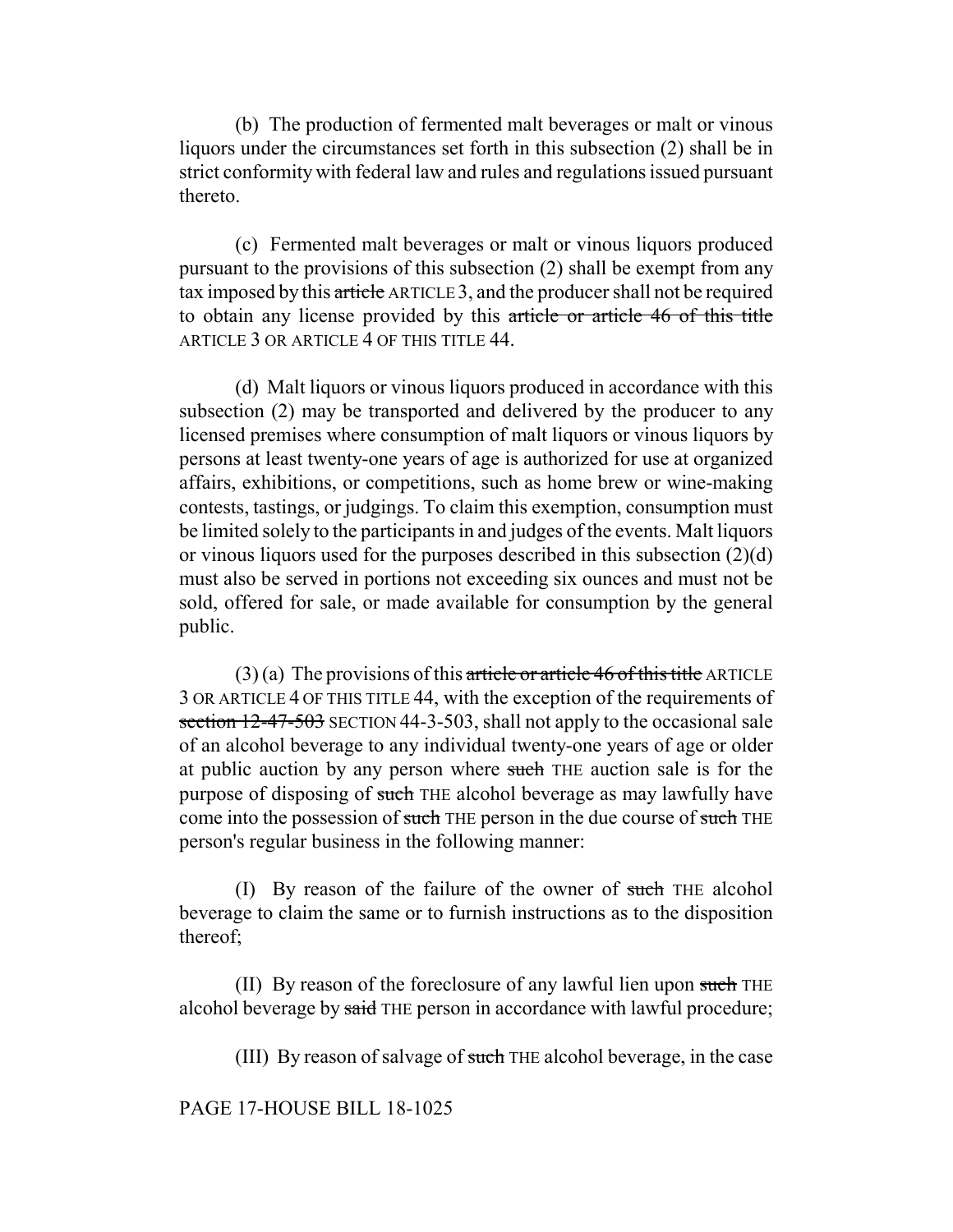of carriers, from shipments damaged in transit;

(IV) By reason of a lawful donation of such THE alcohol beverage to an organization qualifying under section 12-48-102 SECTION 44-5-102 for a special event permit; except that no more than four public auctions per year shall be conducted pursuant to this subparagraph (IV) SUBSECTION  $(3)(a)(IV).$ 

(b) The state licensing authority shall be presented records of all transactions referred to in paragraph (a) of this subsection  $(3)$  SUBSECTION (3)(a) OF THIS SECTION.

(4) Any passenger twenty-one years of age or older arriving at any airport in this state on an air flight originating in a foreign country who is thereby subject to customs clearance at such THE airport may lawfully possess up to one gallon or four liters (one imperial gallon), whichever measure is applicable, of an alcohol beverage without liability for the Colorado excise tax thereon.

(5) This article ARTICLE 3 shall not apply to state institutions of higher education when such THE institutions are engaged in the manufacture of vinous liquor on alternating proprietor licensed premises or premises licensed pursuant to section 12-47-402 or 12-47-403 SECTION 44-3-402 OR 44-3-403, for the purpose of enology research and education.

(6) This article ARTICLE 3 does not apply to a state institution of higher education when the institution is engaged in the manufacture and tasting, at the place of manufacture or at a licensed premises, of malt liquors for teaching or research purposes, so long as the malt liquor is not sold or offered for sale and is only tasted by a qualified student, qualified employee, or expert taster. Any unused malt liquor product that is produced by a state institution of higher education in accordance with this subsection (6) must be removed from a licensed premises at the end of an event if the event is held at a licensed premises located off campus.

**44-3-107. [Formerly 12-47-107] Permitted acts.** Any person who has an interest in a liquor license may also be listed as an officer or director on a license owned by a municipality or governmental entity if such THE person does not individually manage or receive any direct financial benefit from the operation of such license.

## PAGE 18-HOUSE BILL 18-1025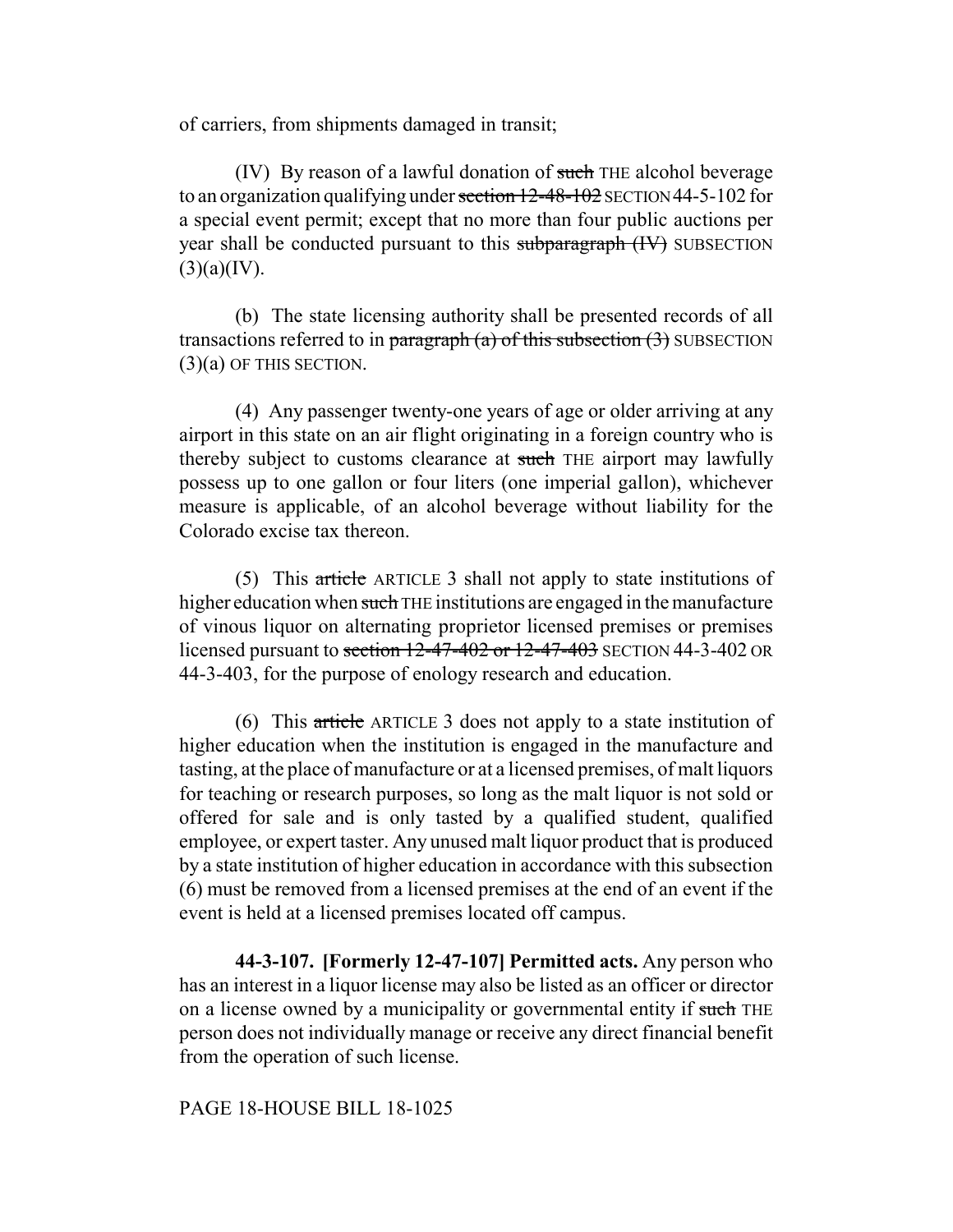# PART 2 STATE LICENSING AUTHORITY - DUTIES

**44-3-201. [Formerly 12-47-201] State licensing authority creation.** (1) For the purpose of regulating and controlling the licensing of the manufacture, distribution, and sale of alcohol beverages in this state, there is hereby created the state licensing authority, which shall be the executive director of the department of revenue or the deputy director of the department of revenue if the executive director so designates.

(2) The executive director of the department of revenue shall be the chief administrative officer of the state licensing authority and may employ, pursuant to section 13 of article XII of the state constitution, such clerks and inspectors as may be determined to be necessary.

# **44-3-202. [Formerly 12-47-202] Duties of state licensing authority - repeal.** (1) The state licensing authority shall:

(a) Grant or refuse licenses for the manufacture, distribution, and sale of alcohol beverages as provided by law and suspend or revoke such licenses upon a violation of this article, article 46 or 48 of this title ARTICLE 3, ARTICLE 4 OR 5 OF THIS TITLE 44, or any rule or regulation adopted pursuant to such THOSE articles;

(b) Make such general rules and regulations and such special rulings and findings as necessary for the proper regulation and control of the manufacture, distribution, and sale of alcohol beverages and for the enforcement of this article and articles 46 and 48 of this title ARTICLE 3 AND ARTICLES 4 AND 5 OF THIS TITLE 44 and alter, amend, repeal, and publish the same from time to time;

(c) Hear and determine at public hearing all complaints against any licensee and administer oaths and issue subpoenas to require the presence of persons and production of papers, books, and records necessary to the determination of any hearing so held;

(d) Keep complete records of all acts and transactions of the state licensing authority, which records, except confidential reports obtained from the licensee showing the sales volume or quantity of alcohol beverages sold or stamps purchased or customers served, shall be open for inspection

### PAGE 19-HOUSE BILL 18-1025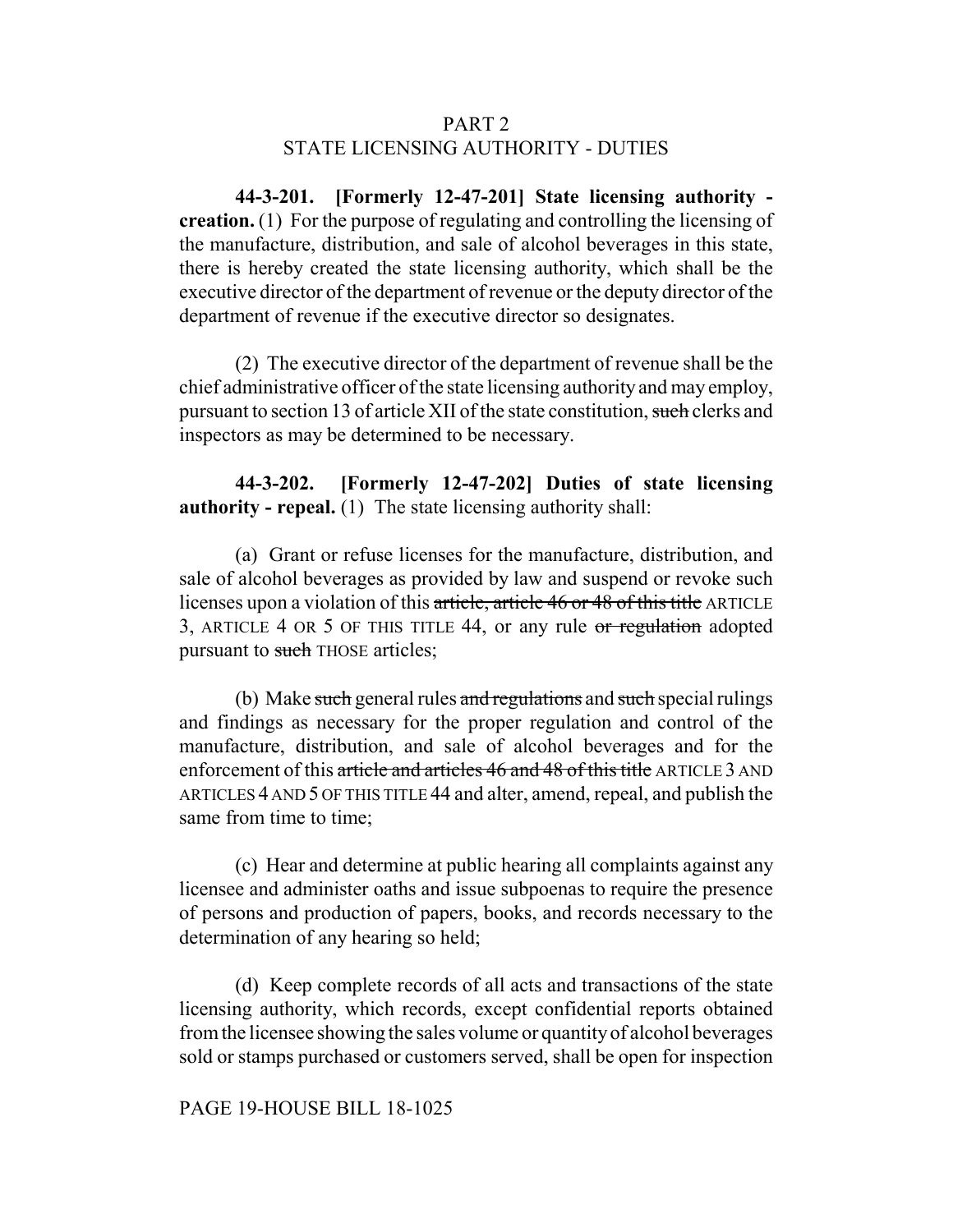by the public;

(e) Prepare and transmit annually, in the form and manner prescribed by the heads of the principal departments pursuant to section 24-1-136,  $C.R.S.,$  a report accounting to the governor for the efficient discharge of all responsibilities assigned by law or directive to the state licensing authority;

(f) Notify all persons to whom wholesale licenses have been issued as to applications for licenses and renewals of the licenses provided in sections 12-46-104 (1) and 12-47-407 to 12-47-418 SECTIONS 44-3-409 TO 44-3-420 AND 44-4-104 (1).

(2) (a) (I) Rules adopted pursuant to  $\frac{\text{parameter}}{\text{mean}}$  (b) of subsection (1) SUBSECTION (1)(b) of this section may cover, without limitation, the following subjects:

(A) Compliance with or enforcement or violation of any provision of this article, article 46 or 48 of this title ARTICLE 3, ARTICLE 4 OR 5 OF THIS TITLE 44, or any rule or regulation issued pursuant to such THOSE articles;

(B) Specifications of duties of officers and employees;

(C) Instructions for local licensing authorities and law enforcement officers;

(D) All forms necessary or convenient in the administration of this article and articles 46 and 48 of this title ARTICLE 3 AND ARTICLES 4 AND 5 OF THIS TITLE 44;

(E) Inspections, investigations, searches, seizures, and such activities as may become necessary from time to time, including a range of penalties for use by licensing authorities, which shall include aggravating and mitigating factors to be considered, when licensees' employees violate certain provisions of article 46 of this title and this article THIS ARTICLE 3 AND ARTICLE 4 OF THIS TITLE 44, including the sale or service of alcohol beverages to persons under twenty-one years of age or to visibly intoxicated persons;

(F) Limitation of number of licensees as to any area or vicinity;

PAGE 20-HOUSE BILL 18-1025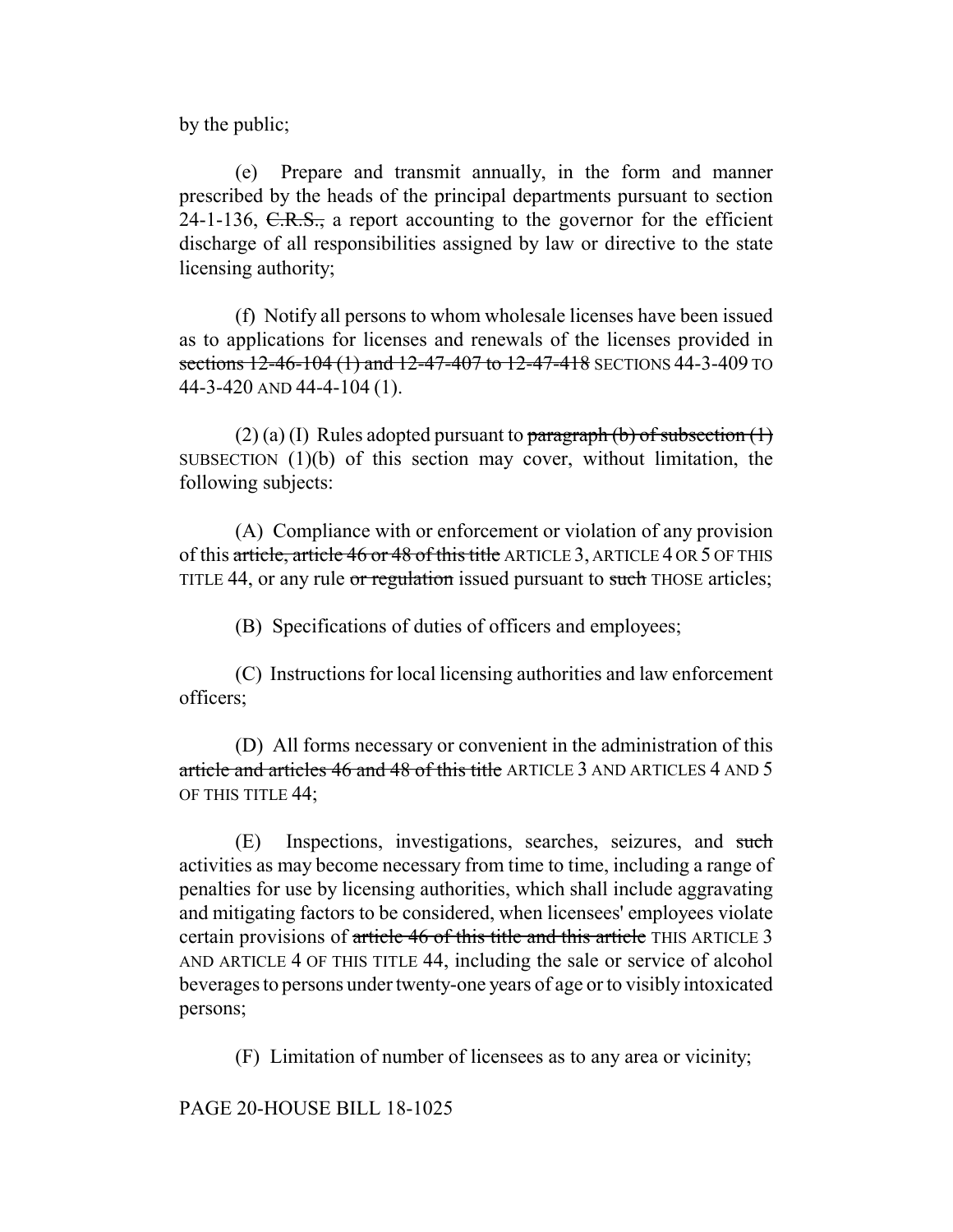(G) Misrepresentation, unfair practices, and unfair competition;

(H) Control of signs and other displays on licensed premises;

(I) Use of screens;

(J) Identification of licensees and their employees;

(K) Storage, warehouses, and transportation;

(L) Health and sanitary requirements;

(M) Standards of cleanliness, orderliness, and decency, and sampling and analysis of products;

(N) Standards of purity and labeling;

(O) Records to be kept by licensees and availability thereof;

(P) Practices unduly designed to increase the consumption of alcohol beverages;

(Q) Implementation, standardization, and enforcement of alternating proprietor licensed premises. The state licensing authority shall consult with interested parties from the alcohol beverage industry in developing appropriate rules to ensure adequate oversight and regulation of alternating proprietor licensed premises.

(R) Such other matters as are necessary for the fair, impartial, stringent, and comprehensive administration of this article and articles 46 and 48 of this title ARTICLE 3 AND ARTICLES 4 AND 5 OF THIS TITLE 44;

(S) The testing of the alcohol content of malt liquor and fermented malt beverage sold by persons licensed pursuant to this article or article 46 of this title ARTICLE 3 OR ARTICLE 4 OF THIS TITLE 44. The state licensing authority shall adopt such rules no later than January 1, 2011. This  $sub-subparagnh(S)$  SUBSECTION  $(2)(a)(I)(S)$  is repealed, effective January 1, 2019.

(T) Sales rooms operated by licensed wineries, distilleries, limited

PAGE 21-HOUSE BILL 18-1025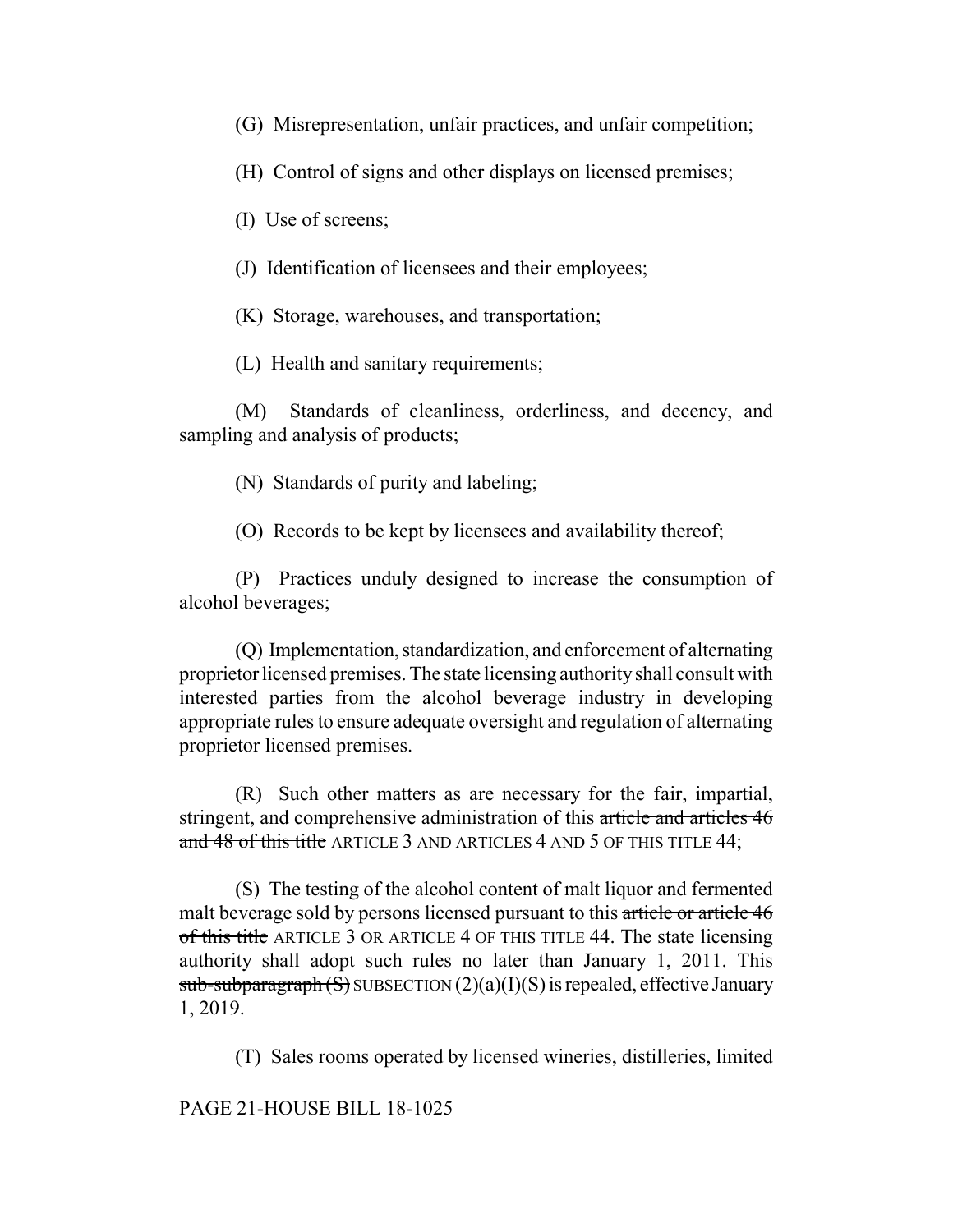wineries, or beer wholesalers, including the manner by which a licensee operating a sales room notifies the state licensing authority of its sales rooms, the content of the notice, and any other necessary provisions related to the notice requirement.

(II) Nothing in this article and articles 46 and 48 of this title ARTICLE 3 AND ARTICLES 4 AND 5 OF THIS TITLE 44 shall be construed as delegating to the state licensing authority the power to fix prices. The licensing authority shall make no rule that would abridge the right of any licensee to fairly, honestly, and lawfully advertise the place of business of or the commodities sold by such licensee. All such rules shall be reasonable and just.

 $(b)$  (I)  $(A)$  The state licensing authority shall make no rule regulating or prohibiting the sale of alcohol beverages on credit offered or extended by a licensee to a retailer where the credit is offered or extended for thirty days or less. The state licensing authority shall enforce the prohibition against extending credit for more than thirty days for the sale of alcohol beverages pursuant to 27 CFR part 6 and may adopt rules regulating or prohibiting the sale of alcohol beverages on credit where the credit is offered or extended for more than thirty days, consistent with the federal regulations.

(B) Nothing in this subparagraph  $(H)$  SUBSECTION  $(2)(b)(I)$  allows the state licensing authority to adopt a rule that restricts the ability of a licensee to, or prohibits a licensee from, making sales of alcohol beverages, on a cash-on-delivery basis, to a retailer who is or may be in arrears in payments to a licensee for prior alcohol beverage sales.

(II) Licensees shall comply with the prohibition against extending credit to a retailer for more than thirty days for the sale of alcohol beverages, including beer, contained in 27 CFR part 6 and with rules adopted by the state licensing authority that are consistent with 27 CFR part 6.

 $(H.5)$  (III) Notwithstanding any provision of this article ARTICLE 3 to the contrary, a liquor-licensed drugstore licensed under section 12-47-408 SECTION 44-3-410 on or after January 1, 2017, shall not purchase alcohol beverages on credit or accept an offer or extension of credit from a licensee and shall effect payment upon delivery of the alcohol beverages.

## PAGE 22-HOUSE BILL 18-1025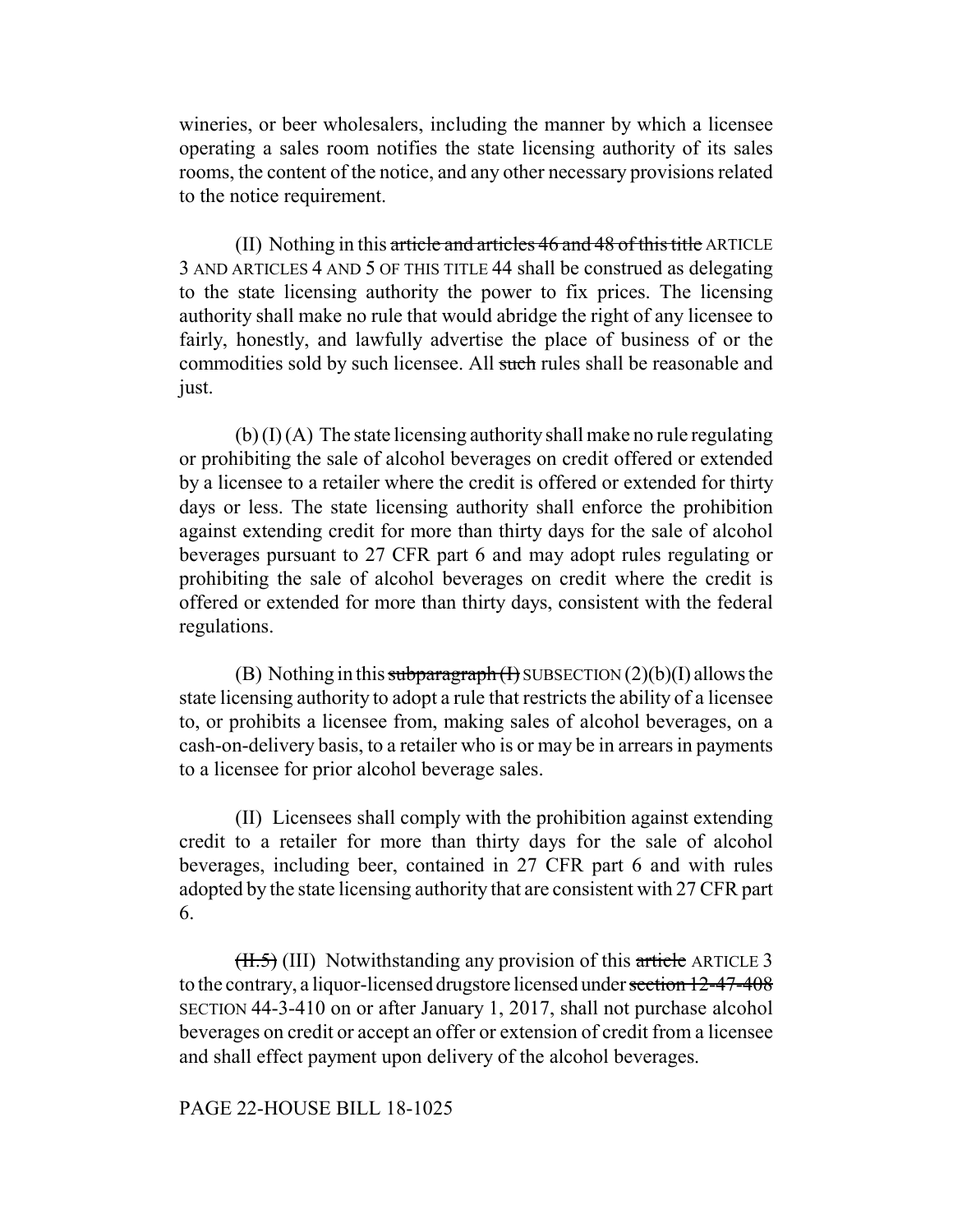(HII) (IV) As used in this paragraph (b) SUBSECTION  $(2)(b)$ , "licensee" shall have the same meaning as "industry member", as defined in 27 CFR 6.11, and includes a person engaged in business as a distiller, brewer, rectifier, blender, or other producer; as an importer or wholesaler of alcohol beverages; or as a bottler or warehouseman and bottler of spiritous liquors.

(3) In any hearing held by the state licensing authority pursuant to this article or article 46 or 48 of this title ARTICLE 3 OR ARTICLE 4 OR 5 OF THIS TITLE 44, no person may refuse, upon request of the state licensing authority, to testify or provide other information on the ground of self-incrimination; but no testimony or other information produced in the hearing or any information directly or indirectly derived from such testimony or other information may be used against such person in any criminal prosecution based on a violation of this article or article 46 or 48 of this title ARTICLE 3 OR ARTICLE 4 OR 5 OF THIS TITLE 44 except a prosecution for perjury in the first degree committed in so testifying. Continued refusal to testify or provide other information shall constitute grounds for suspension or revocation of any license granted pursuant to this article or article 46 or 48 of this title ARTICLE 3 OR ARTICLE 4 OR 5 OF THIS TITLE 44.

**44-3-203. [Formerly 12-47-203] Performance of duties.** (1) The performance of the functions or activities set forth in this article and articles 46 and 48 of this title ARTICLE 3 AND ARTICLES 4 AND 5 OF THIS TITLE 44 shall be subject to available appropriations; but nothing in this section shall be construed to remove from the state licensing authority the responsibility for performing such functions or activities in accordance with law at the level of funding provided.

(2) Notwithstanding the provisions of subsection (1) of this section, the state shall be the final interpretive authority as it relates to this article and articles 46 and 48 of this title ARTICLE 3 AND ARTICLES 4 AND 5 OF THIS TITLE 44 and the rules and regulations promulgated thereunder, concerning persons licensed pursuant to this article and articles 46 and 48 of this title ARTICLE 3 AND ARTICLES 4 AND 5 OF THIS TITLE 44 as wholesalers, manufacturers, importers, and public transportation system licensees.

## PART 3 STATE AND LOCAL LICENSING

PAGE 23-HOUSE BILL 18-1025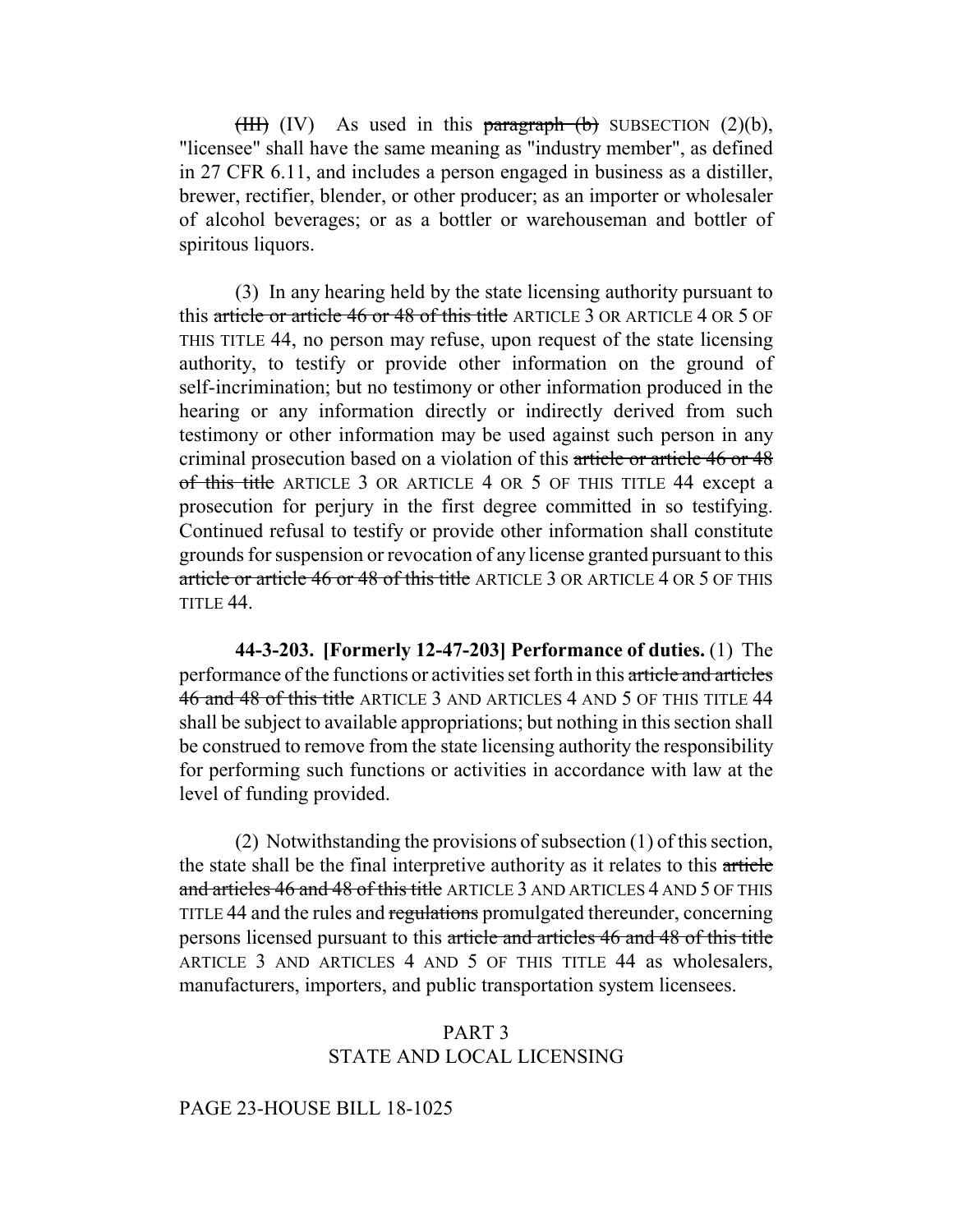**44-3-301. [Formerly 12-47-301] Licensing in general.** (1) No local licensing authority shall issue a license provided for in this article or article 46 or 48 of this title ARTICLE 3 OR ARTICLE 4 OR 5 OF THIS TITLE 44 until that share of the license fee due the state has been received by the department of revenue. All licenses granted pursuant to this article and articles 46 and 48 of this title ARTICLE 3 AND ARTICLES 4 AND 5 OF THIS TITLE 44 shall be valid for a period of one year from the date of their issuance unless revoked or suspended pursuant to section 12-47-601 or 12-47-306 SECTION 44-3-601 OR 44-3-306.

(2) (a) Before granting any license, all licensing authorities shall consider, except where this article and article 46 of this title ARTICLE 3 AND ARTICLE 4 OF THIS TITLE 44 specifically provide otherwise, the reasonable requirements of the neighborhood, the desires of the adult inhabitants as evidenced by petitions, remonstrances, or otherwise, and all other reasonable restrictions that are or may be placed upon the neighborhood by the local licensing authority. With respect to a second or additional license described in section 12-47-401 (1)(j) to (1)(t), (1)(v), or (1)(w) or 12-47-410  $(1)$  SECTION 44-3-401 (1)(j) TO (1)(t), (1)(v), OR (1)(w) OR 44-3-412 (1) or in a financial institution referred to in section  $12-47-308$  (4) SECTION 44-3-308 (4) for the same licensee, all licensing authorities shall consider the effect on competition of the granting or disapproving of additional licenses to such licensee and shall not approve an application for a second or additional hotel and restaurant or vintner's restaurant license that would have the effect of restraining competition shall be approved.

(b) A local licensing authority or the state on state-owned property may deny the issuance of any new tavern or retail liquor store license whenever such authority determines that the issuance of such THE license would result in or add to an undue concentration of the same class of license and, as a result, require the use of additional law enforcement resources.

 $(3)$  (a) Each license issued under this article 47 and article 46 of this title 12 ARTICLE 3 AND ARTICLE 4 OF THIS TITLE 44 is separate and distinct. It is unlawful for any person to exercise any of the privileges granted under any license other than that which the person holds or for any licensee to allow any other person to exercise such privileges granted under the licensee's license, except as provided in section  $12-46-104(1)(a)$ ,  $12-47-402$  $(2.5)$ , 12-47-403 $(2)$ (a), 12-47-403.5, or 12-47-415 $(1)$ (b) SECTION 44-3-402  $(3)$ , 44-3-403  $(2)(a)$ , 44-3-404, 44-3-417  $(1)(b)$ , OR SECTION 44-4-104  $(1)(a)$ .

PAGE 24-HOUSE BILL 18-1025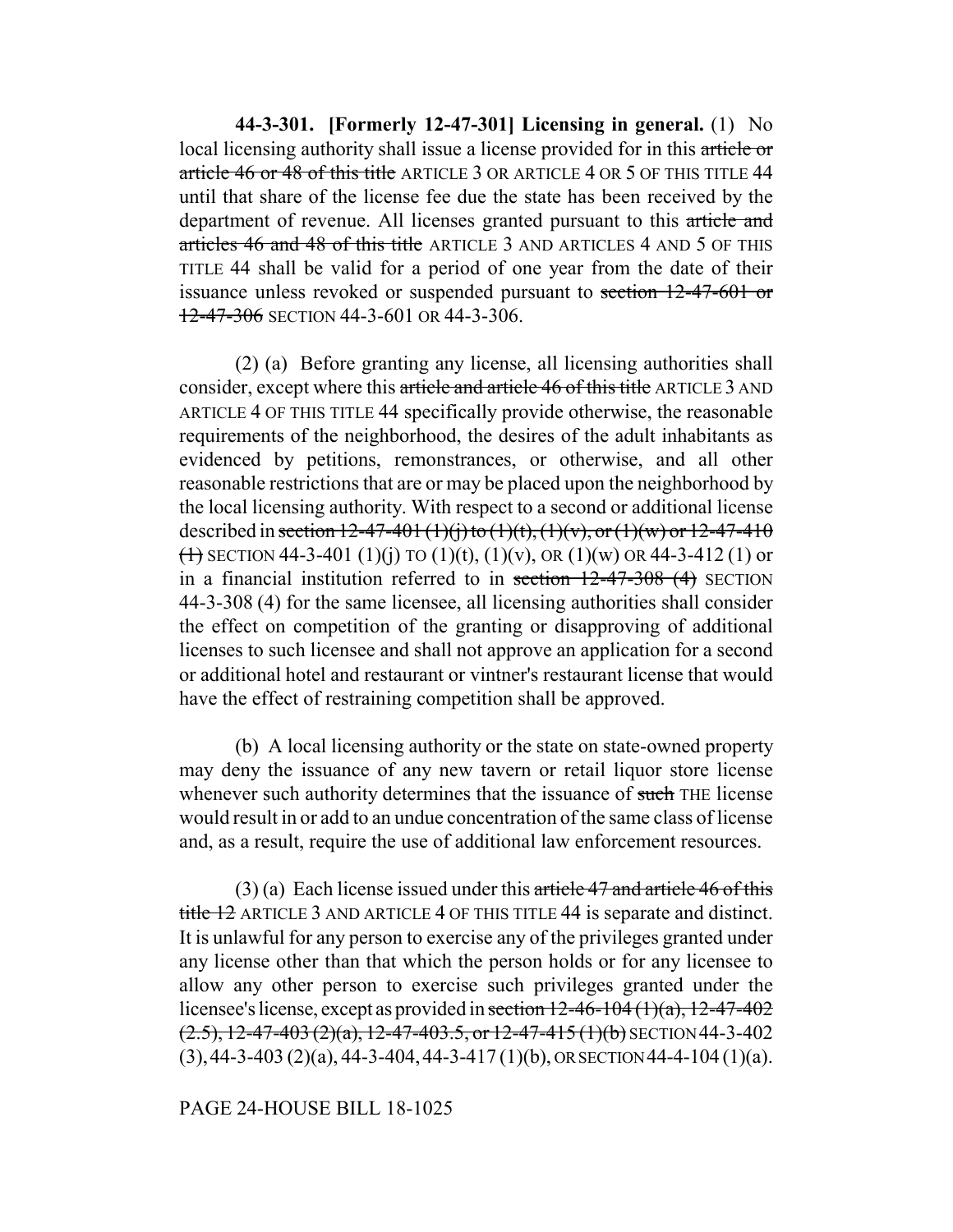A separate license must be issued for each specific business or business entity and each geographic location, and in said THE license the particular alcohol beverages the applicant is authorized to manufacture or sell must be named and described. For purposes of this section, a resort complex with common ownership, a campus liquor complex, a hotel and restaurant licensee with optional premises, an optional premises licensee for optional premises located on an outdoor sports and recreational facility, and a wine festival at which more than one licensee participates pursuant to a wine festival permit is considered a single business and location.

(b) At all times a licensee shall possess and maintain possession of the premises or optional premises for which the license is issued by ownership, lease, rental, or other arrangement for possession of such THE premises.

(4) (a) The licenses provided pursuant to this article and article 46 of this title ARTICLE 3 AND ARTICLE 4 OF THIS TITLE 44 shall specify the date of issuance, the period which is covered, the name of the licensee, the premises or optional premises licensed, the optional premises in the case of a hotel and restaurant license, and the alcohol beverages that may be sold on such THE premises or optional premises. The license shall be conspicuously placed at all times on the licensed premises or optional premises, and all sheriffs and police officers shall see to it that every person selling alcohol beverages within their jurisdiction has procured a license to do so.

(b) No local licensing authority shall issue, transfer location of, or renew any license to sell any alcohol beverages until the person applying for such THE license produces a license issued and granted by the state licensing authority covering the whole period for which a license or license renewal is sought.

(5) In computing any period of time prescribed by this article ARTICLE 3, the day of the act, event, or default from which the designated period of time begins to run shall not be included. Saturdays, Sundays, and legal holidays shall be counted as any other day.

(6) (a) Licensees at facilities owned by a municipality, county, or special district or at publicly or privately owned sports and entertainment venues with a minimum seating capacity of one thousand five hundred seats

### PAGE 25-HOUSE BILL 18-1025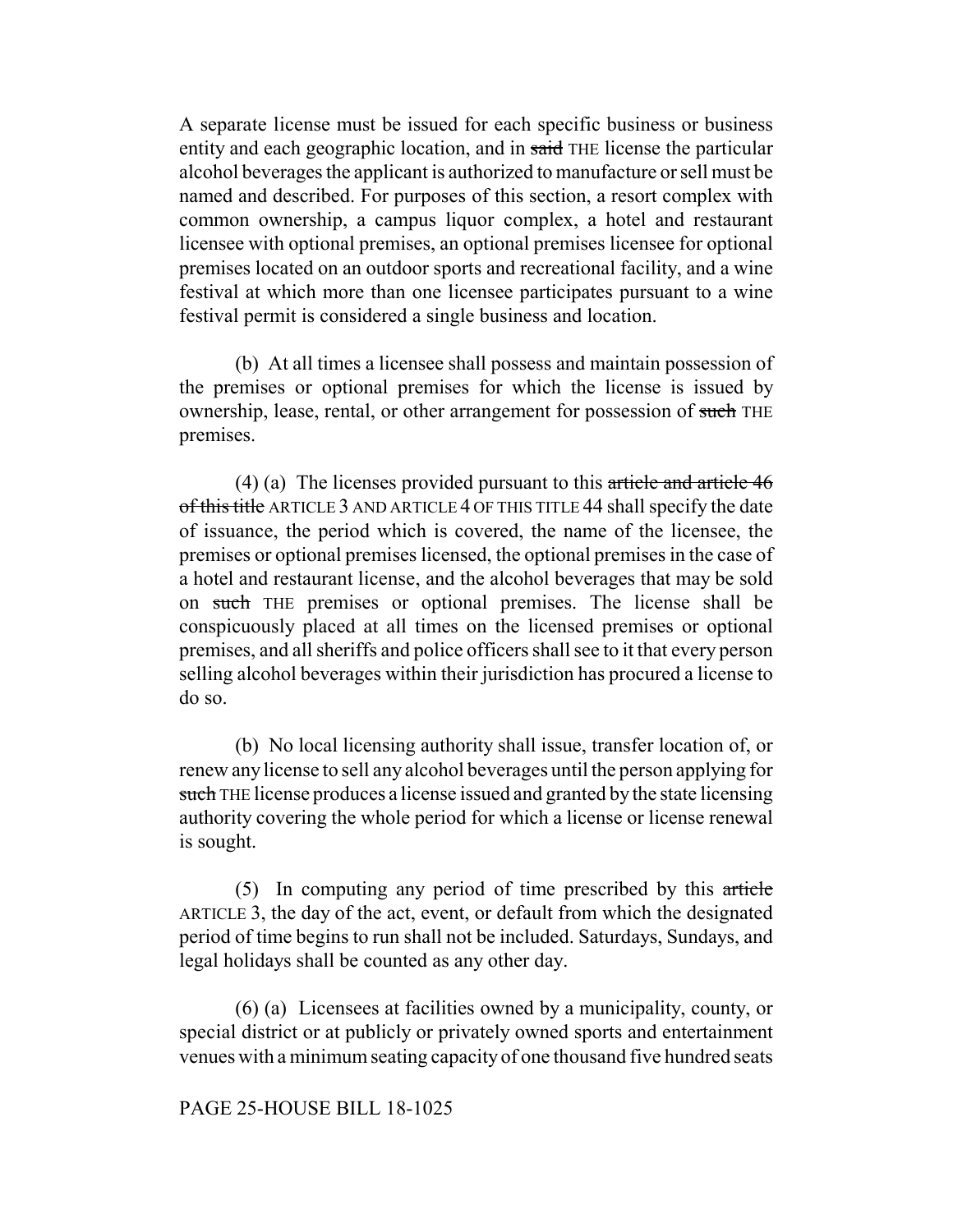may possess and serve for on-premises consumption any type of alcohol beverage as may be permitted pursuant to guidelines established by the local and state licensing authorities, and the licensees need not have meals available for consumption.

(b) Nothing in this article ARTICLE 3 shall prohibit a licensee at a sports and entertainment venue described in paragraph (a) of this subsection  $(6)$  SUBSECTION  $(6)(a)$  OF THIS SECTION from selling or providing alcohol beverages in sealed containers, as authorized by the license in effect, to adult occupants of luxury boxes located at stadiums, arenas, and similar sports and entertainment venues that are included within the licensed premises of the licensee. However, no person shall be allowed to leave the licensed premises with a sealed container of alcohol beverage that was obtained in the luxury box. As used in this paragraph (b) SUBSECTION (6)(b), "luxury box" means a limited public access room or booth that is used by its occupants and their guests at sports and entertainment venues that are provided within the licensed premises.

(7) A licensee shall report each transfer or change of financial interest in the license to the state licensing authority and, for retail licenses, to the local licensing authority within thirty days after the transfer or change. A report shall be required for transfers of capital stock of a public corporation; except that a report shall not be required for transfers of such stock totaling less than ten percent in any one year, but any transfer of a controlling interest shall be reported regardless of size. It is unlawful for the licensee to fail to report a transfer required by this subsection (7). Such Failure to report shall be grounds for suspension or revocation of the license.

(8) Each licensee holding a fermented malt beverage on-premises license or on- and off-premises license, beer and wine license, tavern license, lodging and entertainment license, club license, arts license, or racetrack license shall manage the premises himself or herself or employ a separate and distinct manager on the premises and shall report the name of the manager to the state and local licensing authorities. The licensee shall report any change in managers to the state and local licensing authorities within thirty days after the change. It is unlawful for the licensee to fail to report the name of or any change in managers as required by this subsection (8). The failure to report is grounds for suspension of the license.

#### PAGE 26-HOUSE BILL 18-1025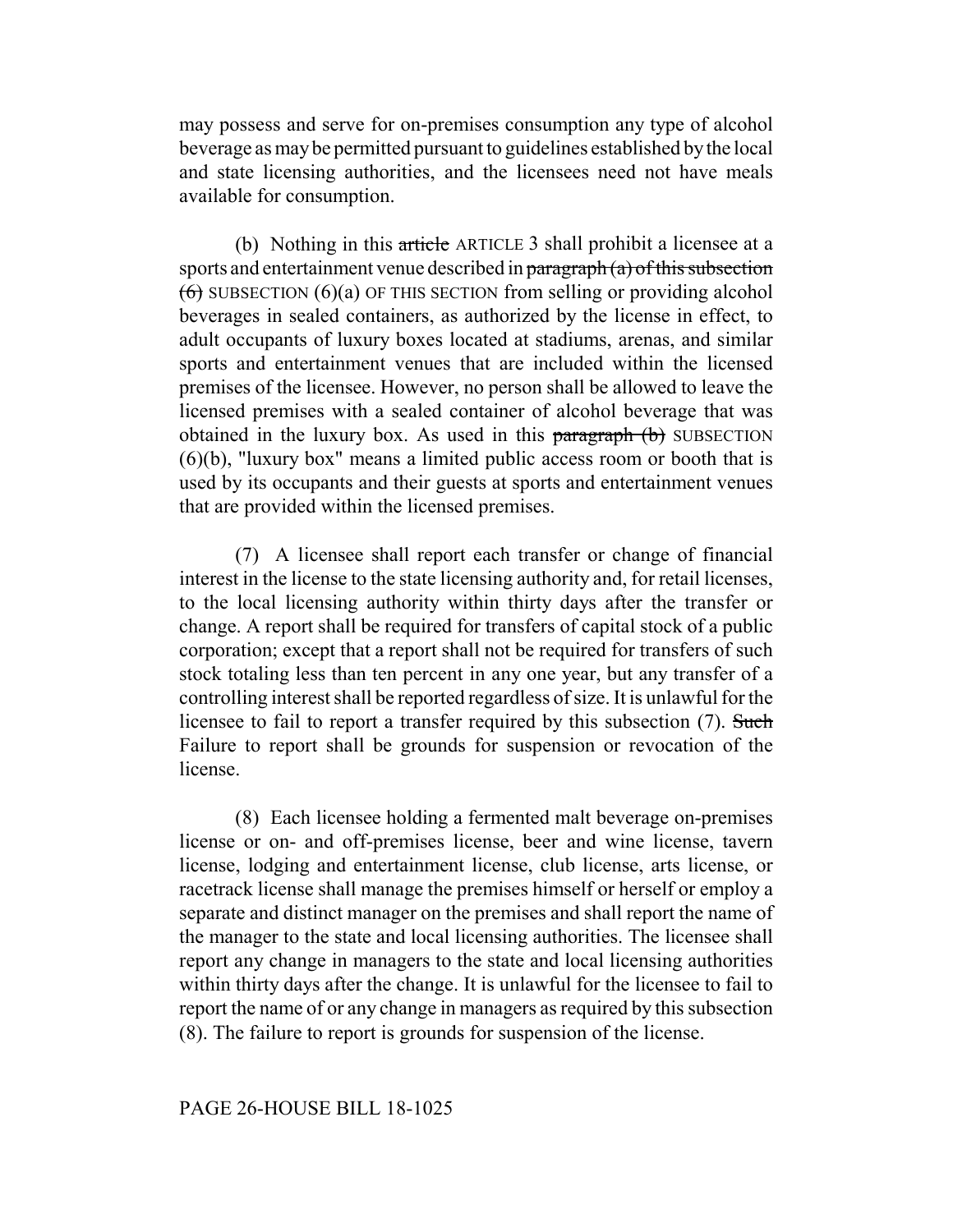$(9)$  (a) (I) A licensee may move his or her permanent location to any other place in the same city, town, or city and county for which the license was originally granted, or in the same county if such license was granted for a place outside the corporate limits of any city, town, or city and county, but it shall be unlawful to sell any alcohol beverage at any such place until permission to do so is granted by all the licensing authorities provided for in this article ARTICLE 3.

(II) Notwithstanding subparagraph  $(I)$  of this paragraph  $(a)$ SUBSECTION  $(9)(a)(I)$  OF THIS SECTION, for a retail liquor store licensed on or before January 1, 2016, the licensee may apply to move the permanent location to another place within or outside the municipality or county in which the license was originally granted. It is unlawful for the licensee to sell any alcohol beverages at the new location until permission is granted by the state and local licensing authorities.

(b) (I) In permitting a change of location, the licensing authorities shall consider the reasonable requirements of the neighborhood to which the applicant seeks to change his or her location, the desires of the adult inhabitants as evidenced by petitions, remonstrances, or otherwise, and all reasonable restrictions that are or may be placed upon the new district by the council, board of trustees, or licensing authority of the city, town, or city and county or by the board of county commissioners of any county.

(II) If the state and local licensing authorities approve an application for a change of location submitted under subparagraph  $(H)$  of paragraph  $(a)$ of this subsection  $(9)$  SUBSECTION  $(9)(a)(II)$  OF THIS SECTION by a retail liquor store licensed on or before January 1, 2016, the licensee must change the location of its premises within three years after the approval is granted.

(10) (a) The provisions of this subsection (10) shall only apply within a county, city and county, or municipality if the governing body of the county, city and county, or municipality adopts an ordinance or resolution authorizing tastings pursuant to this subsection (10). The ordinance or resolution may provide for stricter limits than this subsection (10) on the number of tastings per year per licensee, the days on which tastings may occur, or the number of hours each tasting may last.

(b) A retail liquor store or liquor-licensed drugstore licensee who wishes to conduct tastings may submit an application or application renewal

### PAGE 27-HOUSE BILL 18-1025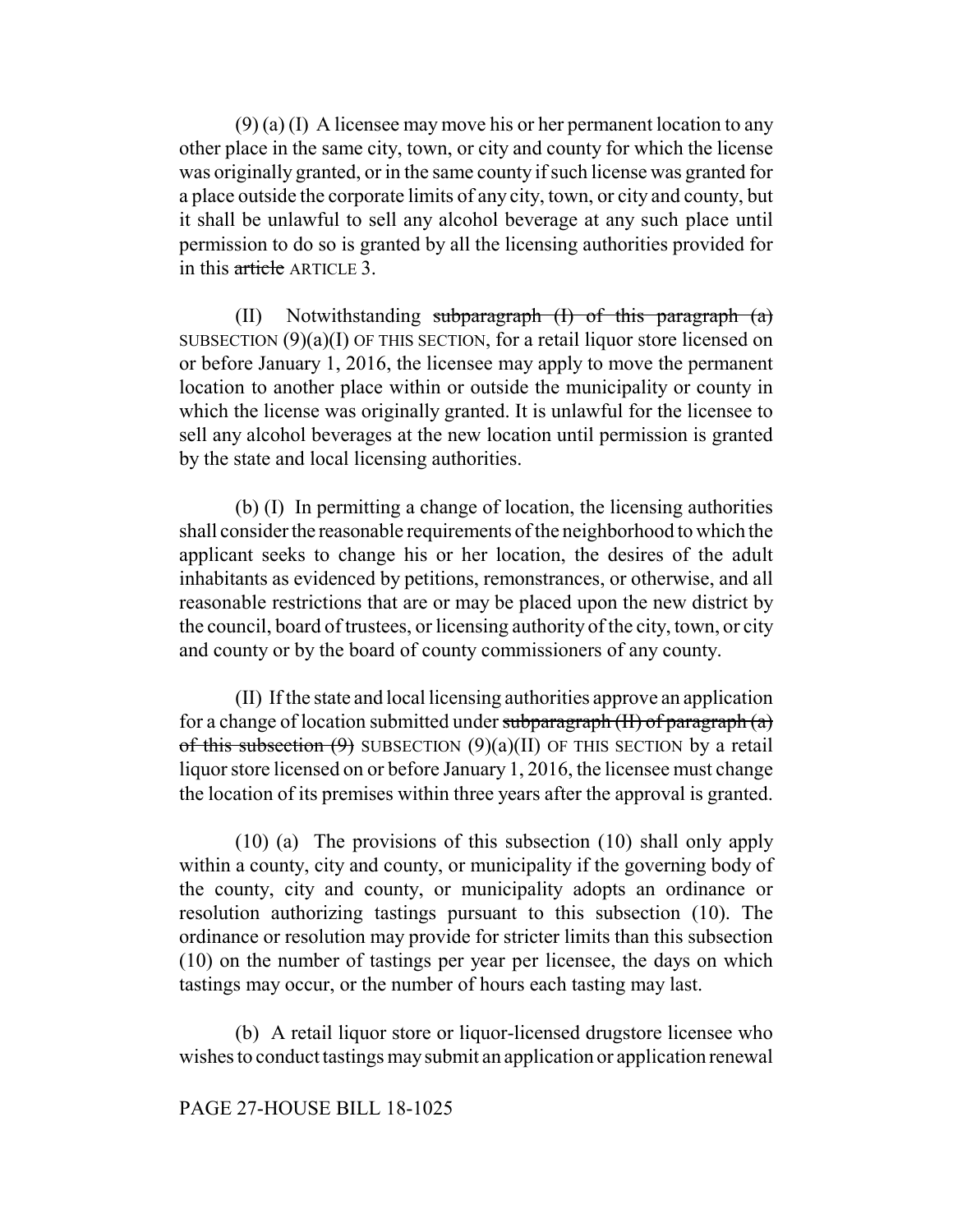to the local licensing authority. The local licensing authority may reject the application if the applicant fails to establish that he or she is able to conduct tastings without violating the provisions of this section or creating a public safety risk to the neighborhood. A local licensing authority may establish its own application procedure and may charge a reasonable application fee.

(c) Tastings are subject to the following limitations:

(I) Tastings shall be conducted only by a person who has completed a server training program that meets the standards established by the liquor enforcement division in the department of revenue and who is either a retail liquor store licensee or a liquor-licensed drugstore licensee, or an employee of a licensee, and only on a licensee's licensed premises.

(II) The alcohol beverage used in tastings must be purchased through a licensed wholesaler, licensed brew pub, licensed distillery pub, or winery licensed pursuant to section 12-47-403 SECTION 44-3-403 at a cost that is not less than the laid-in cost of the alcohol beverage.

(III) The size of an individual alcohol sample shall not exceed one ounce of malt or vinous liquor or one-half of one ounce of spirituous liquor.

(IV) Tastings shall not exceed a total of five hours in duration per day, which need not be consecutive.

(V) Tastings shall be conducted only during the operating hours in which the licensee on whose premises the tastings occur is permitted to sell alcohol beverages, and in no case earlier than 11 a.m. or later than 7 p.m.

(VI) The licensee shall prohibit patrons from leaving the licensed premises with an unconsumed sample.

(VII) The licensee shall promptly remove all open and unconsumed alcohol beverage samples from the licensed premises or shall destroy the samples immediately following the completion of the tasting.

(VIII) The licensee shall not serve a person who is under twenty-one years of age or who is visibly intoxicated.

(IX) The licensee shall not serve more than four individual samples

PAGE 28-HOUSE BILL 18-1025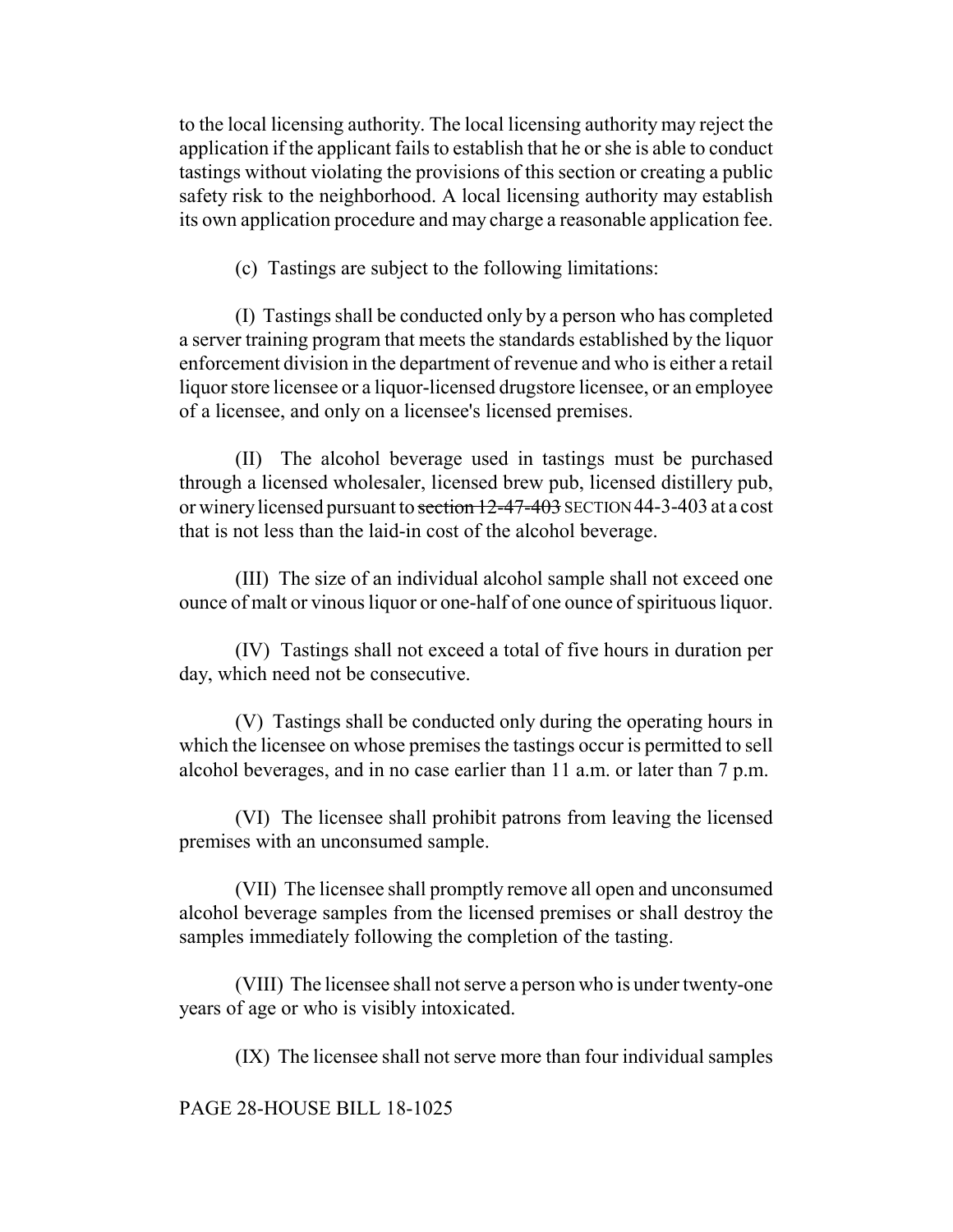to a patron during a tasting.

(X) Alcohol samples shall be in open containers and shall be provided to a patron free of charge.

(XI) Tastings may occur on no more than four of the six days from a Monday to the following Saturday, not to exceed one hundred four days per year.

(XII) No manufacturer of spirituous or vinous liquors shall induce a licensee through free goods or financial or in-kind assistance to favor the manufacturer's products being sampled at a tasting. The licensee shall bear the financial and all other responsibility for a tasting.

(d) A violation of a limitation specified in this subsection (10) or of section 12-47-801 SECTION 44-3-801 by a retail liquor store or liquor-licensed drugstore licensee, whether by his or her employees, agents, or otherwise, shall be the responsibility of the retail liquor store or liquor-licensed drugstore licensee who is conducting the tasting.

(e) A retail liquor store or liquor-licensed drugstore licensee conducting a tasting shall be subject to the same revocation, suspension, and enforcement provisions as otherwise apply to the licensee.

(f) Nothing in this subsection (10) shall affect the ability of a Colorado winery licensed pursuant to section 12-47-402 or 12-47-403 SECTION 44-3-402 OR 44-3-403 to conduct a tasting pursuant to the authority of section  $12-47-402$  (2) or  $12-47-403$  (2)(e) SECTION 44-3-402 (2) OR  $44 - 3 - 403$  (2)(e).

(11) (a) This subsection (11) applies only within an entertainment district that a governing body of a local licensing authority has created by ordinance or resolution. This subsection (11) does not apply to a special event permit issued under article 48 of this title ARTICLE 5 OF THIS TITLE 44 or the holder thereof unless the permit holder desires to use an existing common consumption area and agrees in writing to the requirements of this article ARTICLE 3 and the local licensing authority concerning the common consumption area.

(b) A governing body of a local licensing authority may create an

PAGE 29-HOUSE BILL 18-1025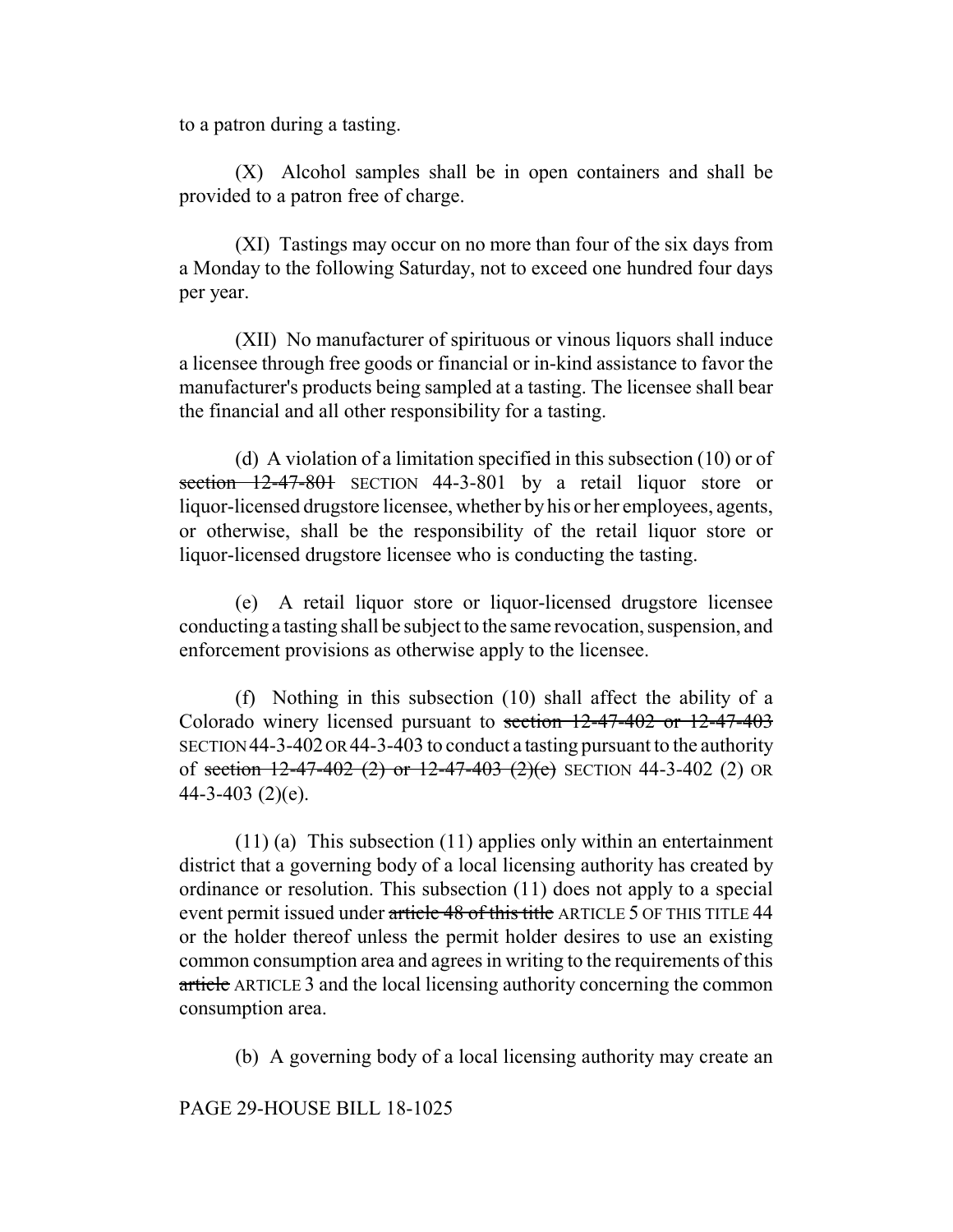entertainment district by adopting an ordinance or resolution. An entertainment district shall not exceed one hundred acres. The ordinance or resolution may impose stricter limits than required by this subsection (11) on the size, security, or hours of operation of any common consumption area created within the entertainment district.

(c) (I) A certified promotional association may operate a common consumption area within an entertainment district and authorize the attachment of a licensed premises to the common consumption area.

(II) An association or licensed tavern, lodging and entertainment facility, hotel and restaurant, brew pub, distillery pub, retail gaming tavern, vintner's restaurant, beer and wine licensee, manufacturer or beer wholesaler that operates a sales room, or limited winery that wishes to create a promotional association may submit an application to the local licensing authority. To qualify for certification, the promotional association must:

(A) Have a board of directors;

(B) Have at least one director from each licensed premises attached to the common consumption area on the board of directors; and

(C) Agree to submit annual reports by January 31 of each year to the local licensing authority showing a detailed map of the boundaries of the common consumption area, the common consumption area's hours of operation, a list of attached licensed premises, a list of the directors and officers of the promotional association, security arrangements within the common consumption area, and any violation of this article ARTICLE 3 committed by an attached licensed premises.

(III) The local licensing authority may refuse to certify or may decertify a promotional association of a common consumption area if the promotional association:

(A) Fails to submit the report required by  $sub-sub-subparam$  (C) of subparagraph (II) of this paragraph (c) SUBSECTION  $(11)(c)(II)(C)$  OF THIS SECTION by January 31 of each year;

(B) Fails to establish that the licensed premises and common

## PAGE 30-HOUSE BILL 18-1025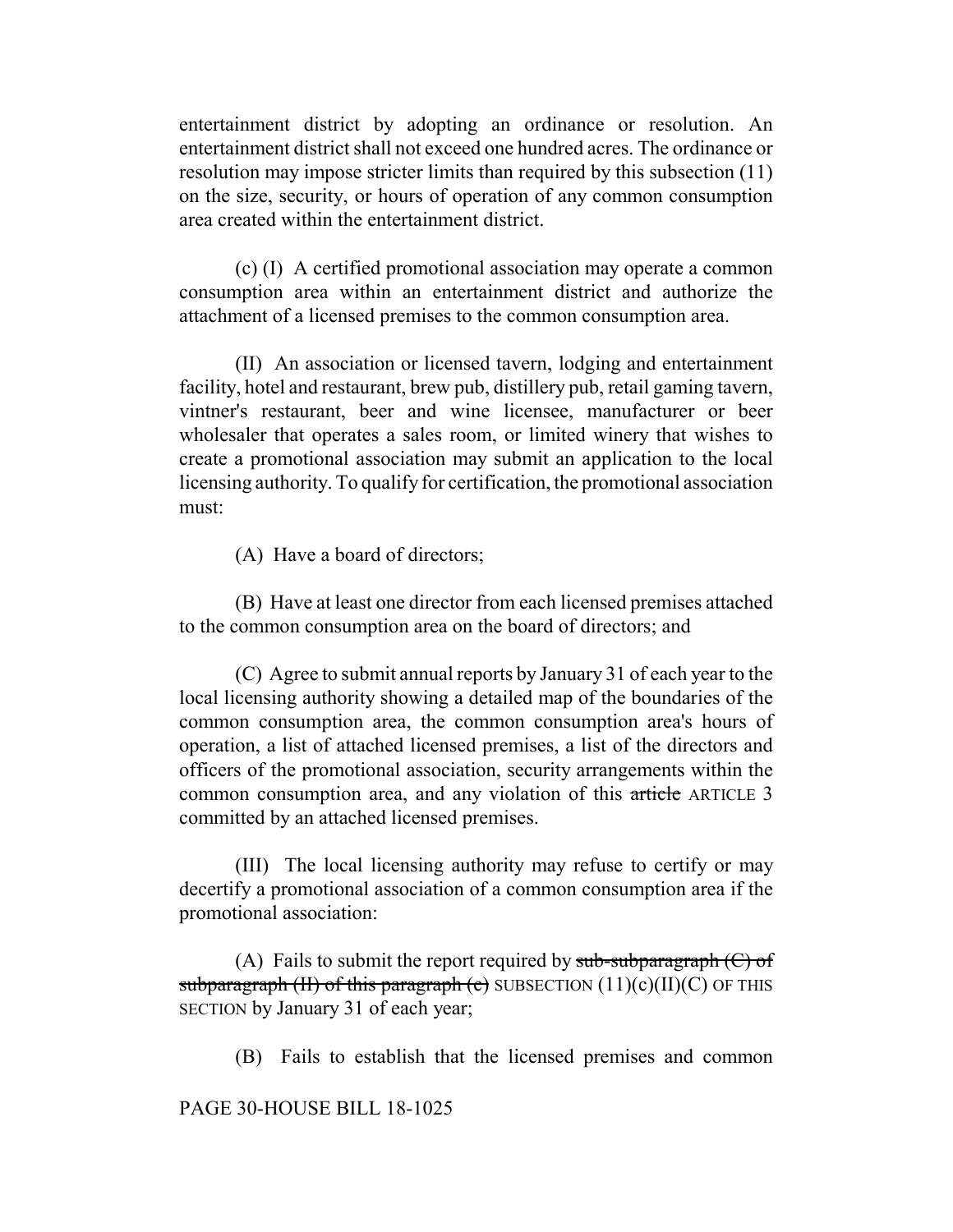consumption area can be operated without violating this article ARTICLE 3 or creating a safety risk to the neighborhood;

(C) Fails to have at least two licensed premises attached to the common consumption area;

(D) Fails to obtain or maintain a properly endorsed general liability and liquor liability insurance policy that is reasonably acceptable to the local licensing authority and names the local licensing authority as an additional insured;

(E) The use is not compatible with the reasonable requirements of the neighborhood or the desires of the adult inhabitants; or

(F) Violates section  $12-47-909$  SECTION 44-3-910.

(d) A person shall not attach a premises licensed under this article ARTICLE 3 to a common consumption area unless authorized by the local licensing authority.

(e) (I) A licensed tavern, lodging and entertainment facility, hotel and restaurant, brew pub, distillery pub, retail gaming tavern, vintner's restaurant, beer and wine licensee, manufacturer or beer wholesaler that operates a sales room, or limited winery that wishes to attach to a common consumption area may submit an application to the local licensing authority. To qualify, the licensee must include a request for authority to attach to the common consumption area from the certified promotional association of the common consumption area unless the promotional association does not exist when the application is submitted; if so, the applicant shall request the authority when a promotional association is certified and shall demonstrate to the local licensing authority that the authority has been obtained by the time the applicant's license issued under this article ARTICLE 3 is renewed.

(II) The local licensing authority may deauthorize or refuse to authorize or reauthorize a licensee's attachment to a common consumption area if the licensed premises is not within or on the perimeter of the common consumption area and if the licensee:

(A) Fails to obtain or retain authority to attach to the common consumption area from the certified promotional association;

#### PAGE 31-HOUSE BILL 18-1025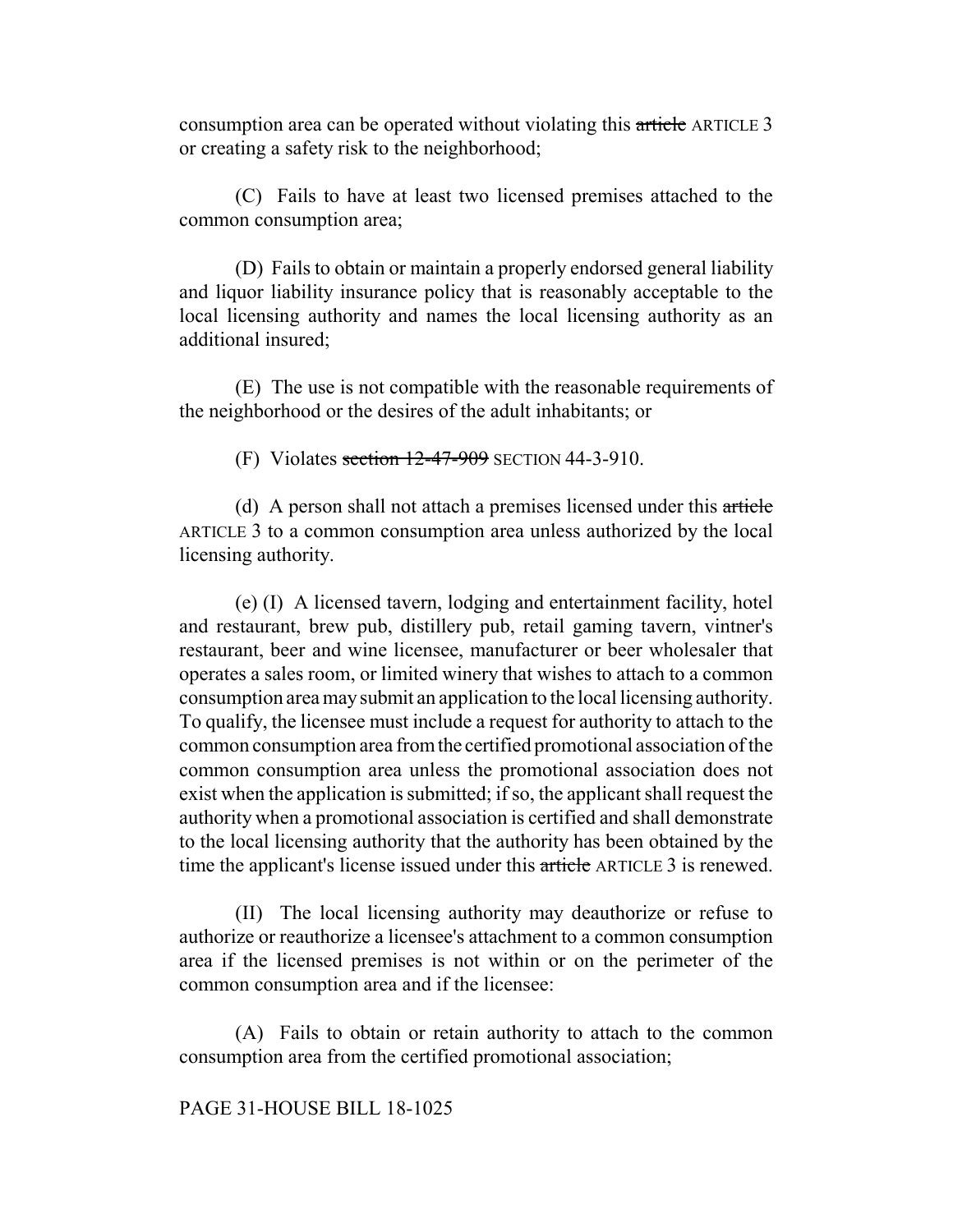(B) Fails to establish that the licensed premises and common consumption area can be operated without violating this article ARTICLE 3 or creating a safety risk to the neighborhood; or

#### (C) Violates section  $12-47-909$  SECTION 44-3-910.

(f) A local licensing authority may establish application procedures and a fee for certifying a promotional authority or authorizing attachment to a common consumption area. The authority shall establish the fee in an amount designed to reasonably offset the cost of implementing this subsection  $(11)$ . Notwithstanding any other provision of this article ARTICLE 3, a local authority may set the hours during which a common consumption area and attached licensed premises may serve alcohol and the customers may consume alcohol. Before certifying a promotional association, the local licensing authority shall consider the reasonable requirements of the neighborhood, the desires of the adult inhabitants as evidenced by petitions, remonstrances, or otherwise, and all other reasonable restrictions that are or may be placed upon the neighborhood by the local licensing authority.

 $(12)$  (a) Notwithstanding any other provision of this article ARTICLE 3, on and after July 1, 2016, the state and local licensing authorities shall not issue a new license under this article ARTICLE 3 authorizing the sale at retail of malt, vinous, or spirituous liquors in sealed containers for consumption off the licensed premises if the premises for which the retail license is sought is located:

(I) Within one thousand five hundred feet of another licensed premises licensed to sell malt, vinous, or spirituous liquors at retail for off-premises consumption; or

(II) For a premises located in a municipality with a population of ten thousand or fewer, within three thousand feet of another licensed premises licensed to sell malt, vinous, or spirituous liquors at retail for off-premises consumption.

(b) For purposes of this subsection  $(12)$ , a license under this article ARTICLE 3 authorizing the sale at retail of malt, vinous, or spirituous liquors in sealed containers for consumption off the licensed premises includes a license under this article ARTICLE 3 authorizing the sale of malt and vinous liquors in sealed containers not to be consumed at the place where the malt

#### PAGE 32-HOUSE BILL 18-1025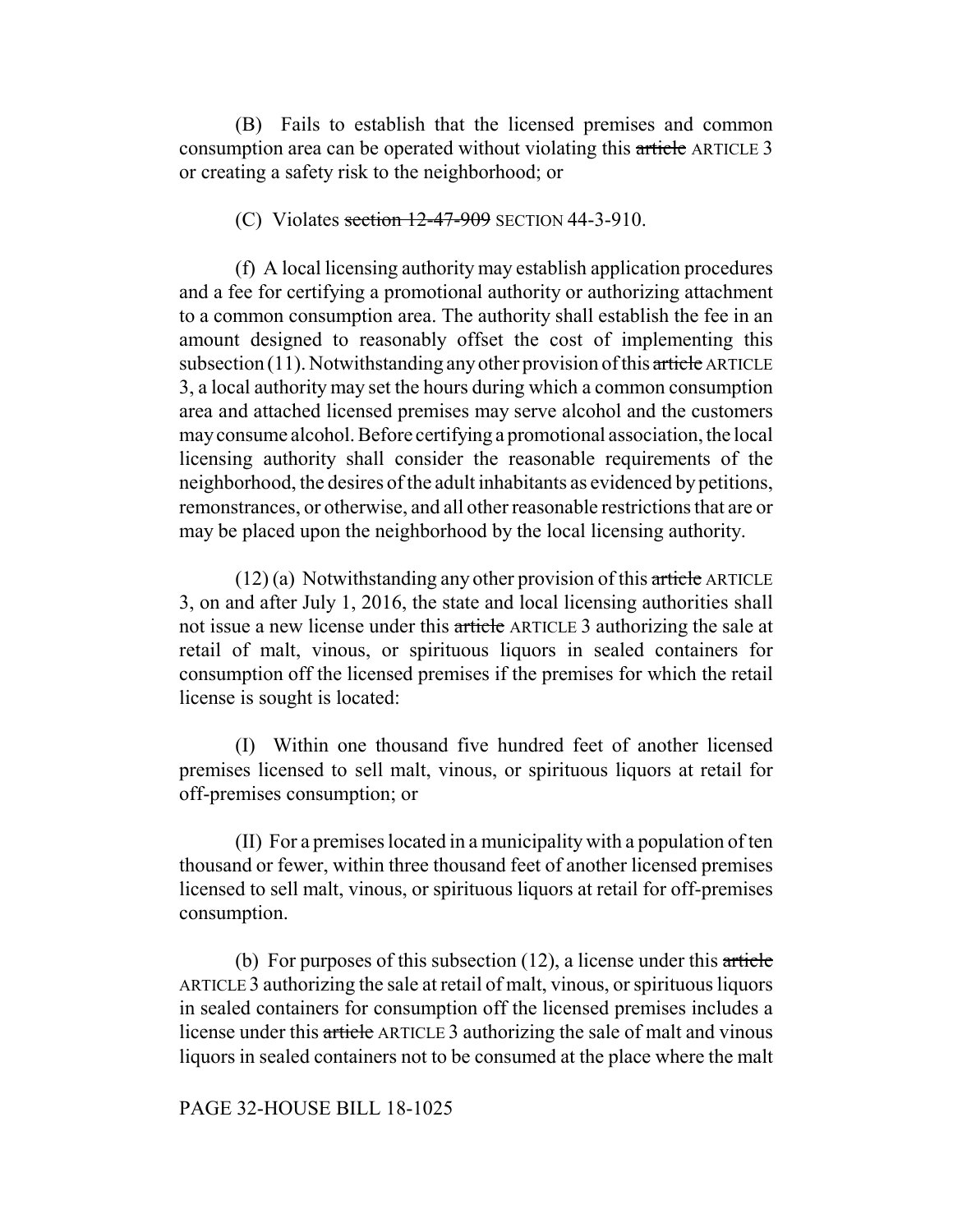and vinous liquors are sold.

(c) For purposes of determining whether the distance requirements specified in paragraph (a) of this subsection  $(12)$  SUBSECTION  $(12)(a)$  OF THIS SECTION are satisfied, the distance shall be determined by a radius measurement that begins at the principal doorway of the premises for which the application is made and ends at the principal doorway of the other retail licensed premises.

**44-3-302. [Formerly 12-47-302] License renewal.** (1) Ninety days prior to the expiration date of an existing license, the state licensing authority shall notify the licensee of such THE expiration date by first class mail at the business' last-known address. Application for the renewal of an existing license shall be made to the local licensing authority not less than forty-five days and to the state licensing authority not less than thirty days prior to the date of expiration. No application for renewal of a license shall be accepted by the local licensing authority after the date of expiration, except as provided in subsection (2) of this section, but filing with the local licensing authority shall be deemed filing with the state, and all renewals filed with the local licensing authorities prior to expiration, and subsequently approved, shall be processed by the state licensing authority, and the expiration date is extended until the state license is processed. The state or the local licensing authority, for good cause, may waive the forty-five- or thirty-day time requirements set forth in this subsection (1). The local licensing authority may cause a hearing on the application for renewal to be held. No renewal hearing provided for by this subsection (1) shall be held by the local licensing authority until a notice of hearing has been conspicuously posted on the licensed premises for a period of ten days and notice of the hearing has been provided the applicant at least ten days prior to the hearing. The licensing authority may refuse to renew any license for good cause, subject to judicial review. Any renewal hearing held by the state licensing authority shall be pursuant to section  $12-47-305(2)$  SECTION 44-3-305 (2).

(2) (a) Notwithstanding the provisions of subsection (1) of this section, a licensee whose license has been expired for not more than ninety days may file a late renewal application upon the payment of a nonrefundable late application fee of five hundred dollars each to the state and local licensing authorities. A licensee who files a late renewal application and pays the requisite fees may continue to operate until both

### PAGE 33-HOUSE BILL 18-1025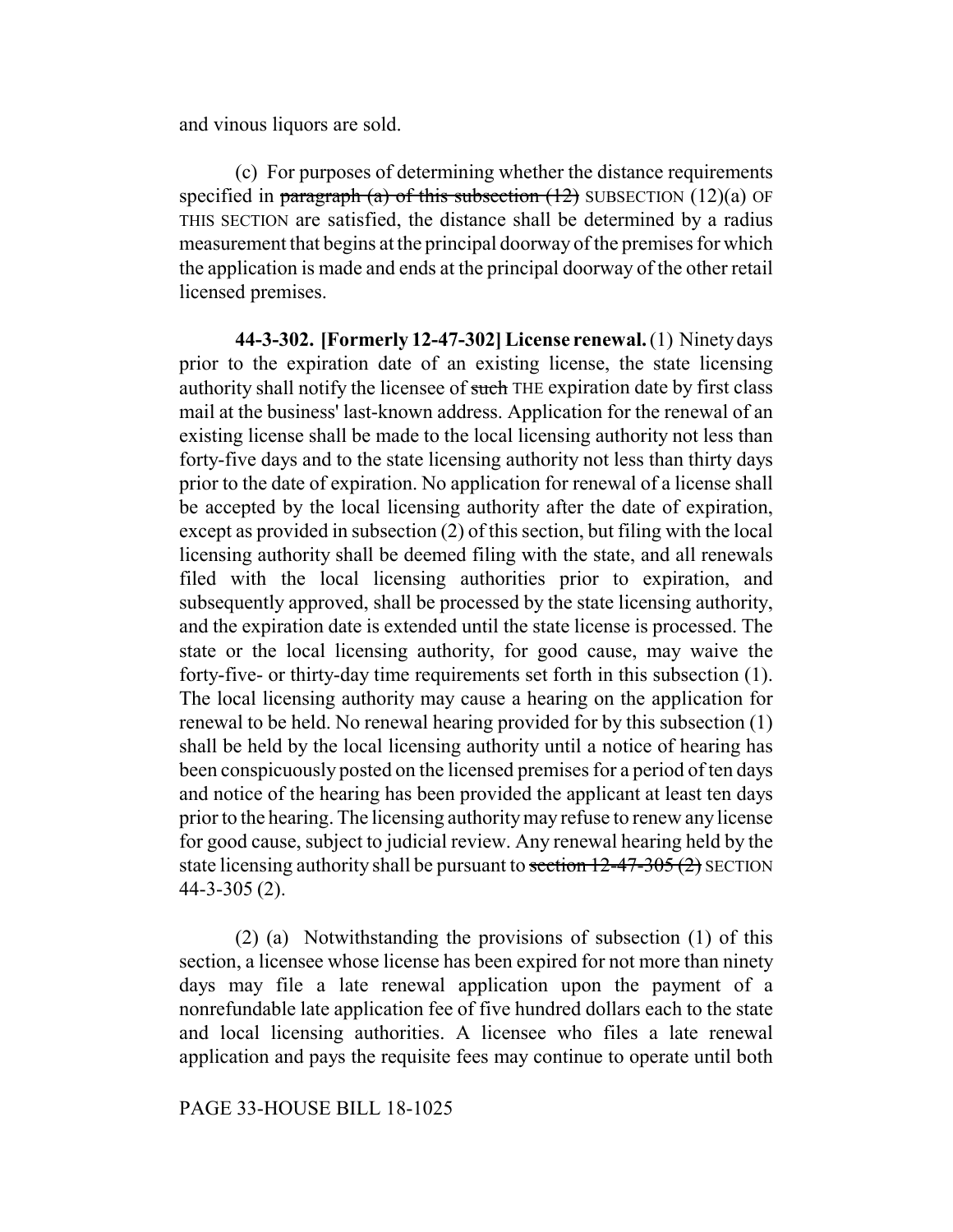state and local licensing authorities have taken final action to approve or deny such THE licensee's late renewal application.

(b) A state or local licensing authority shall not accept a late renewal application more than ninety days after the expiration of a licensee's permanent annual license. Any licensee whose permanent annual license has been expired for more than ninety days must apply for a new license pursuant to section 12-47-311 SECTION 44-3-311 or a reissued license pursuant to paragraph (d) of this subsection (2) SUBSECTION (2)(d) OF THIS SECTION.

(c) Notwithstanding the amount specified for the fee in paragraph (a) of this subsection  $(2)$  SUBSECTION  $(2)(a)$  OF THIS SECTION, the state licensing authority by rule or as otherwise provided by law may reduce the amount of the fee if necessary pursuant to section 24-75-402 (3)  $C.R.S.,$  to reduce the uncommitted reserves of the fund to which all or any portion of the fee is credited. After the uncommitted reserves of the fund are sufficiently reduced, the state licensing authority by rule or as otherwise provided by law may increase the amount of the fee as provided in section  $24-75-402$  (4). C.R.S.

(d) (I) Notwithstanding paragraph (b) of this subsection  $(2)$ SUBSECTION (2)(b) OF THIS SECTION, with the permission of the licensing authority, a licensee whose permanent annual license has been expired for more than ninety days but less than one hundred eighty days may submit to the local licensing authority, or to the state licensing authority in the case of a licensee whose alcohol beverage license is not subject to issuance or approval by a local licensing authority, an application for a reissued license. The licensing authority has the sole discretion to determine whether to allow a licensee to apply for a reissued license.

(II) If the licensing authority does not allow the licensee's application, then the licensee must apply for a new license pursuant to section 12-47-311 SECTION 44-3-311. A person who has applied for a new license shall not sell, or possess for sale in public view, any alcohol beverage until all required licenses have been obtained.

(III) For licensees subject to issuance or approval by a local licensing authority, if the local licensing authority allows the licensee to apply for a reissuance of the expired license, the licensee must submit to the

## PAGE 34-HOUSE BILL 18-1025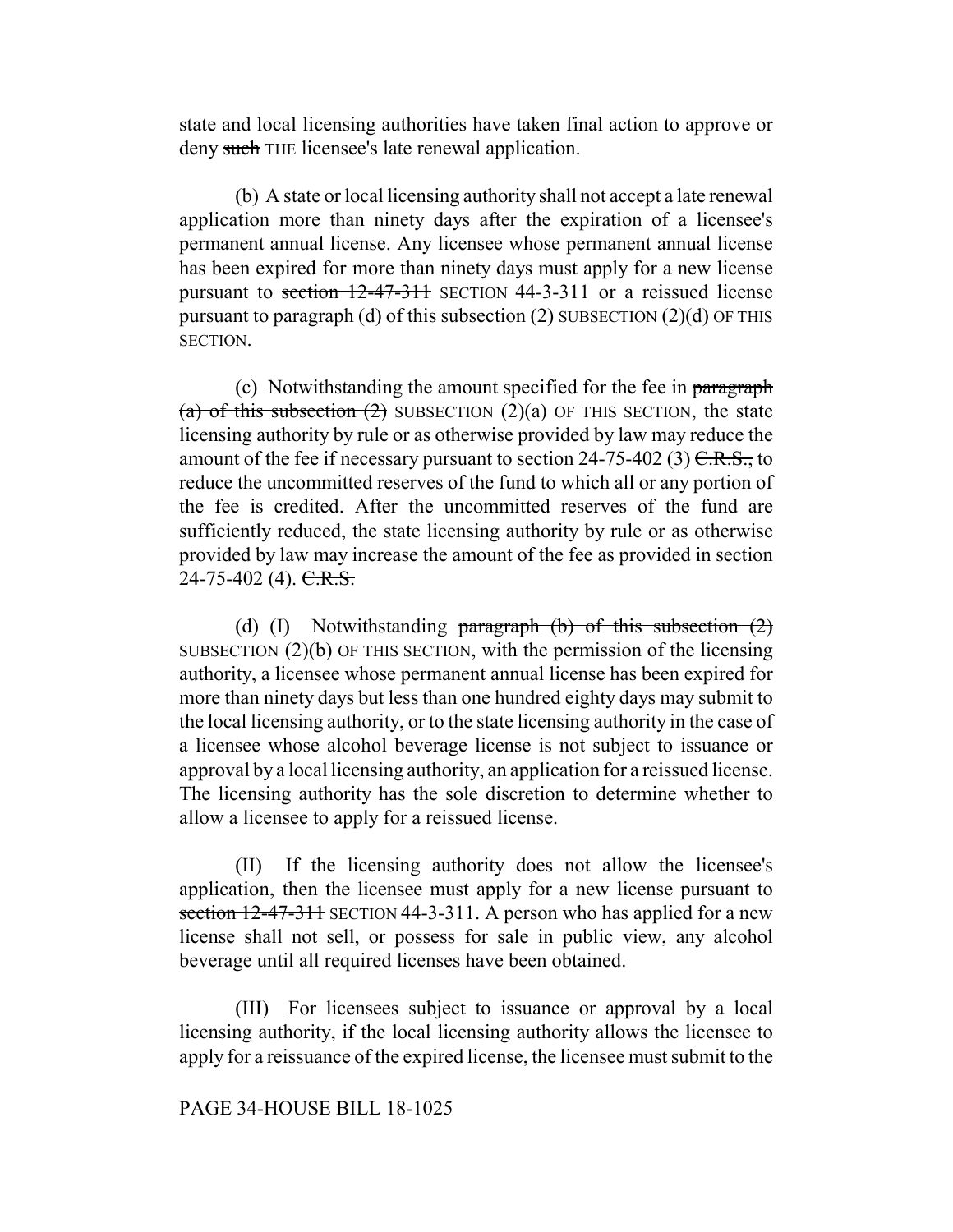local licensing authority:

(A) An application for a reissued license;

(B) Payment of a five-hundred-dollar late application fee; and

(C) Payment of a fine of twenty-five dollars per day for each day the license has been expired beyond ninety days.

(IV) After the local licensing authority accepts the application, late application fee, and fine, the licensee may continue to operate and sell alcohol beverages until the state licensing authority and local licensing authority have each taken final action on the licensee's application for license reissuance.

(V) If the local licensing authority approves the reissuance of the licensee's license, the local licensing authority shall forward the approved application to the state licensing authority for review. In addition to the late application fee and fine imposed by the local licensing authority, the state licensing authority shall impose a five-hundred-dollar late application fee and a fine of twenty-five dollars per day for each day the license has been expired beyond ninety days.

(VI) For licensees who are not subject to issuance or approval by a local licensing authority, if the state licensing authority allows the licensee to apply for a reissuance of the expired license, the licensee must submit to the state licensing authority:

(A) An application for a reissued license;

(B) Payment of a five-hundred-dollar late application fee; and

(C) Payment of a fine of twenty-five dollars per day for each day the license has been expired beyond ninety days.

(VII) After the state licensing authority accepts the application, late application fee, and fine, the licensee may continue to operate and sell alcohol beverages until the state licensing authority takes final action on the licensee's application for license reissuance.

PAGE 35-HOUSE BILL 18-1025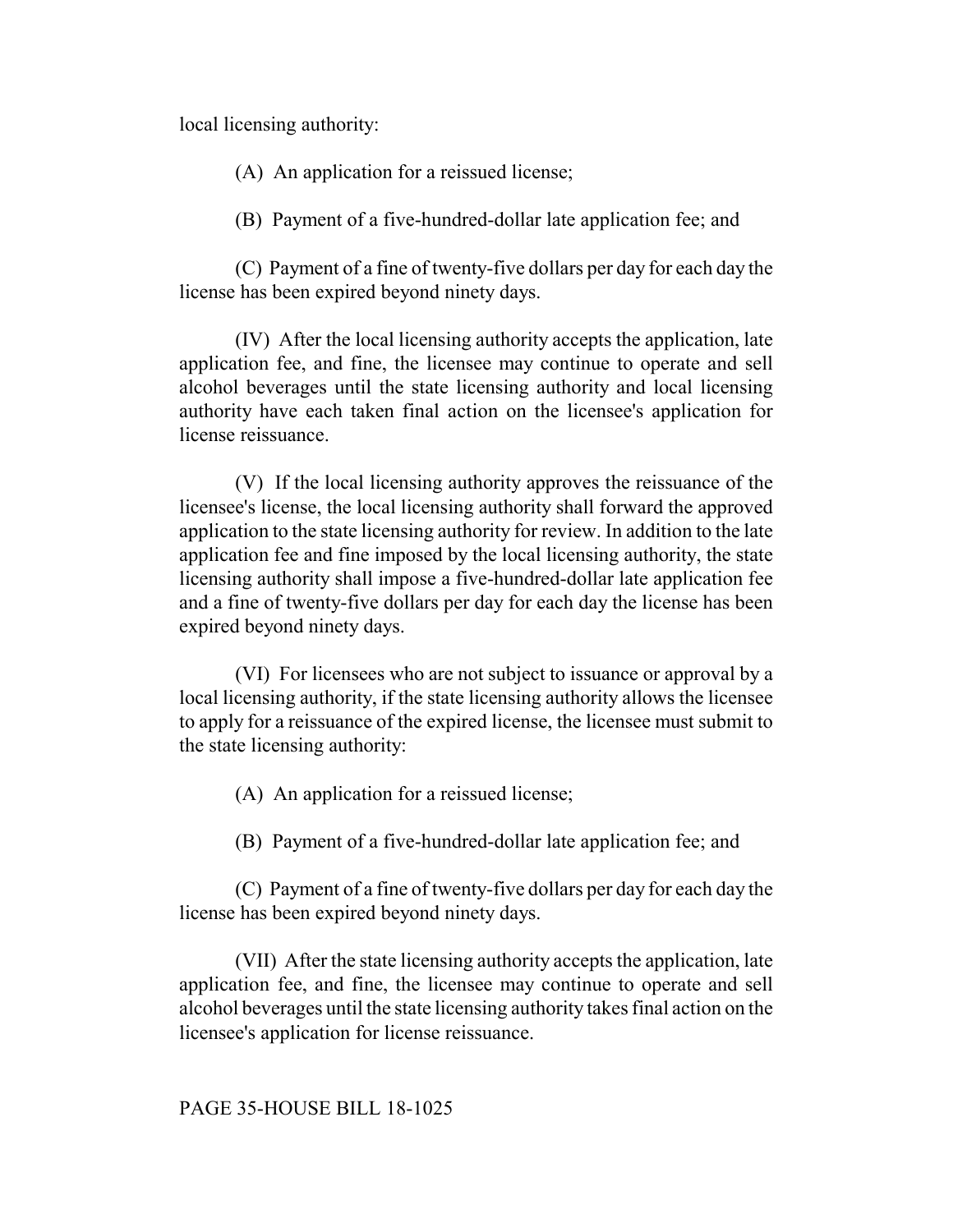(VIII) If the state licensing authority approves the reissuance, the licensee will maintain the same license period dates as if the license had been renewed prior to the expiration date.

(IX) If either the local or state licensing authority denies the licensee's application for reissuance of the expired license, then the licensee may apply for a new license pursuant to section 12-47-311 SECTION 44-3-311.

(X) Neither the state nor local licensing authority may grant a licensee's application for license reissuance more than three times in any five-year period.

**44-3-303. [Formerly 12-47-303] Transfer of ownership and temporary permits.** (1) (a) No license granted under the provisions of this article or article 46 of this title ARTICLE 3 OR ARTICLE 4 OF THIS TITLE 44 shall be transferable except as provided in this subsection (1), but this shall not prevent a change of location as provided in section 12-47-301 (9) SECTION 44-3-301 (9).

(b) When a license has been issued to a husband and wife, or to general or limited partners, the death of a spouse or partner shall not require the surviving spouse or partner to obtain a new license. All rights and privileges granted under the original license shall continue in full force and effect as to such survivors for the balance of the license period.

(c) (I) Except as provided in subparagraph  $(H)$  of this paragraph  $(e)$ SUBSECTION  $(1)(c)(II)$  OF THIS SECTION, for any other transfer of ownership, application must be made to the state and local licensing authorities on forms prepared and furnished by the state licensing authority. In determining whether to permit a transfer of ownership, the licensing authorities shall consider only the requirements of section 12-47-307 SECTION 44-3-307 and 1 CCR 203-2, rule 47-302, entitled "Changing, Altering, or Modifying Licensed Premises", or any analogous successor rule. The local licensing authority may conduct a hearing on the application for transfer of ownership after providing notice in accordance with subparagraph (III) of this paragraph (c) SUBSECTION  $(1)(c)(III)$  OF THIS SECTION. Any transfer of ownership hearing by the state licensing authority must be held in accordance with section  $12-47-305$  (2) SECTION 44-3-305 (2).

### PAGE 36-HOUSE BILL 18-1025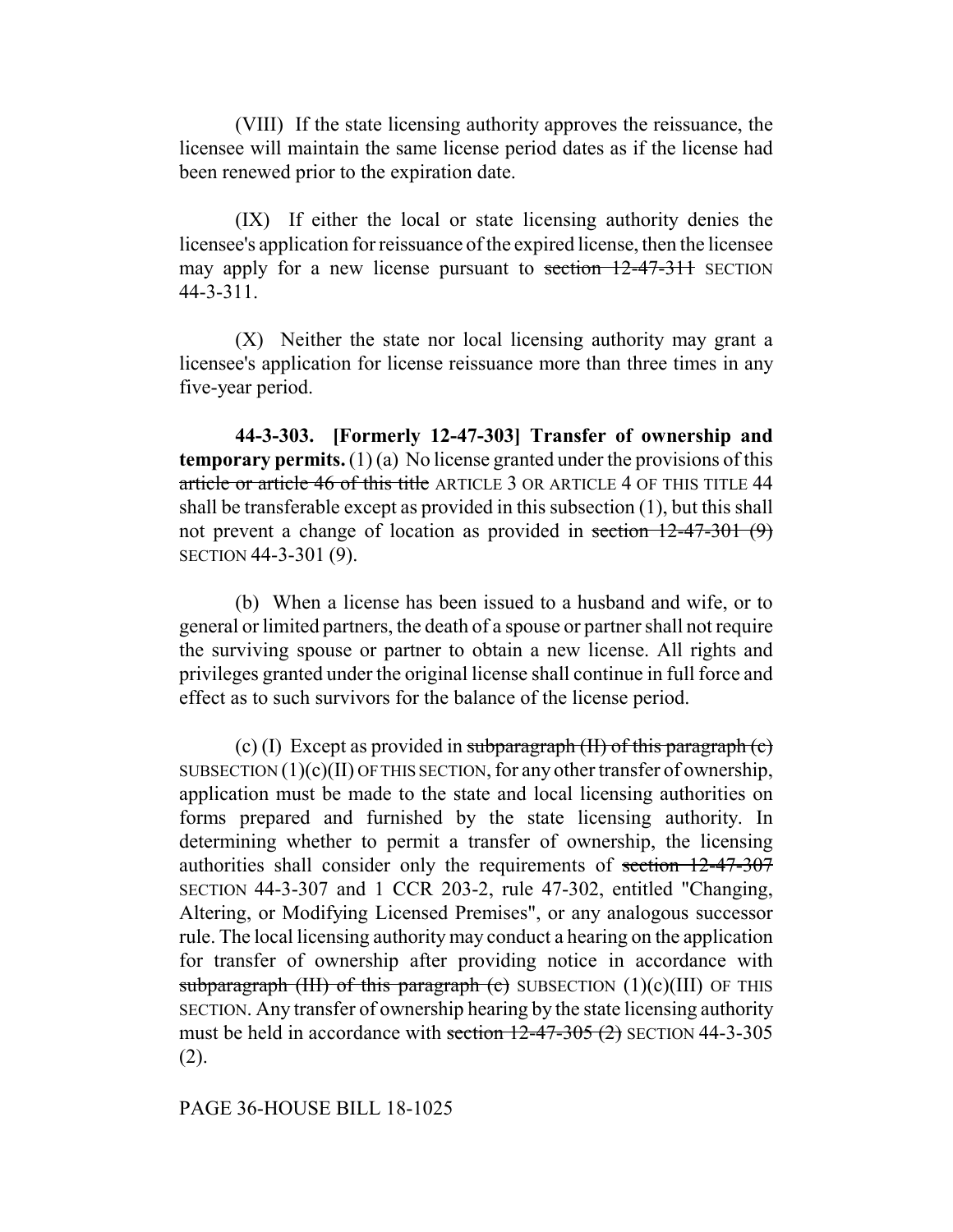(II) A license merger and conversion as provided for in section  $12-47-408$  (1)(b) SECTION 44-3-410 (1)(b) includes a transfer of ownership of at least two retail liquor stores, a change of location of one of the retail liquor stores, and a merger and conversion of the retail liquor store licenses into a single liquor-licensed drugstore license, all as part of a single transaction, and the liquor-licensed drugstore applicant need not apply separately for a transfer of ownership under this section. The liquor-licensed drugstore applying for a license merger and conversion pursuant to section  $12-47-408$  (1)(b) SECTION 44-3-410 (1)(b) is ineligible for a temporary permit pursuant to this section. The local licensing authority shall consider the reasonable requirements of the neighborhood pursuant to section 12-47-312 SECTION 44-3-312 when making a determination on the merger and conversion of the retail liquor store licenses into a single liquor-licensed drugstore license. The local licensing authority may hold a hearing on the application for the license merger and conversion after providing notice in accordance with subparagraph (III) of this paragraph (c) SUBSECTION (1)(c)(III) OF THIS SECTION.

(III) Prior to holding a hearing as provided in this paragraph (c) SUBSECTION  $(1)(c)$ , the local licensing authority shall notify the applicant of the hearing at least ten days before the hearing and shall post, or may direct the license applicant to post, a notice of the hearing in a conspicuous location on the licensed premises for at least ten consecutive days before the hearing.

(d) The state or a local licensing authority shall not approve a transfer of ownership under this subsection (1) until the applicant files with the local licensing authority confirmation from each wholesaler licensed under this article ARTICLE 3 that has sold alcohol beverages to the transferor that the wholesaler has been paid in full for all alcohol beverages delivered to the transferor.

(2) Notwithstanding any provision of this article ARTICLE 3 to the contrary, a local licensing authority may issue a temporary permit to a transferee of any retail class of alcohol beverage license issued by the local licensing authority pursuant to this article or article 46 of this title ARTICLE 3 OR ARTICLE 4 OF THIS TITLE 44; except that a local licensing authority shall not issue a temporary permit to a liquor-licensed drugstore that has acquired ownership of licensed retail liquor stores in accordance with section  $12-47-408$  (1)(b) SECTION 44-3-410 (1)(b). A temporary permit authorizes

PAGE 37-HOUSE BILL 18-1025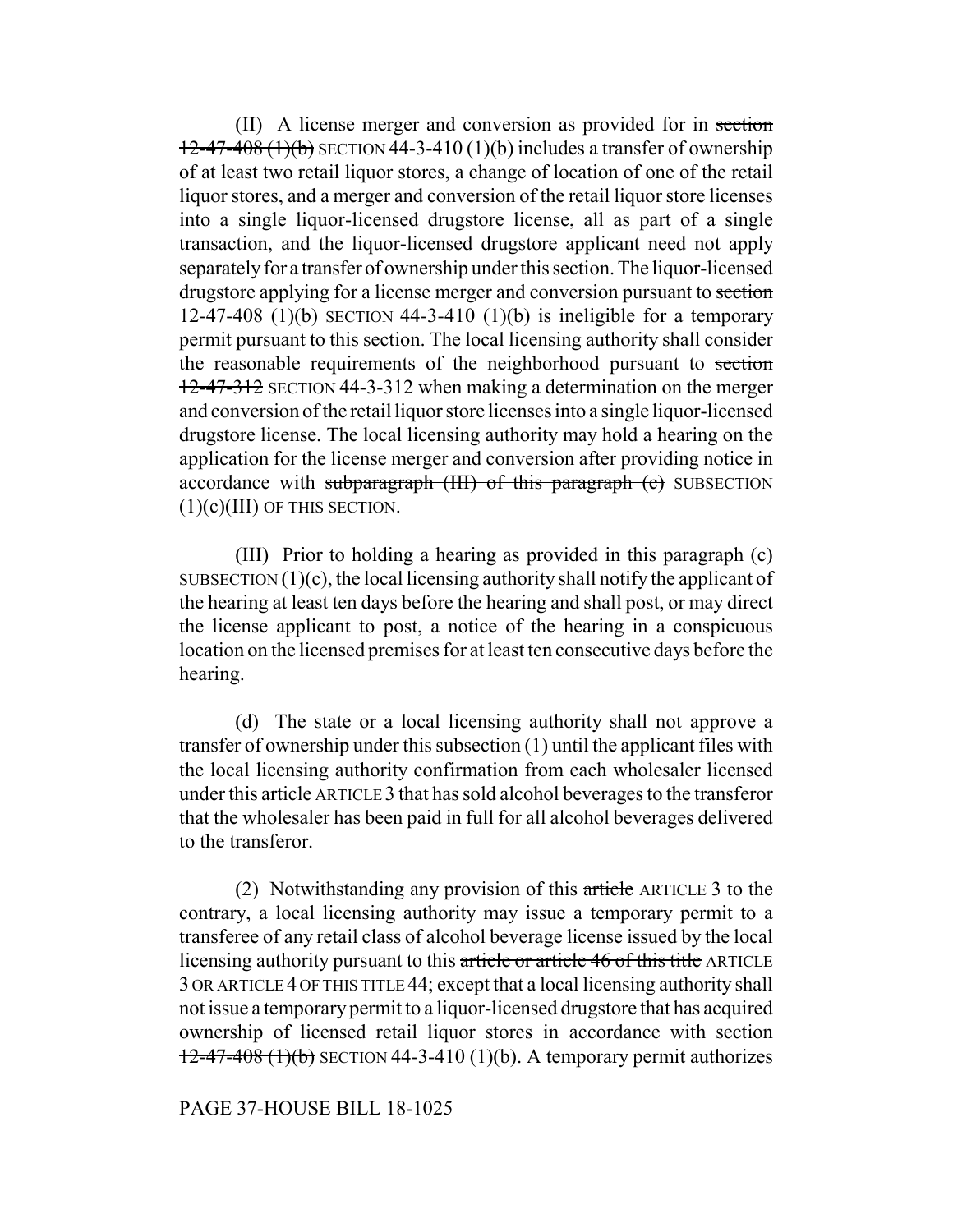a transferee to continue selling alcohol beverages as permitted under the permanent license during the period in which an application to transfer the ownership of the license is pending.

(3) A temporary permit shall authorize a transferee to conduct business and sell alcohol beverages at retail in accordance with the license of the transferor subject to compliance with all of the following conditions:

(a) The premises where such alcohol beverages are sold shall have been previously licensed by the state and local licensing authorities, and such THE license shall have been valid at the time the application for transfer of ownership was filed with the local licensing authority that has jurisdiction to approve an application for a temporary permit.

(b) The applicant has filed with the local licensing authority on forms provided by the department of revenue an application for the transfer of the liquor license. Such THE application shall include, but not be limited to, the following information:

(I) The name and address of the applicant; if the applicant is a partnership, the names and addresses of all the partners; and, if the applicant is a corporation, association, or other organization, the names and addresses of the president, vice-president, secretary, and managing officer;

(II) The applicant's financial interest in the proposed transfer;

(III) The premises for which the temporary permit is sought;

(IV) Such other information as the local licensing authority may require; and

(V) A statement that all accounts for alcohol beverages sold to the applicant are paid.

(c) The application for a temporary permit shall be filed no later than thirty days after the filing of the application for transfer of ownership and shall be accompanied by a temporary permit fee not to exceed one hundred dollars.

(d) When applying with the local licensing authority for a temporary

PAGE 38-HOUSE BILL 18-1025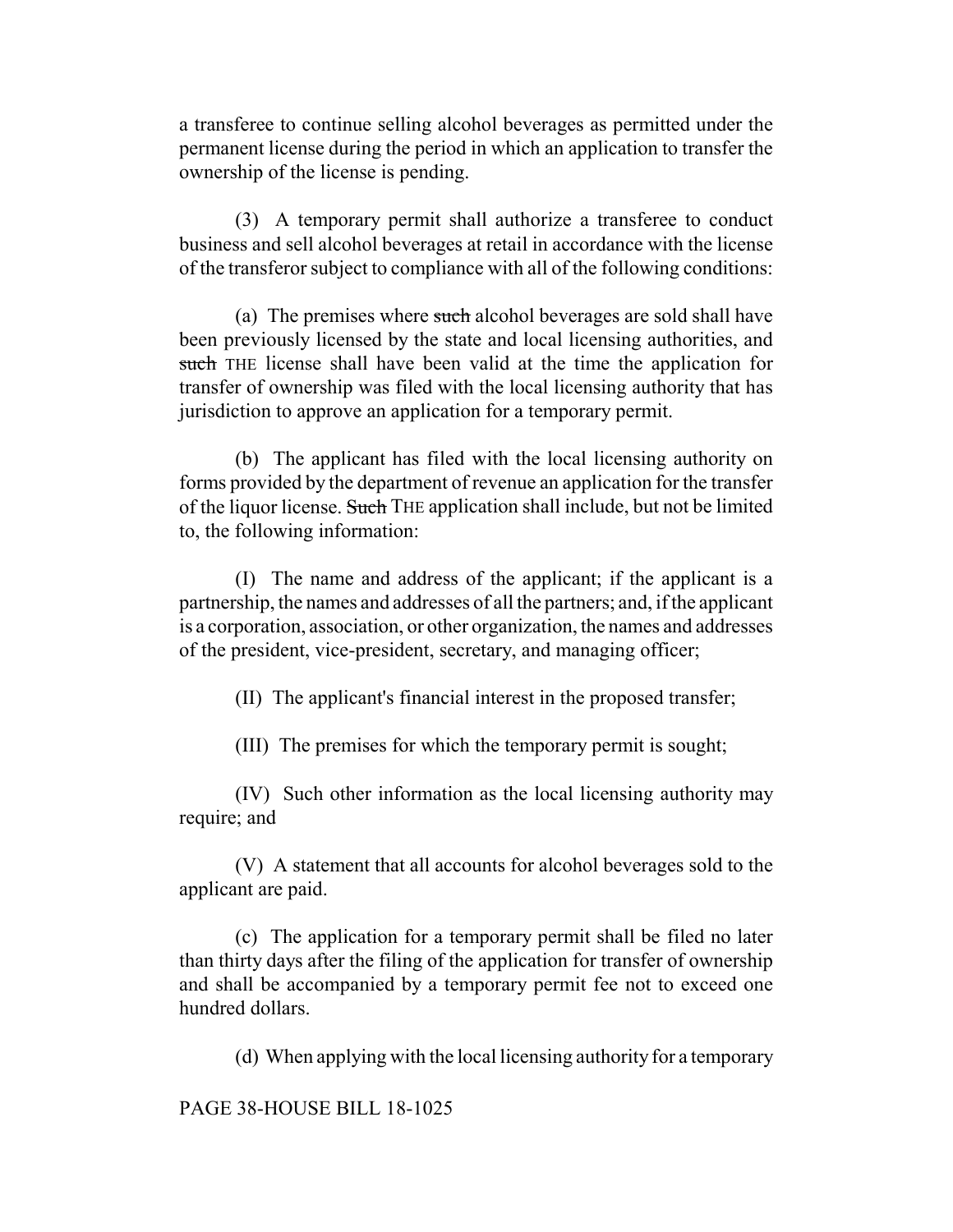permit, the applicant shall provide a copy, by facsimile or otherwise, of the statement made pursuant to subparagraph  $(V)$  of paragraph  $(b)$  of this subsection  $(3)$  SUBSECTION  $(3)(b)(V)$  OF THIS SECTION to the state licensing authority. Such THE statement is a public record and shall be open to inspection by the public.

(4) A temporary permit, if granted, by a local licensing authority shall be issued within five working days after the receipt of such THE application. A temporary permit issued pursuant to this section shall be valid until such time as the application to transfer ownership of the license to the applicant is granted or denied or for one hundred twenty days, whichever occurs first; except that, if the application to transfer the license has not been granted or denied within the one-hundred-twenty-day period and the transferee demonstrates good cause, the local licensing authority may extend, in its discretion, the validity of said THE permit for an additional period not to exceed sixty days.

(5) A temporary permit shall also be authorized in the event of a transfer of possession of the licensed premises by operation of law, a petition in bankruptcy pursuant to federal bankruptcy law, the appointment of a receiver, a foreclosure action by a secured party, or a court order dispossessing the prior licensee of all rights of possession pursuant to article 40 of title 13. C.R.S.

(6) A temporary permit may be canceled, revoked, or summarily suspended if the local or state licensing authority determines that there is probable cause to believe that the transferee has violated any provision of this article or article 46 of this title ARTICLE 3 OR ARTICLE 4 OF THIS TITLE 44 or has violated any rule or regulation adopted by the local or state licensing authority or has failed to truthfully disclose those matters required pursuant to the application forms required by the department of revenue.

**44-3-304. [Formerly 12-47-304] State licensing authority application and issuance procedures - definitions - rules.** (1) (a) Applications for licenses under the provisions of this article and articles 46 and 48 of this title ARTICLE 3 AND ARTICLES 4 AND 5 OF THIS TITLE 44 shall be made to the state licensing authority on forms prepared and furnished by the state licensing authority and shall set forth such information as the state licensing authority may require to enable the authority to determine whether a license should be granted. Such THE

## PAGE 39-HOUSE BILL 18-1025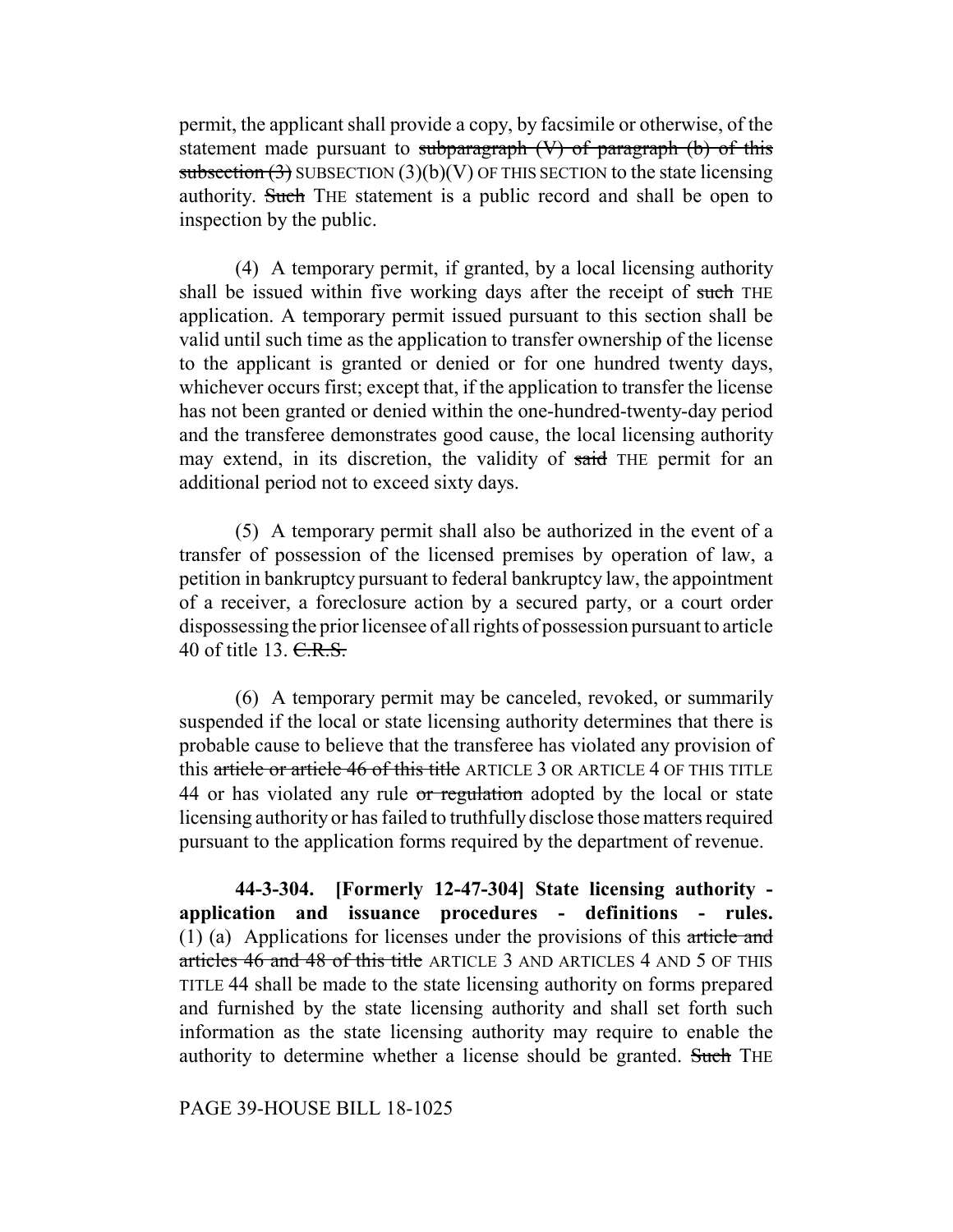information shall include the name and address of the applicant, and if a partnership, also the names and addresses of all the partners, and if a corporation, association, or other organization, also the names and addresses of the president, vice-president, secretary, and managing officer, together with all other information deemed necessary by the licensing authority. Each application shall be verified by the oath or affirmation of such THE person or persons as the state licensing authority may prescribe.

(b) Notwithstanding the requirements of  $\frac{1}{2}$  paragraph (a) of this subsection  $(1)$  SUBSECTION  $(1)(a)$  OF THIS SECTION, an applicant seeking licenses for multiple locations may request the state licensing authority to establish a master file. All requests for a master file shall be made on forms provided by the state licensing authority and shall contain such information as the state licensing authority may require to enable the authority to determine the suitability of the license applicant and its principal owners as required pursuant to section 12-47-307 SECTION 44-3-307. The state licensing authority shall either approve the request for a master file and issue an approval letter, or deny the request pursuant to the provisions of section 12-47-305 SECTION 44-3-305. Any change to information contained in the master file shall be reported by the applicant or licensee to the state licensing authority within thirty days after the change. Failure to report all changes as required may be grounds for suspension or revocation of a license or licenses as determined by the state licensing authority. No local licensing authority shall require applicants with an approved master file to file additional background investigation forms or fingerprints. Nothing in this section shall prohibit a local licensing authority from conducting its own investigation, or from verifying any of the information provided by the applicant, or from denying the application of the applicant pursuant to the provisions set forth in section 12-47-307 SECTION 44-3-307.

(c) As used in this part 3, "master file" means a file that is established by the state licensing authority and that contains licensing and background information for an applicant seeking licenses pursuant to this article ARTICLE 3 in multiple locations. Such THE master file shall be available to the local licensing authority.

(d) The state licensing authority shall promulgate rules governing the minimum number of multiple locations required to establish and maintain a master file.

### PAGE 40-HOUSE BILL 18-1025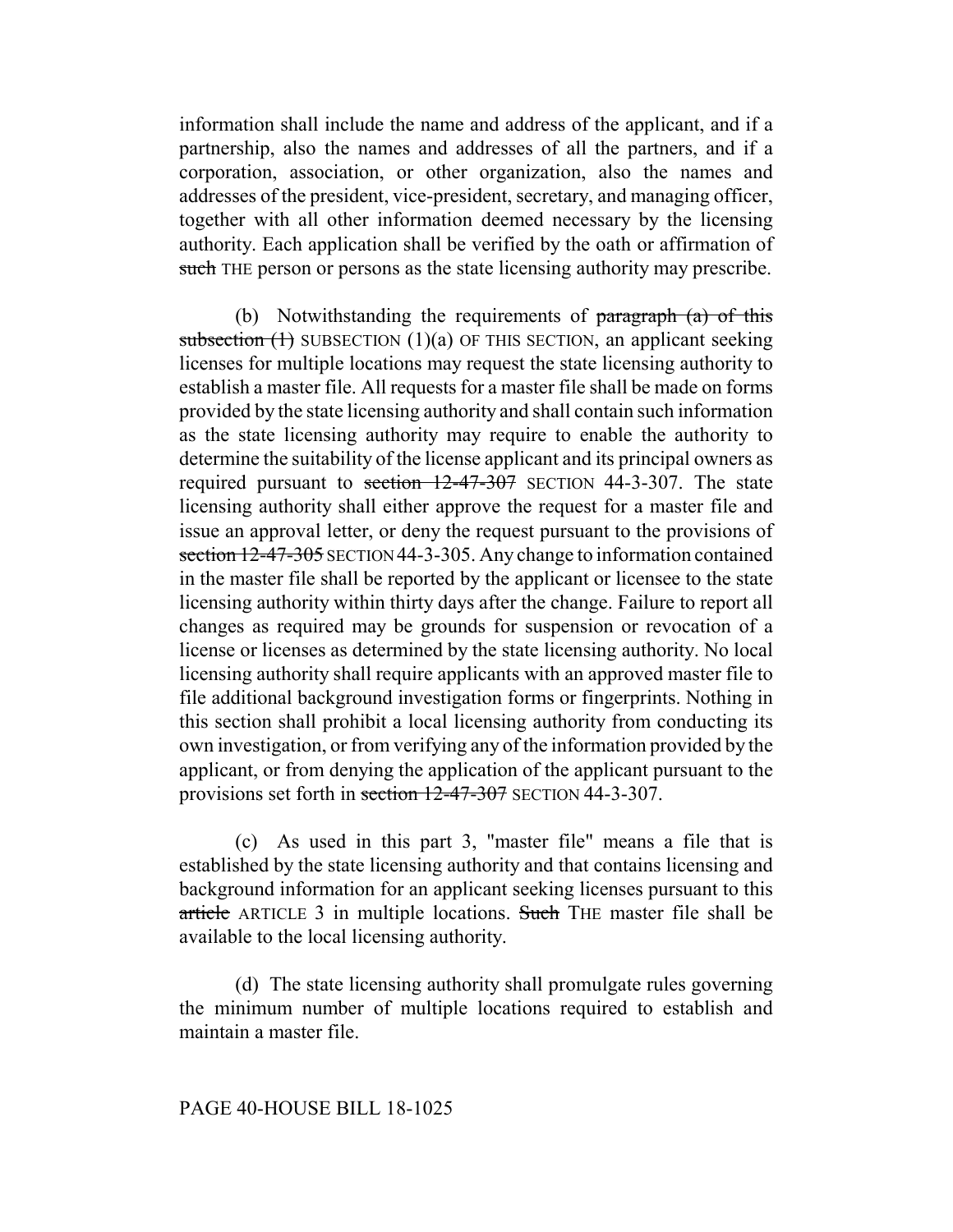(2) (a) Before granting any license for which application has been made, the state licensing authority or one or more of its inspectors may visit and inspect the plant or property in which the applicant proposes to conduct business and investigate the fitness to conduct such business of any person or the officers and directors of any corporation applying for a license. In investigating the fitness of the applicant or a licensee, the state licensing authority may have access to criminal history record information furnished by a criminal justice agency, subject to any restrictions imposed by such agency. In the event the state licensing authority takes into consideration information concerning the applicant's criminal history record, the state licensing authority shall also consider any information provided by the applicant regarding such criminal history record, including but not limited to evidence of rehabilitation, character references, and educational achievements, especially those items pertaining to the period of time between the applicant's last criminal conviction and the consideration of the application for a license.

(b) As used in paragraph (a) of this subsection  $(2)$  SUBSECTION (2)(a) OF THIS SECTION, "criminal justice agency" means any federal, state, or municipal court or any governmental agency or subunit of such agency that performs the administration of criminal justice pursuant to a statute or executive order and that allocates a substantial part of its annual budget to the administration of criminal justice.

(3) The state licensing authority shall not issue a license pursuant to this section until the local licensing authority has approved the application provided for in section 12-47-309 SECTION 44-3-309.

**44-3-305. [Formerly 12-47-305] Denial of application.** (1) The state licensing authority shall refuse a state license if the premises on which the applicant proposes to conduct its business do not meet the requirements of this article ARTICLE 3, or if the character of the applicant or its officers or directors is such that violations of this article or article 46 or 48 of this title ARTICLE 3 OR ARTICLE 4 OR 5 OF THIS TITLE 44 would be likely to result if a license were granted, or if in its opinion licenses already granted for the particular locality are adequate for the reasonable needs of the community.

(2) The state licensing authority shall not refuse a state license after a local license has been granted, except upon hearing after fifteen days' notice to the applicant and to the local licensing authority. The notice shall

## PAGE 41-HOUSE BILL 18-1025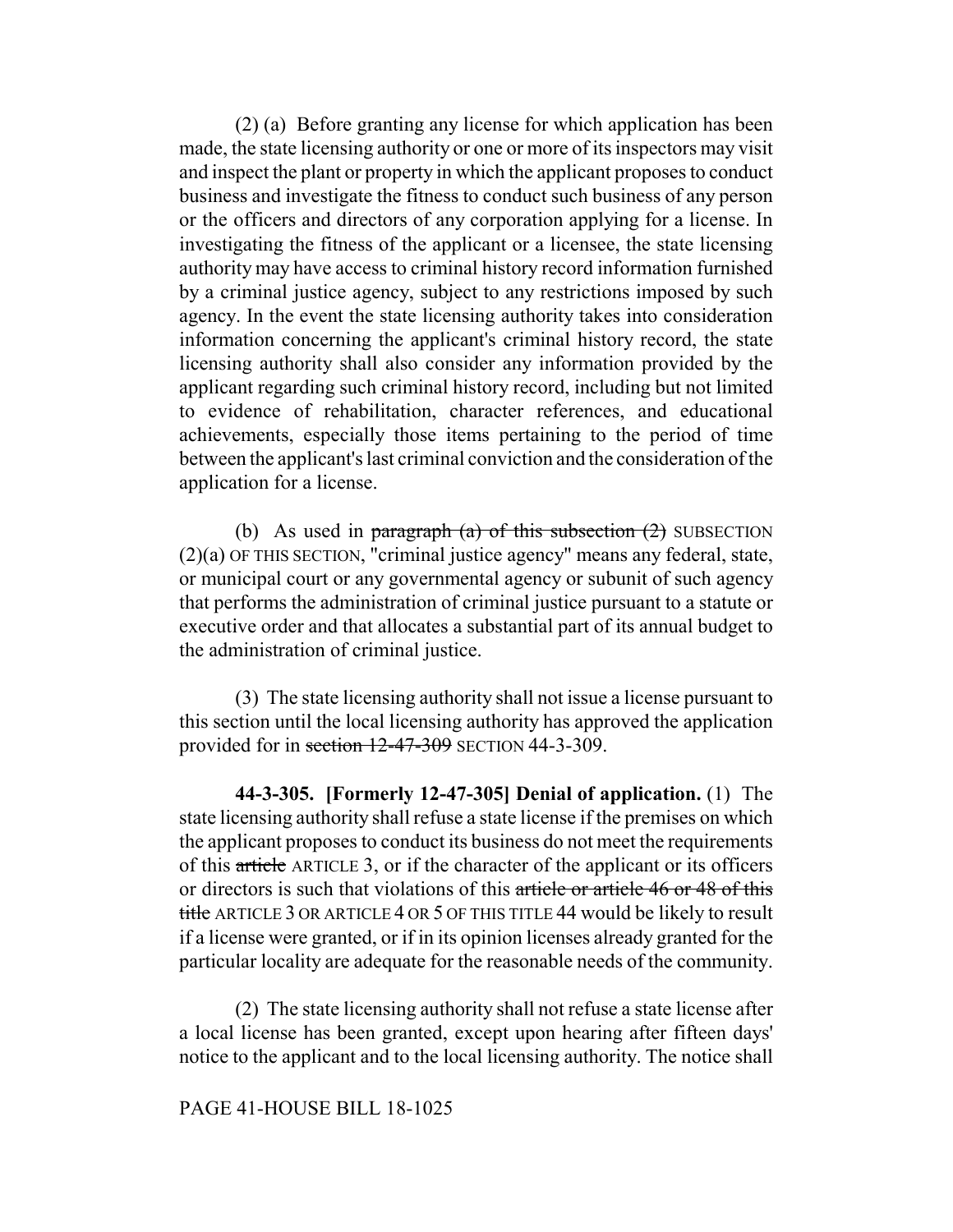be in writing and shall state grounds upon which the application may be refused. If the applicant does not respond to the notice within fifteen days after the date of the notice, the application for a license shall be denied. Such THE hearing shall be conducted in accordance with the provisions of section 24-4-105,  $C.R.S.,$  and judicial review of the state licensing authority's decision shall be pursuant to section 24-4-106. C.R.S.

**44-3-306. [Formerly 12-47-306] Inactive licenses.** The state or local licensing authority, in its discretion, may revoke or elect not to renew a retail license if it determines that the licensed premises has been inactive, without good cause, for at least one year or, in the case of a retail license approved for a facility that has not been constructed, such THE facility has not been constructed and placed in operation within two years after approval of the license application or construction of the facility has not commenced within one year after such THE approval.

**44-3-307. [Formerly 12-47-307] Persons prohibited as licensees - definition.** (1) (a) No license provided by this article or article 46 or 48 of this title ARTICLE 3 OR ARTICLE 4 OR 5 OF THIS TITLE 44 shall be issued to or held by:

(I) Any person until the annual fee therefor has been paid;

(II) Any person who is not of good moral character;

(III) Any corporation, any of whose officers, directors, or stockholders holding ten percent or more of the outstanding and issued capital stock thereof are not of good moral character;

(IV) Any partnership, association, or company, any of whose officers, or any of whose members holding ten percent or more interest therein, are not of good moral character;

(V) Any person employing, assisted by, or financed in whole or in part by any other person who is not of good character and reputation satisfactory to the respective licensing authorities;

(VI) Any person unless such THE person's character, record, and reputation are satisfactory to the respective licensing authority;

PAGE 42-HOUSE BILL 18-1025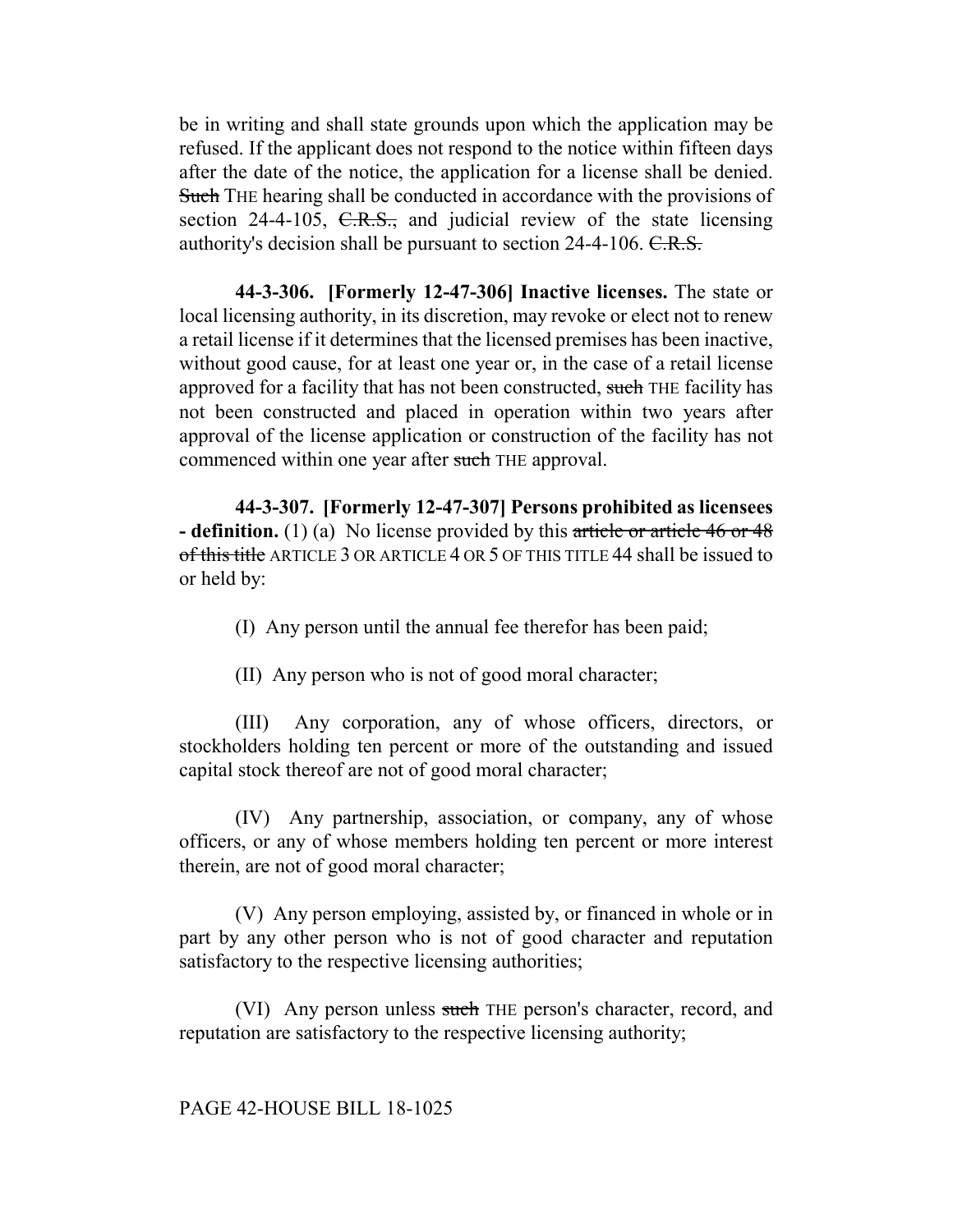(VII) Any natural person under twenty-one years of age.

(b) (I) In making a determination as to character or when considering the conviction of a crime, a licensing authority shall be governed by the provisions of section  $24-5-101$ . C.R.S.

(II) With respect to arts or club license applications, an investigation of the character of the president or chair of the board and the operational manager shall be deemed sufficient to determine whether to issue the arts or club license to the applicant.

(2) (a) No license provided by this article ARTICLE 3 shall be issued to or held by a peace officer described in section 16-2.5-121, 16-2.5-122, 16-2.5-123, 16-2.5-125, 16-2.5-126, 16-2.5-128, or 16-2.5-129, C.R.S., or the state licensing authority or any of its inspectors or employees.

(b) A peace officer described in section 16-2.5-103, 16-2.5-105, 16-2.5-108, 16-2.5-132, or 16-2.5-149 <del>C.R.S.,</del> may not obtain or hold a license under this article ARTICLE 3 to operate a licensed premises that is located within the same jurisdiction that employs the peace officer.

(3) (a) In investigating the qualifications of the applicant or a licensee, the local licensing authority may have access to criminal history record information furnished by a criminal justice agency, subject to any restrictions imposed by such agency. In the event the local licensing authority takes into consideration information concerning the applicant's criminal history record, the local licensing authority shall also consider any information provided by the applicant regarding such criminal history record, including but not limited to evidence of rehabilitation, character references, and educational achievements, especially those items pertaining to the period of time between the applicant's last criminal conviction and the consideration of the application for a license.

(b) As used in paragraph (a) of this subsection  $(3)$  SUBSECTION (3)(a) OF THIS SECTION, "criminal justice agency" means any federal, state, or municipal court or any governmental agency or subunit of such agency that performs the administration of criminal justice pursuant to a statute or executive order and that allocates a substantial part of its annual budget to the administration of criminal justice.

### PAGE 43-HOUSE BILL 18-1025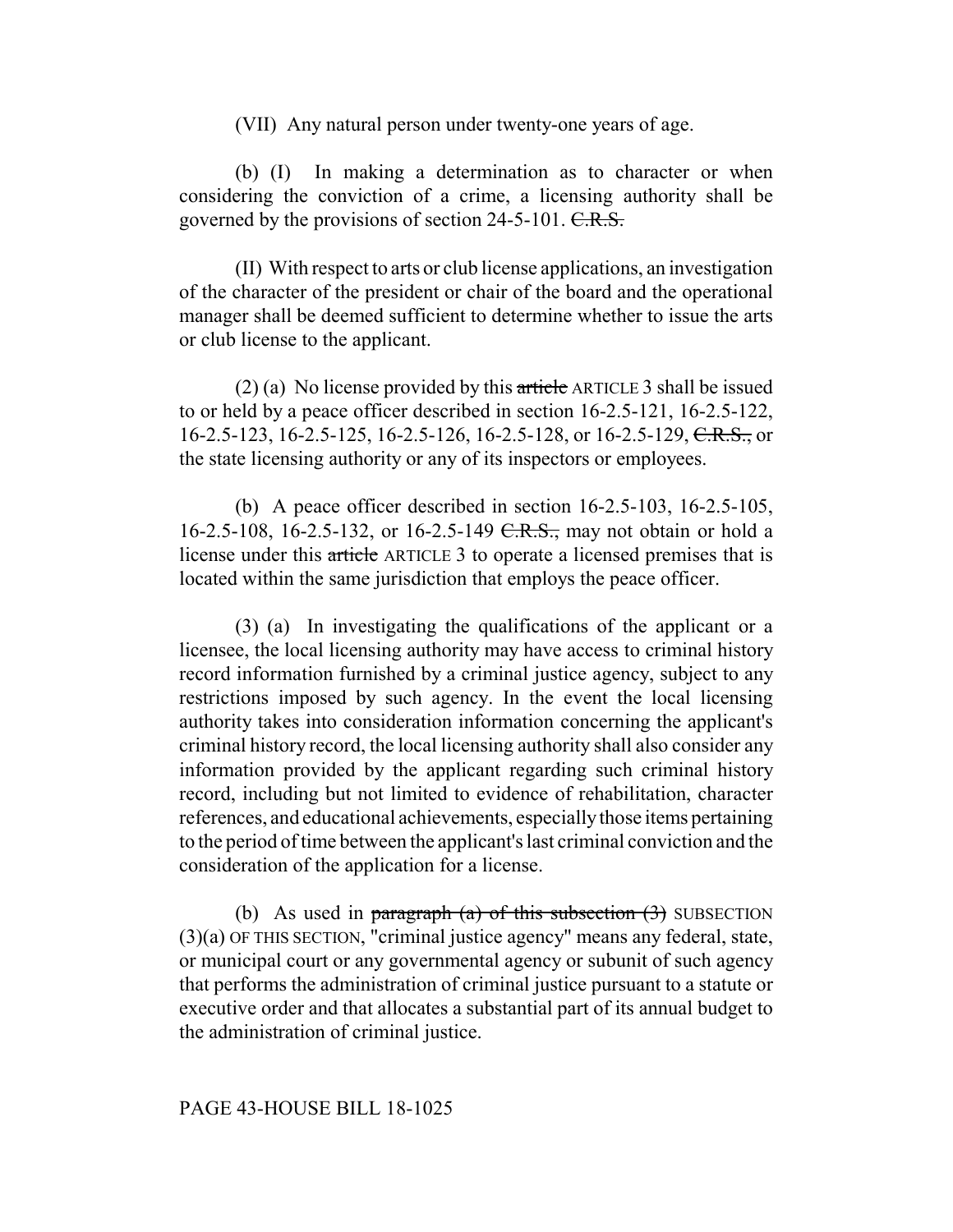(c) At the time of the application for a license, the applicant shall submit fingerprints and file personal history information concerning the applicant's qualifications for a license on forms prepared by the state licensing authority. The state and local licensing authorities shall submit such fingerprints to the Colorado bureau of investigation for the purpose of conducting fingerprints-based criminal history record checks. The Colorado bureau of investigation shall forward the fingerprints to the federal bureau of investigation for the purpose of conducting fingerprints-based criminal history record checks. An applicant who has previously submitted fingerprints for alcohol beverage licensing purposes may request that the fingerprints on file be used. The licensing authorities shall use the information resulting from the fingerprints-based criminal history record check to investigate and to determine if an applicant is qualified for a license pursuant to this article and article 46 of this title ARTICLE 3 AND ARTICLE 4 OF THIS TITLE 44. The licensing authority shall not be prohibited from verifying any of the information required to be submitted by an applicant pursuant to this section. An applicant shall not be required to submit additional information beyond that required in this subsection (3) unless the licensing authority has determined any of the following:

- (I) The applicant has misrepresented a material fact;
- (II) The applicant has an established criminal history record;

(III) A prior criminal or administrative proceeding determined that the applicant violated alcohol beverage laws;

(IV) The information submitted by an applicant is incomplete; or

(V) The character, record, or reputation of the applicant, his or her agent, or his or her principal is such that a potential violation of this article or article 46 of this title ARTICLE 3 OR ARTICLE 4 OF THIS TITLE 44 may occur if a license is issued to the applicant.

**44-3-308. [Formerly 12-47-308] Unlawful financial assistance.** (1) (a) It is unlawful for any person licensed pursuant to this article or article 46 of this title ARTICLE 3 OR ARTICLE 4 OF THIS TITLE 44 as a manufacturer, limited winery licensee, wholesaler, or importer, or any person, partnership, association, organization, or corporation interested financially in or with any of said licensees, to furnish, supply, or loan, in

PAGE 44-HOUSE BILL 18-1025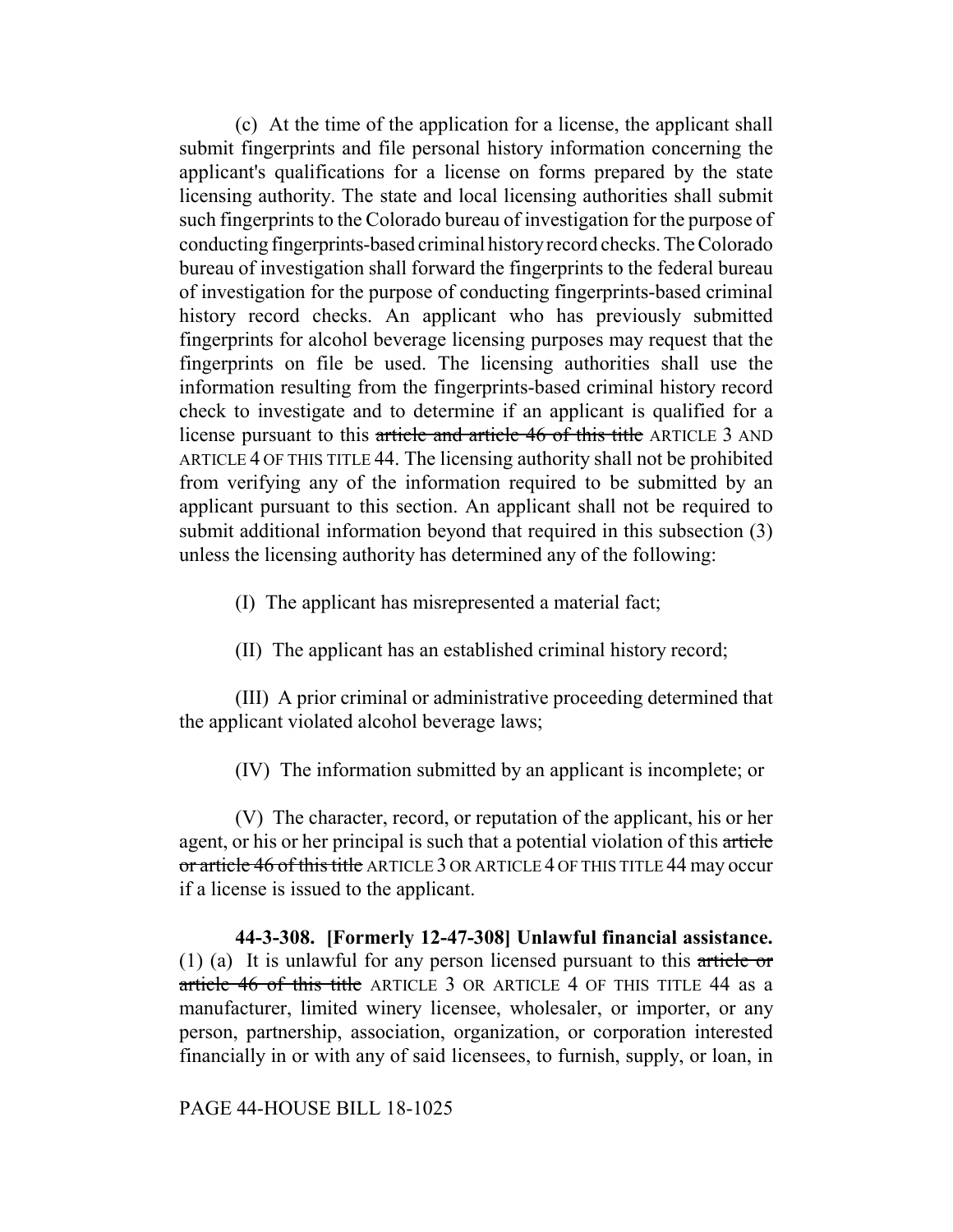any manner, directly or indirectly, to any person licensed to sell at retail pursuant to this article or article 46 or 48 of this title ARTICLE 3 OR ARTICLE 4 OR 5 OF THIS TITLE 44 any financial assistance, including the extension of credit for more than thirty days, as specified in section  $12-47-202$  (2)(b) SECTION 44-3-202 (2)(b) or in rules of the state licensing authority, or any equipment, fixtures, chattels, or furnishings used in the storing, handling, serving, or dispensing of food or alcohol beverages within the premises or for making any structural alterations or improvements in or on the building in which such premises are located. This section shall not apply to signs or displays within such THE premises.

(b) Notwithstanding the provisions of  $\frac{1}{2}$  paragraph (a) of this subsection  $(1)$  SUBSECTION  $(1)(a)$  OF THIS SECTION, any person or party described in said paragraph (a) SUBSECTION (1)(a) OF THIS SECTION may provide financial or in-kind assistance, directly or indirectly, to a nonprofit arts organization that has been issued an arts license pursuant to section 12-47-417 SECTION 44-3-419 or to a state-supported institution of higher education in Colorado, including local district colleges, area technical colleges, and the Auraria higher education center, or the governing board of a state-supported institution of higher education, or to a nonpublic institution of higher education as defined in section 23-3.7-102  $C.R.S.,$  that is operating pursuant to 26 U.S.C. sec. 501 (c)(3) of the federal "Internal Revenue Code of 1986", as amended, if the institution has been issued a license pursuant to article 46, 47, or 48 of this title THIS ARTICLE 3 OR ARTICLE 4 OR 5 OF THIS TITLE 44.

(2) The state licensing authority, by rule,  $\alpha$  regulation, shall require a complete disclosure of all persons having a direct or indirect financial interest, and the extent of such interest, in each hotel and restaurant license and each retail gaming tavern license issued under this article ARTICLE 3. A willful failure to report and disclose the financial interests of all persons having a direct or indirect financial interest in a hotel and restaurant license or in a retail gaming tavern license shall be grounds for suspension or revocation of such license by the state licensing authority. The invalidity of any provision of this subsection (2) concerning interest in more than one hotel and restaurant license or retail gaming tavern license shall invalidate all interests in more than one hotel and restaurant license or retail gaming tavern license, and such invalidity shall make any such interest unlawful financial assistance.

### PAGE 45-HOUSE BILL 18-1025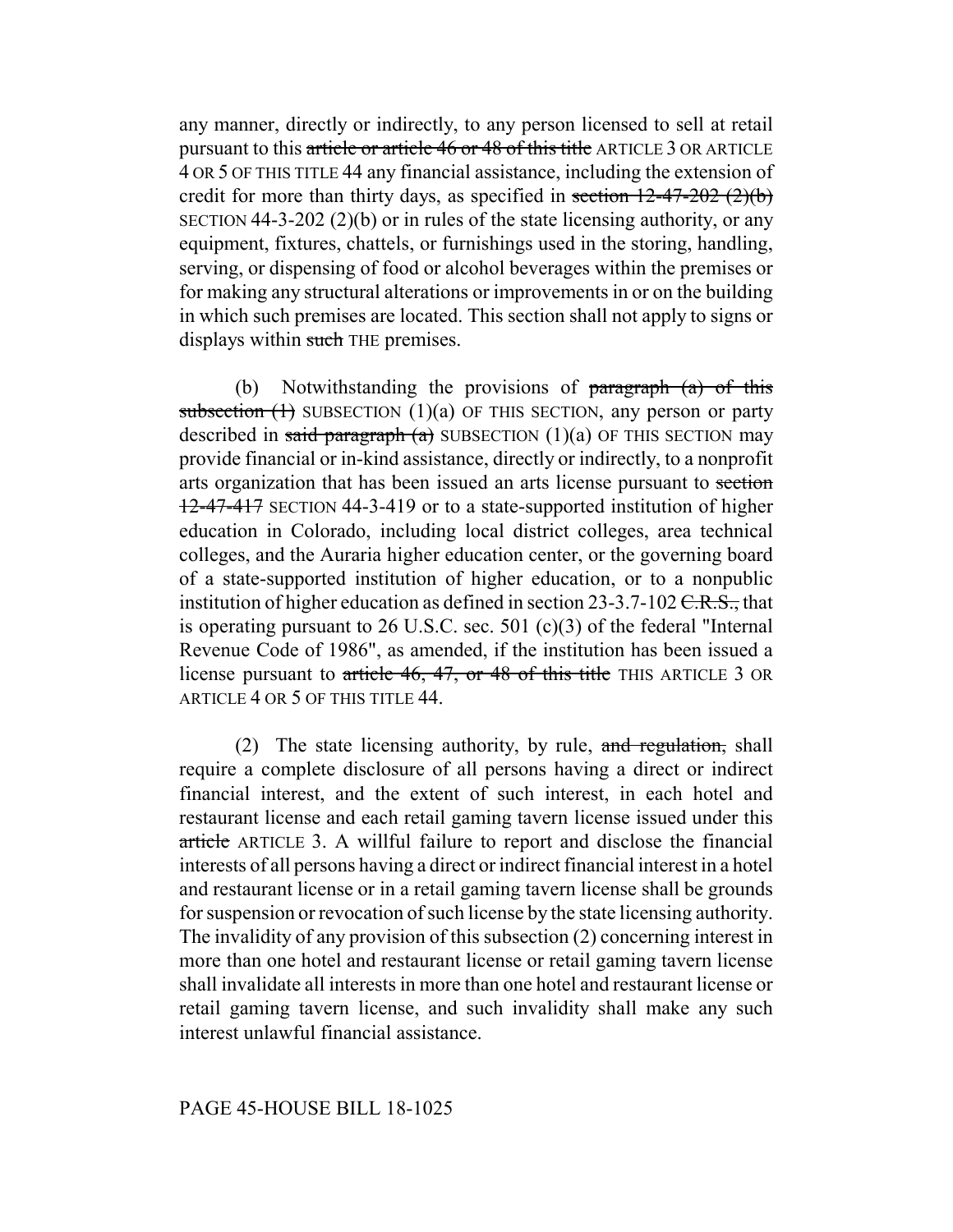(3) (a) It is unlawful for any person licensed to sell at retail pursuant to this article or article 46 of this title ARTICLE 3 OR ARTICLE 4 OF THIS TITLE 44 to receive and obtain from the persons or parties described and referred to in subsection (1)(a) of this section, directly or indirectly, any financial assistance or any equipment, fixtures, chattels, or furnishings used in the storing, handling, serving, or dispensing of food or alcohol beverages within the premises or from making any structural alterations or improvements in or on the building on which such premises are located. This subsection  $(3)$  shall not apply to signs or displays within such THE premises or to advertising materials that are intended primarily to advertise the product of the wholesaler or manufacturer and that have only negligible value in themselves or to the inspection and servicing of malt or vinous liquor-dispensing equipment to the extent necessary for the maintenance of reasonable standards of purity, cleanliness, and health.

(b) Notwithstanding the provisions of  $\frac{1}{2}$  paragraph  $\frac{1}{2}$  of this subsection  $(3)$  SUBSECTION  $(3)(a)$  OF THIS SECTION, a nonprofit arts organization that has been issued an arts license pursuant to section 12-47-417 SECTION 44-3-419 or a state-supported institution of higher education in Colorado, including local district colleges, area technical colleges, and the Auraria higher education center, or the governing board of a state-supported institution of higher education, or a nonpublic institution of higher education as defined in section 23-3.7-102  $C.R.S.,$  that is operating pursuant to 26 U.S.C. sec. 501 (c)(3) of the federal "Internal Revenue Code of 1986", as amended, if the institution has been issued a license pursuant to article 46, 47, or 48 of this title THIS ARTICLE 3 OR ARTICLE 4 OR 5 OF THIS TITLE 44, may receive financial or in-kind assistance, directly or indirectly, from the persons or parties described and referred to in paragraph (a) of subsection  $(1)$  SUBSECTION  $(1)(a)$  of this section.

(4) (a) Except as otherwise authorized, it is unlawful for any person or corporation holding any license pursuant to this article or article 46 of this title ARTICLE 3 OR ARTICLE 4 OF THIS TITLE 44 or any person who is a stockholder, director, or officer of any corporation holding a license pursuant to this article or article 46 of this title ARTICLE 3 OR ARTICLE 4 OF THIS TITLE 44 to be a stockholder, director, or officer or to be interested, directly or indirectly, in any person or corporation that lends money to any person or corporation licensed pursuant to this article or article 46 of this title ARTICLE 3 OR ARTICLE 4 OF THIS TITLE 44, but this subsection (4) does

## PAGE 46-HOUSE BILL 18-1025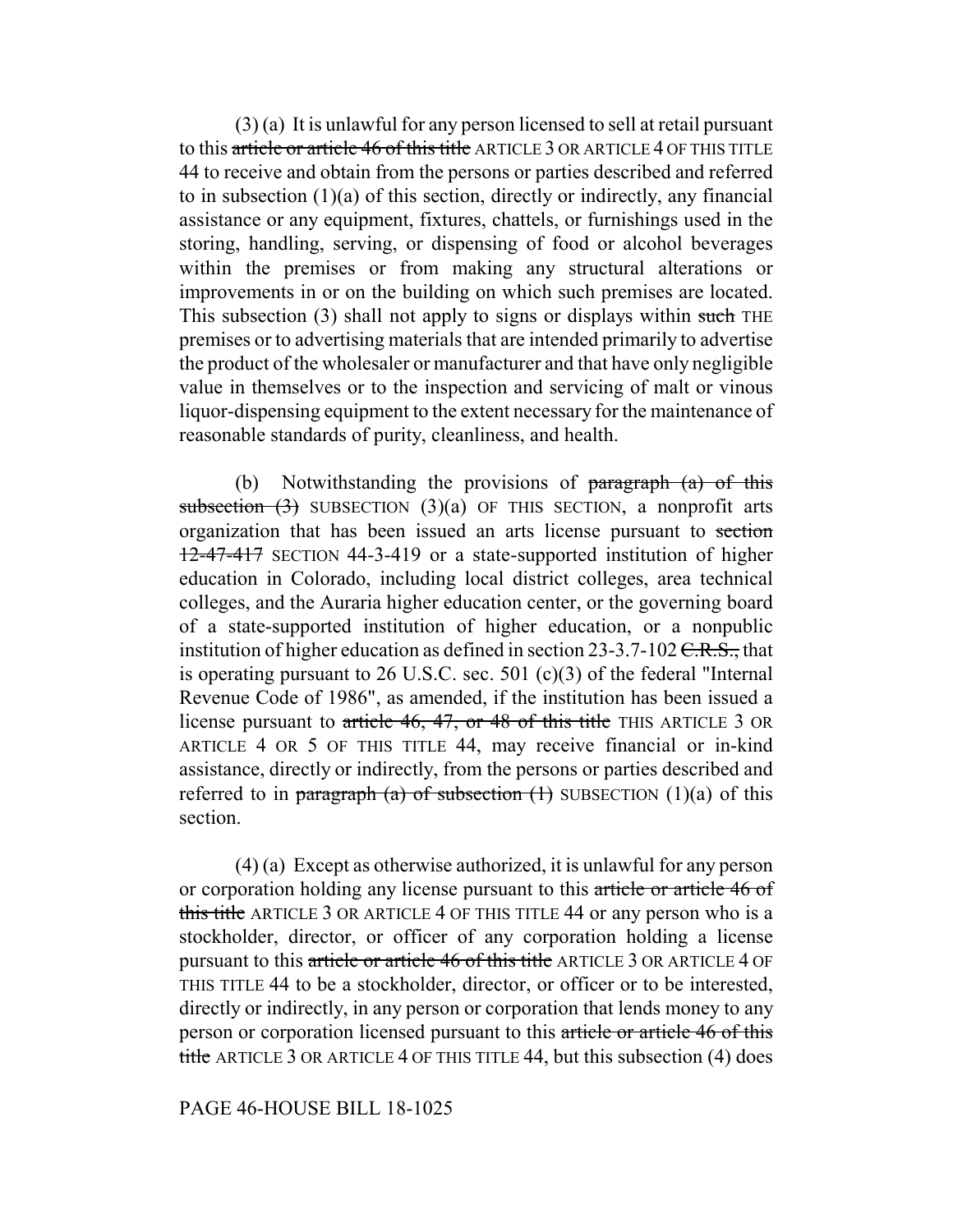not apply to banks or savings and loan associations supervised and regulated by an agency of the state or federal government, or to FHA-approved mortgagees, or to stockholders, directors, or officers thereof; and it is unlawful for any person or corporation licensed pursuant to this article or article 46 of this title ARTICLE 3 OR ARTICLE 4 OF THIS TITLE 44, or any stockholder, director, or officer of such corporation, to make any loan or be interested, directly or indirectly, in any loan to any other person licensed pursuant to this article or article 46 of this title ARTICLE 3 OR ARTICLE 4 OF THIS TITLE 44; except that this  $\frac{\text{pargraph}}{\text{a}}$  SUBSECTION (4)(a) does not apply to any financial institution that comes into possession of a licensed premises by virtue of a foreclosure or deed in lieu of foreclosure if such THE financial institution does not retain such premises for longer than one year or for such time exceeding one year as provided in paragraph (b) of this subsection (4) SUBSECTION (4)(b) OF THIS SECTION.

(b) In the case of a financial institution that comes into possession of a licensed premises by virtue of a foreclosure or deed in lieu of foreclosure, the state and the local licensing authority may grant a transfer of ownership for such license for a period of one year and, upon notice and hearing, renewal of such license may be granted. This paragraph (b) SUBSECTION (4)(b) shall apply in the case of every foreclosure or deed in lieu of foreclosure in which disposition of the license has not otherwise been made by the state or local licensing authority.

(5) It is unlawful for any owner, part owner, shareholder, stockholder, or person interested, directly or indirectly, in any retail business or establishment of a person licensed to sell at retail pursuant to the provisions of this article or article 46 or 48 of this title ARTICLE 3 OR ARTICLE 4 OR 5 OF THIS TITLE 44 to enter into any agreement with any person or party or to receive, possess, or accept any money, fixtures, supplies, or things of value from any person or party, whereby a person licensed to sell at retail pursuant to this article or article 46 or 48 of this title ARTICLE 3 OR ARTICLE 4 OR 5 OF THIS TITLE 44 may be influenced or caused, directly or indirectly, to buy, sell, dispense, or handle the product of any manufacturer of alcohol beverages. This subsection (5) shall not apply to displays within such premises.

(6) Any transaction, agreement, or arrangement prohibited by the provisions of this section, if made and entered into by and between the persons and parties described and referred to in this section, is unlawful,

### PAGE 47-HOUSE BILL 18-1025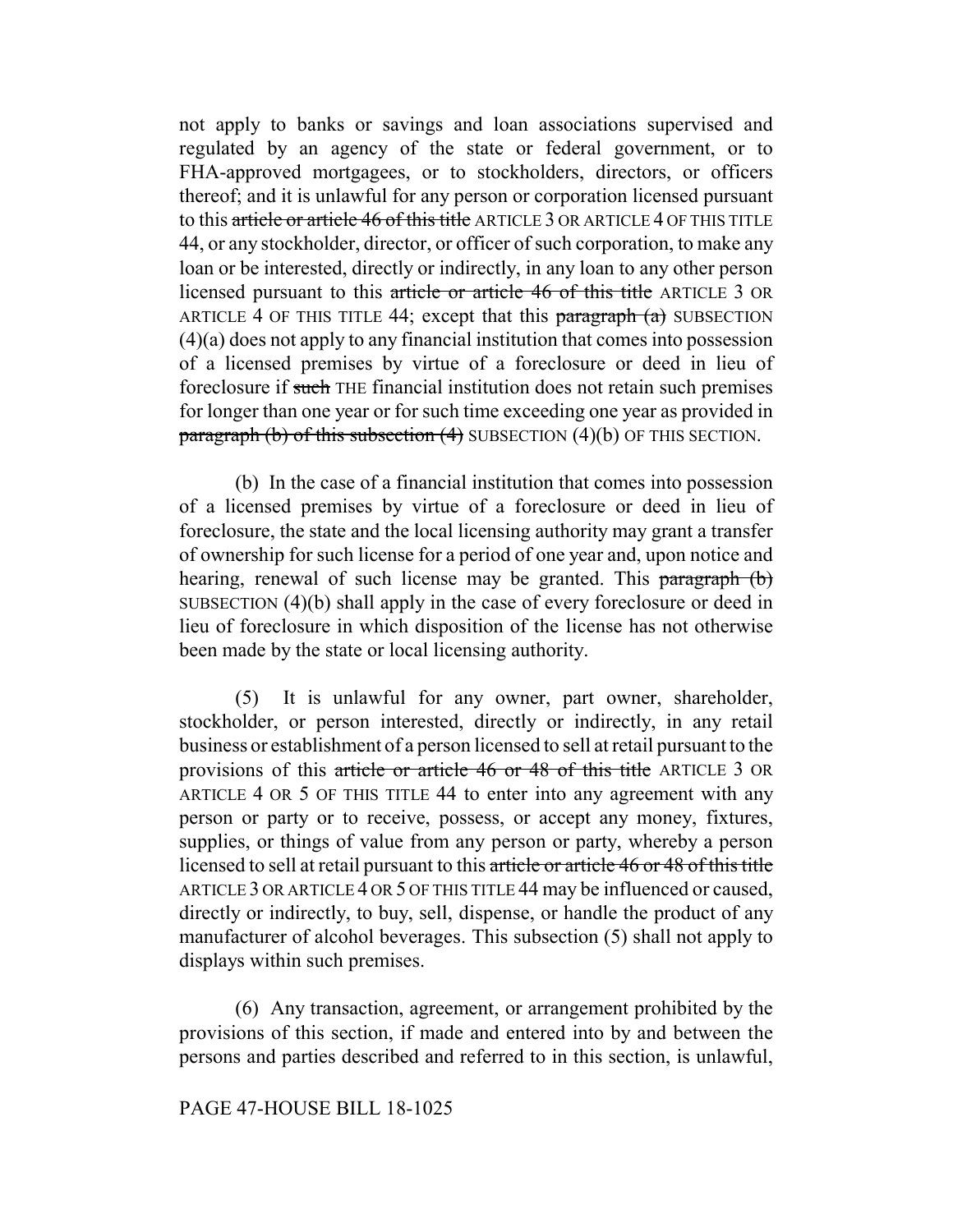illegal, invalid, and void, and any obligation or liability arising out of such transaction, agreement, or arrangement shall be unenforceable in any court of this state by or against any such persons and parties entering into such THE transaction, agreement, or arrangement.

(7) This section is intended to prohibit and prevent the control of the outlets for the sale of alcohol beverages by any persons or parties other than the persons licensed pursuant to the provisions of this article or article 46 or 48 of this title ARTICLE 3 OR ARTICLE 4 OR 5 OF THIS TITLE 44.

(8) It is unlawful for an owner, part owner, shareholder, or person interested directly or indirectly in a brew pub, distillery pub, or vintner's restaurant license to conduct, own in whole or in part, or be directly or indirectly interested in a wholesaler's license issued under this article or article 46 of this title ARTICLE 3 OR ARTICLE 4 OF THIS TITLE 44.

**44-3-309. [Formerly 12-47-309] Local licensing authority applications - optional premises licenses.** (1) A local licensing authority may issue only the following alcohol beverage licenses upon payment of the fee specified in section  $12-47-505$  SECTION 44-3-505:

- (a) Retail liquor store license;
- (b) Liquor-licensed drugstore license;
- (c) Beer and wine license;
- (d) Hotel and restaurant license;
- (e) Tavern license;
- (f) Brew pub license;
- (g) Club license;
- (h) Arts license;
- (i) Racetrack license;
- (j) Optional premises license;

#### PAGE 48-HOUSE BILL 18-1025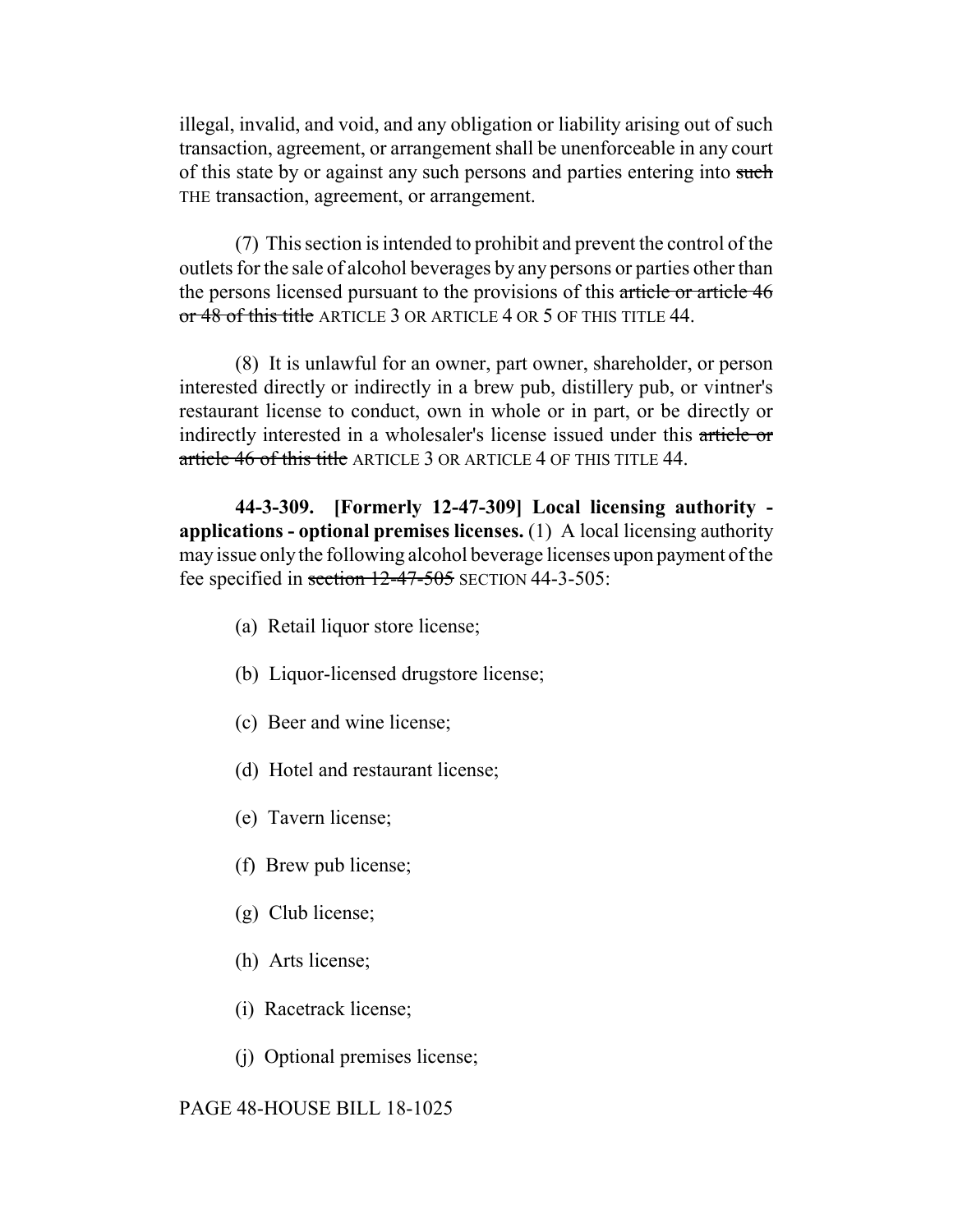- (k) Retail gaming tavern license;
- (l) Vintner's restaurant license;
- (m) Distillery pub license;
- (n) Lodging and entertainment license.

(2) An application for any license specified in subsection (1) of this section or section 12-46-107 SECTION 44-4-107 shall be filed with the appropriate local licensing authority on forms provided by the state licensing authority and containing such information as the state licensing authority may require. Each application shall be verified by the oath or affirmation of such persons as prescribed by the state licensing authority.

(3) The applicant shall file at the time of application plans and specifications for the interior of the building if the building to be occupied is in existence at the time. If the building is not in existence, the applicant shall file a plot plan and a detailed sketch for the interior and submit an architect's drawing of the building to be constructed. In its discretion, the local licensing authority may impose additional requirements necessary for the approval of the application.

**44-3-310. [Formerly 12-47-310] Optional premises license - local option.** (1) No optional premises license, or optional premises permit for a hotel and restaurant license, as defined in section  $12-47-103$   $(22)(a)$ SECTION 44-3-103 (33)(a), shall be issued within any municipality or the unincorporated portion of any county unless the governing body of the municipality has adopted by ordinance, or the governing body of the county has adopted by resolution, specific standards for the issuance of optional premises licenses or for optional premises for a hotel and restaurant license. No municipality or county shall be required to adopt such standards or make such licenses available within its jurisdiction.

(2) In addition to all other standards applicable to the issuance of licenses under this article ARTICLE 3, the governing body may adopt additional standards for the issuance of optional premises licenses or for optional premises for a hotel and restaurant license that may include:

(a) The specific types of outdoor sports and recreational facilities

PAGE 49-HOUSE BILL 18-1025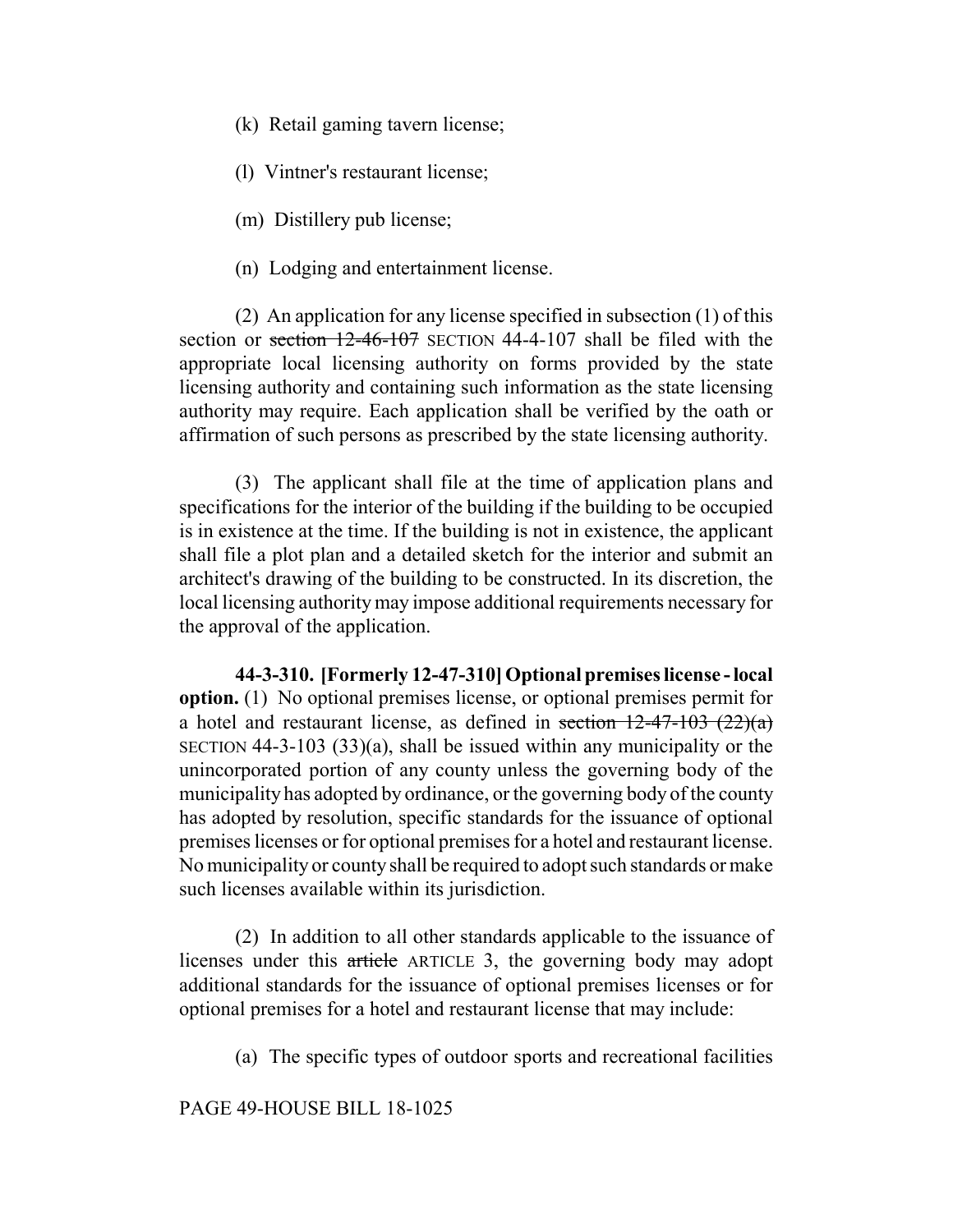that are eligible to apply for an optional premises license or an optional premises for a hotel and restaurant license;

(b) Restrictions on the number of optional premises that any one licensee may have on an outdoor sports or recreational facility;

(c) A restriction on the minimum size of any applicant's outdoor sports or recreational facility that would be eligible for the issuance of an optional premises license or optional premises for a hotel and restaurant license;

(d) Any other requirements necessary to ensure the control of the premises and the ease of enforcement.

(3) An applicant for a hotel and restaurant license who desires to sell or serve alcohol beverages on optional premises shall file with the optional premises permit application a list of the optional premises locations. Such THE application and list shall be filed with the state and local licensing authorities upon initial application, and each license year thereafter. Approval of the areas must be obtained from the state licensing authority and the local licensing authority. The decision of each authority shall be discretionary. In the event that the state and local licensing authorities allow the area or areas to be designated optional premises, no alcohol beverages may be served on the optional premises without the licensee having provided written notice to the state and local licensing authorities forty-eight hours prior to serving alcohol beverages on the optional premises. Such THE notice shall contain the specific days and hours on which the optional premises are to be used. This subsection (3) shall not be construed to permit the violation of any other provision of this article ARTICLE 3 under circumstances not specified in this subsection (3).

(4) An applicant for an optional premises license who desires to sell, dispense, or serve alcohol beverages on optional premises shall file with the optional premises license application a list of the optional premises locations and the area in which the applicant desires to store alcohol beverages for future use on the optional premises. The applicant shall file the application and additional information with the state and local licensing authorities upon initial application and each license year thereafter. Approval of the license and areas must be obtained from the state licensing authority and the local licensing authority. The decision of each authority

## PAGE 50-HOUSE BILL 18-1025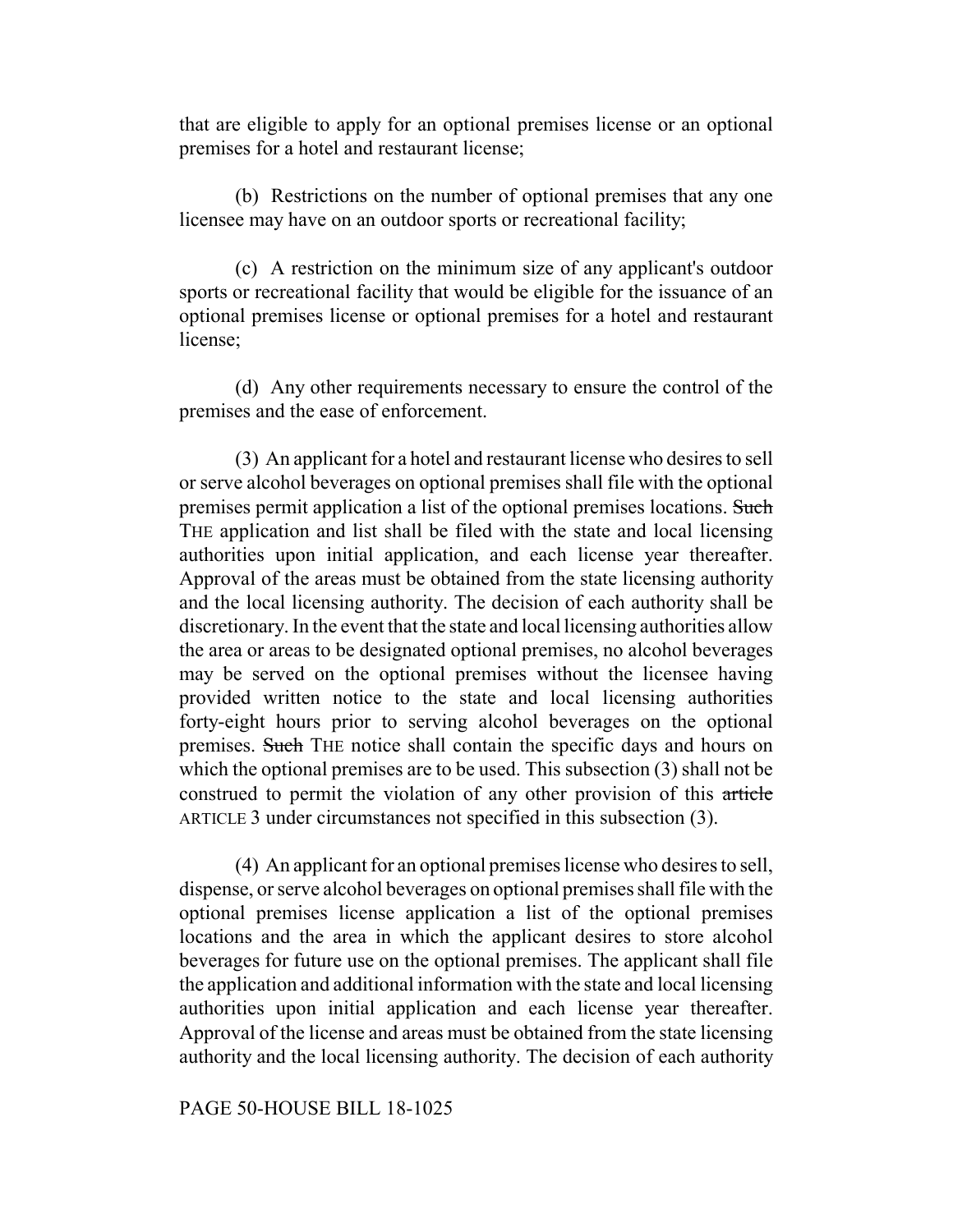shall be discretionary. In the event that the state and local licensing authorities allow the area or areas to be designated optional premises, no alcohol beverages may be served on the optional premises without the licensee having provided written notice to the state and local licensing authorities forty-eight hours prior to serving alcohol beverages on the optional premises. The notice must contain the specific days and hours on which the optional premises are to be used. This subsection (4) does not permit the violation of any other provision of this article ARTICLE 3 under circumstances not specified in this subsection (4).

**44-3-311. [Formerly 12-47-311] Public notice - posting and publication - definition.** (1) Upon receipt of an application, except an application for renewal or for transfer of ownership, the local licensing authority shall schedule a public hearing upon the application not less than thirty days from the date of the application and shall post and publish the public notice thereof not less than ten days prior to such THE hearing. Public notice shall be given by the posting of a sign in a conspicuous place on the premises for which application has been made and by publication in a newspaper of general circulation in the county in which the premises are located.

(2) Notice given by posting shall include a sign of suitable material, not less than twenty-two inches wide and twenty-six inches high, composed of letters not less than one inch in height and stating the type of license applied for, the date of the application, the date of the hearing, and the name and address of the applicant, and such other information as may be required to fully apprise the public of the nature of the application. If the applicant is a partnership, the sign shall contain the names and addresses of all partners, and if the applicant is a corporation, association, or other organization, the sign shall contain the names and addresses of the president, vice president, secretary, and manager or other managing officers.

(3) Notice given by publication shall contain the same information as that required for signs.

(4) If the building in which the alcohol beverage is to be sold is in existence at the time of the application, any sign posted as required in subsections (1) and (2) of this section shall be placed so as to be conspicuous and plainly visible to the general public. If the building is not

#### PAGE 51-HOUSE BILL 18-1025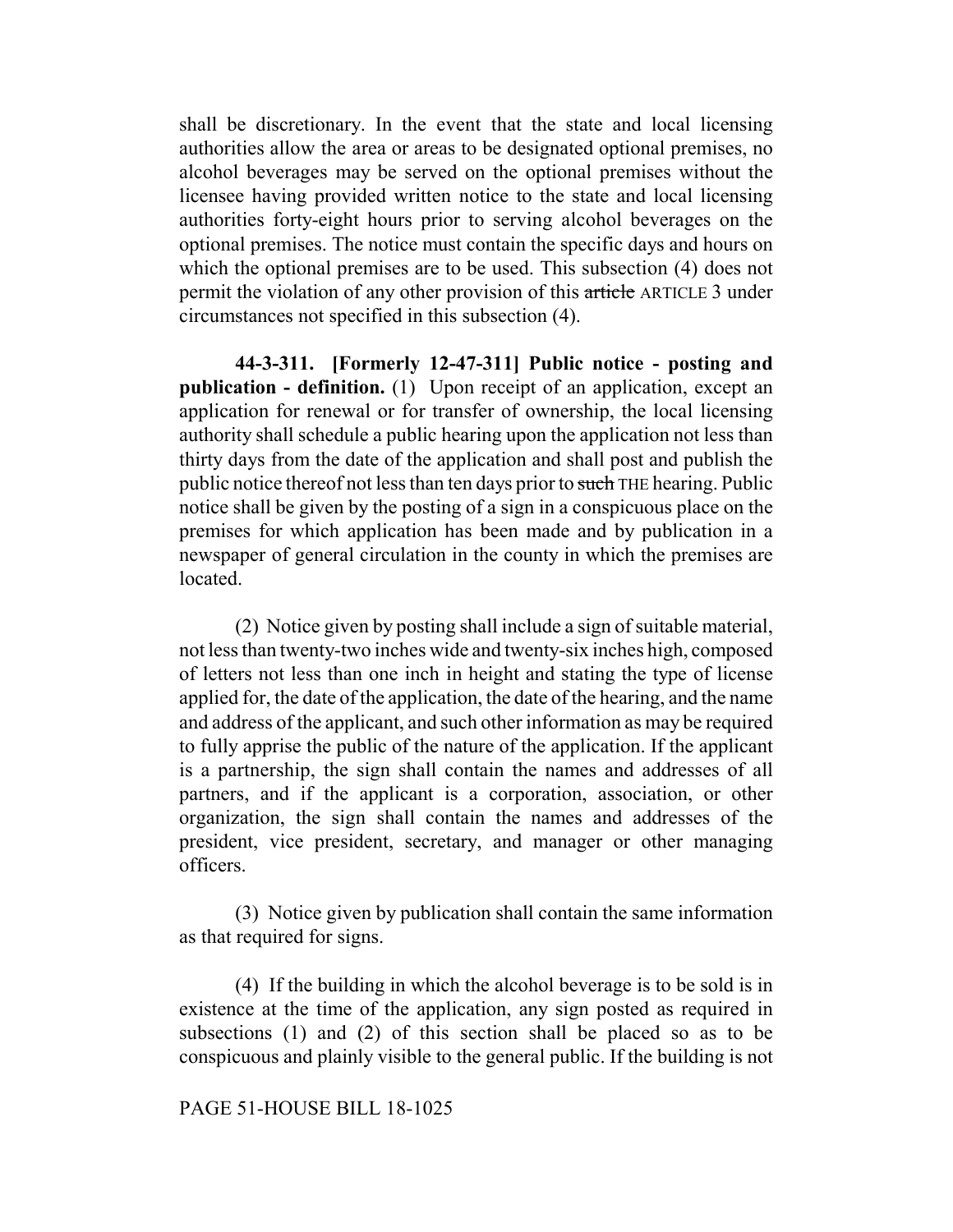constructed at the time of the application, the applicant shall post the premises upon which the building is to be constructed in such a manner that the notice shall be conspicuous and plainly visible to the general public.

(5) (a) At the public hearing held pursuant to this section, any party in interest shall be allowed to present evidence and to cross-examine witnesses.

(b) As used in this subsection (5), "party in interest" means any of the following:

(I) The applicant;

(II) An adult resident of the neighborhood under consideration;

(III) The owner or manager of a business located in the neighborhood under consideration;

(IV) The principal or representative of any school located within five hundred feet of the premises for which the issuance of a license pursuant to section  $12-47-309$  (1) SECTION 44-3-309 (1) is under consideration.

(c) The local licensing authority, in its discretion, may limit the presentation of evidence and cross-examination so as to prevent repetitive and cumulative evidence or examination.

(d) Nothing in this subsection (5) shall be construed to prevent a representative of an organized neighborhood group that encompasses part or all of the neighborhood under consideration from presenting evidence subject to this section. Such THE representative shall reside within the neighborhood group's geographic boundaries and shall be a member of the neighborhood group. Such THE representative shall not be entitled to cross-examine witnesses or seek judicial review of the licensing authority's decision.

**44-3-312. [Formerly 12-47-312] Results of investigation decision of authorities.** (1) Not less than five days prior to the date of hearing, the local licensing authority shall make known its findings based on its investigation in writing to the applicant and other interested parties.

PAGE 52-HOUSE BILL 18-1025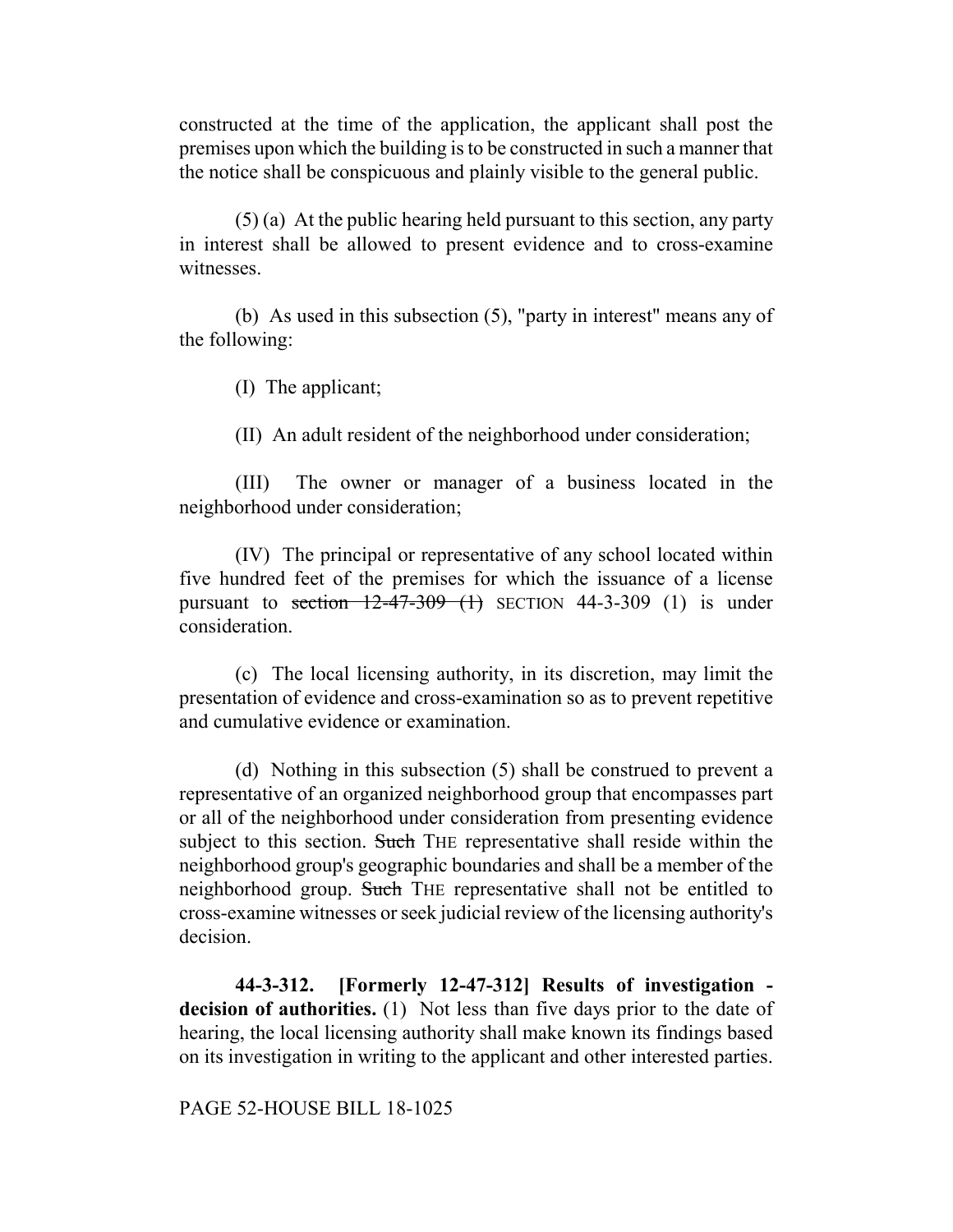The local licensing authority has authority to refuse to issue any licenses provided in sections 12-47-309 (1) and 12-46-107 SECTIONS 44-3-309 (1) AND 44-4-107 for good cause, subject to judicial review.

(2) (a) Before entering any decision approving or denying the application, the local licensing authority shall consider, except where this article ARTICLE 3 specifically provides otherwise, the facts and evidence adduced as a result of its investigation, as well as any other facts, the reasonable requirements of the neighborhood for the type of license for which application has been made, the desires of the adult inhabitants, the number, type, and availability of alcohol beverage outlets located in or near the neighborhood under consideration, and any other pertinent matters affecting the qualifications of the applicant for the conduct of the type of business proposed; except that the reasonable requirements of the neighborhood shall not be considered in the issuance of a club liquor license. For the merger and conversion of retail liquor store licenses to a single liquor-licensed drugstore license in accordance with section  $12-47-408(1)(b)$  SECTION 44-3-410 (1)(b), the local licensing authority shall consider the reasonable requirements of the neighborhood and the desires of the adult inhabitants of the neighborhood.

(b) Any petitioning otherwise required to establish the reasonable requirements of the neighborhood shall be waived for a bed and breakfast permit applicant unless the local licensing authority has previously taken affirmative, official action to rescind the availability of such waiver in all subsequent cases.

(3) Any decision of a local licensing authority approving or denying an application shall be in writing stating the reasons therefor within thirty days after the date of the public hearing, and a copy of such THE decision shall be sent by certified mail to the applicant at the address shown in the application.

(4) No license shall be issued by any local licensing authority after approval of an application until the building in which the business is to be conducted is ready for occupancy with such furniture, fixtures, and equipment in place as is necessary to comply with the applicable provisions of this article and article 46 of this title ARTICLE 3 AND ARTICLE 4 OF THIS TITLE 44, and then only after inspection of the premises has been made by the licensing authority to determine that the applicant has complied with the

### PAGE 53-HOUSE BILL 18-1025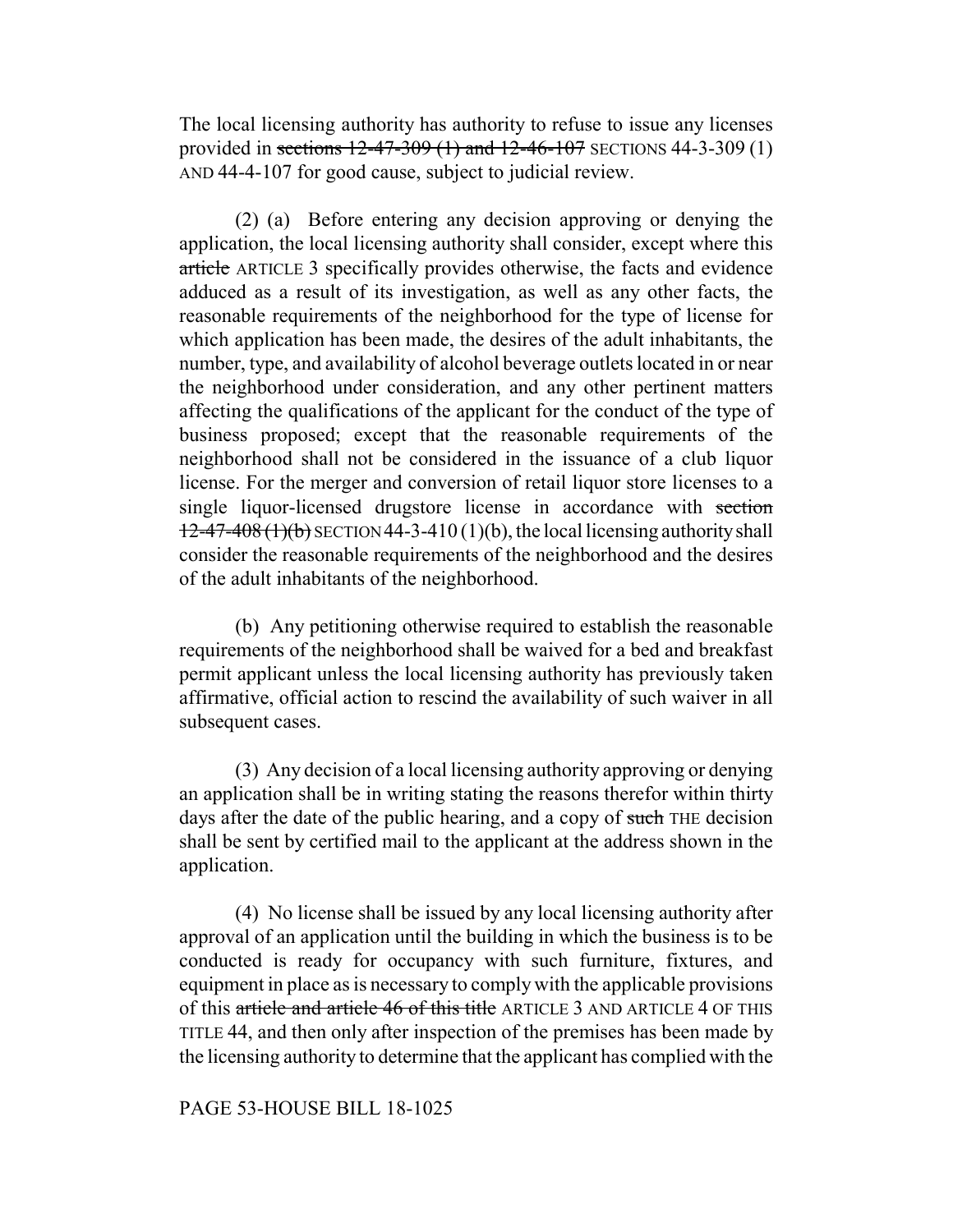architect's drawing and the plot plan and detailed sketch for the interior of the building submitted with the application.

(5) After approval of any application, the local licensing authority shall notify the state licensing authority of such THE approval, who shall investigate and either approve or disapprove such application.

**44-3-313. [Formerly 12-47-313] Restrictions for applications for new license.** (1) No application for the issuance of any license specified in section 12-47-309 (1) or 12-46-107 (1) SECTION 44-3-309 (1) OR 44-4-107 (1) shall be received or acted upon:

(a) (I) If the application for a license described in section 12-47-309  $(1)$  SECTION 44-3-309 (1) concerns a particular location that is the same as or within five hundred feet of a location for which, within the two years next preceding the date of the application, the state or a local licensing authority denied an application for the same class of license for the reason that the reasonable requirements of the neighborhood and the desires of the adult inhabitants were satisfied by the existing outlets.

(II) Subparagraph  $(I)$  of this paragraph  $(a)$  SUBSECTION  $(1)(a)(I)$  OF THIS SECTION shall not apply to cities in which limited gaming is permitted pursuant to section 9 of article XVIII of the state constitution.

(III) No licensing authority shall consider an application for any license to sell fermented malt beverages at retail pursuant to section  $12-46-107$  (1) SECTION 44-4-107 (1) if, within one year before the date of the application, the state or a local licensing authority has denied an application at the same location for the reason that the reasonable requirements of the neighborhood or the desires of the inhabitants were satisfied by the existing outlets.

(b) Until it is established that the applicant is, or will be, entitled to possession of the premises for which application is made under a lease, rental agreement, or other arrangement for possession of the premises, or by virtue of ownership thereof;

(c) For a location in an area where the sale of alcohol beverages as contemplated is not permitted under the applicable zoning laws of the municipality, city and county, or county;

# PAGE 54-HOUSE BILL 18-1025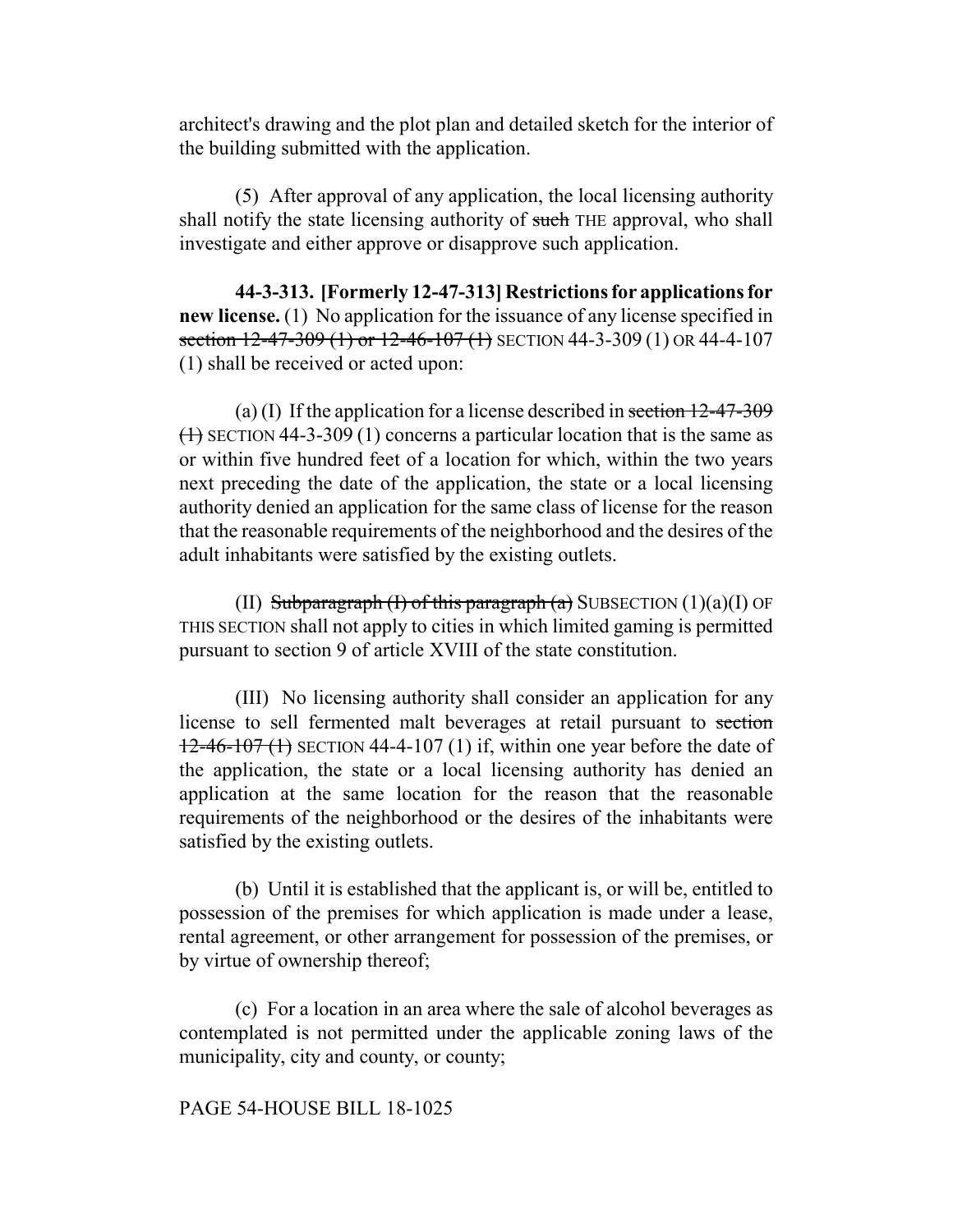(d) (I) If the building in which the alcohol beverages are to be sold pursuant to a license described in section 12-47-309 (1) SECTION 44-3-309 (1) is located within five hundred feet of any public or parochial school or the principal campus of any college, university, or seminary; except that this subsection  $(1)(d)(I)$  does not:

(A) Affect the renewal or reissuance of a license once granted;

(B) Apply to licensed premises located or to be located on land owned by a municipality;

(C) Apply to an existing licensed premises on land owned by the state;

(D) Apply to a liquor license in effect and actively doing business before the principal campus was constructed;

(E) Apply to any club located within the principal campus of any college, university, or seminary that limits its membership to the faculty or staff of the institution; or

(F) Apply to a campus liquor complex.

(II) The distances referred to in subparagraph  $(I)$  of this paragraph (d) SUBSECTION  $(1)(d)(I)$  OF THIS SECTION are to be computed by direct measurement from the nearest property line of the land used for school purposes to the nearest portion of the building in which liquor is to be sold, using a route of direct pedestrian access.

(III) The local licensing authority of any city and county, by rule or regulation; the governing body of any other municipality, by ordinance; and the governing body of any other county, by resolution, may eliminate or reduce the distance restrictions imposed by this paragraph (d) SUBSECTION (1)(d) for any class of license, or may eliminate one or more types of schools or campuses from the application of any distance restriction established by or pursuant to this  $\frac{\partial f}{\partial x}$  (d) SUBSECTION (1)(d).

(IV) In addition to the requirements of section  $12-47-312$  (2) SECTION 44-3-312 (2), the local licensing authority shall consider the evidence and make a specific finding of fact as to whether the building in

PAGE 55-HOUSE BILL 18-1025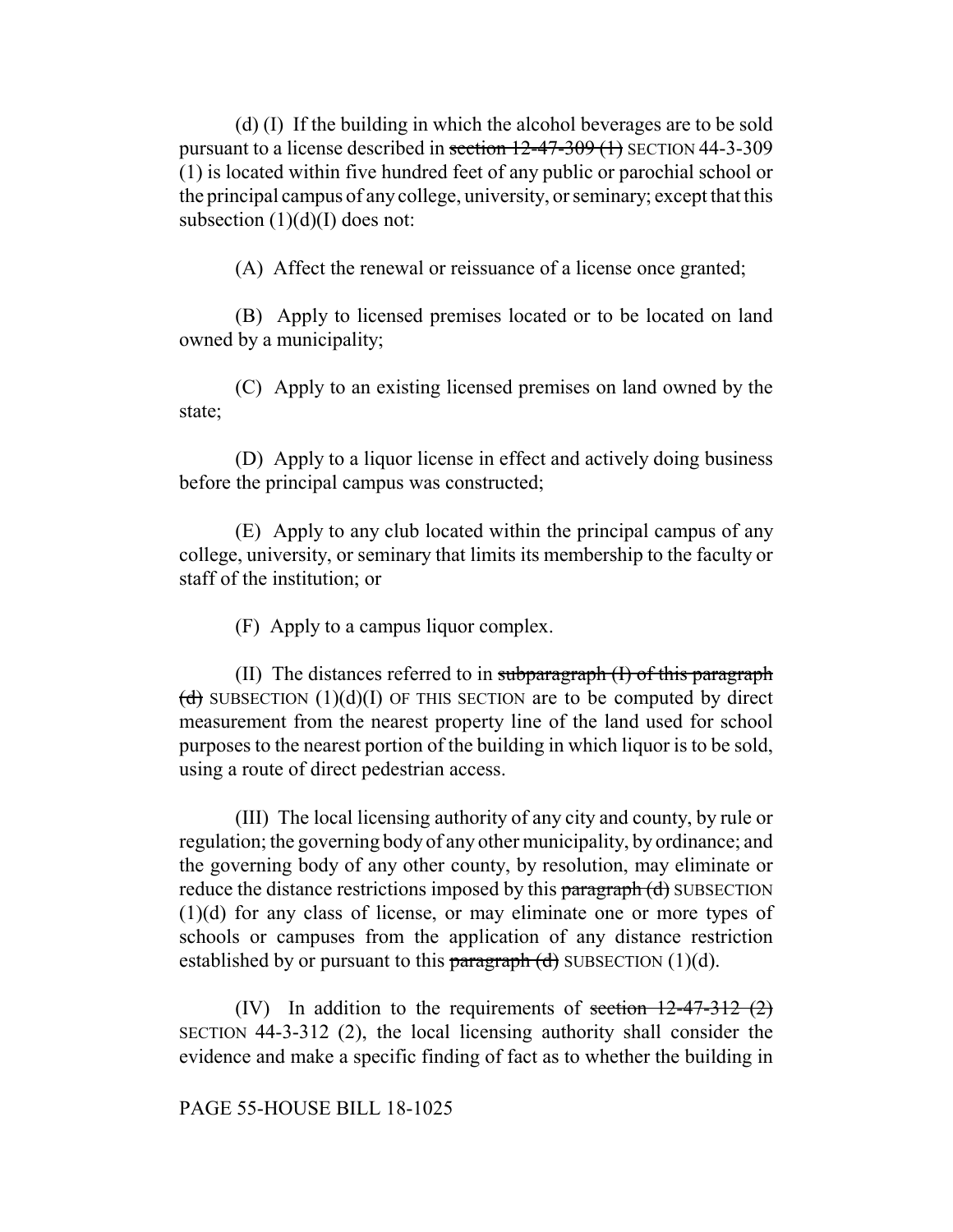which the liquor is to be sold is located within any distance restrictions established by or pursuant to this section. This finding shall be subject to judicial review pursuant to section 12-47-802 SECTION 44-3-802.

(2) An application for the issuance of a tavern or retail liquor store license may be denied under this article ARTICLE 3 if the local licensing authority or the state on state-owned property determines, pursuant to section  $12-47-301(2)(b)$  SECTION 44-3-301 (2)(b), that the issuance of such THE license would result in or add to an undue concentration of the same class of license and, as a result, require the use of additional law enforcement resources.

### PART 4

## CLASSES OF LICENSES AND PERMITS

**44-3-401. [Formerly 12-47-401] Classes of licenses and permits - rules.** (1) For the purpose of regulating the manufacture, sale, and distribution of alcohol beverages, the state licensing authority in its discretion, upon application in the prescribed form made to it, may issue and grant to the applicant a license or permit from any of the following classes, subject to the provisions and restrictions provided by this article ARTICLE 3:

- (a) Manufacturer's license;
- (b) Limited winery license;
- (c) Nonresident manufacturer's license;
- (d) Importer's license;
- (e) Malt liquor importer's license;
- (f) Wholesaler's liquor license;
- (g) Wholesaler's beer license;
- (h) Retail liquor store license;
- (i) Liquor-licensed drugstore license;

### PAGE 56-HOUSE BILL 18-1025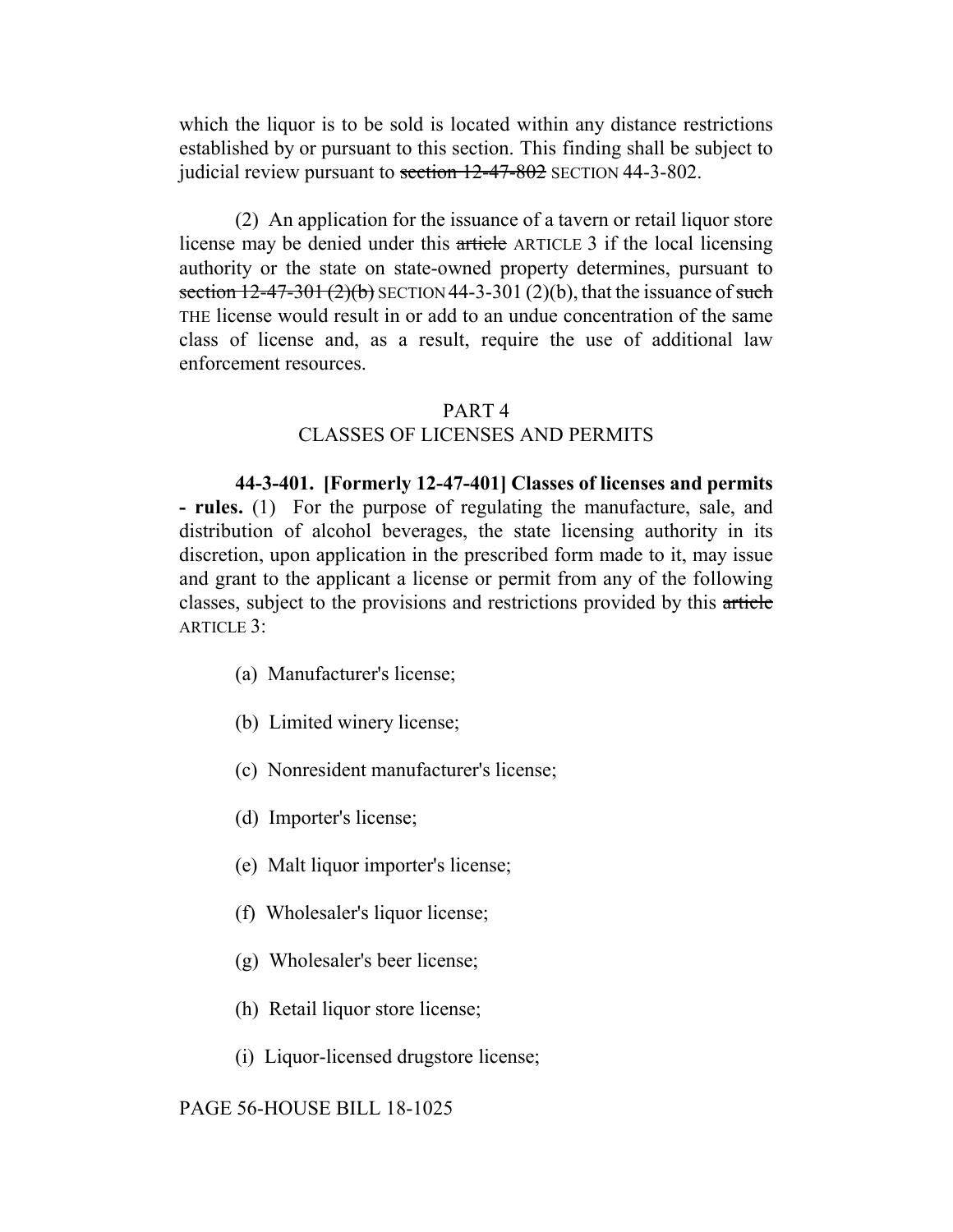- (j) Beer and wine license;
- (k) Hotel and restaurant license;
- (l) Tavern license;
- (m) Brew pub license;
- (n) Club license;
- (o) Arts license;
- (p) Racetrack license;
- (q) Public transportation system license;
- (r) Optional premises license;
- (s) Retail gaming tavern license;
- (t) Vintner's restaurant license;
- (u) Wine packaging permit;
- (v) Distillery pub license;
- (w) Lodging and entertainment license;
- (x) Manager's permit.

(2) If the federal alcohol and tobacco tax and trade bureau approves the purchase, sale, possession, or manufacturing of powdered alcohol in the United States, the state licensing authority shall adopt rules establishing a mechanism for regulating the manufacture, purchase, sale, possession, and use of powdered alcohol.

**44-3-402. [Formerly 12-47-402] Manufacturer's license.** (1) A manufacturer's license shall be issued by the state licensing authority to persons distilling, rectifying, or brewing within this state for the following purposes only:

PAGE 57-HOUSE BILL 18-1025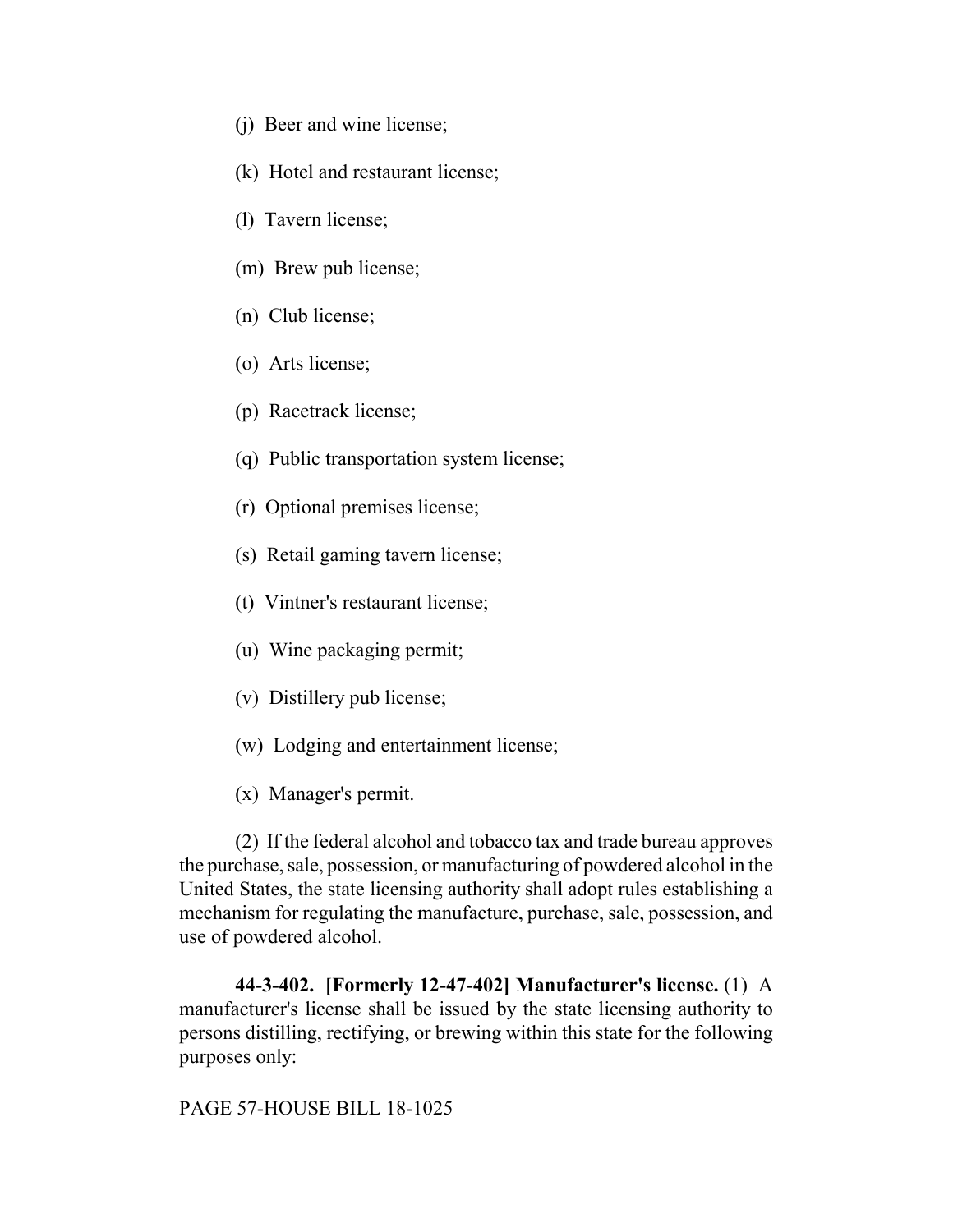(a) To produce, manufacture, or rectify malt, vinous, or spirituous liquors;

(b) To sell malt or vinous liquors of their own manufacture within this state. Brewers or winers licensed under this section may solicit business directly from licensed retail persons or consumers by procuring a wholesaler's license as provided in this article ARTICLE 3; except that any malt liquor sold at wholesale by a brewer that has procured a wholesaler's license shall be unloaded and placed in the physical possession of a licensed wholesaler at the wholesaler's licensed premises in this state and inventoried for purposes of tax collection prior to delivery to a retailer or consumer. Wholesalers of malt liquors receiving products to be held as required by this  $\frac{\text{pargraph}}{\text{b}}$  SUBSECTION (1)(b) shall be liable for the payment of any tax due on such products under section  $12-47-503$  (1)(a) SECTION 44-3-503  $(1)(a)$ .

(c) To sell vinous or spirituous liquors of their own manufacture within the state to persons licensed by this article ARTICLE 3 without procuring a wholesaler's license;

(d) To sell malt, vinous, or spirituous liquors in other states, the laws of which permit the sale of alcohol beverages;

(e) To sell for export to foreign countries, if such export for beverage or medicinal purposes is permitted by the laws of the United States; but Colorado distillers, rectifiers, winers, and brewers licensed under this section may sell their products distilled, rectified, or brewed in this state directly to licensed retail licensees by procuring a wholesaler's license.

(2) (a) A winery licensed pursuant to this section may conduct tastings and sell vinous liquors of its own manufacture, as well as other vinous liquors manufactured by other Colorado wineries licensed pursuant to this section or section 12-47-403 SECTION 44-3-403, on the licensed premises of the winery and at one other approved sales room location at no additional cost, whether included in the license at the time of the original license issuance or by supplemental application.

(b) A winery licensed pursuant to this section may serve and sell food, general merchandise, and nonalcohol beverages for consumer consumption on or off the licensed premises.

### PAGE 58-HOUSE BILL 18-1025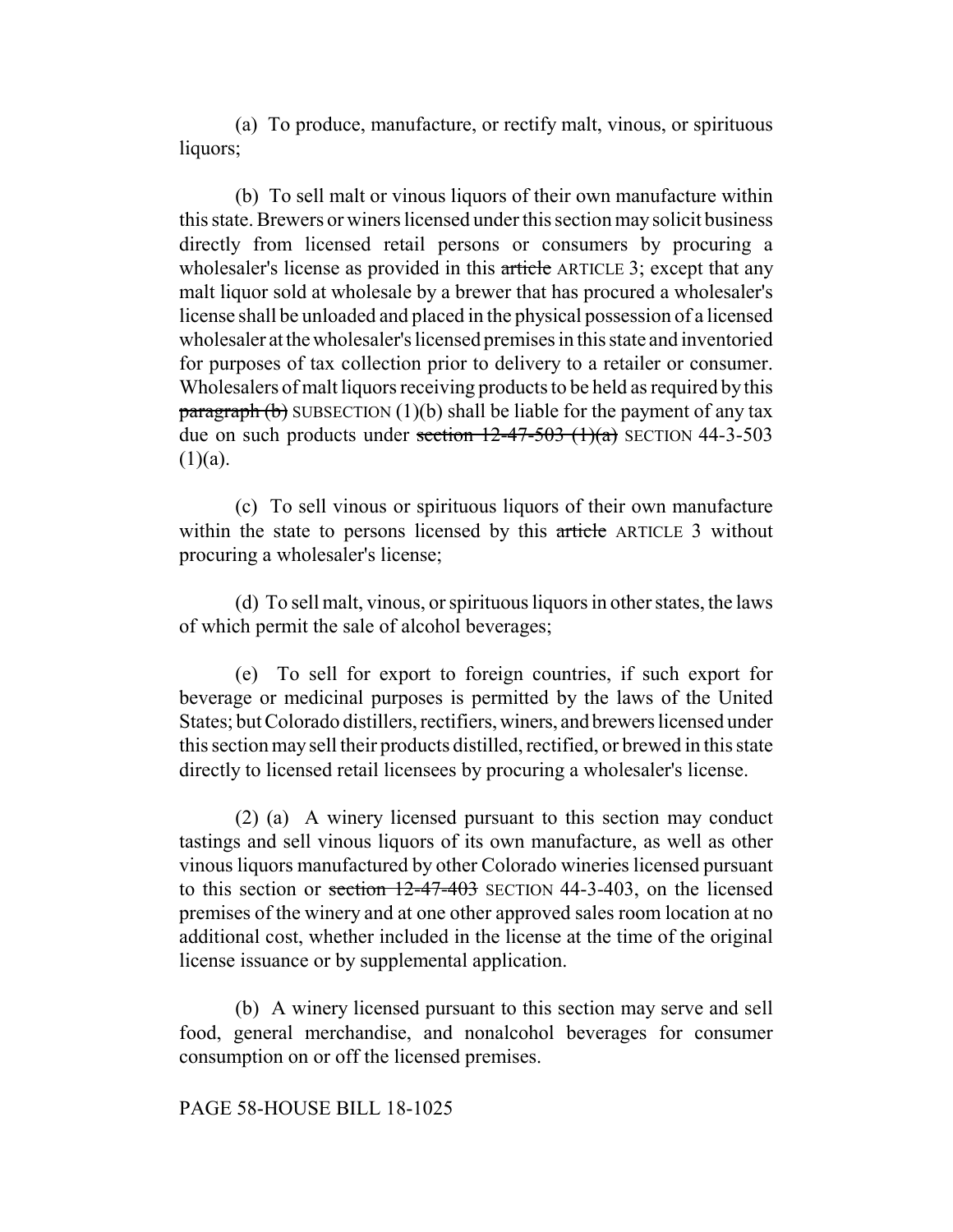$(c)$  (I) (A) Prior to operating a sales room location, a winery licensed pursuant to this section shall, at the time of application to the state licensing authority, send a copy of the application or supplemental application for a sales room to the local licensing authority in the jurisdiction in which the sales room is proposed. The local licensing authority may submit a response to the application, including its determination specified in subparagraph (II) of this paragraph (c) SUBSECTION  $(2)(c)(II)$  OF THIS SECTION, to the state licensing authority but must submit its response within forty-five days after the licensed winery submits its sales room application to the state licensing authority, or, for purposes of an application to operate a temporary sales room for not more than three consecutive days, within the time specified by the state licensing authority by rule.

(B) If the local licensing authority does not submit a response to the state licensing authority within the time specified in  $sub-subgraph(A)$ of this subparagraph  $(H)$  SUBSECTION  $(2)(c)(I)(A)$  OF THIS SECTION, the state licensing authority shall deem that the local licensing authority has determined that the proposed sales room will not impact traffic, noise, or other neighborhood concerns in a manner that is inconsistent with local regulations or ordinances or that the applicant will sufficiently mitigate any impacts identified by the local licensing authority.

(II) The state licensing authority must consider the response from the local licensing authority, if any, and may deny the proposed sales room application if the local licensing authority determines that approval of the proposed sales room will impact traffic, noise, or other neighborhood concerns in a manner that is inconsistent with local regulations or ordinances, which may be determined by the local licensing authority without requiring a public hearing, or that the applicant cannot sufficiently mitigate any potential impacts identified by the local licensing authority.

(III) The state licensing authority shall not grant approval of an additional sales room unless the applicant affirms to the state licensing authority that the applicant has complied with local zoning restrictions.

(IV) A licensed winery that is operating a sales room as of August 5, 2015, or that is granted approval pursuant to this  $\frac{\text{paramal}}{\text{paramal}}(c)$ SUBSECTION (2)(c) to operate a sales room on or after August 5, 2015, shall notify the state licensing authority of all sales rooms it operates. The state licensing authority shall maintain a list of all licensed winery sales rooms

#### PAGE 59-HOUSE BILL 18-1025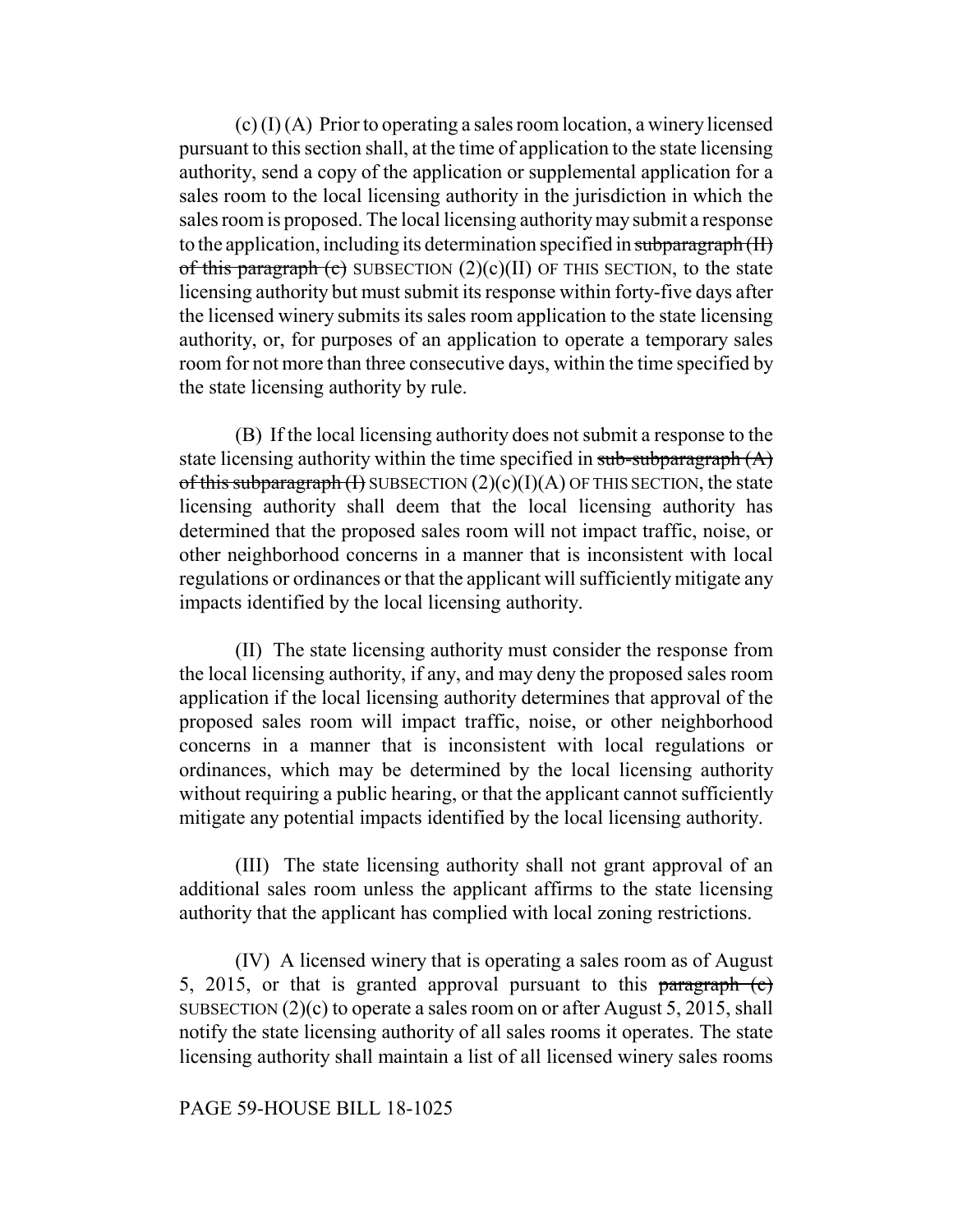in the state and make the list available on its website.

(V) The local licensing authority may request that the state licensing authority take action in accordance with section 12-47-601 SECTION 44-3-601 against a licensed winery approved to operate a sales room if the local licensing authority:

(A) Demonstrates to the state licensing authority that the licensee has engaged in an unlawful act as set forth in part 9 of this article ARTICLE 3; or

(B) Shows good cause as specified in section  $12-47-103$  (9)(a),  $(9)(b)$ , or  $(9)(d)$  SECTION 44-3-103 (19)(a), (19)(b), OR (19)(d).

(VI) This paragraph  $\left(\text{c}\right)$  SUBSECTION (2)(c) does not apply if the licensed winery does not sell and serve vinous liquors for consumption on the licensed premises or in an approved sales room.

 $(2.5)$  (3) (a) Any winery that has received a license pursuant to this section shall be authorized to manufacture vinous liquors upon an alternating proprietor licensed premises, as approved by the state licensing authority, but retail sales of vinous liquors shall not be conducted from an area licensed or defined as an alternating proprietor licensed premises.

(b) Any brewery that has received a license pursuant to this section shall be authorized to manufacture malt liquors upon an alternating proprietor licensed premises, as approved by the state licensing authority, but retail sales of malt liquors shall not be conducted from an area licensed or defined as an alternating proprietor licensed premises.

(c) Any winery or brewery that holds a wholesaler's license pursuant to section  $12-46-104$  (1)(b) or  $12-47-406$  SECTION 44-3-407 OR 44-4-104 (1)(b) may engage in the wholesale sale of alcohol beverages that the licensee manufactured at an alternating proprietor licensed premises from both its licensed premises and the alternating proprietor licensed premises where the alcohol beverages were manufactured.

(3) Repealed.

 $(3.5)(4)$  A winery that has received a license pursuant to this section

PAGE 60-HOUSE BILL 18-1025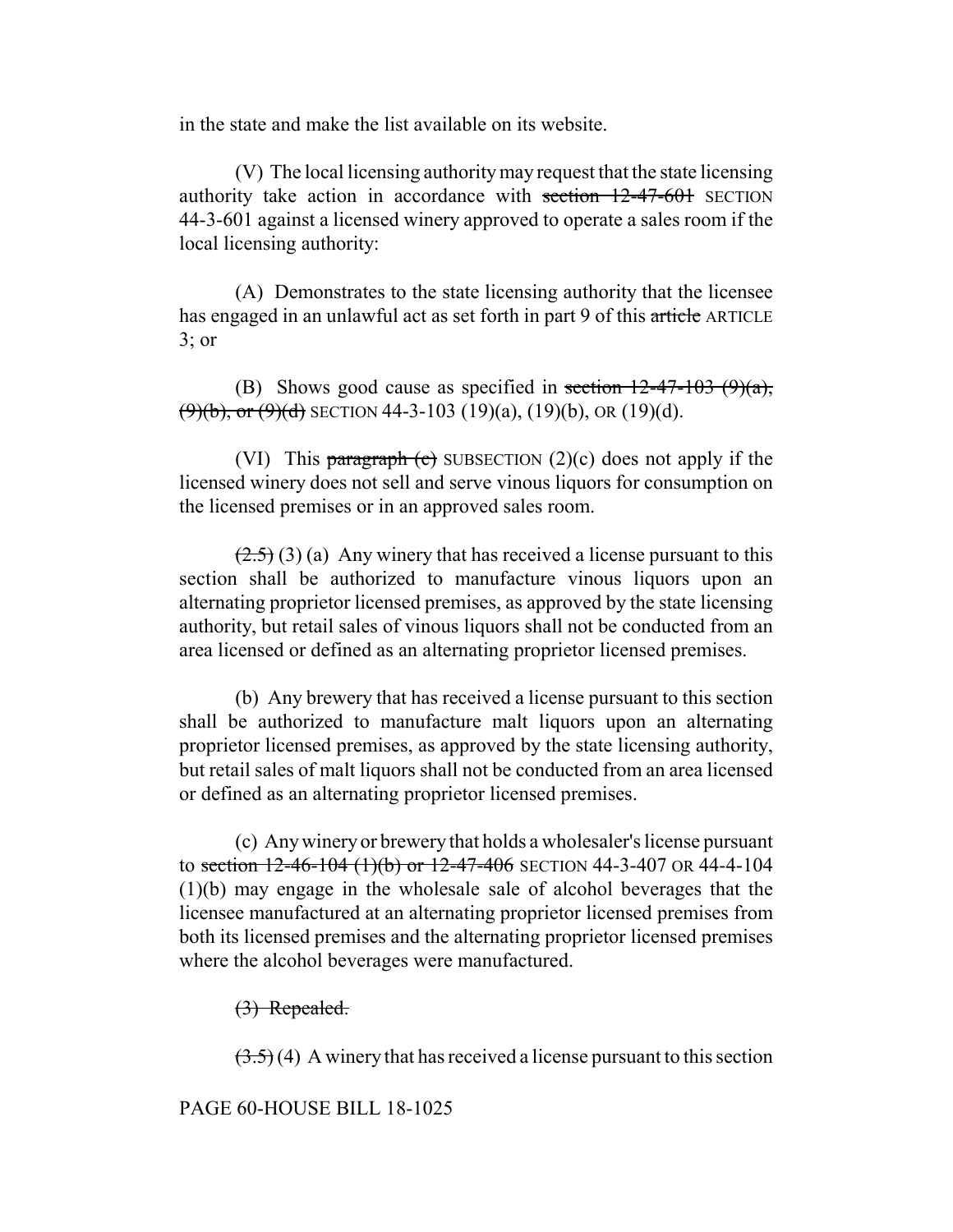may ship wine directly to personal consumers if such THE winery also has received a winery direct shipper's permit under section 12-47-104 SECTION 44-3-104.

 $(4)$  (5) (a) It is unlawful for a manufacturer licensed under this article ARTICLE 3 or any person, partnership, association, organization, or corporation interested financially in or with a licensed manufacturer to be interested financially, directly or indirectly, in the business of any person licensed to sell at retail pursuant to this article ARTICLE 3.

(b) It is unlawful for any licensed manufacturer of vinous or spirituous liquors or any person, partnership, association, organization, or corporation interested financially in or with such a licensed manufacturer to be interested financially, directly or indirectly, in the business of any vinous or spirituous wholesale licensee; except that any such financial interest that occurred on or before July 1, 1969, shall be lawful.

 $(5)$  (6) Each applicant for a license as a brewer shall enter into a written contract with each wholesaler with which the applicant intends to do business that designates the territory within which the product of such THE applicant is sold by the respective wholesaler. The contract shall be submitted to the state licensing authority with an application, and such THE applicant, if licensed, shall have a continuing duty to submit any subsequent revisions, amendments, or superseding contracts to the state licensing authority.

 $(6)(7)(a)$  A manufacturer of spirituous liquors licensed pursuant to this section may conduct tastings and sell to customers spirituous liquors of its own manufacture on its licensed premises and at one other approved sales room location at no additional cost. A sales room location may be included in the license at the time of the original license issuance or by supplemental application.

(b) A manufacturer of spirituous liquors licensed pursuant to this section may serve and sell food, general merchandise, and nonalcohol beverages for consumer consumption on or off the licensed premises.

(c) (I) (A) Prior to operating a sales room location, a manufacturer of spirituous liquors licensed pursuant to this section shall, at the time of application to the state licensing authority, send a copy of the application or

## PAGE 61-HOUSE BILL 18-1025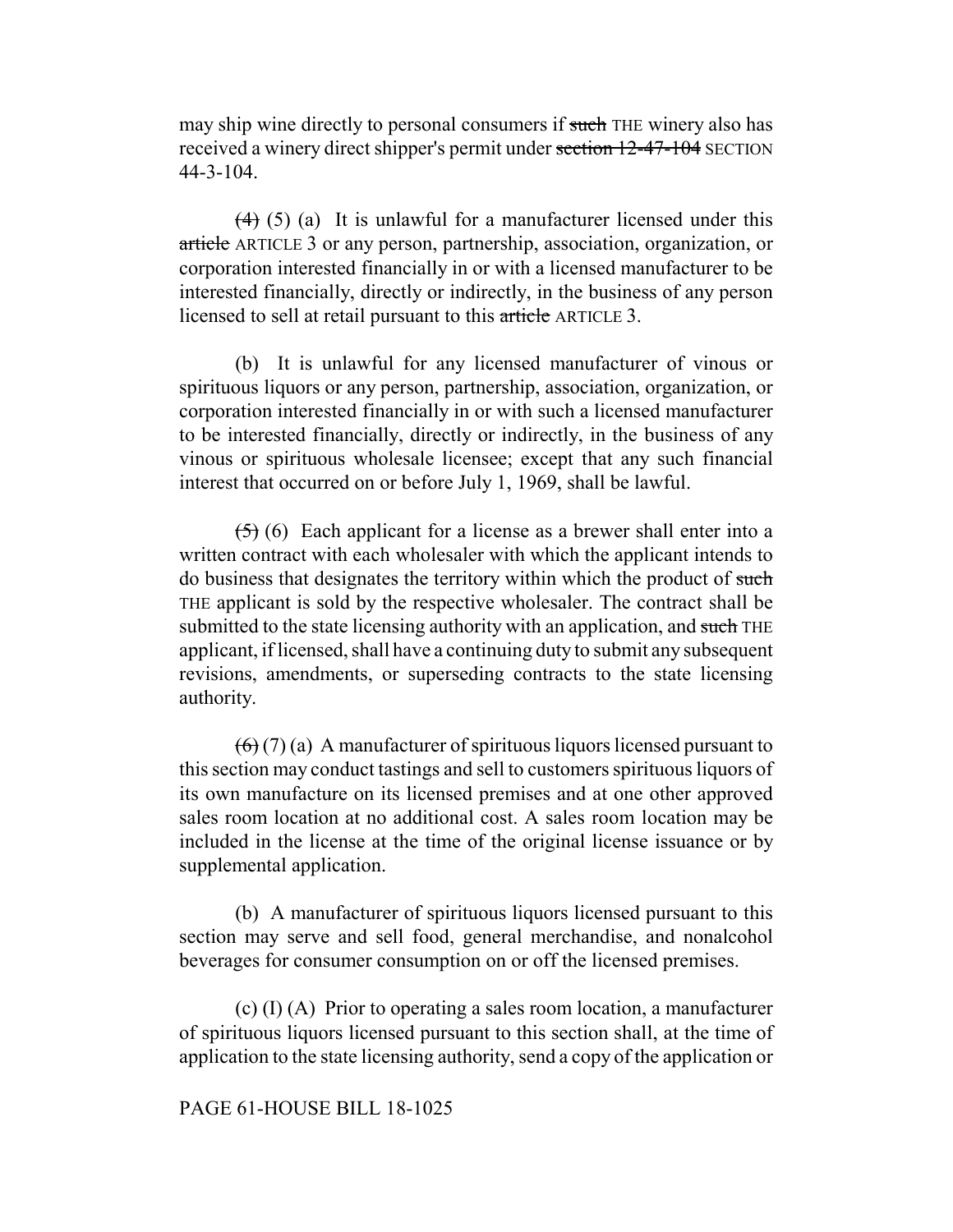supplemental application for a sales room to the local licensing authority in the jurisdiction in which the sales room is proposed. The local licensing authority may submit a response to the application, including its determination specified in subparagraph (II) of this paragraph (c) SUBSECTION  $(7)(c)(II)$  OF THIS SECTION, to the state licensing authority but must submit its response within forty-five days after the licensee submits its sales room application to the state licensing authority, or, for purposes of an application to operate a temporary sales room for not more than three consecutive days, within the time specified by the state licensing authority by rule.

(B) If the local licensing authority does not submit a response to the state licensing authority within the time specified in  $sub-subgraph(A)$ of this subparagraph  $(H)$  SUBSECTION  $(7)(c)(I)(A)$  OF THIS SECTION, the state licensing authority shall deem that the local licensing authority has determined that the proposed sales room will not impact traffic, noise, or other neighborhood concerns in a manner that is inconsistent with local regulations or ordinances or that the applicant will sufficiently mitigate any impacts identified by the local licensing authority.

(II) The state licensing authority must consider the response from the local licensing authority, if any, and may deny the proposed sales room application if the local licensing authority determines that approval of the proposed sales room will impact traffic, noise, or other neighborhood concerns in a manner that is inconsistent with local regulations or ordinances, which may be determined by the local licensing authority without requiring a public hearing, or that the applicant cannot sufficiently mitigate any potential impacts identified by the local licensing authority.

(III) The state licensing authority shall not grant approval of an additional sales room unless the applicant affirms to the state licensing authority that the applicant has complied with local zoning restrictions.

(IV) A licensed spirituous liquors manufacturer that is operating a sales room as of August 5, 2015, or that is granted approval pursuant to this  $\frac{\text{parameter}}{\text{c}}$  SUBSECTION (7)(c) to operate a sales room on or after August 5, 2015, shall notify the state licensing authority of all sales rooms it operates. The state licensing authority shall maintain a list of all licensed spirituous liquor manufacturer sales rooms in the state and make the list available on its website.

### PAGE 62-HOUSE BILL 18-1025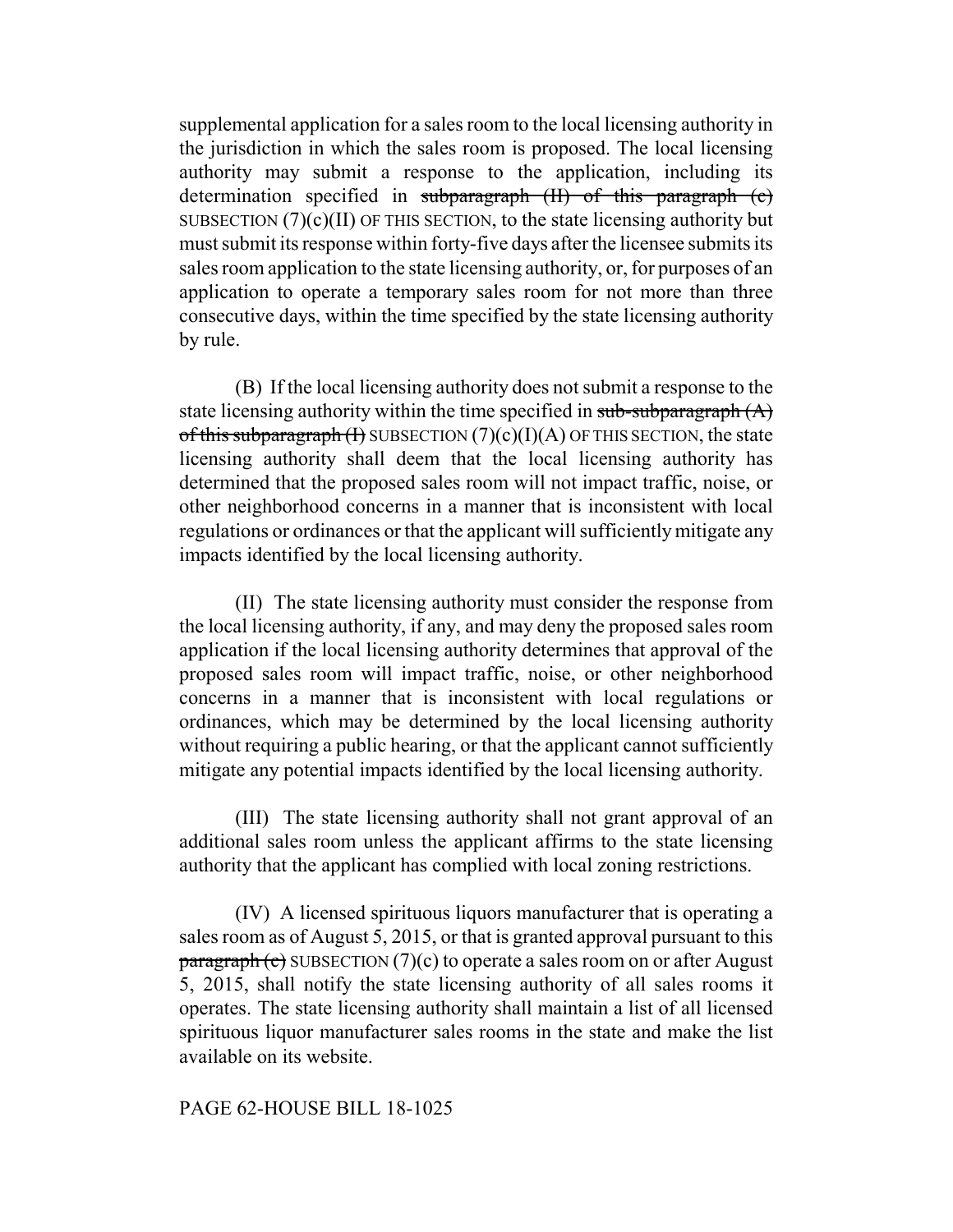(V) The local licensing authority may request that the state licensing authority take action in accordance with section 12-47-601 SECTION 44-3-601 against a licensed spirituous liquors manufacturer approved to operate a sales room if the local licensing authority:

(A) Demonstrates to the state licensing authority that the licensee has engaged in an unlawful act as set forth in part 9 of this article ARTICLE 3; or

(B) Shows good cause as specified in section  $12-47-103$  (9)(a),  $(9)(b)$ , or  $(9)(d)$  SECTION 44-3-103 (19)(a), (19)(b), OR (19)(d).

(VI) This paragraph  $(e)$  SUBSECTION  $(7)(c)$  does not apply if the licensed spirituous liquors manufacturer does not sell and serve its spirituous liquors for consumption on the licensed premises or in an approved sales room.

**44-3-403. [Formerly 12-47-403] Limited winery license - rules.** (1) A Colorado limited winery license shall be granted by the state licensing authority to an applicant that certifies that it will manufacture not more than one hundred thousand gallons, or the metric equivalent, thereof, of vinous liquors within Colorado. Each limited winery licensee shall annually certify to the state licensing authority its compliance with this subsection (1) and shall be subject to revocation of its license for false certification.

(2) A limited winery licensee is authorized:

(a)  $(H)$  To manufacture vinous liquors upon its licensed premises and, in order to enhance the growth and viability of the Colorado wine industry, upon alternating proprietor licensed premises, as approved by the state licensing authority.

# (II) Repealed.

(b) To sell vinous liquors of its own manufacture within this state at wholesale, at retail, or to personal consumers, including, if the limited winery also has received a winery direct shipper's permit under section 12-47-104 SECTION 44-3-104, sales to be delivered by common carrier or by the limited winery licensee to personal consumers in accordance with all

### PAGE 63-HOUSE BILL 18-1025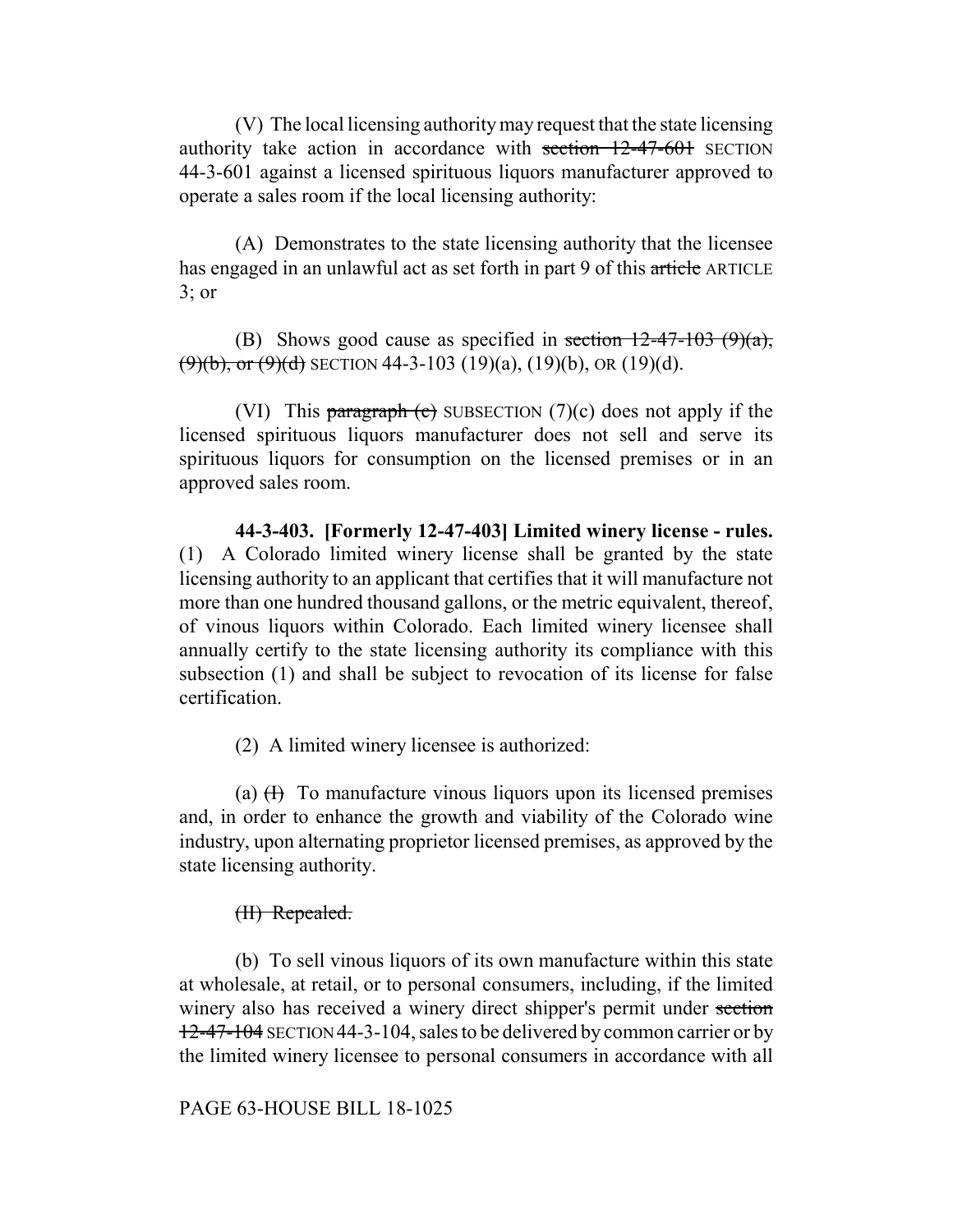requirements in section 12-47-104 SECTION 44-3-104;

(c) To sell vinous liquors of its own manufacture in other states, the laws of which permit the sale of such wines and liquors;

(d) To sell vinous liquors of its own manufacture for export to foreign countries if such export is permitted by the laws of the United States;

(e) (I) (A) Except as provided in  $sub-subparagnah$  (B) of this subparagraph  $(H)$  SUBSECTION  $(2)(e)(I)(B)$  OF THIS SECTION and subject to subparagraph (II) of this paragraph (e) SUBSECTION  $(2)(e)(II)$  OF THIS SECTION, to conduct tastings and sell vinous liquors of its own manufacture, as well as vinous liquors manufactured by other Colorado wineries, on the licensed premises of the limited winery and up to five other approved sales room locations, whether included in the license at the time of the original license or by supplemental application.

(B) A limited winery licensee shall not conduct retail sales from an area licensed or defined as an alternating proprietor licensed premises.

(II) (A) Prior to operating a sales room location, a limited winery licensed pursuant to this section shall, at the time of application to the state licensing authority, send a copy of the application or supplemental application for a sales room to the local licensing authority in the jurisdiction in which the sales room is proposed. The local licensing authority may submit a response to the application, including its determination specified in sub-subparagraph (B) of this subparagraph (II) SUBSECTION  $(2)(e)(II)(B)$  OF THIS SECTION, to the state licensing authority but must submit its response within forty-five days after the licensed limited winery submits its sales room application to the state licensing authority, or, for purposes of an application to operate a temporary sales room for not more than three consecutive days, within the time specified by the state licensing authority by rule. If the local licensing authority does not submit a response to the state licensing authority within the time specified in this sub-subparagraph  $(A)$  SUBSECTION  $(2)(e)(II)(A)$ , the state licensing authority shall deem that the local licensing authority has determined that the proposed sales room will not impact traffic, noise, or other neighborhood concerns in a manner that is inconsistent with local regulations or ordinances or that the applicant will sufficiently mitigate any

PAGE 64-HOUSE BILL 18-1025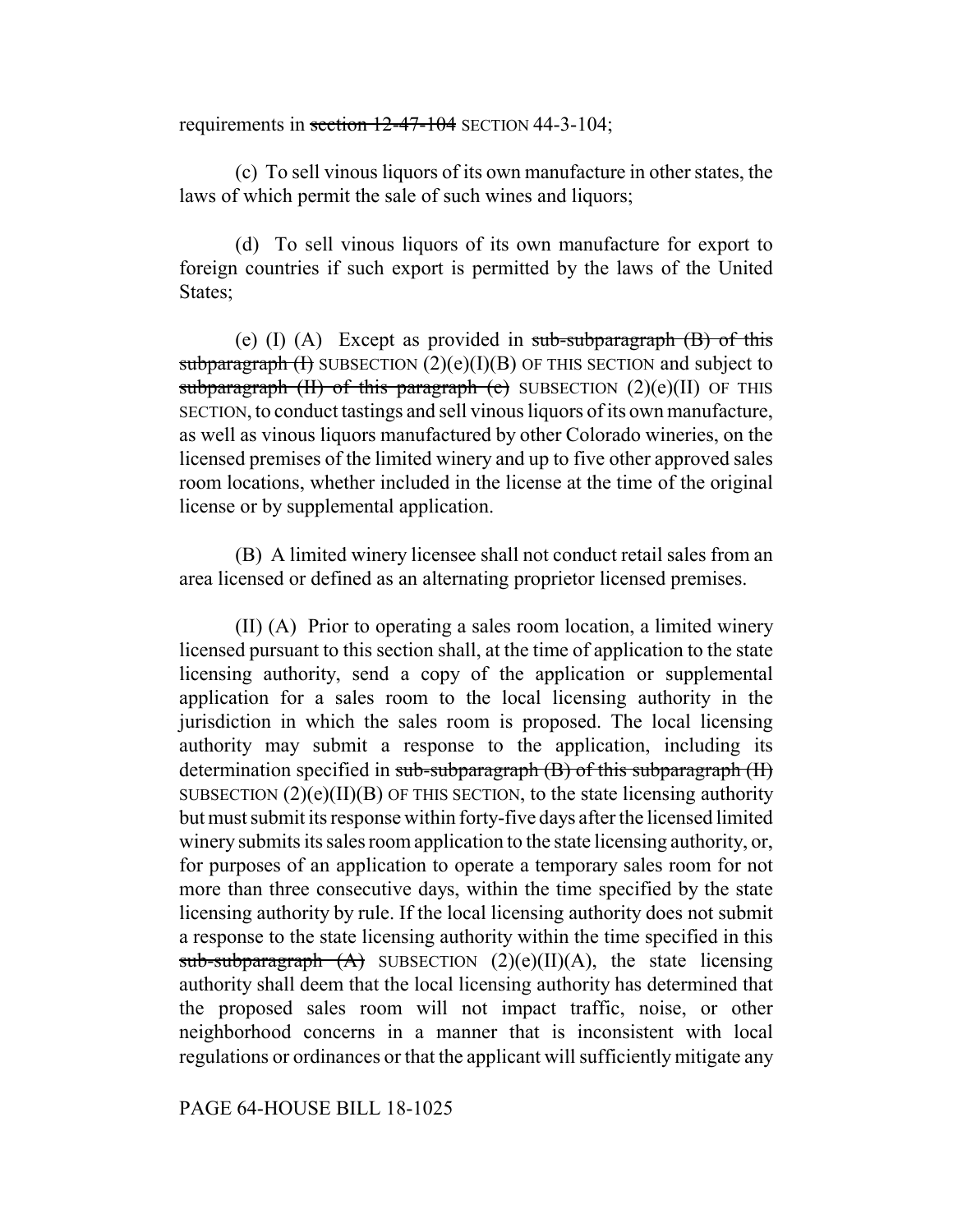impacts identified by the local licensing authority.

(B) The state licensing authority must consider the response from the local licensing authority, if any, and may deny the proposed sales room application if the local licensing authority determines that approval of the proposed sales room will impact traffic, noise, or other neighborhood concerns in a manner that is inconsistent with local regulations or ordinances, which may be determined by the local licensing authority without requiring a public hearing, or that the applicant cannot sufficiently mitigate any potential impacts identified by the local licensing authority.

(C) The state licensing authority shall not grant approval of an additional sales room unless the applicant affirms to the state licensing authority that the limited winery applicant has complied with local zoning restrictions.

(D) A licensed limited winery that is operating a sales room as of August 5, 2015, or that is granted approval pursuant to this subparagraph  $(H)$  SUBSECTION (2)(e)(II) to operate a sales room on or after August 5, 2015, shall notify the state licensing authority of all sales rooms it operates. The state licensing authority shall maintain a list of all limited winery licensee sales rooms in the state and make the list available on its website.

(E) The local licensing authority may request that the state licensing authority take action in accordance with section 12-47-601 SECTION 44-3-601 against a licensed limited winery approved to operate a sales room if the local licensing authority demonstrates to the state licensing authority that the licensee has engaged in an unlawful act as set forth in part 9 of this article ARTICLE 3 or shows good cause as specified in section 12-47-103  $(9)(a)$ ,  $(9)(b)$ , or  $(9)(d)$  SECTION 44-3-103 (19)(a), (19)(b), OR (19)(d).

(F) This subparagraph  $(H)$  SUBSECTION  $(2)(e)(II)$  does not apply if the licensed limited winery does not sell and serve vinous liquors for consumption on the licensed premises or in an approved sales room.

(f) To serve and sell food, general merchandise, and nonalcohol beverages for consumption on the premises of any licensed premises or to be taken by the consumer.

 $(2.3)$  (3) In order to encourage and maintain the integrity and

PAGE 65-HOUSE BILL 18-1025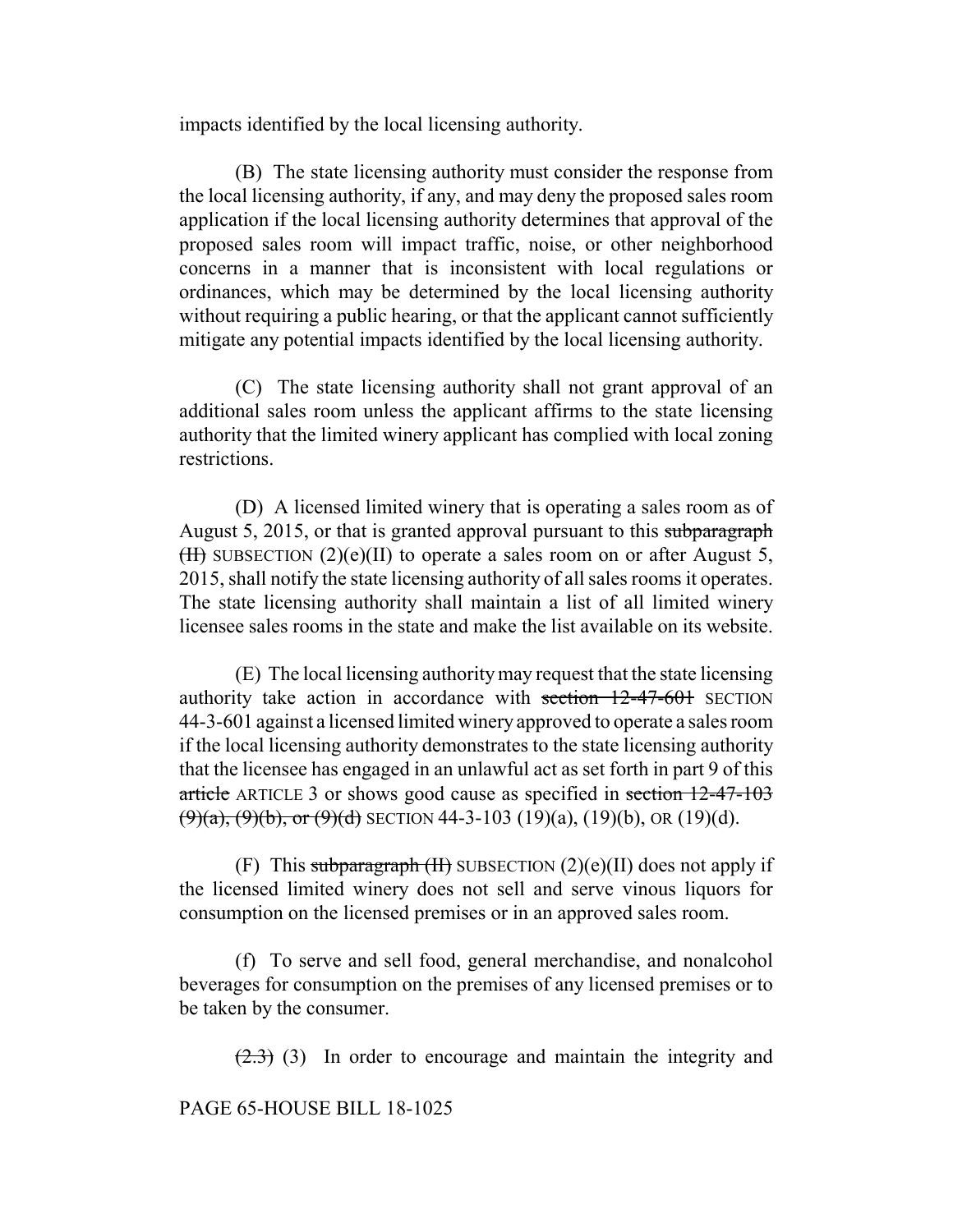authenticity of Colorado's viticultural identity, support the wine-grape and fruit growing industries in Colorado, and inform the consumer of the source of grapes and fruit used by Colorado limited wineries to produce vinous liquors, the liquor enforcement division shall, after consultation with the Colorado wine industry and other interested parties from the alcohol beverage industry, within one year after June 1, 2005, enact rules for the implementation, standardization, and enforcement of appellation labeling requirements that are consistent with, and, with respect to the origin of the grapes and other fruit used to manufacture the vinous liquor, more informative than currently required by federal wine labeling regulations  $27$ CFR, chapter 1, part 4 SET FORTH IN 27 CFR PART 4, "labeling and advertising of wine", and related regulations. Colorado's labeling regulations shall apply to a manufacturer licensed pursuant to section 12-47-402 SECTION 44-3-402 or a Colorado limited winery licensed under this section in the manufacture of the vinous liquor contained in the labeled bottle. Honey wine, including honey wine flavored with fruit, herbs, or spices, shall be exempt from the labeling requirements included in this section.

 $(2.7)$  (4) (a) A winery may affix the phrase "Colorado Grown" to bottles of wine described in section  $12-47-103(6.5)$  SECTION 44-3-103 (10).

(b) Effective July 1, 2006, it shall be unlawful for a Colorado winery to make any misleading statement on its product label regarding the origin of grapes, fruit, or other agricultural products used to make vinous liquor. This paragraph  $(b)$  SUBSECTION  $(4)(b)$  shall not be construed to apply to the winery's name or address or to an appellation allowed under federal regulations.

 $(3)$  (5) A person who has a financial interest in a limited winery license and relinquishes such license to apply for another license under this article ARTICLE 3 shall be prohibited from obtaining a limited winery license for three years from the date of issuance of such other license.

 $(4)$  (6) (a) It is unlawful for any limited winery licensee or any person, partnership, association, organization, or corporation interested financially in or with a limited winery licensee to be interested financially, directly or indirectly, in the business of any person licensed to sell at retail pursuant to this article ARTICLE 3.

# PAGE 66-HOUSE BILL 18-1025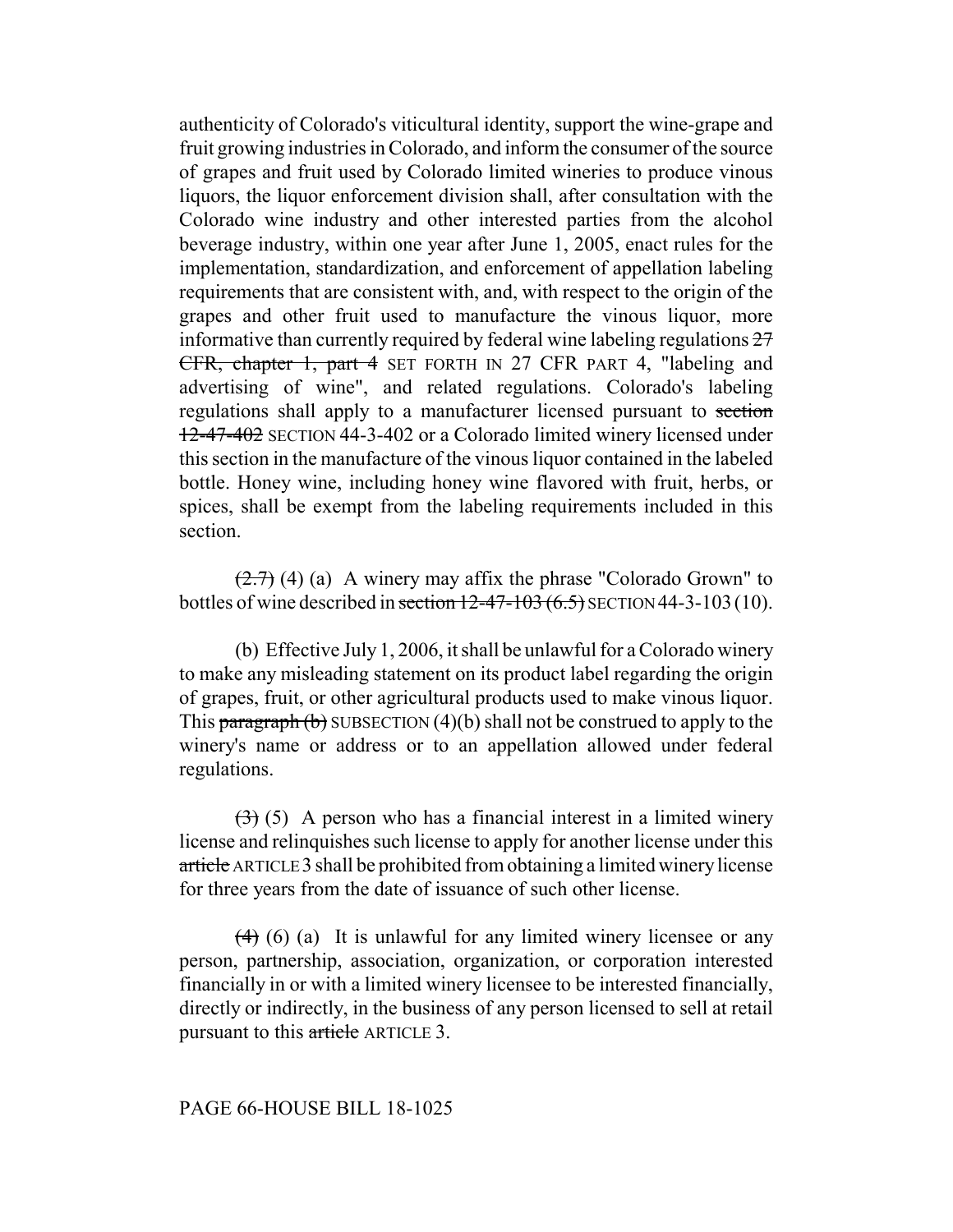(b) It is unlawful for any limited winery licensee or any person, partnership, association, organization, or corporation interested financially in or with a limited winery licensee to be interested financially, directly or indirectly, in the business of any vinous or spirituous wholesale licensee.

**44-3-404. [Formerly 12-47-403.5] Wine festival permit.** (1) A wine festival permit application may be filed with the state licensing authority by any limited winery licensee or by any manufacturer licensee that is licensed to manufacture vinous liquors. The applicant shall specify the licensed premises for the first of the wine festivals to be held which application shall be filed at least ten business days before such THE festival is to be held. The applicant shall include a twenty-five dollar annual processing fee with the application filed with the state licensing authority. Such fee shall entitle the permittee to use the wine festival permit for twelve months after the date of issuance, so long as such THE permittee notifies the state licensing authority and the appropriate local licensing authority of the location of all other wine festivals under this permit at least ten business days before any such festival is to be held. A wine festival permit shall entitle the permittee to hold no more than nine wine festivals during the twelve-month period.

(2) The applicant shall be the licensee filing the application, but any wine festival permit that is issued as a result of such application shall be considered to be jointly held by the permittee and the participating limited winery licensees or manufacturer licensees that are licensed to manufacture vinous liquors.

(3) Notification of all subsequent festivals shall be by supplemental application, as approved by the state licensing authority.

(4) The state licensing authority may deny a wine festival permit or supplemental application for any of the following reasons:

(a) A documented history of violations of this article ARTICLE 3 or rules issued under this article ARTICLE 3 by any participating licensee;

(b) The filing of an incomplete or late application; or

(c) A finding that the application, if granted, would result in violations of this article ARTICLE 3 or rules issued under this article ARTICLE

#### PAGE 67-HOUSE BILL 18-1025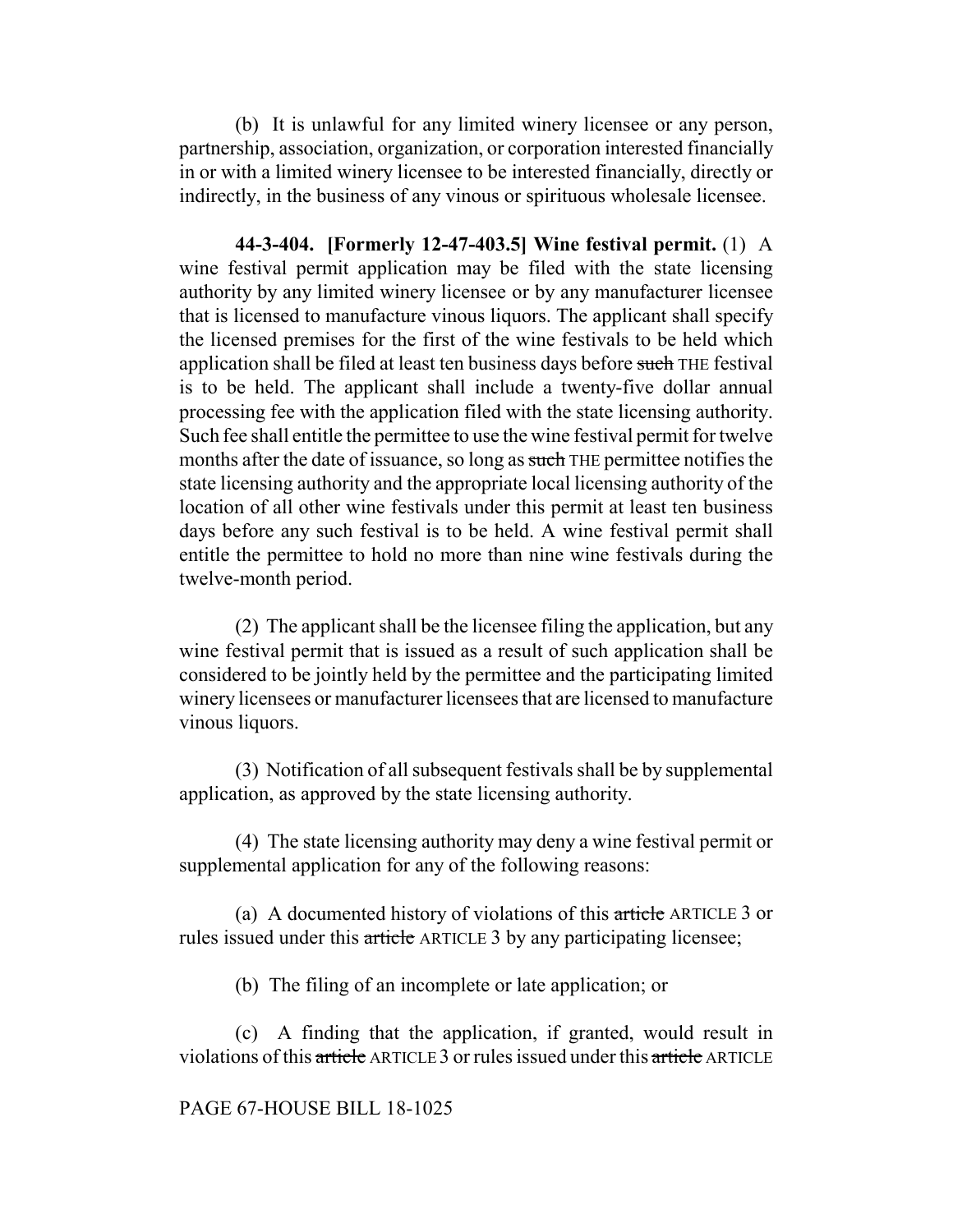3 or violations of the laws of a local government.

(5) After the issuance of an initial wine festival permit, all supplemental applications that are complete and filed in a timely manner shall be deemed approved unless the state licensing authority provides the permittee with a notice of denial at least seventy-two hours prior to the date of the event.

(6) The permittee and participating licensees are authorized to use the licensed premises jointly to conduct wine tastings and sell any vinous liquors manufactured by a Colorado limited winery or manufacturer licensed to manufacture vinous liquors. No wine festival permit shall authorize the permittee to use the licensed premises for more than seventy-two hours for any one wine festival.

(7) If a violation of this article ARTICLE 3 occurs during a wine festival and the licensee responsible for the violation can be identified, such THE licensee may be charged and the appropriate penalties shall apply. If the responsible party cannot be identified, the state licensing authority may send a written notice to every licensee identified on the permit application and may fine each the same dollar amount which amount shall not exceed twenty-five dollars per licensee or two hundred dollars in the aggregate. No joint fine levied pursuant to this subsection (7) shall apply to the revocation of the licensee's license under section 12-47-601 SECTION 44-3-601.

(8) A joint fine levied pursuant to subsection (7) of this section shall not create or increase civil liability under section 12-47-801 (3) SECTION 44-3-801 (3) for a participating licensee or create joint liability for such a licensee.

**44-3-405. [Formerly 12-47-404] Importer's license.** (1) (a) An importer's license shall be issued to persons importing vinous or spirituous liquors into this state for the following purposes only:

(I) To import and sell such liquors to wholesale liquor licensees;

(II) To solicit orders from retail licensees and fill such orders through wholesale liquor licensees.

(b) Such license shall not permit the licensee to maintain stocks of

PAGE 68-HOUSE BILL 18-1025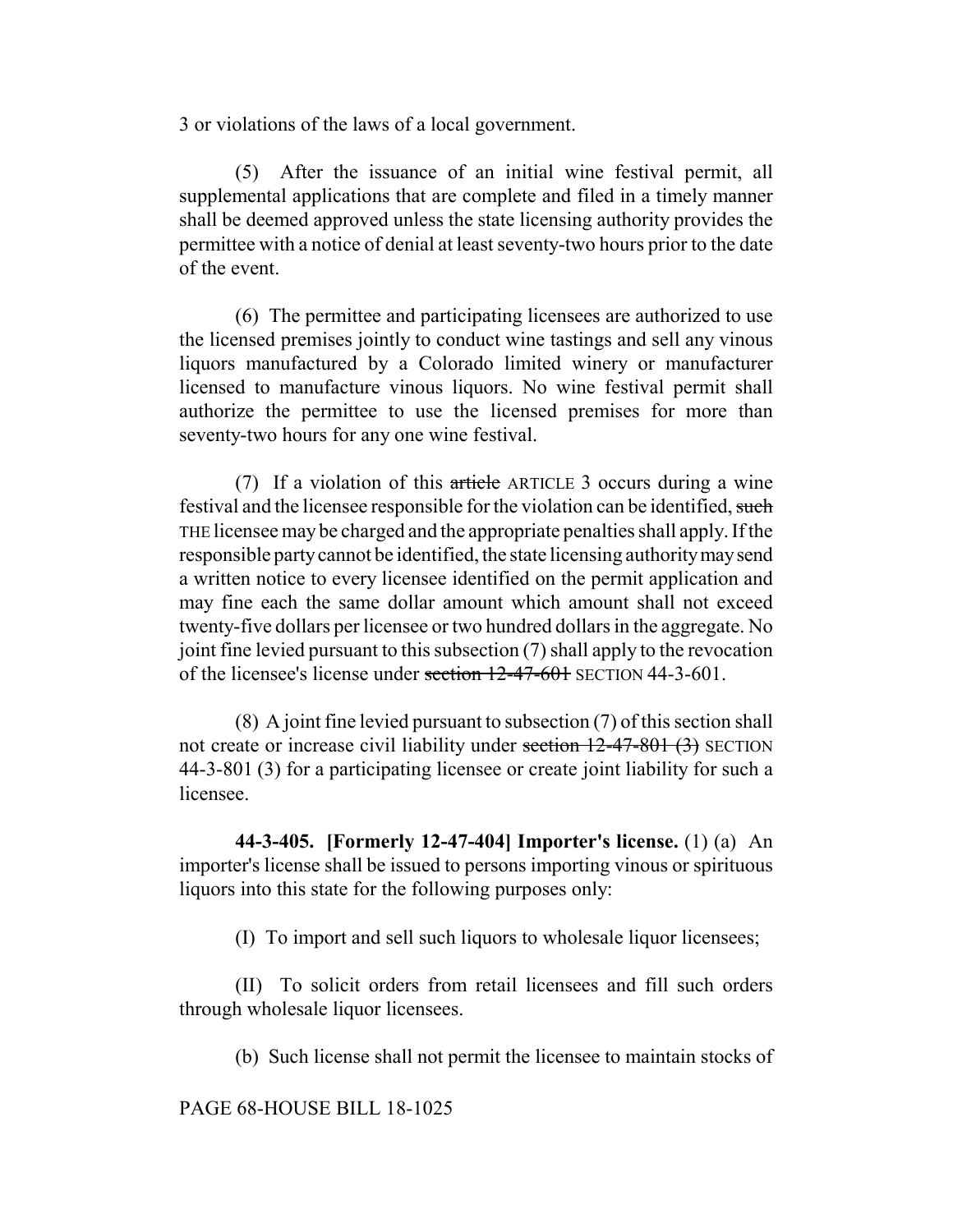alcohol beverages in this state.

(2) It is unlawful for any licensed importer of vinous or spirituous liquors or any person, partnership, association, organization, or corporation interested financially in or with such a licensed importer to be interested financially, directly or indirectly, in the business of any vinous or spirituous wholesale licensee; except that any such financial interest that occurred on or before July 1, 1969, shall be lawful.

**44-3-406. [Formerly 12-47-405] Nonresident manufacturers and importers of malt liquor.** (1) A nonresident manufacturer's license shall be issued to persons brewing malt liquor outside the state of Colorado for the purposes listed in subsection (3) of this section.

(2) A malt liquor importer's license shall be issued to persons importing malt liquor into this state for the purposes listed in subsection (3) of this section.

(3) The licenses referred to in subsections (1) and (2) of this section shall be issued for the following purposes only:

(a) To import and sell malt liquors within the state of Colorado to persons licensed as wholesalers pursuant to this article ARTICLE 3;

(b) To maintain stocks of malt liquors and to operate malt liquor warehouses by procuring a malt liquor wholesaler's license for each such operation as provided in this article ARTICLE 3;

(c) To solicit orders from retail licensees and fill such orders through malt liquor wholesalers.

(4) Any person holding a nonresident manufacturer's license or a malt liquor importer's license shall also be eligible to obtain a vinous and spirituous liquor importer's license pursuant to section 12-47-404 SECTION 44-3-405; except that each such license obtained shall be separate and distinct.

(5) Each manufacturer, nonresident manufacturer, and malt liquor importer shall enter into a written contract with each wholesaler with which such THE manufacturer, nonresident manufacturer, and malt liquor importer

### PAGE 69-HOUSE BILL 18-1025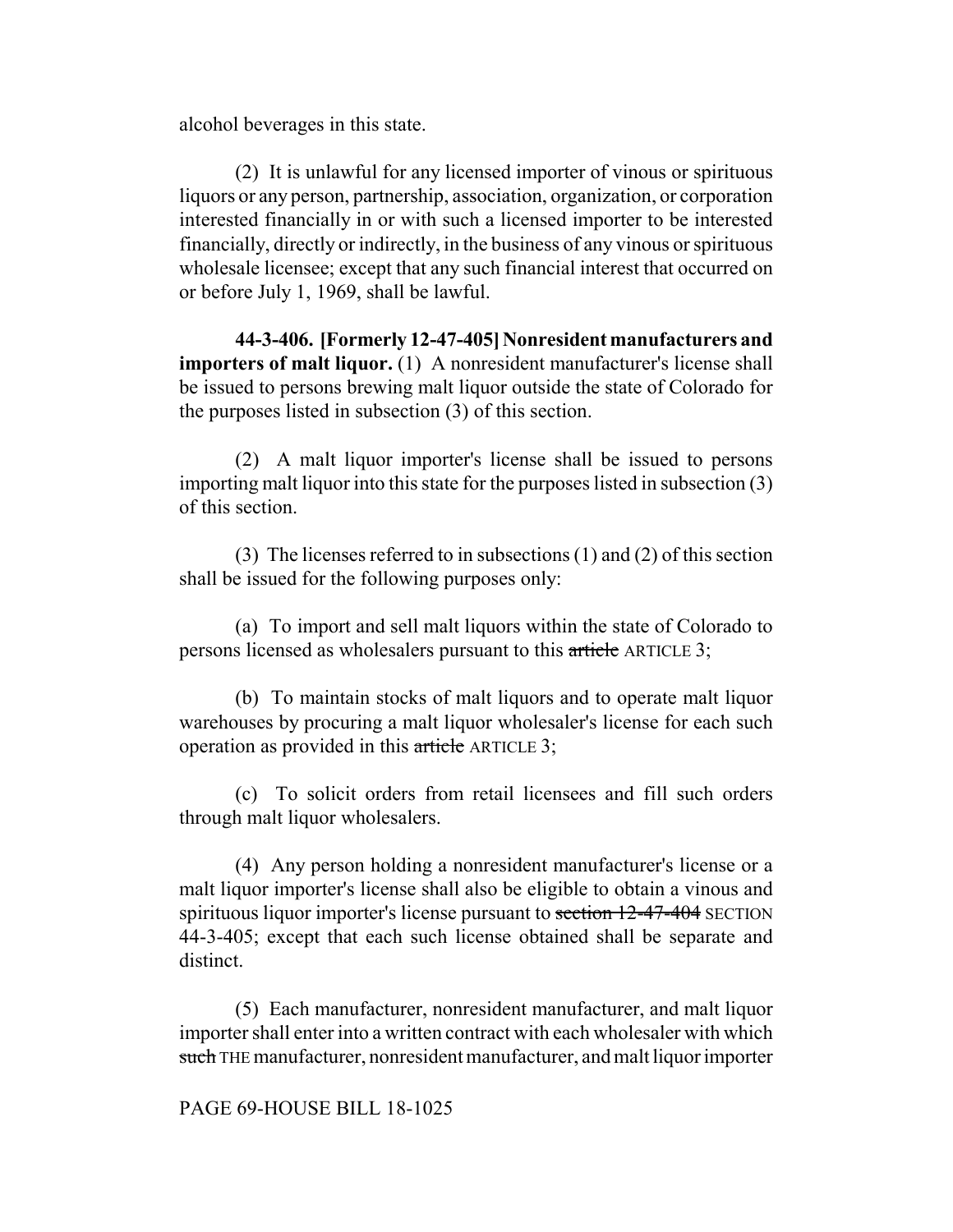intends to do business that designates the territory within which the product of such THE manufacturer, nonresident manufacturer, and malt liquor importer is sold by the respective wholesaler. A manufacturer, nonresident manufacturer, and malt liquor importer shall not contract with more than one wholesaler to sell their products within the same territory. The contract shall be submitted to the state licensing authority with any application and such THE applicant, if licensed, shall have a continuing duty to submit any subsequent revisions, amendments, or superseding contracts to the state licensing authority.

(6) It is unlawful for a nonresident manufacturer licensed under this article ARTICLE 3, or any person, partnership, association, organization, or corporation interested financially in or with such a licensee, to be interested financially, directly or indirectly, in the business of any person licensed to sell at retail pursuant to this article ARTICLE 3.

**44-3-407. [Formerly 12-47-406] Wholesaler's license discrimination in wholesale sales prohibited.** (1) (a) A wholesaler's liquor license shall be issued to persons selling vinous or spirituous liquors at wholesale for the following purposes only:

(I) To maintain and operate one or more warehouses in this state to handle vinous or spirituous liquors;

(II) To take orders for vinous and spirituous liquors at any place and deliver vinous and spirituous liquors on orders previously taken to any place if the licensee has procured a wholesaler's liquor license and the place where orders are taken and delivered is a place regularly licensed pursuant to the provisions of this article ARTICLE 3;

(III) To package vinous and spirituous liquors that a licensed importer has legally transported into Colorado or that a licensed manufacturer has legally produced in Colorado.

(b) (I) A wholesaler's beer license shall be issued to persons selling malt liquors at wholesale who designate to the state licensing authority on their application the territory within which the licensee may sell the designated products of any brewer as agreed upon by the licensee and the brewer of such products for the following purposes only:

#### PAGE 70-HOUSE BILL 18-1025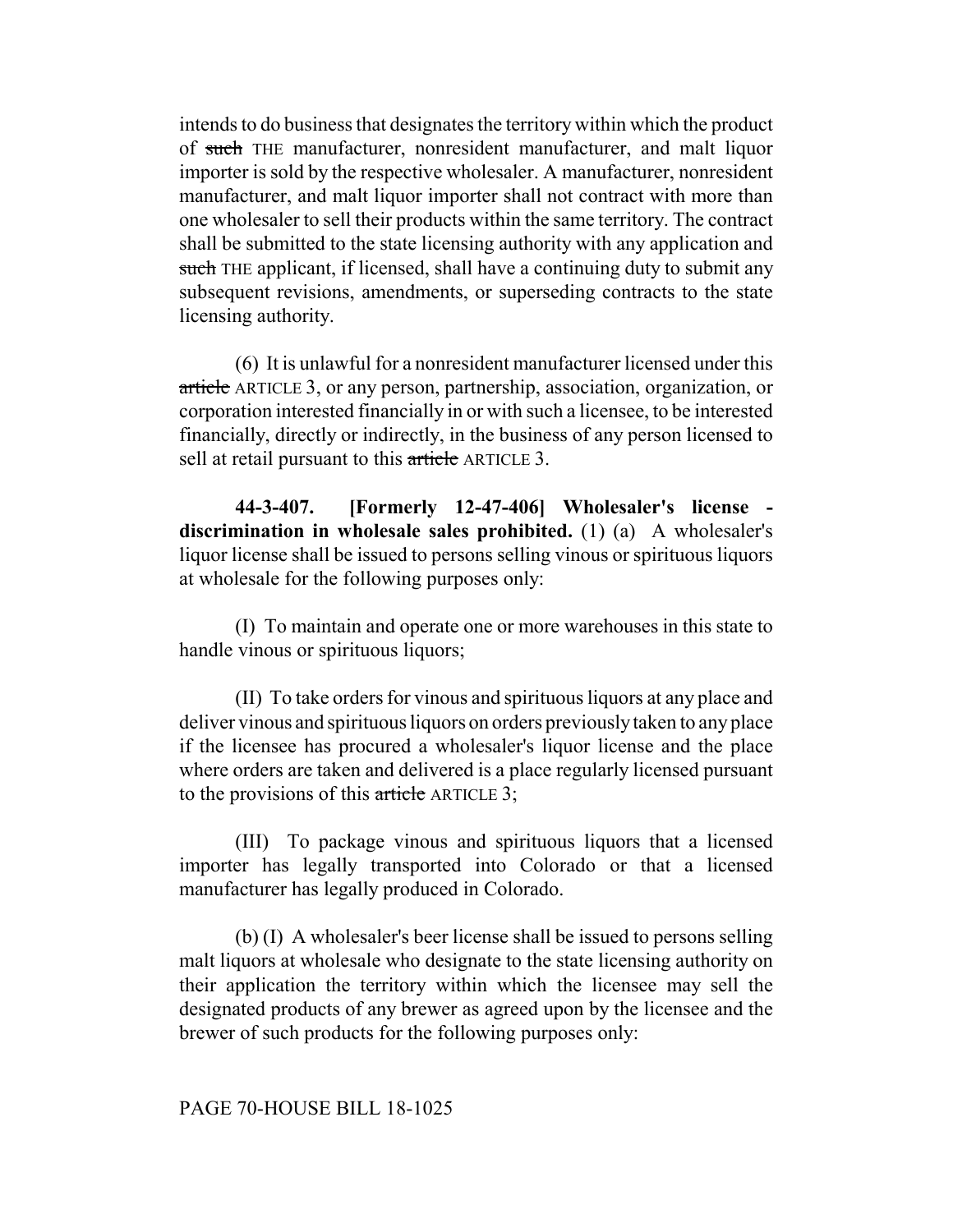(A) To maintain and operate warehouses and one sales room in this state to handle malt liquors to be denominated a wholesale beer store;

(B) To take orders for malt liquors at any place within the territory designated on the license application and deliver malt liquors on orders previously taken to any place within the designated geographical territory, if the licensee has procured a wholesaler's beer license and the place where orders are taken and delivered is a place regularly licensed pursuant to the provisions of this article ARTICLE 3.

(II) (A) Prior to operating a sales room as authorized by this  $\frac{\text{parameter}}{\text{equation}}$  (b) SUBSECTION (1)(b), a wholesaler's beer licensee that is licensed pursuant to this section shall, at the time of application to the state licensing authority, send a copy of the application or supplemental application for a sales room to the local licensing authority in the jurisdiction in which the sales room is proposed. The local licensing authority may submit a response to the application, including its determination specified in sub-subparagraph (B) of this subparagraph (II) SUBSECTION  $(1)(b)(II)(B)$  OF THIS SECTION, to the state licensing authority but must submit its response within forty-five days after the wholesaler's beer licensee submits its sales room application to the state licensing authority. If the local licensing authority does not submit a response to the state licensing authority within forty-five days after submission of the sales room application, the state licensing authority shall deem that the local licensing authority has determined that the proposed sales room will not impact traffic, noise, or other neighborhood concerns in a manner that is inconsistent with local regulations or ordinances or that the applicant will sufficiently mitigate any impacts identified by the local licensing authority.

(B) The state licensing authority must consider the response from the local licensing authority, if any, and may deny the proposed sales room application if the local licensing authority determines that approval of the proposed sales room will impact traffic, noise, or other neighborhood concerns in a manner that is inconsistent with local regulations or ordinances, which may be determined by the local licensing authority without requiring a public hearing, or that the applicant cannot sufficiently mitigate any potential impacts identified by the local licensing authority.

(C) A wholesaler's beer licensee that is operating a sales room as of August 5, 2015, or that is granted approval pursuant to this subparagraph

# PAGE 71-HOUSE BILL 18-1025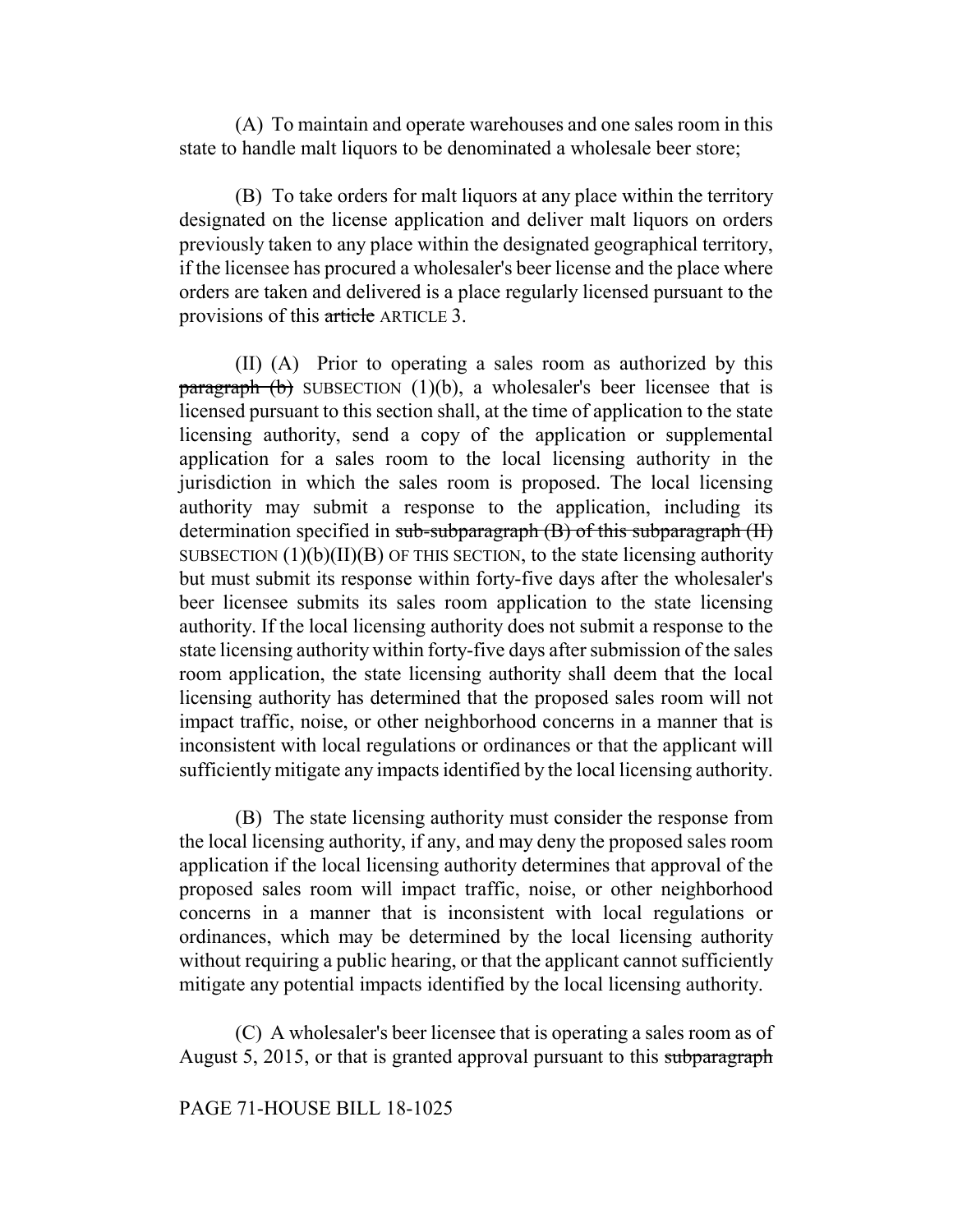$(H)$  SUBSECTION (1)(b)(II) to operate a sales room on or after August 5, 2015, shall notify the state licensing authority of its sales room. The state licensing authority shall maintain a list of all wholesaler's beer licensee sales rooms in the state and make the list available on its website.

(D) The local licensing authority may request that the state licensing authority take action in accordance with section 12-47-601 SECTION 44-3-601 against a wholesaler's beer licensee approved to operate a sales room if the local licensing authority demonstrates to the state licensing authority that the licensee has engaged in an unlawful act as set forth in part 9 of this article ARTICLE 3 or shows good cause as specified in section  $12-47-103$  (9)(a), (9)(b), or (9)(d) SECTION 44-3-103 (19)(a), (19)(b), OR  $(19)(d)$ .

(E) This subparagraph  $(H)$  SUBSECTION  $(1)(b)(II)$  does not apply if the wholesaler's beer licensee does not sell and serve malt liquors for consumption on the licensed premises.

(c) Each license shall be separate and distinct, but any person may secure both licenses upon the payment in advance of both fees provided in this article ARTICLE 3.

(d) All malt, vinous, and spirituous liquors purchased by any licensee under this section, and all malt, vinous, and spirituous liquors shipped into this state by or to any such licensee, shall be placed in the physical possession of such THE licensee at the licensee's warehouse facilities prior to delivery to persons holding licenses under this article ARTICLE 3.

(e) (I) A brewer or importer licensed pursuant to this article ARTICLE 3 shall not sell malt liquors to a wholesaler without having a written contract with such THE wholesaler that designates the specific products of such brewer or importer to be sold by the wholesaler and that establishes the territory within which the wholesaler may sell the designated products.

(II) A brewer or importer shall not contract with more than one wholesaler to sell the products of such brewer or importer within the same territory.

(f) Notwithstanding any provision of this article ARTICLE 3 to the

PAGE 72-HOUSE BILL 18-1025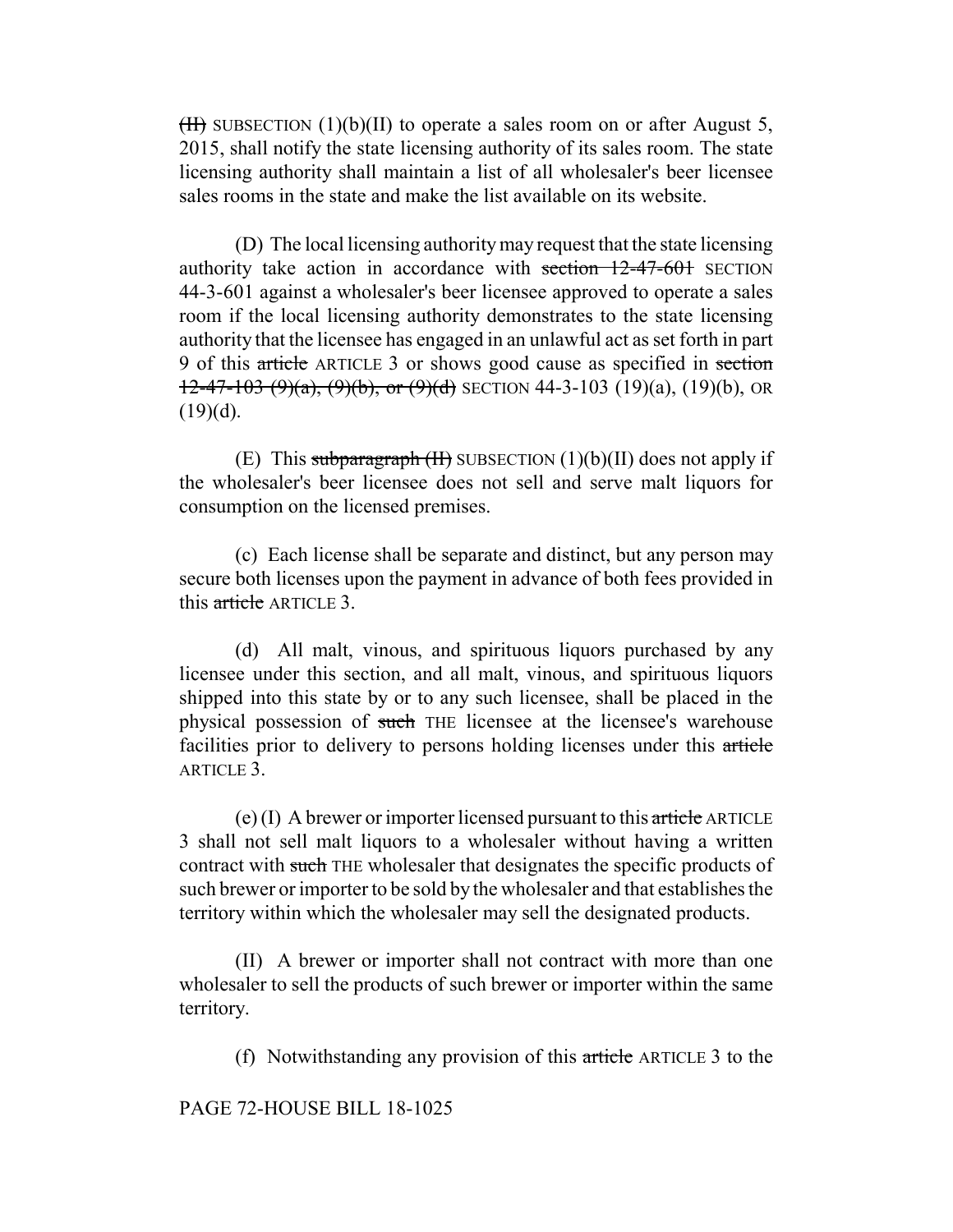contrary, a wholesaler licensed pursuant to paragraph (a) of this subsection  $(1)$  SUBSECTION  $(1)(a)$  OF THIS SECTION may establish a program for its employees to purchase directly from the wholesaler vinous or spirituous liquors sold by that wholesaler.

(2) It is unlawful for any licensed wholesaler or any person, partnership, association, organization, or corporation interested financially in or with a licensed wholesaler to be interested financially, directly or indirectly, in the business of any person licensed to sell at retail pursuant to this article ARTICLE 3.

(3) It is unlawful for a licensed wholesaler of vinous or spirituous liquors or any person, partnership, association, organization, or corporation interested financially in or with such a wholesaler to be interested financially in the business of any licensed manufacturer or importer of vinous or spirituous liquors; except that any such financial interest that occurred on or before July 1, 1969, shall be lawful.

(4) (a) A wholesaler shall make available to all licensed retailers in this state without discrimination all malt, vinous, and spirituous liquors offered by the wholesaler for sale at wholesale. A wholesaler shall use its best efforts to make available to licensed retailers each brand of alcohol beverage that the wholesaler has been authorized to distribute.

(b) Nothing in this section prohibits a wholesaler from establishing reasonable allocation procedures when the anticipated demand for a product is greater than the supply of the product.

**44-3-408. [Formerly 12-47-406.3] Termination of wholesalers remedies - definitions.** (1) (a) Except as provided in subsections (2) to (4) of this section, no supplier shall terminate an agreement with a wholesaler unless all of the following occur:

(I) The wholesaler fails to comply with a provision of a written agreement between the wholesaler and the supplier;

(II) The wholesaler receives written notification by certified mail, return receipt requested, from the supplier of the alleged noncompliance and is afforded no less than sixty days in which to cure such noncompliance;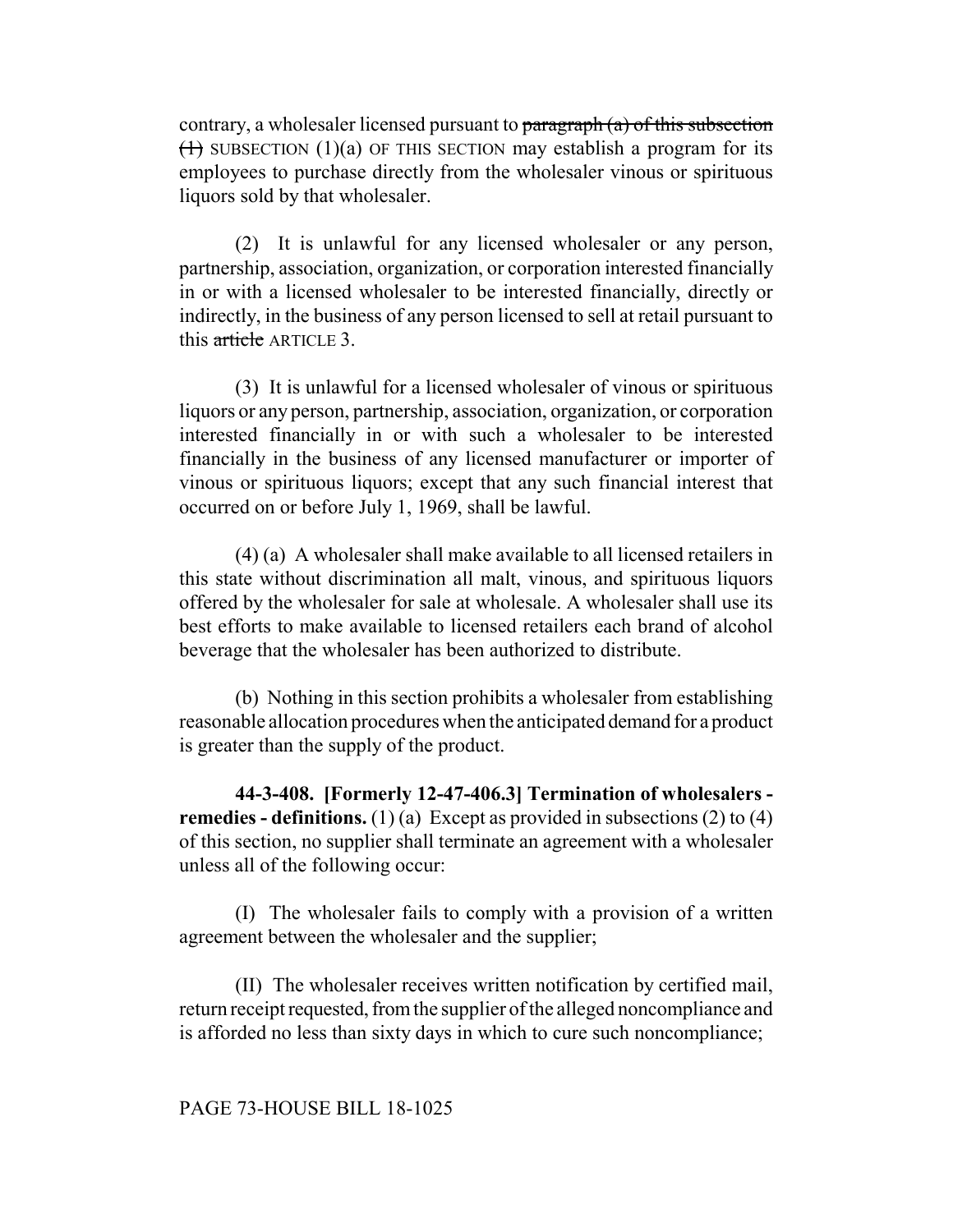(III) The wholesaler fails to cure such noncompliance within the allotted sixty-day cure period; and

(IV) The supplier provides written notice by certified mail, return receipt requested, to the wholesaler of such continued failure to comply with the agreement. The notification shall contain a statement of the intention of the supplier to terminate or not renew the agreement, the reasons for termination or nonrenewal, and the date the termination or nonrenewal shall take effect.

(b) If a wholesaler cures an alleged noncompliance within the cure period provided in subparagraph (II) of paragraph (a) of this subsection (1) SUBSECTION  $(1)(a)(II)$  OF THIS SECTION, any notice of termination from a supplier to a wholesaler shall be null and void.

(2) A supplier may immediately terminate an agreement with a wholesaler, effective upon furnishing written notification to the wholesaler by certified mail, return receipt requested, for any of the following reasons:

(a) The wholesaler's failure to pay any account when due and upon written demand by the supplier for such payment, in accordance with agreed payment terms;

(b) The assignment or attempted assignment by the wholesaler for the benefit of creditors, the institution of proceedings in bankruptcy by or against the wholesaler, the dissolution or liquidation of the wholesaler, or the insolvency of the wholesaler;

(c) The revocation or suspension of, or the failure to renew for a period of more than fourteen days, a state, local, or federal license or permit to sell products in this state;

(d) Failure of an owner of a wholesaler to sell his or her ownership interest in the distribution rights to the supplier's products within one hundred twenty days after such THE owner of a wholesaler has been convicted of a felony that, in the supplier's sole judgment, adversely affects the goodwill of the wholesaler or supplier;

(e) A wholesaler has been convicted of, found guilty of, or pled guilty or nolo contendere to, a charge of violating a law or regulation of the

### PAGE 74-HOUSE BILL 18-1025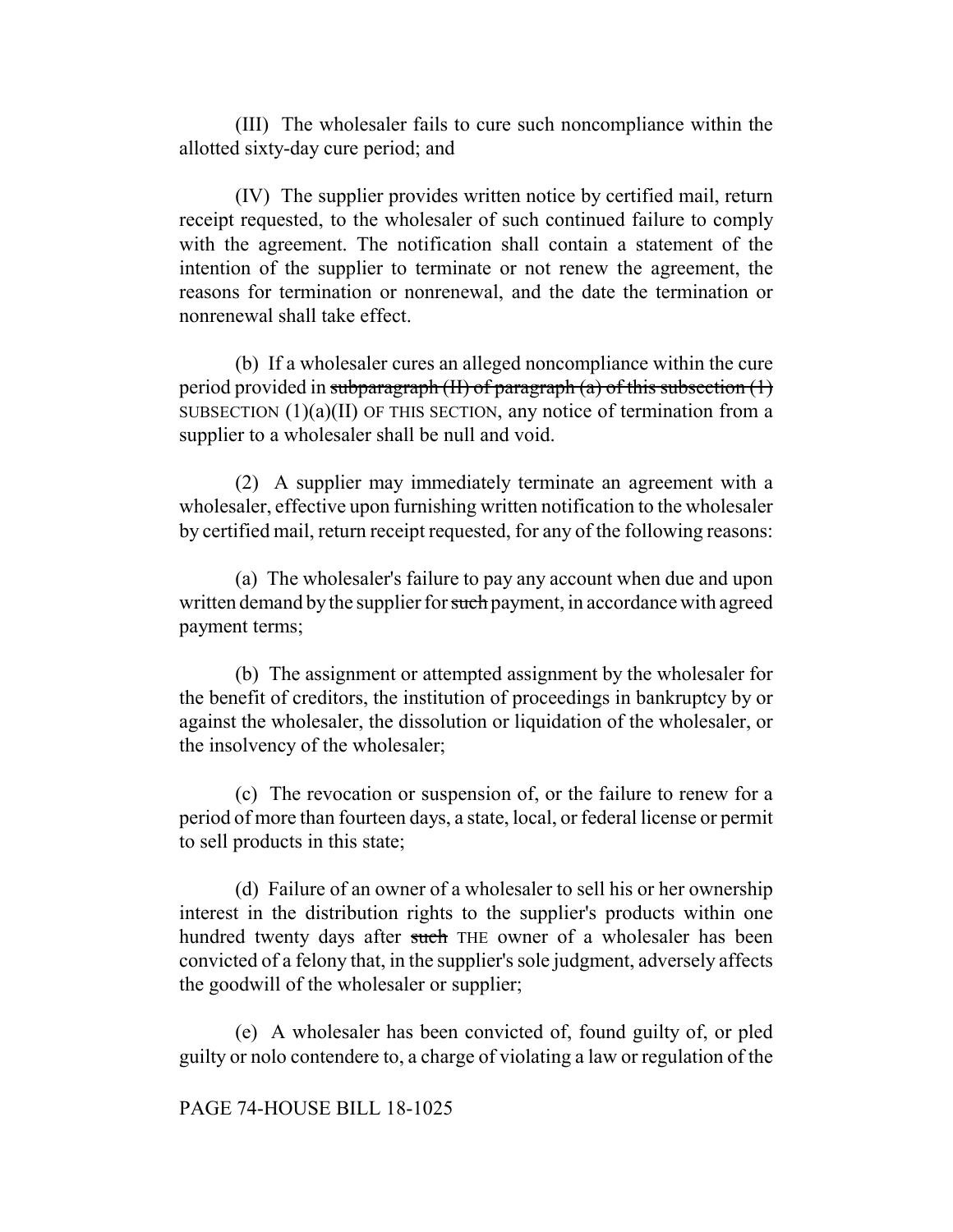United States or of this state if it materially and adversely affects the ability of the wholesaler or supplier to continue to sell its products in this state;

(f) Any attempted transfer of ownership of the wholesaler, stock of the wholesaler, or stock of any parent corporation of the wholesaler, or any change in the beneficial ownership or control of any entity, without obtaining the prior written approval of the supplier, except as may otherwise be permitted pursuant to a written agreement between the parties;

(g) Fraudulent conduct in the wholesaler's dealings with the supplier or its products, including the intentional sale of products outside the supplier's established quality standards;

(h) The wholesaler ceases to conduct business for five consecutive business days, unless such cessation is the result of an act of God, war, or a condition of national, state, or local emergency; or

(i) Any sale of products, directly or indirectly, to customers located outside the territory assigned to the wholesaler by the supplier. This  $\frac{\text{parameter}}{\text{equation}}$  (i) SUBSECTION (2)(i) shall not prohibit wholesalers from making sales to licensed retailers who buy off the wholesaler's dock, so long as the retailer's licensed location is within the wholesaler's assigned territory.

(3) The supplier shall have the right to terminate an agreement with a wholesaler at any time by giving the wholesaler at least ninety days' written notice by certified mail, return receipt requested, with copies by first-class mail to all other wholesalers in all other states who have entered into the same distribution agreement with the supplier.

(4) If a particular brand of products is transferred by purchase or otherwise from a supplier to a successor supplier, the following shall occur:

(a) The successor supplier shall notify the existing wholesaler of the successor supplier's intent not to appoint the existing wholesaler for all or part of the existing wholesaler's territory for the product. The successor supplier shall mail the notice of termination by certified mail, return receipt requested, to the existing wholesaler. The successor supplier shall include in the notice the names, addresses, and telephone numbers of the successor wholesalers.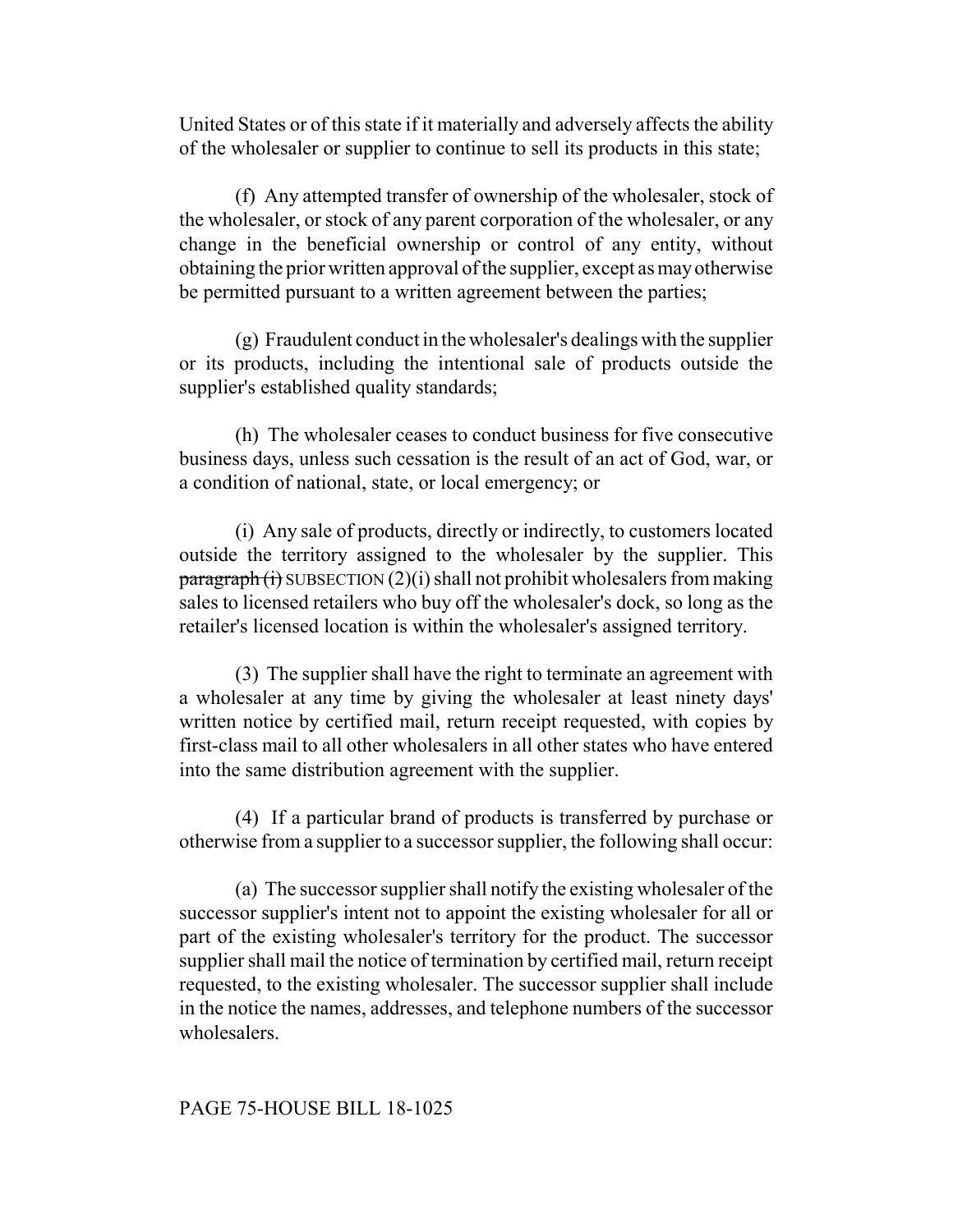(b) (I) The successor wholesaler shall negotiate with the existing wholesaler to determine the fair market value of the existing wholesaler's right to distribute the product in the existing wholesaler's territory immediately before the successor supplier acquired rights to the particular brand of products. The successor wholesaler and the existing wholesaler shall negotiate the fair market value in good faith.

(II) The existing wholesaler shall continue to distribute the product until payment of the compensation agreed to under subparagraph (I) of this  $\frac{\text{parameter of}}{\text{frac}}$  (b) SUBSECTION (4)(b)(I) OF THIS SECTION, or awarded under paragraph (c) of this subsection  $(4)$  SUBSECTION  $(4)(c)$  OF THIS SECTION, is received.

(c) (I) If the successor wholesaler and the existing wholesaler fail to reach a written agreement on the fair market value within thirty days after the existing wholesaler receives the notice required pursuant to paragraph (a) of this subsection (4) SUBSECTION  $(4)(a)$  OF THIS SECTION, the successor wholesaler or the existing wholesaler shall send a written notice to the other party requesting arbitration pursuant to the uniform arbitration act, part 2 of article 22 of title 13.  $C.R.S.$  Arbitration shall be held for the purpose of determining the fair market value of the existing wholesaler's right to distribute the product in the existing wholesaler's territory immediately before the successor supplier acquired rights to the particular brand of products.

(II) Notice of intent to arbitrate shall be sent, as provided in subparagraph (I) of this paragraph (c) SUBSECTION  $(4)(c)(I)$  OF THIS SECTION, not later than thirty-five days after the existing wholesaler receives the notice required pursuant to paragraph  $(a)$  of this subsection  $(4)$ SUBSECTION (4)(a) OF THIS SECTION. The arbitration proceeding shall conclude not later than forty-five days after the date the notice of intent to arbitrate is mailed to a party.

(III) Any arbitration held pursuant to this subsection (4) shall be conducted in a city within this state that:

(A) Is closest to the existing wholesaler; and

(B) Has a population of more than twenty thousand.

PAGE 76-HOUSE BILL 18-1025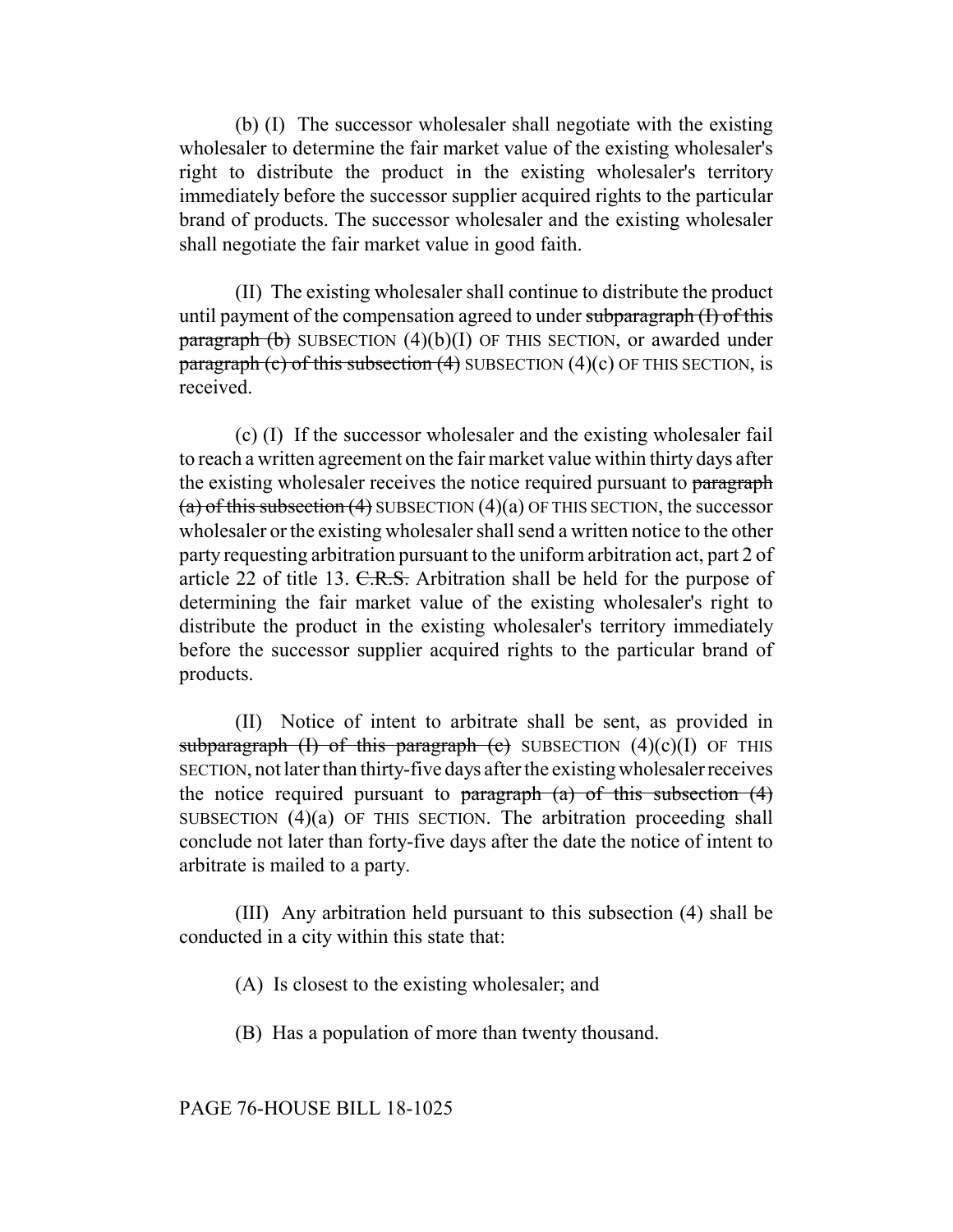(IV) Any arbitration held pursuant to this paragraph  $(c)$  SUBSECTION (4)(c) shall be conducted before one impartial arbitrator, to be selected by the American arbitration association or its successor. The arbitration shall be conducted in accordance with the rules and procedures of the uniform arbitration act, part 2 of article 22 of title 13. C.R.S.

(V) An arbitrator's award in any arbitration held pursuant to this  $\frac{\text{parameter of}}{\text{parameter of}}$  SUBSECTION (4)(c) shall be monetary only and shall not enjoin or compel conduct. Any arbitration held pursuant to this paragraph (c) SUBSECTION (4)(c) shall be in lieu of all other remedies and procedures.

(VI) The cost of the arbitrator and any other direct costs of an arbitration held pursuant to this paragraph  $\left($ c $\right)$  SUBSECTION  $(4)(c)$  shall be equally divided by the parties engaged in the arbitration. All other costs shall be paid by the party incurring them.

(VII) The arbitrator in any arbitration held pursuant to this  $\frac{\text{parameter of}}{\text{parameter of}}$  (c) SUBSECTION (4)(c) shall render a written decision not later than thirty days after the conclusion of the arbitration, unless this time is extended by mutual agreement of the parties and the arbitrator. The decision of the arbitrator is final and binding on the parties. The arbitrator's award may be enforced by commencing a civil action in any court of competent jurisdiction. Under no circumstances may the parties appeal the decision of the arbitrator.

(VIII) An existing wholesaler or successor wholesaler who fails to participate in the arbitration hearings in any arbitration held pursuant to this  $\frac{\text{parameter of}}{\text{energy of}}$  SUBSECTION (4)(c) waives all rights the existing wholesaler or successor wholesaler would have had in the arbitration and is considered to have consented to the determination of the arbitrator.

(IX) If the existing wholesaler does not receive payment from the successor wholesaler of the settlement or arbitration award required under paragraph (b) or (c) of this subsection (4) SUBSECTION  $(4)(b)$  OR  $(4)(c)$  OF THIS SECTION within thirty days after the date of the settlement or arbitration award:

(A) The existing wholesaler shall remain the wholesaler of the product in the existing wholesaler's territory to at least the same extent that the existing wholesaler distributed the product immediately before the

### PAGE 77-HOUSE BILL 18-1025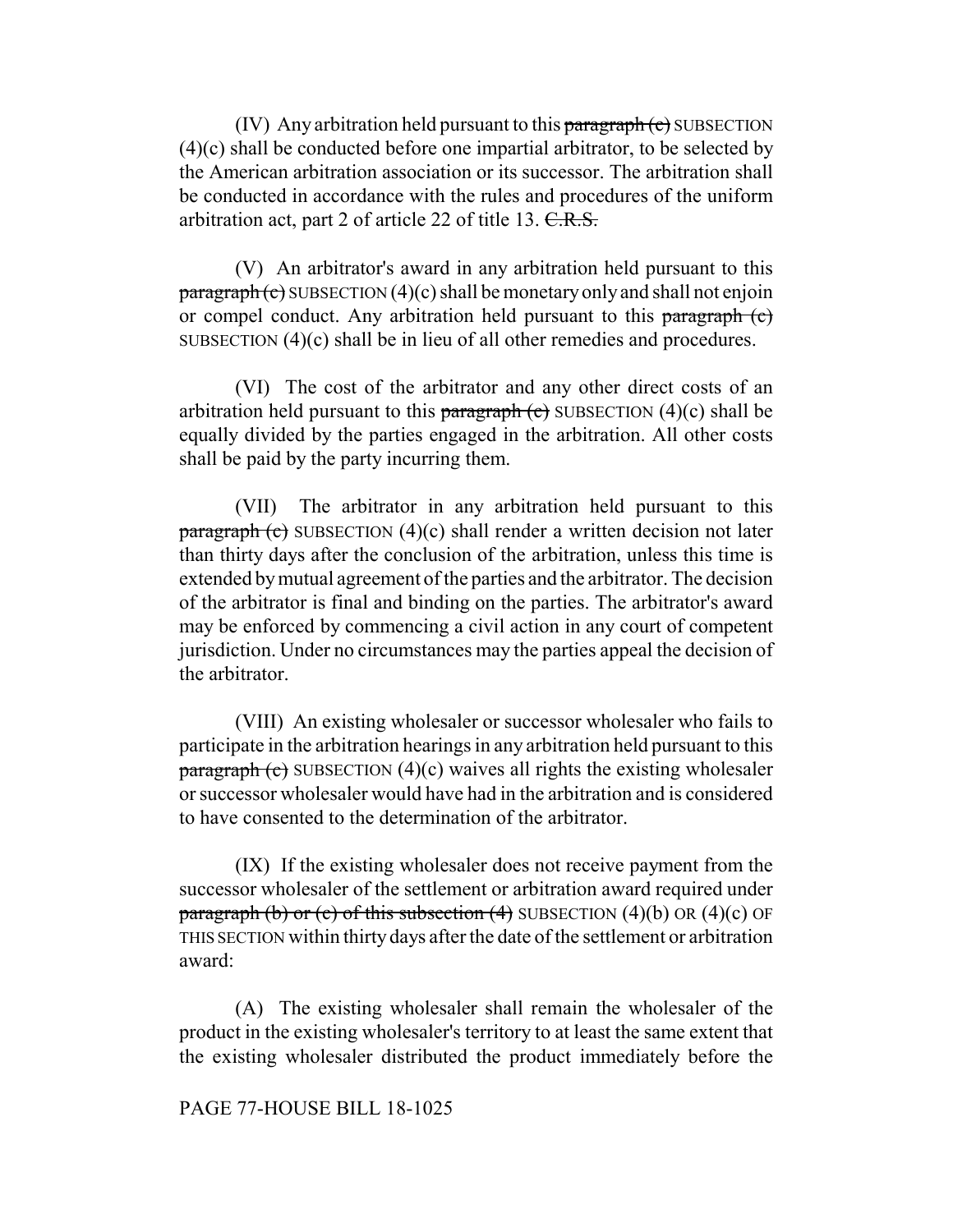successor wholesaler acquired rights to the product; and

(B) The existing wholesaler is not entitled to the settlement or arbitration award.

(5) (a) Any wholesaler or supplier who is aggrieved by a violation of any provision of subsections (1) and (3) of this section shall be entitled to recovery of damages caused by the violation. Except for a dispute arising under subsection (4) of this section, damages shall be sought in a civil action in any court of competent jurisdiction.

(b) Any dispute arising under subsections (1) and (3) of this section may also be settled by such dispute resolution procedures as may be provided by a written agreement between the parties.

(6) Nothing in this section shall be construed to limit or prohibit good-faith settlements voluntarily entered into by the parties.

(7) Nothing in this section shall be construed to give an existing wholesaler or a successor wholesaler any right to compensation if an agreement with the existing wholesaler or successor wholesaler is terminated by a successor supplier pursuant to subsections (1) to (3) of this section.

(8) Nothing in this section shall apply to a manufacturer that produces less than three hundred thousand gallons of malt beverages per calendar year.

(9) As used in this section:

(a) "Existing wholesaler" means a wholesaler who distributes a particular brand of products at the time a successor supplier acquires rights to manufacture or import the particular brand of products.

(b) "Fair market value" means the value that would be determined in a transaction entered into without duress or threat of termination of the existing wholesaler's right and shall include all elements of value, including goodwill and going-concern value.

(c) "Products" means fermented malt beverages and malt liquors.

PAGE 78-HOUSE BILL 18-1025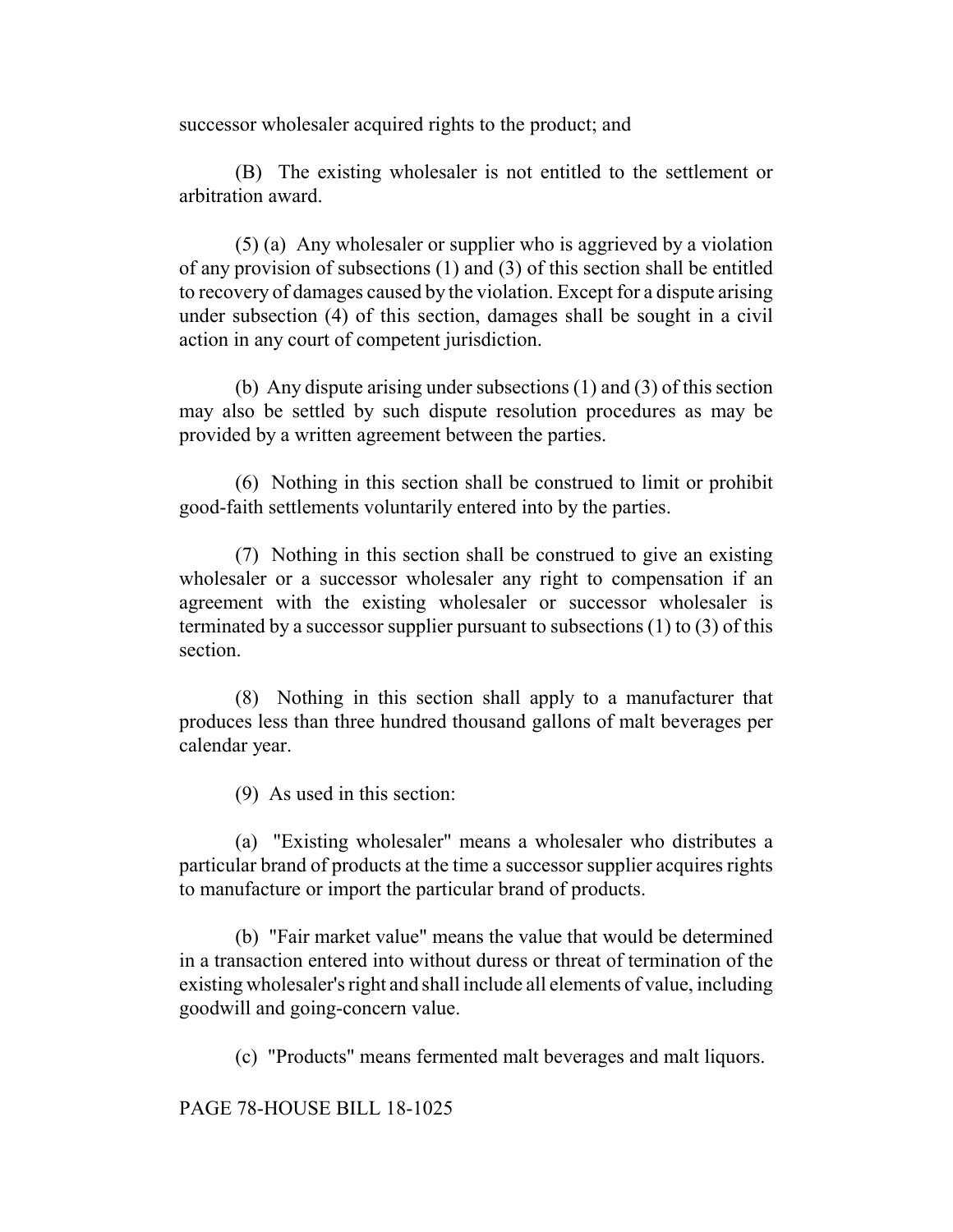(d) "Successor supplier" means a primary source of supply, a brewer, or an importer that acquires rights to a product from a predecessor supplier.

(e) "Successor wholesaler" means one or more wholesalers designated by a successor supplier to replace the existing wholesaler, for all or part of the existing wholesaler's territory, in the distribution of the existing product or products.

(f) "Supplier" means any person, partnership, corporation, association, or other business enterprise that is engaged in the manufacturing or importing of products.

(g) "Wholesaler" means the holder of a Colorado wholesaler's beer license or wholesaler's license to sell fermented malt beverages.

**44-3-409. [Formerly 12-47-407] Retail liquor store license rules.** (1) (a) (I) A retail liquor store license shall be issued to persons selling only malt, vinous, and spirituous liquors in sealed containers not to be consumed at the place where sold. Malt, vinous, and spirituous liquors in sealed containers shall not be sold at retail other than in retail liquor stores except as provided in section  $12-47-408$  SECTION 44-3-410.

(II) On and after July 1, 2016, the state and local licensing authorities shall not issue a new retail liquor store license if the premises for which the retail liquor store license is sought is located:

(A) Within one thousand five hundred feet of another retail liquor store licensed under this section or a liquor-licensed drugstore licensed under section 12-47-408 SECTION 44-3-410; or

(B) For a premises located in a municipality with a population of ten thousand or fewer, within three thousand feet of another retail liquor store licensed under this section or a liquor-licensed drugstore licensed under section 12-47-408 SECTION 44-3-410

(b) In addition, retail liquor stores may sell any nonalcohol products, but only if the annual gross revenues from the sale of nonalcohol products do not exceed twenty percent of the retail liquor store's total annual gross sales revenues. For purposes of calculating the annual gross revenues from

### PAGE 79-HOUSE BILL 18-1025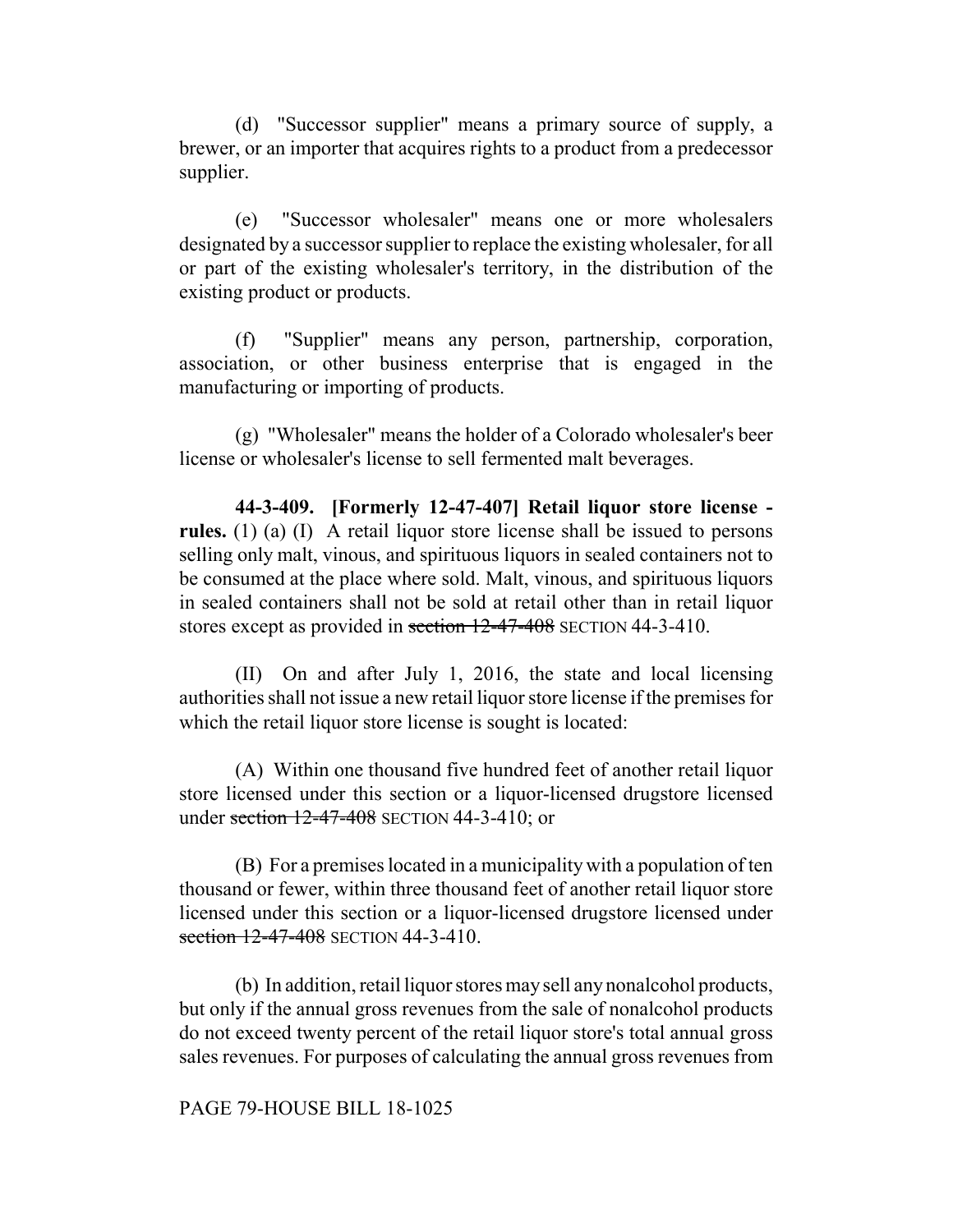the sale of nonalcohol products, sales revenues from the following products are excluded:

(I) Lottery products;

(II) Cigarettes, tobacco products, and nicotine products, as defined in section 18-13-121 (5);

(III) Ice, soft drinks, and mixers; and

(IV) Nonfood items related to the consumption of malt, vinous, or spirituous liquors.

(c) Nothing in this section or in section  $12-47-103$  (31) SECTION 44-3-103 (48) prohibits a licensed retail liquor store from:

(I) Selling items on behalf of or to benefit a charitable organization, as defined in section  $39-26-102$ , C.R.S., or a nonprofit corporation subject to the "Colorado Revised Nonprofit Corporation Act", articles 121 to 137 of title 7, C.R.S., and determined to be exempt from federal income tax by the federal internal revenue service, if the retail liquor store does not receive compensation for the sale;

(II) At the option of the licensee, displaying promotional material furnished by a manufacturer or wholesaler, which material permits a customer to purchase other items from a third person, so long as the retail liquor store licensee does not receive payment from the third person and the customer orders the additional merchandise directly from the third person; or

(III) Allowing tastings to be conducted on the licensed premises if the licensee has received authorization to conduct tastings pursuant to section 12-47-301 SECTION 44-3-301.

(2) Every person selling malt, vinous, and spirituous liquors in a retail liquor store shall purchase such malt, vinous, and spirituous liquors only from a wholesaler licensed pursuant to this article ARTICLE 3.

(3) A person licensed to sell at retail who complies with this subsection (3) and rules promulgated pursuant thereto may deliver malt,

### PAGE 80-HOUSE BILL 18-1025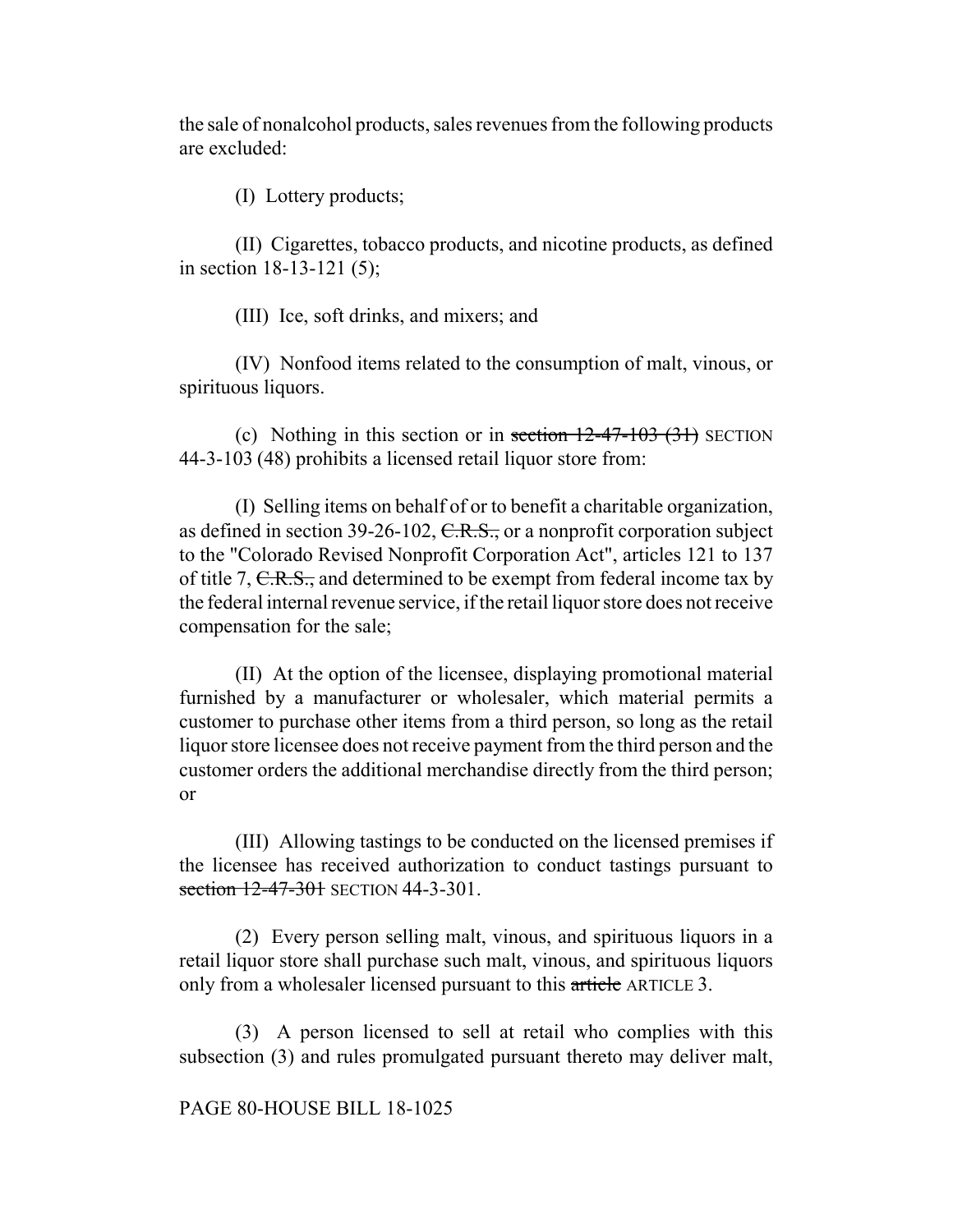vinous, and spirituous liquors to a person of legal age if such THE person is at a place that is not licensed pursuant to this section. The state licensing authority shall promulgate rules as are necessary for the proper delivery of malt, vinous, and spirituous liquors and shall have the authority to issue a permit to any person who is licensed to sell at retail and delivers such THE liquors pursuant to this subsection  $(3)$ . Such THE permits shall be subject to the same suspension and revocation provisions as are set forth in section 12-47-601 SECTION 44-3-601 for other licenses granted pursuant to this article ARTICLE 3.

(4) (a) Except as provided in paragraph (b) of this subsection  $(4)$ SUBSECTION (4)(b) OF THIS SECTION, it is unlawful for any owner, part owner, shareholder, or person interested directly or indirectly in a retail liquor store to conduct, own either in whole or in part, or be directly or indirectly interested in any other business licensed pursuant to this article ARTICLE 3.

(b) An owner, part owner, shareholder, or person interested directly or indirectly in a retail liquor store may have an interest in:

(I) An arts license granted under this article ARTICLE 3;

(II) An airline public transportation system license granted under this article ARTICLE 3;

(III) For a retail liquor store licensed on or before January 1, 2016, and whose license holder is a Colorado resident, additional retail liquor store licenses as follows, but only if the premises for which a license is sought satisfies the distance requirements specified in subparagraph (II) of paragraph (a) of subsection  $(1)$  SUBSECTION  $(1)(a)(II)$  of this section:

(A) On or after January 1, 2017, and before January 1, 2022, one additional retail liquor store license, for a maximum of up to two total retail liquor store licenses;

(B) On or after January 1, 2022, and before January 1, 2027, up to two additional retail liquor store licenses, for a maximum of three total retail liquor store licenses; and

(C) On or after January 1, 2027, up to three additional retail liquor

PAGE 81-HOUSE BILL 18-1025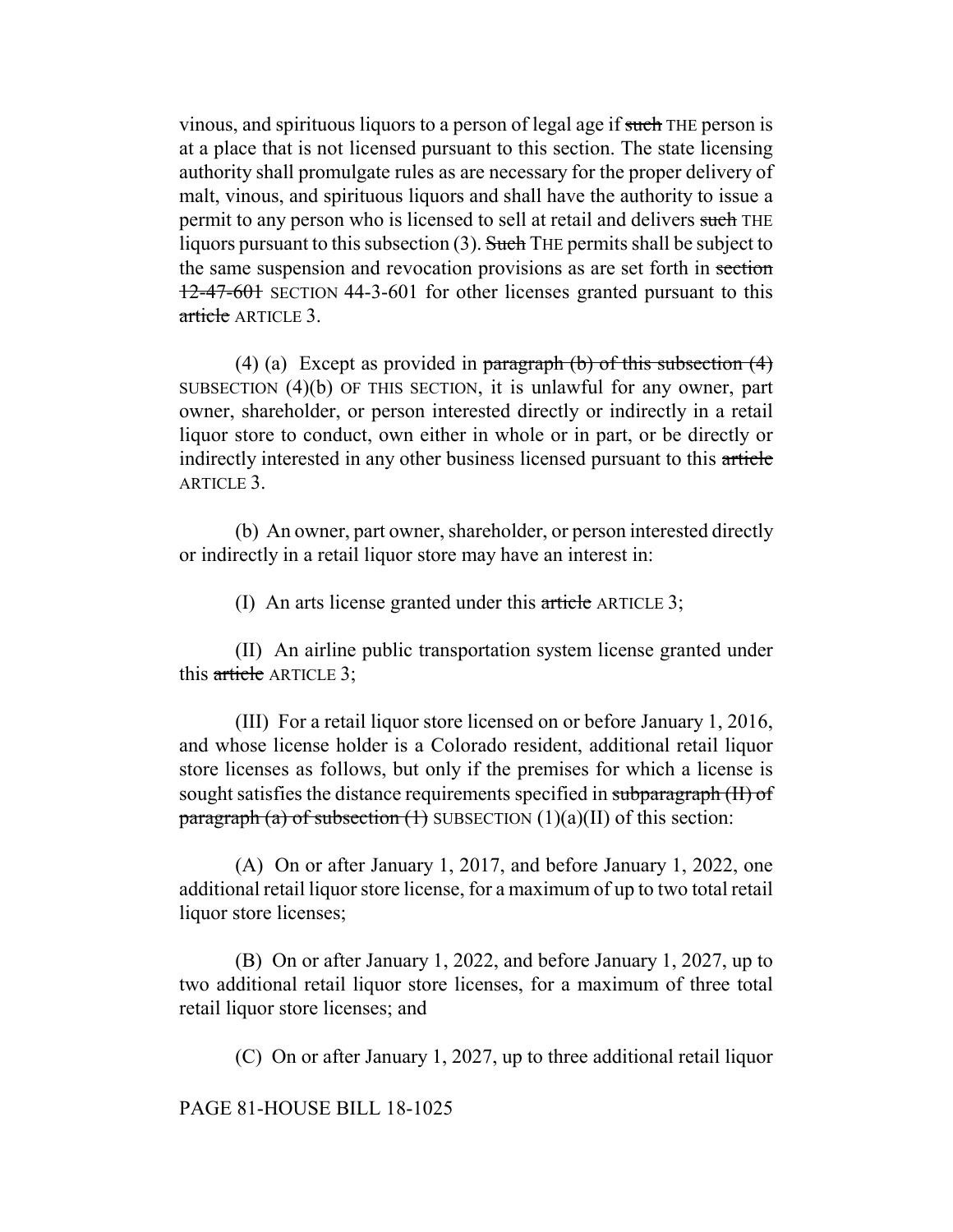store licenses, for a maximum of four total retail liquor store licenses; or

(IV) A financial institution referred to in section 12-47-308 (4) SECTION 44-3-308 (4).

(5) Repealed.

 $(6)$  (5) A liquor-licensed drugstore may apply to the state and local licensing authorities, as part of a single application, for a merger and conversion of retail liquor store licenses to a single liquor-licensed drugstore license as provided in section  $12-47-408(1)(b)$  SECTION 44-3-410  $(1)(b)$ .

**44-3-410. [Formerly 12-47-408] Liquor-licensed drugstore license - multiple licenses permitted - requirements - repeal.** (1) (a) (I) A liquor-licensed drugstore license shall be issued to persons selling malt, vinous, and spirituous liquors in sealed containers not to be consumed at the place where sold. On and after July 1, 2016, except as permitted under paragraph (b) of this subsection  $(1)$  SUBSECTION  $(1)(b)$  OF THIS SECTION, the state and local licensing authorities shall not issue a new liquor-licensed drugstore license if the licensed premises for which a liquor-licensed drugstore license is sought is located:

(A) Within one thousand five hundred feet of a retail liquor store licensed under section  $12-47-407$  SECTION 44-3-409; or

(B) For a drugstore premises located in a municipality with a population of ten thousand or fewer, within three thousand feet of a retail liquor store licensed under section 12-47-407 SECTION 44-3-409.

(II) Nothing in this subsection (1) prohibits:

(A) The renewal or transfer of ownership of a liquor-licensed drugstore license initially issued prior to July 1, 2016.

(B) A liquor-licensed drugstore licensee from allowing tastings on the licensed premises if the applicable local licensing authority has authorized the liquor-licensed drugstore to conduct tastings on its licensed premises in accordance with section  $12-47-301(10)$  SECTION 44-3-301 (10).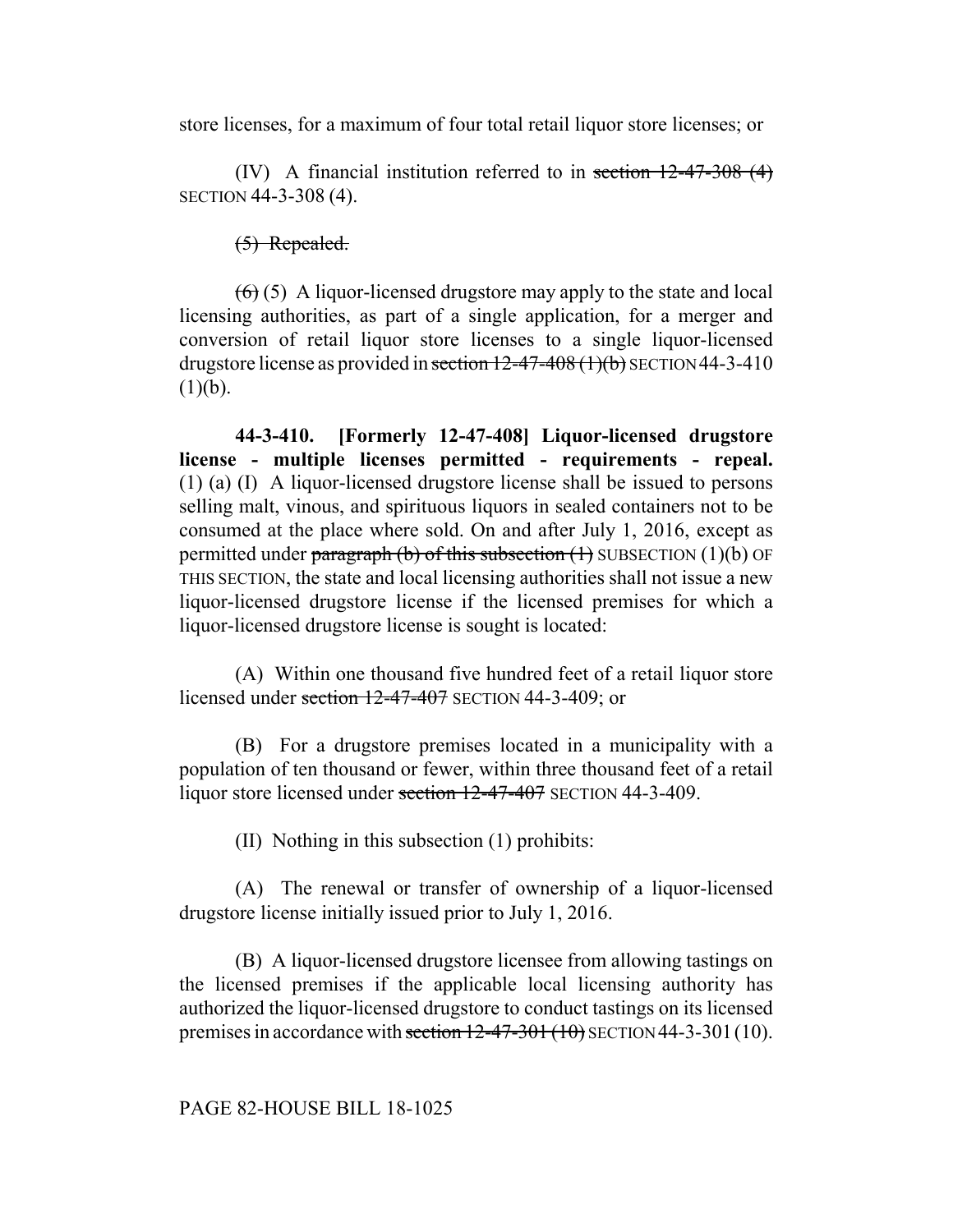(b) (I) On or after January 1, 2017, to qualify for an additional liquor-licensed drugstore license under this section, a liquor-licensed drugstore licensee, or a retail liquor store licensee that was licensed as a liquor-licensed drugstore on February 21, 2016, must apply to the state and local licensing authorities, as part of a single application, for a transfer of ownership of at least two licensed retail liquor stores that were licensed or had applied for a license on or before May 1, 2016, a change of location of one of the retail liquor stores, and a merger and conversion of the retail liquor store licenses into a single liquor-licensed drugstore license. The applicant may apply for a transfer, change of location, and merger and conversion only if all of the following requirements are met:

(A) The retail liquor stores that are the subject of the transfer of ownership are located within the same local licensing authority jurisdiction as the drugstore premises for which the applicant is seeking a liquor-licensed drugstore license, and, if any retail liquor stores are located within one thousand five hundred feet of the drugstore premises or, for a drugstore premises located in a municipality with a population of ten thousand or fewer, within three thousand feet of the drugstore premises, the applicant applies to transfer ownership of all retail liquor stores located within that distance. If there are no licensed retail liquor stores or only one licensed retail liquor store within the same local licensing authority jurisdiction as the drugstore premises for which a liquor-licensed drugstore license is sought, the applicant shall apply to transfer ownership of one or two retail liquor stores, as necessary, that are located in the local licensing authority jurisdiction that is nearest to the jurisdiction in which the drugstore premises is located.

(B) Upon transfer and conversion of the retail liquor store licenses to a single liquor-licensed drugstore license, the drugstore premises for which the liquor-licensed drugstore license is sought will be located at least one thousand five hundred feet from all licensed retail liquor stores that are within the same local licensing authority jurisdiction as the drugstore premises or, for a drugstore premises located in a municipality with a population of ten thousand or fewer, at least three thousand feet from all licensed retail liquor stores that are within the same local licensing authority jurisdiction as the drugstore premises.

(II) For purposes of determining whether the distance requirements specified in subparagraph (I) of this paragraph (b) SUBSECTION  $(1)(b)(I)$  OF

### PAGE 83-HOUSE BILL 18-1025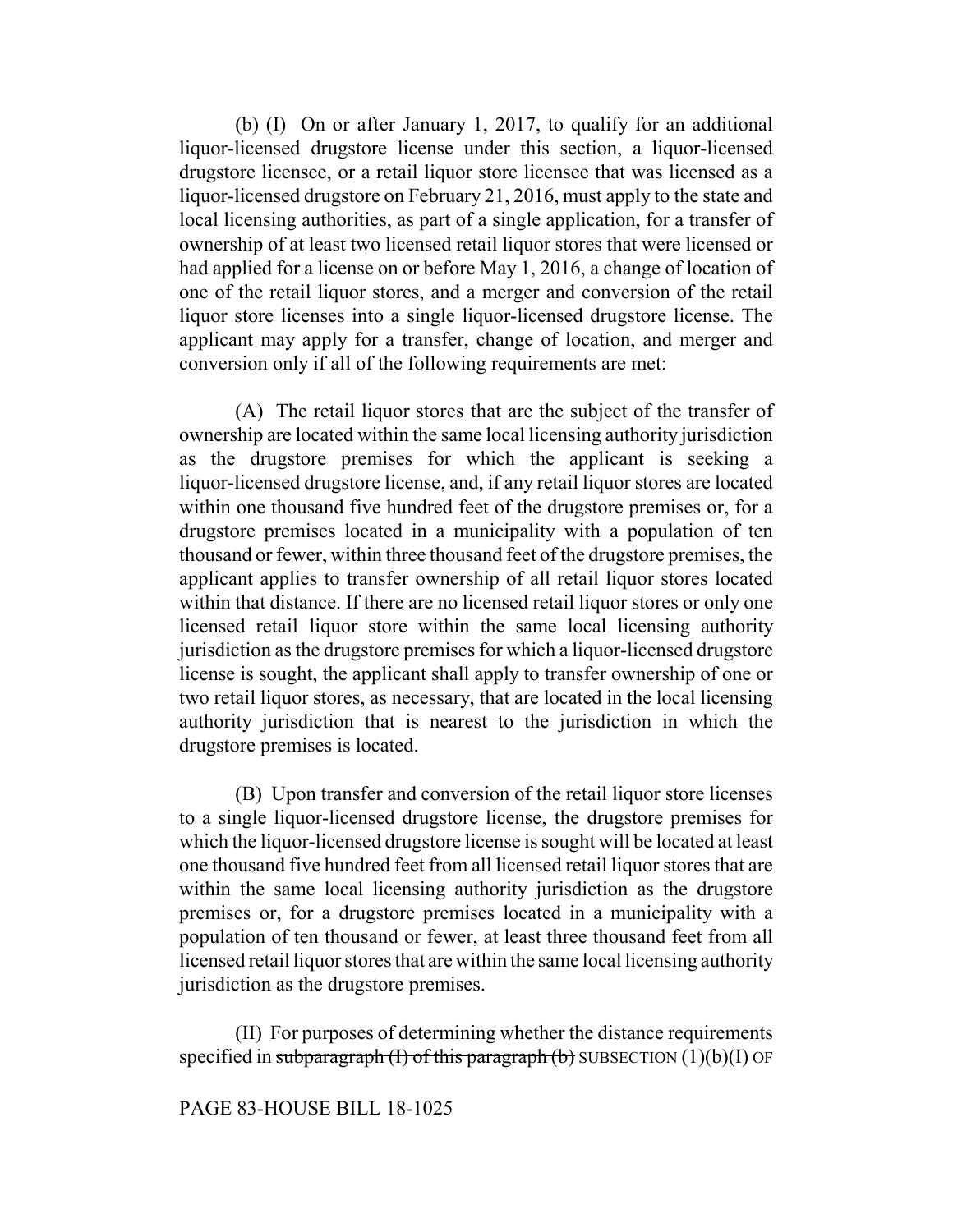THIS SECTION are satisfied, the distance shall be determined by a radius measurement that begins at the principal doorway of the drugstore premises for which the application is made and ends at the principal doorway of the licensed retail liquor store.

(III) In making its determination on the transfer of ownership, change of location, and license merger and conversion application, the local licensing authority shall consider the reasonable requirements of the neighborhood and the desires of the adult inhabitants in accordance with section 12-47-312 SECTION 44-3-312.

(IV) In addition to any other requirements for licensure under this section or article THIS ARTICLE 3, a person applying for a new liquor-licensed drugstore license in accordance with this paragraph (b) SUBSECTION (1)(b) on or after January 1, 2017, or to renew a liquor-licensed drugstore license issued on or after January 1, 2017, under this paragraph  $(b)$  SUBSECTION  $(1)(b)$  must:

(A) Provide evidence to the state and local licensing authorities that at least twenty percent of the licensee's gross annual income derived from total sales during the prior twelve months at the drugstore premises for which a new or renewal licenses is sought is from the sale of food items, as defined by the state licensing authority by rule; and

(B) Be open to the public.

(2) (a) A person licensed under this section to sell malt, vinous, and spirituous liquors as provided in this section shall:

(I) Purchase malt, vinous, and spirituous liquors only from a wholesaler licensed under this article ARTICLE 3;

(II) Not sell malt, vinous, or spirituous liquors to consumers at a price that is below the liquor-licensed drugstore's cost to purchase the malt, vinous, or spirituous liquors;

(III) Not allow consumers to purchase malt, vinous, or spirituous liquors at a self-checkout or other mechanism that allows the consumer to complete the alcohol beverage purchase without assistance from and completion of the transaction by an employee of the liquor-licensed

### PAGE 84-HOUSE BILL 18-1025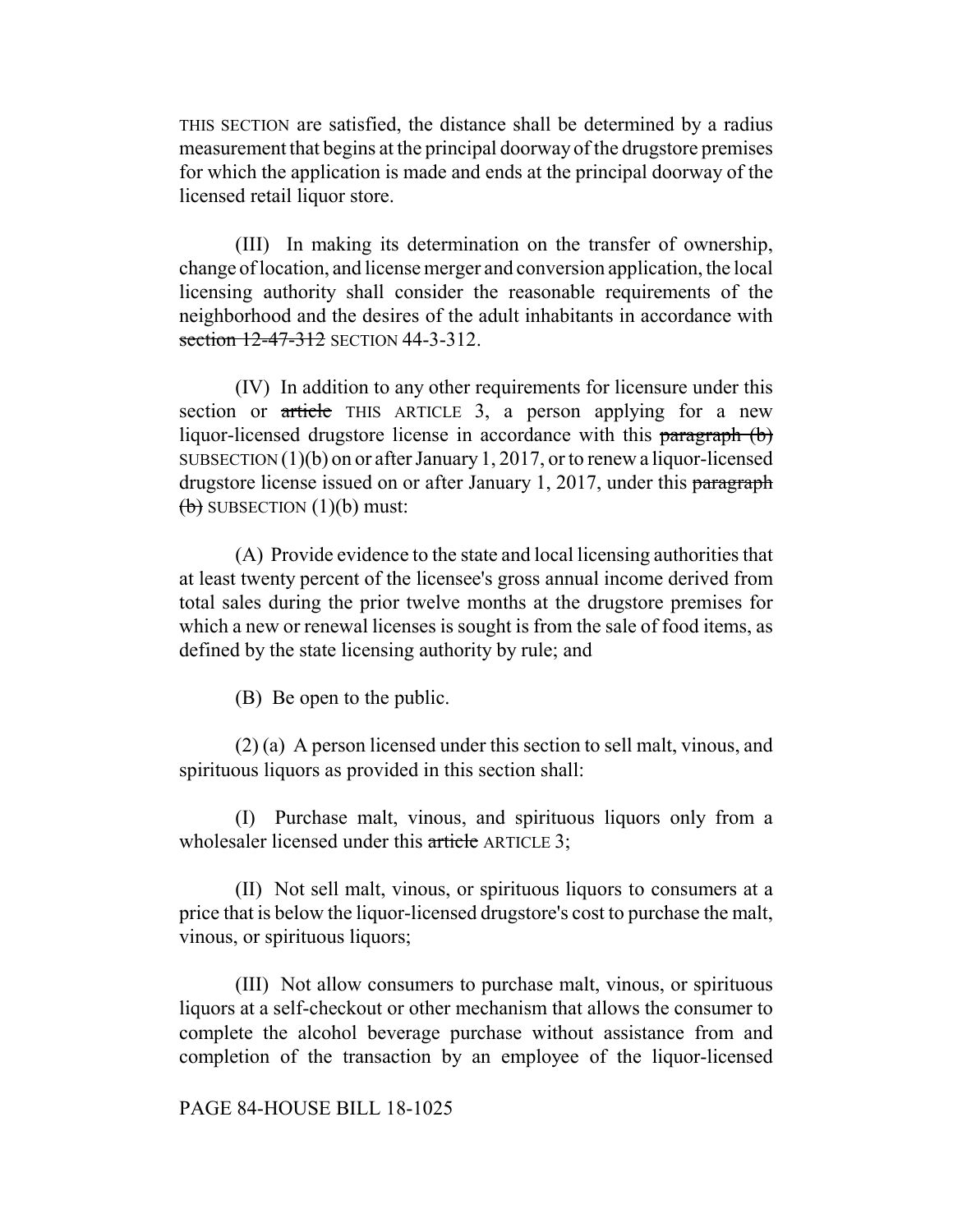drugstore;

(IV) Require, in accordance with section  $12-47-901$  (10) SECTION 44-3-901(11), consumers attempting to purchase malt, vinous, or spirituous liquors to present a valid identification, as determined by the state licensing authority by rule; and

(V) Not sell clothing or accessories imprinted with advertising, logos, slogans, trademarks, or messages related to alcohol beverages.

(b) A person licensed under this section on or after January 1, 2017, shall not purchase malt, vinous, or spirituous liquors from a wholesaler on credit and shall effect payment upon delivery of the alcohol beverages.

(3) A liquor-licensed drugstore licensee who complies with this subsection (3) and rules promulgated pursuant thereto may deliver malt, vinous, and spirituous liquors to a person of legal age if such person is at a place that is not licensed pursuant to this section. The state licensing authority shall promulgate rules as are necessary for the proper delivery of malt, vinous, and spirituous liquors and shall have the authority to issue a permit to any liquor-licensed drugstore licensee that will allow such THE licensee to deliver such THE liquors pursuant to such THE rules and this subsection (3). Such THE permits shall be subject to the same suspension and revocation provisions as are set forth in sections 12-47-306 and 12-47-601 SECTIONS 44-3-306 AND 44-3-601 for other licenses granted pursuant to this article ARTICLE 3.

(4) (a) Except as provided in paragraph (b) of this subsection  $(4)$ SUBSECTION (4)(b) OF THIS SECTION, it is unlawful for any owner, part owner, shareholder, or person interested directly or indirectly in a liquor-licensed drugstore to conduct, own either in whole or in part, or be directly or indirectly interested in any other business licensed pursuant to this article ARTICLE 3.

(b) An owner, part owner, shareholder, or person interested directly or indirectly in a liquor-licensed drugstore may have an interest in:

(I) An arts license granted under this article ARTICLE 3;

(II) An airline public transportation system license granted under

PAGE 85-HOUSE BILL 18-1025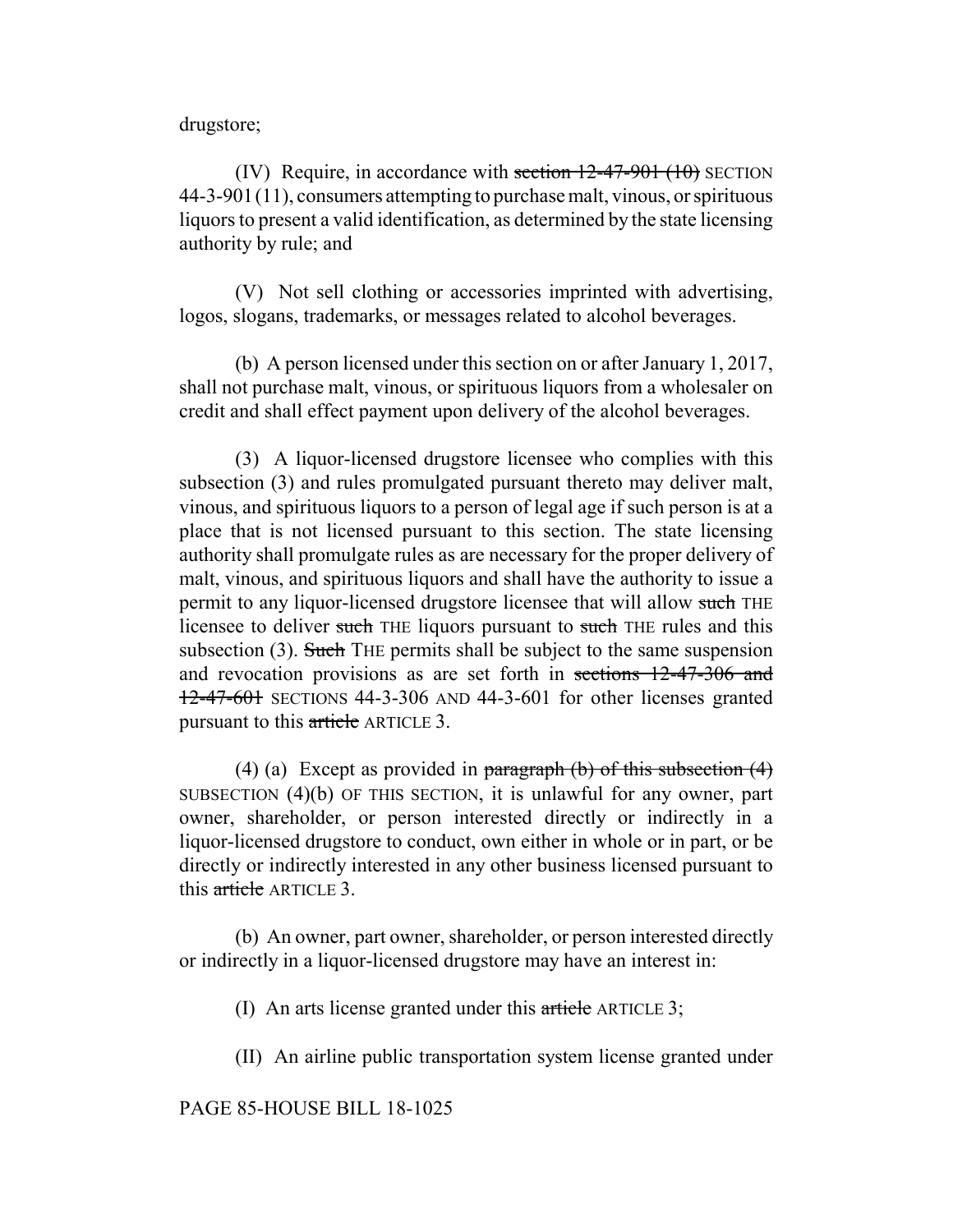this article ARTICLE 3;

(III) A financial institution referred to in section 12-47-308 (4) SECTION 44-3-308 (4);

(IV) For a liquor-licensed drugstore licensed on or before January 1, 2016, additional liquor-licensed drugstore licenses as follows, but only if obtained in accordance with paragraph  $(b)$  of subsection  $(1)$  SUBSECTION (1)(b) of this section:

(A) On or after January 1, 2017, and before January 1, 2022, four additional liquor-licensed drugstore licenses, for a maximum of five total liquor-licensed drugstore licenses;

(B) On or after January 1, 2022, and before January 1, 2027, up to seven additional liquor-licensed drugstore licenses, for a maximum of eight total liquor-licensed drugstore licenses;

(C) On or after January 1, 2027, and before January 1, 2032, up to twelve additional liquor-licensed drugstore licenses, for a maximum of thirteen total liquor-licensed drugstore licenses;

(D) On or after January 1, 2032, and before January 1, 2037, up to nineteen additional liquor-licensed drugstore licenses, for a maximum of twenty total liquor-licensed drugstore licenses; and

(E) On or after January 1, 2037, an unlimited number of additional liquor-licensed drugstore licenses.

(5) Repealed.

 $(6)$  (5) (a) A liquor-licensed drugstore licensed under this section shall not store alcohol beverages off the licensed premises.

(b) A licensed wholesaler shall make all deliveries of alcohol beverages to a liquor-licensed drugstore:

(I) Through a common carrier, a contract carrier, or on vehicles owned by the wholesaler; and

# PAGE 86-HOUSE BILL 18-1025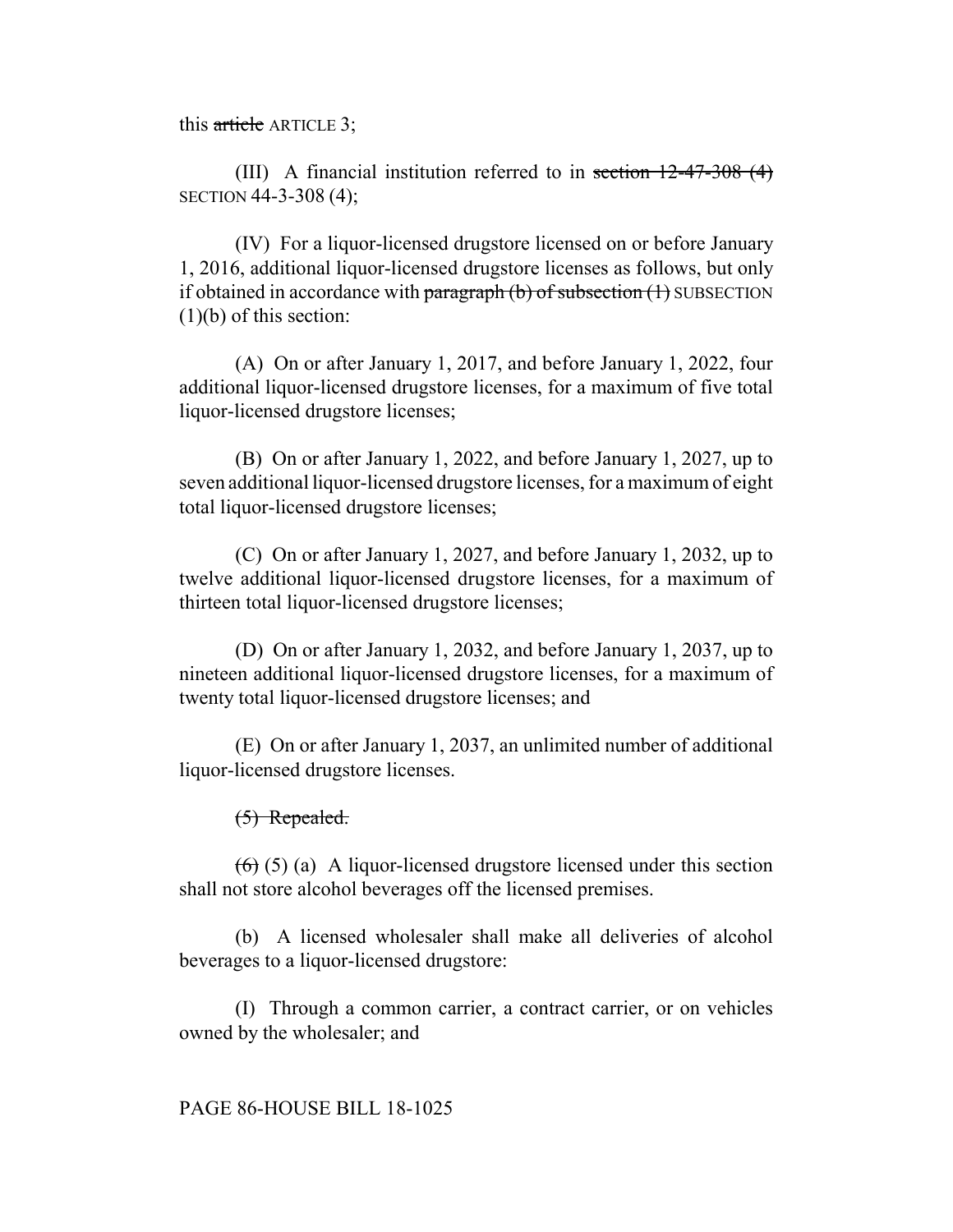(II) Only to the business address of the liquor-licensed drugstore.

 $(7)(6)$  (a) A liquor-licensed drugstore licensed under this section on or after January 1, 2017, shall have at least one manager permitted under section 12-47-425 SECTION 44-3-427 who works on the licensed premises. The liquor-licensed drugstore shall designate at least one permitted manager on the licensed premises to conduct the liquor-licensed drugstore's purchases of alcohol beverages from a licensed wholesaler. A licensed wholesaler shall take orders for alcohol beverages only from a permitted manager designated by the liquor-licensed drugstore.

(b) A liquor-licensed drugstore that is involved in selling alcohol beverages must obtain and maintain a certification as a responsible alcohol beverage vendor in accordance with part 10 of this article ARTICLE 3.

(c) An employee of a liquor-licensed drugstore who is under twenty-one years of age shall not deliver or otherwise have any contact with malt, vinous, or spirituous liquors offered for sale on, or sold and removed from, the licensed premises.

**44-3-411. [Formerly 12-47-409] Beer and wine license.** (1) A beer and wine license shall be issued to persons selling malt and vinous liquors and fermented malt beverages for consumption on the premises. Beer and wine licensees shall have sandwiches and light snacks available for consumption on the premises during business hours, but need not have meals available for consumption.

(2) (a) Every person selling malt and vinous liquors and fermented malt beverages as provided in this section shall purchase malt and vinous liquors and fermented malt beverages only from a wholesaler licensed pursuant to this article or article 46 of this title ARTICLE 3 OR ARTICLE 4 OF THIS TITLE 44; except that, during a calendar year, any person selling malt and vinous liquors and fermented malt beverages as provided in this section may purchase not more than two thousand dollars' worth of:

(I) Malt and vinous liquors from a retailer licensed pursuant to section 12-47-407 or 12-47-408 SECTION 44-3-409 OR 44-3-410; and

(II) Fermented malt beverages from a retailer licensed pursuant to section  $12-46-104$  (1)(c) SECTION 44-4-104 (1)(c).

### PAGE 87-HOUSE BILL 18-1025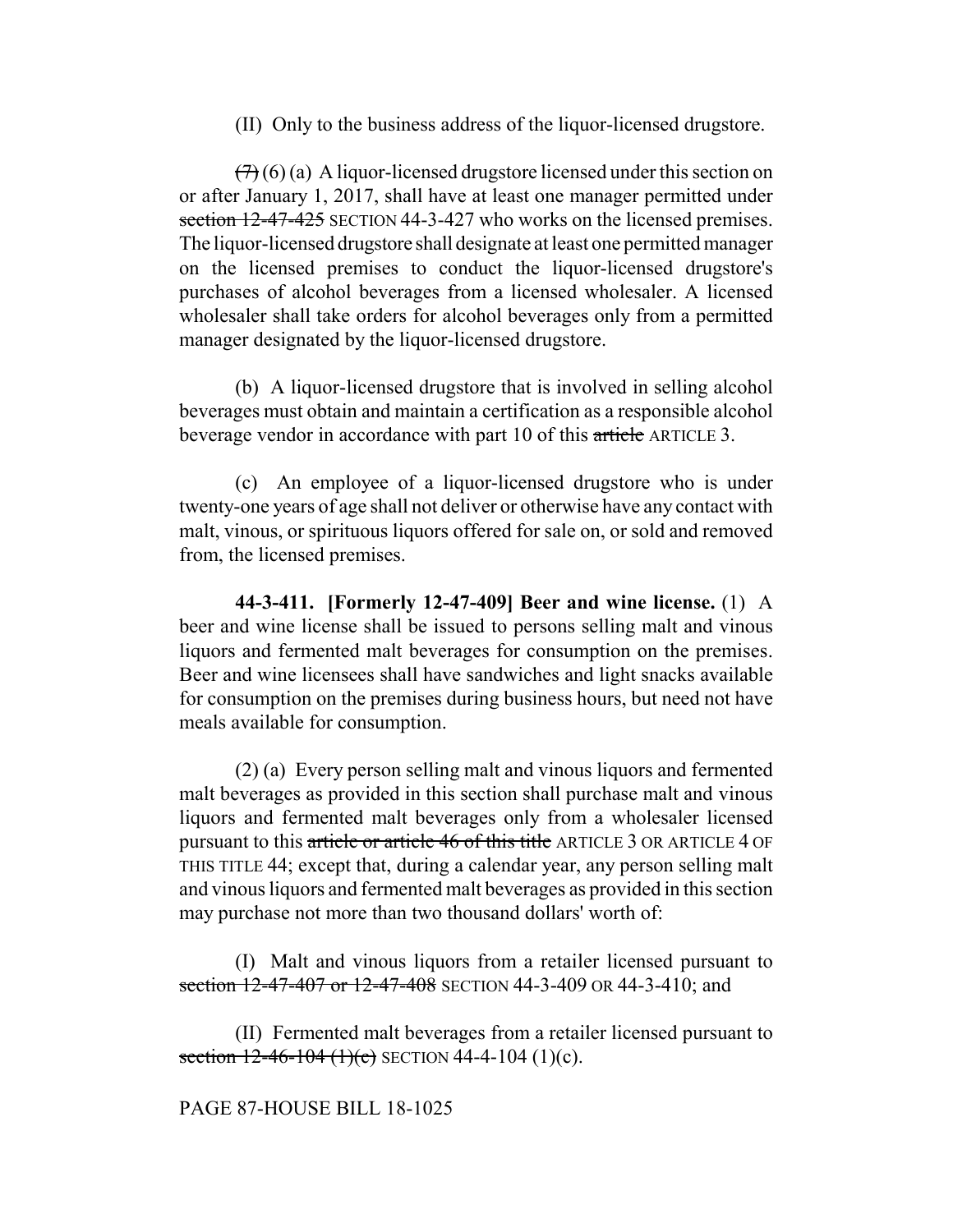(b) A beer and wine licensee shall retain evidence of each purchase of malt and vinous liquors from a retailer licensed pursuant to section 12-47-407 or 12-47-408 SECTION 44-3-409 OR 44-3-410 and each purchase of fermented malt beverages from a retailer licensed pursuant to section  $12-46-104(1)(c)$  SECTION 44-4-104 (1)(c), in the form of a purchase receipt showing the name of the licensed retailer, the date of purchase, a description of the malt or vinous liquor or fermented malt beverages purchased, and the price paid for the purchase. The beer and wine licensee shall retain the receipt and shall make it available to the state and local licensing authorities at all times during business hours.

(3) It is unlawful for any owner, part owner, shareholder, or person interested directly or indirectly in a beer and wine license to conduct, own either in whole or in part, or be directly or indirectly interested in any other business licensed pursuant to this article or article 46 of this title ARTICLE 3 OR ARTICLE 4 OF THIS TITLE 44; except that the person may have an interest in a license described in section  $12-46-104(1)(c)$ ,  $12-47-401(1)(i)$  to  $(1)(t)$ ,  $(1)(v)$ , or  $(1)(w)$ , or  $12-47-410$  (1) SECTION 44-3-401 (1)(j) TO (1)(t), (1)(v), OR  $(1)(w)$ , 44-3-412  $(1)$ , OR 44-4-104  $(1)(c)$  or in a financial institution referred to in section 12-47-308 (4) SECTION 44-3-308 (4).

**44-3-412. [Formerly 12-47-410] Bed and breakfast permit.** (1) In lieu of a hotel and restaurant license, a person operating a bed and breakfast with not more than twenty sleeping rooms that offers complimentary alcohol beverages for consumption only on the premises and only by overnight guests may be issued a bed and breakfast permit. A bed and breakfast permittee shall not sell alcohol beverages by the drink and shall not serve alcohol beverages for more than four hours in any one day.

(2) An applicant for a bed and breakfast permit is exempt from any fee otherwise assessable under section  $12-47-501$  (2) or  $12-47-505$  (4)(a) SECTION 44-3-501 (3) OR 44-3-505 (4)(a), but is subject to all other fees and all other requirements of this article ARTICLE 3.

(3) A local licensing authority may, at its option, determine that bed and breakfast permits are not available within its jurisdiction.

(4) A bed and breakfast permit may be suspended or revoked in accordance with section 12-47-601 SECTION 44-3-601 if the permittee violates any provision of this article ARTICLE 3 or any rule adopted pursuant

### PAGE 88-HOUSE BILL 18-1025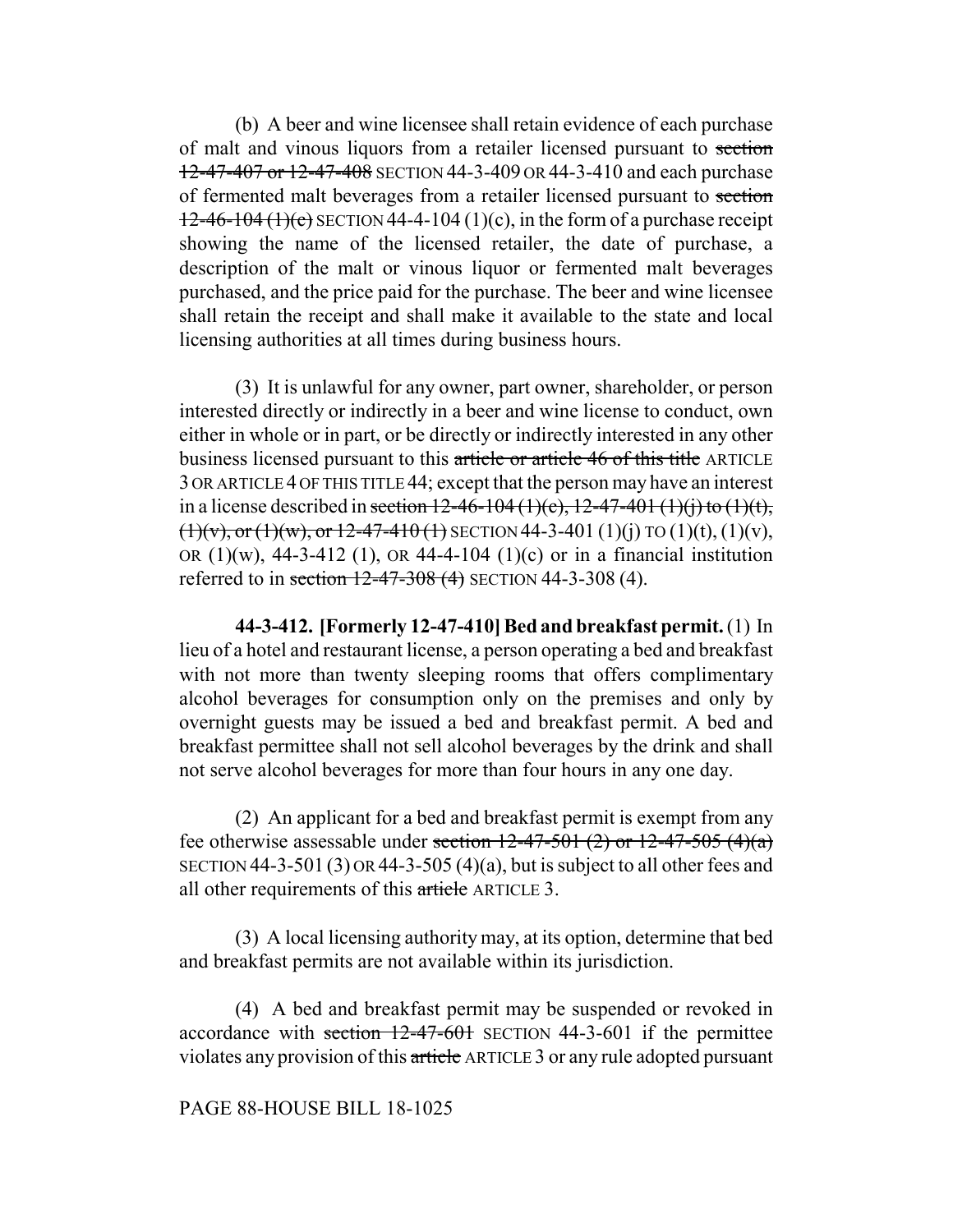to this article ARTICLE 3 or fails truthfully to furnish any required information in connection with a permit application.

(5) It is unlawful for any owner, part owner, shareholder, or person interested directly or indirectly in a bed and breakfast permit to conduct, own either in whole or in part, or be directly or indirectly interested in any other business licensed pursuant to this article or article 46 of this title ARTICLE 3 OR ARTICLE 4 OF THIS TITLE 44; except that a person regulated under this section may have an interest in other bed and breakfast permits; in a license described in section  $12-46-104$  (1)(c) or  $12-47-401$  (1)(j) to  $(1)(t)$ ,  $(1)(v)$ , or  $(1)(w)$  SECTION 44-3-401 (1)(j) TO (1)(t), (1)(v), OR (1)(w) OR 44-4-104 (1)(c); or in a financial institution referred to in section 12-47-308 (4) SECTION 44-3-308 (4).

**44-3-413. [Formerly 12-47-411] Hotel and restaurant license definitions - rules.** (1) Except as otherwise provided in subsection (2) of this section, a hotel and restaurant license shall be issued to persons selling alcohol beverages in the place where the alcohol beverages are to be consumed, subject to the following restrictions:

(a) Restaurants shall sell alcohol beverages as provided in this section only to customers of the restaurant and only if meals are actually and regularly served and provide not less than twenty-five percent of the gross income from sales of food and drink of the business of the licensed premises over any period of time of at least one year.

(b) Hotels shall sell alcohol beverages as provided in this section only to customers of the hotel and, except in hotel rooms, only on the licensed premises where meals are actually and regularly served and provide not less than twenty-five percent of the gross income from sales of food and drink of the business of the licensed premises over any period of time of at least one year.

(c) Any hotel and restaurant licensee who is open for business and selling alcohol beverages by the drink shall serve meals between the hours of 8 a.m. and 8 p.m. and meals or light snacks and sandwiches after 8 p.m.; except that nothing in this paragraph  $(c)$  SUBSECTION (1)(c) shall be construed to require a licensee to be open for business between the hours of 8 a.m. and 8 p.m.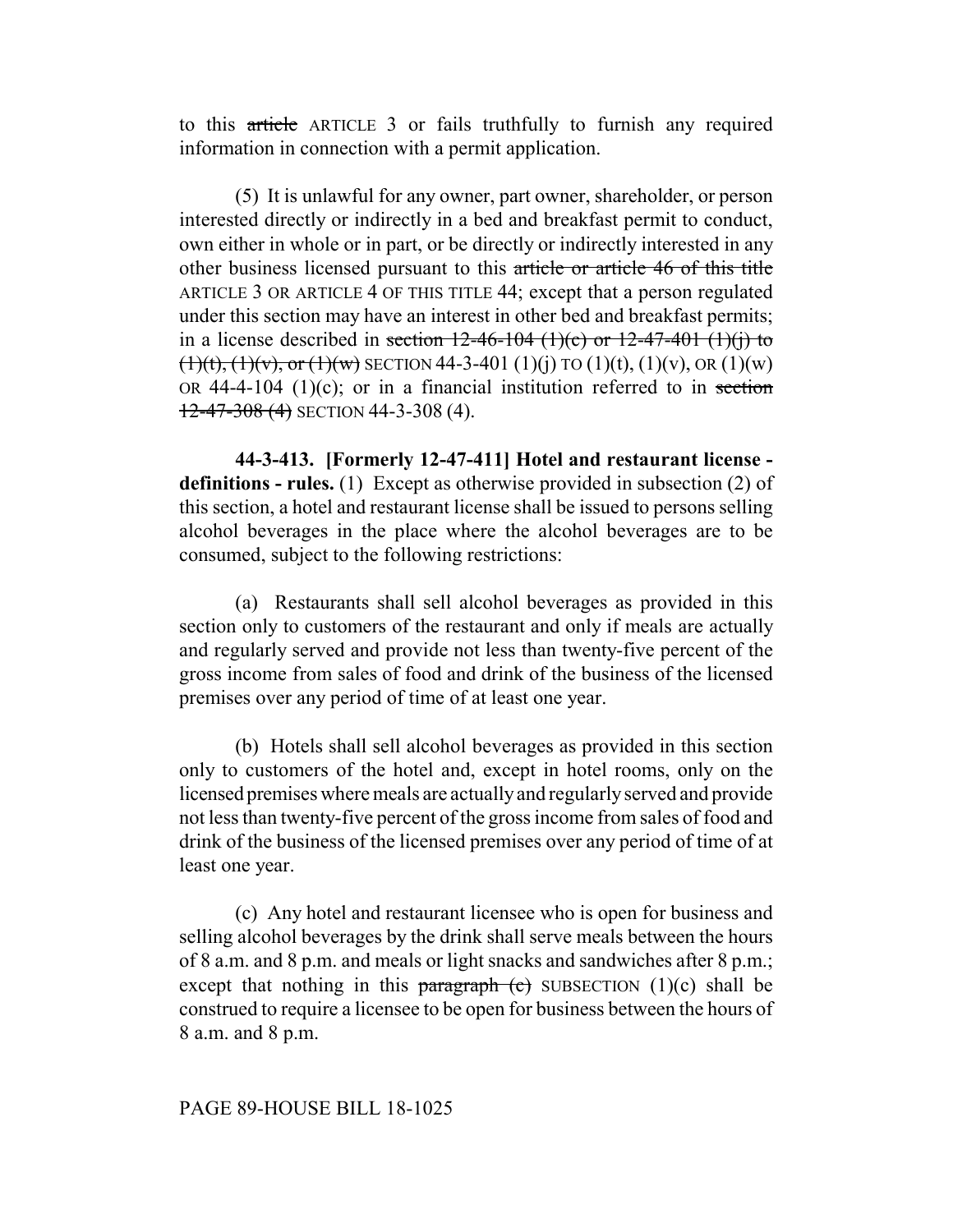(d) A hotel may be designated as a resort complex if it has at least fifty sleeping rooms and has related sports and recreational facilities located contiguous or adjacent to the hotel for the convenience of its guests or the general public. For purposes of a resort complex only, "contiguous or adjacent" means within the overall boundaries or scheme of development or regularly accessible from the hotel by its members and guests.

(2) (a) A resort complex shall designate its principal licensed premises and additional separate, related facilities that are located contiguous or adjacent to the licensed premises of the resort complex. Each related facility shall be identified by the resort complex at the time of initial licensure or upon license renewal. Each related facility shall also be clearly identified by its geographic location within the overall boundaries of the licensed premises of the resort complex. A resort complex may apply for a resort-complex-related facility permit for each related facility at the time of initial licensure, upon license renewal, or at any time upon application by the resort complex.

(b) Customers and guests who purchase alcohol beverages at one related facility are permitted to carry such beverages to other related facilities within the overall licensed premises boundaries of the resort complex.

(c) Each related facility shall remain at all times under the ownership and control of the resort complex licensee. Any subletting or transfer of ownership or change of control of a related facility without proper notification and approval by state and local licensing authorities shall be considered a violation of this article ARTICLE 3 and will be cause for the denial, suspension, revocation, or cancellation of the license of the entire resort complex, including all of its related facilities, pursuant to section 12-47-601 SECTION 44-3-601.

(d) Except as provided in this subsection (2), for violations of section 12-47-307 SECTION 44-3-307, and for violations of this article ARTICLE 3 and regulations RULES promulgated pursuant to this article ARTICLE 3 that are intentionally authorized by the ownership or management of a resort complex, each related facility shall be considered separately licensed or permitted for the purpose of application of the sanctions imposed under section  $12-47-601$  SECTION 44-3-601.

### PAGE 90-HOUSE BILL 18-1025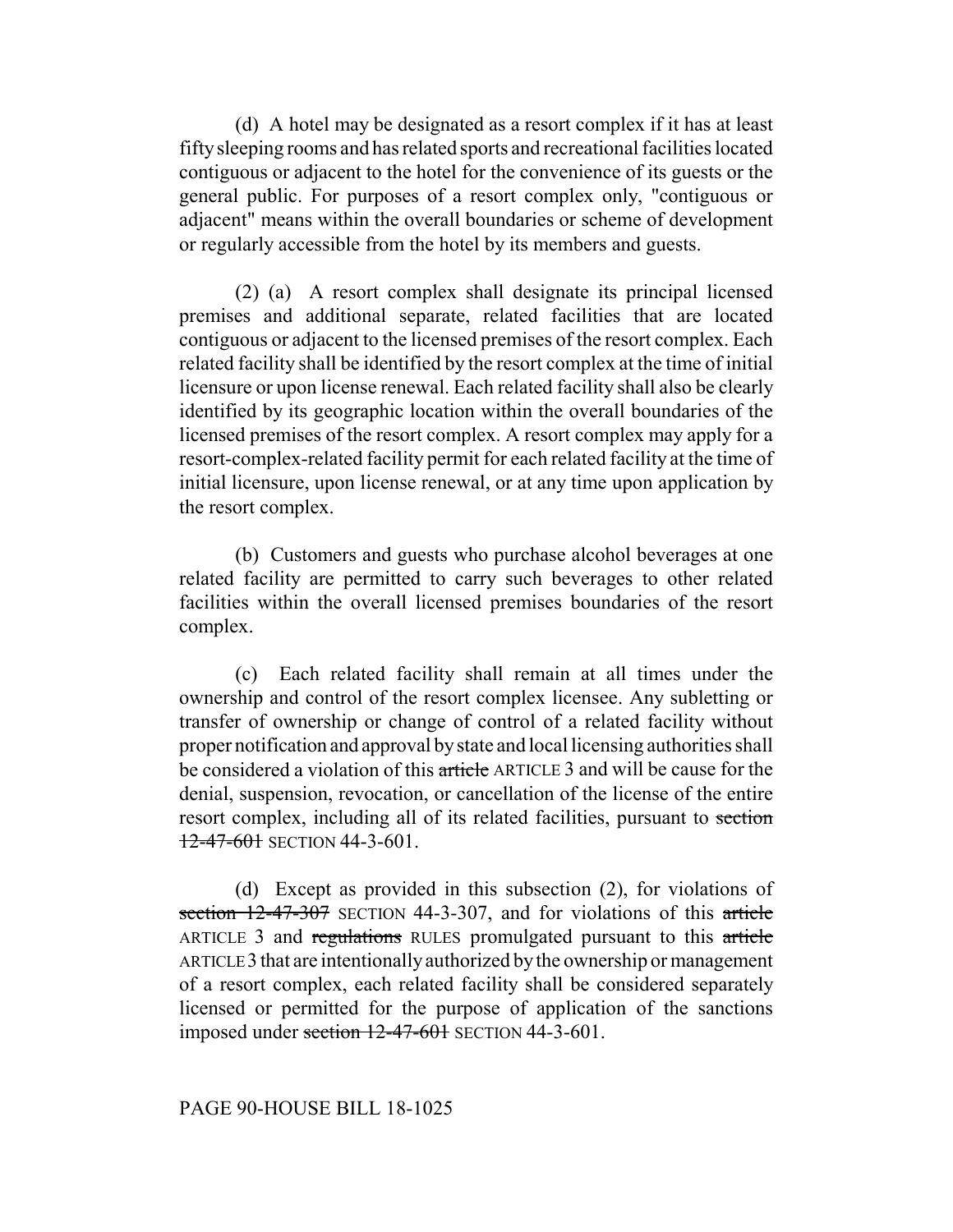(e) For purposes of this subsection (2), "related facility" means those areas, as approved by the state and local licensing authorities, that are contiguous or adjacent to the resort hotel and that are owned by or under the exclusive possession and control of the resort complex licensee. "Related facilities" shall include:

(I) Those indoor areas or facilities contiguous or adjacent to the licensed premises of the resort complex that are operated under a separate trade name and are used by resort complex patrons;

(II) Related outdoor sports and recreation facilities located contiguous or adjacent to the resort complex that are used by patrons of the resort complex for a fee; and

(III) Distinct areas or facilities contiguous or adjacent to the resort complex that are directly related to the resort complex use.

 $(2.5)$  (3) (a) An institution of higher education, or a person who contracts with the institution to provide food services, that is licensed under this section may apply to be designated a campus liquor complex at the time of initial licensure or upon license renewal.

(b) A licensee shall designate its principal licensed premises and additional separate, related facilities that are located within the campus liquor complex. The licensee may identify each related facility that serves alcohol at the time of initial licensure or upon license renewal. To be approved for a campus liquor complex related facility permit, each related facility must be clearly identified by its geographic location within the boundaries of the campus, including the specific point of service, and each area where alcohol beverages are consumed must be clearly identified by a description and map of the area.

(c) A licensee may apply for a related facility permit for each related facility within the campus liquor complex at the time of initial licensure, upon license renewal, or at any time upon application by the licensee.

(d) (I) To be permitted, each related facility must remain at all times under the ownership or control of the licensee. A licensee that sublets or transfers ownership of, or changes control of, a related facility without notifying and obtaining approval from state and local licensing authorities

#### PAGE 91-HOUSE BILL 18-1025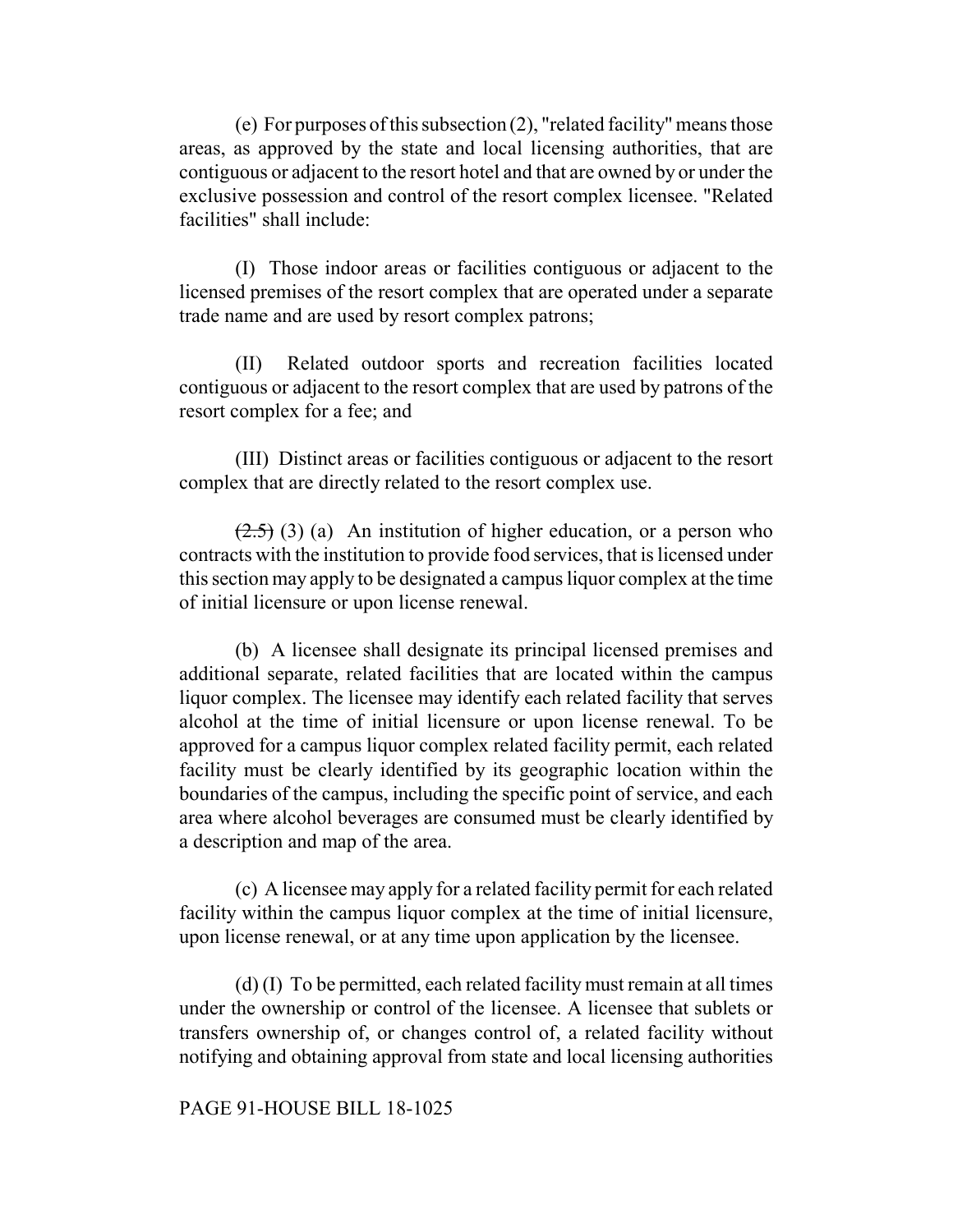violates this article 47 ARTICLE 3, and the violation is grounds for denial, suspension, revocation, or cancellation of the campus liquor complex license and all related facility permits in accordance with section 12-47-601 SECTION 44-3-601.

(II) The institution of higher education shall designate a manager for the campus liquor complex and for each related facility.

(e) Except as provided in this subsection  $(2.5)$  SUBSECTION (3), for violations of this article 47 ARTICLE 3 and rules promulgated under this article 47 ARTICLE 3 that are intentionally authorized by the ownership or management of a related facility, each related facility is deemed separately permitted for the purpose of application of the sanctions authorized under section 12-47-601 SECTION 44-3-601.

(f) For purposes of this subsection  $(2.5)$  SUBSECTION (3), "related facility" means those areas approved by the state and local licensing authorities that are on the campus of the institution of higher education licensed under this section and that are owned by or under the exclusive possession and control of the institution of higher education holding the license. "Related facilities" include an area or facility operated under a separate trade name.

 $\left(\frac{1}{2}\right)$  (4) Notwithstanding any provision of this article ARTICLE 3 to the contrary, a hotel, licensed pursuant to this article ARTICLE 3, may:

(a) Furnish and deliver complimentary alcohol beverages in sealed containers for the convenience of its guests;

(b) Sell alcohol beverages provided by the hotel in sealed containers, at any time, by means of a minibar located in hotel guest rooms, to adult registered guests of the hotel for consumption in guest rooms if the price of the alcohol beverages is clearly posted. For purposes of this section, "minibar" means a closed container, either nonrefrigerated or refrigerated in whole or in part, access to the interior of which is restricted by means of a locking device that requires the use of a key, magnetic card, or similar device or which is controlled at all times by the hotel.

(c) Enter into a contract with a lodging facility for the purpose of authorizing the lodging facility to sell alcohol beverages pursuant to

### PAGE 92-HOUSE BILL 18-1025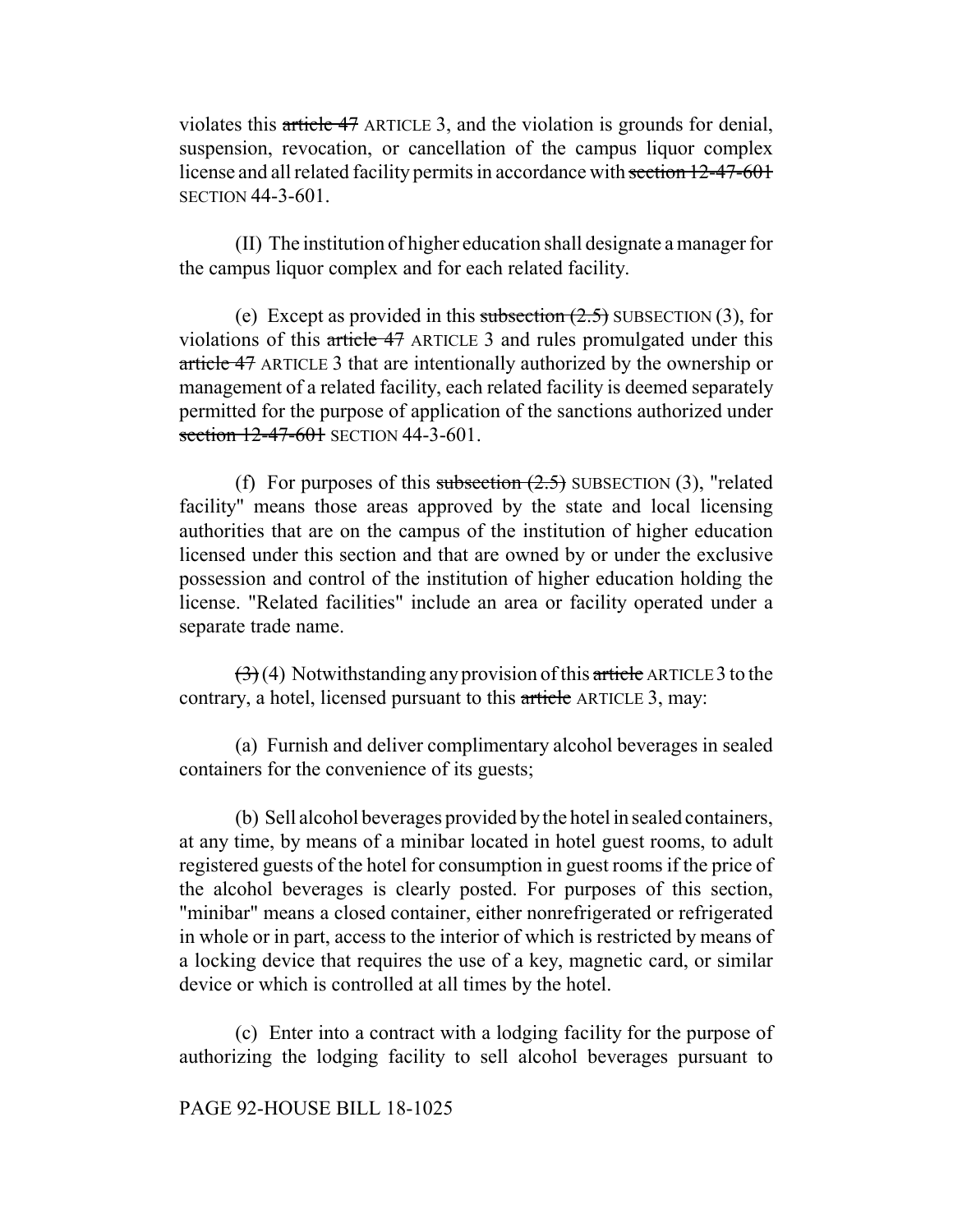paragraph (b) of this subsection  $(3)$  SUBSECTION  $(4)(b)$  OF THIS SECTION if the lodging facility and hotel share common ownership and are located within one thousand feet of one another. The alcohol beverages that may be sold pursuant to this paragraph  $\left( e \right)$  SUBSECTION (4)(c) must be provided by and subject to the control of the licensed hotel. For purposes of this  $\frac{\text{pargraph}}{\text{c}}$  SUBSECTION (4)(c), "common ownership" means a controlling ownership interest that is held by the same person or persons, whether through separate corporations, partnerships, or other legal entities. To determine whether the distance limitation referred to in this paragraph (c) SUBSECTION  $(4)(c)$  is met, the distance from the property line of the land used for the lodging facility to the portion of the hotel licensed under this article ARTICLE 3 shall be measured using the nearest and most direct routes of pedestrian access.

# $(3.5)$  Repealed.

(4) (5) The state licensing authority shall promulgate rules that prohibit the placement of a container of alcohol beverages in a minibar if the container has a capacity of more than five hundred milliliters.

 $(5)$  (6) It is the intent of this section to require hotel and restaurant licensees to maintain a bona fide restaurant business and not a mere pretext of such for obtaining a hotel and restaurant license.

 $(6)(7)(a)$  Except as provided in paragraph (b) of this subsection  $(6)$ SUBSECTION (7)(b) OF THIS SECTION, every person selling alcohol beverages as provided in this section shall purchase alcohol beverages only from a wholesaler licensed pursuant to this article or article 46 of this title ARTICLE 3 OR ARTICLE 4 OF THIS TITLE 44.

(b) (I) During a calendar year, a person selling alcohol beverages as provided in this section may purchase not more than two thousand dollars' worth of:

(A) Malt, vinous, and spirituous liquors from a retailer licensed pursuant to section 12-47-407 or 12-47-408 SECTION 44-3-409 OR 44-3-410; and

(B) Fermented malt beverages from a retailer licensed pursuant to section  $12-46-104$  (1)(c) SECTION 44-4-104 (1)(c).

# PAGE 93-HOUSE BILL 18-1025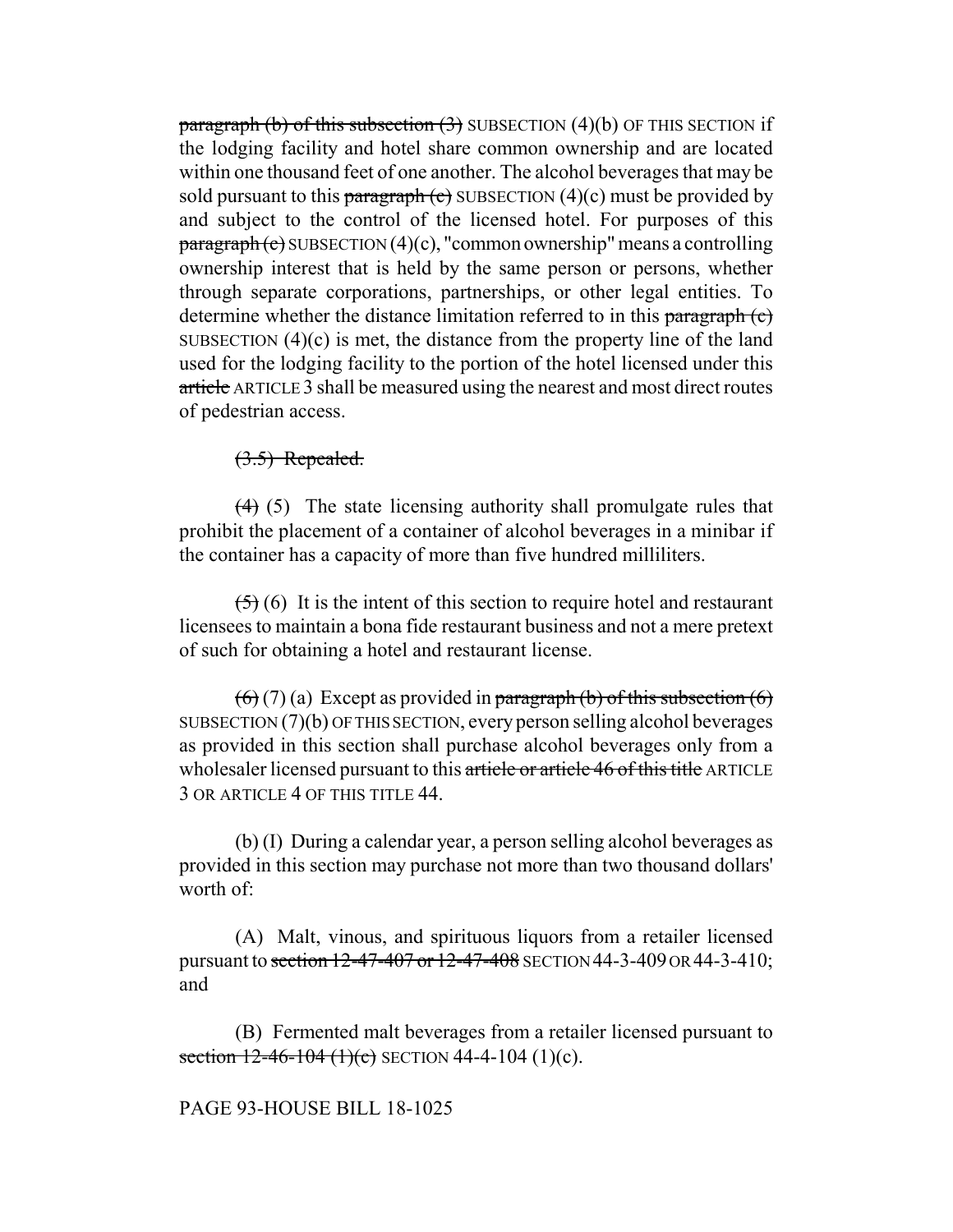(II) A hotel and restaurant licensee shall retain evidence of each purchase of malt, vinous, or spirituous liquors from a retailer licensed pursuant to section 12-47-407 or 12-47-408 SECTION 44-3-409 OR 44-3-410 and each purchase of fermented malt beverages from a retailer licensed pursuant to section  $12-46-104$  (1)(c) SECTION 44-4-104 (1)(c), in the form of a purchase receipt showing the name of the licensed retailer, the date of purchase, a description of the alcohol beverages purchased, and the price paid for the alcohol beverages. The licensee shall retain the receipt and make it available to the state and local licensing authorities at all times during business hours.

 $(7)(8)$  Each hotel and restaurant license shall be granted for specific premises, and optional premises approved by the state and local licensing authorities, and issued in the name of the owner or lessee of the business.

 $(8)$  (9) Each hotel and restaurant licensee shall manage or have a separate and distinct manager and shall register the manager of each liquor-licensed premises with the state and the local licensing authority. No person shall be a registered manager for more than one hotel and restaurant license.

 $(9)$  (10) The registered manager for each hotel and restaurant license, the hotel and restaurant licensee, or an employee or agent of the hotel and restaurant licensee shall purchase alcohol beverages for one licensed premises only, and the purchases shall be separate and distinct from purchases for any other hotel and restaurant license.

 $(10)(11)$  When a person ceases to be a registered manager of a hotel and restaurant license, for whatever reason, the hotel and restaurant licensee shall notify the licensing authorities within five days and shall designate a new registered manager within thirty days.

 $(11)(12)$  Either the state or the local licensing authority may refuse to accept any person as a registered manager unless the person is satisfactory to the respective licensing authorities as to character, record, and reputation. In determining a registered manager's character, record, and reputation, the state or local licensing authority may have access to criminal history record information furnished by a criminal justice agency subject to any restrictions imposed by such agency.

### PAGE 94-HOUSE BILL 18-1025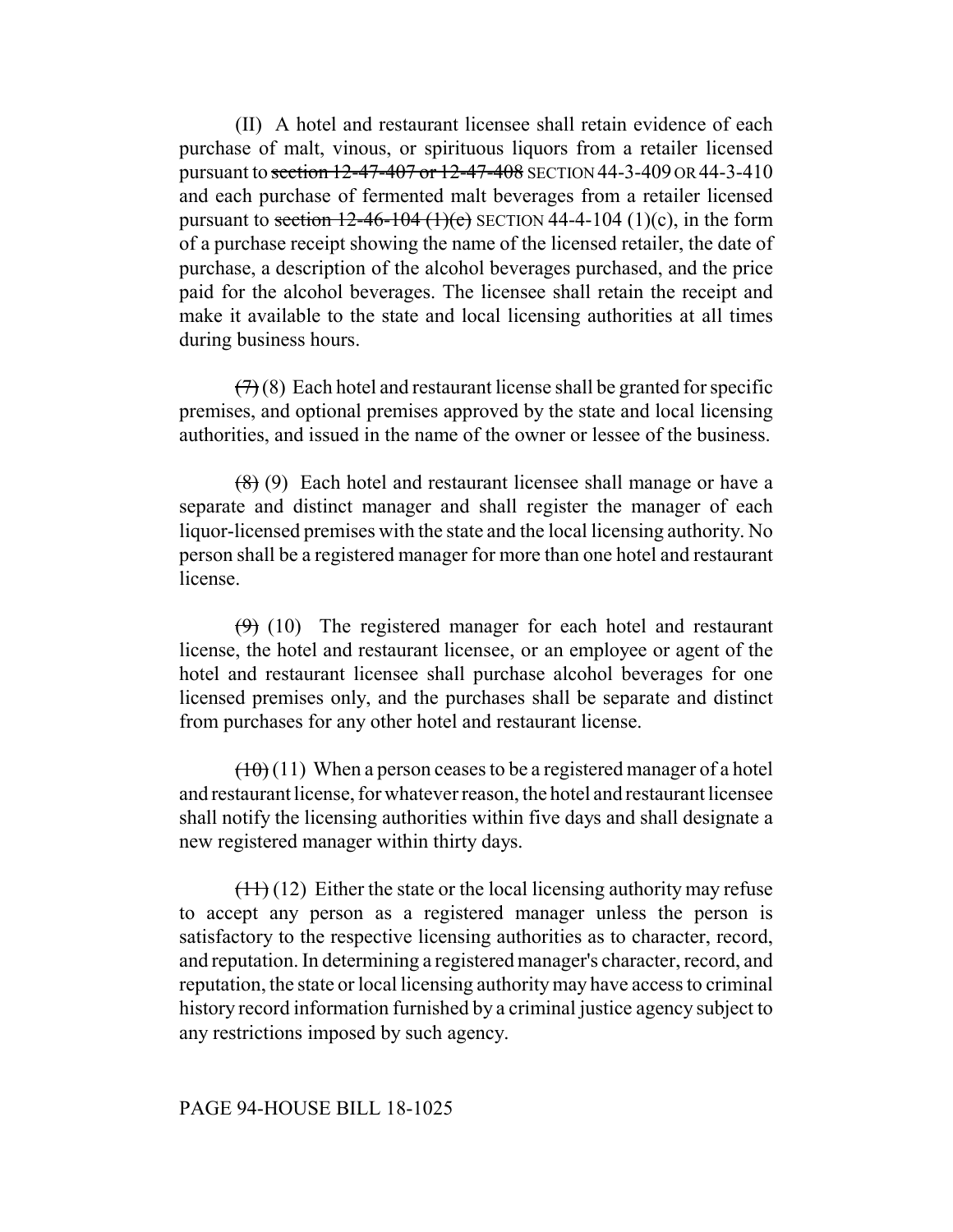$(12)$  (13) The hotel and restaurant licensee shall pay a registration fee not to exceed seventy-five dollars to the state and to the local licensing authority for actual and necessary expenses incurred in establishing the character, record, and reputation of each registered manager.

 $(13)$  (14) (a) It is unlawful for any owner, part owner, shareholder, or person interested directly or indirectly in a hotel and restaurant license to conduct, own either in whole or in part, or be directly or indirectly interested in any other business licensed pursuant to this article or article 46 of this title ARTICLE 3 OR ARTICLE 4 OF THIS TITLE 44.

(b) Notwithstanding paragraph  $(a)$  of this subsection  $(13)$ SUBSECTION (14)(a) OF THIS SECTION, an owner, part owner, shareholder, or person interested directly or indirectly in a hotel and restaurant license may conduct, own either in whole or in part, or be directly or indirectly interested in a license described in section  $12-46-104$   $(1)(c)$ ,  $12-47-401$  $(1)(i)$  to  $(1)(t)$ ,  $(1)(v)$ , or  $(1)(w)$ , or  $12-47-410$   $(1)$  SECTION 44-3-401  $(1)(i)$ TO  $(1)(t)$ ,  $(1)(v)$ , OR  $(1)(w)$ , 44-3-412  $(1)$ , OR 44-4-104  $(1)(c)$  or in a financial institution referred to in section 12-47-308 (4) SECTION 44-3-308  $(4)$ .

**44-3-414. [Formerly 12-47-412] Tavern license.** (1) A tavern license shall be issued to persons selling alcohol beverages by the drink only to customers for consumption on the premises. A tavern licensee shall have sandwiches and light snacks available for consumption on the premises during business hours, but need not have meals available for consumption.

(2) (a) Every person selling alcohol beverages as provided in this section shall purchase alcohol beverages only from a wholesaler licensed pursuant to this article or article 46 of this title ARTICLE 3 OR ARTICLE 4 OF THIS TITLE 44; except that, during a calendar year, a person selling alcohol beverages as provided in this section may purchase not more than two thousand dollars' worth of:

(I) Malt, vinous, and spirituous liquors from a retailer licensed pursuant to section 12-47-407 or 12-47-408 SECTION 44-3-409 OR 44-3-410; and

(II) Fermented malt beverages from a retailer licensed pursuant to

PAGE 95-HOUSE BILL 18-1025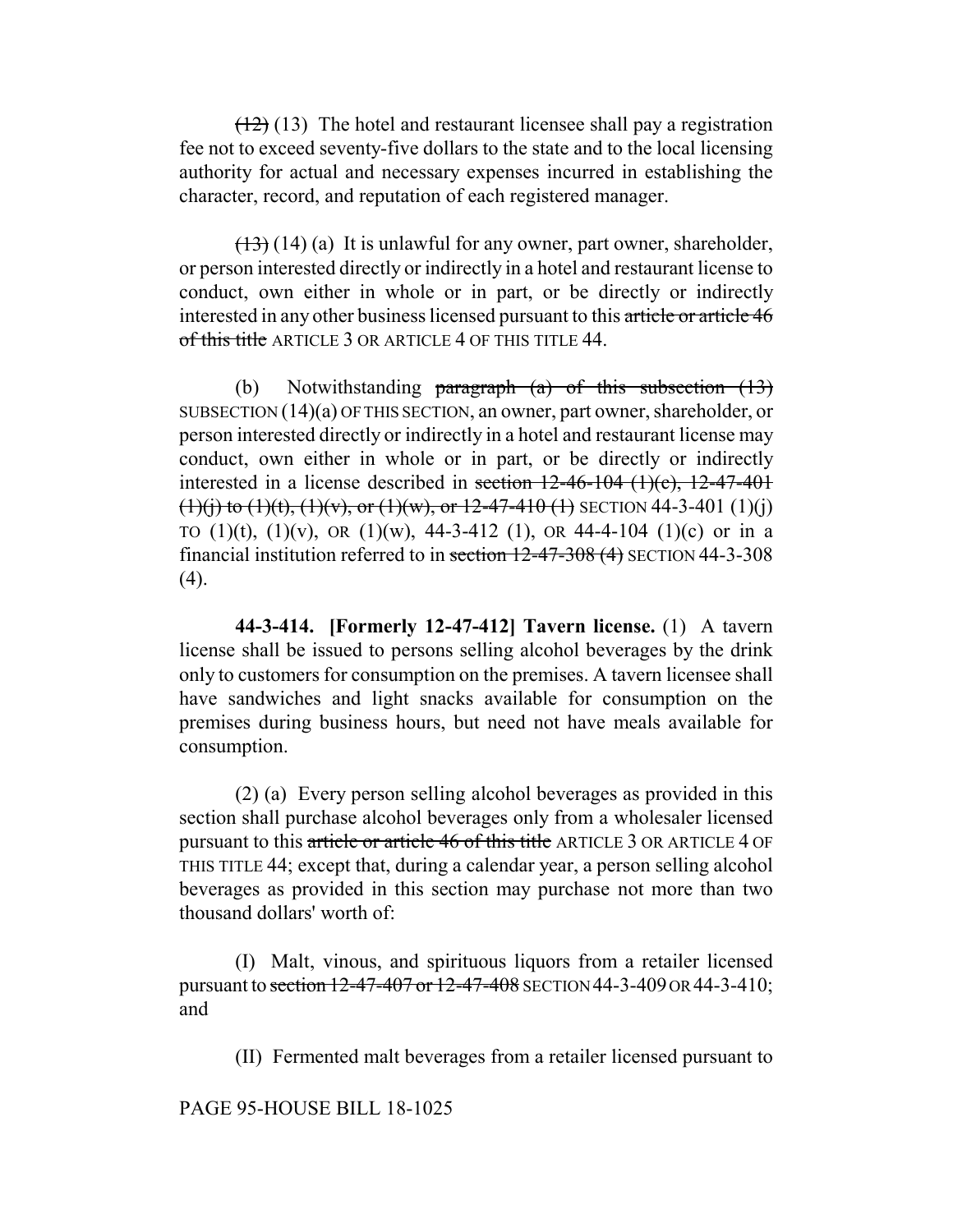#### section  $12-46-104$  (1)(c) SECTION 44-4-104 (1)(c).

(b) A tavern licensee shall retain evidence of each purchase of malt, vinous, or spirituous liquors from a retailer licensed pursuant to section 12-47-407 or 12-47-408 SECTION 44-3-409 OR 44-3-410 and each purchase of fermented malt beverages from a retailer licensed pursuant to section  $12-46-104(1)(c)$  SECTION 44-4-104 (1)(c), in the form of a purchase receipt showing the name of the licensed retailer, the date of purchase, a description of the alcohol beverages purchased, and the price paid for the alcohol beverages. The tavern licensee shall retain the receipt and make it available to the state and local licensing authorities at all times during business hours.

(3) It is unlawful for any owner, part owner, shareholder, or person interested directly or indirectly in tavern licenses to conduct, own either in whole or in part, or be directly or indirectly interested in any other business licensed pursuant to this article or article 46 of this title ARTICLE 3 OR ARTICLE 4 OF THIS TITLE 44; except that the person may have an interest in a license described in <del>section 12-46-104 (1)(c), 12-47-401 (1)(j) to (1)(t),</del>  $(1)(v)$ , or  $(1)(w)$ , or  $12-47-410$  (1) SECTION 44-3-401 (1)(j) TO (1)(t), (1)(v), OR  $(1)(w)$ , 44-3-412  $(1)$ , OR 44-4-104  $(1)(c)$  or in a financial institution referred to in section 12-47-308 (4) SECTION 44-3-308 (4).

(4) Each tavern licensee shall manage or have a separate and distinct manager for each licensed premises and shall register the manager of each licensed premises with both the state and the local licensing authority. No person shall be a registered manager for more than one tavern license.

(5) The registered manager for each tavern license, the tavern licensee, or an employee or agent of the tavern licensee shall purchase alcohol beverages for one licensed premises only, and the purchases shall be separate and distinct from purchases for any other tavern license.

(6) When a person ceases to be a registered manager for a tavern license, for whatever reason, the tavern licensee shall notify the licensing authorities within five days and shall designate a new registered manager within thirty days.

(7) The state licensing authority or the local licensing authority may refuse to accept any person as a registered manager unless the person is

### PAGE 96-HOUSE BILL 18-1025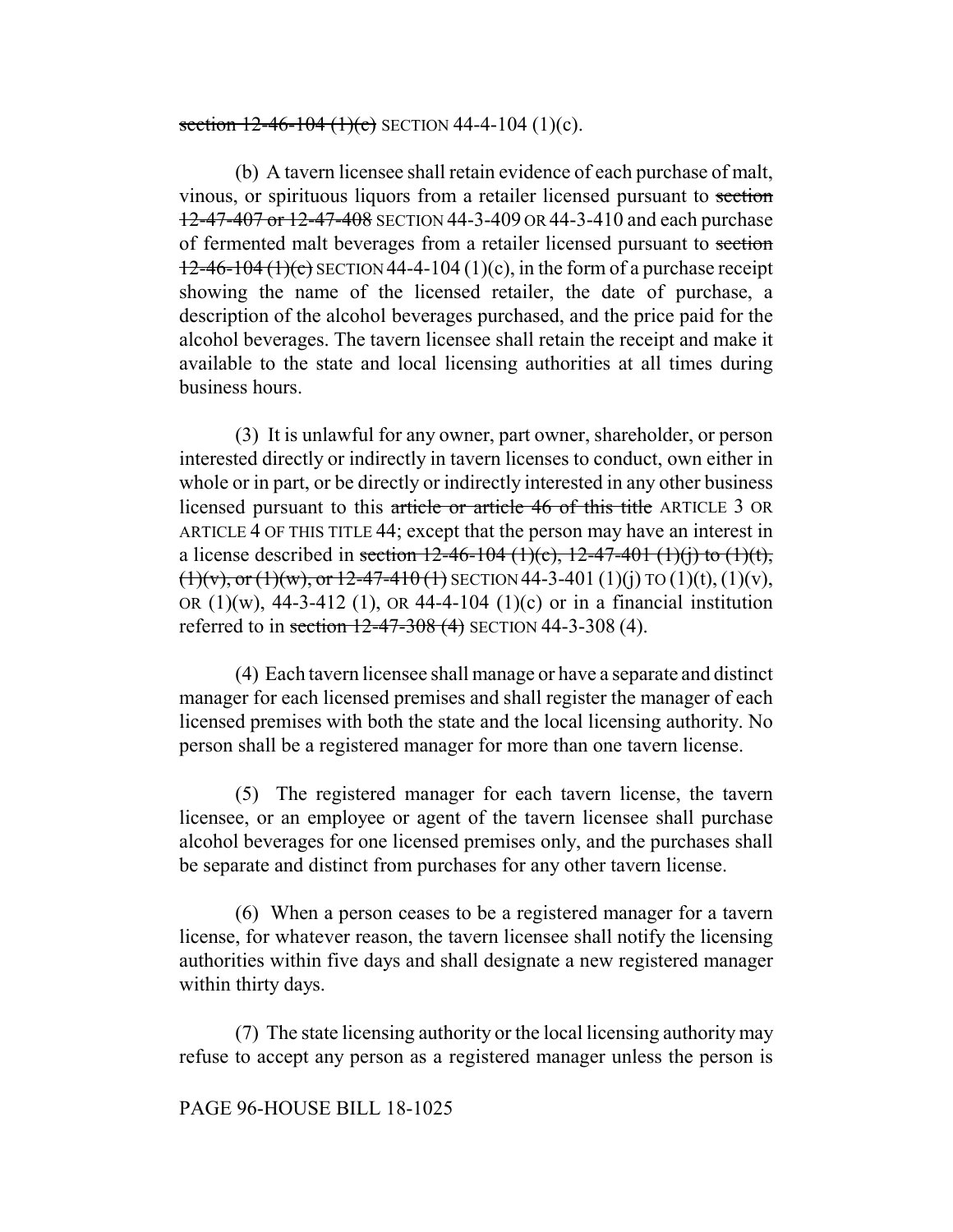satisfactory to the respective licensing authorities as to character, record, and reputation. In determining a registered manager's character, record, and reputation, the state or local licensing authority may have access to criminal history record information furnished by a criminal justice agency subject to any restrictions imposed by such agency.

(8) The tavern licensee shall pay a registration fee not to exceed seventy-five dollars for actual and necessary expenses incurred in determining the character, record, and reputation of each registered manager. Such fee shall be paid to both the state and the local licensing authority.

(9) (a) At the time a tavern license is due for renewal or by one year after August 10, 2016, whichever occurs later, a tavern licensed under this section that does not have as its principal business the sale of alcohol beverages, has a valid license on the effective date of this section, and is a lodging and entertainment facility may apply to, and the applicable local licensing authority shall, convert the tavern license to a lodging and entertainment license under section 12-47-426 SECTION 44-3-428, and the licensee may continue to operate as a lodging and entertainment facility licensee. If a tavern licensee does not have as its principal business the sale of alcohol beverages but is not a lodging and entertainment facility, at the time the tavern license is due for renewal or by one year after August 10, 2016, whichever occurs later, the licensee may apply to, and the applicable local licensing authority shall, convert the tavern license to another license under this article ARTICLE 3, if any, for which the person qualifies.

(b) A person applying under this subsection (9) to convert an existing tavern license to another license under this article ARTICLE 3 may apply to convert the license, even if the location of the licensed premises is within five hundred feet of any public or parochial school or the principal campus of any college, university, or seminary, so long as the local licensing authority has previously approved the location of the licensed premises in accordance with section  $12-47-313$  (1)(d) SECTION 44-3-313  $(1)(d)$ .

**44-3-415. [Formerly 12-47-413] Optional premises license.** (1) An optional premises license shall be granted for optional premises approved by the state and local licensing authorities to persons selling alcohol beverages by the drink only to customers for consumption on the

### PAGE 97-HOUSE BILL 18-1025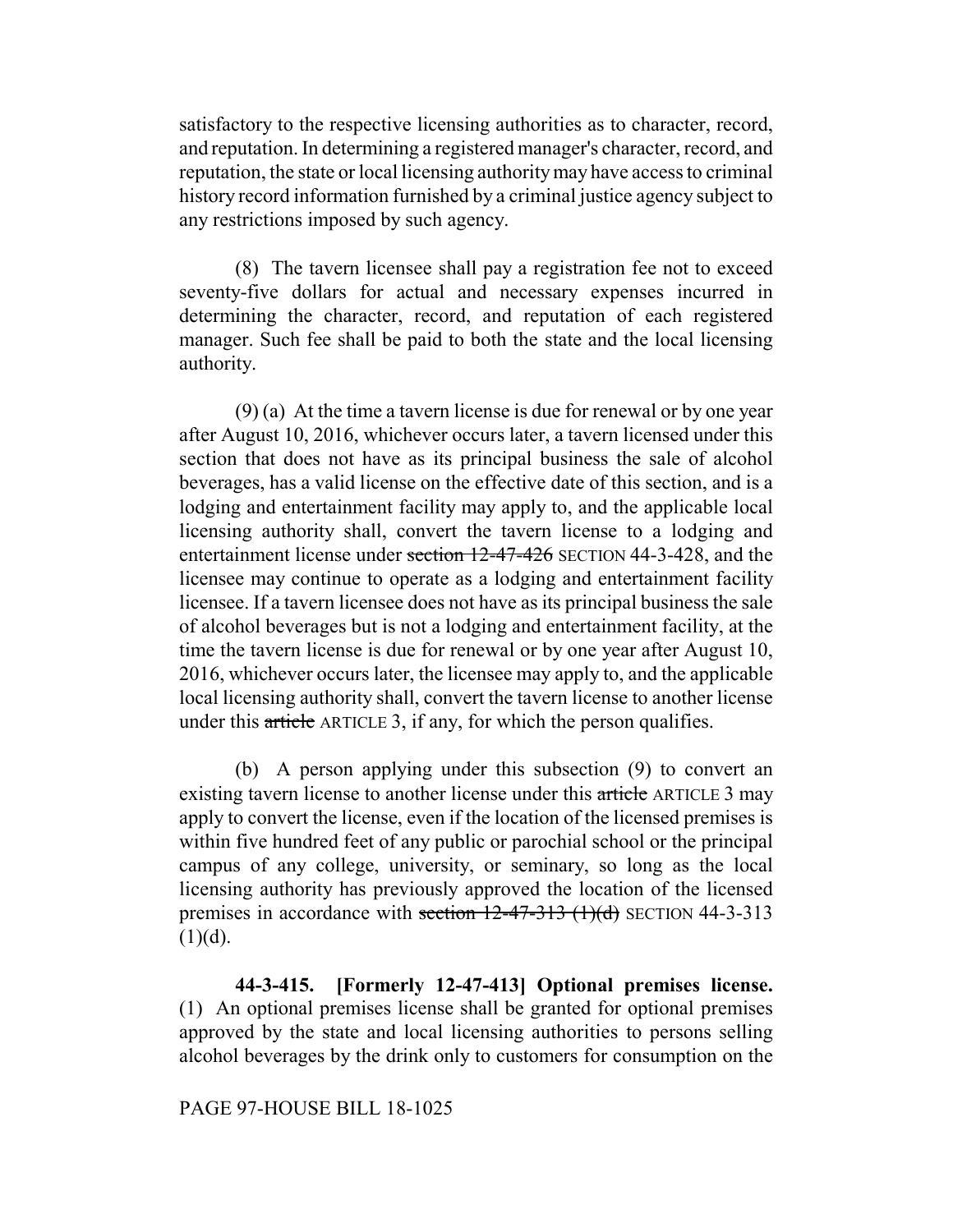optional premises and for storing alcohol beverages in a secure area on or off the optional premises for future use on the optional premises.

(2) (a) It is unlawful for any owner, part owner, shareholder, or person interested directly or indirectly in an optional premises license to conduct, own either in whole or in part, or be directly or indirectly interested in any other business licensed pursuant to this article or article 46 of this title ARTICLE 3 OR ARTICLE 4 OF THIS TITLE 44.

(b) Notwithstanding paragraph (a) of this subsection  $(2)$  SUBSECTION (2)(a) OF THIS SECTION, an owner, part owner, shareholder, or person interested directly or indirectly in an optional premises license may own, either in whole or in part, or be directly or indirectly interested in a license described in section 12-46-104 (1)(c), 12-47-401 (1)(j) to (1)(t), (1)(v), or  $(1)(w)$ , or 12-47-410 (1) SECTION 44-3-401 (1)(i) TO (1)(t), (1)(v), OR  $(1)(w)$ , 44-3-412(1), OR 44-4-104(1)(c) or in a financial institution referred to in section  $12-47-308$  (4) SECTION 44-3-308 (4).

**44-3-416. [Formerly 12-47-414] Retail gaming tavern license.** (1) A retail gaming tavern license shall be issued to persons who are licensed pursuant to section 12-47.1-501 (1)(c), who sell alcohol beverages by individual drink for consumption on the premises, and who sell sandwiches or light snacks or who contract with an establishment that provides such food services within the same building as the licensed premises. In no event shall any person hold more than three retail gaming tavern licenses.

(2) (a) Every person selling alcohol beverages as described in this section shall purchase the alcohol beverages only from a wholesaler licensed pursuant to this article or article 46 of this title ARTICLE 3 OR ARTICLE 4 OF THIS TITLE 44; except that, during a calendar year, a person selling alcohol beverages as provided in this section may purchase not more than two thousand dollars' worth of:

(I) Malt, vinous, or spirituous liquors from a retailer licensed pursuant to section 12-47-407 or 12-47-408 SECTION 44-3-409 OR 44-3-410; and

(II) Fermented malt beverages from a retailer licensed pursuant to section  $12-46-104$  (1)(c) SECTION 44-4-104 (1)(c).

PAGE 98-HOUSE BILL 18-1025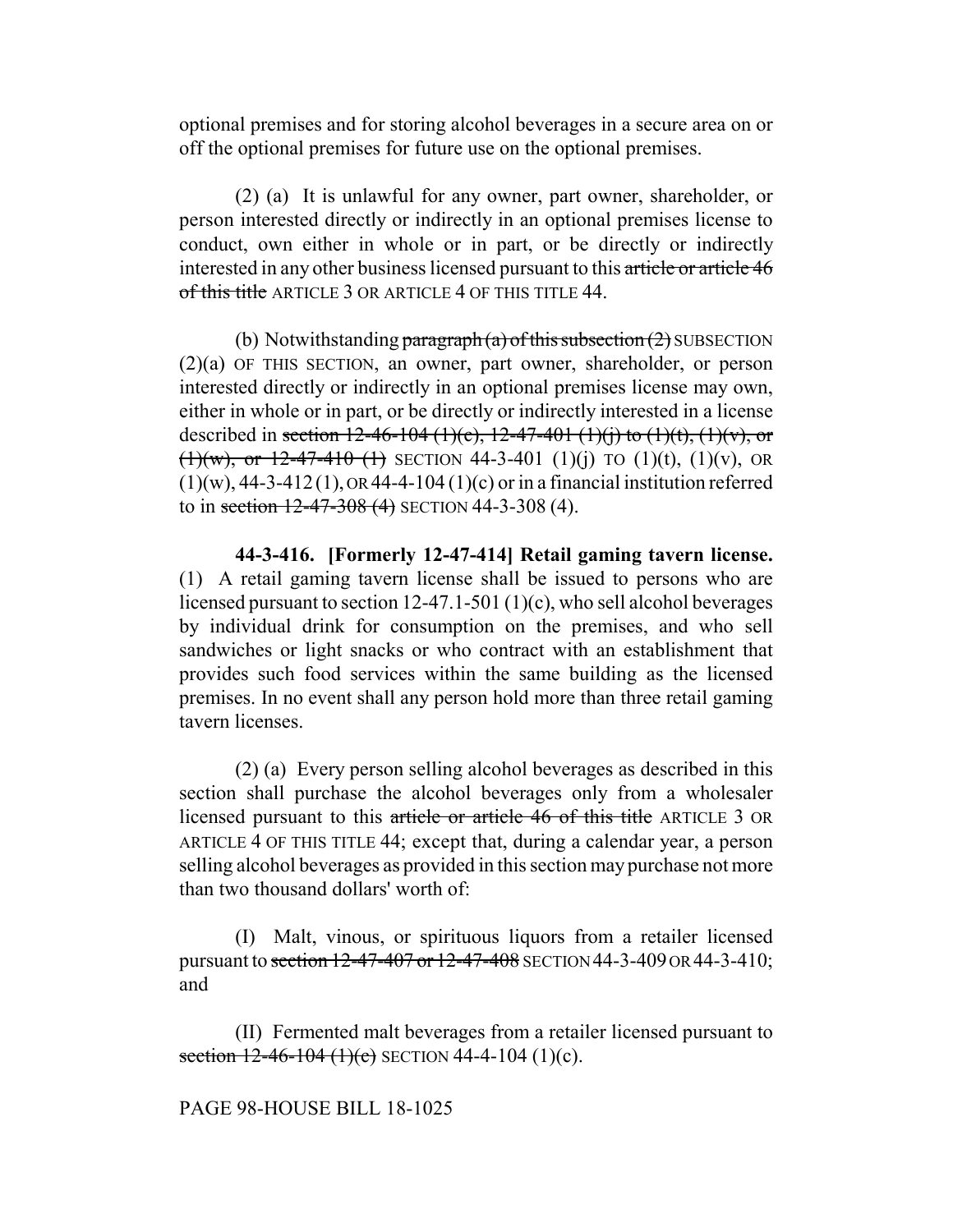(b) A retail gaming tavern licensee shall retain evidence of each purchase of malt, vinous, or spirituous liquors from a retailer licensed pursuant to section 12-47-407 or 12-47-408 SECTION 44-3-409 OR 44-3-410 and each purchase of fermented malt beverages from a retailer licensed pursuant to section  $12-46-104$  (1)(c) SECTION 44-4-104 (1)(c), in the form of a purchase receipt showing the name of the licensed retailer, the date of purchase, a description of the alcohol beverages purchased, and the price paid for the alcohol beverages. The licensee shall retain the receipt and make it available to the state and local licensing authorities at all times during business hours.

(3) Nothing in this article ARTICLE 3 shall permit more than one retail gaming tavern license per building where the licensed premises are located.

(4) It is unlawful for any owner, part owner, shareholder, or person interested directly or indirectly in a retail gaming tavern license to conduct, own either in whole or in part, or be directly or indirectly interested in any other business licensed pursuant to this article or article 46 of this title ARTICLE 3 OR ARTICLE 4 OF THIS TITLE 44; except that the person may have an interest in a license described in section  $12-46-104$   $(1)(c)$ ,  $12-47-401$  $(1)(i)$  to  $(1)(t)$ ,  $(1)(v)$ , or  $(1)(w)$ , or  $12-47-410$  (1) SECTION 44-3-401 (1)(j) TO  $(1)(t)$ ,  $(1)(v)$ , OR  $(1)(w)$ , 44-3-412  $(1)$ , OR 44-4-104  $(1)(c)$  or in a financial institution referred to in section 12-47-308 (4) SECTION 44-3-308 (4).

**44-3-417. [Formerly 12-47-415] Brew pub license - definition.** (1) (a) A brew pub license may be issued to any person operating a brew pub and also selling alcohol beverages for consumption on the premises.

(b) A brew pub licensed pursuant to this section to manufacture malt liquors or fermented malt beverages upon its licensed premises may, upon approval of the state licensing authority, manufacture malt liquors or fermented malt beverages upon alternating proprietor licensed premises within the restrictions specified in section 12-47-103 (4) SECTION 44-3-103 (5).

(2) (a) Except as provided in paragraph (b) of this subsection  $(2)$ SUBSECTION  $(2)(b)$  OF THIS SECTION, during the hours established in section  $12-47-901(5)(b)$  SECTION 44-3-901 (6)(b), malt liquors or fermented malt

# PAGE 99-HOUSE BILL 18-1025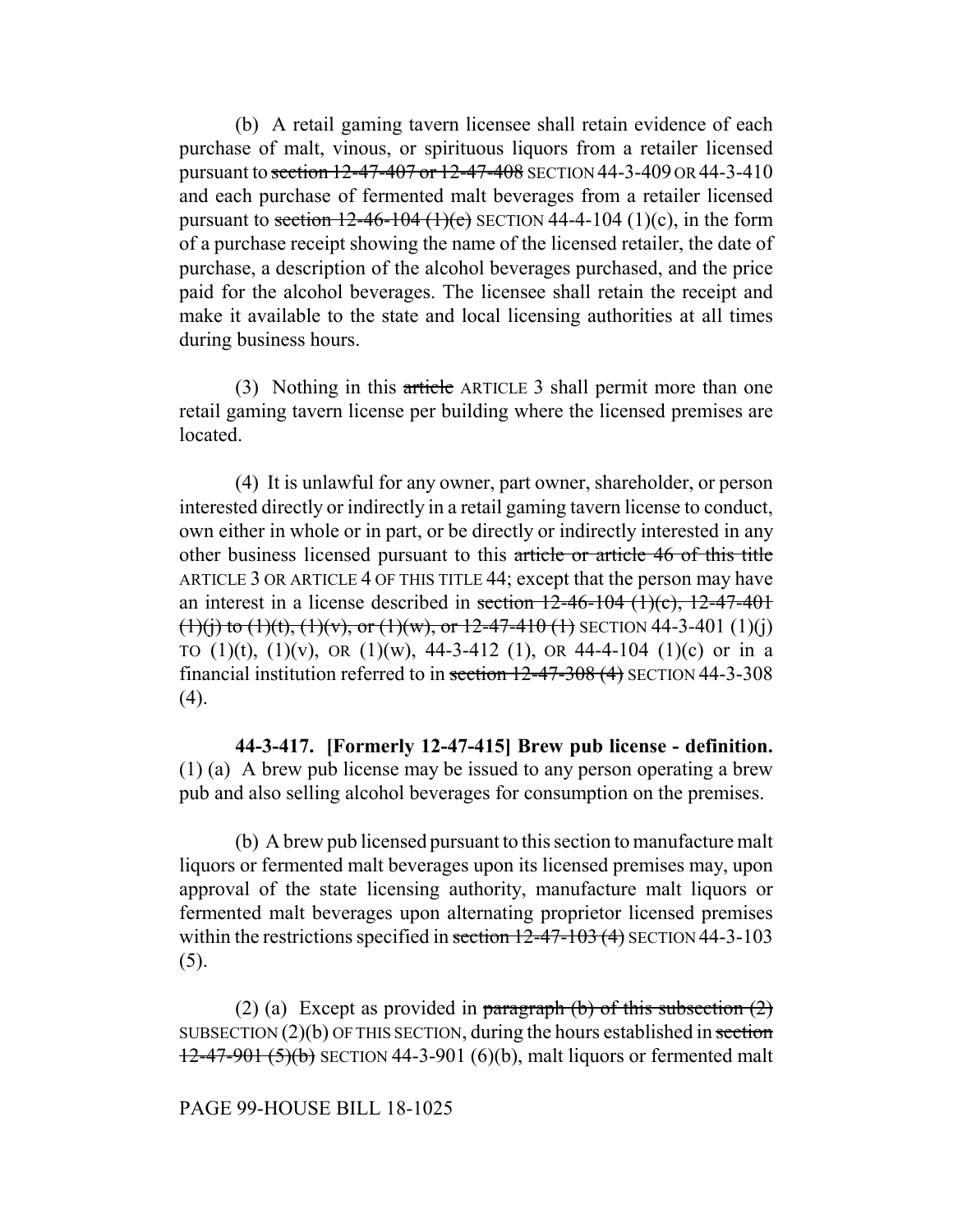beverages manufactured by a brew pub licensee on the licensed premises or alternating proprietor licensed premises may be:

(I) Furnished for consumption on the premises;

(II) Sold to independent wholesalers for distribution to licensed retailers;

(III) Sold to the public in sealed containers for off-premises consumption. Only malt liquors or fermented malt beverages manufactured and packaged on the licensed premises or alternating proprietor licensed premises by the licensee shall be sold in sealed containers.

(IV) Sold at wholesale to licensed retailers in an amount up to three hundred thousand gallons per calendar year.

(b) A brew pub authorized to manufacture malt liquors or fermented malt beverages upon alternating proprietor licensed premises shall not conduct retail sales of malt liquors or fermented malt beverages from an area licensed or defined as an alternating proprietor licensed premises.

(3) (a) Every person selling alcohol beverages pursuant to this section shall purchase alcohol beverages, other than those that are manufactured at the licensed brew pub, from a wholesaler licensed pursuant to this article or article 46 of this title ARTICLE 3 OR ARTICLE 4 OF THIS TITLE 44; except that, during a calendar year, a person selling alcohol beverages as provided in this section may purchase not more than two thousand dollars' worth of:

(I) Malt, vinous, and spirituous liquors from a retailer licensed pursuant to section 12-47-407 or 12-47-408 SECTION 44-3-409 OR 44-3-410; and

(II) Fermented malt beverages from a retailer licensed pursuant to section  $12-46-104$  (1)(c) SECTION 44-4-104 (1)(c).

(b) The brew pub licensee shall retain evidence of each purchase of malt, vinous, and spirituous liquors from a retailer licensed pursuant to section 12-47-407 or 12-47-408 SECTION 44-3-409 OR 44-3-410 and each purchase of fermented malt beverages from a retailer licensed pursuant to

### PAGE 100-HOUSE BILL 18-1025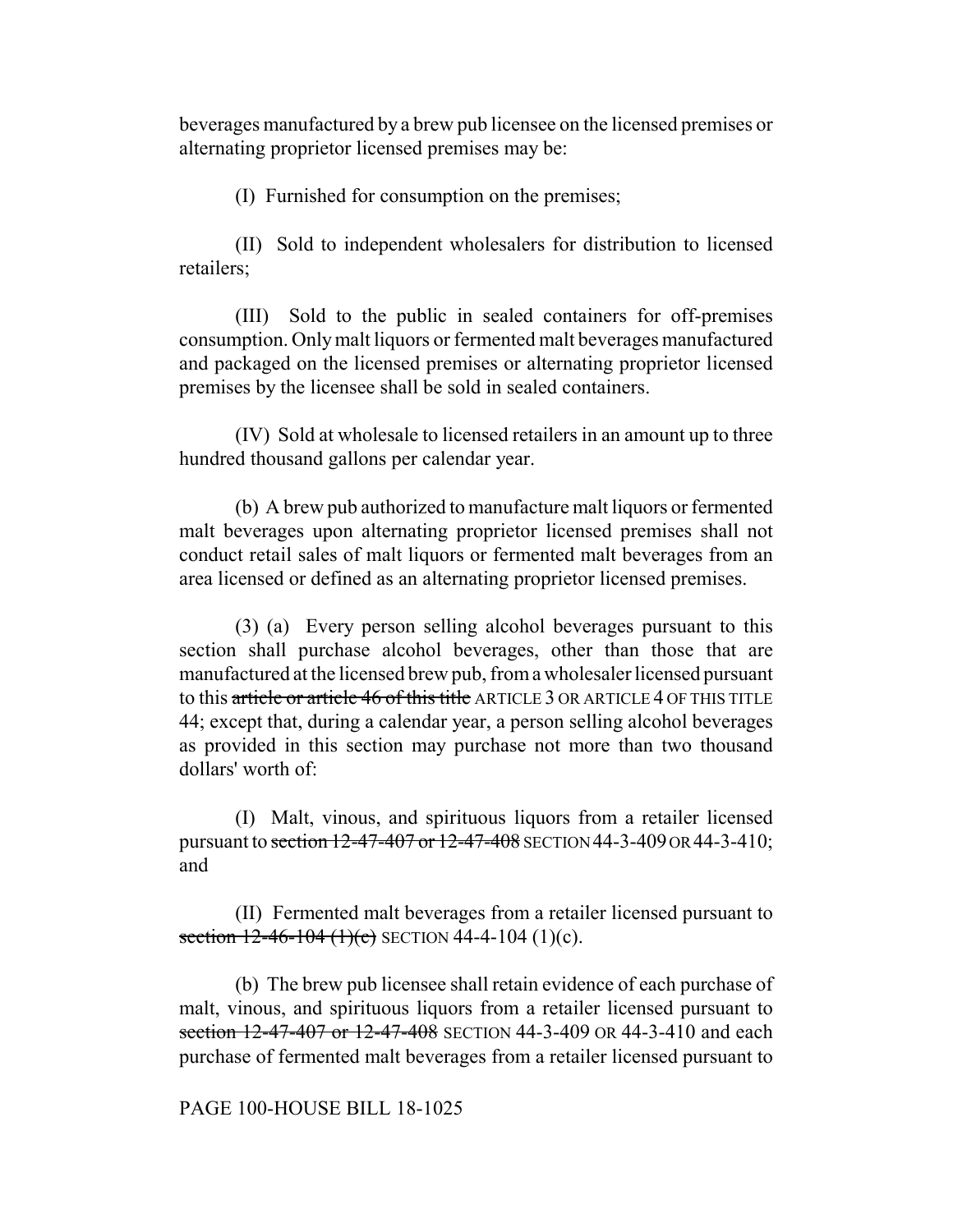section  $12-46-104(1)(c)$  SECTION 44-4-104 (1)(c), in the form of a purchase receipt showing the name of the licensed retailer, the date of purchase, a description of the alcohol beverages purchased, and the price paid for the alcohol beverages. The licensee shall retain the receipt and make it available to state and local licensing authorities at all times during business hours.

(4) A brew pub licensee shall sell alcohol beverages for on-premises consumption only if at least fifteen percent of the gross on-premises food and drink income of the business of the licensed premises is from the sale of food. For purposes of this subsection (4), "food" means a quantity of foodstuffs of such nature as is ordinarily consumed by an individual at regular intervals for the purpose of sustenance.

(5) (a) It is unlawful for any owner, part owner, shareholder, or person interested directly or indirectly in a brew pub license to conduct, own either in whole or in part, or be directly or indirectly interested in any other business licensed pursuant to this article or article 46 of this title ARTICLE 3 OR ARTICLE 4 OF THIS TITLE 44.

(b) Notwithstanding paragraph (a) of this subsection  $(5)$  SUBSECTION (5)(a) OF THIS SECTION, a person interested directly or indirectly in a brew pub license may conduct, own either in whole or in part, or be directly or indirectly interested in a license described in section  $12-46-104$  (1)(c),  $12-47-401$  (1)(i) to (1)(t), (1)(v), or (1)(w), or 12-47-410 (1) SECTION 44-3-401 (1)(j) TO (1)(t), (1)(v), OR (1)(w), 44-3-412(1), OR 44-4-104 (1)(c) or in a financial institution referred to in section 12-47-308 (4) SECTION 44-3-308 (4).

**44-3-418. [Formerly 12-47-416] Club license - legislative declaration.** (1) A club license shall be issued to persons selling alcohol beverages by the drink only to members of the club and guests and only for consumption on the premises of the club.

(2) (a) Every person selling alcohol beverages as provided in this section shall purchase the alcohol beverages only from a wholesaler licensed pursuant to this article or article 46 of this title ARTICLE 3 OR ARTICLE 4 OF THIS TITLE 44; except that, during a calendar year, a person selling alcohol beverages as provided in this section may purchase not more than two thousand dollars' worth of:

# PAGE 101-HOUSE BILL 18-1025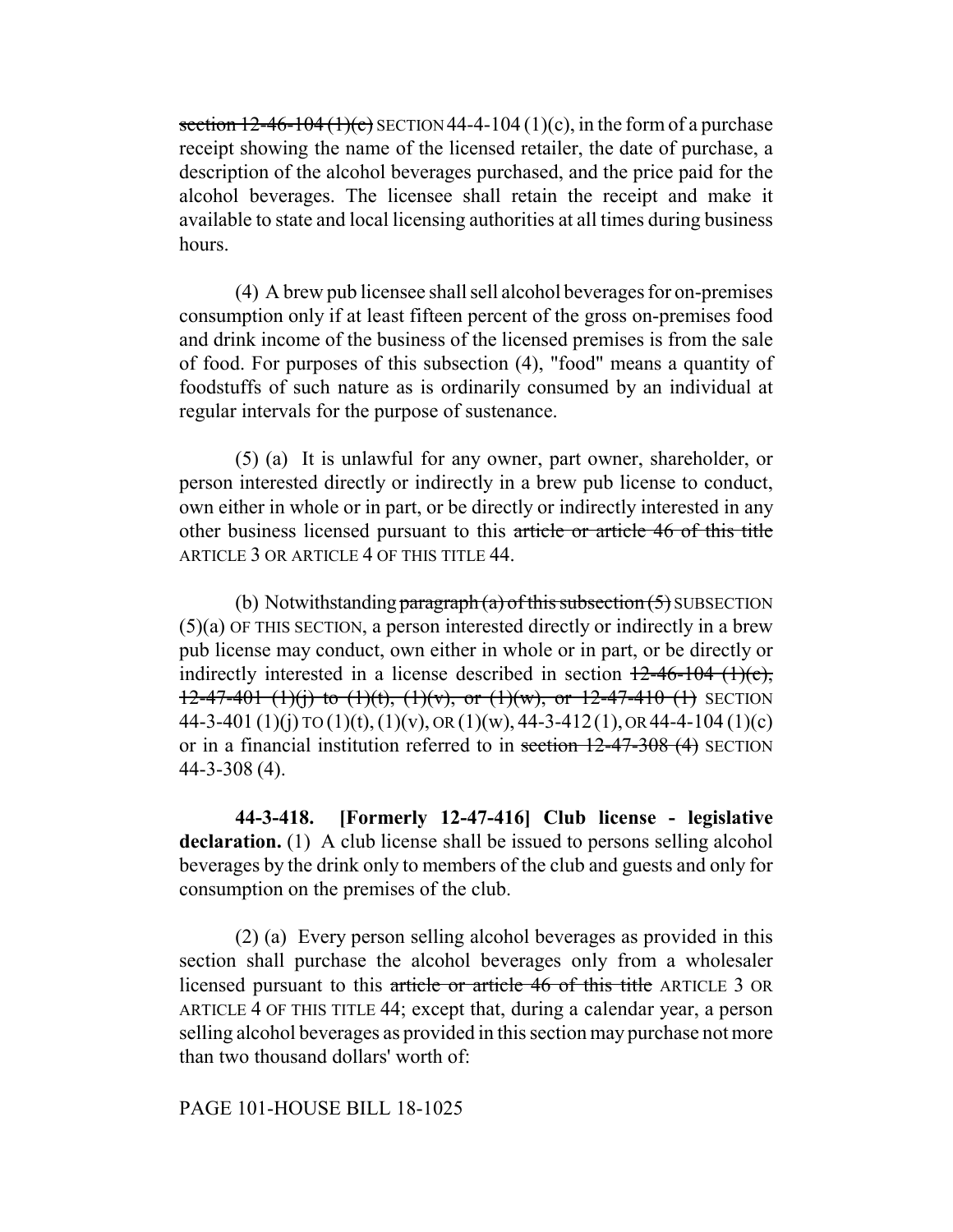(I) Malt, vinous, and spirituous liquors from a retailer licensed pursuant to section 12-47-407 or 12-47-408 SECTION 44-3-409 OR 44-3-410; and

(II) Fermented malt beverages from a retailer licensed pursuant to section  $12-46-104$  (1)(c) SECTION 44-4-104 (1)(c).

(b) The club licensee shall retain evidence of each purchase of malt, vinous, or spirituous liquors from a retailer licensed pursuant to section 12-47-407 or 12-47-408 SECTION 44-3-409 OR 44-3-410 and each purchase of fermented malt beverages from a retailer licensed pursuant to section  $12-46-104(1)(c)$  SECTION 44-4-104 (1)(c), in the form of a purchase receipt showing the name of the licensed retailer, the date of purchase, a description of the alcohol beverages purchased, and the price paid for the alcohol beverages. The licensee shall retain the receipt and make it available to the state and local licensing authorities at all times during business hours.

(3) (a) The general assembly finds, determines, and declares that the people of the state of Colorado desire to promote and achieve tax equity and fairness among all the state's citizens and further desire to conform to the public policy of nondiscrimination. The general assembly further declares that the provisions of this subsection (3) are enacted for these reasons and for no other purpose.

(b) Any club licensee that has a policy to restrict membership on the basis of sex, sexual orientation, marital status, race, creed, religion, color, ancestry, or national origin shall, when issuing a receipt for expenses which may otherwise be used by taxpayers for deduction purposes pursuant to section 162 (a) of the federal "Internal Revenue Code of 1986", as amended, for purposes of determining taxes owed pursuant to article 22 of title 39, C.R.S., incorporate a printed statement on the receipt as follows:

> The expenditures covered by this receipt are nondeductible for state income tax purposes.

(4) It is unlawful for any owner, part owner, shareholder, or person interested directly or indirectly in a club license to conduct, own either in whole or in part, or be directly or indirectly interested in any other business licensed pursuant to this article or article 46 of this title ARTICLE 3 OR

#### PAGE 102-HOUSE BILL 18-1025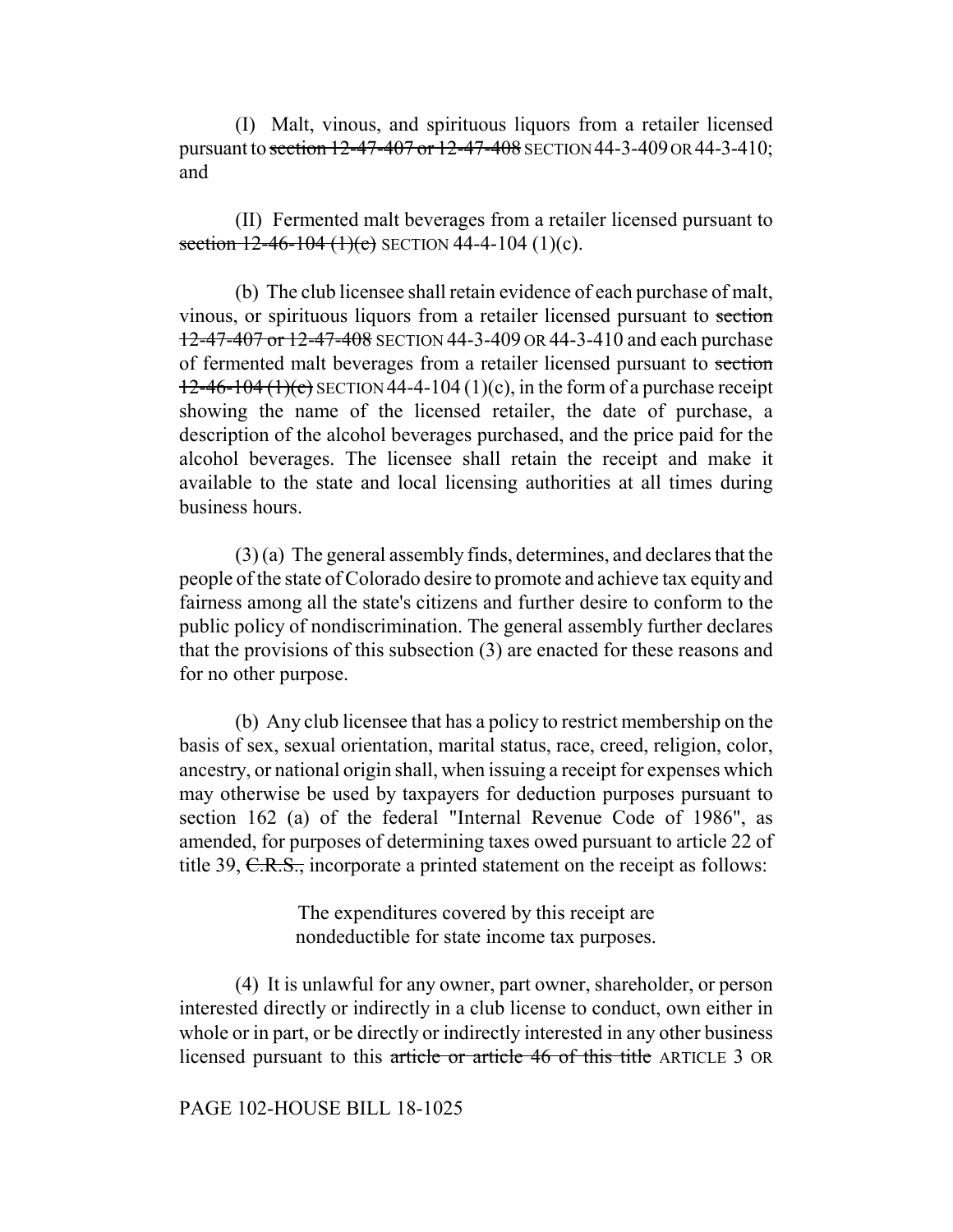ARTICLE 4 OF THIS TITLE 44; except that:

(a) Such a person may have an interest in an arts license or an airline public transportation system license granted under this article ARTICLE 3, or in a financial institution referred to in section  $12-47-308$  (4) SECTION  $44 - 3 - 308(4)$ ;

(b) Any person who owns, in whole or in part, directly or indirectly, any other license issued pursuant to this article or article 46 of this title ARTICLE 3 OR ARTICLE 4 OF THIS TITLE 44 may be listed as an officer or director on a club license if the person does not individually manage or receive any direct financial benefit from the operation of the license.

**44-3-419. [Formerly 12-47-417] Arts license - definition.** (1) (a) An arts license may be issued to any nonprofit arts organization that sponsors and presents productions or performances of an artistic or cultural nature, and the arts license permits the licensee to sell alcohol beverages only to patrons of the productions or performances for consumption on the licensed premises in connection with the productions or performances. No person licensed pursuant to this section shall permit any exterior or interior advertising concerning the sale of alcohol beverages on the licensed premises.

(b) An arts license may be issued to any municipality owning arts facilities at which productions or performances of an artistic or cultural nature are presented, in the same manner as provided for in paragraph  $(a)$ of this subsection  $(1)$  SUBSECTION  $(1)(a)$  OF THIS SECTION and subject to the same restrictions.

(2) Any provision of this article ARTICLE 3 to the contrary notwithstanding, the proximity of premises licensed pursuant to this section to any public or parochial school or the principal campus of a college, university, or seminary shall not, in and of itself, affect the granting or denial of such license by the state and the local licensing authority, but a public or parochial school shall not contain a licensed premises. The campus of a college, university, or seminary may contain a licensed premises.

(3) As used in this section, "nonprofit arts organization" means only an organization subject to the provisions of articles 121 to 137 of title 7

### PAGE 103-HOUSE BILL 18-1025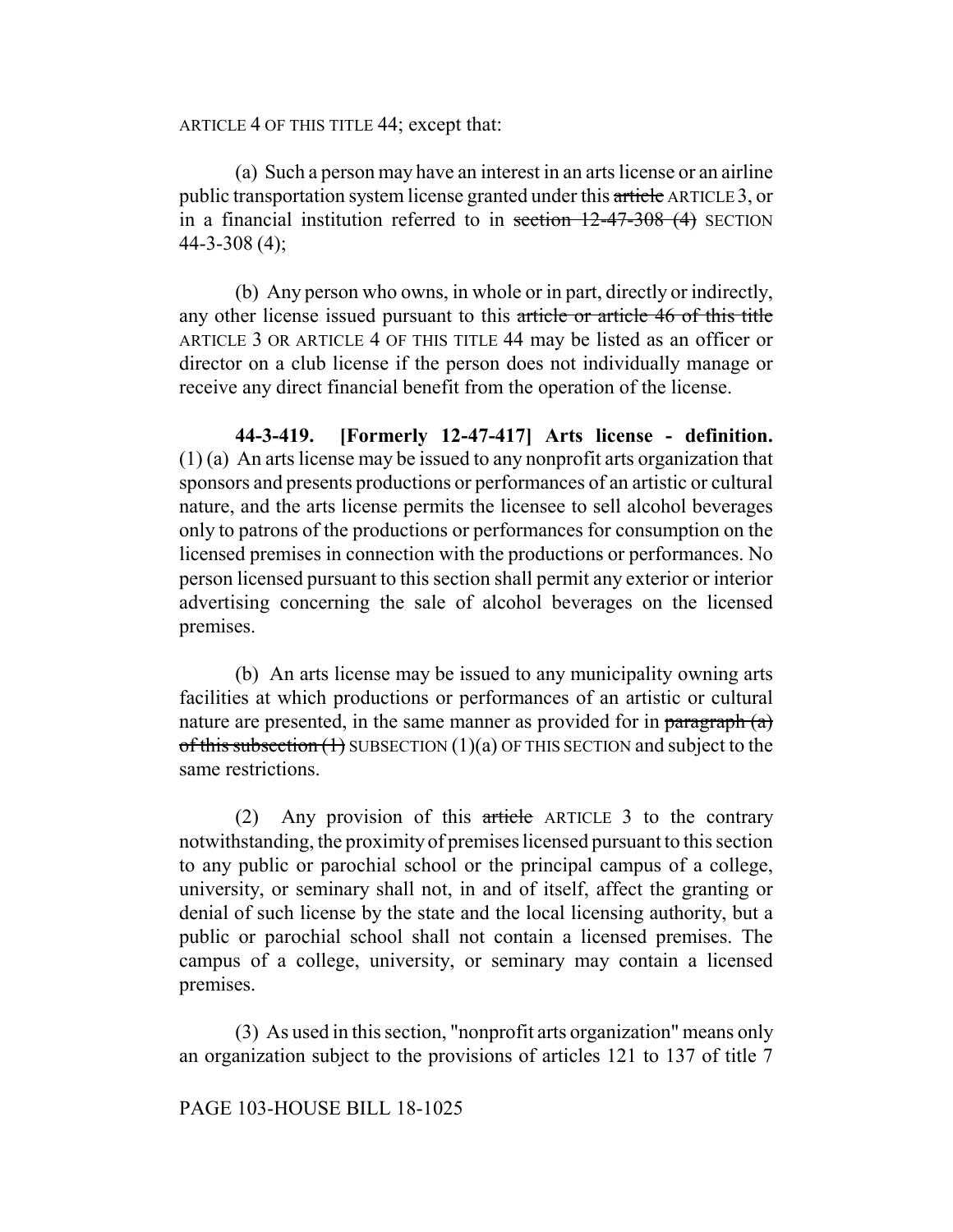C.R.S., and held to be tax-exempt by the federal internal revenue service.

(4) (a) Every person selling alcohol beverages as provided in this section shall purchase the alcohol beverages only from a wholesaler licensed pursuant to this article or article 46 of this title ARTICLE 3 OR ARTICLE 4 OF THIS TITLE 44; except that, during a calendar year, a person selling alcohol beverages as provided in this section may purchase not more than two thousand dollars' worth of:

(I) Malt, vinous, and spirituous liquors from a retailer licensed pursuant to section 12-47-407 or 12-47-408 SECTION 44-3-409 OR 44-3-410; and

(II) Fermented malt beverages from a retailer licensed pursuant to section  $12-46-104$  (1)(c) SECTION 44-4-104 (1)(c).

(b) An arts licensee shall retain evidence of each purchase of malt, vinous, or spirituous liquors from a retailer licensed pursuant to section 12-47-407 or 12-47-408 SECTION 44-3-409 OR 44-3-410 and each purchase of fermented malt beverages from a retailer licensed pursuant to section  $12-46-104(1)(c)$  SECTION 44-4-104 (1)(c), in the form of a purchase receipt showing the name of the licensed retailer, the date of purchase, a description of the alcohol beverages purchased, and the price paid for the alcohol beverages. The licensee shall retain the receipt and make it available to the state and local licensing authorities at all times during business hours.

**44-3-420. [Formerly 12-47-418] Racetrack license.** (1) A racetrack licensee may sell alcohol beverages by the drink for consumption on the licensed premises only to customers of the racetrack and shall serve food as well as alcohol beverages.

(2) (a) Every person selling alcohol beverages as provided in this section shall purchase the alcohol beverages only from a wholesaler licensed pursuant to this article or article 46 of this title ARTICLE 3 OR ARTICLE 4 OF THIS TITLE 44; except that, during a calendar year, a person selling alcohol beverages as provided in this section may purchase not more than two thousand dollars' worth of:

(I) Malt, vinous, and spirituous liquors from a retailer licensed

PAGE 104-HOUSE BILL 18-1025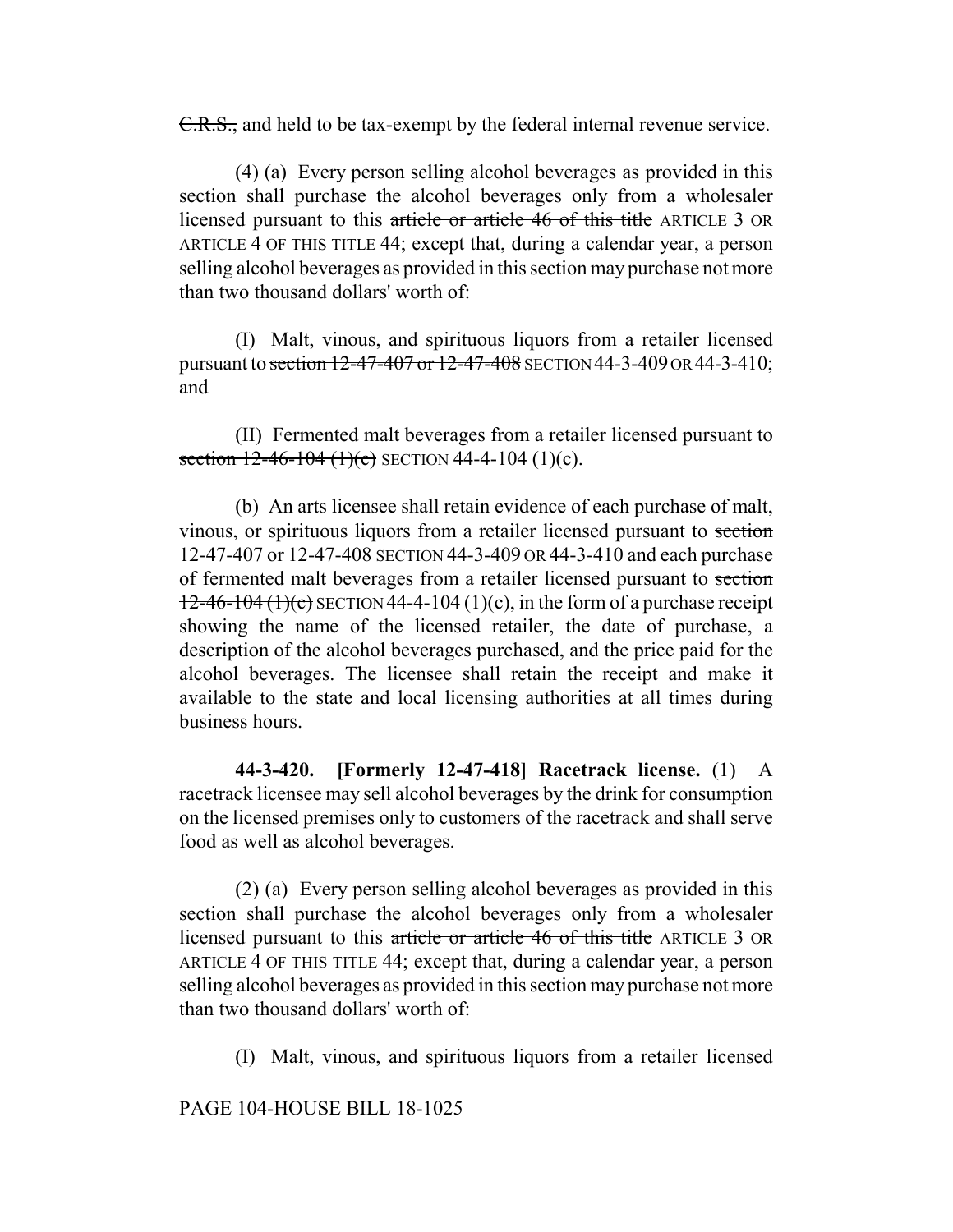pursuant to section 12-47-407 or 12-47-408 SECTION 44-3-409 OR 44-3-410; and

(II) Fermented malt beverages from a retailer licensed pursuant to section  $12-46-104$  (1)(c) SECTION 44-4-104 (1)(c).

(b) A racetrack licensee shall retain evidence of each purchase of malt, vinous, or spirituous liquors from a retailer licensed pursuant to section 12-47-407 or 12-47-408 SECTION 44-3-409 OR 44-3-410 and each purchase of fermented malt beverages from a retailer licensed pursuant to section  $12-46-104$  (1)(c) SECTION 44-4-104 (1)(c), in the form of a purchase receipt showing the name of the licensed retailer, the date of purchase, a description of the alcohol beverages purchased, and the price paid for the alcohol beverages. The licensee shall retain the receipt and make it available to the state and local licensing authorities at all times during business hours.

(3) If any person holds a valid license pursuant to this article ARTICLE 3 to sell alcohol beverages by the drink for consumption on the licensed premises, the person is not required to obtain a racetrack class license pursuant to this section if simulcast races with pari-mutuel wagering occur on the licensed premises.

(4) It is unlawful for any owner, part owner, shareholder, or person interested directly or indirectly in a racetrack license to conduct, own either in whole or in part, or be directly or indirectly interested in any other business licensed pursuant to this article or article 46 of this title ARTICLE 3 OR ARTICLE 4 OF THIS TITLE 44; except that a person licensed under this section may have an interest in a license described in section 12-46-104  $(1)(e)$ , 12-47-401  $(1)(i)$  to  $(1)(t)$ ,  $(1)(v)$ , or  $(1)(w)$ , or  $12$ -47-410 $(1)$  SECTION 44-3-401 (1)(j) TO (1)(t), (1)(v), OR (1)(w), 44-3-412(1), OR 44-4-104 (1)(c) or in a financial institution referred to in section 12-47-308 (4) SECTION 44-3-308 (4).

**44-3-421. [Formerly 12-47-419] Public transportation system license.** (1) The state licensing authority shall issue a public transportation system license to every person operating a public transportation system that sells alcohol beverages by the drink to be served and consumed in or upon any dining, club, or parlor car; plane; bus; or other conveyance of the public transportation system. A public transportation system license issued to a

PAGE 105-HOUSE BILL 18-1025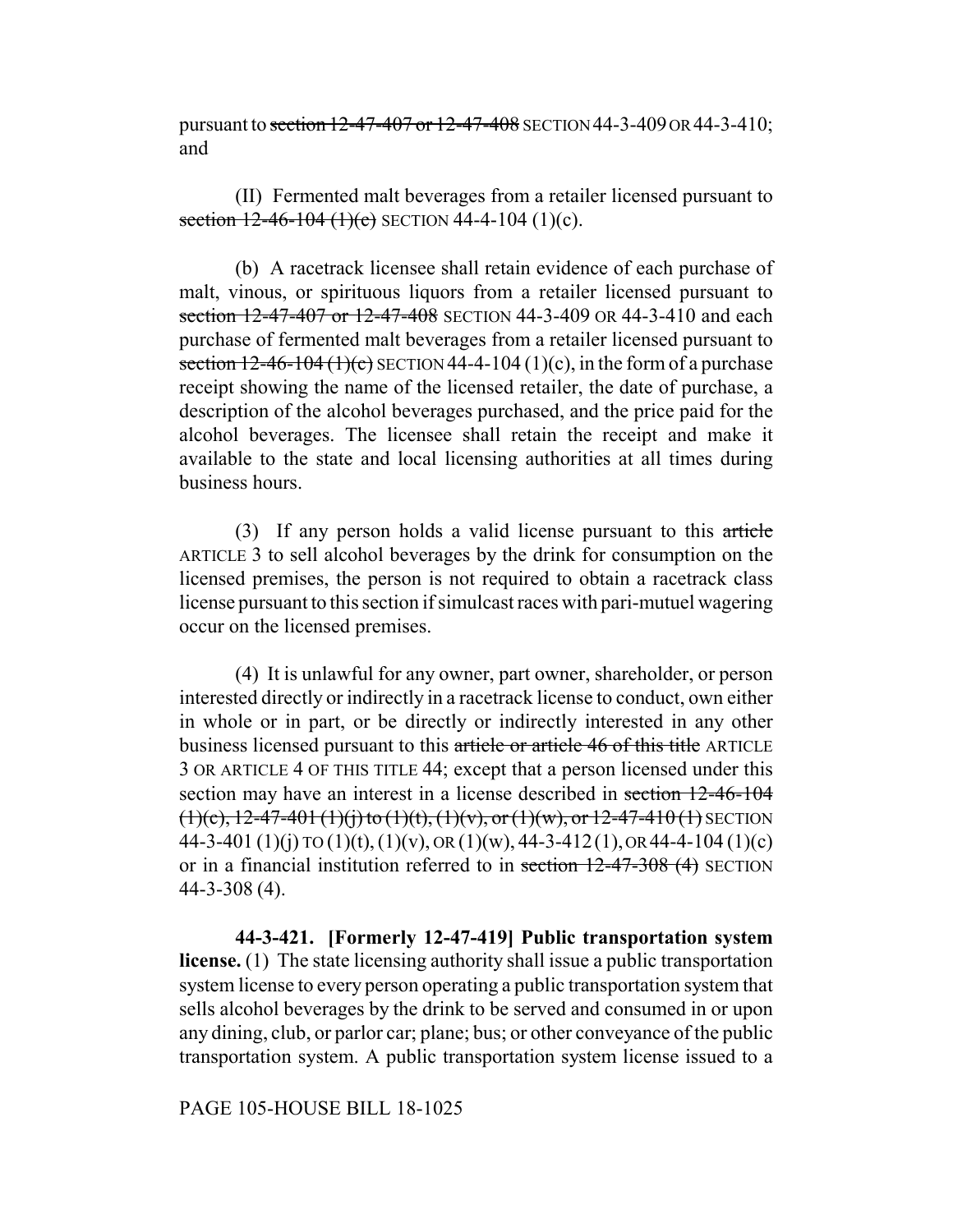commercial airline authorizes the licensee to sell alcohol beverages by the drink in an airport or airport concourse private club room that is in existence and operated by the licensee on or before April 1, 1995. A public transportation system license issued to a common carrier railroad authorizes the licensee to sell alcohol beverages by the drink at any event not open to the public that is held in a museum owned and operated by the licensee if the licensee notifies the appropriate local law enforcement agency of the event no later than fourteen days prior to the scheduled date of the event.

(2) It is unlawful for any owner, part owner, shareholder, or person interested directly or indirectly in a public transportation system license to conduct, own either in whole or in part, or be directly or indirectly interested in any other business licensed pursuant to this article or article 46 of this title ARTICLE 3 OR ARTICLE 4 OF THIS TITLE 44; except that a person licensed under this section may be interested in any other retail license issued pursuant to this article or article 46 of this title ARTICLE 3 OR ARTICLE 4 OF THIS TITLE 44 or in a financial institution referred to in section  $12-47-308$  (4) SECTION 44-3-308 (4).

**44-3-422. [Formerly 12-47-420] Vintner's restaurant license.** (1) A vintner's restaurant license may be issued to a person operating a vintner's restaurant and also selling alcohol beverages for consumption on the premises.

(2) During the hours established in section  $12-47-901$  (5)(b) SECTION 44-3-901 (6)(b), vinous liquors manufactured by a vintner's restaurant licensee on the licensed premises may be:

(a) Furnished for consumption on the premises;

(b) Sold to independent wholesalers for distribution to licensed retailers;

(c) Sold to the public in sealed containers for off-premises consumption. Only vinous liquors fermented, manufactured, and packaged on the premises by the licensee shall be sold in sealed containers.

(d) Sold at wholesale to licensed retailers in an amount up to fifty thousand gallons per calendar year.

### PAGE 106-HOUSE BILL 18-1025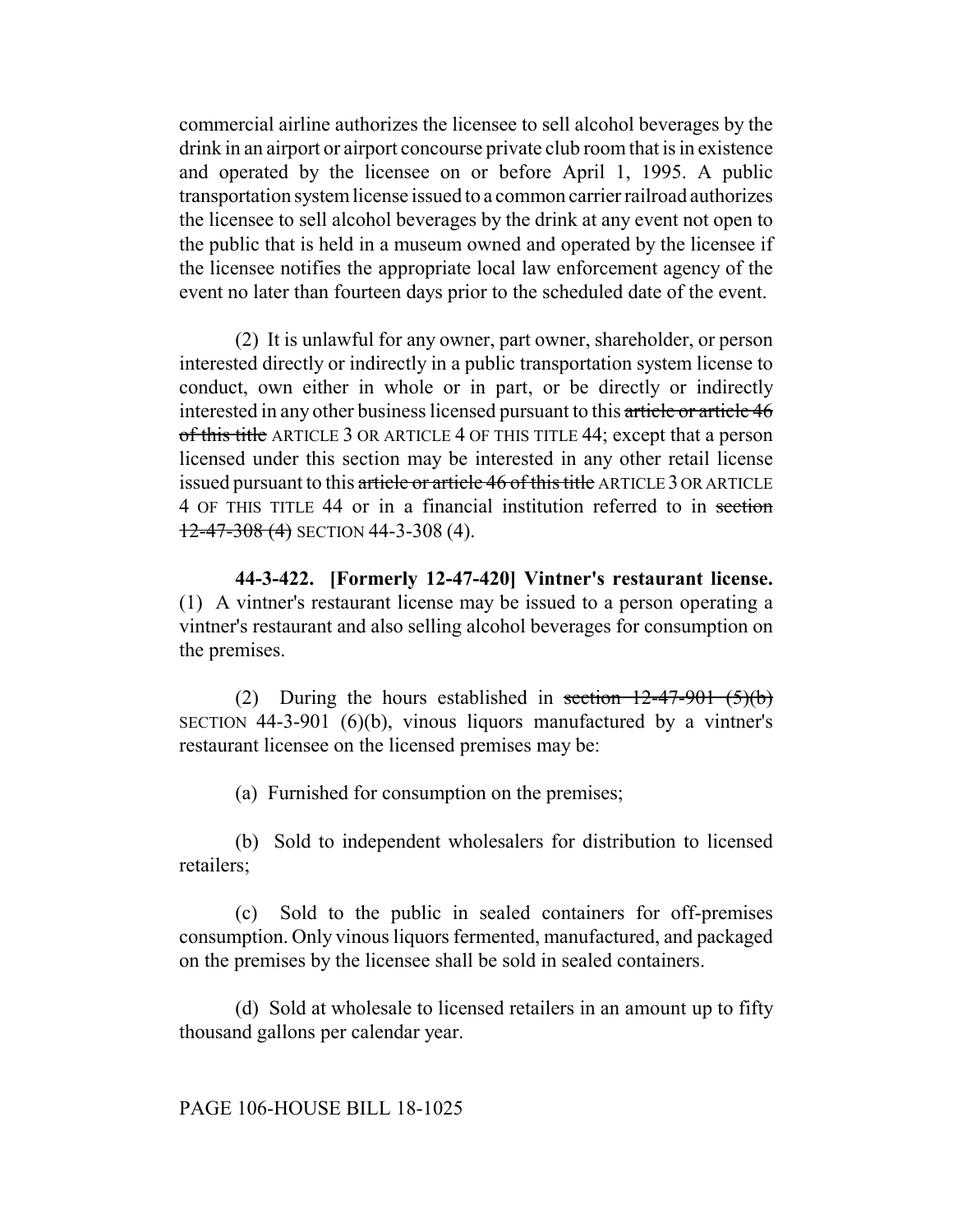(3) (a) Every person selling alcohol beverages pursuant to this section shall purchase the alcohol beverages, other than those that are manufactured at the licensed vintner's restaurant, from a wholesaler licensed pursuant to this article or article 46 of this title ARTICLE 3 OR ARTICLE 4 OF THIS TITLE 44; except that, during a calendar year, a person may purchase not more than two thousand dollars' worth of:

(I) Malt, vinous, and spirituous liquors from a retailer licensed pursuant to section 12-47-407 or 12-47-408 SECTION 44-3-409 OR 44-3-410; and

(II) Fermented malt beverages from a retailer licensed pursuant to section  $12-46-104$  (1)(c) SECTION 44-4-104 (1)(c).

(b) The vintner's restaurant licensee shall retain evidence of each purchase of malt, vinous, and spirituous liquors from a retailer licensed pursuant to section 12-47-407 or 12-47-408 SECTION 44-3-409 OR 44-3-410 and each purchase of fermented malt beverages from a retailer licensed pursuant to section  $12-46-104$  (1)(c) SECTION 44-4-104 (1)(c), in the form of a purchase receipt showing the name of the licensed retailer, the date of purchase, a description of the alcohol beverages purchased, and the price paid for the alcohol beverages. The licensee shall retain the receipt and make it available to state and local licensing authorities at all times during business hours.

(4) A vintner's restaurant licensee may sell alcohol beverages for on-premises consumption only if at least fifteen percent of the gross on-premises food and drink income of the business of the licensed premises is from the sale of food.

(5) (a) Subject to paragraph  $(b)$  of this subsection  $(5)$  SUBSECTION (5)(b) OF THIS SECTION, it is unlawful for an owner, part owner, shareholder, or person interested directly or indirectly in a vintner's restaurant license to conduct, own either in whole or in part, or be directly or indirectly interested in another business licensed pursuant to this article or article 46 of this title ARTICLE 3 OR ARTICLE 4 OF THIS TITLE 44.

(b) A person interested directly or indirectly in a vintner's restaurant license may conduct, own either in whole or in part, or be directly or indirectly interested in a license described in section  $12-46-104$  (1)(c),

# PAGE 107-HOUSE BILL 18-1025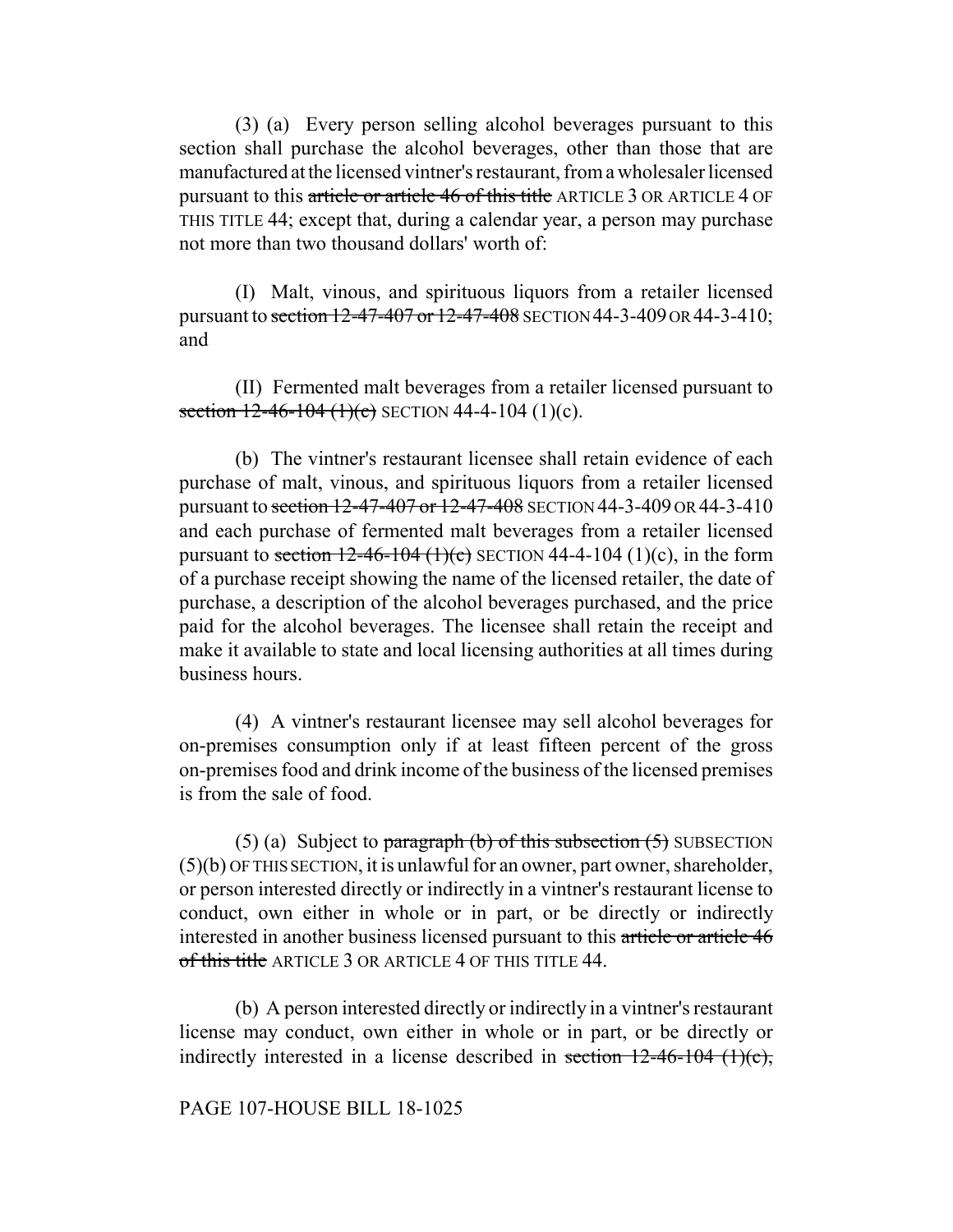$12-47-401$  (1)(i) to (1)(t), (1)(v), or (1)(w), or 12-47-410 (1) SECTION 44-3-401 (1)(j) TO (1)(t), (1)(v), OR (1)(w), 44-3-412(1), OR 44-4-104 (1)(c) or in a financial institution referred to in section 12-47-308 (4) SECTION 44-3-308 (4).

**44-3-423. [Formerly 12-47-421] Removal of vinous liquor from licensed premises.** (1) Notwithstanding any provision of this article ARTICLE 3 to the contrary, a licensee described in subsection (2) of this section may permit a customer of the licensee to reseal and remove from the licensed premises one opened container of partially consumed vinous liquor purchased on the premises so long as the originally sealed container did not contain more than 750 milliliters of vinous liquor.

(2) This section applies to a person:

(a) That is duly licensed as a:

(I) Manufacturer under section  $12-47-402$  SECTION 44-3-402;

(II) Limited winery under section  $12-47-403$  SECTION 44-3-403;

(III) Beer and wine licensee under section 12-47-409 SECTION 44-3-411;

(IV) Hotel and restaurant under section 12-47-411 SECTION 44-3-413;

(V) Tavern under section  $12-47-412$  SECTION 44-3-414;

(VI) Brew pub under section  $12-47-415$  SECTION 44-3-417;

(VII) Vintner's restaurant under section 12-47-420 SECTION 44-3-422;

(VIII) Club under section  $12-47-416$  SECTION 44-3-418;

(IX) Distillery pub under section  $12-47-424$  SECTION 44-3-426; or

(X) Lodging and entertainment facility under section 12-47-426 SECTION 44-3-428; and

PAGE 108-HOUSE BILL 18-1025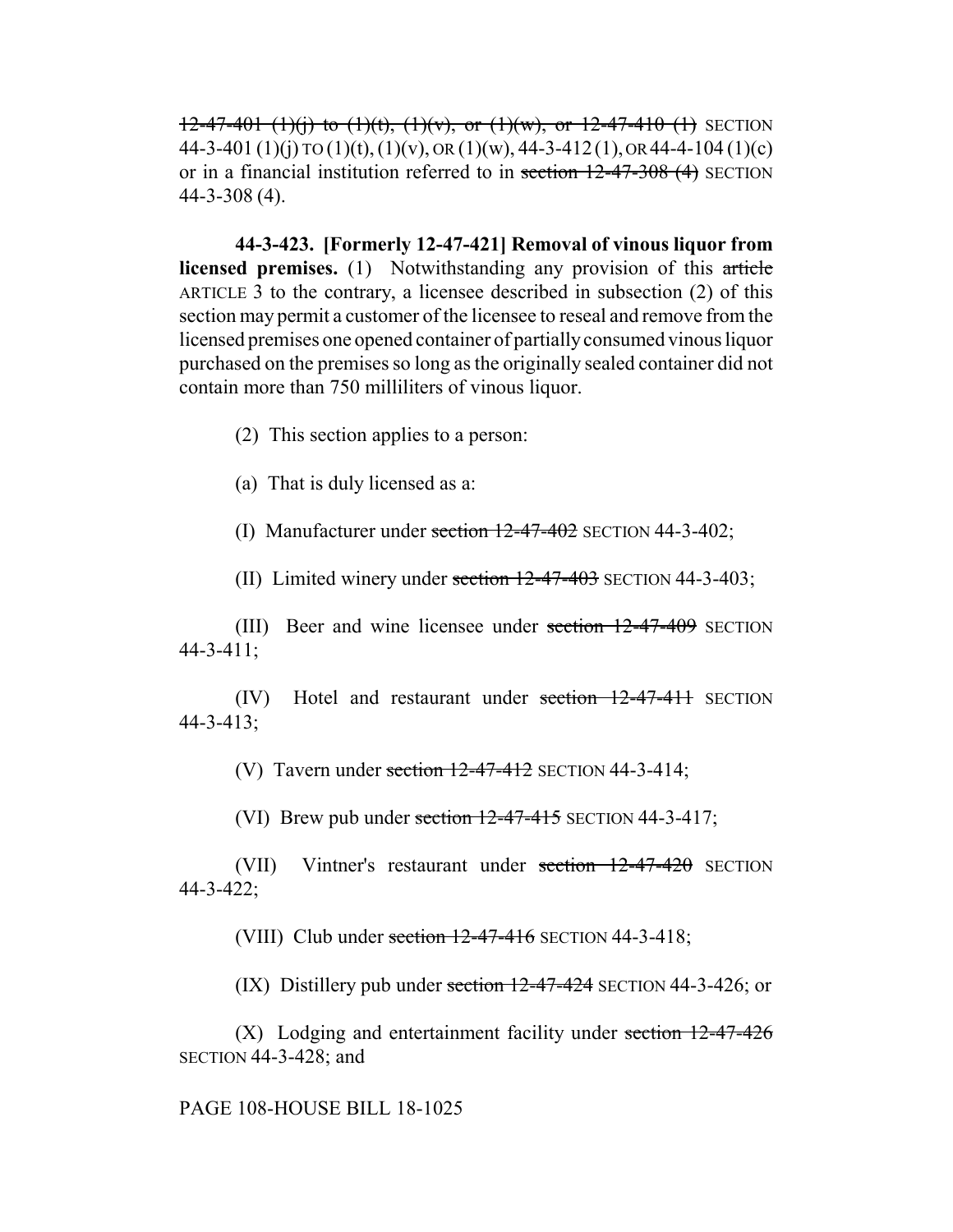(b) That has meals, as defined in section  $12-47-103$  (20) SECTION 44-3-103 (31), available for consumption on the licensed premises.

**44-3-424. [Formerly 12-47-422] Art gallery permit - definition.** (1) A person operating an art gallery that offers complimentary alcohol beverages for consumption only on the premises may be issued an art gallery permit, which shall be renewed annually. An art gallery permittee shall not, directly or indirectly, sell alcohol beverages by the drink, shall not serve alcohol beverages for more than four hours in any one day, and shall not serve alcohol beverages more than fifteen days per year of licensure.

(2) (a) The state or local licensing authority may reject the application for an art gallery permit if the applicant fails to establish that the applicant is able to offer complimentary alcohol beverages without violating this section or creating a public safety risk to the neighborhood.

(b) Upon initial application, and for each renewal, the applicant shall list each day that alcohol beverages will be served, which days shall not be changed without a minimum of fifteen days' written notice to the state and local licensing authority.

(3) An art gallery shall not be denied an art gallery permit based solely on the art gallery's proximity to any public or private school or the principal campus of a college, university, or seminary.

(4) An art gallery shall not charge an entrance fee or a cover charge in connection with offering complimentary alcohol beverages for consumption only on the premises.

(5) An art gallery permit may be suspended or revoked in accordance with section  $12-47-601$  SECTION 44-3-601 if the permittee violates any provision of this article ARTICLE 3 or any rule adopted pursuant to this article ARTICLE 3 or fails to truthfully furnish any required information in connection with a permit application.

(6) It is unlawful for any owner, part owner, shareholder, or person interested directly or indirectly in an art gallery permit to conduct, own either in whole or in part, or be directly or indirectly interested in any other business licensed pursuant to this article or article 46 of this title ARTICLE 3 OR ARTICLE 4 OF THIS TITLE 44; except that a person regulated under this

## PAGE 109-HOUSE BILL 18-1025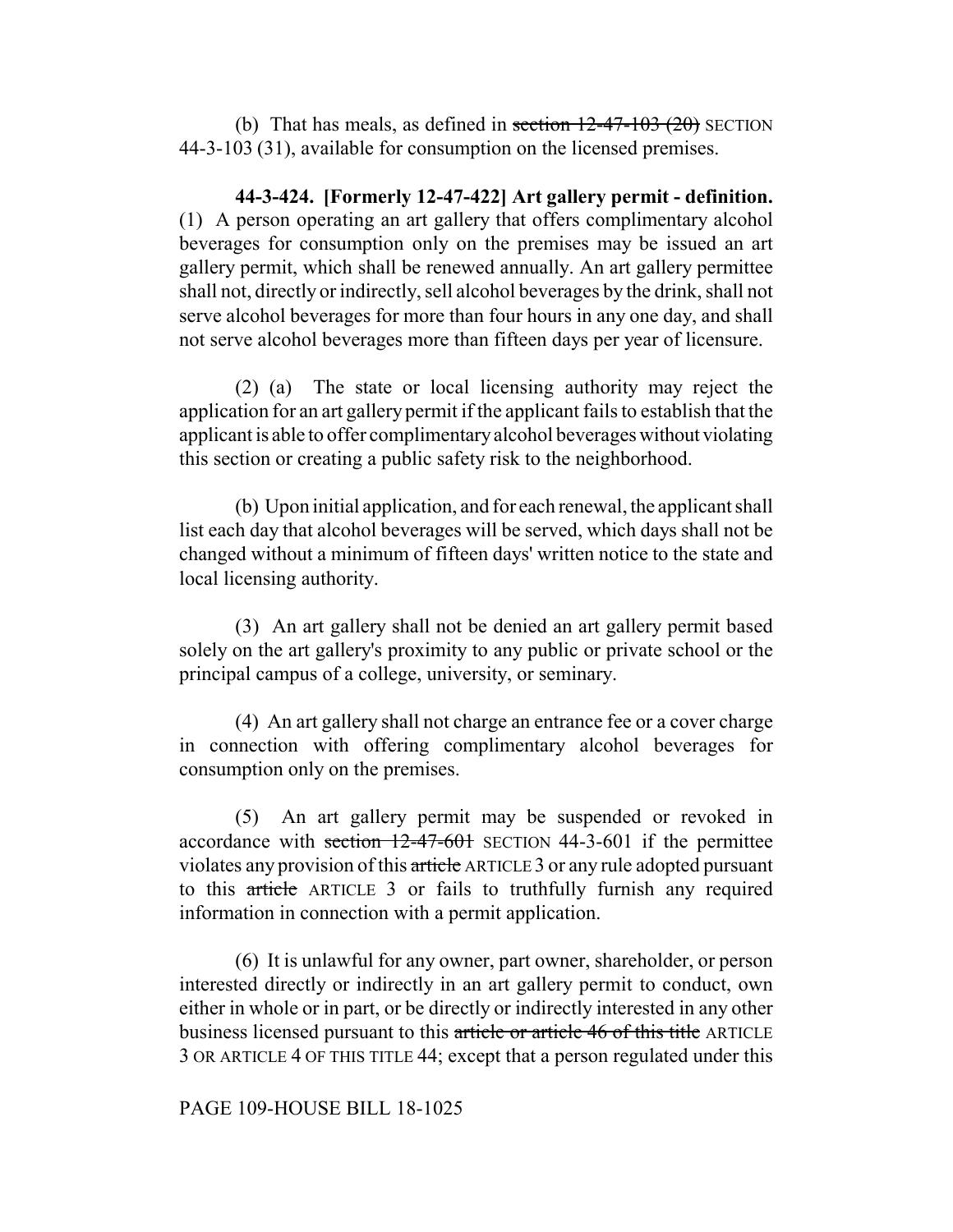section may have an interest in other art gallery permits; in a license described in section 12-46-104 (1)(c), 12-47-401 (1)(j) to (1)(t), (1)(v), or (1)(w), or 12-47-410 (1) SECTION 44-3-401 (1)(j) TO (1)(t), (1)(v), OR  $(1)(w)$ , 44-3-412 (1), OR 44-4-104 (1)(c); or in a financial institution referred to in section  $12-47-308(4)$  SECTION 44-3-308 (4).

(7) As used in this section, "art gallery" means an establishment whose primary purpose is to exhibit and offer for sale works of fine art as defined in section 6-15-101 C.R.S., or precious or semiprecious metals or stones as defined in section 18-16-102. C.R.S.

(8) An art gallery issued a permit shall not intentionally allow more than two hundred fifty people to be on the premises at one time when alcohol beverages are being served.

(9) Nothing in this section shall be construed to abrogate any insurance coverage required by law; to authorize a licensed art gallery to violate section 12-47-901 SECTION 44-3-901, including, without limitation, serving a visibly intoxicated person and taking an alcohol beverage off the licensed premises; or to violate any zoning or occupancy ordinances or laws.

**44-3-425. [Formerly 12-47-423] Wine packaging permit limitations - rules.** (1) (a) The state licensing authority may issue a wine packaging permit to a winery licensed under section 12-47-402 SECTION 44-3-402, a limited winery licensed under section 12-47-403 SECTION 44-3-403, or a wholesaler licensed under section 12-47-406 SECTION 44-3-407 that allows the licensed winery, limited winery, or wholesaler to package tax-paid wine manufactured by another winery or manufacturer.

(b) A licensed winery, limited winery, or wholesaler that obtains a wine packaging permit under this section shall:

(I) Take possession and custody of the tax-paid wine that it packages; and

(II) Return the packaged tax-paid wine either to the original manufacturer of the tax-paid wine or to the original manufacturer's licensed wholesaler; except that, if the original manufacturer's wholesaler obtains a wine packaging permit pursuant to this section, the wholesaler need not

# PAGE 110-HOUSE BILL 18-1025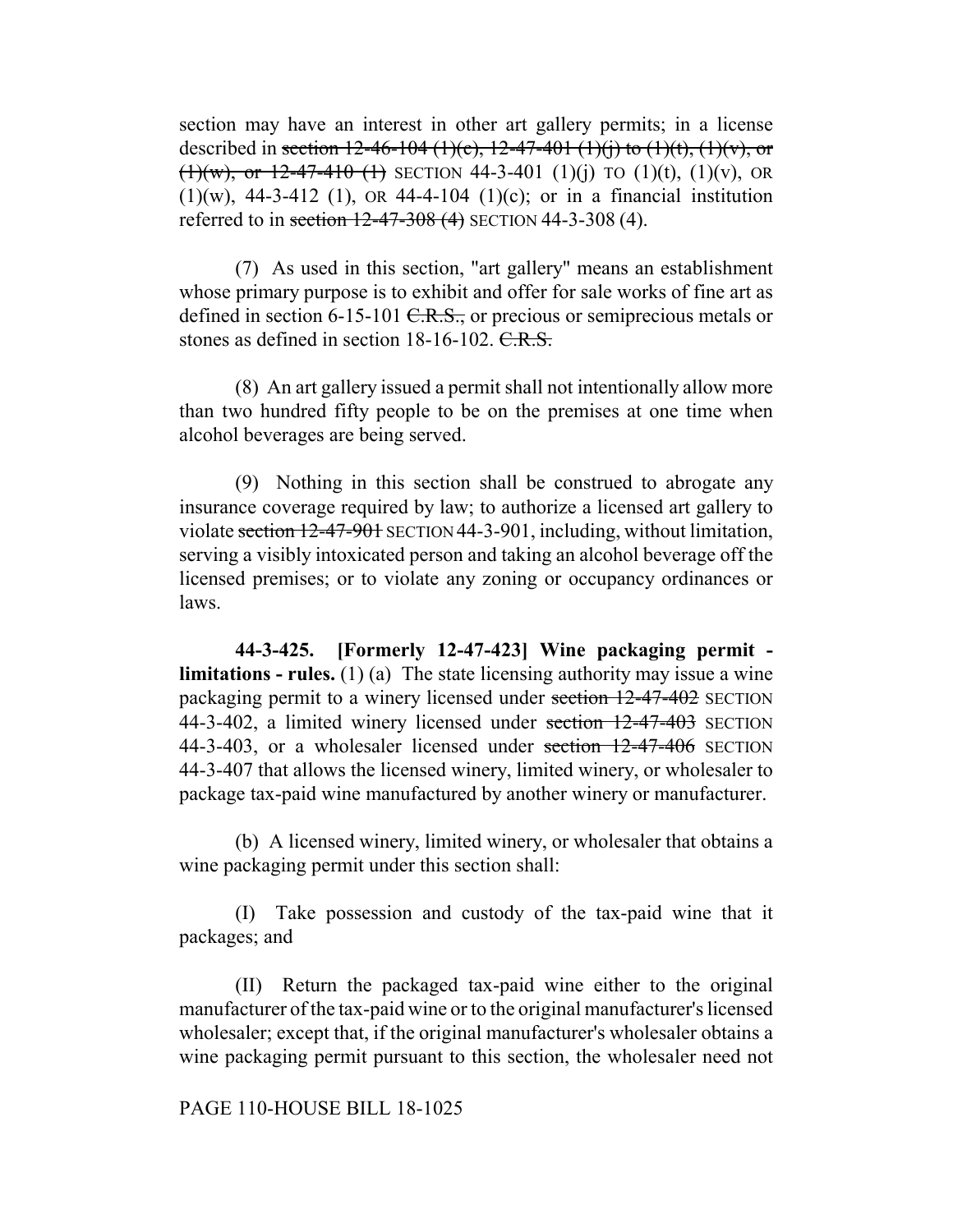return the packaged tax-paid wine to the original manufacturer.

(2) A licensed winery or limited winery that obtains a wine packaging permit pursuant to this section shall not sell or distribute tax-paid wine it packages:

(a) To a person licensed to sell alcohol beverages at retail, for consumption on or off the licensed premises, under section 12-47-407, 12-47-408, 12-47-409, 12-47-410, 12-47-411, 12-47-412, 12-47-413, 12-47-414, 12-47-415, 12-47-416, 12-47-417, 12-47-418, 12-47-419, 12-47-420, 12-47-422, 12-47-424, or 12-47-426 SECTION 44-3-409, 44-3-410, 44-3-411, 44-3-412, 44-3-413, 44-3-414, 44-3-415, 44-3-416, 44-3-417, 44-3-418, 44-3-419, 44-3-420, 44-3-421, 44-3-422, 44-3-424, 44-3-426, OR 44-3-428; or

(b) Directly to a consumer.

(3) The state licensing authority may adopt rules as necessary to implement and administer this section.

**44-3-426. [Formerly 12-47-424] Distillery pub license - legislative declaration - definition.** (1) The general assembly finds and determines that:

(a) Colorado is a state that welcomes and encourages entrepreneurs and new business opportunities;

(b) Currently, manufacturing of spirituous liquors by persons licensed as manufacturers pursuant to section 12-47-402 SECTION 44-3-402 is a thriving industry, with new distilleries opening throughout the state and increasing the availability of Colorado-produced craft spirits both within and outside the state;

(c) The spirituous liquors manufacturing business focuses primarily on producing a spirituous liquor product that the licensed spirits manufacturer can then sell and distribute, through a wholesaler, throughout the state and in other states to retail outlets;

(d) While licensed spirits manufacturers are permitted to sell their products directly to consumers, the majority of the manufacturing business

#### PAGE 111-HOUSE BILL 18-1025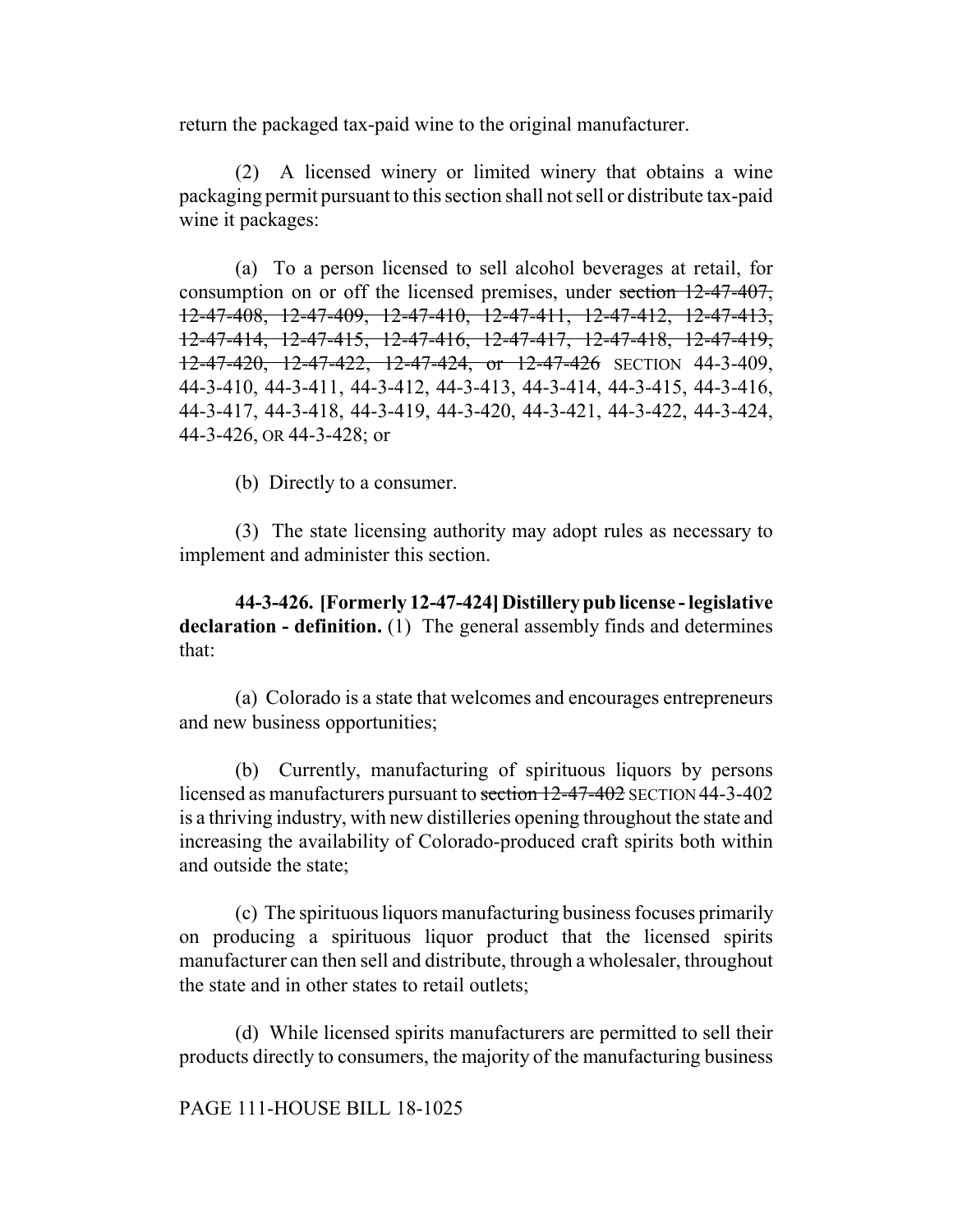is selling the bulk of a manufacturer's product to retail outlets that then sell the product to consumers;

(e) On the other hand, the main focus of a distillery pub business authorized by this section is to operate a local pub in which food and alcohol beverages, including a small quantity of spirituous liquors fermented and distilled on site, are sold and served for on-premises consumption;

(f) While a distillery pub is allowed to produce, serve, and distribute its own spirituous liquors, unlike a licensed spirits manufacturer, the production level for a distillery pub is capped, and the ability to distribute to retail outlets is greatly restricted, thereby establishing a new business model that is distinct from, and serves a different clientele than, a licensed spirits manufacturer;

(g) Additionally, unlike a licensed spirits manufacturer, which is only required to obtain a license from the state licensing authority, a distillery pub must obtain both a state and local license after demonstrating that the distillery pub meets the reasonable requirements and the desires of the adult inhabitants of the neighborhood in which it will be situated; and

(h) It is important to encourage the new distillery pub business model, which will add to the thriving craft spirits industry in this state without disrupting the ever-growing spirituous liquors manufacturing industry.

(2) A distillery pub license may be issued to any person operating a distillery pub and also selling food and alcohol beverages for consumption on the premises. At least fifteen percent of the gross on-premises food and alcohol beverage income of the licensed distillery pub must be from the sale of food. For purposes of this subsection (2), "food" means a quantity of foodstuffs of a nature that is ordinarily consumed by an individual at regular intervals for the purpose of sustenance.

(3) During the hours established in section  $12-47-901$  (5)(b) SECTION 44-3-901 (6)(b), a licensed distillery pub may, with regard to spirituous liquors fermented and distilled by the distillery pub licensee on the licensed premises:

## PAGE 112-HOUSE BILL 18-1025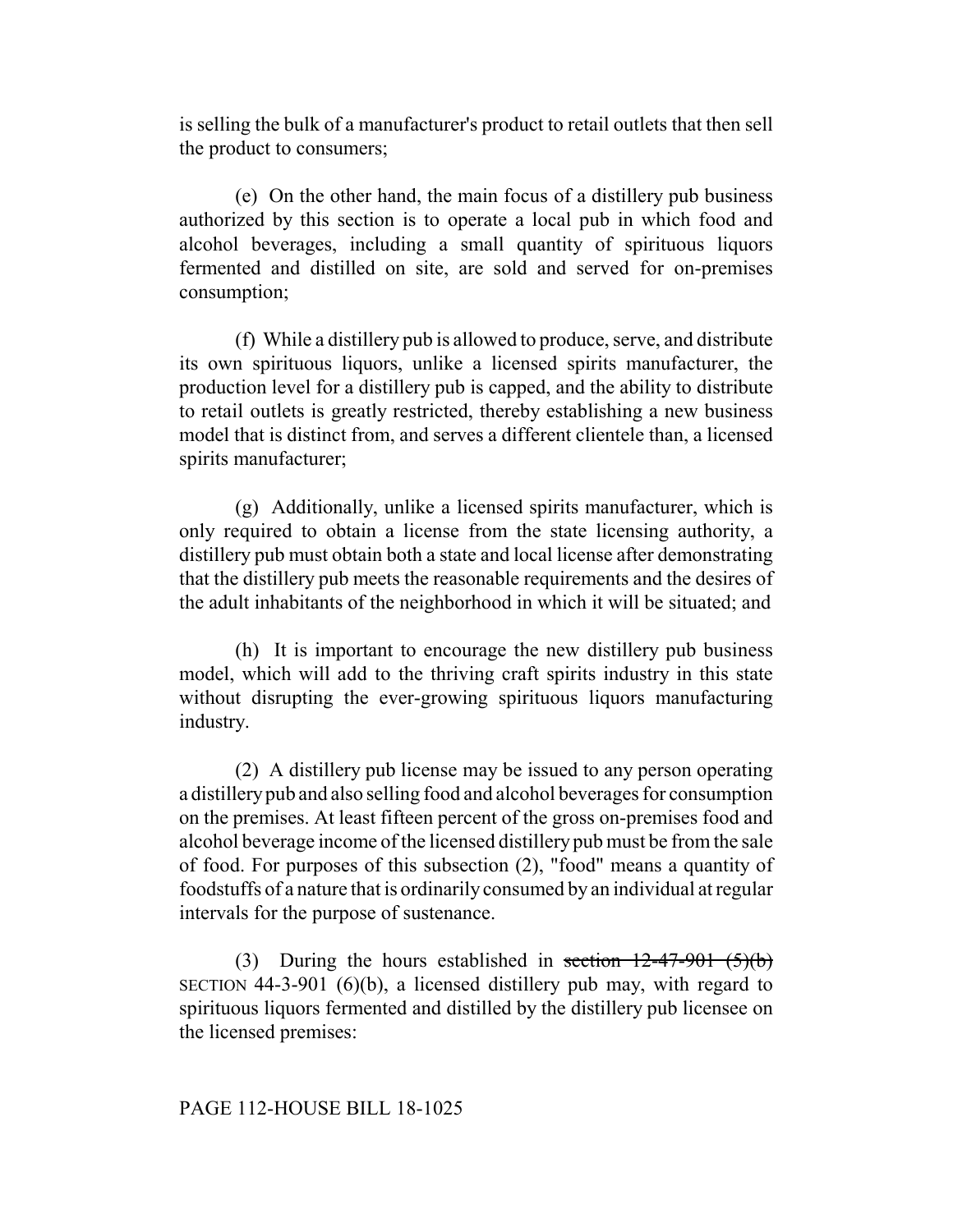(a) Furnish its spirituous liquors for consumption on the premises;

(b) Sell its spirituous liquors to independent wholesalers for distribution to licensed retailers;

(c) Sell its spirituous liquors to the public in sealed containers for off-premises consumption, as long as the spirituous liquors are fermented, distilled, and packaged on the licensed premises by the licensee; or

(d) Sell its spirituous liquors at wholesale to licensed retailers in an amount up to two thousand seven hundred liters per spirituous liquor product per calendar year.

(4) (a) Except as provided in paragraph  $(b)$  of this subsection  $(4)$ SUBSECTION (4)(b) OF THIS SECTION, every person selling alcohol beverages pursuant to this section must purchase alcohol beverages, other than those that are fermented and distilled at the licensed distillery pub, from a wholesaler licensed pursuant to this article or article 46 of this title ARTICLE 3 OR ARTICLE 4 OF THIS TITLE 44.

(b) (I) During a calendar year, a person selling alcohol beverages as provided in this section may purchase not more than two thousand dollars' worth of:

(A) Malt, vinous, and spirituous liquors from a retailer licensed pursuant to section 12-47-407 or 12-47-408 SECTION 44-3-409 OR 44-3-410; and

(B) Fermented malt beverages from a retailer licensed pursuant to section  $12-46-104$  (1)(c) SECTION 44-4-104 (1)(c).

(II) The distillery pub licensee shall retain evidence of each purchase of malt, vinous, and spirituous liquors from a retailer licensed pursuant to section 12-47-407 or 12-47-408 SECTION 44-3-409 OR 44-3-410 and each purchase of fermented malt beverages from a retailer licensed pursuant to section  $12-46-104$  (1)(c) SECTION 44-4-104 (1)(c), in the form of a purchase receipt showing the name of the licensed retailer, the date of purchase, a description of the alcohol beverages purchased, and the price paid for the alcohol beverages. The licensee shall retain the receipt and make it available to state and local licensing authorities at all times during

#### PAGE 113-HOUSE BILL 18-1025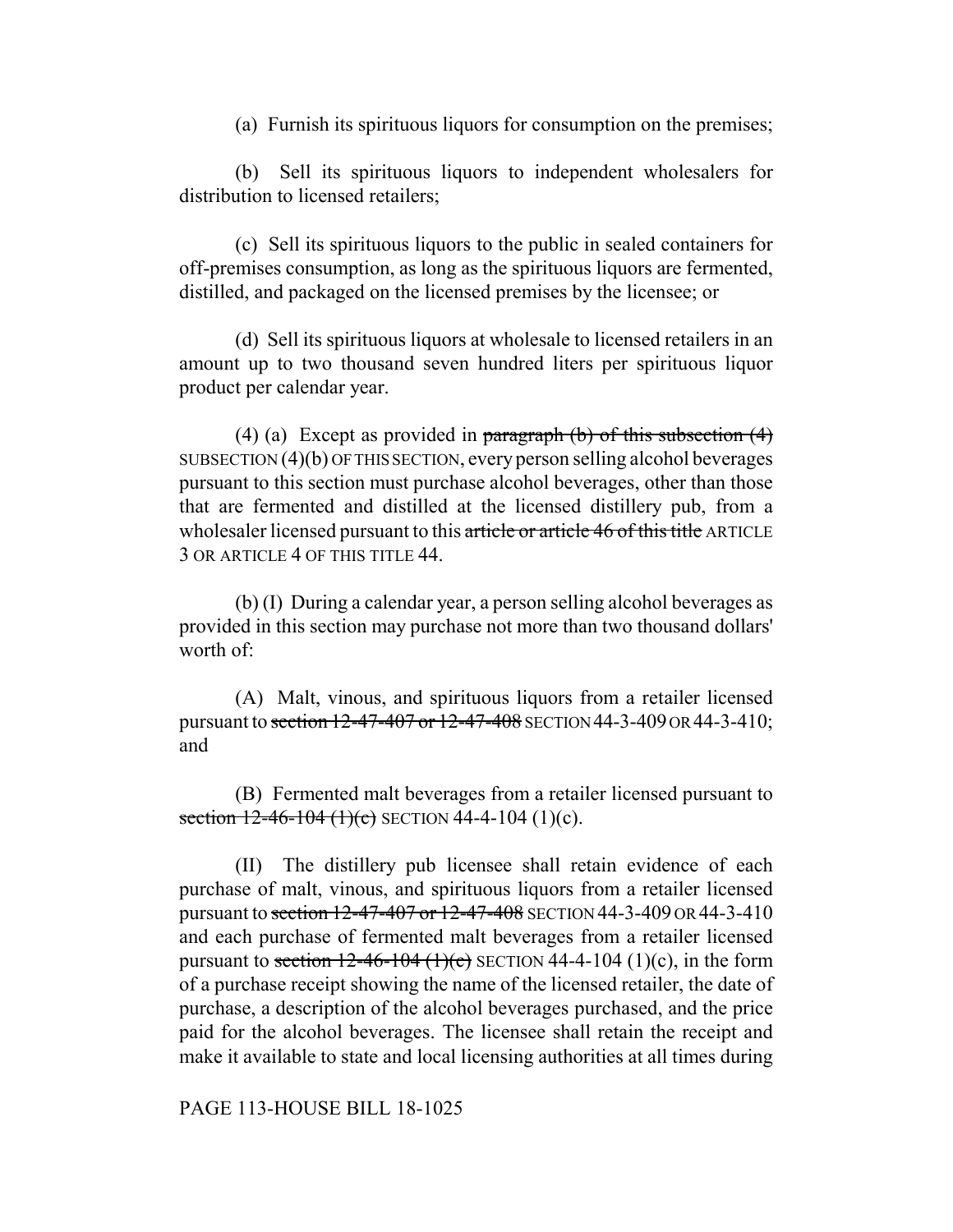business hours.

(5) (a) Except as provided in paragraph (b) of this subsection  $(5)$ SUBSECTION (5)(b) OF THIS SECTION, it is unlawful for any owner, part owner, shareholder, or person interested directly or indirectly in a distillery pub license to conduct, own either in whole or in part, or be directly or indirectly interested in any other business licensed pursuant to this article or article 46 of this title ARTICLE 3 OR ARTICLE 4 OF THIS TITLE 44.

(b) A person interested directly or indirectly in a distillery pub license may conduct, own either in whole or in part, or be directly or indirectly interested in:

(I) Other distillery pub licenses;

(II) A license described in section  $12-46-104(1)(c)$ ,  $12-47-401(1)(j)$ to  $(1)(t)$ ,  $(1)(v)$ , or  $(1)(w)$ , or  $12-47-410$   $(1)$  SECTION 44-3-401  $(1)(i)$  TO  $(1)(t)$ ,  $(1)(v)$ , OR  $(1)(w)$ , 44-3-412  $(1)$ , OR 44-4-104  $(1)(c)$ ; or

(III) A financial institution referred to in section 12-47-308 (4) SECTION 44-3-308 (4).

**44-3-427. [Formerly 12-47-425] Liquor-licensed drugstore manager's permit.** (1) The state licensing authority may issue a manager's permit to an individual who is employed by a liquor-licensed drugstore licensed under section 12-47-408 SECTION 44-3-410 and who will be in actual control of the liquor-licensed drugstore's alcohol beverage operations.

(2) An individual seeking a manager's permit shall apply to the state licensing authority in the form and manner required by the state licensing authority. To obtain a manager's permit, the individual must demonstrate that he or she:

(a) Has not been convicted of a crime involving the sale or distribution of alcohol beverages within the eight years immediately preceding the date on which the application is submitted;

(b) Has not been convicted of any felony within the five years immediately preceding the date on which the application is submitted;

# PAGE 114-HOUSE BILL 18-1025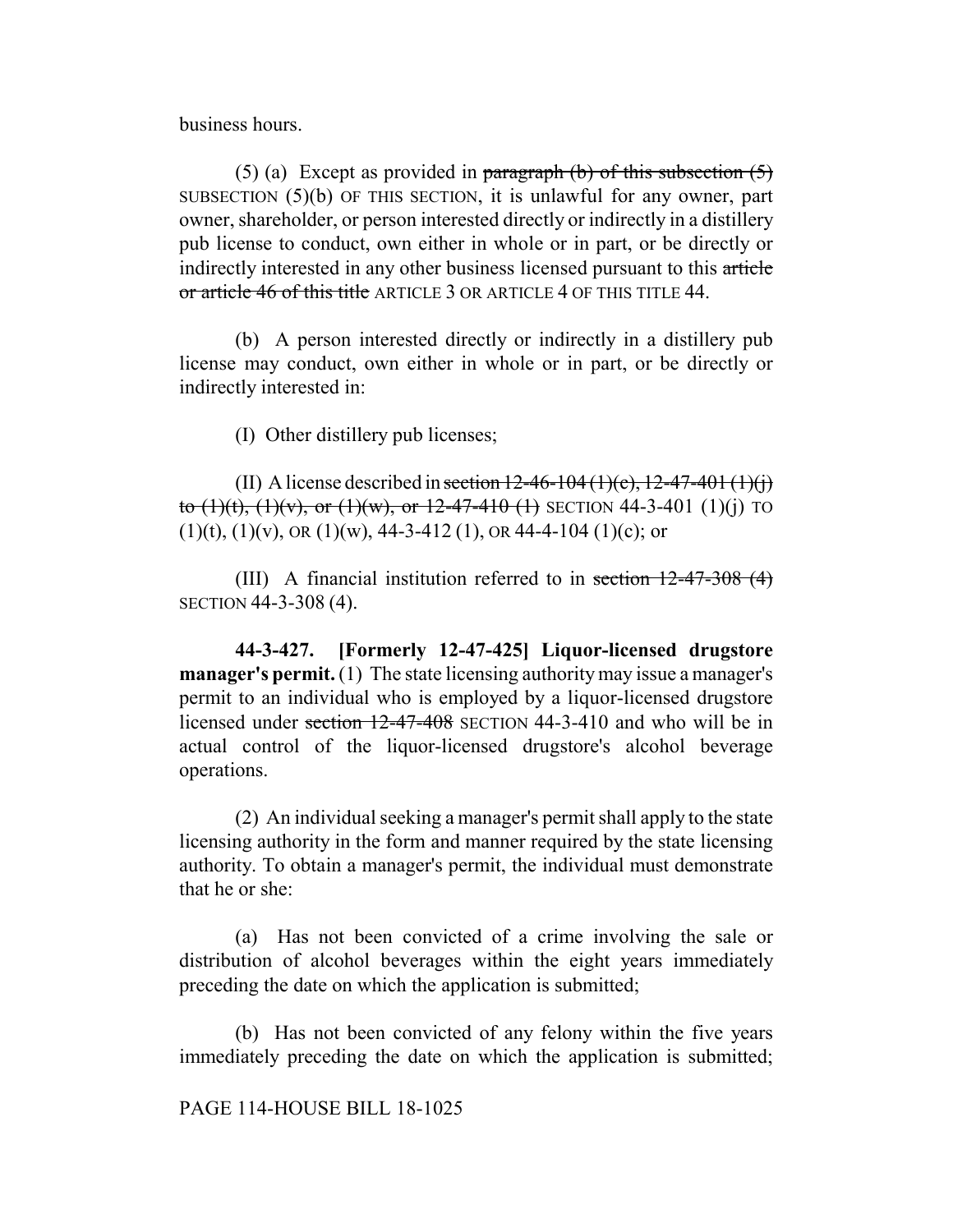except that in considering the conviction of a felony, the state licensing authority is governed by section  $24-5-101$ ; C.R.S.;

(c) Is at least twenty-one years of age; and

(d) Has not had a manager's permit or any similar permit issued by the state, a local jurisdiction, or another state or foreign jurisdiction revoked by the issuing authority within the three years immediately preceding the date on which the application is submitted.

(3) It is unlawful for an individual who has a manager's permit issued under this section to be interested directly or indirectly in:

(a) A wholesaler licensed pursuant to section  $12-47-406$  SECTION 44-3-407;

(b) A limited winery licensed pursuant to section 12-47-403 SECTION 44-3-403;

(c) An importer licensed pursuant to section 12-47-404 SECTION 44-3-405;

(d) A manufacturer licensed pursuant to section  $12-47-402$  or 12-47-405 SECTION 44-3-402 OR 44-3-406; or

(e) Any business licensed under this article ARTICLE 3 that has had its license revoked by the state licensing authority within the eight years immediately preceding the date on which the individual applies for a manager's permit under this section.

(4) In recognition of the state's flourishing local breweries, wineries, and distilleries that locally produce high-quality malt, vinous, and spirituous liquors, managers of liquor-licensed drugstores are encouraged to purchase and promote locally produced alcohol beverage products in their liquor-licensed drugstores.

**44-3-428. [Formerly 12-47-426] Lodging and entertainment license.** (1) A lodging and entertainment license may be issued to a lodging and entertainment facility selling alcohol beverages by the drink only to customers for consumption on the premises. A lodging and entertainment

PAGE 115-HOUSE BILL 18-1025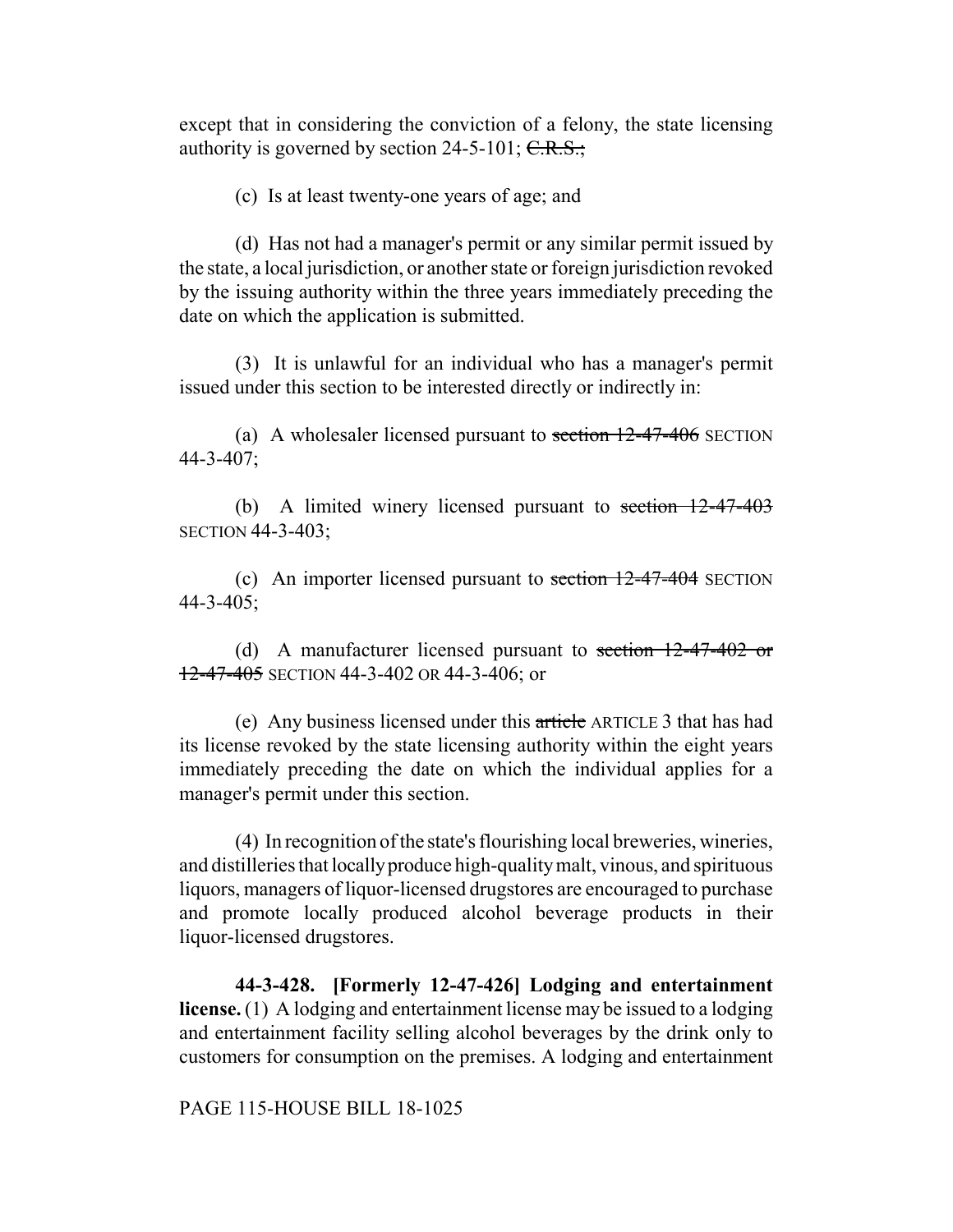facility licensee shall have sandwiches and light snacks available for consumption on the premises during business hours but need not have meals available for consumption.

(2) (a) A lodging and entertainment facility licensed to sell alcohol beverages as provided in this section shall purchase alcohol beverages only from a wholesaler licensed pursuant to this article or article 46 of this title ARTICLE 3 OR ARTICLE 4 OF THIS TITLE 44; except that, during a calendar year, a lodging and entertainment facility licensed to sell alcohol beverages as provided in this section may purchase not more than two thousand dollars' worth of:

(I) Malt, vinous, and spirituous liquors from a retailer licensed pursuant to section 12-47-407 or 12-47-408 SECTION 44-3-409 OR 44-3-410; and

(II) Fermented malt beverages from a retailer licensed pursuant to section  $12-46-104$  (1)(c) SECTION 44-4-104 (1)(c).

(b) A lodging and entertainment facility licensee shall retain evidence of each purchase of malt, vinous, or spirituous liquors from a retailer licensed pursuant to section 12-47-407 or 12-47-408 SECTION 44-3-409 OR 44-3-410 and each purchase of fermented malt beverages from a retailer licensed pursuant to section  $12-46-104$  (1)(c) SECTION 44-4-104 (1)(c), in the form of a purchase receipt showing the name of the licensed retailer, the date of purchase, a description of the alcohol beverages purchased, and the price paid for the alcohol beverages. The lodging and entertainment facility licensee shall retain the receipt and make it available to the state and local licensing authorities at all times during business hours.

(3) (a) Except as provided in paragraph  $(b)$  of this subsection  $(3)$ SUBSECTION (3)(b) OF THIS SECTION, it is unlawful for any owner, part owner, shareholder, or person interested directly or indirectly in lodging and entertainment licenses to conduct, own either in whole or in part, or be directly or indirectly interested in any other business licensed pursuant to this article or article 46 of this title ARTICLE 3 OR ARTICLE 4 OF THIS TITLE 44.

(b) An owner, part owner, shareholder, or person interested directly or indirectly in a lodging and entertainment license may have an interest in:

## PAGE 116-HOUSE BILL 18-1025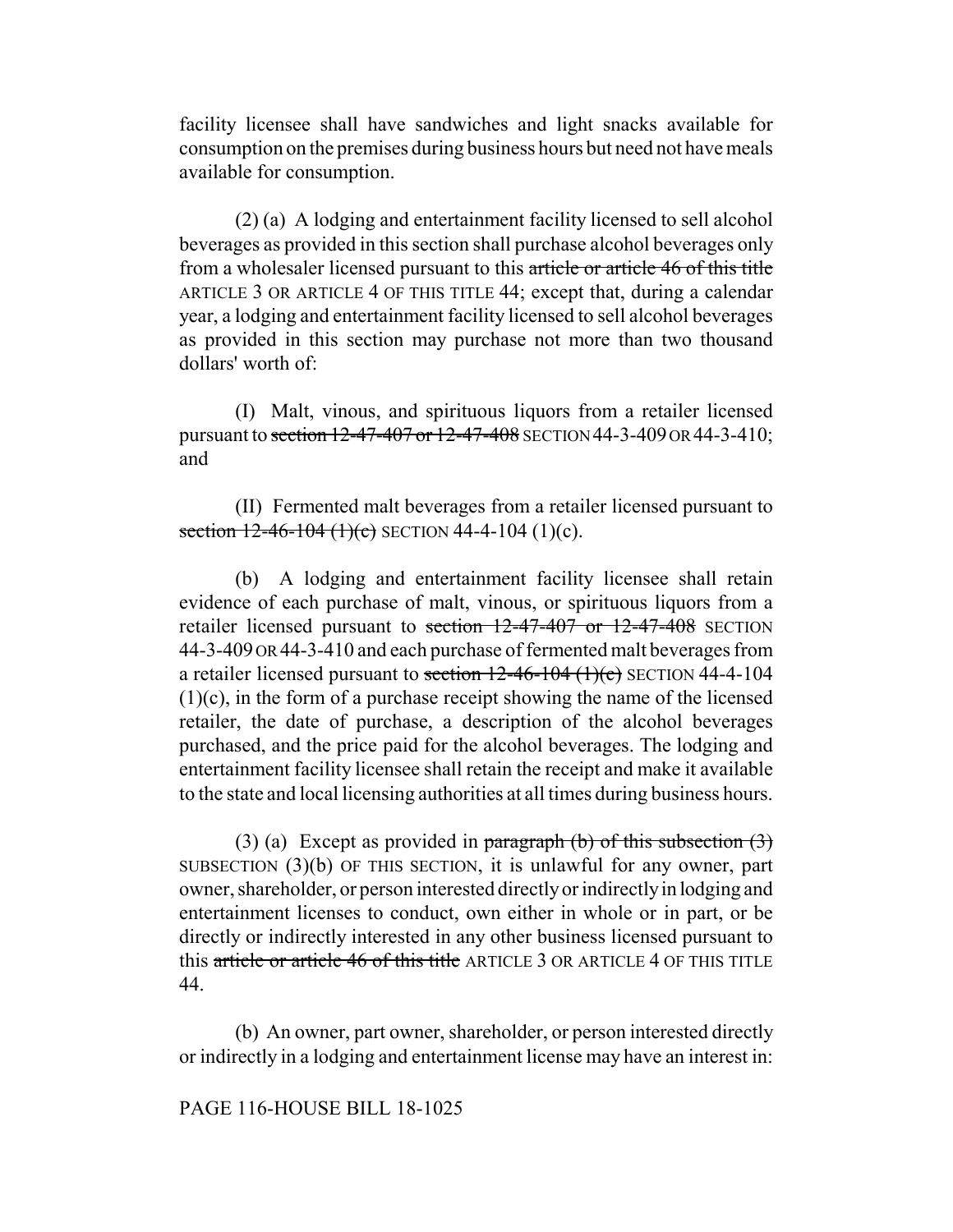(I) A license described in section  $12-46-104(1)(c)$ ,  $12-47-401(1)(i)$ to  $(1)(t)$ ,  $(1)(v)$ , or  $(1)(w)$ , or  $12-47-410$   $(1)$  SECTION 44-3-401  $(1)(i)$  TO  $(1)(t)$ ,  $(1)(v)$ , OR  $(1)(w)$ , 44-3-412  $(1)$ , OR 44-4-104  $(1)(c)$ ; or

(II) A financial institution referred to in section  $12-47-308$  (4) SECTION 44-3-308 (4).

(4) (a) Each lodging and entertainment facility licensee shall manage or have a separate and distinct manager for each licensed premises and shall register the manager of each licensed premises with both the state and the local licensing authority. A person shall not be a registered manager for more than one lodging and entertainment license.

(b) The registered manager for each lodging and entertainment license, the lodging and entertainment facility licensee, or an employee or agent of the lodging and entertainment facility licensee shall purchase alcohol beverages for one licensed premises only, and the purchases shall be separate and distinct from purchases for any other lodging and entertainment license.

(c) When a person ceases to be a registered manager for a lodging and entertainment license, the lodging and entertainment facility licensee shall notify the licensing authorities within five days and shall designate a new registered manager within thirty days.

(d) The state licensing authority or the local licensing authority may refuse to accept any person as a registered manager unless the person is satisfactory to the respective licensing authorities as to character, record, and reputation. In determining a registered manager's character, record, and reputation, the state or local licensing authority may have access to criminal history record information furnished by a criminal justice agency subject to any restrictions imposed by the agency.

(e) The lodging and entertainment facility licensee shall pay a registration fee, not to exceed seventy-five dollars, for actual and necessary expenses incurred in determining the character, record, and reputation of each registered manager. The lodging and entertainment facility licensee shall pay the fee to both the state and the local licensing authority.

(5) At the time a tavern license issued under section 12-47-412

# PAGE 117-HOUSE BILL 18-1025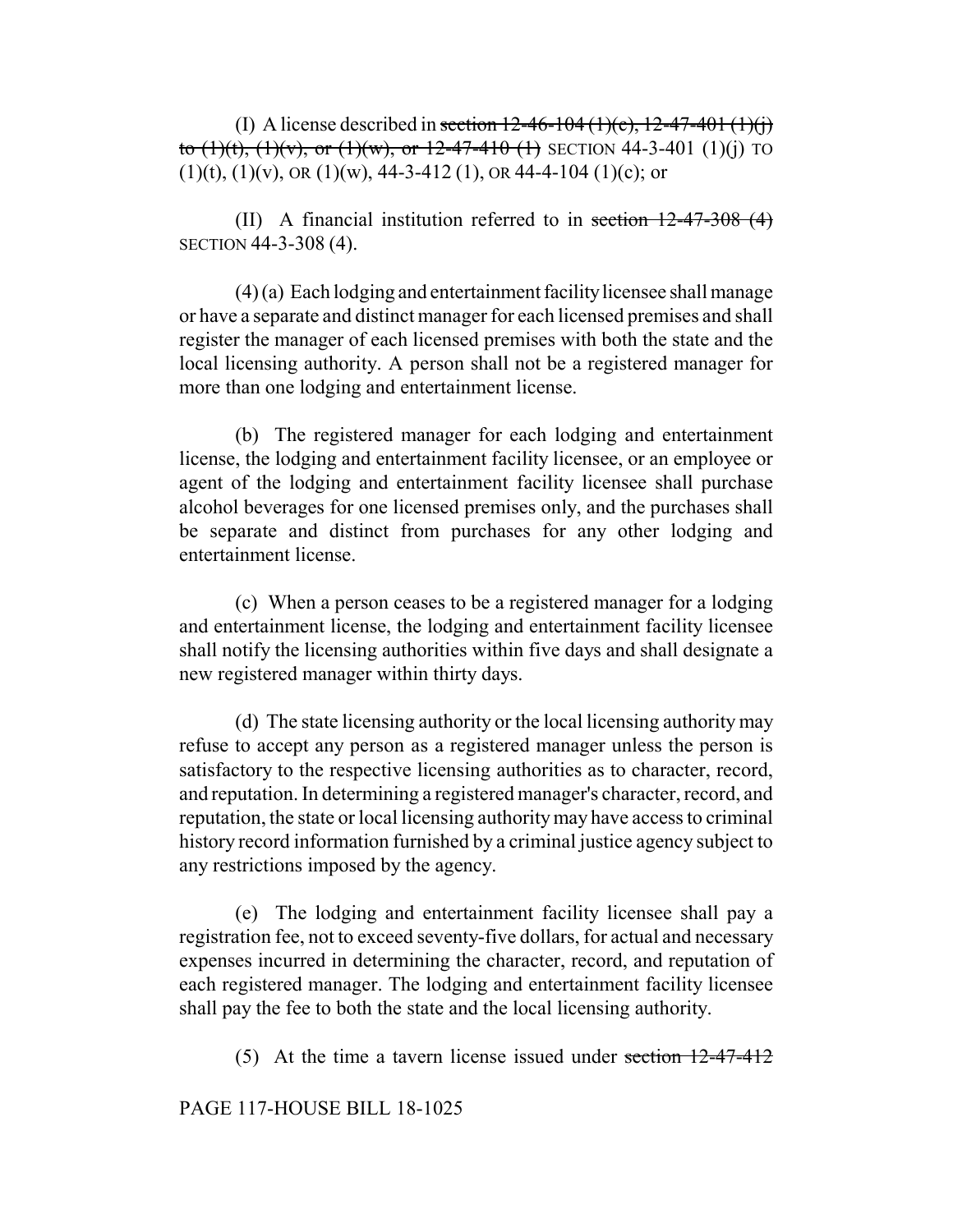SECTION 44-3-414 is due for renewal or by one year after August 10, 2016, whichever occurs later, a person licensed as a tavern that does not have as its principal business the sale of alcohol beverages, has a valid license on August 10, 2016, and is a lodging and entertainment facility may apply to, and the applicable local licensing authority shall, convert the tavern license to a lodging and entertainment license under this section, and the person may continue to operate as a lodging and entertainment facility licensee. A person applying to convert an existing tavern license to a lodging and entertainment license under this subsection (5) may apply to convert the license, even if the location of the licensed premises is within five hundred feet of any public or parochial school or the principal campus of any college, university, or seminary, so long as the local licensing authority has previously approved the location of the licensed premises in accordance with section  $12-47-313$  (1)(d) SECTION 44-3-313 (1)(d).

# PART 5 LICENSE FEES AND EXCISE TAXES

**44-3-501. [Formerly 12-47-501] State fees.** (1) The applicant shall pay the following license and permit fees to the department of revenue annually in advance:

(a) For each resident and nonresident manufacturer's license, the fee shall be:

(I) For each brewery, three hundred dollars;

(II) For each winery, three hundred dollars;

(III) For each distillery or rectifier:

(A) On or after August 10, 2016, and before August 10, 2017, six hundred seventy-five dollars; and

(B) On or after August 10, 2017, three hundred dollars;

(IV) For each limited winery, seventy dollars;

(b) For each importer's license, three hundred dollars;

PAGE 118-HOUSE BILL 18-1025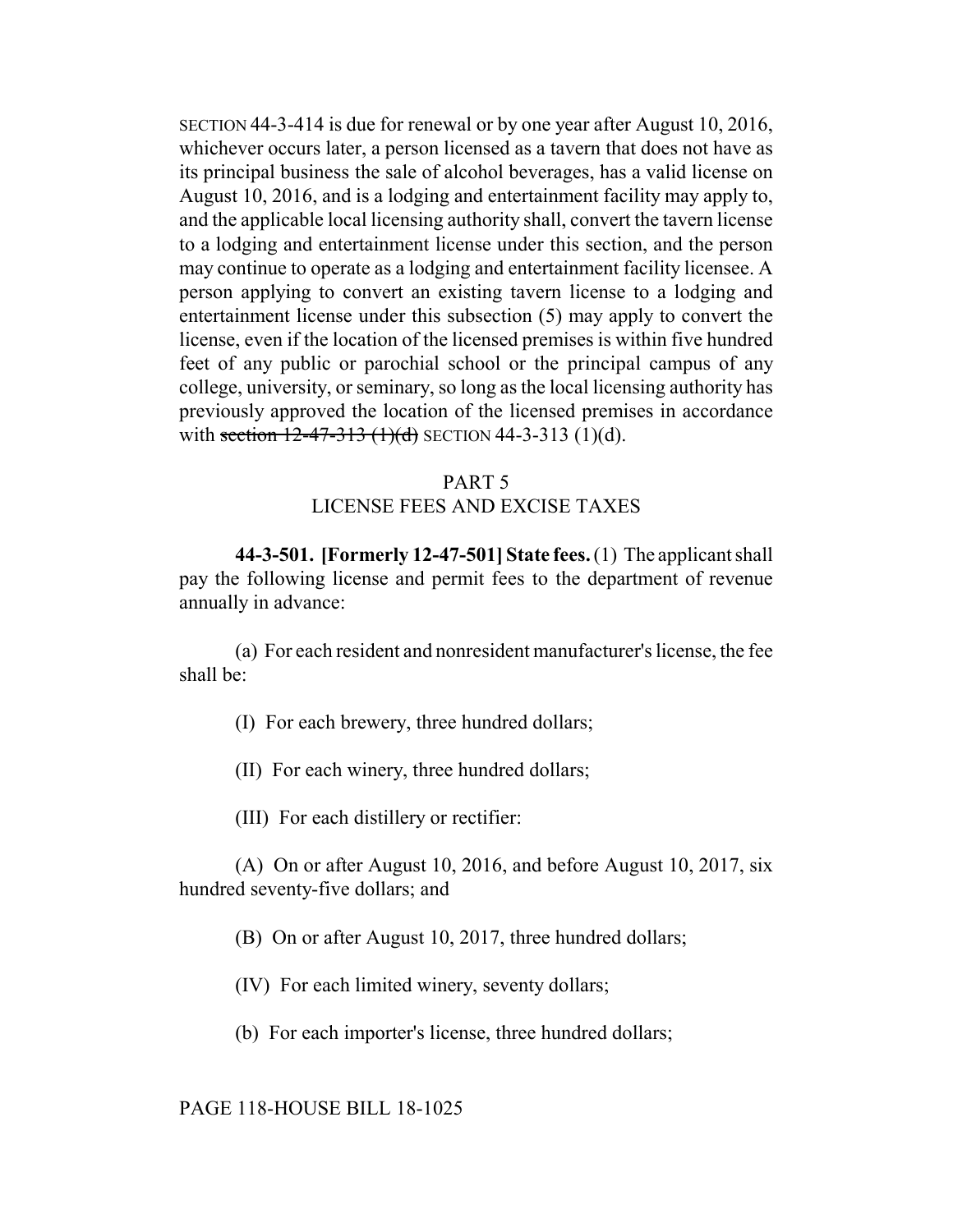(c) For each wholesaler's liquor license:

(I) On or after August 10, 2016, and before August 10, 2017, eight hundred dollars; and

(II) On or after August 10, 2017, five hundred fifty dollars;

(d) For each wholesaler's beer license, five hundred fifty dollars;

(e) For each retail liquor store license, one hundred dollars;

(f) For each liquor-licensed drugstore license, one hundred dollars;

(g) For each beer and wine license, seventy-five dollars;

(h) For each hotel and restaurant license, seventy-five dollars;

 $(\frac{h.5}{h.5})(i)$  For each resort-complex-related facility permit, seventy-five dollars per related facility, as defined in section  $12-47-411$   $(2)(e)$  SECTION 44-3-413 (2)(e);

 $(h.6)$  (j) For each related facility permit, seventy-five dollars per related facility, as defined in section  $12-47-411$   $(2.5)(f)$  SECTION 44-3-413  $(3)(f);$ 

 $\overrightarrow{H}$  (k) For each tavern license, seventy-five dollars;

 $(f<sub>i</sub>)$  (l) For each optional premises license, seventy-five dollars;

 $\left(\frac{k}{k}\right)$  (m) For each retail gaming tavern license, seventy-five dollars;

 $(H)$  (n) For each brew pub, distillery pub, or vintner's restaurant license, three hundred twenty-five dollars;

 $(m)$  (o) For each club license, seventy-five dollars;

 $(n)$  (p) For each arts license, seventy-five dollars;

 $\left(\Theta\right)$  (q) For each racetrack license, seventy-five dollars;

PAGE 119-HOUSE BILL 18-1025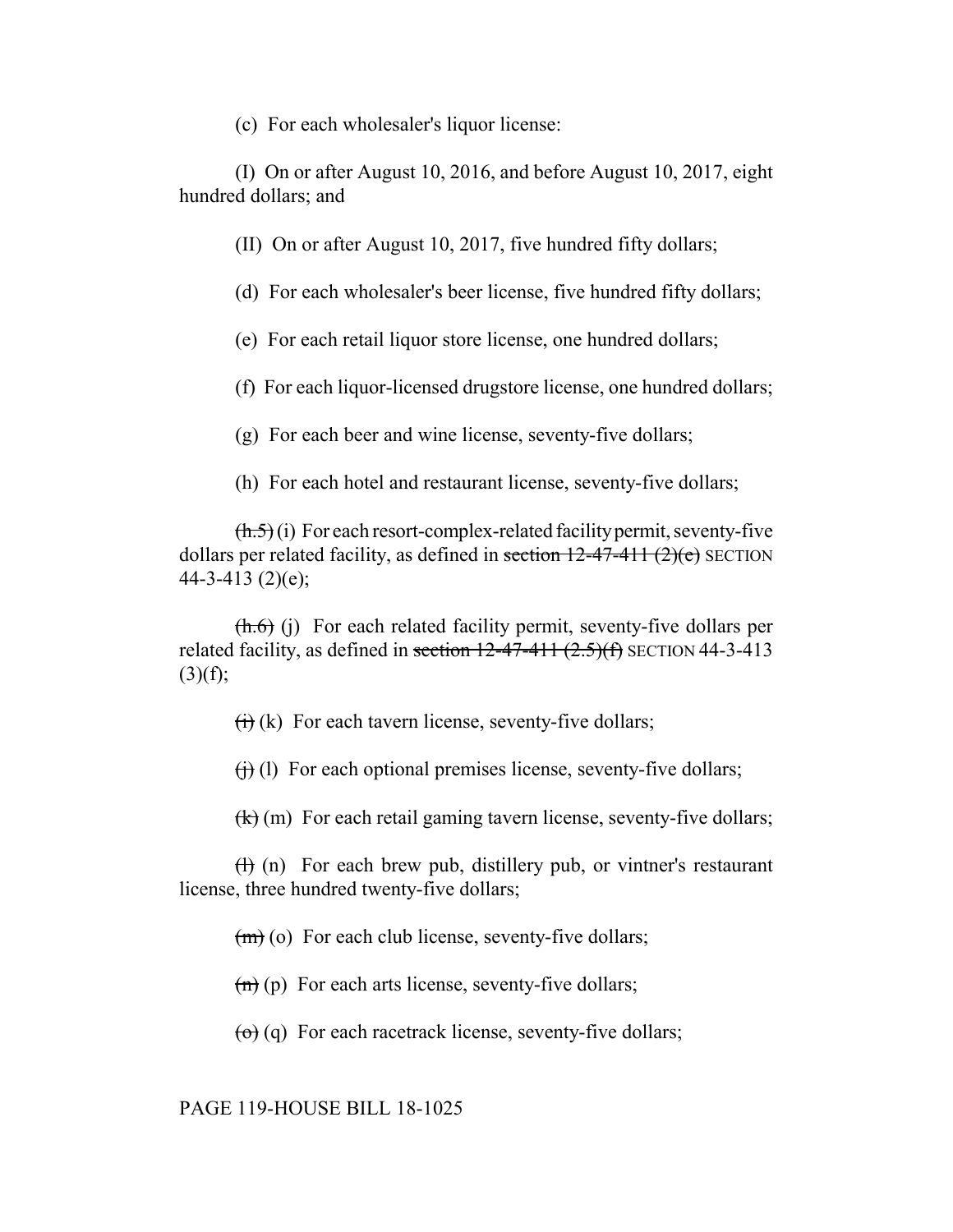$(p)$  (r) For each public transportation system license, seventy-five dollars for each dining, club, or parlor car; plane; bus; or other vehicle in which such liquor is sold. No additional license fee shall be required by any municipality, city and county, or county for the sale of such liquor in dining, club, or parlor cars; planes; buses; or other conveyances.

 $\left(\overline{q}\right)$  (s) For each bed and breakfast permit, fifty dollars;

 $(r)$  (t) For each art gallery permit, fifty dollars;

 $\left( \frac{1}{s} \right)$  (u) For each wine packaging permit, two hundred dollars;

(t) (v) For each lodging and entertainment license, seventy-five dollars;

 $(u)$  (w) For each manager's permit, one hundred dollars.

 $(1.5)$  (2) Notwithstanding the amount specified for any fee in subsection (1) of this section, the executive director of the department of revenue by rule, or as otherwise provided by law, may reduce the amount of one or more of the fees if necessary pursuant to section 24-75-402 (3) C.R.S., to reduce the uncommitted reserves of the fund to which all or any portion of one or more of the fees is credited. After the uncommitted reserves of the fund are sufficiently reduced, the executive director, by rule or as otherwise provided by law, may increase the amount of one or more of the fees as provided in section  $24-75-402$  (4). C.R.S.

 $(2)$  (3) (a) The state licensing authority shall establish fees for processing the following types of applications, notices, or reports required to be submitted to the state licensing authority:

(I) Applications for new liquor licenses pursuant to section 12-47-304 SECTION 44-3-304 and rules adopted pursuant to that section;

(II) Applications to change location pursuant to section 12-47-301  $(9)$  SECTION 44-3-301 (9) and rules adopted pursuant to that section;

(III) Applications for transfer of ownership pursuant to section  $12-47-303$  (1)(c) SECTION 44-3-303 (1)(c) and rules adopted pursuant to that section;

# PAGE 120-HOUSE BILL 18-1025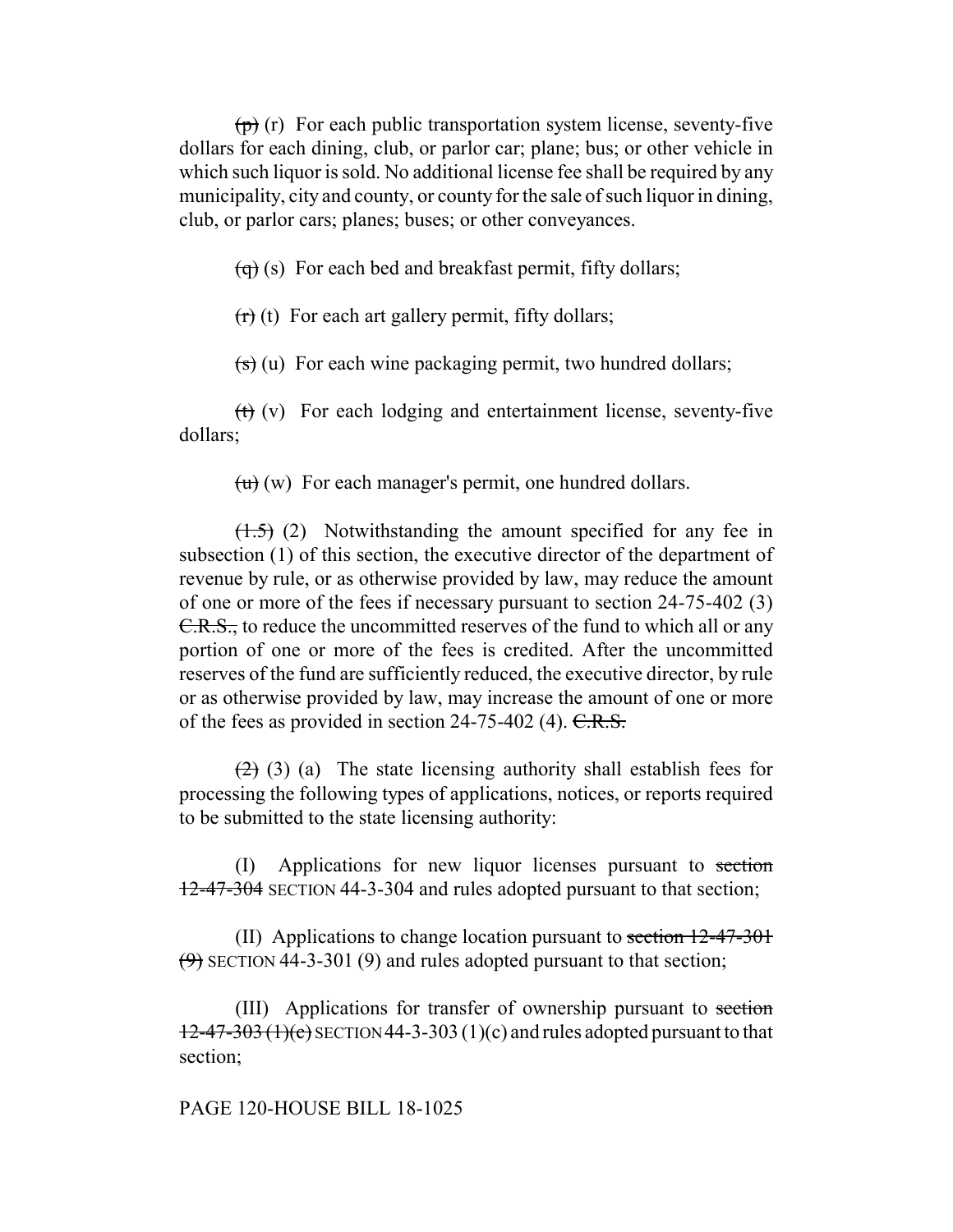(IV) Applications for modification of licensed premises pursuant to section 12-47-301 SECTION 44-3-301 and rules adopted pursuant to that section;

(V) Applications for alternating use of premises pursuant to section  $12-46-104$  (1)(a),  $12-47-402$  (2.5),  $12-47-403$  (2)(a), or  $12-47-415$  (1)(b) SECTION 44-3-402(3),44-3-403 (2)(a), 44-3-417 (1)(b), OR 44-4-104 (1)(a), and rules adopted pursuant to those sections;

(VI) Applications for branch warehouse permits pursuant to section 12-47-406 SECTION 44-3-407 and rules adopted pursuant to that section;

(VII) Applications for approval of a contract to sell alcohol beverages pursuant to section  $12-47-411$  (3)(c) SECTION 44-3-413 (4)(c);

(VIII) Applications for warehouse storage permits pursuant to section 12-47-202 SECTION 44-3-202 and rules adopted pursuant to that section;

(IX) Applications for duplicate licenses;

 $(X)$  Applications for wine shipment permits pursuant to section  $12-47-104$  SECTION 44-3-104;

(XI) Sole source registrations or new product registrations pursuant to section  $12-47-901(3)(b)$  SECTION 44-3-901 (4)(b);

(XII) Hotel and restaurant optional premises registrations;

(XIII) Expired license renewal and reissuance applications pursuant to section 12-47-302 SECTION 44-3-302;

(XIV) Notice of change of name or trade name pursuant to section 12-47-301 SECTION 44-3-301 and rules adopted pursuant to that section;

(XV) Applications for wine packing permits pursuant to section 12-47-423 SECTION 44-3-425;

(XVI) Applications for transfer of ownership, change of location, and license merger and conversion pursuant to section  $12-47-408$  (1)(b)

#### PAGE 121-HOUSE BILL 18-1025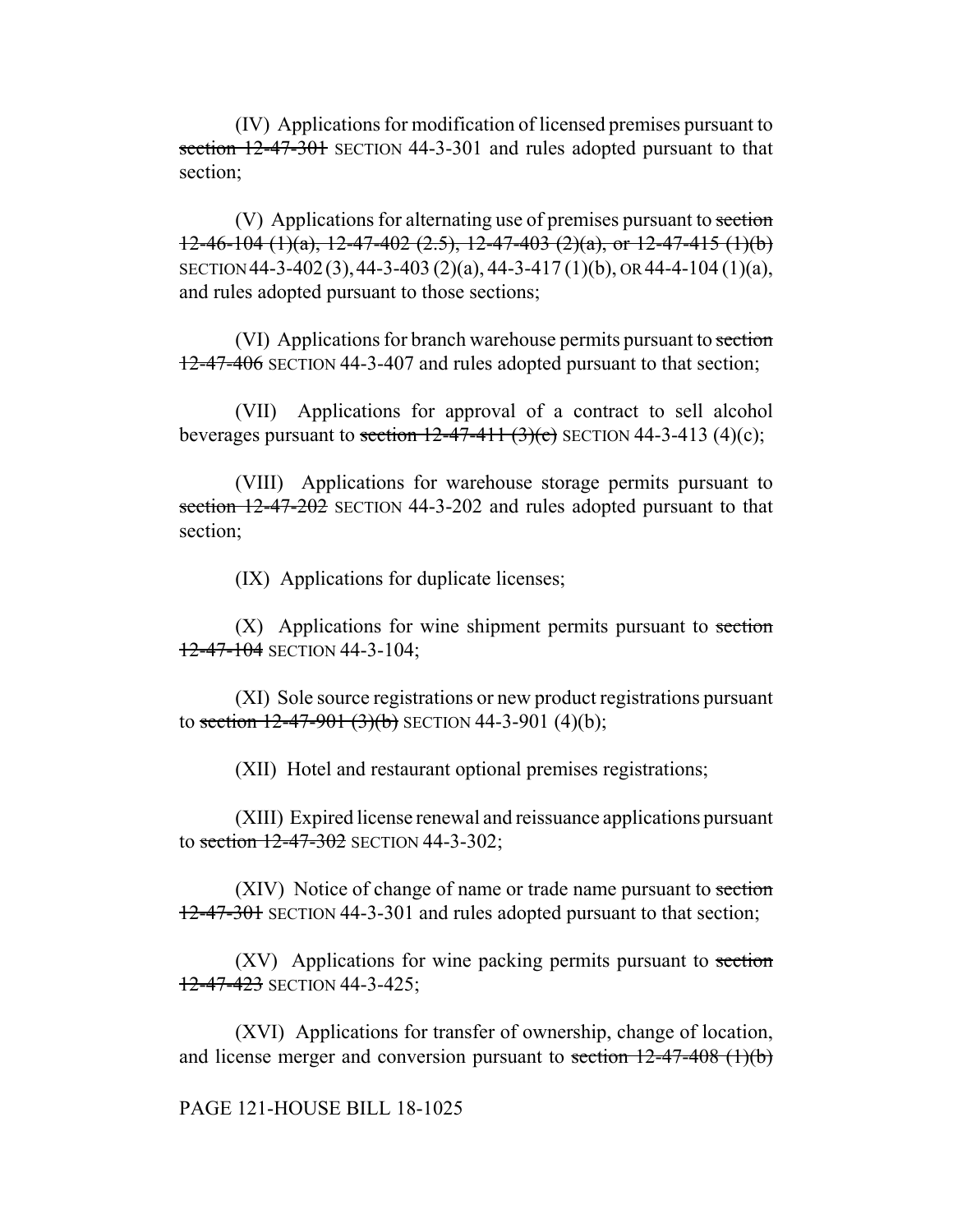SECTION 44-3-410 (1)(b);

(XVII) Applications for manager's permits pursuant to section 12-47-425 SECTION 44-3-427.

(b) The amounts of such fees, when added to the other fees transferred to the liquor enforcement division and state licensing authority cash fund pursuant to sections  $12-46-105$ ,  $12-47-502$  (1), and  $12-48-104$ , SECTIONS 44-4-105, 44-3-502 (1), AND 44-5-104 shall reflect the direct and indirect costs of the liquor enforcement division and the state licensing authority in the administration and enforcement of this article and articles 46 and 48 of this title ARTICLE 3 AND ARTICLES 4 AND 5 OF THIS TITLE 44.

(c) The state licensing authority may charge corporate applicants and limited liability companies licensed under articles 46 and 47 of this title THIS ARTICLE 3 AND ARTICLE 4 OF THIS TITLE 44 a fee for the cost of each fingerprint analysis and background investigation undertaken to qualify new officers, directors, stockholders, members, or managers pursuant to the requirements of section  $12-47-307(1)$  SECTION 44-3-307(1); however, the state licensing authority shall not collect such a fee if the applicant has already undergone a background investigation by and paid a fee to a local licensing authority.

(d) At least annually, the amounts of the fees shall be reviewed and, if necessary, adjusted to reflect the direct and indirect costs of the liquor enforcement division and the state licensing authority.

 $(3)$  (4) Except as provided in subsection (4) SUBSECTION (5) of this section, the state licensing authority shall establish a basic fee which shall be paid at the time of service of any subpoena upon the state licensing authority or upon any employee of the division, plus a fee for meals and a fee for mileage at the rate prescribed for state officers and employees in section 24-9-104  $C.R.S.,$  for each mile actually and necessarily traveled in going to and returning from the place named in the subpoena. If the person named in the subpoena is required to attend the place named in the subpoena for more than one day, there shall be paid, in advance, a sum to be established by the state licensing authority for each day of attendance to cover the expenses of the person named in the subpoena.

(4) (5) The subpoena fee established pursuant to subsection  $(3)$ 

PAGE 122-HOUSE BILL 18-1025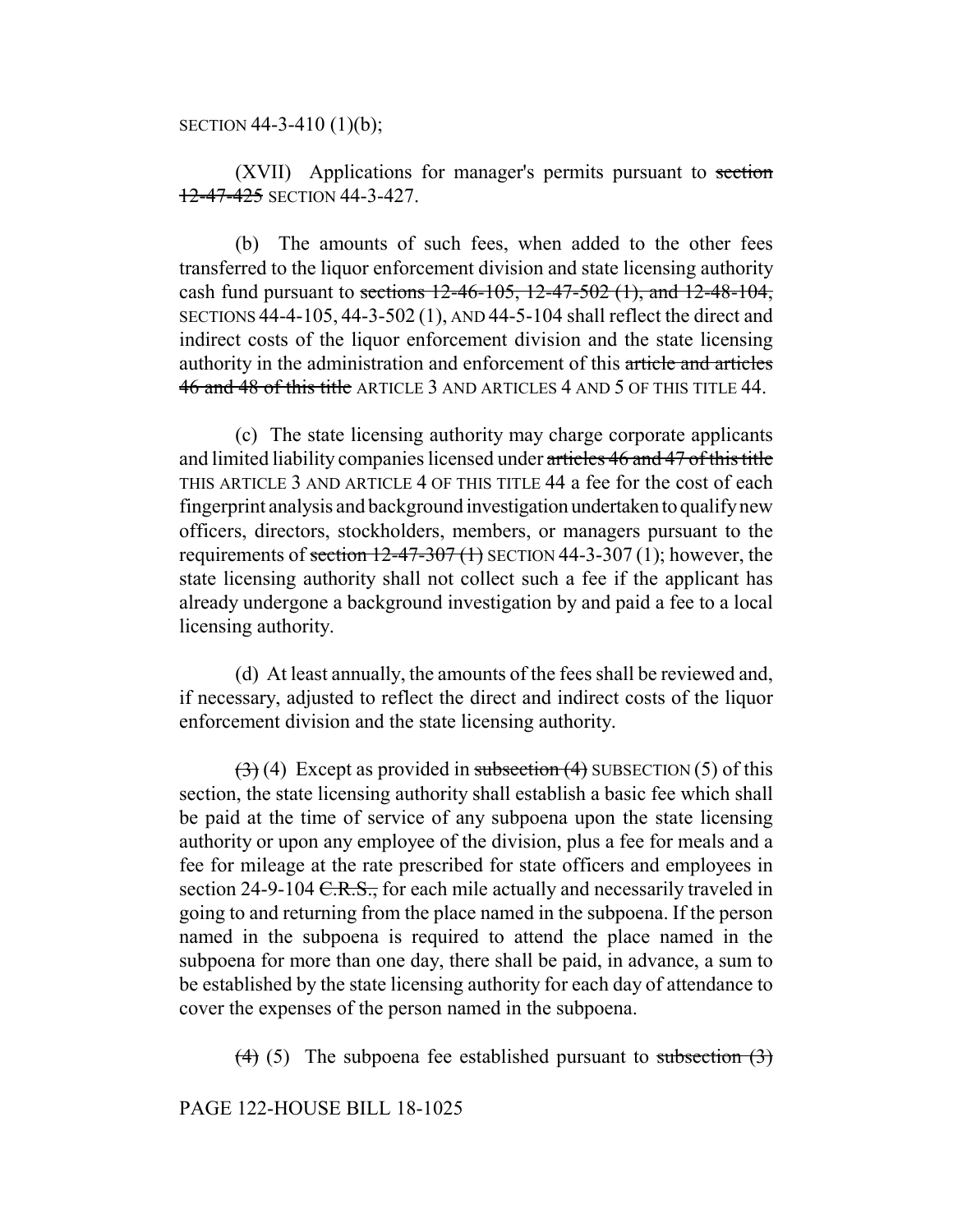SUBSECTION (4) of this section shall not be applicable to any state or local governmental agency.

**44-3-502. [Formerly 12-47-502] Fees and taxes - allocation.** (1) (a) All state license fees and taxes provided for by this article ARTICLE 3 and all fees provided for by section  $12-47-501$  (2) and (3) SECTION 44-3-501 (3) AND (4) for processing applications, reports, and notices shall be paid to the department of revenue, which shall transmit the fees and taxes to the state treasurer. The state treasurer shall credit eighty-five percent of the fees and taxes to the old age pension fund and the balance to the general fund.

(b) An amount equal to the revenues attributable to fifty dollars of each state license fee provided for by this article ARTICLE 3 and the processing fees provided for by section  $12-47-501$  (2) and (3) SECTION 44-3-501 (3) AND (4) for processing applications, reports, and notices shall be transferred out of the general fund to the liquor enforcement division and state licensing authority cash fund. Such THE transfer shall be made by the state treasurer as soon as possible after the twentieth day of the month following the payment of such fees.

(c) The expenditures of the state licensing authority and the liquor enforcement division shall be paid out of appropriations from the liquor enforcement division and state licensing authority cash fund as provided in section 24-35-401. C.R.S.

(2) Eighty-five percent of the local license fees shall be paid to the department of revenue, which shall transmit the fees to the state treasurer to be credited to the old age pension fund.

**44-3-503. [Formerly 12-47-503] Excise tax - records - rules definition.** (1) (a) An excise tax at the rate of 8.0 cents per gallon, or the same per unit volume tax applied to metric measure, on all malt liquors, fermented malt beverages, and hard cider, 7.33 cents per liter on all vinous liquors except hard cider, and 60.26 cents per liter on all spirituous liquors is imposed, and such THE taxes shall be collected on all such respective beverages, not otherwise exempt from the tax, sold, offered for sale, or used in this state; except that, upon the same beverages, only one such tax shall be paid in this state. The manufacturer, thereof, the holder of a winery direct shipper's permit, or the first licensee receiving alcohol beverages in this

PAGE 123-HOUSE BILL 18-1025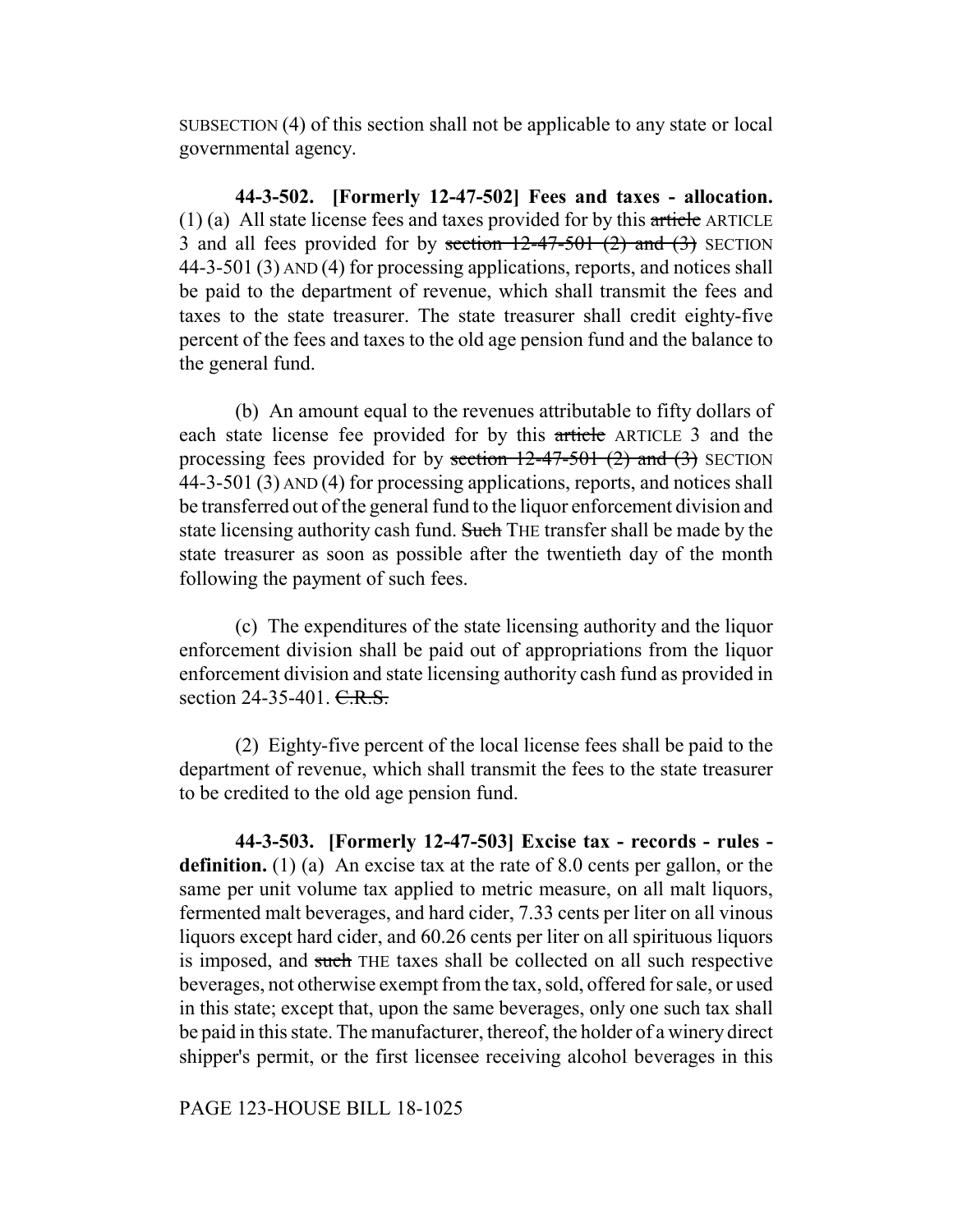state if shipped from without the state, shall be primarily liable for the payment of any tax or tax surcharge imposed pursuant to this section; but, if such THE beverage is transported by a manufacturer or wholesaler to a point outside of the state and there disposed of THERE, then such THE manufacturer or wholesaler, upon the filing with the state licensing authority of a duplicate bill of lading, invoice, or affidavit showing such transaction, shall not be subject to the tax provided in this section on such beverages, and, if such tax has already been paid, it shall be refunded to said manufacturer or wholesaler. For purposes of this section, "manufacturer" includes brew pub, distillery pub, and vintner's restaurant licensees.

 $(a.5)$  (b) The department of revenue shall promulgate rules concerning the excise tax applied to powdered alcohol at 60.26 cents per liter for the amount of liters of water suggested to be added by the manufacturer's packaging.

# (b) (I) Repealed.

 $(Hf)(c)$  (I) Effective July 1, 2000, a wine development fee at the rate of 1.0 cent per liter is imposed on all vinous liquors except hard cider sold, offered for sale, or used in this state. An amount equal to one hundred percent of the wine development fee collected pursuant to this subparagraph  $(H)$  SUBSECTION  $(1)(c)(I)$  shall be transferred from the general fund to the Colorado wine industry development fund created in section 35-29.5-105. C.R.S. Such transfers shall be made by the state treasurer as soon as possible after the twentieth day of the month following the collection of such wine development fee.

 $(HH)(II)$  In addition to the excise tax imposed pursuant to paragraph (a) of this subsection  $(1)$  SUBSECTION  $(1)(a)$  OF THIS SECTION, an additional excise tax surcharge at the rate of 5.0 cents per liter for the first nine thousand liters, 3.0 cents per liter for the next thirty-six thousand liters, and 1.0 cent per liter for all additional amounts, is imposed on all vinous liquors except hard cider produced by Colorado licensed wineries and sold, offered for sale, or used in this state. An amount equal to one hundred percent of the excise tax surcharge collected pursuant to this subparagraph (III) SUBSECTION  $(1)(c)(II)$  shall be transferred from the general fund to the Colorado wine industry development fund created in section 35-29.5-105. C.R.S. Such transfers shall be made by the state treasurer as soon as possible after the twentieth day of the month following the collection of

#### PAGE 124-HOUSE BILL 18-1025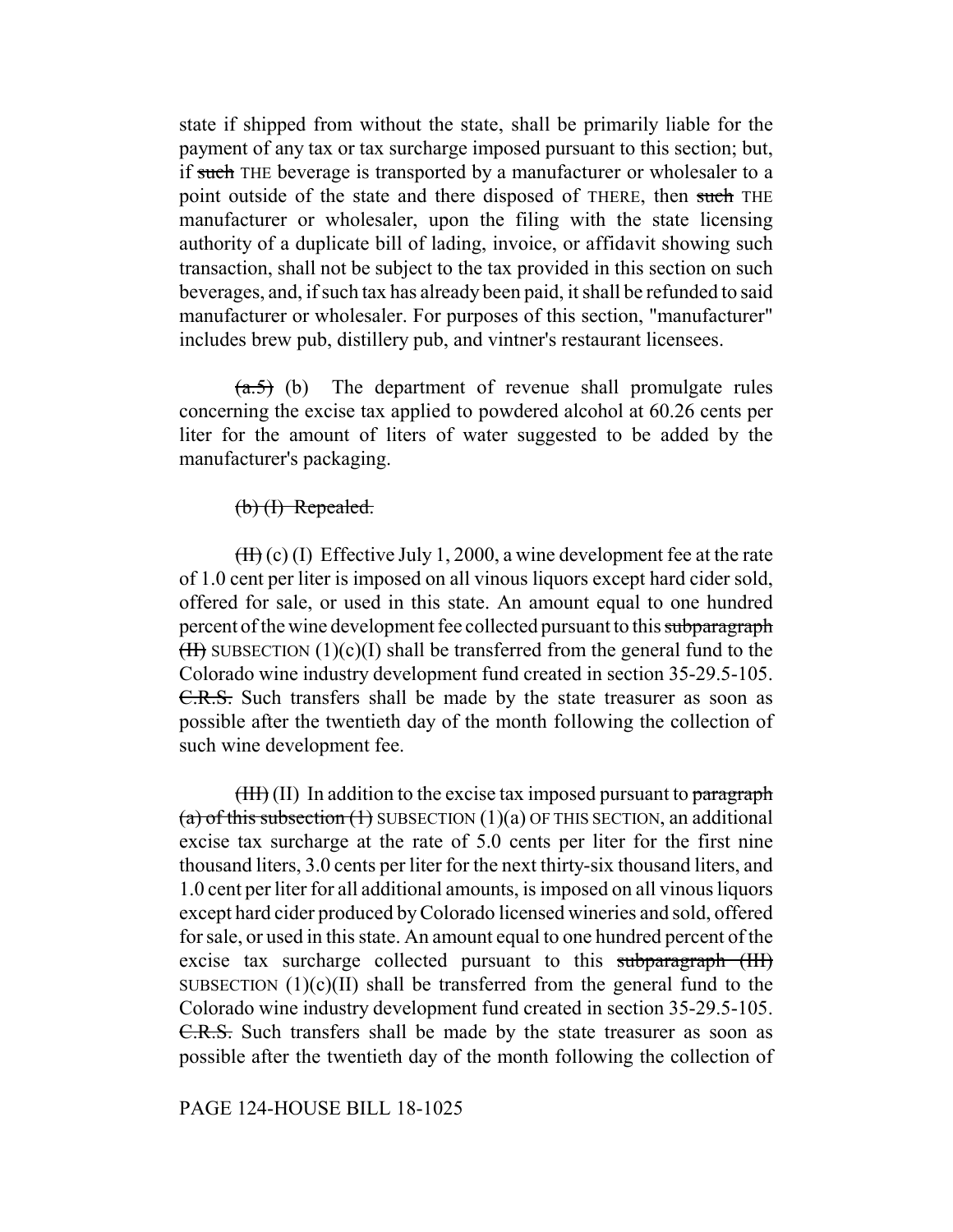such excise tax surcharge.

 $\left(\frac{\partial}{\partial x}\right)$  (d) An excise tax of ten dollars per ton of grapes is imposed upon all grapes of the vinifera varieties or other produce used in the production of wine in this state by a licensed Colorado winery or vintner's restaurant, whether true or hybrid. The excise tax imposed pursuant to this paragraph  $\overline{(e)}$  SUBSECTION (1)(d) shall be paid to the department of revenue by the licensed winery or vintner's restaurant at the time of purchase of the product by the winery or vintner's restaurant or of importation of the product, whichever is later. An amount equal to one hundred percent of such excise tax shall be transferred from the general fund to the Colorado wine industry development fund created in section 35-29.5-105. C.R.S. Such transfers shall be made by the state treasurer as soon as possible after the twentieth day of the month following the collection of such excise tax.

 $(d)$  (e) The policy of this state is that alcoholics and intoxicated persons may not be subjected to criminal prosecution because of their consumption of alcohol beverages, but rather should be afforded a continuum of treatment in order that they may lead normal lives as productive members of society. The general assembly finds that the cost of implementing a statewide treatment plan is greater than originally estimated. By increasing the excise tax on alcohol beverages in Colorado, it is the intent of this general assembly that the increased revenues derived from this subsection (1) be viewed as one of the sources of funding for the future development of alcoholism treatment programs under the statute enacted in 1973 and for the payment of other related direct and indirect costs caused by the consumption of alcohol beverages.

(2) The state licensing authority shall make and publish such rules and regulations to secure and enforce the collection and payment of such THE tax as it may deem proper if such THE rules and regulations are not inconsistent with the provisions of this article ARTICLE 3.

(3) Except as provided in paragraph  $(c)$  of subsection  $(1)$ SUBSECTION  $(1)(d)$  of this section, the excise taxes and excise tax surcharges provided for in this section shall be paid to the department of revenue upon the filing of the return provided for in subsection (4) of this section and shall be delivered to the department on or before the twentieth day of the month following the month in which such alcohol beverages are first sold in this state. As used in this subsection (3), "first sold" means the sale or

# PAGE 125-HOUSE BILL 18-1025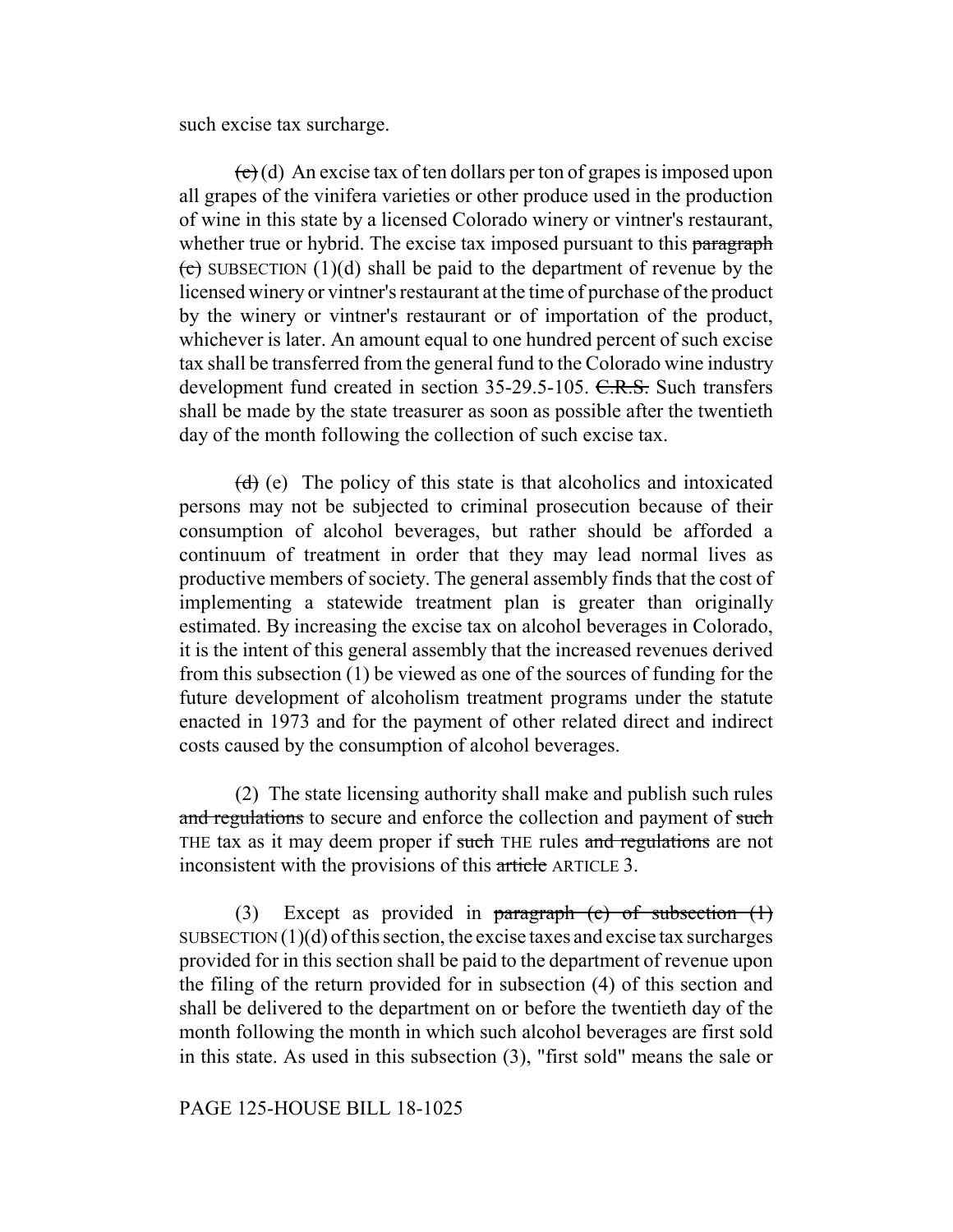disposal that occurs when a licensed wholesaler sells, transfers, or otherwise disposes of a product, when a manufacturer sells to a licensed wholesaler or a consumer, or when a holder of a winery direct shipper's permit ships to a personal consumer in this state.

(4) Each licensed manufacturer and wholesaler of alcohol beverages within this state shall file, on or before the twentieth day of each month, an exact, verified return with the state licensing authority showing for the preceding calendar month the quantities of alcohol beverages:

(a) Constituting the licensee's beginning and ending inventory for such THE month;

(b) Manufactured by the licensee in this state;

(c) Shipped to the licensee from within this state and received by the licensee in this state;

(d) Shipped to the licensee from outside this state and received by the licensee in this state;

(e) Sold or disposed of by the licensee to persons or purchasers in this state;

(f) Sold or disposed of by the licensee to persons or purchasers outside this state, separately indicating those sales or transactions of alcohol beverages to which the excise tax is not applicable; and

(g) For persons licensed pursuant to section  $12-46-104$  (1)(a),  $12-47-402$  (2.5),  $12-47-403$  (2)(a), or  $12-47-415$  (1)(b) SECTION 44-3-402 (3), 44-3-403 (2)(a), 44-3-417 (1)(b), OR 44-4-104 (1)(a), a separate report of vinous liquors, malt liquors, or fermented malt beverages, as applicable, that were manufactured or inventoried in, or transferred from, an alternating proprietor licensed premises.

 $(4.5)$  (5) Each holder of a winery direct shipper's permit under section 12-47-104 SECTION 44-3-104 shall file, on or before the twentieth day of each calendar month, an exact, verified return with the state licensing authority showing for the preceding calendar month the quantities of vinous liquor shipped to personal consumers in this state.

PAGE 126-HOUSE BILL 18-1025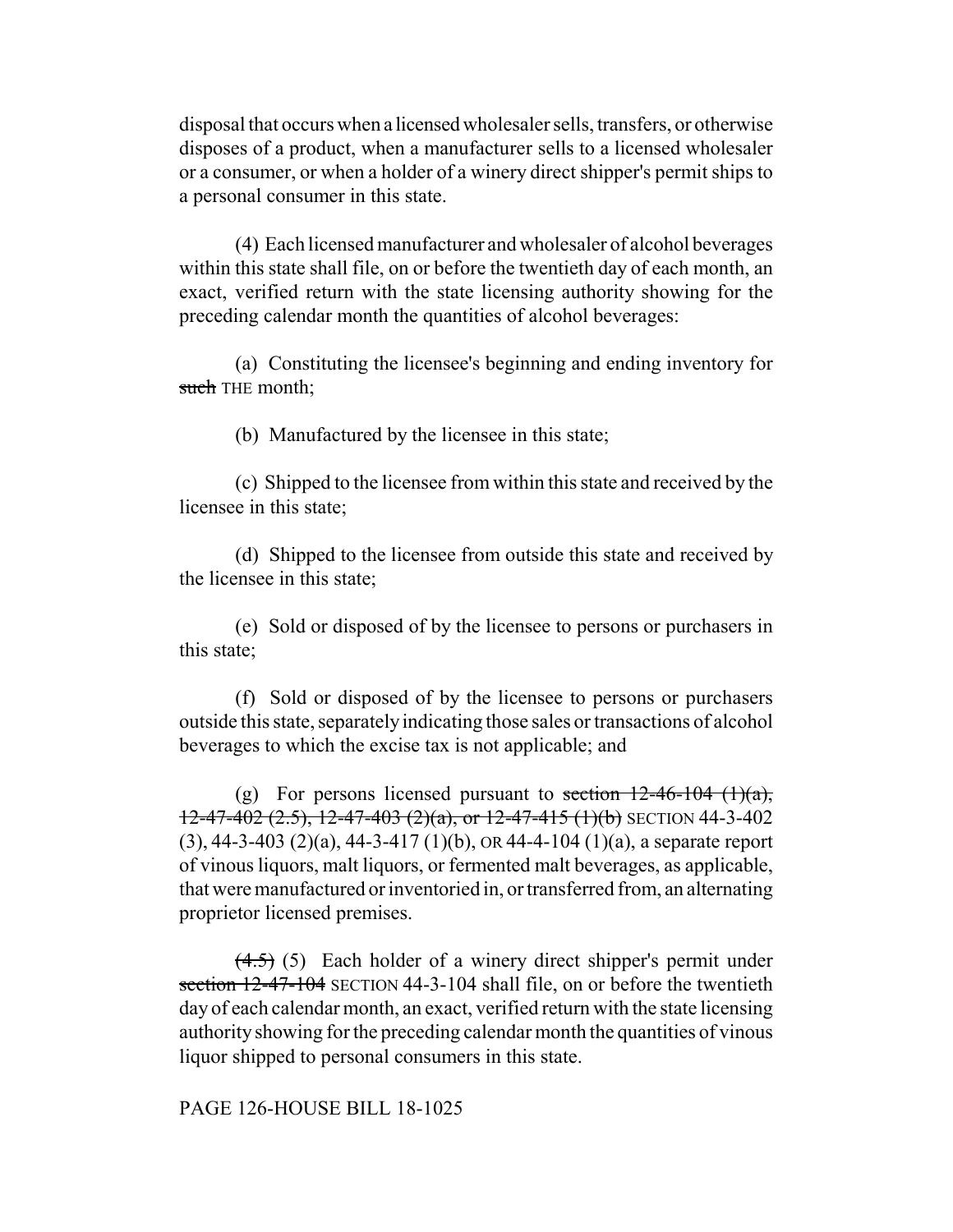$(5)$  (6) The return, on forms prescribed by the state licensing authority, shall also show the amount of excise tax payable, after allowances for all proper deductions, for alcohol beverages sold by the manufacturer, wholesaler, or holder of a winery direct shipper's permit in this state and shall include such ANY additional information as the state licensing authority may require for the proper administration of this article ARTICLE 3. The payment of the excise tax provided for in this section, in the amount disclosed by the return, shall accompany the return and shall be paid to the department of revenue. Each manufacturer, wholesaler, or holder of a winery direct shipper's permit required to file a return shall keep complete and accurate books and records, accounts, and other documents as may be necessary to substantiate the accuracy of his or her return and the amount of excise tax due and shall retain such records for a period of three years.

 $(6)$  (7) The state licensing authority, after public hearing of which the licensee shall have due notice as provided in this article ARTICLE 3, shall suspend or revoke any license or winery direct shipper's permit issued pursuant to this article ARTICLE 3 for a failure to pay any excise tax required by this article ARTICLE 3 and may suspend or revoke such THE license or permit for a violation of or failure to comply with the rules promulgated by said THE authority.

 $(7)$  (8) If the excise tax is not paid when due, there shall be added to the amount of the tax as a penalty a sum equivalent to ten percent thereof and, in addition, thereto, interest on the tax and a penalty at the rate of one percent a month or fraction of a month from the date the tax became due until paid. Nothing in this section shall be construed to relieve any person otherwise liable from liability for payment of the excise tax.

 $(8)$  (9) The department of revenue shall make a refund or allow a credit to the manufacturer, the wholesaler, or the holder of a winery direct shipper's permit, as the case may be, of the amount of the excise tax paid on alcohol beverages sold in this state when, after payment of the excise tax, such THE alcohol beverages are rendered unsalable by reason of destruction or damage upon submission of evidence satisfactory to the state licensing authority that such THE excise tax has actually been paid. Such refund or credit shall be made by the department within sixty days after the submission of evidence satisfactory to the department.

 $(9)$  (10) (a) In order to economize and to simplify administrative

## PAGE 127-HOUSE BILL 18-1025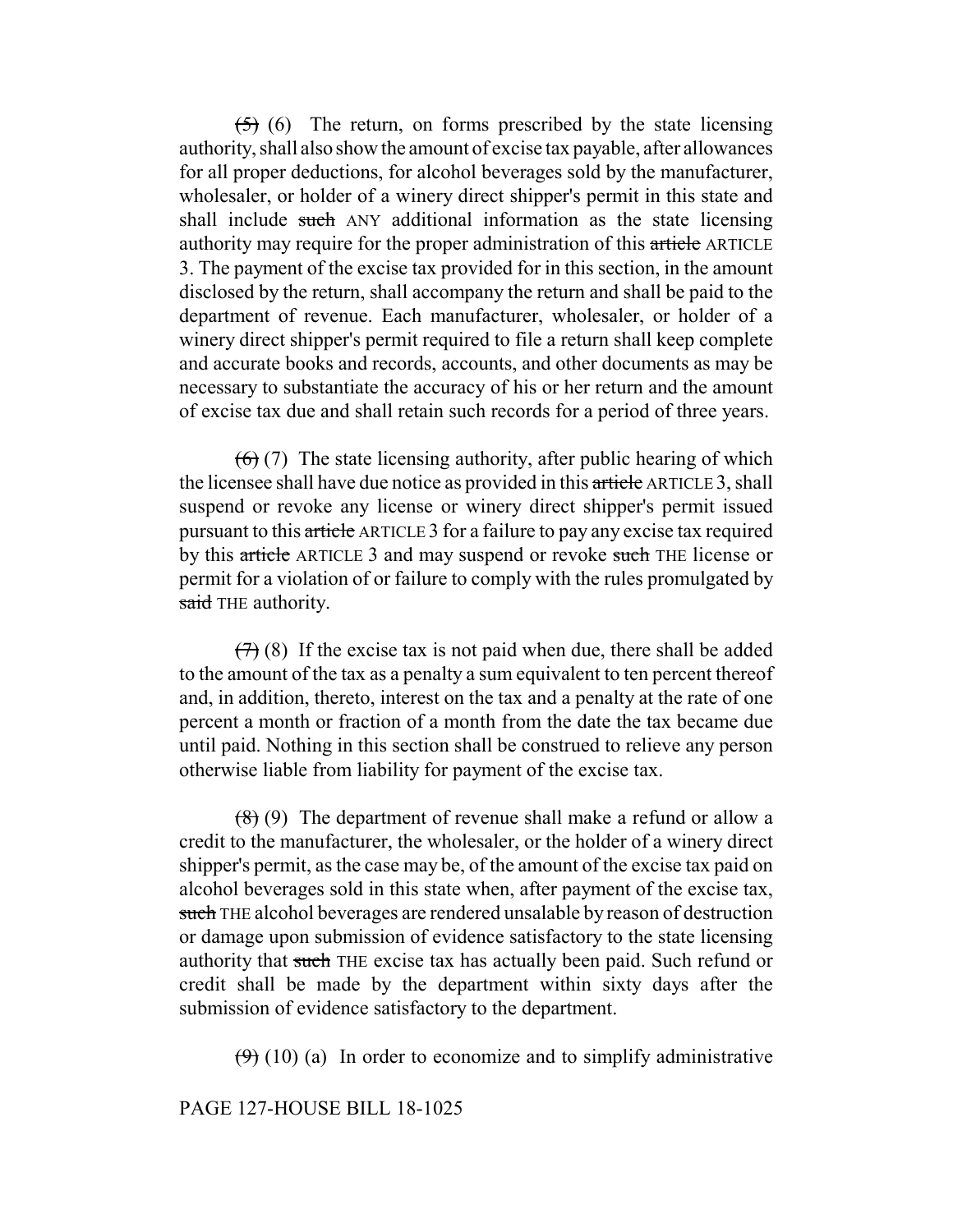procedures, the state licensing authority may authorize a procedure whereby a manufacturer or wholesaler of alcohol beverages or holder of a winery direct shipper's permit entitled by law to a refund of the tax provided in this section may instead receive a credit against the tax due on other sales by claiming said credit on the next month's return and attaching a duplicate bill of lading, invoice, or affidavit showing such transaction.

(b) To the extent and so long as federal law precludes this state from collecting its excise tax on vinous and spirituous liquors sold and delivered on ceded federal property, any manufacturer or wholesaler of such liquors making any such sales and deliveries on such federal property within the boundaries of this state may receive a refund of or a credit for the excise tax paid this state on such liquors.

**44-3-504. [Formerly 12-47-504] Lien to secure payment of taxes - exemptions - recovery.** (1) (a) The state of Colorado and the department of revenue shall have a lien, to secure the payment of the taxes, penalties, and interest imposed pursuant to section 12-47-503 SECTION 44-3-503 upon all the assets and property of the wholesaler or manufacturer owing such THE tax, including the stock in trade, business fixtures, and equipment owned or used by the wholesaler or manufacturer in the conduct of business, as long as a delinquency in the payment of such THE tax continues. Such THE lien shall be prior to any lien of any kind whatsoever, including existing liens for taxes.

(b) Any wholesaler and manufacturer or person in possession shall provide a copy of any lease pertaining to the assets and property described in paragraph (a) of this subsection  $(1)$  SUBSECTION  $(1)(a)$  OF THIS SECTION to the department of revenue within ten days after seizure by the department of such THE assets and property. The department shall verify that such THE lease is bona fide and notify the owner that such THE lease has been received by the department. The department shall use its best efforts to notify the owner of the real or personal property that might be subject to the lien created in paragraph (a) of this subsection  $(1)$  SUBSECTION  $(1)(a)$  OF THIS SECTION. The real or personal property of an owner who has made a bona fide lease to a wholesaler or manufacturer shall be exempt from the lien created in paragraph (a) of this subsection  $(1)$  SUBSECTION  $(1)(a)$  OF THIS SECTION if such THE property can reasonably be identified from the lease description or if the lessee is given an option to purchase in such THE lease and has not exercised such THE option to become the owner of the

# PAGE 128-HOUSE BILL 18-1025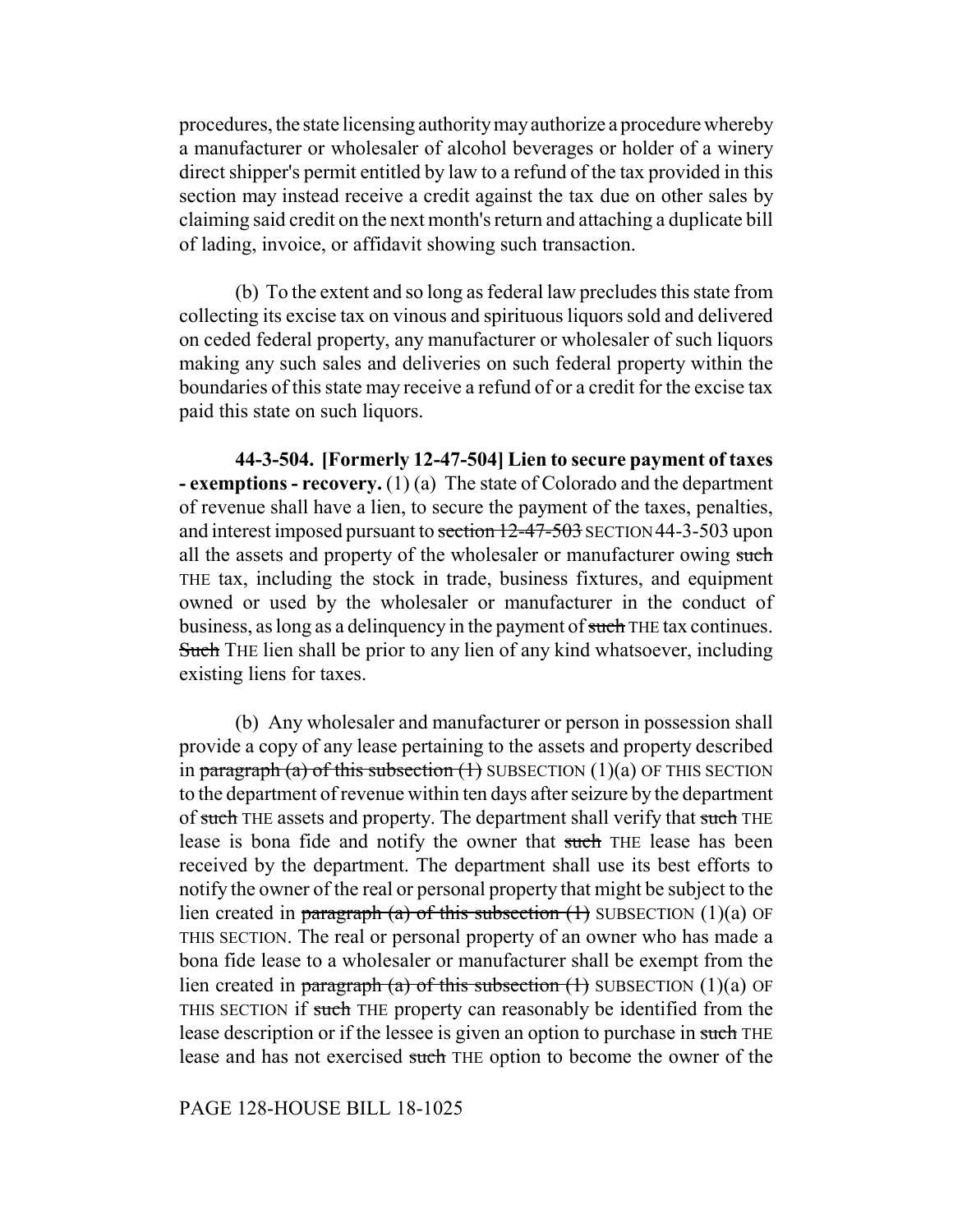property leased. This exemption shall be effective from the date of the execution of the lease. Such THE exemption shall also apply if the lease is recorded with the county clerk and recorder of the county where the property is located or based or a memorandum of the lease is filed with the department of revenue on such forms as may be prescribed by said THE department after the execution of the lease at a cost for such THE filing of two dollars and fifty cents per document. Motor vehicles that are properly registered in this state, showing the lessor as owner, thereof, shall be exempt from the lien created in paragraph  $(a)$  of this subsection  $(1)$ SUBSECTION  $(1)(a)$  OF THIS SECTION; except that said lien shall apply to the extent that the lessee has an earned reserve, allowance for depreciation not to exceed fair market value, or similar interest which THAT is or may be credited to the lessee. Where the lessor and lessee are blood relatives or relatives by law or have twenty-five percent or more common ownership, a lease between such THE lessee and such THE lessor shall not be considered as bona fide for the purposes of this section.

(2) (a) Any wholesaler or manufacturer who files a return pursuant to section 12-47-503 SECTION 44-3-503 but who fails to accompany it with payment of the excise tax disclosed on the return shall be sent a notice by the executive director of the department of revenue. Such THE notice shall state that the excise tax is due and unpaid and shall state the amount of the tax, penalty, and interest owed pursuant to section 12-47-503 SECTION 44-3-503. The notice shall be sent by first-class mail and shall be directed to the last address of such THE wholesaler or manufacturer on file with the department of revenue.

(b) (I) If a wholesaler or manufacturer fails to file both the return and the payment required by section  $12-47-503$  SECTION 44-3-503, the executive director of the department of revenue shall make an estimate, based upon such information as may be available, of the amount of taxes due for the period for which the wholesaler or manufacturer is delinquent and shall add any penalty and interest authorized in section 12-47-503 SECTION 44-3-503. The executive director shall give the delinquent taxpayer written notice of such THE estimated tax, penalty, and interest, which notice shall be sent by first-class mail and shall be directed to the last address of such THE person on file with the department of revenue.

(II) The remedies available to a taxpayer pursuant to article 21 of title 39  $C.R.S.,$  shall be available to any wholesaler or manufacturer who

## PAGE 129-HOUSE BILL 18-1025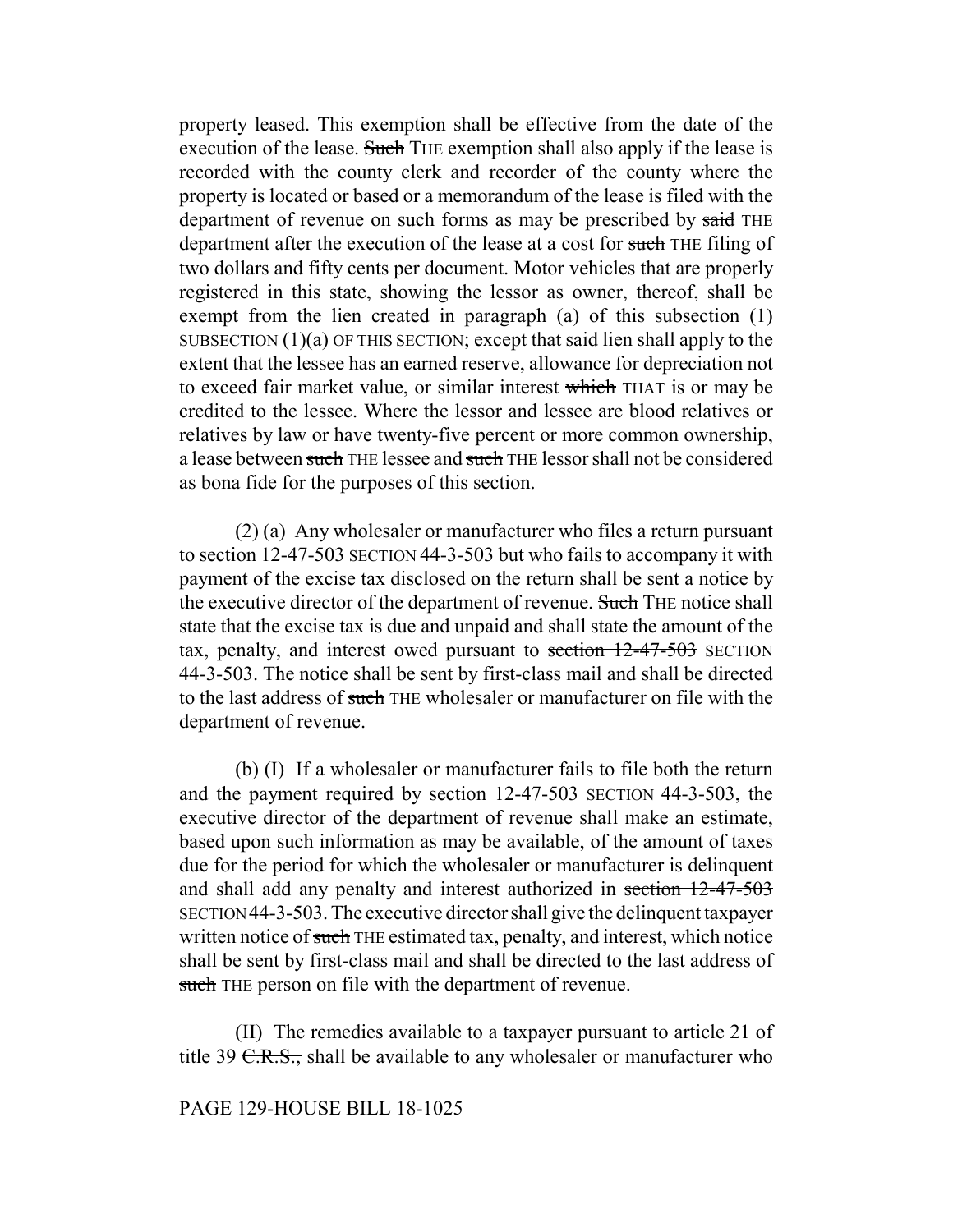seeks to contest the estimated tax, penalty, or interest specified in the notice mailed pursuant to subparagraph  $(I)$  of this paragraph  $(b)$  SUBSECTION  $(2)(b)(I)$  OF THIS SECTION.

(3) If any taxes, penalties, or interest imposed pursuant to section 12-47-503 SECTION 44-3-503 are not paid within ten days after the notice is mailed pursuant to subsection (2) of this section, the executive director of the department of revenue may seek to enforce collection of the unpaid amounts in accordance with the provisions of article 21 of title 39, C.R.S., to the extent that such THOSE provisions are not in conflict with or inconsistent with the provisions of this article ARTICLE 3.

**44-3-505. [Formerly 12-47-505] Local license fees.** (1) The applicant shall pay the following license fees to the treasurer of the municipality, city and county, or county where the licensed premises is located annually in advance:

(a) (I) For each retail liquor store license for premises located within any municipality or city and county, one hundred fifty dollars;

(II) For each retail liquor store license for premises located outside the municipal limits of any municipality or city and county, two hundred fifty dollars;

(b) (I) For each liquor-licensed drugstore license for premises located within any municipality or city and county, one hundred fifty dollars;

(II) For each liquor-licensed drugstore license for premises located outside the municipal limits of any municipality or city and county, two hundred fifty dollars;

(c) (I) For each beer and wine license for premises located within any municipality or city and county, except as provided in subparagraph (III) of this paragraph (c) SUBSECTION  $(1)(c)(III)$  OF THIS SECTION, three hundred twenty-five dollars;

(II) For each beer and wine license for premises located outside the municipal limits of any municipality or city and county, except as provided in subparagraph (III) of this paragraph (c) SUBSECTION  $(1)(c)(III)$  OF THIS

#### PAGE 130-HOUSE BILL 18-1025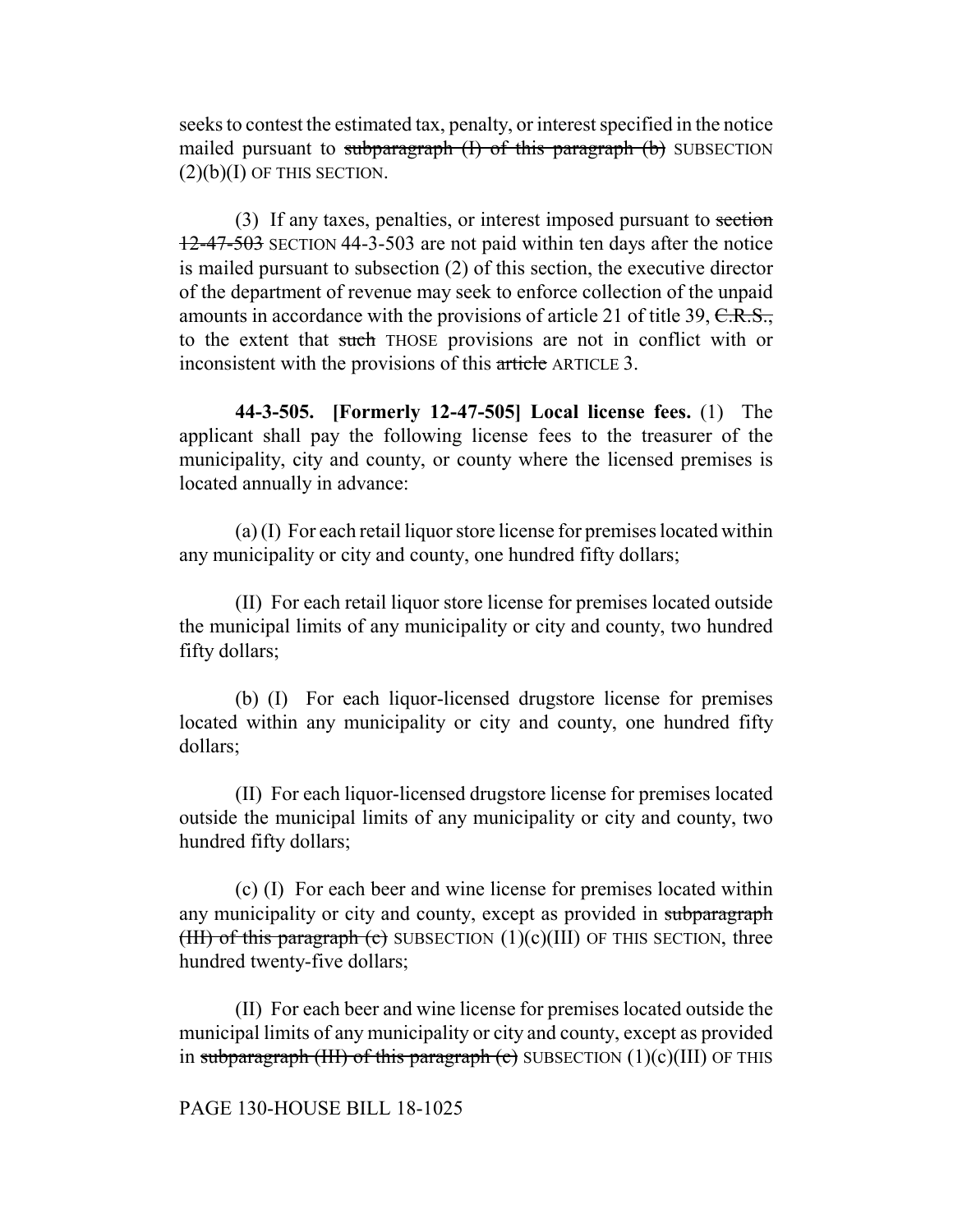SECTION, four hundred twenty-five dollars;

(III) For each beer and wine license issued to a resort hotel, three hundred seventy-five dollars;

(d) For each hotel and restaurant license, five hundred dollars;

(e) For each tavern license, five hundred dollars;

(f) For each optional premises license, five hundred dollars;

(g) For each retail gaming tavern license, five hundred dollars;

(h) For each application for approval of a contract to sell alcohol beverages pursuant to section  $12-47-411$   $(3)(c)$  SECTION 44-3-413  $(4)(c)$ . three hundred twenty-five dollars;

(i) For each brew pub, distillery pub, or vintner's restaurant license, five hundred dollars;

(j) For each club license, two hundred seventy-five dollars;

(k) For each arts license, two hundred seventy-five dollars;

(l) For each racetrack license, five hundred dollars;

(m) For each bed and breakfast permit, twenty-five dollars;

(n) For each resort-complex-related facility permit, one hundred dollars per related facility, as defined in section  $12-47-411$   $(2)(e)$  SECTION 44-3-413 (2)(e);

(o) For each art gallery permit, twenty-five dollars;

(p) For each lodging and entertainment license, five hundred dollars;

(q) For each related facility permit, one hundred dollars per related facility, as defined in section  $12-47-411$   $(2.5)(f)$  SECTION 44-3-413 (3)(f).

(2) No rebate shall be paid by any municipality, city and county, or

PAGE 131-HOUSE BILL 18-1025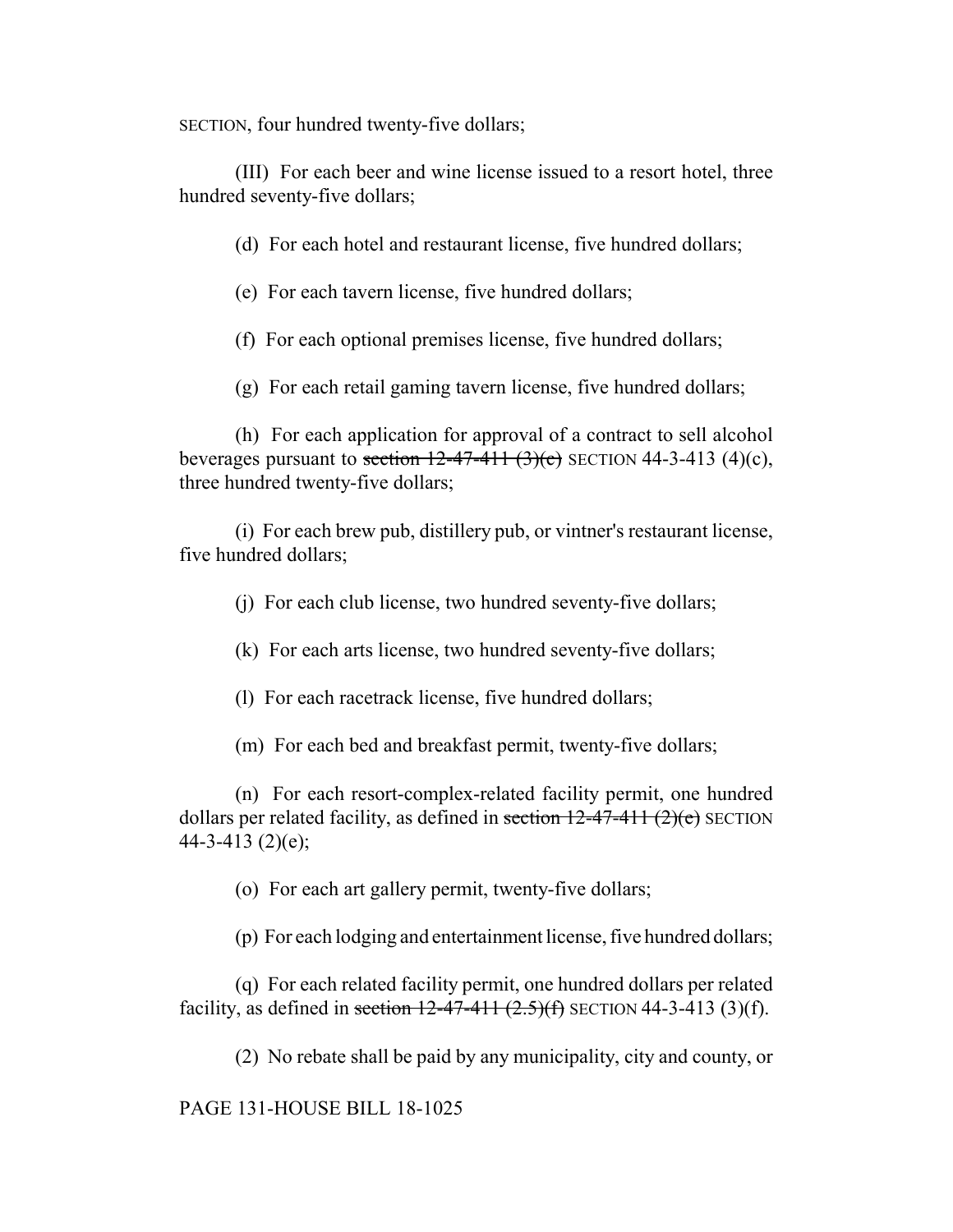county of any alcohol beverage license fee paid for any such license issued by it except upon affirmative action by the respective local licensing authority rebating a proportionate amount of such license fee.

(3) Eighty-five percent of the local license fees provided for in this article and article 46 of this title shall ARTICLE 3 AND ARTICLE 4 OF THIS TITLE 44 MUST be paid to the department of revenue, which shall transmit said fees to the state treasurer to be credited to the old age pension fund.

 $(4)$  (a) Each application for a license provided for in this article and article 46 of this title ARTICLE 3 AND ARTICLE 4 OF THIS TITLE 44 filed with a local licensing authority must be accompanied by an application fee in an amount determined by the local licensing authority to cover actual and necessary expenses, subject to the following limitations:

(I) For a new license, not to exceed the following:

(A) On or before July 1, 2008, six hundred twenty-five dollars;

(B) After July 1, 2008, and before July 2, 2009, seven hundred fifty dollars;

(C) After July 1, 2009, and before July 2, 2010, eight hundred seventy-five dollars;

(D) After July 2, 2010, one thousand dollars;

(II) For a transfer of location or ownership, not to exceed the following for each:

(A) On or before July 1, 2008, six hundred twenty-five dollars;

(B) After July 1, 2008, seven hundred fifty dollars;

(III) For a renewal of license, not to exceed the following; except that an expired license renewal fee shall not exceed five hundred dollars:

(A) On or before July 1, 2008, seventy-five dollars;

(B) After July 1, 2008, one hundred dollars;

PAGE 132-HOUSE BILL 18-1025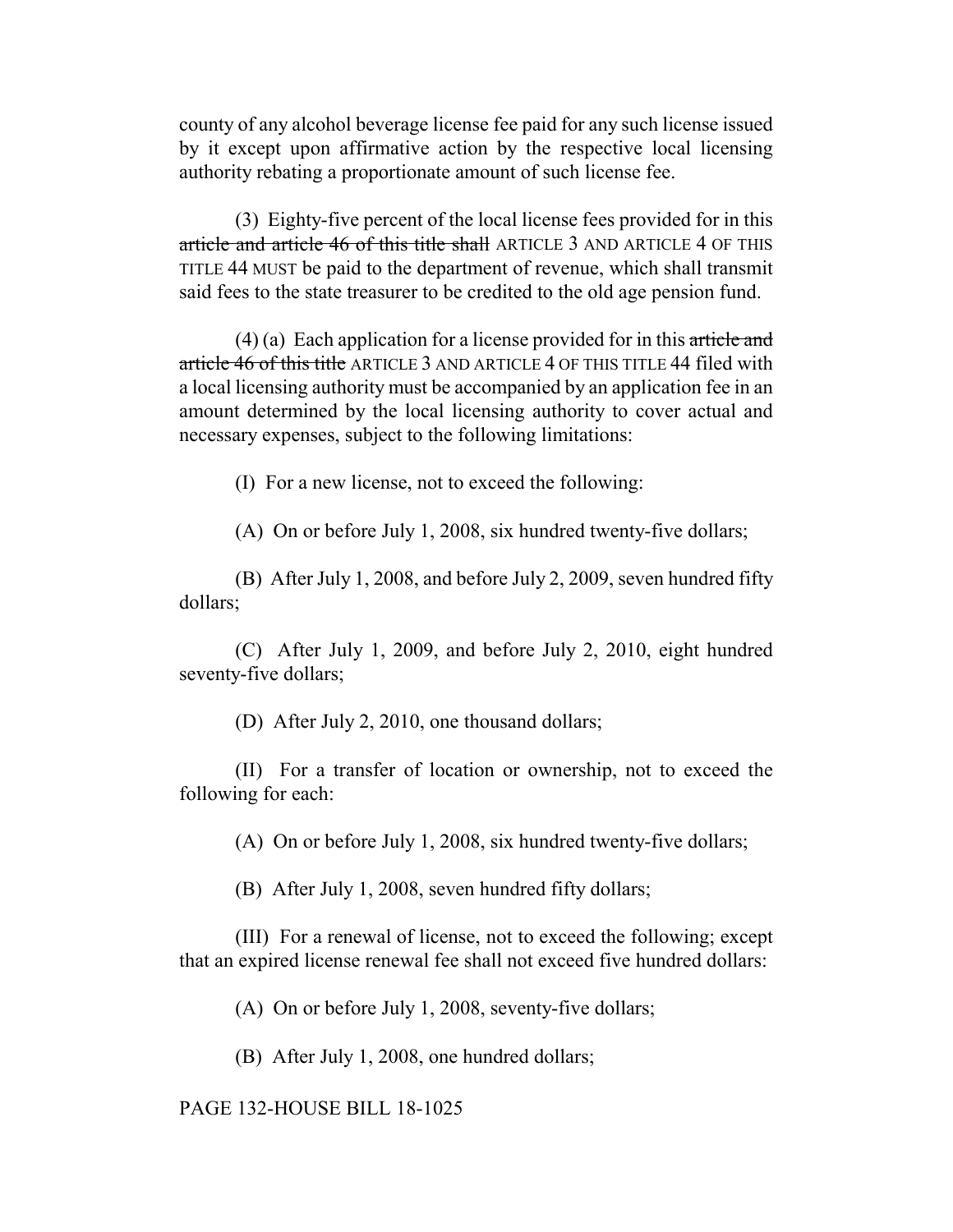(IV) For a new license or renewal application for an art gallery permit, not to exceed one hundred dollars;

(V) For a transfer of ownership, change of location, and license merger and conversion pursuant to section  $12-47-408$  (1)(b) SECTION 44-3-410 (1)(b), not to exceed one thousand dollars.

(b) No fees or charges of any kind, except as provided in this article or article 46 of this title ARTICLE 3 OR ARTICLE 4 OF THIS TITLE 44, may be charged by the local licensing authority to the license holder or applicant for the purposes of granting or renewing a license or transferring ownership or location of a license.

(5) The local licensing authority may charge corporate applicants and limited liability companies up to one hundred dollars for the cost of each fingerprint analysis and background investigation undertaken to qualify new officers, directors, stockholders, members, or managers pursuant to the requirements of section  $12-47-307(1)$  SECTION 44-3-307(1); however, no local licensing authority shall collect such a fee if the applicant has already undergone a background investigation by and paid a fee to the state licensing authority.

# PART 6 DISCIPLINARY ACTIONS

**44-3-601. [Formerly 12-47-601] Suspension - revocation - fines.** (1) Subject to subsection  $(7.5)$  SUBSECTION (8) of this section, in addition to any other penalties prescribed by this article 47 or article 46 or 48 of this title 12 ARTICLE 3 OR ARTICLE 4 OR 5 OF THIS TITLE 44, the state or any local licensing authority has the power, on its own motion or on complaint, after investigation and public hearing at which the licensee shall be afforded an opportunity to be heard, to suspend or revoke, in whole or in part, any license or permit issued by such authority for any violation by the licensee or by any of the agents, servants, or employees of the licensee of this article 47 ARTICLE 3; any rules authorized by this article 47 ARTICLE 3; or any of the terms, conditions, or provisions of the license or permit issued by such authority. Any licensing authority has the power to administer oaths and issue subpoenas to require the presence of persons and the production of papers, books, and records necessary to the determination of any hearing that the licensing authority is authorized to conduct.

#### PAGE 133-HOUSE BILL 18-1025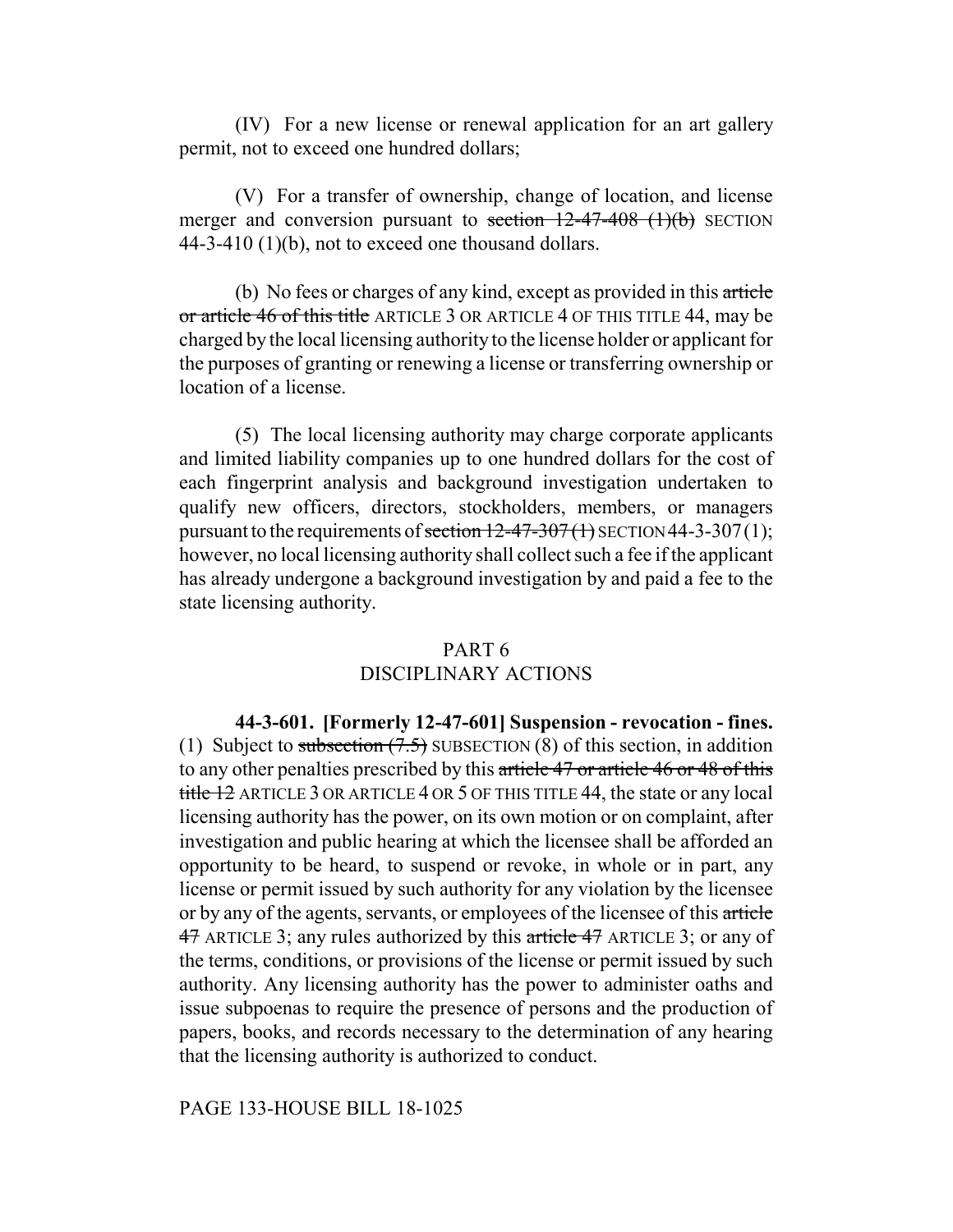(2) Notice of suspension or revocation, as well as any required notice of such hearing, shall be given by mailing the same in writing to the licensee at the address contained in such THE license or permit. No such suspension shall be for a longer period than six months. If any license or permit is suspended or revoked, no part of the fees paid therefor shall be returned to the licensee. Any license or permit may be summarily suspended by the issuing licensing authority without notice pending any prosecution, investigation, or public hearing. Nothing in this section shall prevent the summary suspension of such A license or permit for a temporary period of not more than fifteen days.

(3) (a) Whenever a decision of the state or any local licensing authority suspending a license or permit becomes final, whether by failure of the licensee to appeal the decision or by exhaustion of all appeals and judicial review, the licensee may, before the operative date of the suspension, petition for permission to pay a fine in lieu of the license or permit suspension for all or part of the suspension period. Upon the receipt of the petition, the state or the local licensing authority may, in its sole discretion, stay the proposed suspension and cause any investigation to be made that it deems desirable and may, in its sole discretion, grant the petition if it is satisfied that:

(I) The public welfare and morals would not be impaired by permitting the licensee to operate during the period set for suspension and that the payment of the fine will achieve the desired disciplinary purposes; and

(II) The books and records of the licensee are kept in such a manner that the loss of sales of alcohol beverages that the licensee would have suffered had the suspension gone into effect can be determined with reasonable accuracy.

# (III) (Deleted by amendment, L. 2014.)

(b) Subject to subsection  $(7.5)$  SUBSECTION (8) of this section, the fine accepted shall be the equivalent to twenty percent of the licensee's estimated gross revenues from sales of alcohol beverages during the period of the proposed suspension; except that the fine must be between two hundred and five thousand dollars.

#### PAGE 134-HOUSE BILL 18-1025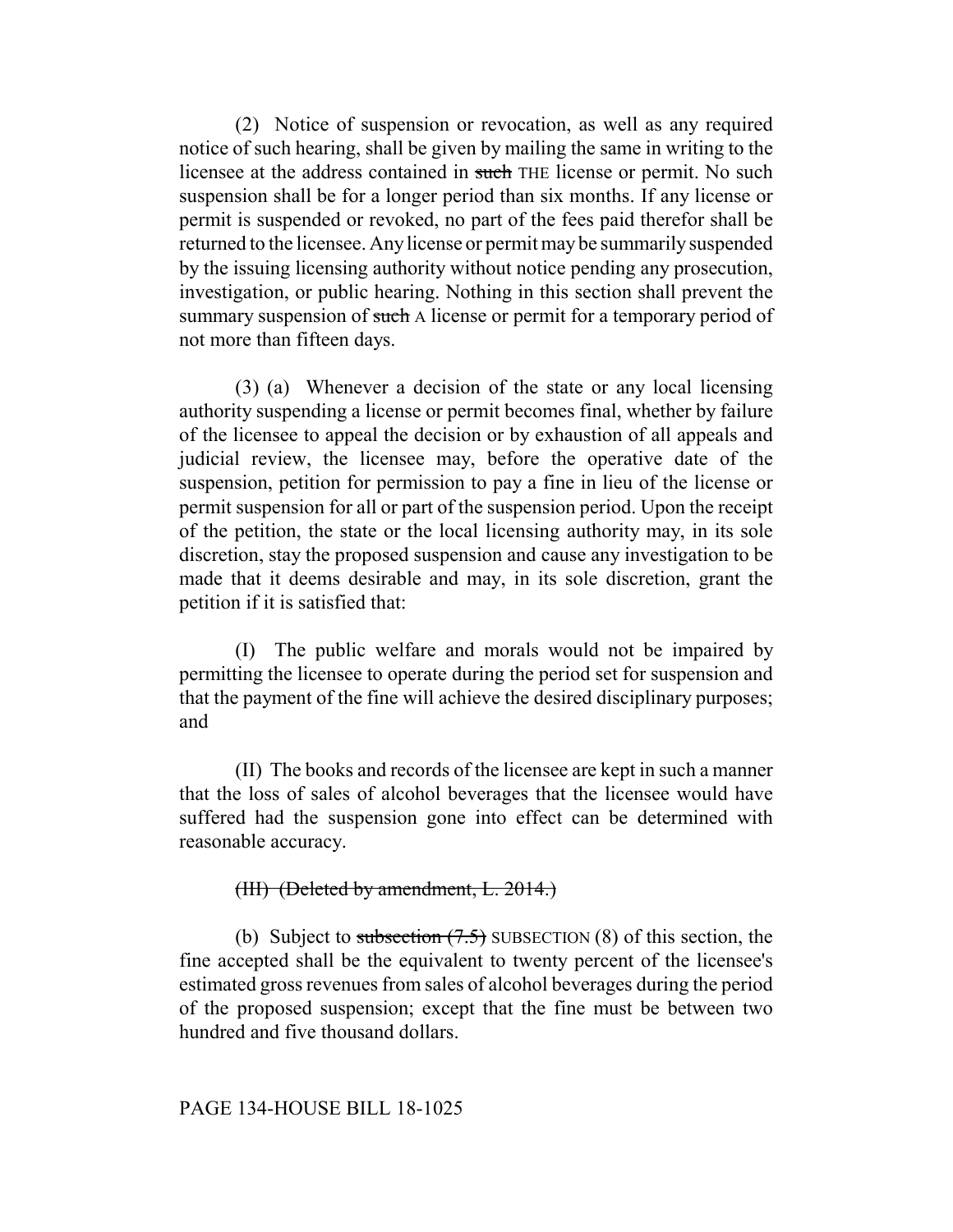(c) Payment of any fine pursuant to the provisions of this subsection (3) shall be in the form of cash or in the form of a certified check or cashier's check made payable to the state or local licensing authority, whichever is appropriate.

(4) Upon payment of the fine pursuant to subsection (3) of this section, the state or the local licensing authority shall enter its further order permanently staying the imposition of the suspension. If the fine is paid to a local licensing authority, the governing body of the authority shall cause such moneys MONEY to be paid into the general fund of the local licensing authority. Fines paid to the state licensing authority pursuant to subsection (3) of this section shall be transmitted to the state treasurer who shall credit the same to the general fund.

(5) In connection with any petition pursuant to subsection (3) of this section, the authority of the state or local licensing authority is limited to the granting of such stays as are necessary for it to complete its investigation and make its findings and, if it makes such findings, to the granting of an order permanently staying the imposition of the entire suspension or that portion of the suspension not otherwise conditionally stayed.

(6) If the state or the local licensing authority does not make the findings required in paragraph (a) of subsection  $(3)$  SUBSECTION  $(3)(a)$  of this section and does not order the suspension permanently stayed, the suspension shall go into effect on the operative date finally set by the state or the local licensing authority.

(7) The provisions of subsections (3) to (6) of this section shall be effective and may be implemented by the state licensing authority upon its decision to accept and adopt the optional procedures set forth in said subsections. The provisions of subsections (3) to (6) of this section shall be effective and may be implemented by a local licensing authority only after the governing body of the municipality, the governing body of the city and county, or the board of county commissioners of the county chooses to do so and acts, by appropriate resolution or ordinance, to accept and adopt the optional procedures set forth in said subsections. Any such actions may be revoked in a similar manner.

 $(7.5)(8)$  (a) The following applies only if the licensing authority has decided to impose a suspension for a violation of section  $12-47-901$  (1)(a),

## PAGE 135-HOUSE BILL 18-1025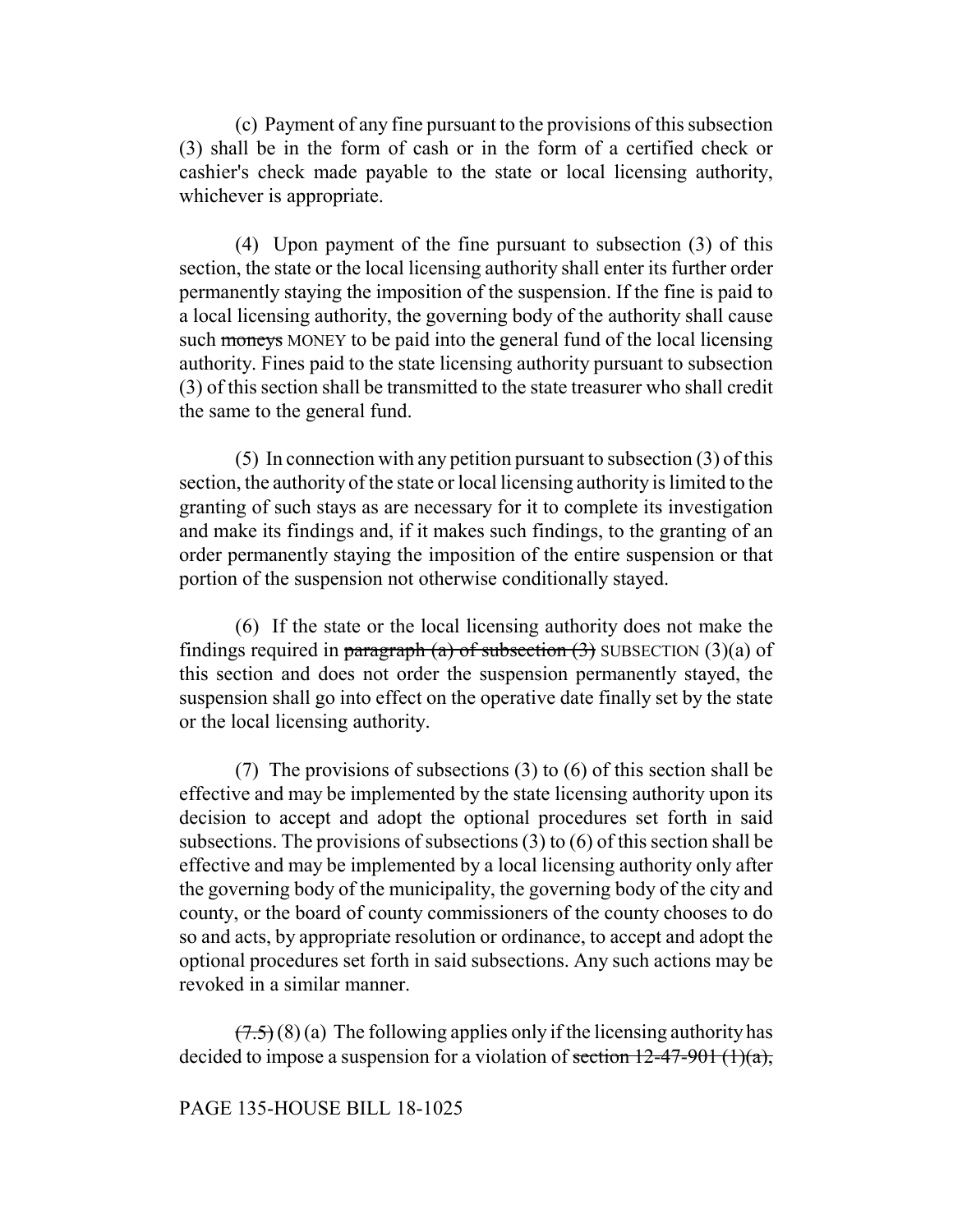$(1)(a.5)$ , or  $(5)(a)(1)$  SECTION 44-3-901 (1)(a), (1)(b), OR (6)(a)(I) that occurs in a sales room for a licensee operating pursuant to section  $12-47-402$  (2) or (6),  $12-47-403$  (2)(e), or  $12-47-406$  (1)(b) SECTION 44-3-402 (2) OR (7), 44-3-403 (2)(c), OR 44-3-407 (1)(b):

(I) If the licensing authority decides to accept a fine in lieu of a license suspension, the licensing authority shall only include in the computation of the fine the estimated gross revenues of the retail sales of the sales room where the violation occurred, and not any manufacturing or wholesale activities of the licensee; except that the fine must be between two hundred and five thousand dollars; and

(II) If the licensing authority declines to accept a fine, it shall limit any suspension to the designated premises for the sales room where the violation occurred, and not any manufacturing or wholesale activities of the licensee. In the case of a temporary sales room for not more than three consecutive days, the licensing authority shall apply a suspension issued in accordance with this section only to future temporary sales rooms and not any manufacturing or wholesale activities of the licensee.

(b) The following applies only if the licensing authority has decided to impose a suspension for a violation of section  $12-47-901$  (1)(a), (1)(a.5), or  $(5)(a)(1)$  SECTION 44-3-901 (1)(a), (1)(b), OR (6)(a)(I) that occurs in a retail establishment for licensees operating pursuant to section 12-47-415, 12-47-420, or 12-47-424 SECTION 44-3-417, 44-3-422, OR 44-3-426:

(I) If the licensing authority decides to accept a fine in lieu of a license suspension, the licensing authority shall only include in the computation of the fine the estimated gross revenues of the retail activities of the licensee, and not any manufacturing or wholesale activities of the licensee; except that the fine must be between two hundred and five thousand dollars; and

(II) If the licensing authority declines to accept a fine, it shall limit any suspension to the retail activities of the licensee, and not any manufacturing or wholesale activities of the licensee.

(8) Repealed.

(9) When penalizing a vendor who has violated provisions of article

PAGE 136-HOUSE BILL 18-1025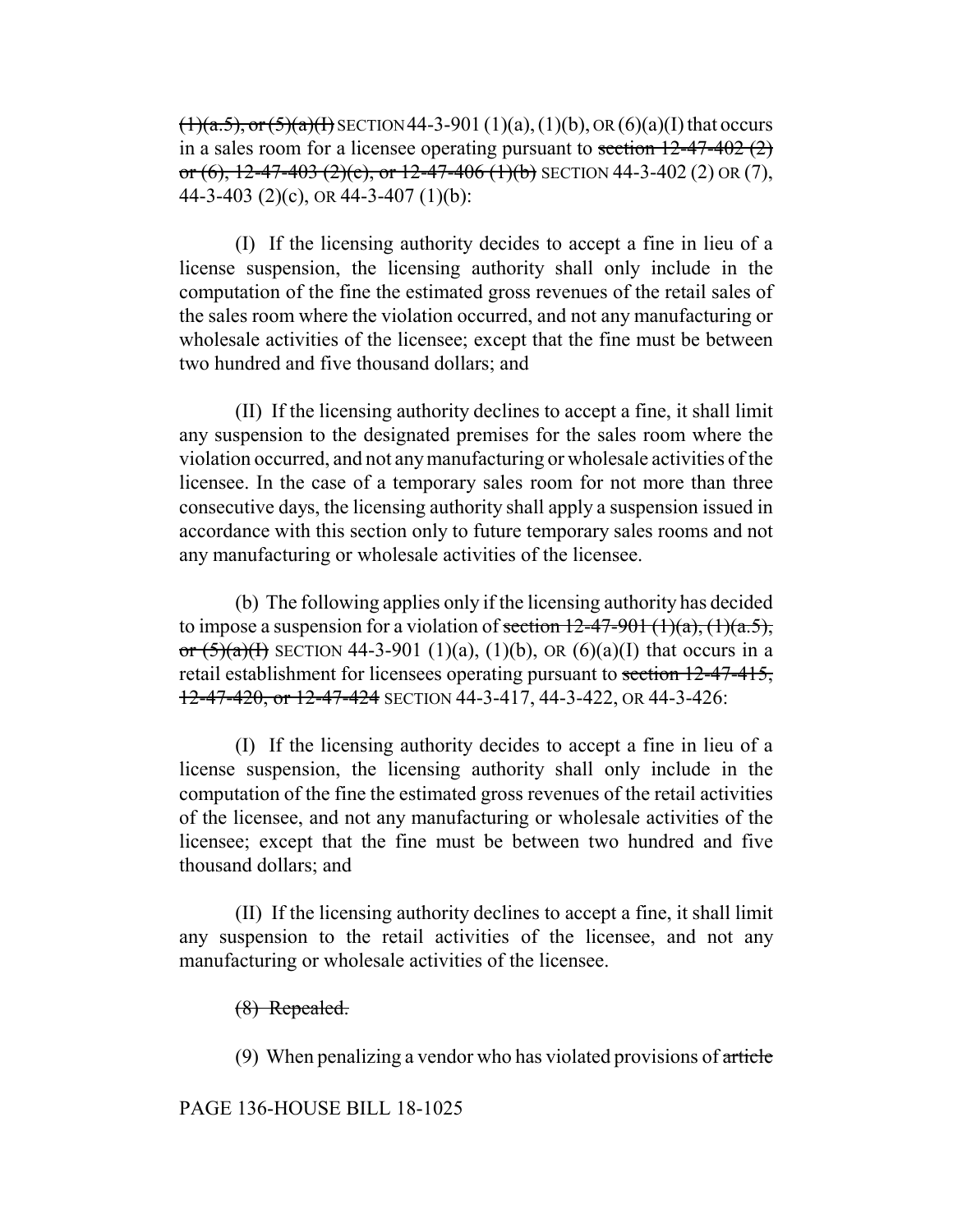46 of this title and this article ARTICLE 4 OF THIS TITLE 44 AND THIS ARTICLE 3 that prohibit the service of an alcohol beverage to a minor or a visibly intoxicated person, state and local licensing authorities shall consider it a mitigating factor if the vendor is a responsible alcohol beverage vendor as defined by part 10 of this article ARTICLE 3. In addition, the state licensing authority by rule may include other violations of article 46 of this title and this article ARTICLE 4 OF THIS TITLE 44 AND THIS ARTICLE 3 that licensing authorities shall consider for mitigation if the vendor qualifies as a responsible alcohol beverage vendor.

#### PART 7

# INSPECTION OF BOOKS AND RECORDS

**44-3-701. [Formerly 12-47-701] Inspection procedures.** Each licensee shall keep a complete set of books of account, invoices, copies of orders, shipping instructions, bills of lading, weigh bills, correspondence, and all other records necessary to show fully the business transactions of such licensee, all of which shall be open at all times during business hours for the inspection and examination of said THE state licensing authority or its duly authorized representatives. The state licensing authority may require any licensee to furnish such information as it considers necessary for the proper administration of this article ARTICLE 3, and may require an audit to be made of such THE books of account and records on such ANY occasions as it may consider necessary by an auditor to be selected by said THE state licensing authority, who shall likewise have access to all books and records of such THE licensee, and the expense thereof shall be paid by said THE licensee.

#### PART 8

#### JUDICIAL REVIEW AND CIVIL LIABILITY

**44-3-801. [Formerly 12-47-801] Civil liability - legislative declaration - definitions.** (1) The general assembly hereby finds, determines, and declares that this section shall be interpreted so that any common law cause of action against a vendor of alcohol beverages is abolished and that in certain cases the consumption of alcohol beverages rather than the sale, service, or provision thereof is the proximate cause of injuries or damages inflicted upon another by an intoxicated person, except as otherwise provided in this section.

#### PAGE 137-HOUSE BILL 18-1025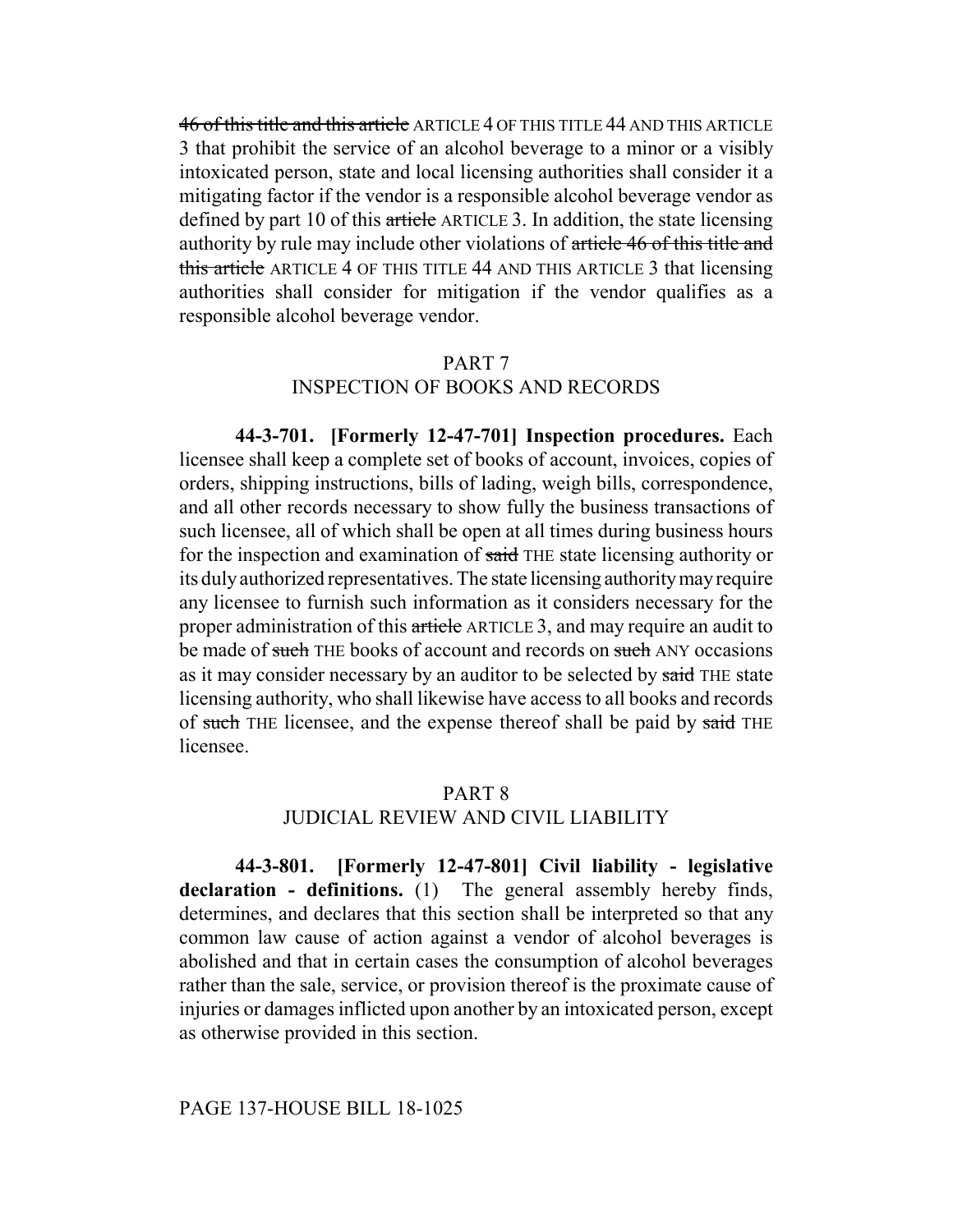(2) As used in this section, "licensee" means a person licensed under the provisions of this article or article 46 or 48 of this title ARTICLE 3 OR ARTICLE 4 OR 5 OF THIS TITLE 44 and the agents or servants of such THE person.

(3) (a) No licensee is civilly liable to any injured individual or his or her estate for any injury to such THE individual or damage to any property suffered because of the intoxication of any person due to the sale or service of any alcohol beverage to such THE person, except when:

(I) It is proven that the licensee willfully and knowingly sold or served any alcohol beverage to such THE person who was under the age of twenty-one years or who was visibly intoxicated; and

(II) The civil action is commenced within one year after such THE sale or service.

(b) No civil action may be brought pursuant to this subsection (3) by the person to whom the alcohol beverage was sold or served or by his or her estate, legal guardian, or dependent.

(c) In any civil action brought pursuant to this subsection (3), the total liability in any such action shall not exceed one hundred fifty thousand dollars.

(4) (a) No social host who furnishes any alcohol beverage is civilly liable to any injured individual or his or her estate for any injury to such THE individual or damage to any property suffered, including any action for wrongful death, because of the intoxication of any person due to the consumption of such alcohol beverages, except when:

(I) It is proven that the social host knowingly served any alcohol beverage to such THE person who was under the age of twenty-one years or knowingly provided the person under the age of twenty-one a place to consume an alcoholic beverage; and

(II) The civil action is commenced within one year after such THE service.

(b) No civil action may be brought pursuant to this subsection (4) by

PAGE 138-HOUSE BILL 18-1025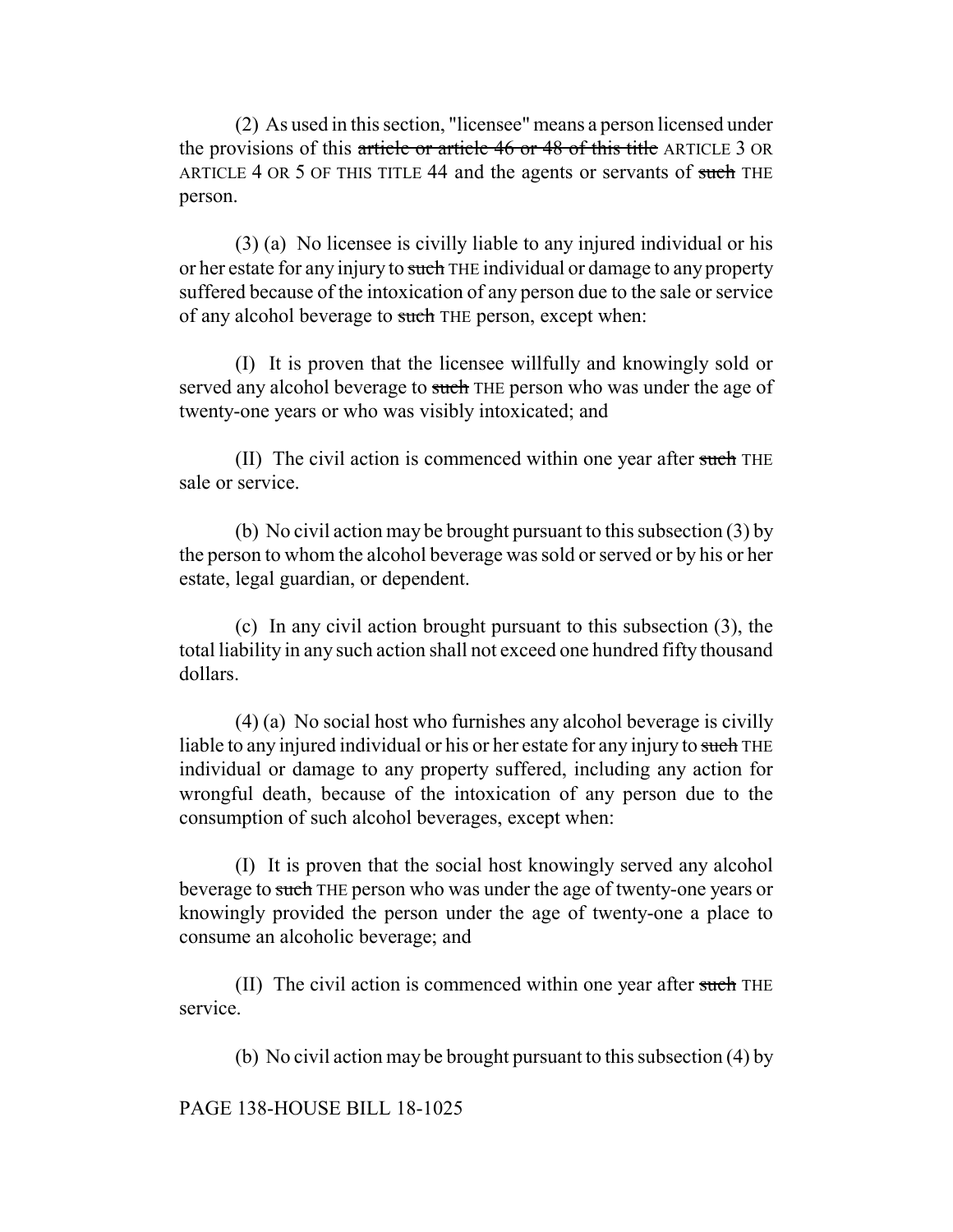the person to whom such THE alcohol beverage was served or by his or her estate, legal guardian, or dependent.

(c) The total liability in any such action shall not exceed one hundred fifty thousand dollars.

 $(4.5)$  (5) An instructor or entity that complies with section 18-13-122 (5)(c)  $C.R.S.,$  shall not be liable for civil damages resulting from the intoxication of a minor due to the minor's unauthorized consumption of alcohol beverages during instruction in culinary arts, food service, or restaurant management pursuant to section  $18-13-122$  (5)(c). C.R.S.

 $(5)(6)$  (a) The limitations on damages set forth in paragraph (c) of subsection  $(3)$  and paragraph  $(c)$  of subsection  $(4)$  SUBSECTIONS  $(3)(c)$  AND (4)(c) of this section shall be adjusted for inflation as of January 1, 1998, and January 1, 2008. The adjustments made on January 1, 1998, and January 1, 2008, shall be based on the cumulative annual adjustment for inflation for each year since the effective date of the damages limitations in paragraph (c) of subsection (3) and paragraph (c) of subsection (4) SUBSECTIONS  $(3)(c)$  AND  $(4)(c)$  of this section. The adjustments made pursuant to this paragraph (a) SUBSECTION  $(6)(a)$  shall be rounded upward or downward to the nearest ten-dollar increment.

(b) As used in this subsection  $\left(\frac{1}{2}\right)$  (6), "inflation" means the annual percentage change in the United States department of labor, bureau of labor statistics, consumer price index for Denver-Boulder, all items, all urban consumers, or its successor index.

(c) The secretary of state shall certify the adjusted limitation on damages within fourteen days after the appropriate information is available, and:

(I) The adjusted limitation on damages as of January 1, 1998, shall be the limitation applicable to all claims for relief that accrue on or after January 1, 1998, and before January 1, 2008; and

(II) The adjusted limitation on damages as of January 1, 2008, shall be the limitation applicable to all claims for relief that accrue on and after January 1, 2008.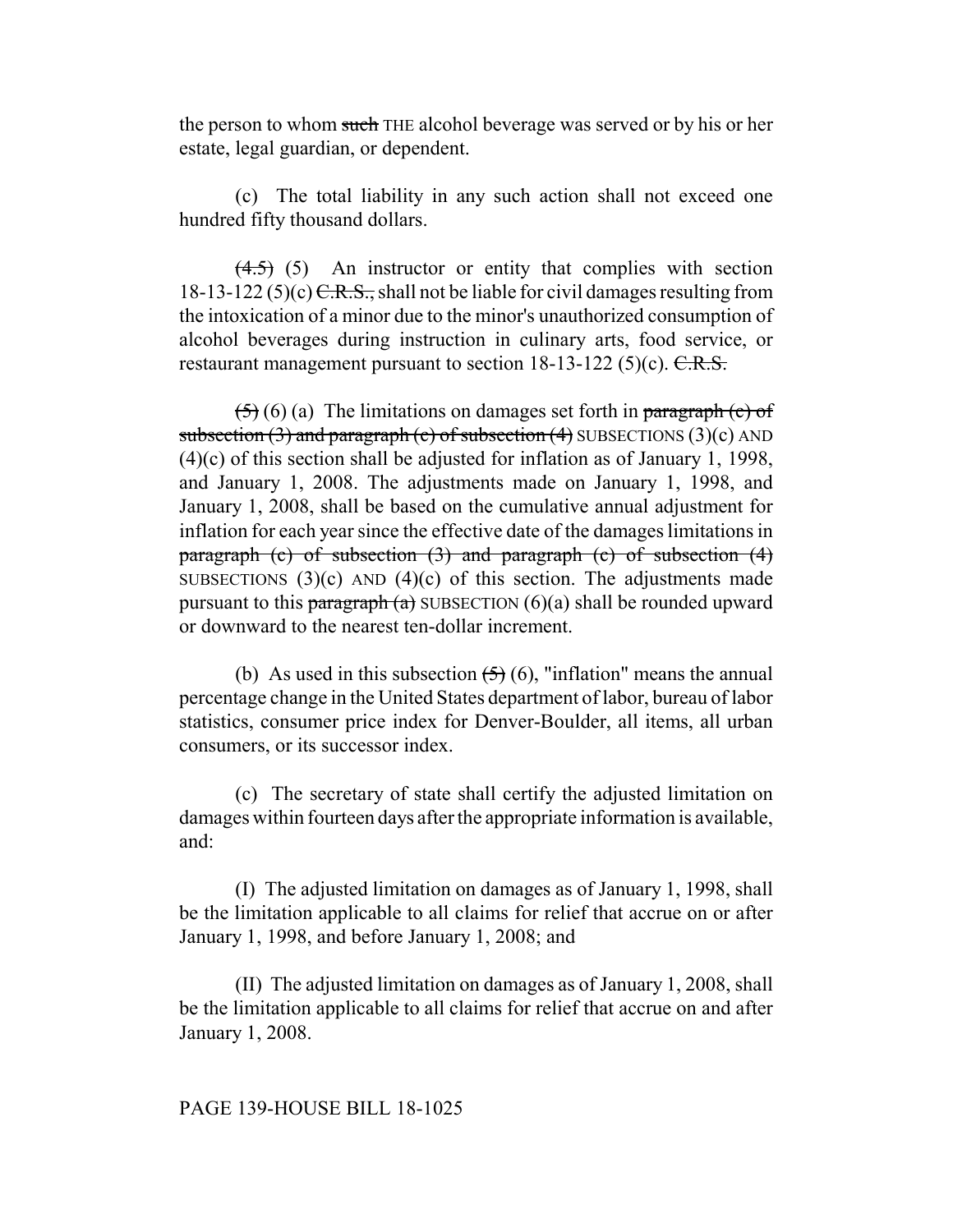**44-3-802. [Formerly 12-47-802] Judicial review.** Any person applying to the courts for a review of the state or any local licensing authority's decision shall apply for review within thirty days after the date of decision of refusal by a local licensing authority or, in the case of approval by a local licensing authority, within thirty days after the date of decision by the state licensing authority. and shall be required to pay the cost of preparing a transcript of proceedings before the licensing authority when such a transcript is demanded by the person taking the appeal or when such a transcript is furnished by the licensing authority pursuant to court order.

# PART 9

# UNLAWFUL ACTS - ENFORCEMENT

**44-3-901. [Formerly 12-47-901] Unlawful acts - exceptions**  definitions - repeal. (1) Except as provided in section 18-13-122, C.R.S., it is unlawful for any person:

(a) To sell, serve, give away, dispose of, exchange, or deliver, or permit the sale, serving, giving, or procuring of, any alcohol beverage to a visibly intoxicated person or to a known habitual drunkard;

 $(a.5)$  (b) (I) To sell, serve, give away, dispose of, exchange, or deliver or permit the sale, serving, giving, or procuring of any alcohol beverage to or for any person under the age of twenty-one years.

(II) If a person is convicted of an offense pursuant to subparagraph (I) of this paragraph  $(a.5)$  SUBSECTION  $(1)(b)(I)$  OF THIS SECTION for serving, giving away, disposing of, exchanging, or delivering or permitting the serving, giving, or procuring of any alcohol beverage to a person under the age of twenty-one years, the court shall consider the following in mitigation:

(A) After consuming the alcohol, the underage person was in need of medical assistance as a result of consuming alcohol; and

(B) Within six hours after the underage person consumed the alcohol, the defendant contacted the police or emergency medical personnel to report that the underage person was in need of medical assistance as a result of consuming alcohol.

#### PAGE 140-HOUSE BILL 18-1025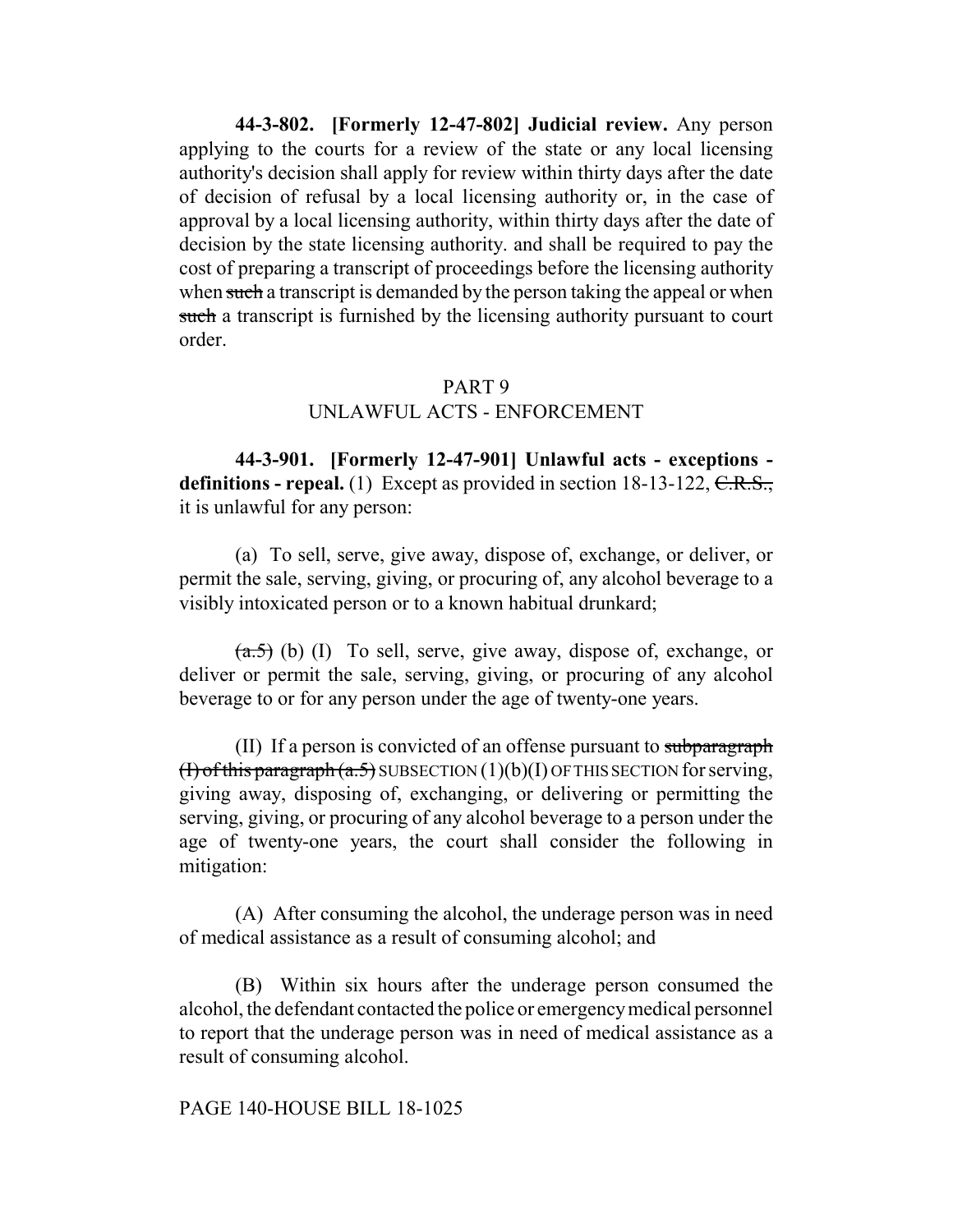$(b)$  (c) To obtain or attempt to obtain any alcohol beverage by misrepresentation of age or by any other method in any place where alcohol beverages are sold when such A person is under twenty-one years of age;

 $\left(\frac{c}{c}\right)$  (d) To possess alcohol beverages in any store, in any public place, including public streets, alleys, roads, or highways, or upon property owned by the state of Colorado or any subdivision thereof, or inside vehicles while upon the public streets, alleys, roads, or highways when such A person is under twenty-one years of age;

 $(d)$  (e) To knowingly, or under conditions that an average parent or guardian should have knowledge of, suffer or permit any person under twenty-one years of age, of whom such person may be a parent or guardian, to violate the provisions of paragraph (b) or (c) of this subsection  $(1)$ SUBSECTION  $(1)(c)$  OR  $(1)(d)$  OF THIS SECTION;

 $(e)$  (f) To buy any vinous or spirituous liquor from any person not licensed to sell at retail as provided by this article ARTICLE 3 except as otherwise provided in this article ARTICLE 3;

(f) (g) To sell at retail any malt, vinous, or spirituous liquors in sealed containers without holding a retail liquor store or liquor-licensed drugstore license, except as permitted by section  $12-47-301$  (6)(b) SECTION 44-3-301 (6)(b) or any other provision of this article ARTICLE 3;

 $(g)$  (h) To manufacture, sell, or possess for sale any alcohol beverage unless licensed to do so as provided by this article or article 46 or 48 of this title ARTICLE 3 OR ARTICLE 4 OR 5 OF THIS TITLE 44 and unless all licenses required are in full force and effect;

 $(\mathbf{h})$  (i) (I) To consume malt, vinous, or spirituous liquor in any public place except on any licensed premises permitted under this article ARTICLE 3 to sell such liquor by the drink for consumption thereon; to consume any alcohol beverage upon any premises licensed to sell liquor for consumption on the licensed premises, the sale of which is not authorized by the state licensing authority; to consume alcohol beverages at any time on such premises other than such THE alcohol beverage as is purchased from such establishment; or to consume alcohol beverages in any public room on such premises during such hours as the sale of such beverage is prohibited under this article ARTICLE 3.

#### PAGE 141-HOUSE BILL 18-1025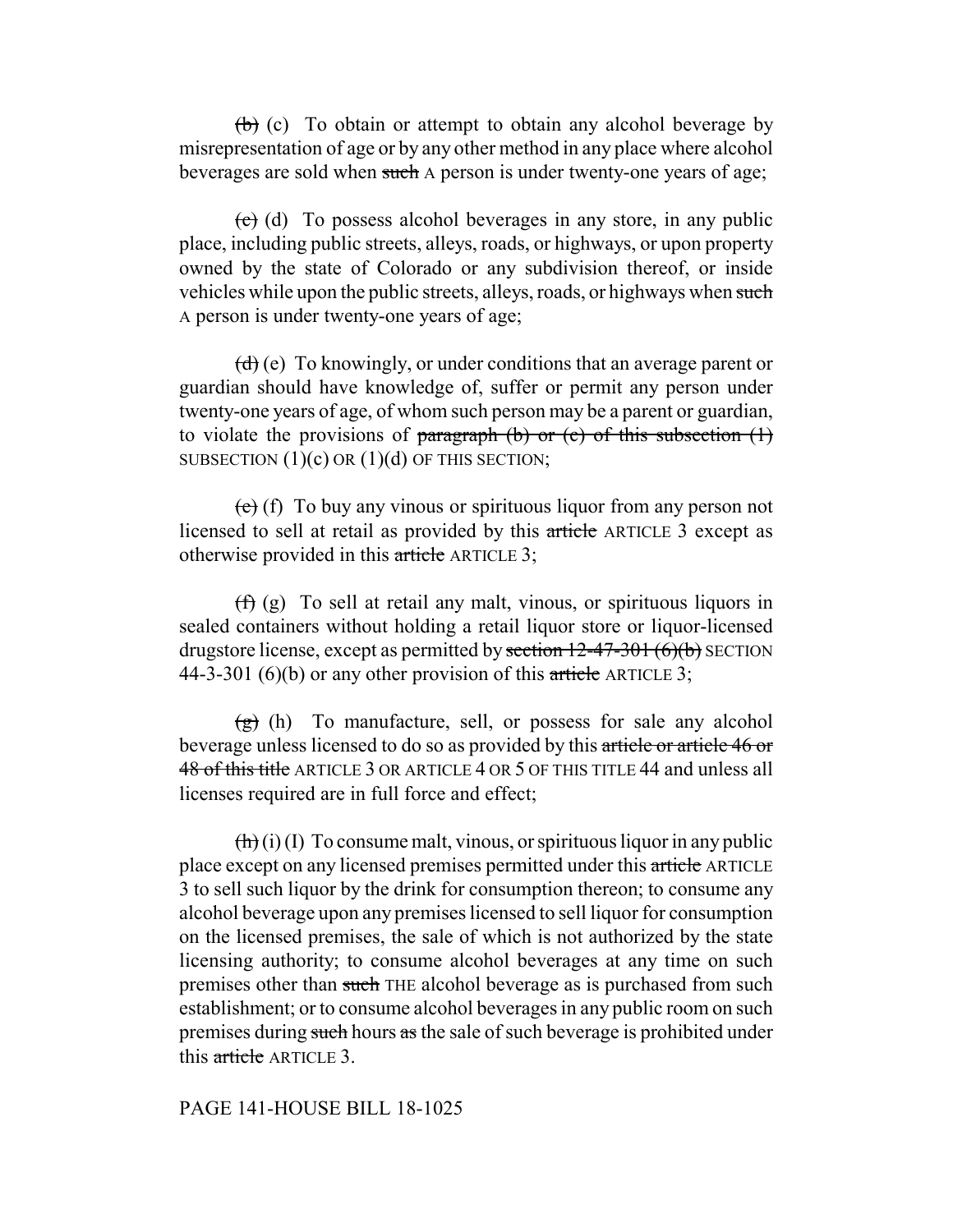(II) Notwithstanding subparagraph  $(I)$  of this paragraph  $(h)$ SUBSECTION  $(1)(i)(I)$  OF THIS SECTION, it is not unlawful for a person who is at least twenty-one years of age to consume malt, vinous, or spirituous liquors while the person is a passenger aboard a luxury limousine or a charter bus, as those terms are defined in section 40-10.1-301. C.R.S. Nothing in this subparagraph (II) SUBSECTION  $(1)(i)(II)$  authorizes an owner or operator of a luxury limousine or charter bus to sell or distribute alcohol beverages without obtaining a public transportation system license pursuant to section 12-47-419 SECTION 44-3-421.

(III) Notwithstanding subparagraph (I) of this paragraph (h) SUBSECTION  $(1)(i)(I)$  OF THIS SECTION, it shall not be unlawful for adult patrons of a retail liquor store or liquor-licensed drugstore licensee to consume malt, vinous, or spirituous liquors on the licensed premises when the consumption is conducted within the limitations of the licensee's license and is part of a tasting if authorization for the tasting has been granted pursuant to section  $12-47-301$  SECTION 44-3-301.

 $(IV)$  Notwithstanding subparagraph  $(I)$  of this paragraph  $(h)$ SUBSECTION  $(1)(i)(I)$  OF THIS SECTION, it is not unlawful for adult patrons of an art gallery permittee to consume alcohol beverages on the premises when the consumption is conducted within the limitations of a valid permit granted pursuant to section 12-47-422 SECTION 44-3-424.

(V) Notwithstanding subparagraph (I) of this paragraph (h) SUBSECTION  $(1)(i)(I)$  OF THIS SECTION, it is not unlawful for adult patrons of the Colorado state fair to consume malt, vinous, or spirituous liquor upon unlicensed areas within the designated fairgrounds of the Colorado state fair authority or at a licensed premises on the fairgrounds when not purchased at the licensed premises, but this subparagraph  $(V)$  SUBSECTION  $(1)(i)(V)$ does not authorize a patron to remove an alcohol beverage from the fairgrounds.

(VI) Notwithstanding subparagraph  $(I)$  of this paragraph  $(h)$ SUBSECTION  $(1)(i)(I)$  OF THIS SECTION, it is not unlawful for adult patrons of a licensed premises that is attached to a common consumption area to consume alcohol beverages upon unlicensed areas within a common consumption area, but this subparagraph  $(V)$  SUBSECTION  $(1)(i)(VI)$  does not authorize a patron to remove an alcohol beverage from the common consumption area.

#### PAGE 142-HOUSE BILL 18-1025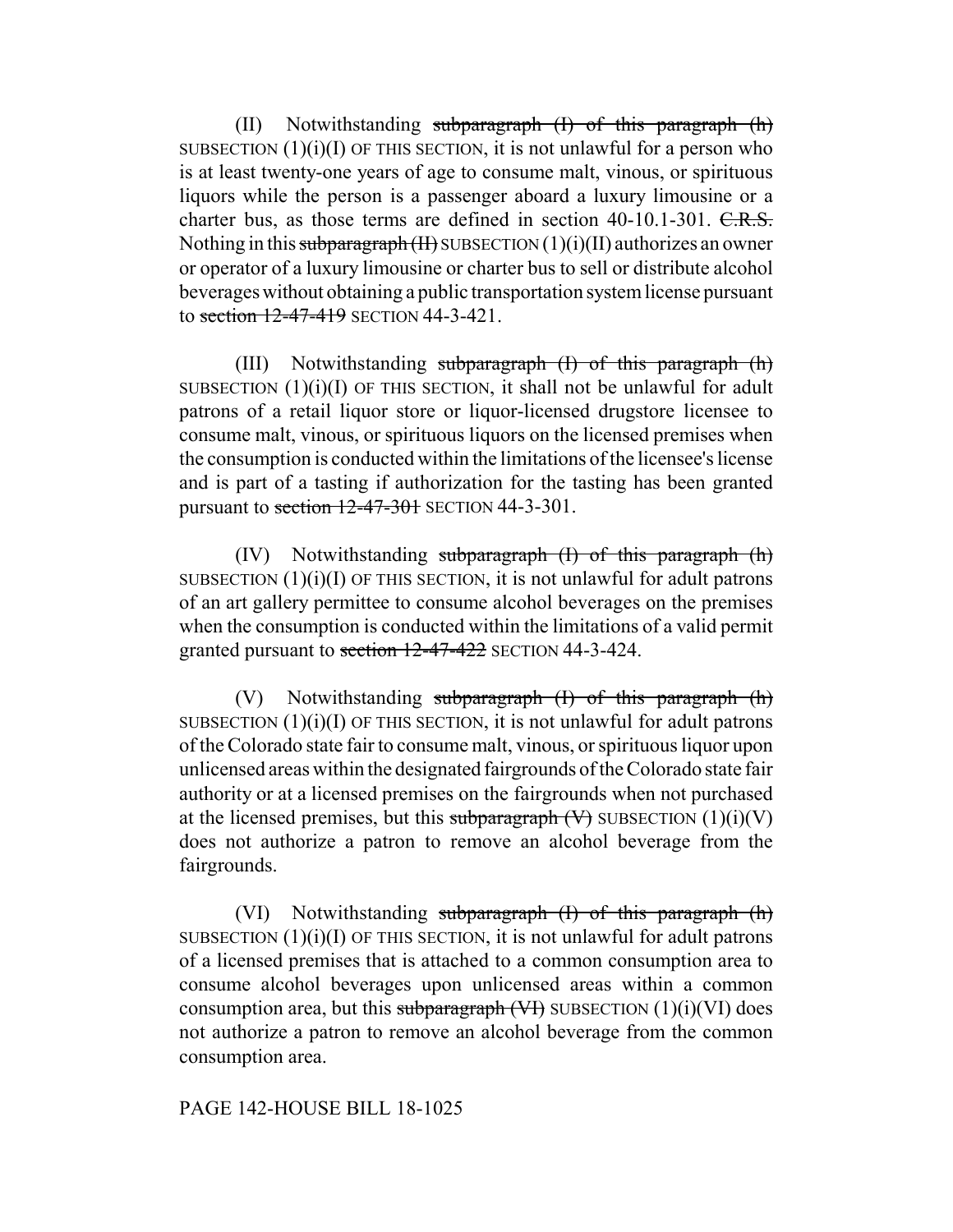$\overrightarrow{(ii)}$  (i) To regularly provide premises, or any portion thereof together with soft drinks or other mix, ice, glasses, or containers at a direct or indirect cost or charge to any person who brings alcohol beverages upon such THE premises for the purpose of consuming such THE beverages on said THE premises during the hours in which the sale of such beverages is prohibited or to consume such beverages upon premises operated in the manner described in this paragraph  $(i)$  SUBSECTION  $(1)(i)$ ;

 $\overrightarrow{(h)}$  (k) To possess any package, parcel, or container on which the excise tax has not been paid;

 $\left(\frac{k}{k}\right)$  (l) With knowledge, to permit or fail to prevent the use of his or her identification, including a driver's license, by a person who is under twenty-one years of age, for the unlawful purchase of any alcohol beverage;

 $\left(\frac{H}{H}\right)$  (m) Who is a common carrier regulated under article 10 or 11 of title 40,  $C.R.S.,$  or is an agent or employee of such common carrier, to deliver alcohol beverages for any person who has not been issued a license or permit pursuant to this article ARTICLE 3;

 $(m)$  (n) To remove an alcohol beverage from a licensed premises where the liquor license for the licensed premises allows only on-premises consumption of alcohol beverages, except as permitted under subparagraph (VI) of paragraph (h) of this subsection  $(1)$  SUBSECTION  $(1)(i)(VI)$  OF THIS SECTION.

 $(1.5)$  (2) (a) An underage person is immune from arrest and prosecution under paragraph (b) or (c) of subsection (1) SUBSECTION  $(1)(c)$ OR  $(1)(d)$  of this section if he or she establishes the following:

(I) The underage person called 911 and reported that another underage person was in need of medical assistance due to alcohol consumption;

(II) The underage person who called 911 provided his or her name to the 911 operator;

(III) The underage person was the first person to make the 911 report; and

#### PAGE 143-HOUSE BILL 18-1025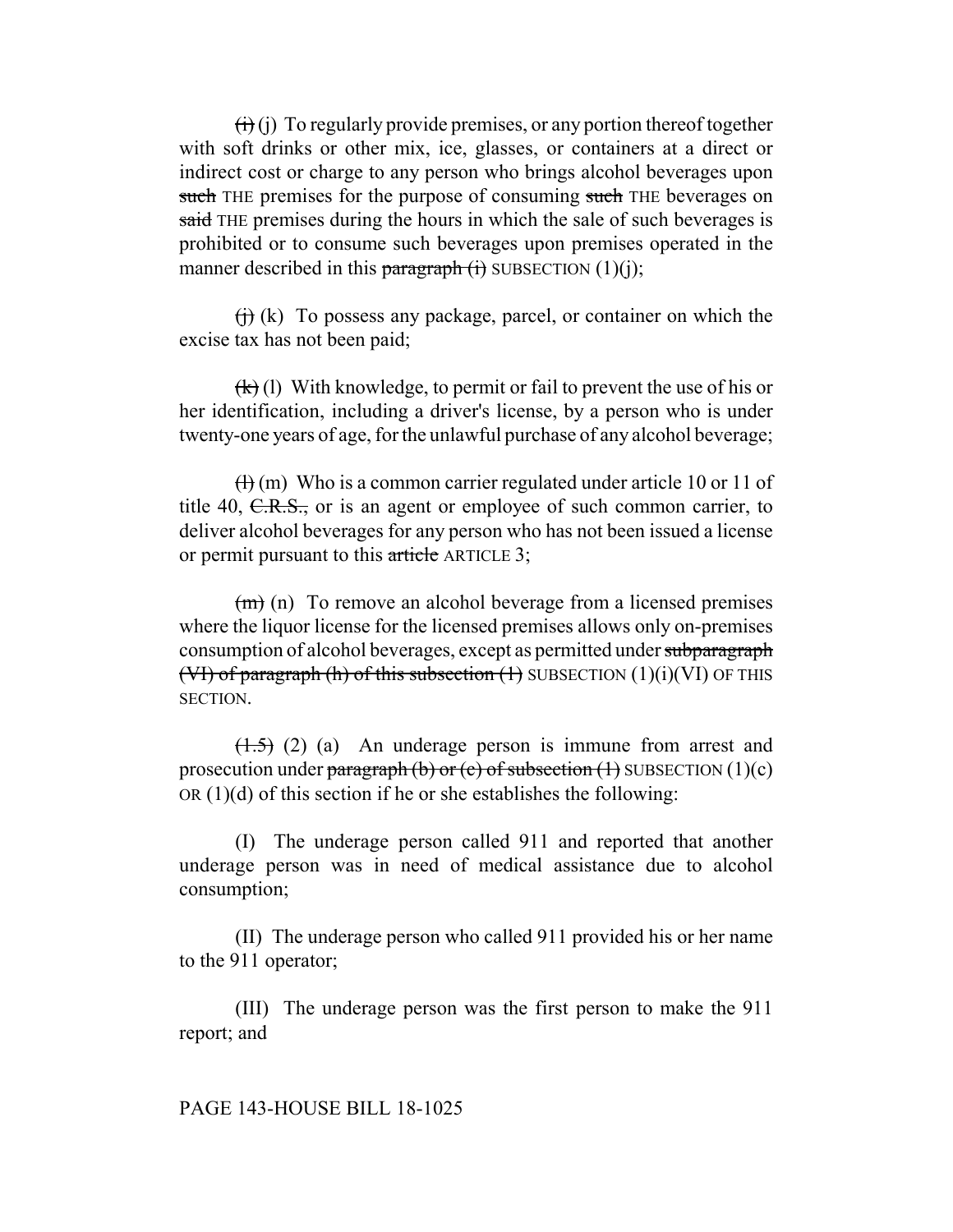(IV) The underage person who made the 911 call remained on the scene with the underage person in need of medical assistance until assistance arrived and cooperated with medical assistance or law enforcement personnel on the scene.

(b) The immunity described in paragraph (a) of this subsection  $(1.5)$ SUBSECTION (2)(a) OF THIS SECTION also extends to the underage person who was in need of medical assistance due to alcohol consumption if the conditions of said paragraph (a) SUBSECTION (2)(a) OF THIS SECTION are satisfied.

 $(2)$  (3) It is unlawful for any person licensed as a manufacturer, limited winery, brew pub, or distillery pub pursuant to this article or article 46 of this title ARTICLE 3 OR ARTICLE 4 OF THIS TITLE 44 to manufacture alcohol beverages in any location other than the permanent location specifically designated in the license for manufacturing, except as allowed pursuant to section 12-46-104 (1)(a), 12-47-402 (2.5), 12-47-403 (2)(a), or  $12-47-415$  (1)(b) SECTION 44-3-402 (3), 44-3-403 (2)(a), 44-3-417 (1)(b), OR 44-4-104  $(1)(a)$ .

 $(3)$  (4) (a) It is unlawful for any person to import or sell any imported alcohol beverage in this state unless such THAT person is the primary source of supply in the United States for the brand of such liquor to be imported into or sold within this state and unless such THAT person holds a valid importer's license issued under the provisions of this article ARTICLE 3

(b) If it is determined by the state licensing authority, in its discretion, as not constituting unfair competition or unfair practice, any importer may be authorized by said THE state licensing authority to import and sell under and subject to the provisions of such THE importer's license any brand of alcohol beverage for which he or she is not the primary source of supply in the United States if such THE licensee is the sole source of supply of that brand of alcohol beverage in the state of Colorado and such authorization is determined by the state licensing authority as not constituting a violation of section 12-47-308 SECTION 44-3-308.

(c) Any such manufacturer or importer shall, at least thirty days before the importation or sale of any such alcohol beverage in this state, file with the state licensing authority notice of intent to import one or more

#### PAGE 144-HOUSE BILL 18-1025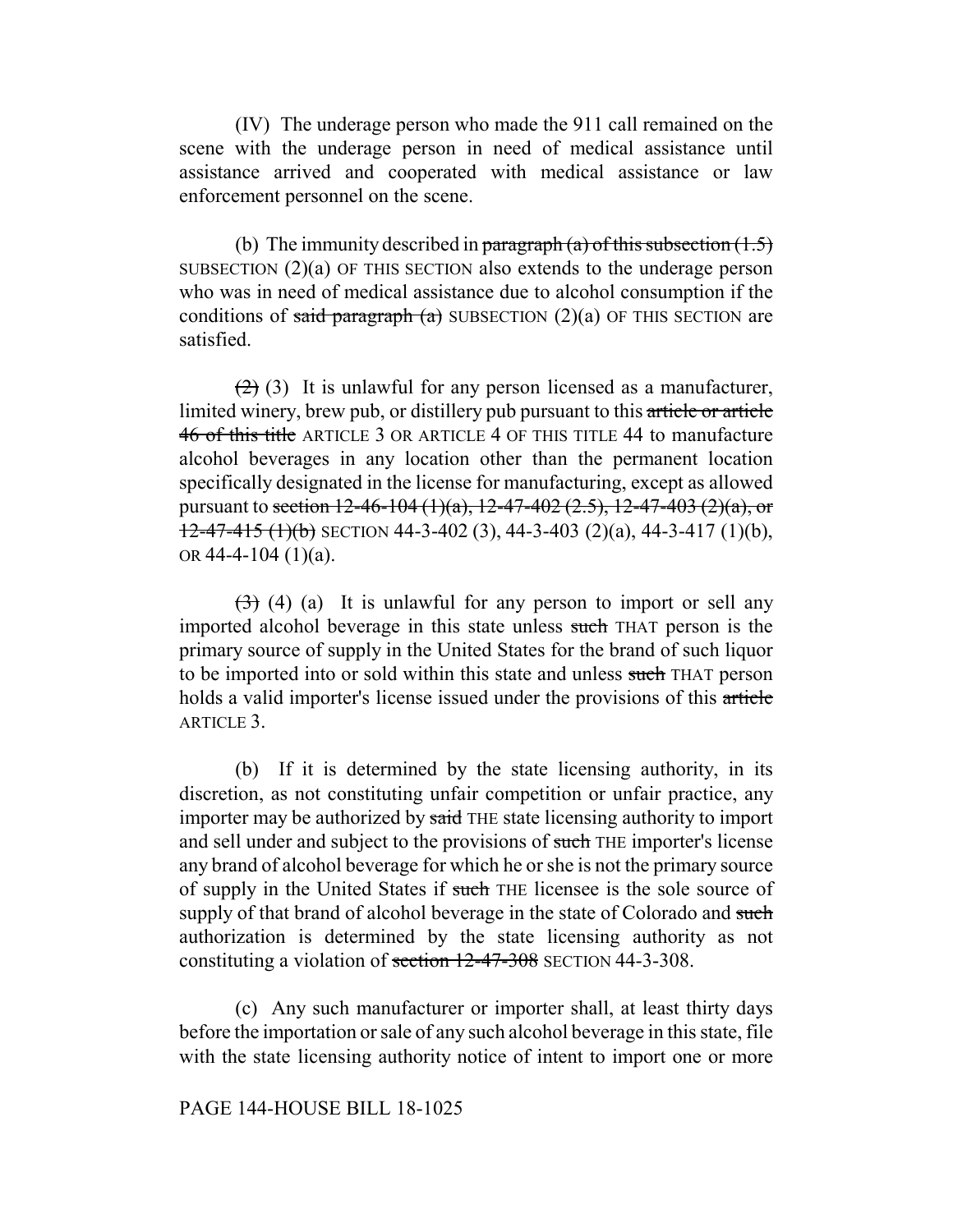specified brands of such THE ALCOHOL beverage, together with a statement that such THE manufacturer or importer is the primary source of supply in the United States for any such brand, unless exempted pursuant to paragraph (b) of this subsection  $(3)$  SUBSECTION  $(4)(b)$  OF THIS SECTION, in which case, a statement that such THE manufacturer or importer is the sole source of supply of that brand of beverage in the state of Colorado, and, upon the request of the state licensing authority, a copy of the manufacturer's federal brand label approval form as required by the federal bureau of alcohol, tobacco, and firearms or any of its successor agencies. Thereafter, said THE licensee shall file with the state licensing authority a copy of each sales invoice with a monthly sales report as required by section  $12-47-503$  (4) and (5) SECTION 44-3-503 (4) AND (6).

(d) As used in this subsection  $(3)$  SUBSECTION  $(4)$ , the term "primary source of supply in the United States" means the manufacturer, the producer, the owner of such alcohol beverage at the time it becomes a marketable product, the bottler in the United States, or the exclusive agent within the United States, or any of the states, of any such manufacturer, producer, owner, or bottler outside the United States. To be the "primary source of supply in the United States", the said manufacturer or importer must be the first source, such as the manufacturer or the source closest to the manufacturer, in the channel of commerce from which the product can be secured by Colorado alcohol beverage wholesalers.

(e) It is unlawful for any person licensed as an importer of alcohol beverages pursuant to this article ARTICLE 3 to deliver any such ALCOHOL beverages to any person not in possession of a valid wholesaler's license.

 $(4)$  (5) It is unlawful for any person licensed to sell at wholesale pursuant to this article or article 46 of this title ARTICLE 3 OR ARTICLE 4 OF THIS TITLE 44:

(a) To peddle malt, vinous, or spirituous liquor at wholesale or by means of a truck or other vehicle if the sale is consummated and delivery made concurrently, but nothing in this paragraph  $(a)$  SUBSECTION  $(5)(a)$ shall prevent delivery from a truck or other vehicle of orders previously taken;

(b) To deliver fermented malt beverages or malt liquors to any retail licensee located outside the geographic territory designated on the license

# PAGE 145-HOUSE BILL 18-1025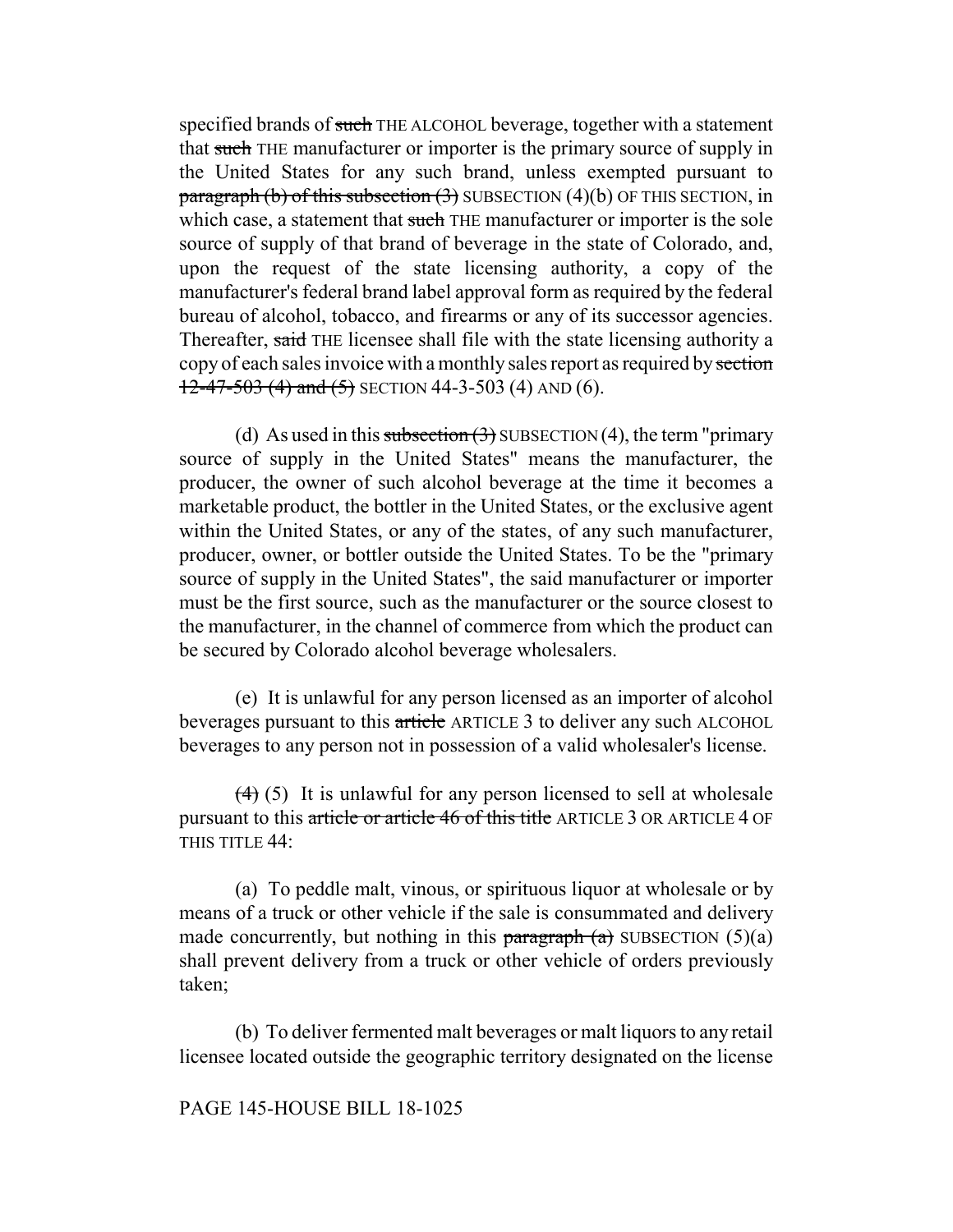application filed with the state licensing authority if such THE person holds a wholesaler's beer license;

(c) To purchase or receive any alcohol beverage from any person not licensed pursuant to this article or article 46 of this title ARTICLE 3 OR ARTICLE 4 OF THIS TITLE 44, unless otherwise provided in this article ARTICLE 3;

(d) To sell or serve any alcohol beverage to consumers for consumption on or off the licensed premises during any hours retailers are prohibited from selling or serving such liquors pursuant to subsection  $(5)$ SUBSECTION (6) of this section.

 $(5)(6)$  It is unlawful for any person licensed to sell at retail pursuant to this article 47 or article 46 of this title 12 ARTICLE 3 OR ARTICLE 4 OF THIS TITLE 44:

(a) (I) To sell an alcohol beverage to any person under the age of twenty-one years, to a habitual drunkard, or to a visibly intoxicated person. If a person who, in fact, is not twenty-one years of age exhibits a fraudulent proof of age, any action relying on such fraudulent proof of age shall not constitute grounds for the revocation or suspension of any license issued under this article or article 46 of this title ARTICLE 3 OR ARTICLE 4 OF THIS TITLE 44.

(II) (A) If a licensee or a licensee's employee has reasonable cause to believe that a person is under twenty-one years of age and is exhibiting fraudulent proof of age in an attempt to obtain any alcohol beverage, the licensee or employee shall be authorized to confiscate such THE fraudulent proof of age, if possible, and shall, within seventy-two hours after the confiscation, turn it over to a state or local law enforcement agency. The failure to confiscate such fraudulent proof of age or to turn it over to a state or local law enforcement agency within seventy-two hours after the confiscation shall not constitute a criminal offense, notwithstanding section  $12-47-903$   $(1)(a)$  SECTION 44-3-904  $(1)(a)$ .

(B) If a licensee or a licensee's employee believes that a person is under twenty-one years of age and is exhibiting fraudulent proof of age in an attempt to obtain any alcohol beverage, the licensee or the licensee's employee or any peace or police officer, acting in good faith and upon

## PAGE 146-HOUSE BILL 18-1025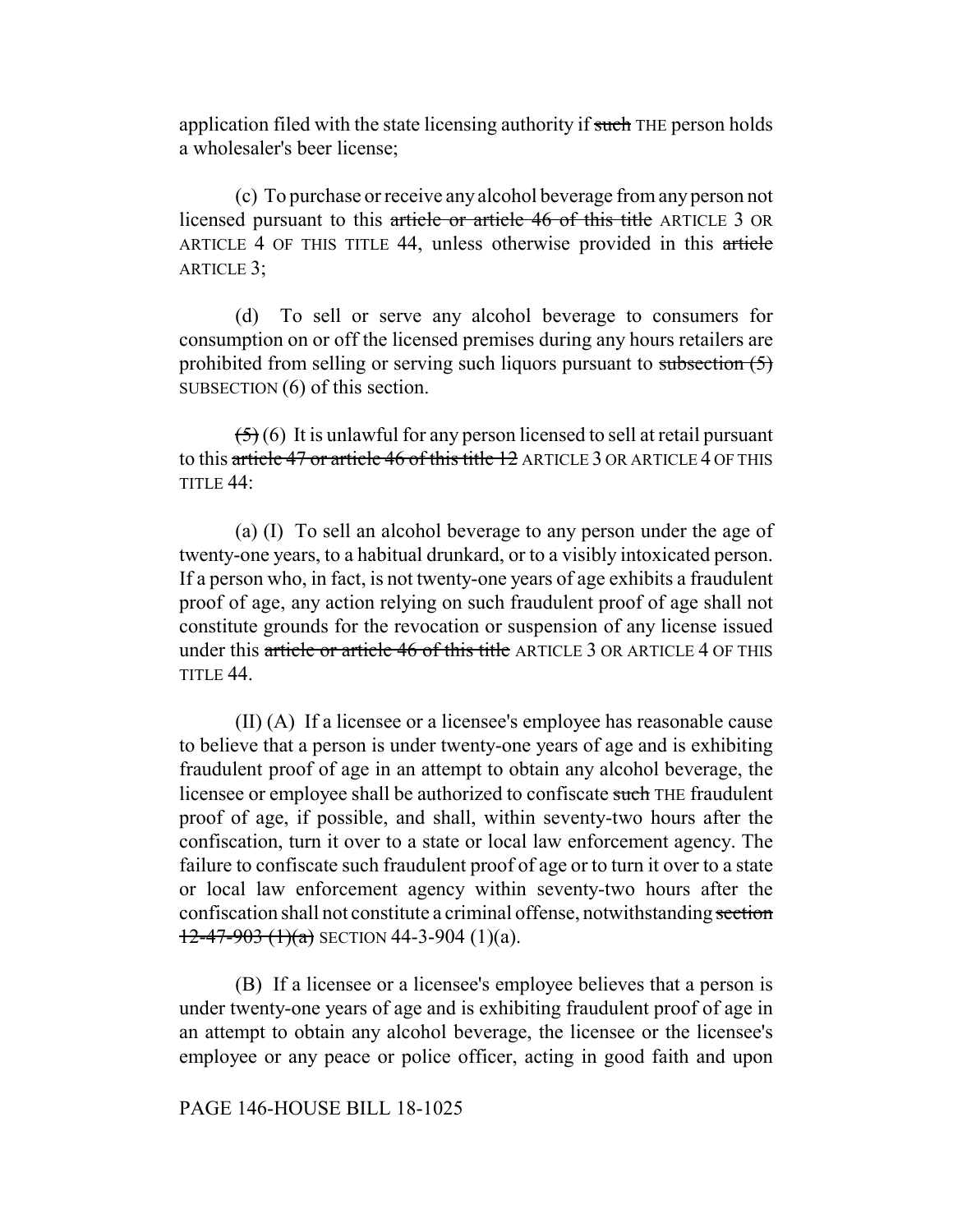probable cause based upon reasonable grounds, therefor, may detain and question such THE person in a reasonable manner for the purpose of ascertaining whether the person is guilty of any unlawful act under this section. Such Questioning of a person by a licensee or a licensee's employee or a peace or police officer does not render the licensee, the licensee's employee, or a peace or police officer civilly or criminally liable for slander, false arrest, false imprisonment, malicious prosecution, or unlawful detention.

(III) Each licensee shall display a printed card that contains notice of the provisions of this paragraph  $(a)$  SUBSECTION  $(6)(a)$ .

(IV) Any licensee or licensee's employee acting in good faith in accordance with the provisions of subparagraph  $(H)$  of this paragraph  $(a)$ SUBSECTION  $(6)(a)(II)$  OF THIS SECTION shall be immune from any liability, civil or criminal; except that a licensee or employee acting willfully or wantonly shall not be immune from liability pursuant to subparagraph (II) of this paragraph  $(a)$  SUBSECTION  $(6)(a)(II)$  OF THIS SECTION.

(b) To sell, serve, or distribute any malt, vinous, or spirituous liquors at any time other than the following:

(I) For consumption on the premises on any day of the week, except between the hours of 2 a.m. and 7 a.m.;

(II) In sealed containers, beginning at 8 a.m. until 12 midnight each day; except that no malt, vinous, or spirituous liquors shall be sold, served, or distributed in a sealed container on Christmas day;

(c) Except as provided in section  $18-13-122$ ,  $C.R.S.,$  to sell fermented malt beverages to any person under the age of twenty-one years or to any person between the hours of 12 midnight and 8 a.m.;

(d) To offer for sale or solicit any order for vinous or spirituous liquors in person at retail except within the licensed premises;

(e) To have in possession or upon the licensed premises any alcohol beverage, the sale of which is not permitted by said license;

(f) To buy any alcohol beverages from any person not licensed to

PAGE 147-HOUSE BILL 18-1025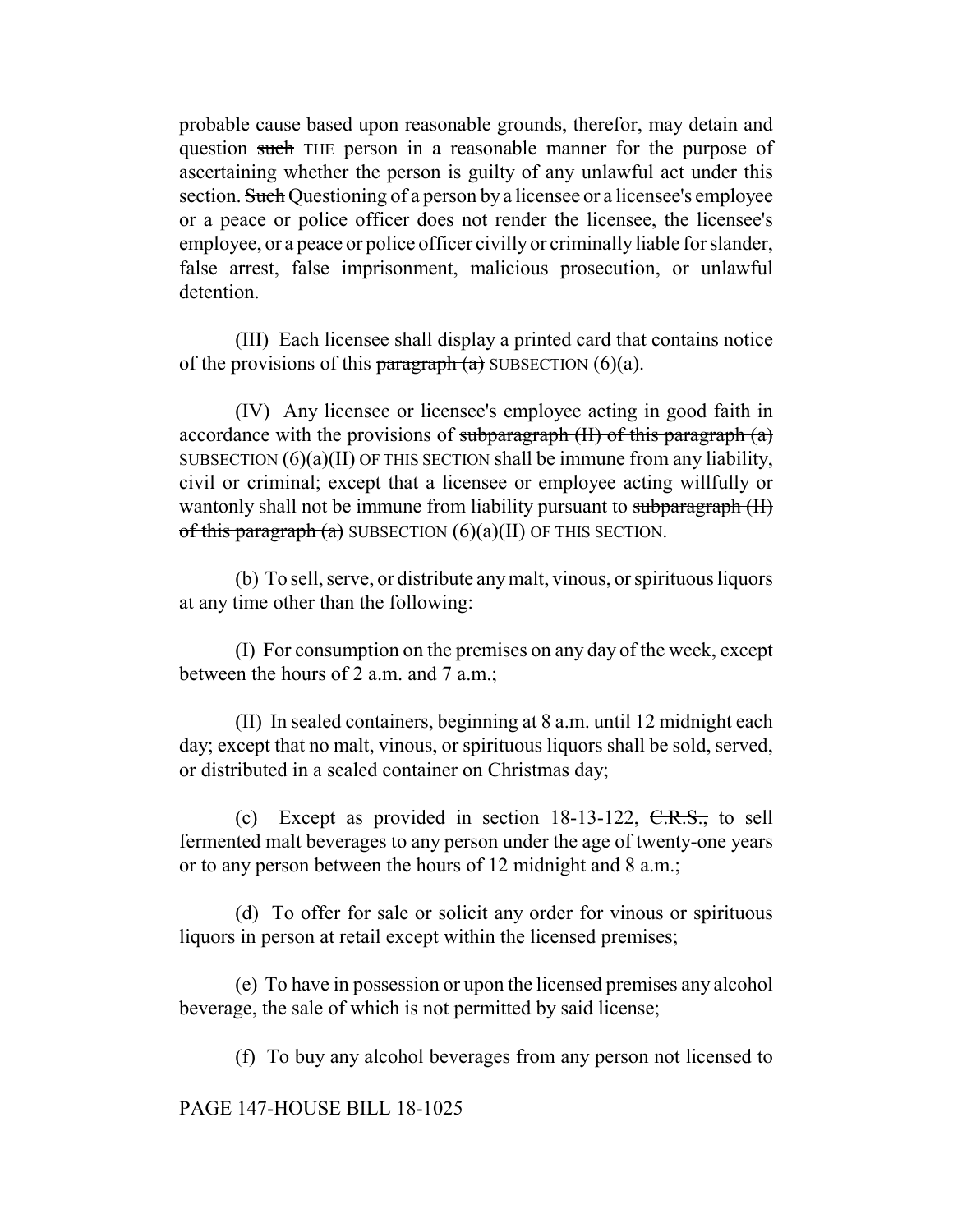sell at wholesale as provided by this article ARTICLE 3 except as otherwise provided in this article ARTICLE 3;

(g) To sell at retail alcohol beverages except in the permanent location specifically designated in the license for such sale;

(h) To fail to display at all times in a prominent place a printed card with a minimum height of fourteen inches and a width of eleven inches with each letter to be a minimum of one-half inch in height, which shall read as follows:

## WARNING

IT IS ILLEGAL TO SELL WHISKEY, WINE, OR BEER TO ANY PERSON UNDER TWENTY-ONE YEARS OF AGE, AND IT IS ILLEGAL FOR ANY PERSON UNDER TWENTY-ONE YEARS OF AGE TO POSSESS OR TO ATTEMPT TO PURCHASE THE SAME.

IDENTIFICATION CARDS WHICH APPEAR TO BE FRAUDULENT WHEN PRESENTED BY PURCHASERS MAY BE CONFISCATED BY THE ESTABLISHMENT AND TURNED OVER TO A LAW ENFORCEMENT AGENCY.

IT IS ILLEGAL IF YOU ARE TWENTY-ONE YEARS OF AGE OR OLDER FOR YOU TO PURCHASE WHISKEY, WINE, OR BEER FOR A PERSON UNDER TWENTY-ONE YEARS OF AGE.

FINES AND IMPRISONMENT MAY BE IMPOSED BY THE COURTS FOR VIOLATION OF THESE PROVISIONS.

(i) (I) To sell malt, vinous, or spirituous liquors or fermented malt beverages in a place where the alcohol beverages are to be consumed, unless the place is a hotel, restaurant, tavern, lodging and entertainment facility, racetrack, club, retail gaming tavern, or arts licensed premises or unless the place is a dining, club, or parlor car; plane; bus; or other conveyance or facility of a public transportation system.

(II) Notwithstanding subparagraph  $(I)$  of this paragraph  $(i)$ SUBSECTION  $(6)(i)(I)$  OF THIS SECTION, it shall not be unlawful for a retail liquor store or liquor-licensed drugstore licensee to allow tastings to be

PAGE 148-HOUSE BILL 18-1025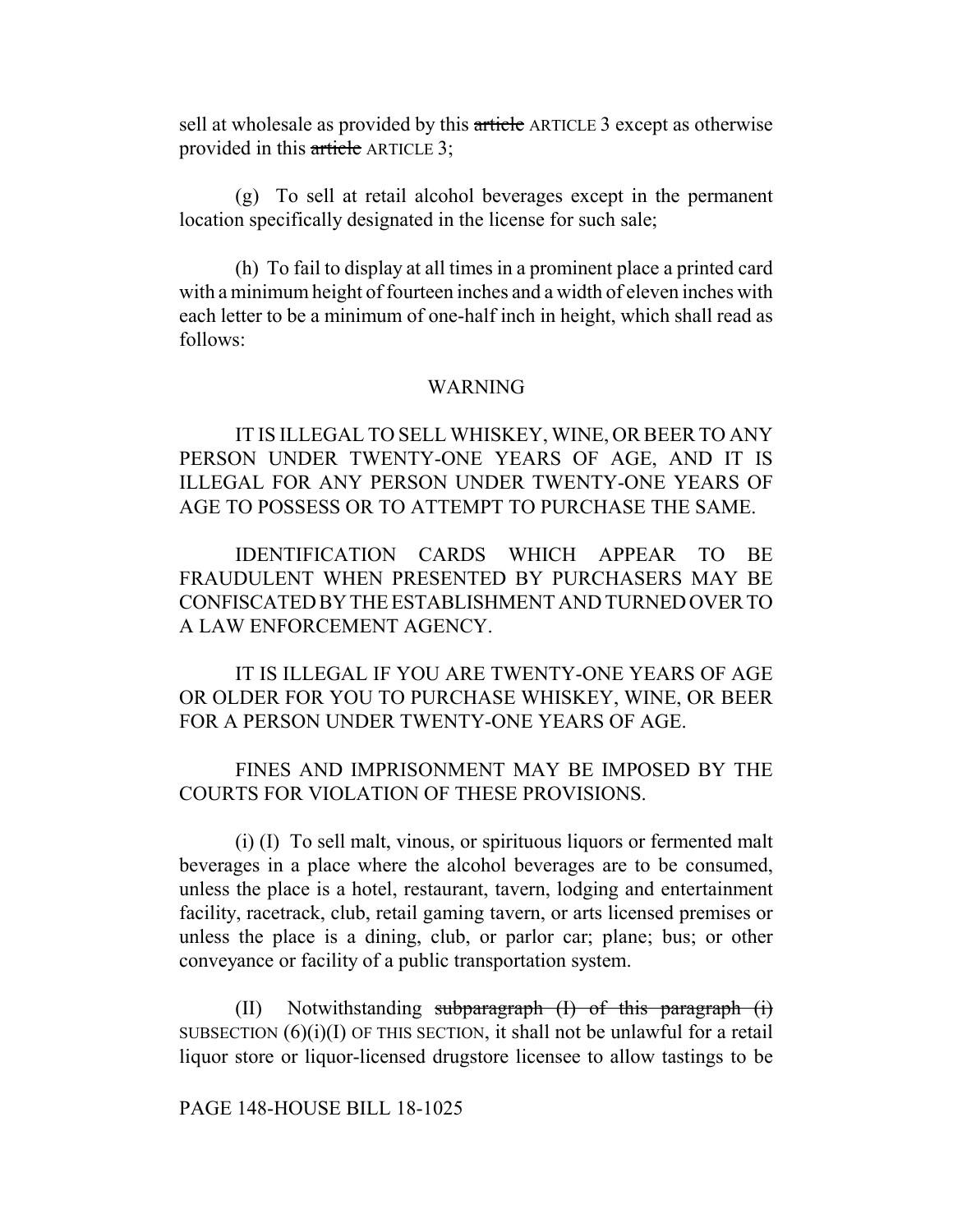conducted on his or her licensed premises if authorization for the tastings has been granted pursuant to section 12-47-301 SECTION 44-3-301.

(j) To display or cause to be displayed, on the licensed premises, any exterior sign advertising any particular brand of malt liquors or fermented malt beverages, unless the particular brand so designated in the sign is dispensed on draft or in sealed containers within the licensed premises wherein the sign is displayed;

(k) (I) To have on the licensed premises, if licensed as a retail liquor store or liquor-licensed drugstore, any container that shows evidence of having once been opened or that contains a volume of liquor less than that specified on the label of such container; except that a person holding a retail liquor store or liquor-licensed drugstore license may have upon the licensed premises malt, vinous, or spirituous liquors in open containers, when the open containers were brought on the licensed premises by and remain solely in the possession of the sales personnel of a person licensed to sell at wholesale pursuant to this article ARTICLE 3 for the purpose of sampling malt, vinous, or spirituous liquors by the retail licensee only. Nothing in this  $\frac{\text{pargraph (k)}}{\text{SUBSECTION (6)(k)}}$  shall apply to any liquor-licensed drugstore where the contents, or a portion thereof, have been used in compounding prescriptions.

(II) Notwithstanding subparagraph (I) of this paragraph (k) SUBSECTION  $(6)(k)(I)$  OF THIS SECTION, it shall not be unlawful for a retail liquor store or liquor-licensed drugstore licensee to allow tastings to be conducted on his or her licensed premises if authorization for the tastings has been granted pursuant to section 12-47-301 SECTION 44-3-301.

(1) To employ or permit, if such THE person is licensed to sell alcohol beverages for on-premises consumption or is the agent or manager of said licensee, any employee, waiter, waitress, entertainer, host, hostess, or agent of said licensee to solicit from patrons in any manner, for himself or herself or for any other employee, the purchase of any food, beverage, or any other thing of value;

(m) To require a wholesaler to make delivery to any premises other than the specific hotel and restaurant premises where the alcohol beverage is to be sold and consumed if the person is a hotel and restaurant licensee or the registered manager of a hotel and restaurant license requires the

## PAGE 149-HOUSE BILL 18-1025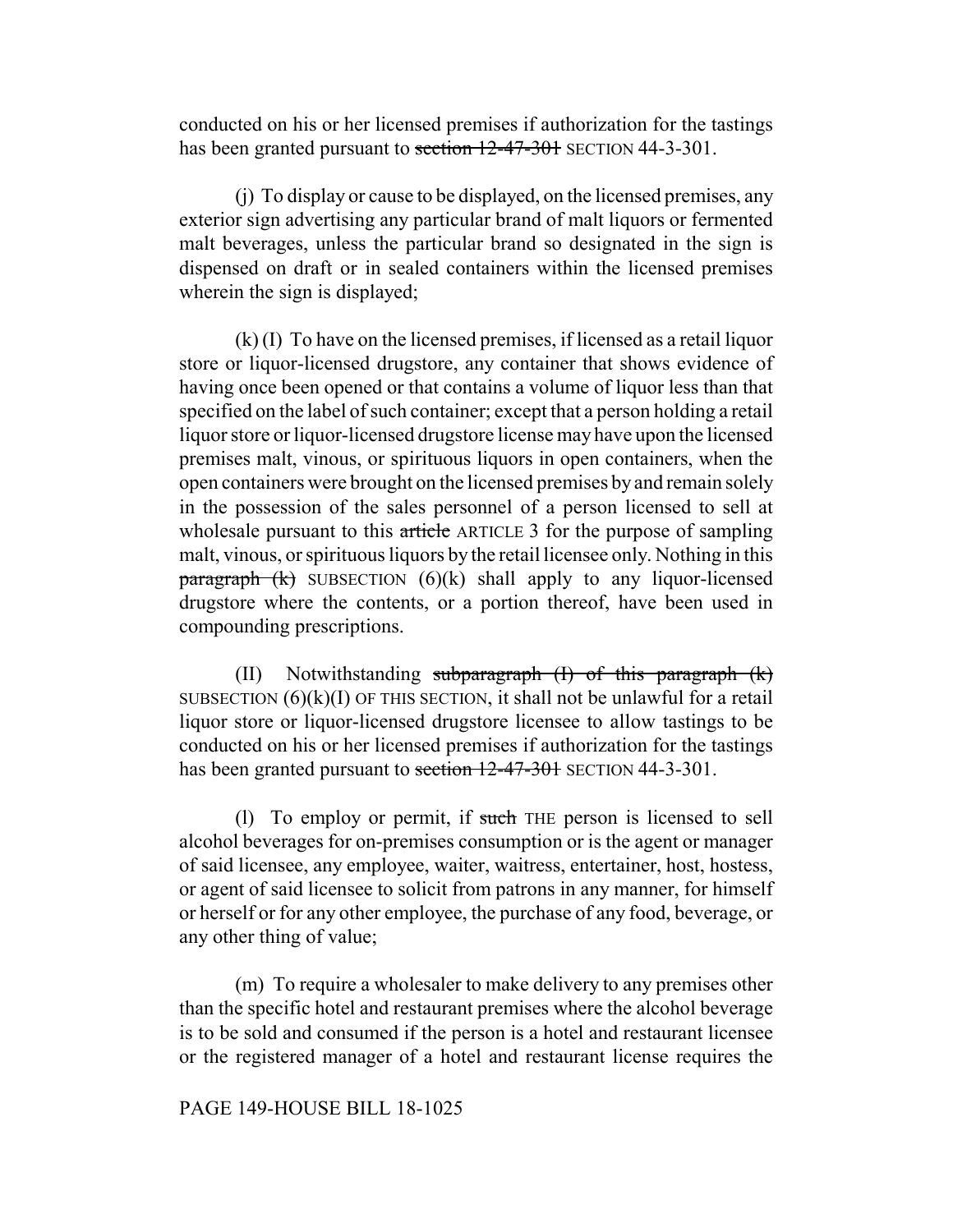delivery;

(n) (I) To authorize or permit any gambling, or the use of any gambling machine or device, except as provided by the "Bingo and Raffles Law", part 6 of article 21 of title 24. This subsection  $(5)(n)$  SUBSECTION (6)(n) does not apply to those activities, equipment, and devices authorized and legally operated pursuant to articles 47.1 and 60 of this title 12.

(II)  $\overrightarrow{Any}$  A person who violates any provision of this paragraph  $(n)$ SUBSECTION  $(6)(n)$  is guilty of a class 5 felony and, upon conviction, thereof, shall be punished as provided in section 18-1.3-401. C.R.S.

(o) To authorize or permit toughperson fighting as defined in section 12-10-103;

(p) (I) (A) To permit a person under eighteen years of age to sell, dispense, or participate in the sale or dispensing of any alcohol beverage; or

(B) Except as provided in subparagraph  $(H)$  of this paragraph  $(p)$ SUBSECTION  $(6)(p)(II)$  OF THIS SECTION, to employ a person who is at least eighteen years of age but under twenty-one years of age to sell or dispense malt, vinous, or spirituous liquors, unless the employee is supervised by another person who is on the licensed premises and is at least twenty-one years of age;

(II) If licensed as a tavern under section  $12-47-412$  SECTION 44-3-414 that does not regularly serve meals, a lodging and entertainment facility under section 12-47-426 SECTION 44-3-428 that does not regularly serve meals, a retail liquor store under section 12-47-407 SECTION 44-3-409, or a liquor-licensed drugstore under section 12-47-408 SECTION 44-3-410, to permit an employee who is under twenty-one years of age to sell malt, vinous, or spirituous liquors; or

(III) If licensed as a retail liquor store under section 12-47-407 SECTION 44-3-409 or a liquor-licensed drugstore under section 12-47-408 SECTION 44-3-410, to permit an employee who is under twenty-one years of age to deliver or otherwise have any contact with malt, vinous, or spirituous liquors offered for sale on, or sold and removed from, the licensed premises of the retail liquor store or liquor-licensed drugstore.

# PAGE 150-HOUSE BILL 18-1025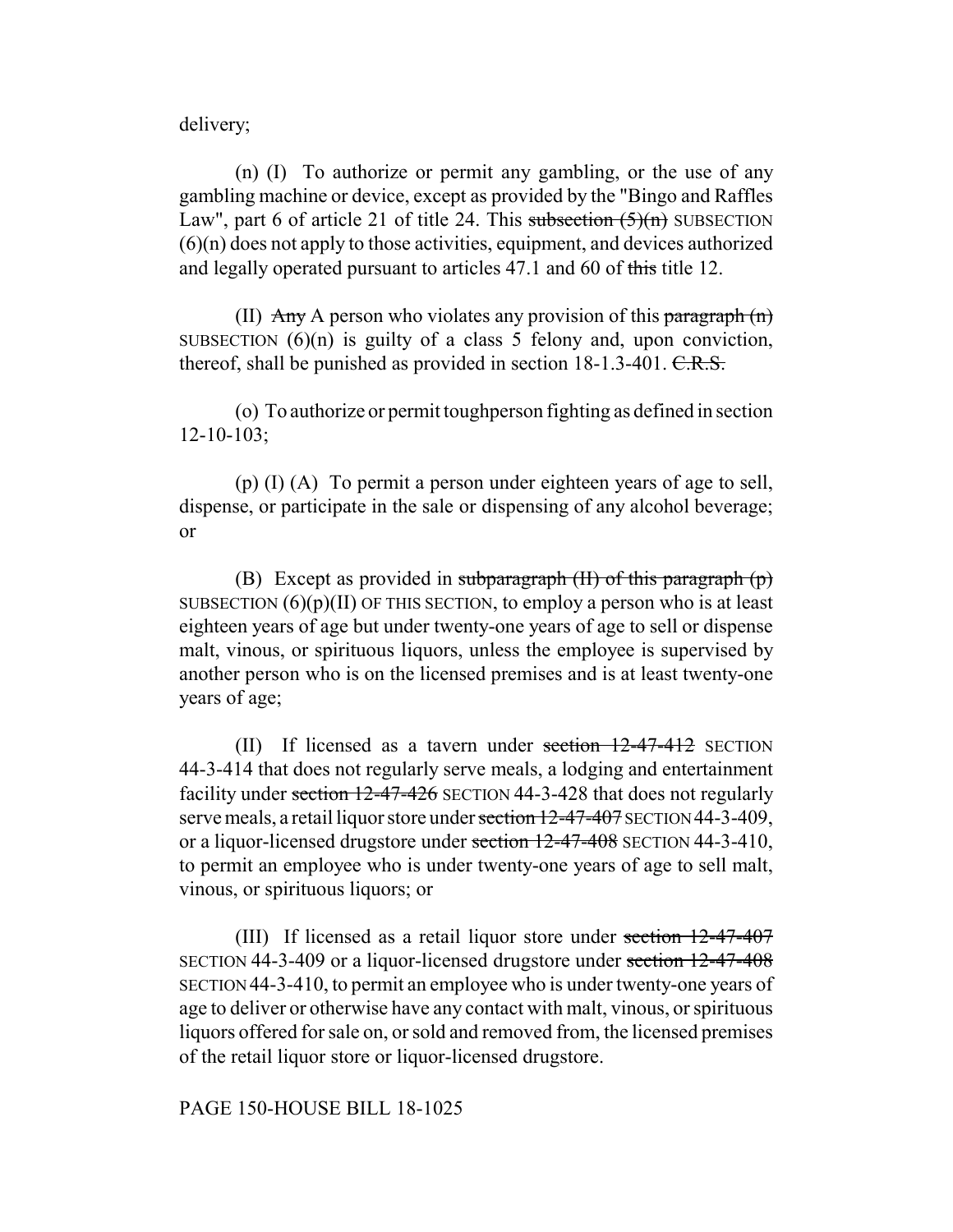$(6)$  (7) It is unlawful for any importer, manufacturer, or brewer to sell or to bring into this state for purposes of sale any fermented malt beverage or any malt liquor without causing the same to be unloaded and placed in the physical possession of a licensed wholesaler at the wholesaler's licensed premises in this state and to be inventoried for purposes of tax collection prior to delivery to a retailer or consumer.

 $(7)$  (8) (a) It is unlawful for any person licensed pursuant to this article or article 46 of this title ARTICLE 3 OR ARTICLE 4 OF THIS TITLE 44 to give away fermented malt beverages for the purpose of influencing the sale of any particular kind, make, or brand of any malt beverage and to furnish or supply any commodity or article at less than its market price for said purpose, except advertising material and signs.

(b) Notwithstanding paragraph (a) of this subsection  $(7)$  SUBSECTION (8)(a) OF THIS SECTION, it shall not be unlawful for a retail liquor store or liquor-licensed drugstore licensee to allow tastings to be conducted on his or her licensed premises if authorization for the tastings has been granted pursuant section  $12-47-301$  TO SECTION 44-3-301.

 $(8)(9)(a)$  It is unlawful for any manufacturer or wholesaler licensed pursuant to article 46 of this title ARTICLE 4 OF THIS TITLE 44 to sell, deliver, or cause to be delivered to any person licensed pursuant to section 12-47-407 or 12-47-408 SECTION 44-3-409 OR 44-3-410 any beverage containing alcohol in excess of three and two-tenths percent by weight or four percent by volume, or for any fermented malt beverage retailer licensed pursuant to article 46 of this title ARTICLE 4 OF THIS TITLE 44 to sell, possess, or permit the consumption on the premises of any of the ALCOHOL beverages containing alcohol in excess of three and two-tenths percent by weight or four percent by volume, or for any fermented malt beverage retail licensee licensed pursuant to article 46 of this title ARTICLE 4 OF THIS TITLE 44 to hold or operate under any license for the sale of any beverages containing alcohol in excess of three and two-tenths percent by weight or four percent by volume for the same premises. Any violation of this subsection (8) SUBSECTION (9) by any fermented malt beverage licensee licensed pursuant to article 46 of this title ARTICLE 4 OF THIS TITLE 44 immediately invalidates the license granted under article 46 of this title ARTICLE 4 OF THIS TITLE 44.

(b) This subsection  $(8)$  SUBSECTION  $(9)$  is repealed, effective January

# PAGE 151-HOUSE BILL 18-1025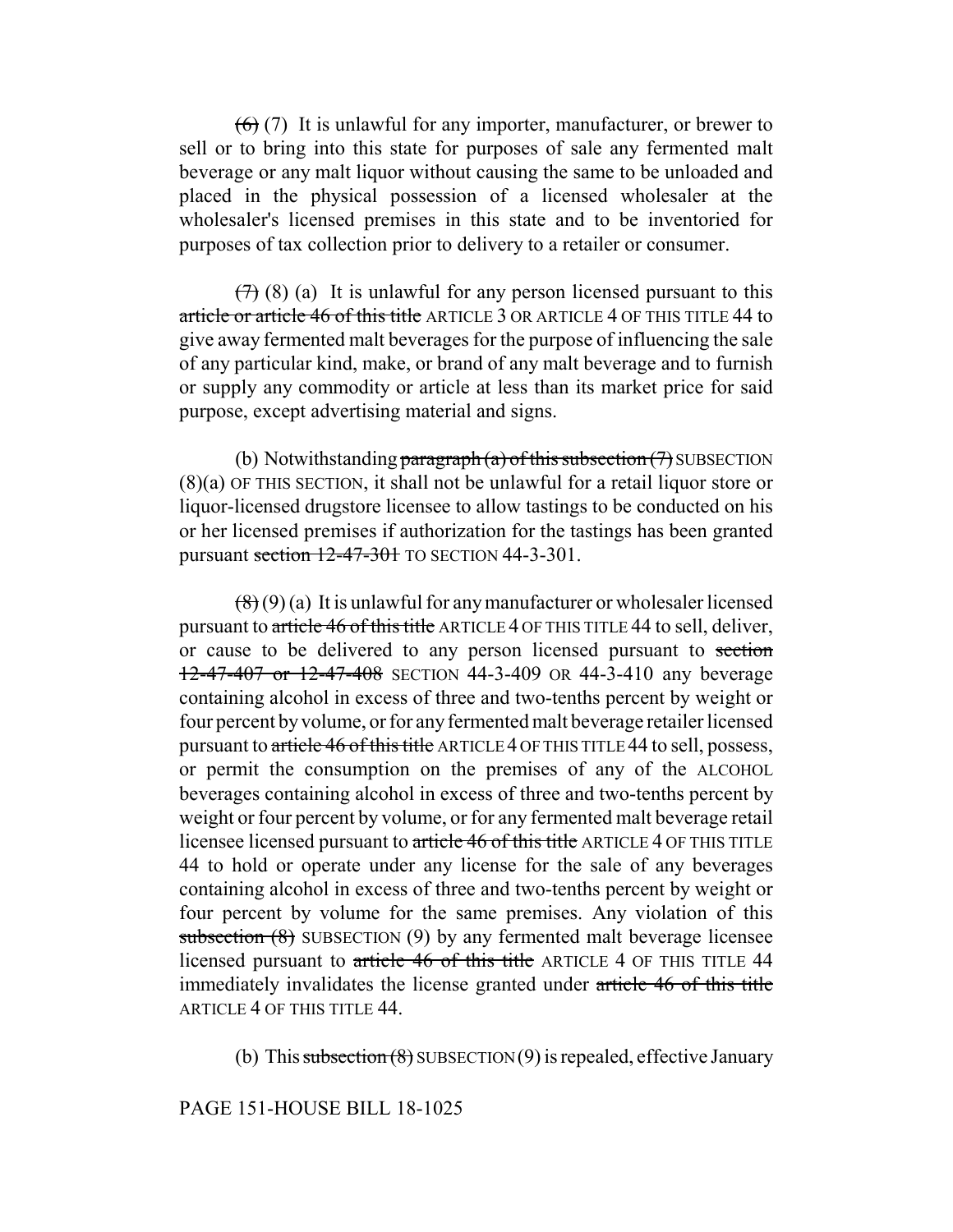1, 2019.

 $(\theta$  (10) (a) (I) Except as provided in paragraph (c) of this subsection  $(9)$  SUBSECTION (10)(c) OF THIS SECTION, it is unlawful for a person who is licensed to sell alcohol beverages for consumption on the licensed premises to knowingly permit the removal of an alcohol beverage from the licensed premises.

(II) (A) Except as provided in sub-subparagraph  $(C)$  of this subparagraph  $(H)$  SUBSECTION  $(10)(a)(II)(C)$  OF THIS SECTION, the licensee shall not be charged with permitting the removal of an alcohol beverage from the licensed premises when the licensee has posted a sign at least ten inches wide and six inches high by each exit used by the public that contains the following notice in type that is at least one-half inch in height:

#### WARNING

DO NOT LEAVE THE PREMISES OF THIS ESTABLISHMENT WITH AN ALCOHOL BEVERAGE.

IT IS ILLEGAL TO CONSUME AN ALCOHOL BEVERAGE IN A PUBLIC PLACE.

A FINE OF UP TO \$250 MAY BE IMPOSED BY THE COURTS FOR A VIOLATION OF THIS PROVISION.

(B) A person licensed pursuant to section  $12-47-414$  SECTION 44-3-416 must post a sign with the specified notice and in the minimum type size required by sub-subparagraph  $(A)$  of this subparagraph  $(II)$ SUBSECTION  $(10)(a)(II)(A)$  OF THIS SECTION that is at least twelve inches wide and eighteen inches high.

(C) Regardless of whether a licensee posts a sign as specified in this subparagraph (II) SUBSECTION  $(10)(a)(II)$  OF THIS SECTION, the licensee may be charged with knowingly permitting the removal of an alcohol beverage from the licensed premises if the licensee shows reckless disregard for the prohibition against alcohol beverage removal from the licensed premises, which may include permitting the removal of an alcohol beverage from the licensed premises three times within a twelve-month period, regardless of whether the three incidents occur on the same day or separate days. A

PAGE 152-HOUSE BILL 18-1025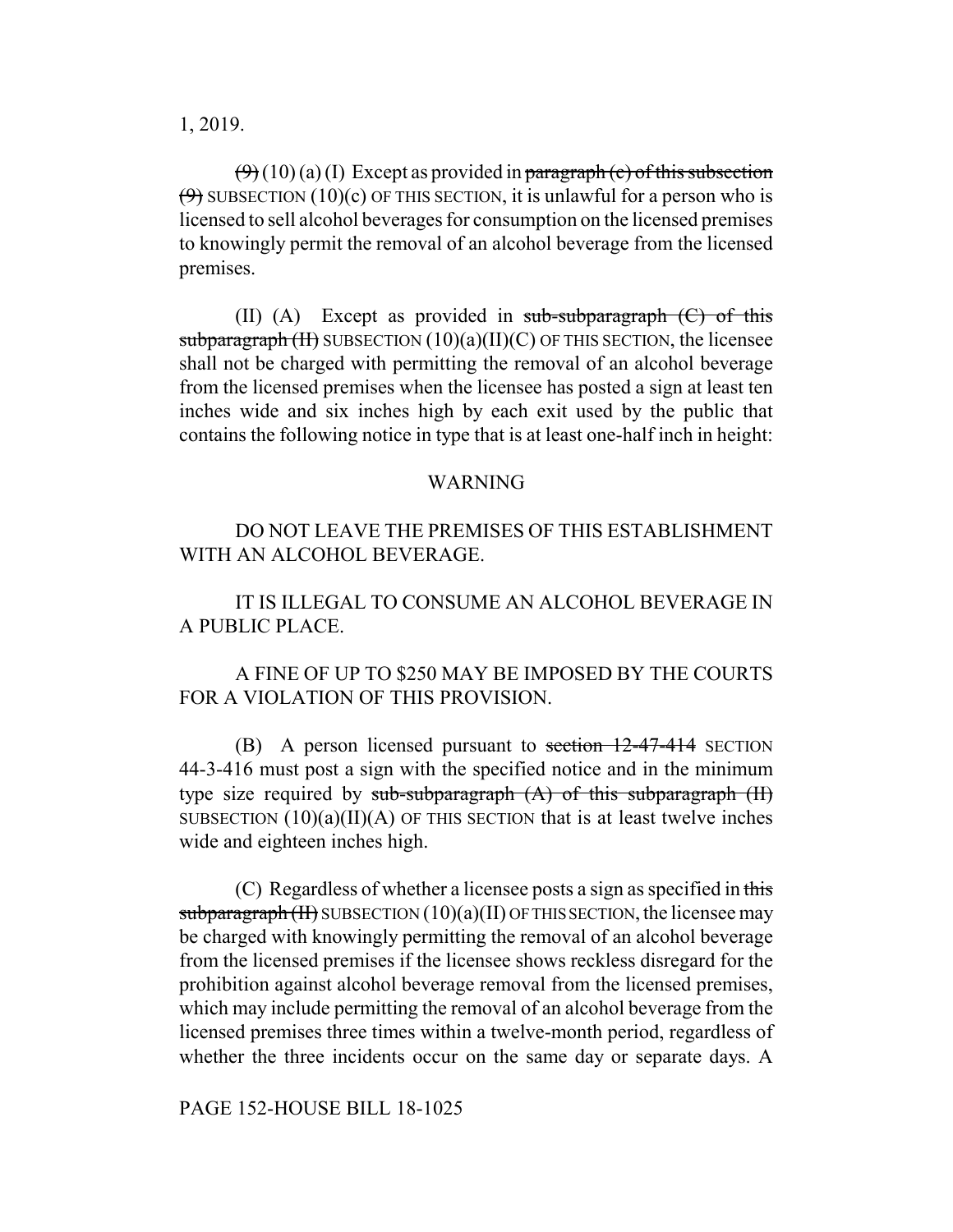licensee may be charged with knowingly permitting the removal of an alcohol beverage from the licensed premises upon the third occurrence of alcohol beverage removal from the licensed premises.

(III) In addition to posting a sign as described in subparagraph  $(H)$ of this paragraph (a) SUBSECTION  $(10)(a)(II)$  OF THIS SECTION, a licensee may also station personnel at each exit used by the public in order to prevent the removal of an alcohol beverage from the licensed premises.

(b) This subsection  $(9)$  SUBSECTION (10) applies to persons licensed or permitted to sell or serve alcohol beverages for consumption on the licensed premises pursuant to section 12-47-403, 12-47-409, 12-47-410, 12-47-411, 12-47-412, 12-47-413, 12-47-414, 12-47-415, 12-47-416, 12-47-417, 12-47-418, 12-47-419, 12-47-420, 12-47-422, 12-47-424, or 12-47-426 SECTION 44-3-403, 44-3-411, 44-3-412, 44-3-413, 44-3-414, 44-3-415, 44-3-416, 44-3-417, 44-3-418, 44-3-419, 44-3-420, 44-3-421, 44-3-422, 44-3-424, 44-3-426, OR 44-3-428.

(c) This subsection  $(9)$  SUBSECTION (10) does not preclude a licensee described in section  $12-47-421$  (2) SECTION 44-3-423 (2) from permitting a customer to remove from the licensed premises one opened container of partially consumed vinous liquor that was purchased on the licensed premises and has been resealed, as permitted by section  $12-47-421$  (1) SECTION 44-3-423 (1).

 $(10)(11)(a)$  Except as provided in paragraph (b) of this subsection  $(10)$  SUBSECTION  $(11)(b)$  OF THIS SECTION, it is unlawful for a retail licensee or an employee of a retail licensee to sell malt, vinous, or spirituous liquors to a consumer for consumption off the licensed premises unless the retail licensee or employee verifies that the consumer is at least twenty-one years of age by requiring the consumer to present a valid identification, as determined by the state licensing authority by rule. The retail licensee or employee shall make a determination from the information presented whether the purchaser is at least twenty-one years of age.

(b) It is not unlawful for a retail licensee or employee of a retail licensee to sell malt, vinous, or spirituous liquors to a consumer who is or reasonably appears to be over fifty years of age and who failed to present an acceptable form of identification.

## PAGE 153-HOUSE BILL 18-1025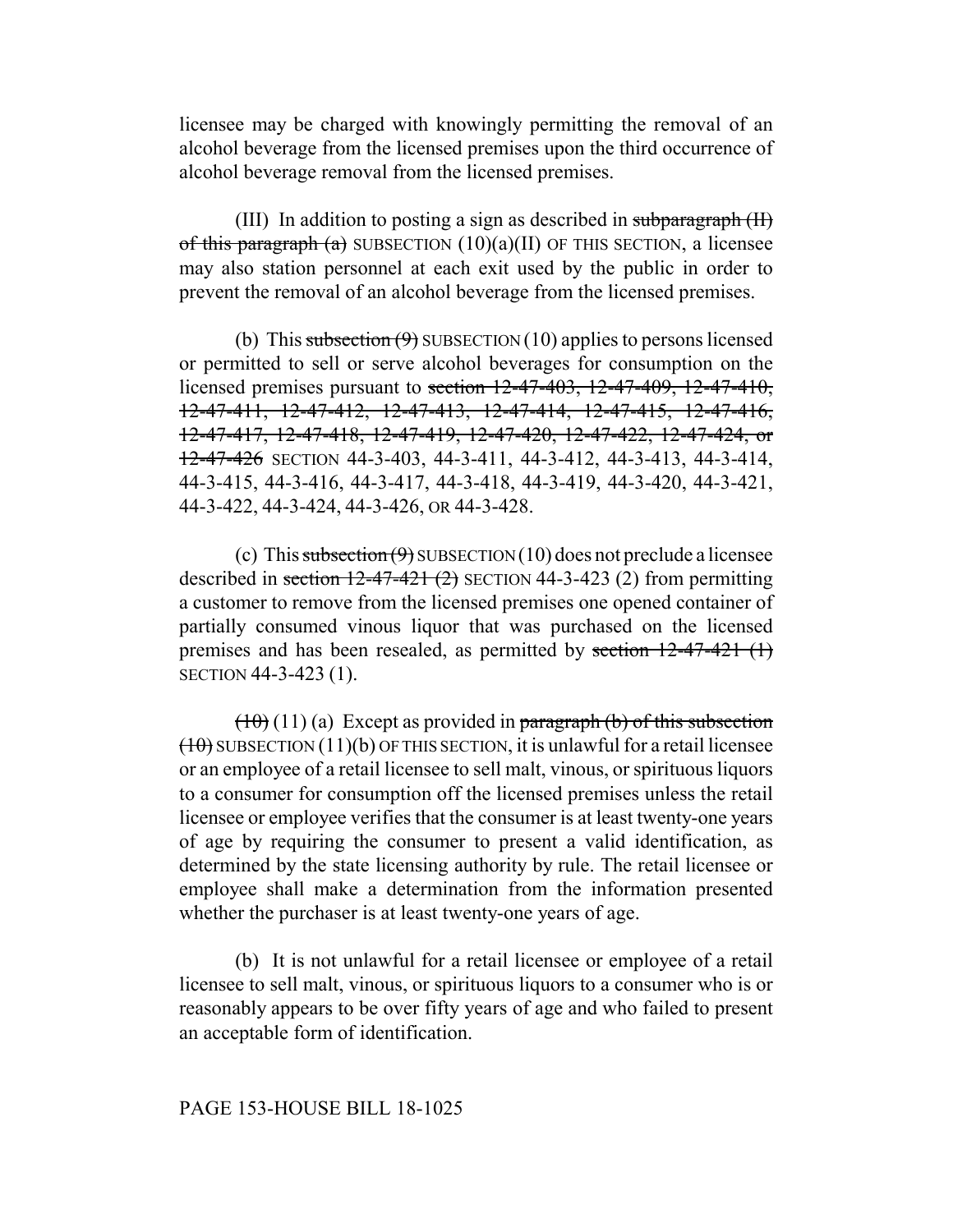(c) As used in this subsection  $(10)$  SUBSECTION  $(11)$ , "retail licensee" means a person licensed under section  $12-46-104$   $(1)(c)$ ,  $12-47-407$ , or  $12-47-408$  SECTION 44-3-409, 44-3-410, OR 44-4-104 (1)(c).

**44-3-902. [Formerly 12-47-902] Testing for intoxication by law enforcement officers - when prohibited.** (1) No person who is patronizing a licensed premises as defined in sections 12-47-103 (14) and 12-46-103 (3) SECTIONS 44-3-103 (24) AND 44-4-103 (3) shall be required or solicited by any law enforcement officer to submit to any mechanical test for the purpose of determining the alcohol content of such THE person's blood or breath while such person HE OR SHE is upon such THE licensed premises except to determine if there is a violation of section 42-4-1301 C.R.S., by a driver of a motor vehicle, unless the law enforcement officer is acting pursuant to a court order obtained in the manner described in subsection (2) of this section. No such test may be performed upon any licensed premises to obtain evidence of alleged intoxication, except pursuant to a court order as provided in this section or in case of a medical emergency, regardless of whether such THE alleged intoxication is a violation of any provision of this article ARTICLE 3.

(2) An ex parte order to permit any law enforcement officer to solicit any person who is patronizing a licensed premises, as defined in sections  $12-47-103$  (14) and  $12-46-103$  (3) SECTIONS 44-3-103 (24) AND 44-4-103 (3), to submit to any mechanical test for the purpose of determining the alcohol content of such THE person's blood or breath while such person HE OR SHE is upon such licensed premises may be issued by any judge of competent jurisdiction in the state of Colorado, including a district, county, or municipal court judge, upon application of a district attorney or a law enforcement agency showing probable cause to believe that evidence will be obtained of the commission of the crime of providing any alcohol beverage to a visibly intoxicated person or minor in violation of section  $12-47-901$  (1)(a) or (5)(a)(I) SECTION 44-3-901 (1)(a) OR (6)(a)(I).

(3) Each application for an ex parte order as described in subsection (2) of this section shall be made in writing upon oath or affirmation to a judge of competent jurisdiction, including a district, county, or municipal court judge, and shall state the applicant's authority to make such THE application. Each application shall include the following information:

(a) The identity of the investigative or law enforcement officer

## PAGE 154-HOUSE BILL 18-1025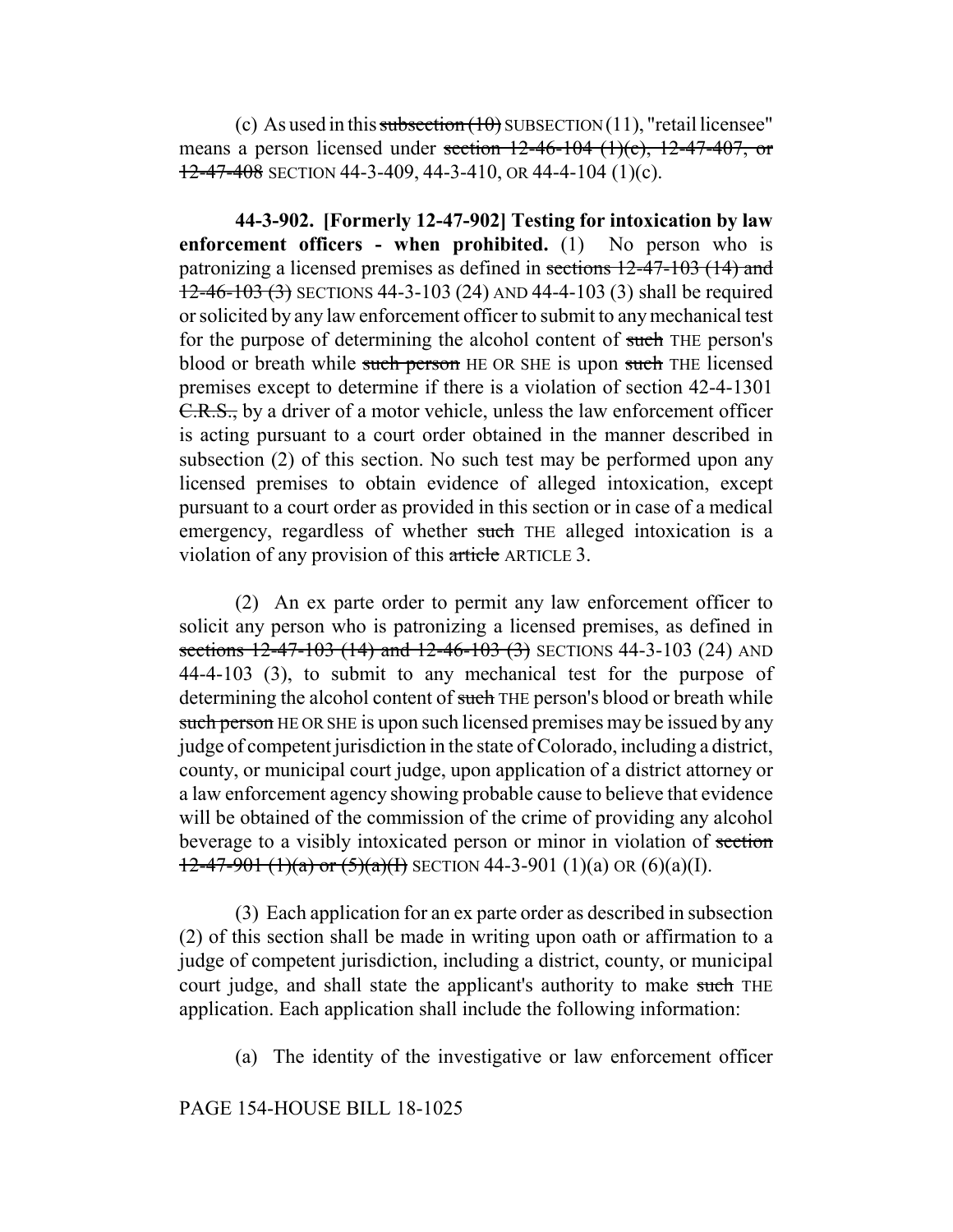making the application, and the officer authorizing the application;

(b) A complete statement of the facts and circumstances relied upon by the applicant to justify his or her belief that an order should be issued, which shall include, but not be limited to:

(I) A sufficient description of the licensed premises that is proposed to be the subject of the court order;

(II) Evidence that shows probable cause to believe that there have been frequent and continuing violations of section  $12-47-901$  (1)(a) or  $\sqrt{(5)(a)(1)}$  SECTION 44-3-901 (1)(a) OR (6)(a)(I) regarding the crime of providing any alcohol beverage to a visibly intoxicated person or minor; and

(III) A complete statement as to whether or not other investigative procedures have been tried and failed, or why other investigative procedures reasonably appear to be impractical for economic or other reasons or unlikely to succeed if tried.

(4) Upon an application being made in accordance with subsection (3) of this section, the judge may enter an ex parte order, as requested or as modified, authorizing or approving testing as described in subsection (2) of this section in a particular licensed premises located within the territorial jurisdiction of the court in which the judge is sitting, and within the jurisdiction of the district attorney or law enforcement agency making the request, if the judge determines on the basis of the facts submitted by the applicant that:

(a) There is probable cause to believe that there have been frequent and continuing violations of <del>section 12-47-901 (1)(a) or (5)(a)(I)</del> SECTION 44-3-901 (1)(a) OR  $(6)(a)(I)$  regarding the crime of providing an alcohol beverage to a visibly intoxicated person or minor; and

(b) Normal investigative procedures have been tried and failed, or reasonably appear impractical for economic or other reasons or unlikely to succeed if tried.

(5) Any order issued pursuant to subsection (4) of this section, the application for such order, and any information or evidence submitted to the court in support of such order, shall not be disclosed to any person other

# PAGE 155-HOUSE BILL 18-1025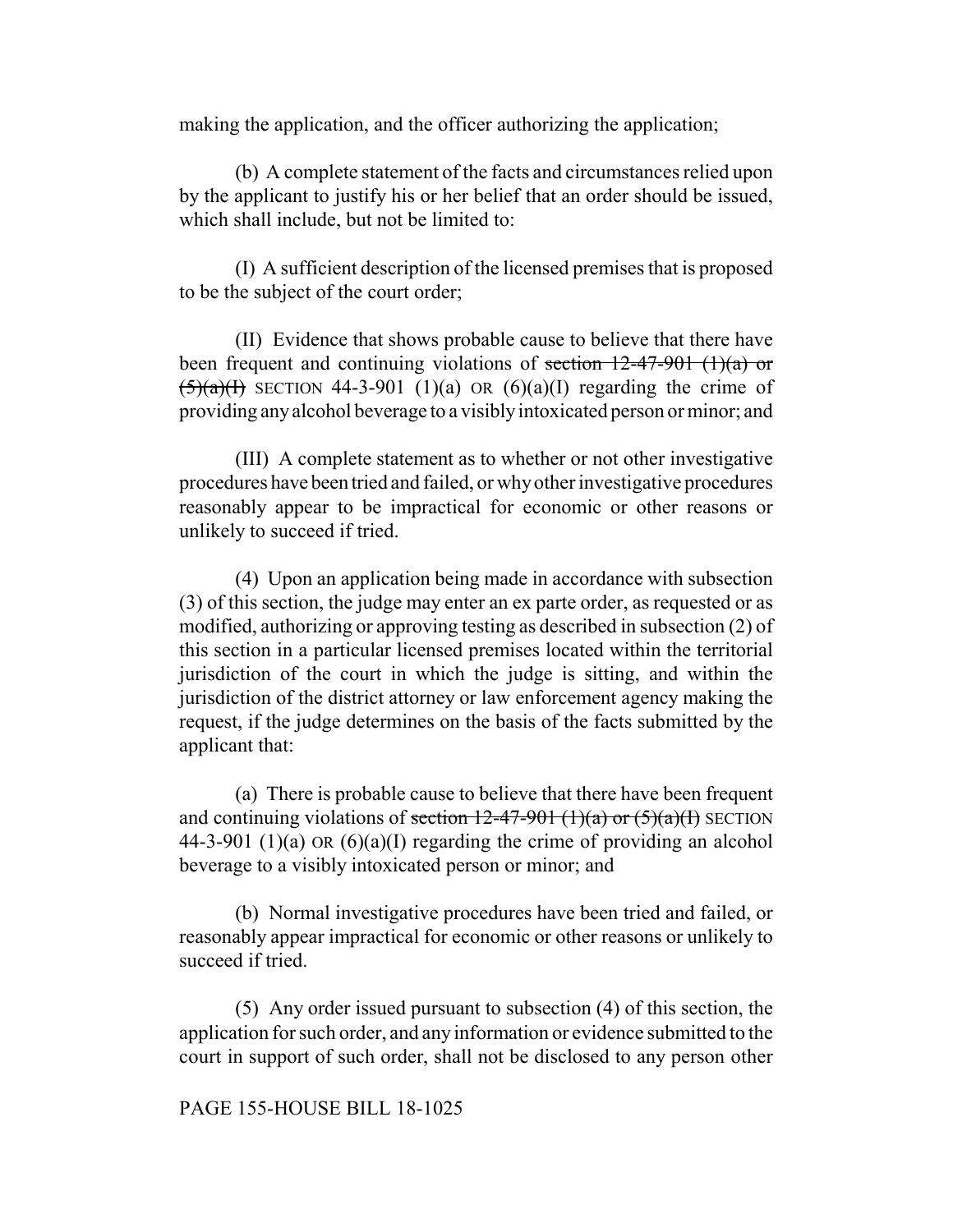than the law enforcement officer or agency that applied for the order until the order has been executed at the licensed premises to which the order applies.

(6) Any evidence obtained through any violation of this section shall not be admissible in any court of this state or in any administrative proceeding in this state.

**44-3-903. [Formerly 12-47-902.5] Alcohol-without-liquid devices - legislative declaration - definition - unlawful acts.** (1) (a) The general assembly hereby finds and declares that:

(I) Alcohol-without-liquid (AWOL) devices create alcohol vapor by pouring alcohol into a diffuser capsule connected to an oxygen pipe;

(II) AWOL devices enable individuals to inhale or snort the alcohol vapor created from certain alcohol beverages through a tube into the nose or mouth rather than drink the alcohol beverage in its liquid form through the mouth;

(III) Alcohol vapor ingested from an AWOL device bypasses the stomach and the filtering capabilities of the liver and is absorbed through blood vessels in the nose or lungs creating a faster and more intense "high" or intoxicating effect on the brain;

(IV) The popularity of AWOL devices is increasing in the nightclub and bar businesses throughout the nation; and

(V) AWOL devices are being marketed as a way to become intoxicated without a hangover and as a "dieter's dream" because there are no calories associated with inhaling or snorting alcohol vapor.

(b) The general assembly, therefore, determines that:

(I) AWOL devices will substantially increase the economic costs of alcohol abuse in Colorado;

(II) AWOL devices are not conducive to the health, safety, and welfare of the citizens of Colorado; and

## PAGE 156-HOUSE BILL 18-1025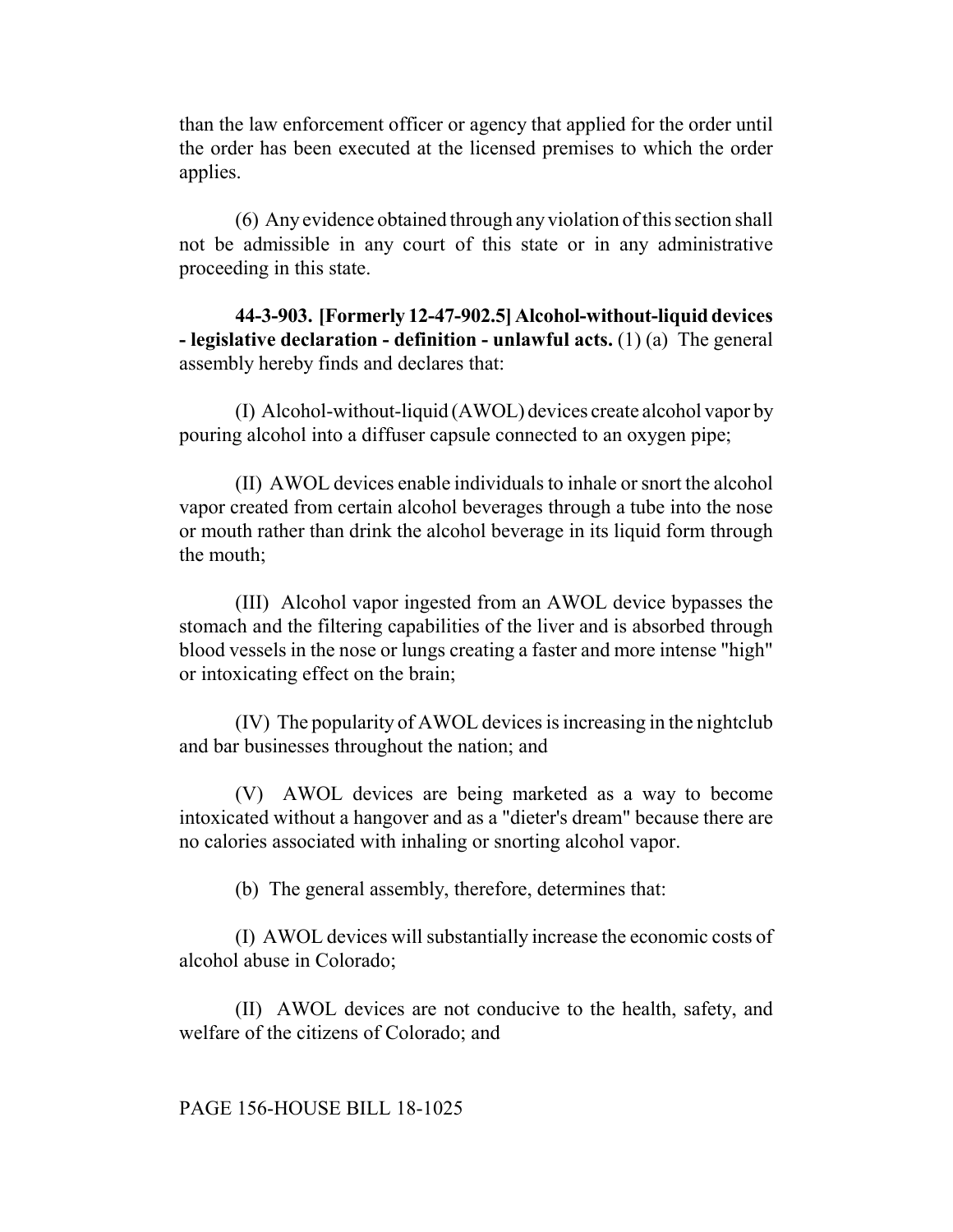(III) The possession, sale, purchase, and use of AWOL devices in this state should be prohibited.

(2) For purposes of this section, "AWOL device" means a device, machine, apparatus, or appliance that mixes an alcohol beverage with pure or diluted oxygen to produce an alcohol vapor that an individual can inhale or snort. "AWOL device" does not include an inhaler, nebulizer, atomizer, or other device that is designed and intended by the manufacturer to dispense a prescribed or over-the-counter medication.

(3) Except as otherwise provided in subsection (5) of this section, it is unlawful for a person to possess, purchase, sell, offer to sell, or use an AWOL device in this state. A person who violates this section shall be punished in accordance with the provisions of section  $12-47-903$  (2) SECTION 44-3-904 (2).

(4) In addition to the penalty imposed by this section, if a person that violates subsection (3) of this section is a licensee, the state or local licensing authority may suspend or revoke the license of the licensee in accordance with the provisions of section 12-47-601 SECTION 44-3-601.

(5) (a) Subsection (3) of this section shall not apply to a hospital that operates primarily for the purpose of conducting scientific research, a state institution conducting bona fide research, a private college or university, as defined in section 23-2-102 (11),  $C.R.S.,$  conducting bona fide research, or to a pharmaceutical company or biotechnology company conducting bona fide research and that complies with the provisions of this subsection (5).

(b) A hospital, state institution, private college or university, pharmaceutical company, or biotechnology company that possesses an AWOL device or that intends to acquire an AWOL device, shall, by September 1, 2005, or within thirty days prior to the acquisition, whichever is later, file with the Colorado department of public health and environment or its designee a notice of possession of AWOL device or a notice of acquisition of AWOL device, as appropriate.

**44-3-904. [Formerly 12-47-903] Violations - penalties.** (1) (a) Any person violating any of the provisions of this article or article 46 or 48 of this title ARTICLE 3 OR ARTICLE 4 OR 5 OF THIS TITLE 44 or any of the rules and regulations authorized and adopted pursuant to such articles

## PAGE 157-HOUSE BILL 18-1025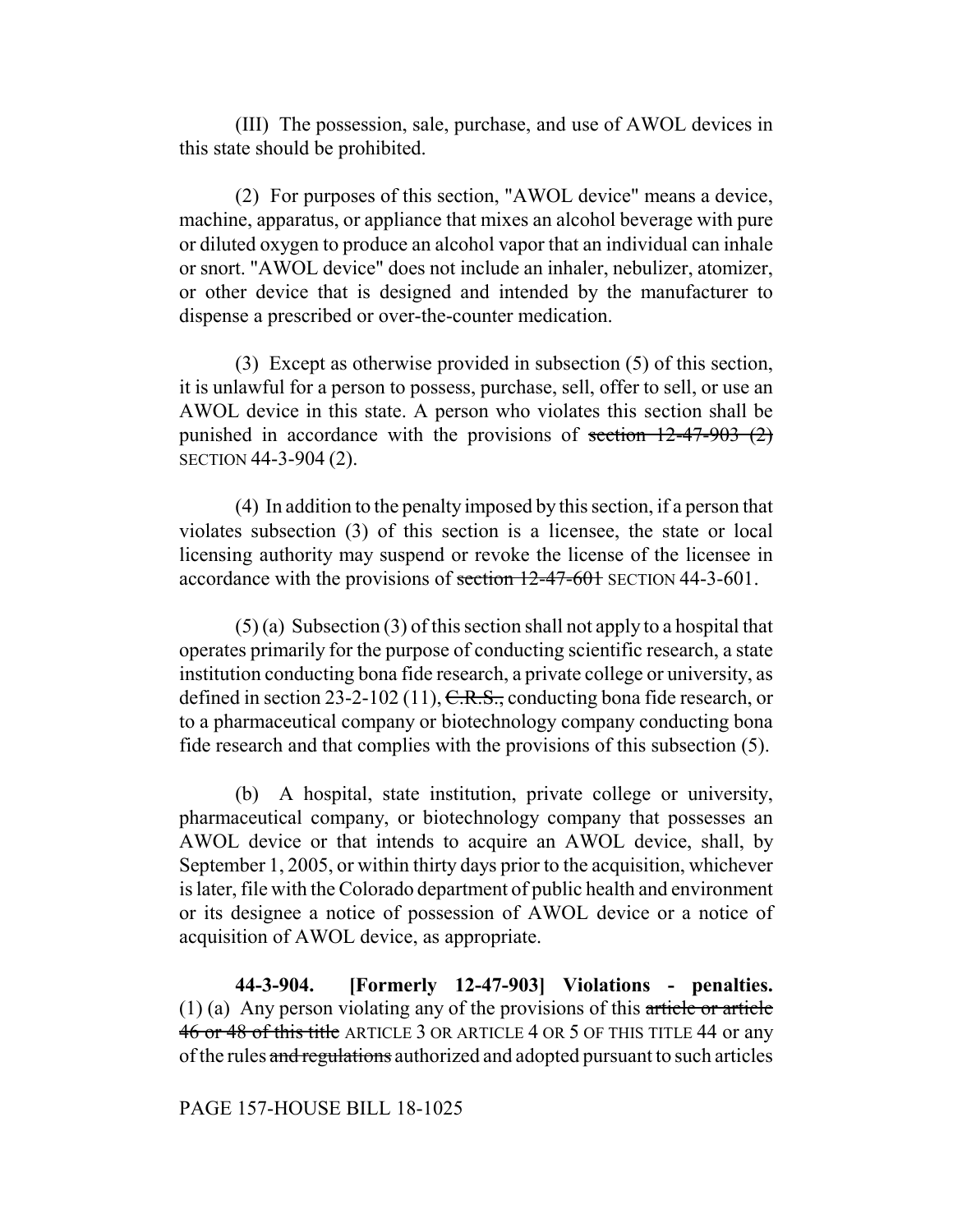is guilty of a class 2 petty offense and, upon conviction, thereof, shall be punished by a fine of not more than two hundred fifty dollars for each offense.

(b) The penalties provided in this section shall not be affected by the penalties provided in any other section of this article or article 46 or 48 of this title ARTICLE 3 OR ARTICLE 4 OR 5 OF THIS TITLE 44 but shall be construed to be in addition to any other penalties.

(2) Any person violating any of the provisions of section  $12-47-901$  $(1)(a)$ ,  $(1)(f)$ ,  $(1)(g)$ ,  $(1)(i)$ ,  $(1)(k)$ ,  $(1)(l)$ ,  $(5)(a)(l)$ , or  $(5)(b)$  or section  $12-47-902.5$  SECTION 44-3-901 (1)(a), (1)(g), (1)(h), (1)(j), (1)(l), (1)(m),  $(6)(a)(I)$ , OR  $(6)(b)$  OR SECTION 44-3-903 commits a class 2 misdemeanor and shall be punished as provided in section 18-1.3-501. C.R.S.

 $(2.5)$  (3) A person violating the provisions of section 12-47-901  $(1)(a.5)$  SECTION 44-3-901 (1)(b) commits a class 1 misdemeanor and shall be punished as provided in section 18-1.3-501. C.R.S.

 $(3)$  (4) Any person violating any of the provisions of section  $12-47-901$  (1)(b) or (1)(c) SECTION 44-3-901 (1)(c) OR (1)(d) commits a class 2 misdemeanor and shall be punished as provided in section 18-1.3-501. C.R.S. For the second conviction and for all subsequent convictions of violating the provisions of <del>section 12-47-901 (1)(b) or (1)(c)</del> SECTION 44-3-901 (1)(c) OR (1)(d), the court shall impose at least the minimum fine and shall have no discretion to suspend any fine so imposed; except that the court may provide for the payment of such fine as provided in subsection  $(4)$  SUBSECTION  $(5)$  of this section.

 $(4)$  (5) At the discretion of the court, the fines provided for violations of <del>section 12-47-901 (1)(b) and (1)(c)</del> SECTION 44-3-901 (1)(c) AND  $(1)(d)$  may be ordered to be paid by public work only at a reasonable hourly rate to be established by the court, who shall designate the time within which such THE public work is to be completed.

 $(5)(6)$  Any person who knowingly violates the provisions of section  $12-47-901$  (1)(a.5), (1)(d), or (1)(k) SECTION 44-3-901 (1)(b), (1)(e), OR (1)(l) or any person who knowingly induces, aids, or encourages a person under the age of eighteen years to violate the provisions of section  $12-47-901$  (1)(a.5), (1)(b), or (1)(c) SECTION 44-3-901 (1)(b), (1)(c), OR

## PAGE 158-HOUSE BILL 18-1025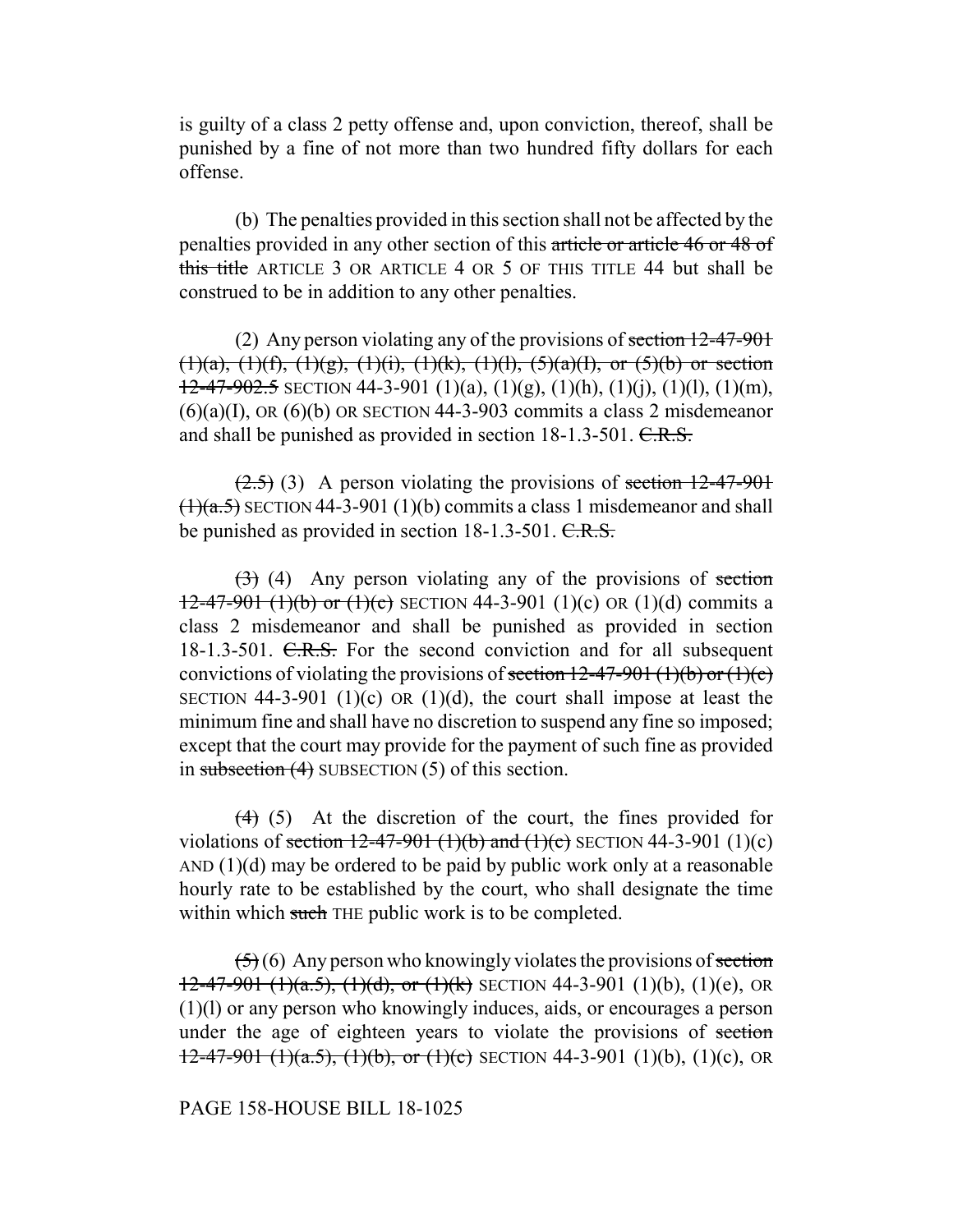(1)(d) may be proceeded against pursuant to section 18-6-701  $C.R.S.,$  for contributing to the delinquency of a minor.

**44-3-905. [Formerly 12-47-904] Duties of inspectors and police officers.** (1) The inspectors of the liquor enforcement division and their supervisors, while actually engaged in performing their duties and while acting under proper orders or regulations, shall have and exercise all the powers vested in peace officers of this state. In the exercise of their duties, such THE inspectors and their supervisors shall have the power to arrest. Such THE inspectors and their supervisors shall also have the authority to issue summons for violations of the provisions of this article and articles 46 and 48 of this title ARTICLE 3 AND ARTICLES 4 AND 5 OF THIS TITLE 44.

(2) It is the duty of all sheriffs and police officers to enforce the provisions of this article and articles 46 and 48 of this title ARTICLE 3 AND ARTICLES 4 AND 5 OF THIS TITLE 44 and the rules and regulations made pursuant to said articles and to arrest and complain against any person violating any of the provisions of this article ARTICLE 3 or rules and regulations pertaining thereto. It is the duty of the district attorney of the respective judicial districts of this state to prosecute all violations of said articles in the manner and form as is now provided by law for the prosecution of crimes and misdemeanors, and it is a violation of said articles for any such person, knowingly, to fail to perform any duties pursuant to this section.

**44-3-906. [Formerly 12-47-905] Warrants - searches and seizures.** (1) If any person makes an affidavit before the judge of any county or district court stating that he or she has reason to and does believe that alcohol beverages are being sold, bartered, exchanged, divided, or unlawfully given away, or kept for such purposes, or carried in violation of this article and article 46 of this title ARTICLE 3 AND ARTICLE 4 OF THIS TITLE 44 within the jurisdiction of such court, and describing in such THE affidavit the premises, wagon, automobile, truck, vehicle, contrivance, thing, or device to be searched, the judge of such THE court shall issue a warrant to any officer, which the complainant may designate, having power to serve original process commanding such THE officer to search the premises (other than a home), wagon, automobile, truck, vehicle, contrivance, thing, or device described in such THE affidavit.

(2) Such THE warrant shall be substantially as follows:

PAGE 159-HOUSE BILL 18-1025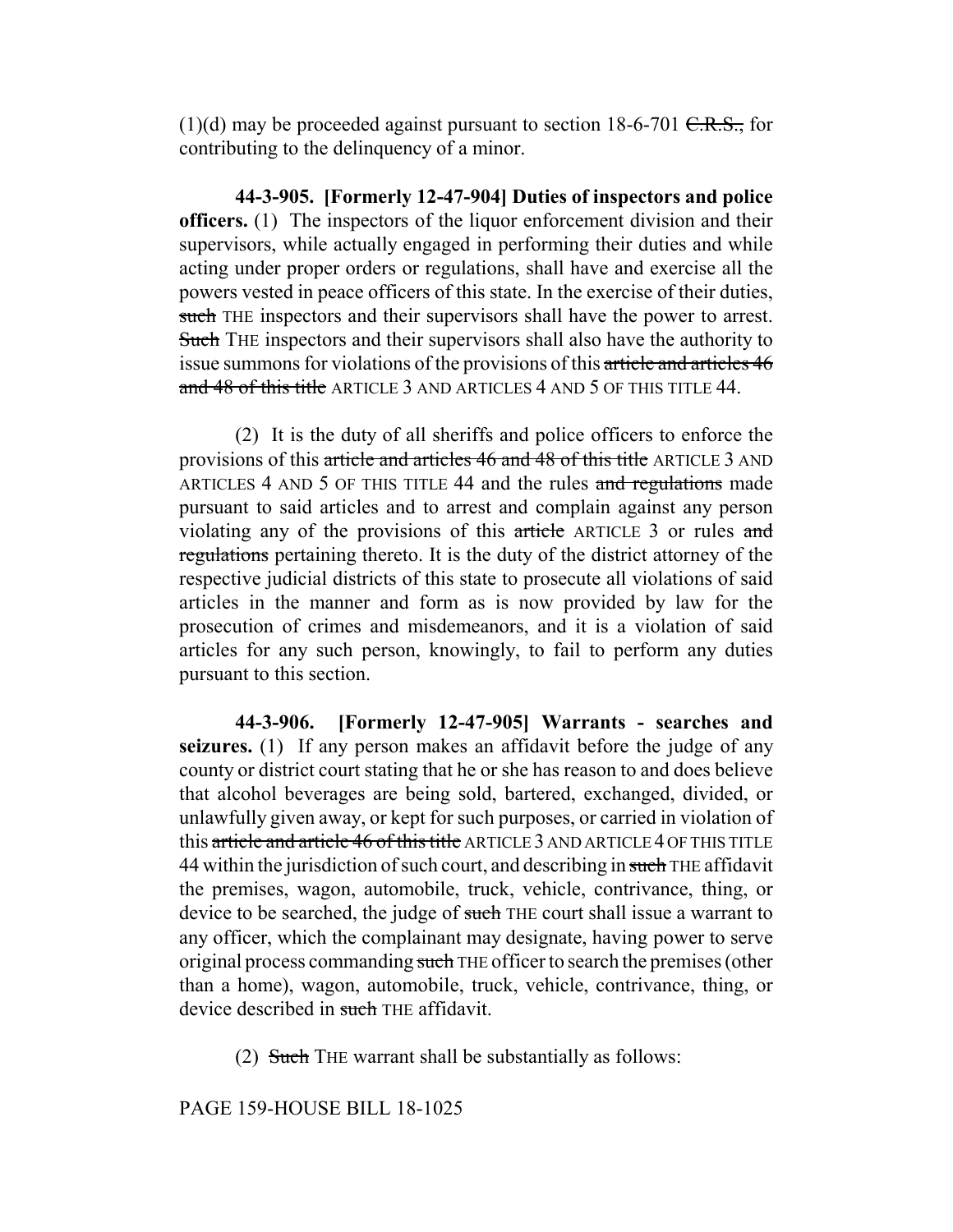# STATE OF COLORADO (1)  $\overline{\phantom{a}}$  ss. County of................................................. )

The People of the State of Colorado to.........................................................

Greeting:

Whereas, there has been filed with the undersigned an affidavit of which the following is a copy:

(Here copy of affidavit)

Therefore you are hereby commanded, in the name of the people of the State of Colorado, forthwith, together with the necessary and proper assistance to enter into......................................................................................

(Here describe place mentioned in the affidavit)

of the said ........ situated in the county of ........ aforesaid and there diligently search for the said alcohol beverages and that you bring the same or any part thereof found in such search, together with such vessels in which such beverages are found and the implements and furniture used in connection therewith, and the wagon, automobile, truck, vehicle, contrivance, thing, or device in which carried, forthwith before me, to be disposed of and dealt with according to law.

Given under my hand and seal this ........ day of ........, ......

 ............................................... Judge of the ................ Court

(3) The officer charged with the execution of said THE warrant, when necessary to obtain entrance or when entrance has been refused, may break open any premises (other than a home), wagon, automobile, truck, vehicle, contrivance, thing, or device which THAT by said warrant the officer is directed to search and may execute said warrant any hour of the day or night.

PAGE 160-HOUSE BILL 18-1025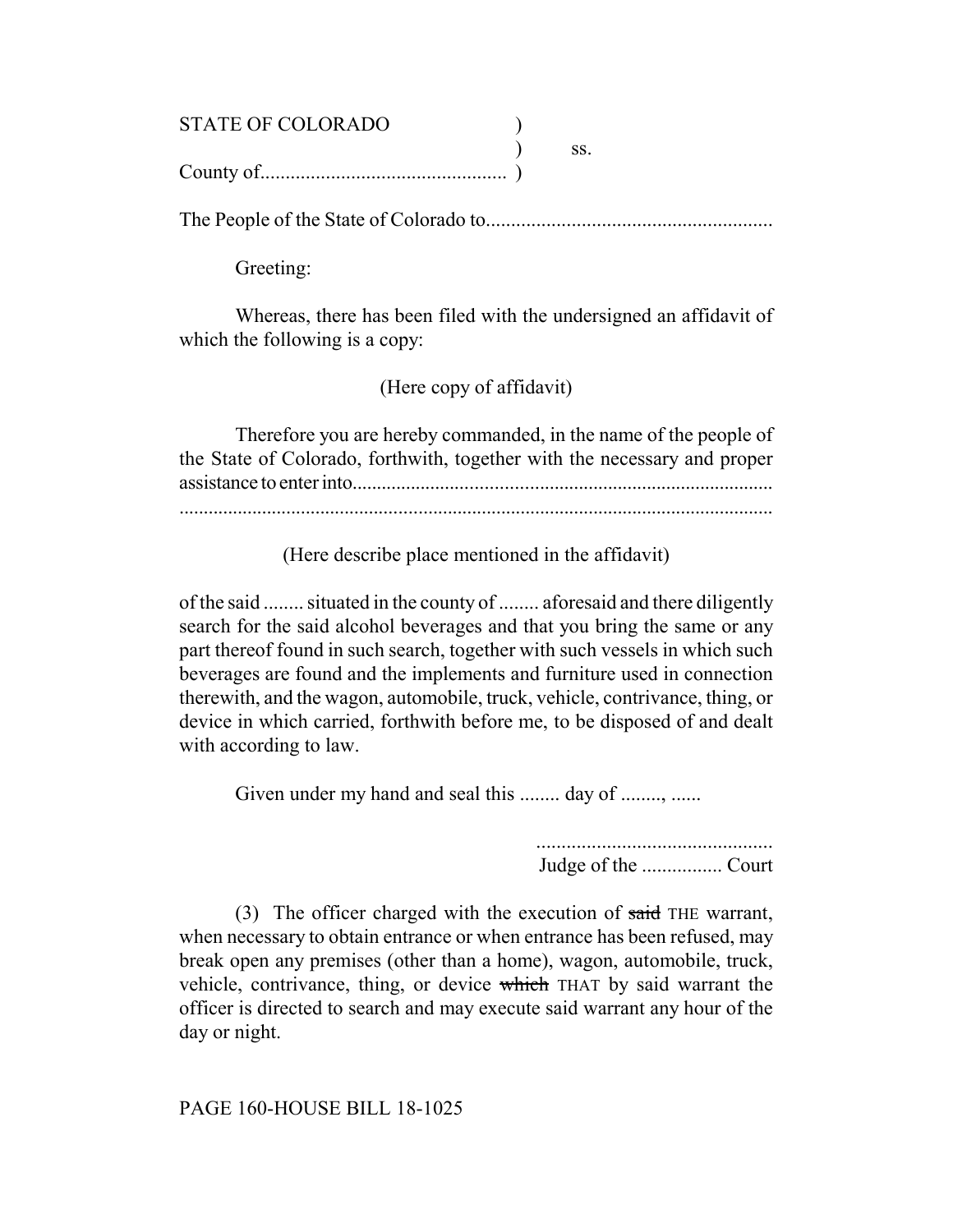**44-3-907. [Formerly 12-47-906] Return on warrant - sale of liquor seized.** (1) If any alcohol beverages are there found, said officer shall seize the same and the vessels in which they are contained and all implements and furniture used or kept in connection with such beverages in the illegal selling, bartering, exchanging, giving away, or carrying of same, and any wagon, automobile, truck, vehicle, contrivance, thing, or device used in conveying the same, and safely keep them and make immediate return on such THE warrant. Such THE property shall not be taken from the custody of any officer seizing or holding the same by writ of replevin or other process while the proceedings relating thereto are pending.

(2) Final judgment of conviction in such proceedings shall be a bar to any suit for the recovery of any such property so seized or the value of same or for damages alleged to arise by reason of such THE seizure and detention. The judgment entered shall find said alcohol beverages to be unlawful and shall direct its destruction or sale forthwith, in the manner provided by subsection (7) of this section. The wagon, automobile, truck, vehicle, contrivance, thing, or device, vessels, implements, and furniture shall likewise be ordered disposed of in the same manner as personal property is sold under execution, and the proceeds therefrom applied, first in the payment of the cost of the prosecution and of any fine imposed, and the balance, if any, paid into the general school fund of the county in which such THE conviction is had.

(3) The officer serving the warrant shall forthwith proceed in the manner required for the institution of a criminal action in the court issuing the warrant, charging such A violation of law as the evidence in the case justifies. If such THE officer refuses or neglects to so proceed AS SPECIFIED, then the person filing the affidavit for the search warrant, or any other person, may so proceed.

(4) If, during the trial of a person charged with a violation of this article ARTICLE 3, the evidence presented discloses that fluids were poured out, or otherwise destroyed, manifestly for the purpose of preventing seizure, said fluids shall be held to be prima facie alcohol beverages and intended for unlawful use, sale, barter, exchange, or gift.

(5) If no person is in possession of the premises where illegal alcohol beverages are found, the officer seizing such THE ALCOHOL beverages shall post in a conspicuous place on said premises a copy of the

#### PAGE 161-HOUSE BILL 18-1025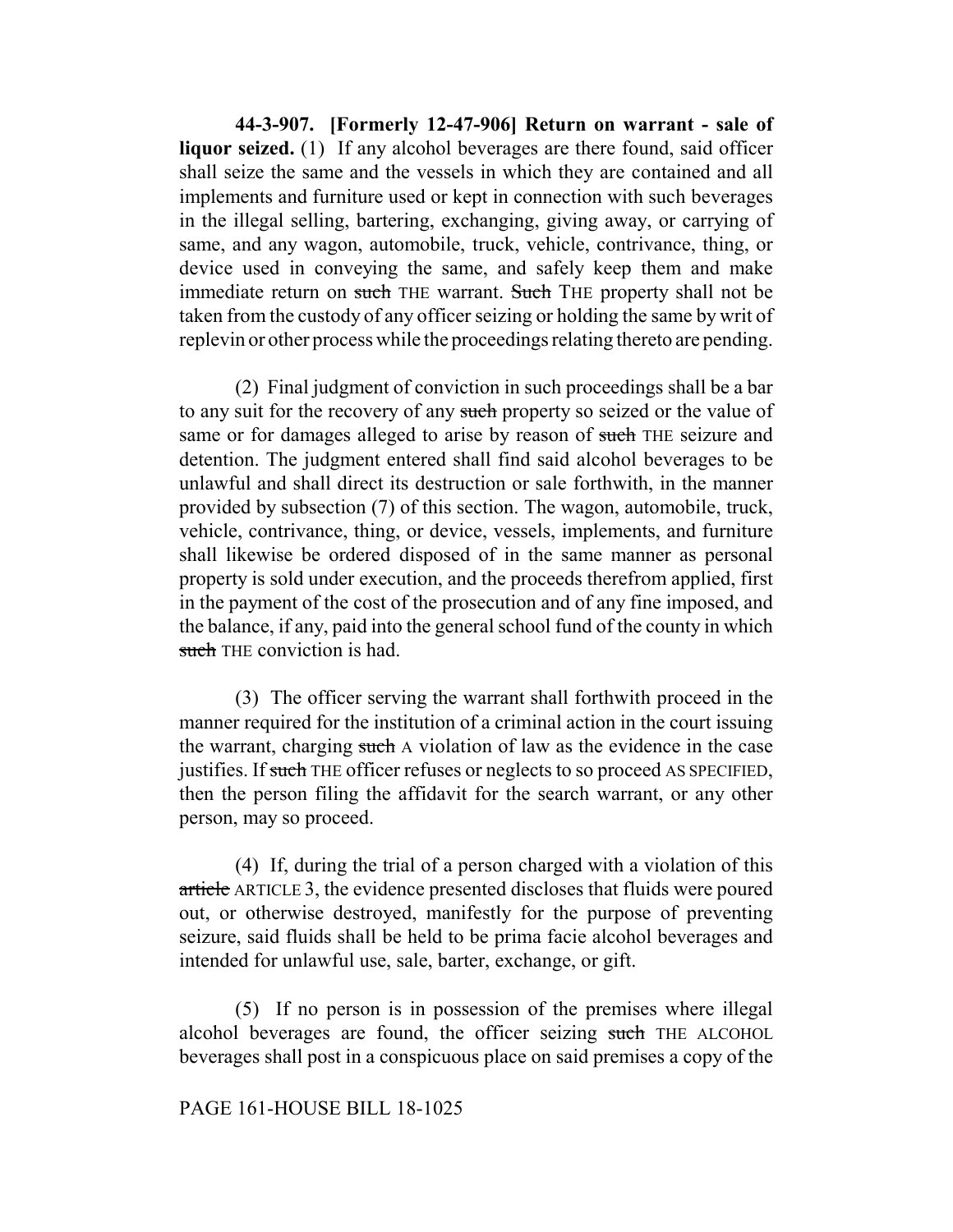warrant, and if at the time fixed for any hearing concerning the ALCOHOL beverages seized, or within thirty days thereafter, no person appears, the court in which the hearing was to be held shall order such THE ALCOHOL beverages destroyed or sold in the manner provided in subsection (7) of this section.

(6) No warrant issued pursuant to this article ARTICLE 3 shall authorize the search of any place where a person may lawfully keep alcohol beverages as provided in this article ARTICLE 3. No warrant shall be issued to search a home occupied as such, as provided in this section, unless it or some part of it is used in connection with or as a store, shop, hotel, boardinghouse, rooming house, or place of public resort.

(7) Any sale of alcohol beverages conducted upon order of court pursuant to this section shall be conducted in the following manner:

(a) The officer ordered by the court to conduct the sale shall give notice of the time and place of the sale by posting a notice in a prominent place in the county for a period of five consecutive days prior to the day of the sale. The notice shall describe as fully as possible the property to be sold and shall state the time and place of the sale.

(b) The sale shall be conducted as a public auction in some suitable public place on the specified day at some time between the hours of 9 a.m. and 5 p.m., and the time chosen for the sale shall be indicated in the notice.

**44-3-908. [Formerly 12-47-907] Loss of property rights.** There shall be no property rights of any kind in any alcohol beverages, vessels, appliances, fixtures, bars, furniture, implements, wagons, automobiles, trucks, vehicles, contrivances, or any other things or devices used in or kept for the purpose of violating any of the provisions of this article or article 46 of this title ARTICLE 3 OR ARTICLE 4 OF THIS TITLE 44.

**44-3-909. [Formerly 12-47-908] Colorado state fair or common consumption area - consumption on premises.** Notwithstanding any other provision of this article ARTICLE 3, a person who purchases an alcohol beverage for consumption from a vendor licensed under this article ARTICLE 3 that is either attached to a common consumption area or licensed for the fairgrounds of the Colorado state fair authority may leave the licensed premises with the ALCOHOL beverage and possess and consume the

PAGE 162-HOUSE BILL 18-1025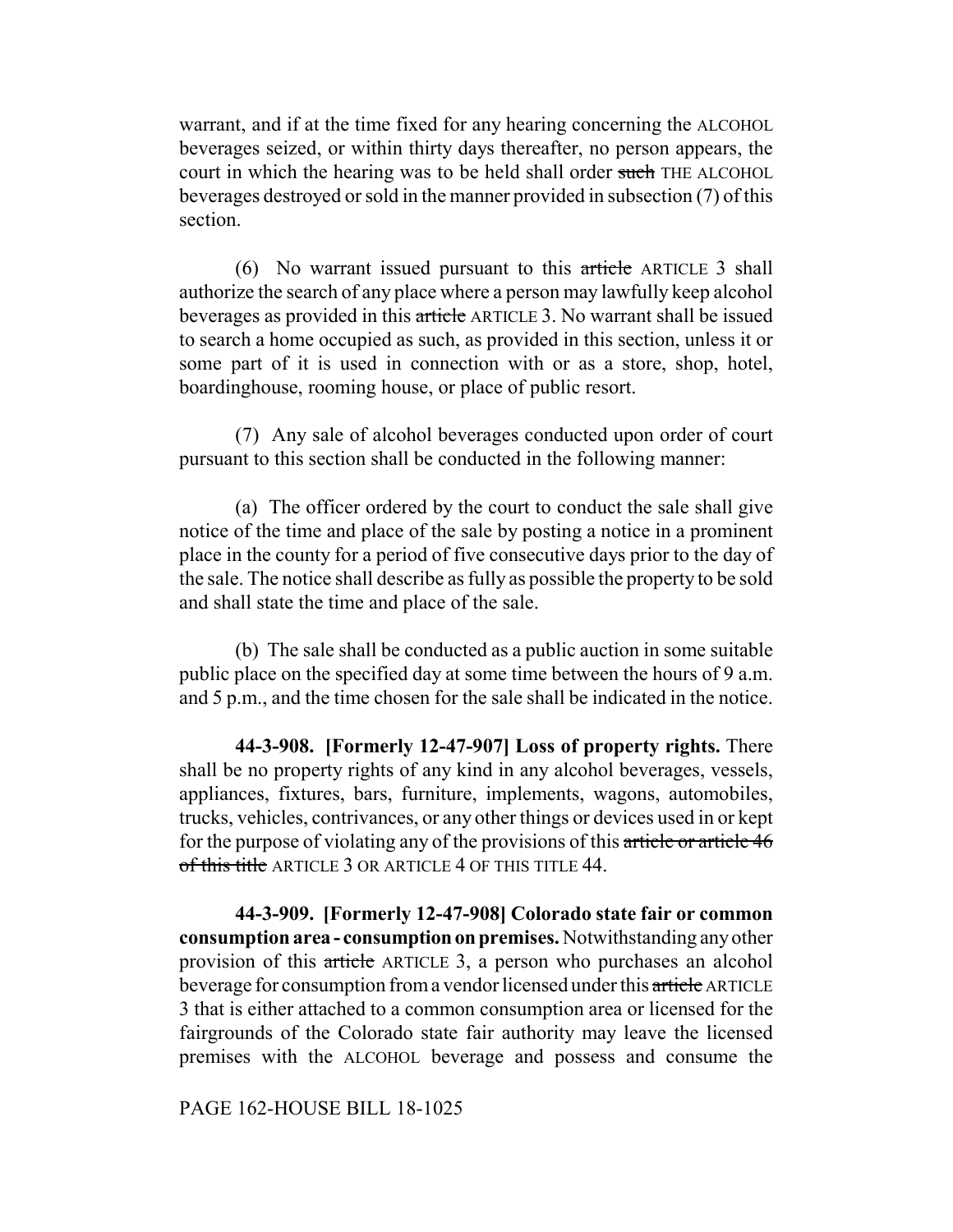ALCOHOL beverage at any place within the common consumption area or fairgrounds if the person does not remove the ALCOHOL beverage from the common consumption area or fairgrounds. This section does not authorize a person to bring into the common consumption area or fairgrounds an alcohol beverage purchased outside of the common consumption area or fairgrounds.

**44-3-910. [Formerly 12-47-909] Common consumption areas.** (1) A promotional association or attached licensed premises shall not:

(a) Employ a person to serve alcohol beverages or provide security within the common consumption area unless the server has completed the server and seller training program established by the director of the liquor enforcement division of the department of revenue;

(b) Sell or provide an alcohol beverage to a customer for consumption within the common consumption area but not within the licensed premises in a container that is larger than sixteen ounces;

(c) Sell or provide an alcohol beverage to a customer for consumption within the common consumption area but not within the licensed premises unless the container is disposable and contains the name of the vendor in at least twenty-four-point font;

(d) Permit customers to leave the licensed premises with an alcohol beverage unless the beverage container complies with paragraphs (b) and (c) of this subsection  $(1)$  SUBSECTIONS  $(1)(b)$  AND  $(1)(c)$  OF THIS SECTION;

(e) Operate the common consumption area during hours the licensed premises cannot sell alcohol under this article ARTICLE 3 or the limitations imposed by the local licensing authority;

(f) Operate the common consumption area in an area that exceeds the maximum authorized by this article ARTICLE 3 or by the local licensing authority;

(g) Sell, serve, dispose of, exchange, or deliver, or permit the sale, serving, giving, or procuring of, an alcohol beverage to a visibly intoxicated person or to a known habitual drunkard;

# PAGE 163-HOUSE BILL 18-1025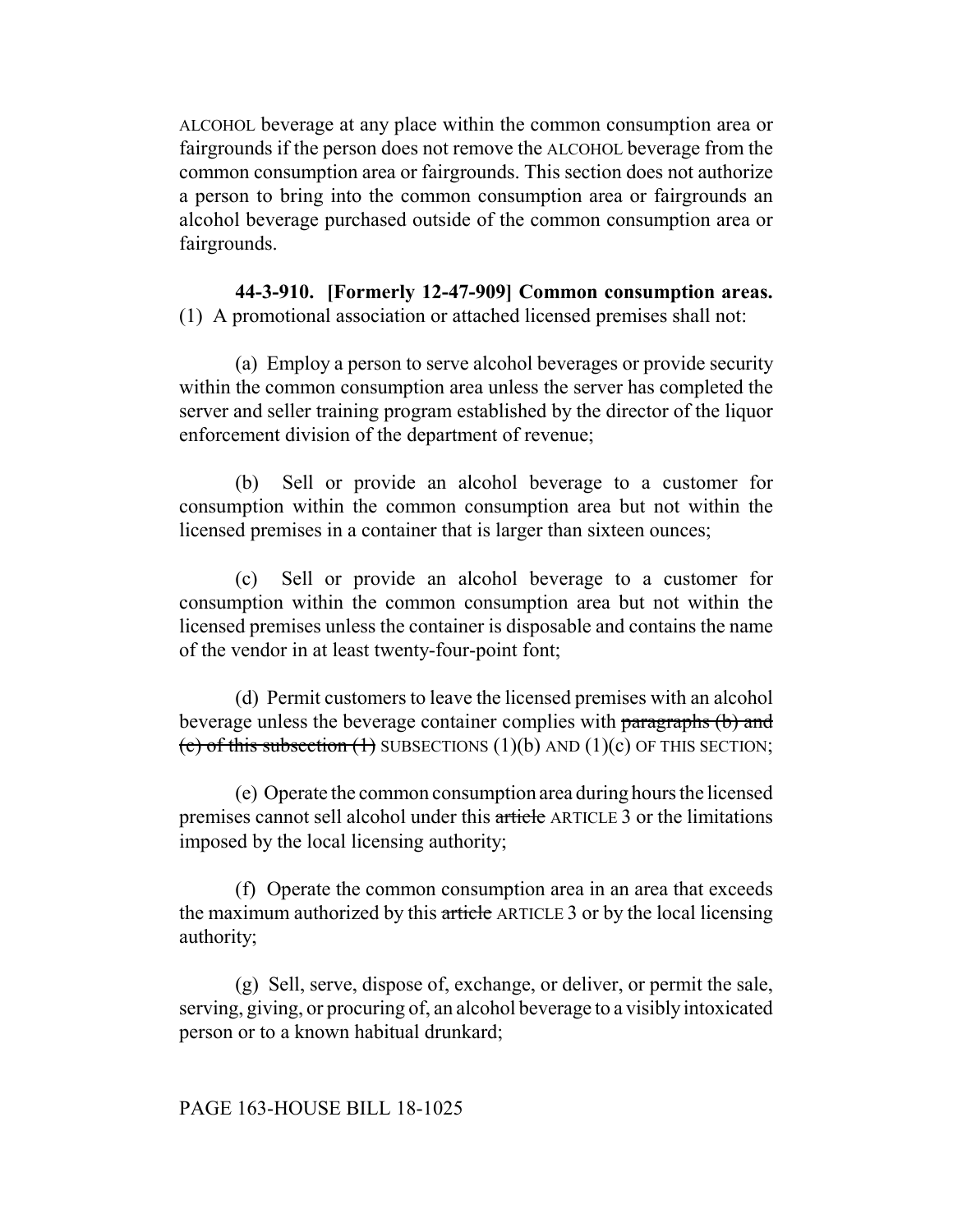(h) Sell, serve, dispose of, exchange, or deliver, or permit the sale, serving, or giving of an alcohol beverage to a person under twenty-one years of age; or

(i) Permit a visibly intoxicated person to loiter within the common consumption area.

(2) The promotional association shall promptly remove all alcohol beverages from the common consumption area at the end of the hours of operation.

(3) A person shall not consume AN alcohol BEVERAGE within the common consumption area unless it was purchased from an attached, licensed premises.

(4) This section does not apply to a special event permit issued under article 48 of this title ARTICLE 5 OF THIS TITLE 44 or the holder thereof unless the permit holder desires to use an existing common consumption area and agrees in writing to the requirements of this article ARTICLE 3 and the local licensing authority concerning the common consumption area.

## PART 10

# RESPONSIBLE ALCOHOL BEVERAGE VENDOR ACT

**44-3-1001. [Formerly 12-47-1001] Short title.** THE SHORT TITLE OF this part 10 shall be known and may be cited as IS the "Responsible Alcohol Beverage Vendor Act".

**44-3-1002. [Formerly 12-47-1002] Responsible vendors standards.** (1) To be a responsible alcohol beverage vendor, a vendor shall comply with the server and seller training program established by the director of the liquor enforcement division of the department of revenue.

(2) The director of the liquor enforcement division shall set standards for compliance with the server and seller training program. When creating standards, the director shall consider input from local and state government, the alcohol beverage industry, and any other state or national seller and server programs.

## **ARTICLE 4**

#### PAGE 164-HOUSE BILL 18-1025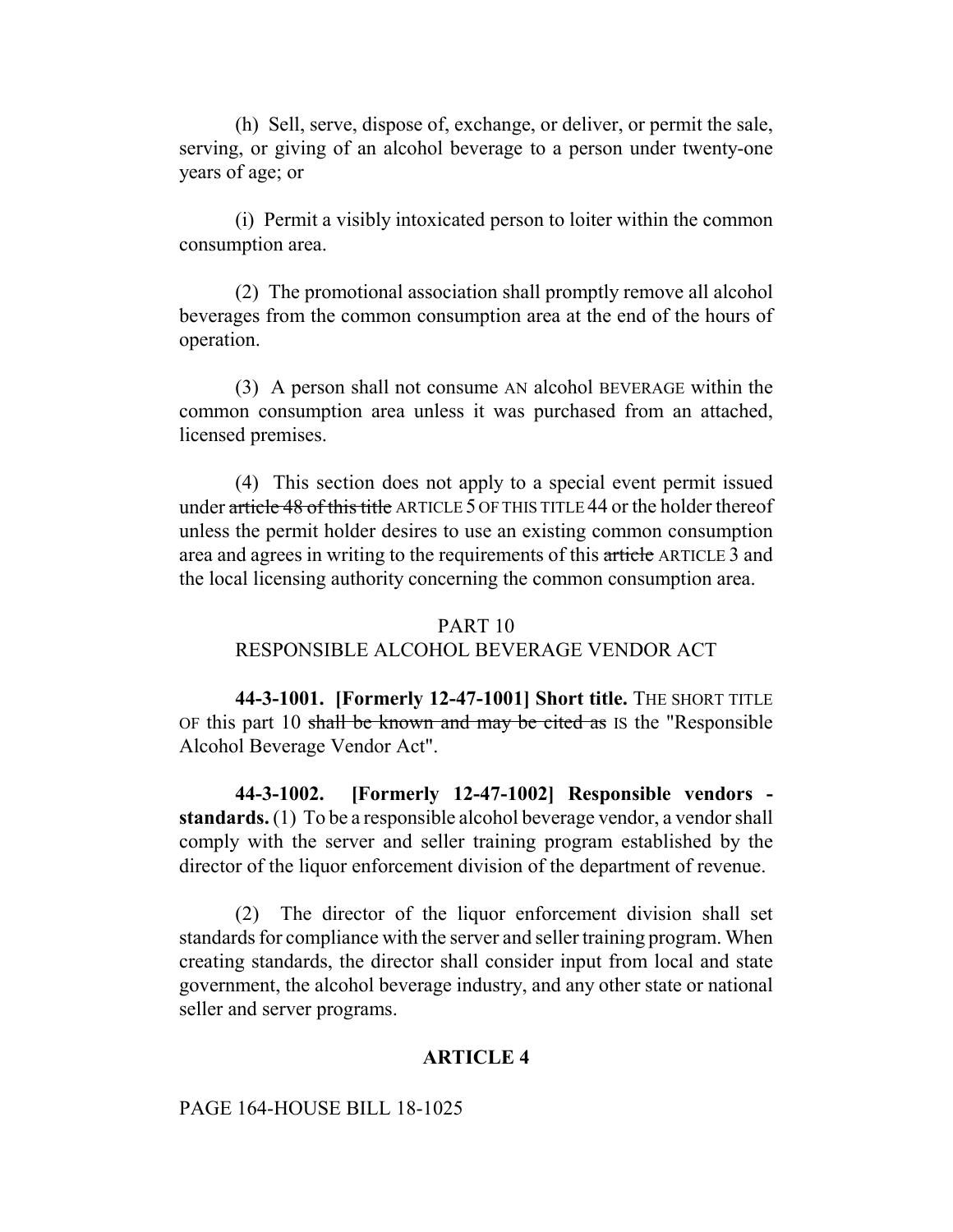## **Fermented Malt Beverages**

**44-4-101. [Formerly 12-46-101] Short title.** This article shall be known and may be cited as THE SHORT TITLE OF THIS ARTICLE 4 IS the "Colorado Beer Code".

**44-4-102. [Formerly 12-46-102] Legislative declaration. [***Editor's note: This version of this section is effective until January 1, 2019.***]** (1) The general assembly hereby declares that it is in the public interest that fermented malt beverages shall be manufactured, imported, and sold only by persons licensed as provided in this article ARTICLE 4. The general assembly further declares that it is lawful to manufacture and sell fermented malt beverages containing not more than three and two-tenths percent alcohol by weight subject to the provisions of this article ARTICLE 4 and applicable provisions of articles 47 and 48 of this title ARTICLES 3 AND 5 OF THIS TITLE 44.

(2) The general assembly recognizes that fermented malt beverages are separate and distinct from malt, vinous, and spirituous liquors, and as such require a separate and distinct regulatory framework under this article ARTICLE 4. To aid administrative efficiency, however, the provisions in article 47 of this title ARTICLE 3 OF THIS TITLE 44 shall apply to the regulation of fermented malt beverages, except when otherwise expressly provided for in this article ARTICLE 4.

**44-4-102. [Formerly 12-46-102] Legislative declaration. [***Editor's note: This version of this section is effective January 1, 2019.***]** (1) The general assembly hereby declares that it is in the public interest that fermented malt beverages shall be manufactured, imported, and sold only by persons licensed as provided in this article ARTICLE 4 and article 47 of this title ARTICLE 3 OF THIS TITLE 44. The general assembly further declares that it is lawful to manufacture and sell fermented malt beverages subject to this article ARTICLE 4 and applicable provisions of articles 47 and 48 of this title ARTICLES 3 AND 5 OF THIS TITLE 44.

(2) The general assembly further recognizes that fermented malt beverages and malt liquors are separate and distinct from, and have a unique regulatory history in relation to, vinous and spirituous liquors, and as such require the retention of a separate and distinct regulatory framework under this article ARTICLE 4. To aid administrative efficiency, however, article 47

## PAGE 165-HOUSE BILL 18-1025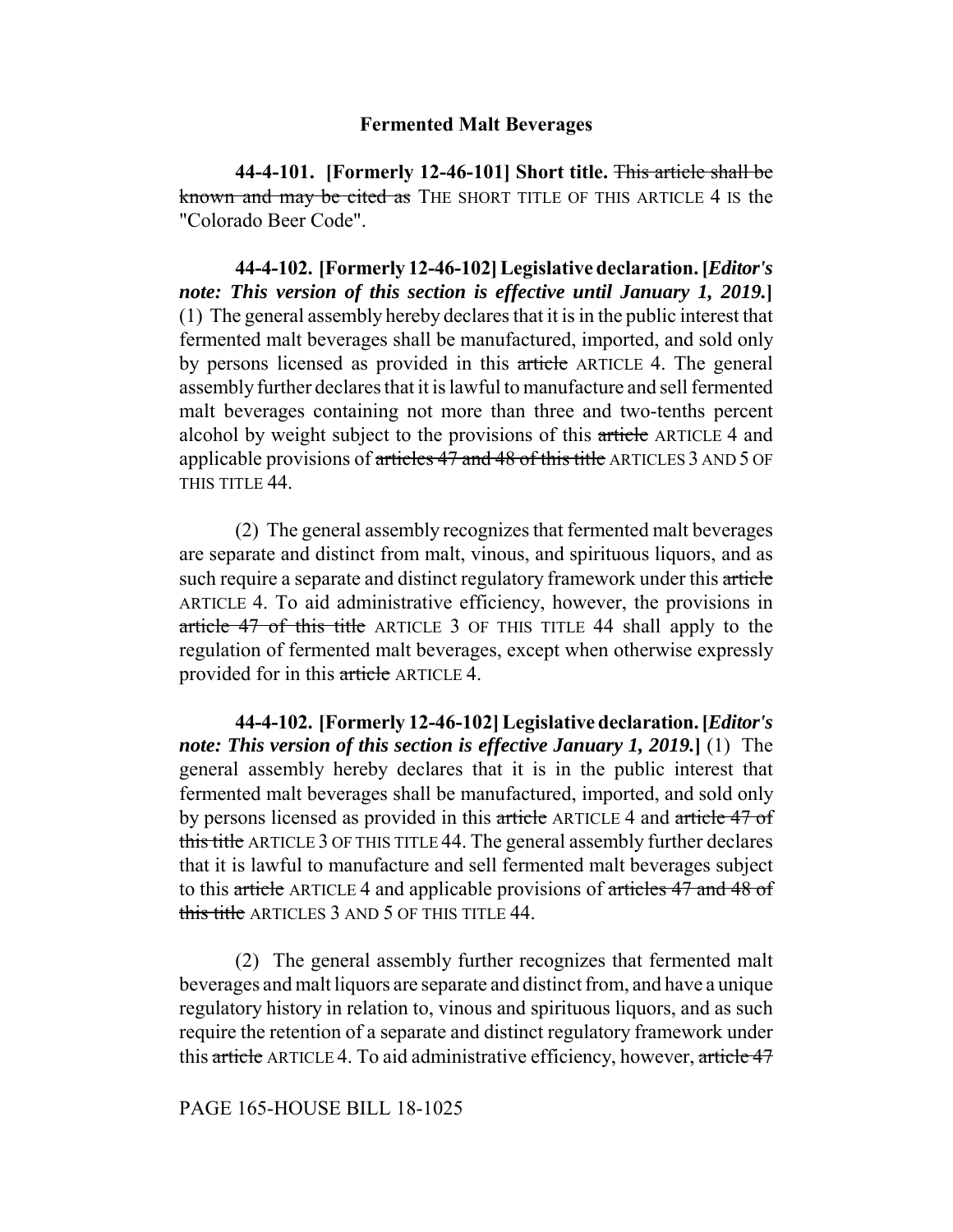of this title ARTICLE 3 OF THIS TITLE 44 applies to the regulation of fermented malt beverages, except when otherwise expressly provided for in this article ARTICLE 4.

**44-4-103. [Formerly 12-46-103] Definitions.** Definitions applicable to this article ARTICLE 4 also appear in article 47 of this title ARTICLE 3 OF THIS TITLE 44. As used in this article ARTICLE 4, unless the context otherwise requires:

(1) **[***Editor's note: This version of subsection (1) is effective until January 1, 2019.***]** "Fermented malt beverage" means any beverage obtained by the fermentation of any infusion or decoction of barley, malt, hops, or any similar product or any combination thereof in water containing not less than one-half of one percent alcohol by volume and not more than three and two-tenths percent alcohol by weight or four percent alcohol by volume; except that "fermented malt beverage" shall not include confectionery containing alcohol within the limits prescribed by section 25-5-410  $(1)(i)(II)$ . C.R.S.

(1) **[***Editor's note: This version of subsection (1) is effective January 1, 2019.***]** (a) "Fermented malt beverage" means beer and any other beverage obtained by the fermentation of any infusion or decoction of barley, malt, hops, or any similar product or any combination thereof in water containing not less than one half of one percent alcohol by volume.

(b) "Fermented malt beverage" does not include confectionery containing alcohol within the limits prescribed by section 25-5-410  $(1)(i)(II)$ . C.R.S.

(2) "License" means a grant to a licensee to manufacture or sell fermented malt beverages as provided by this article ARTICLE 4.

(3) "Licensed premises" means the premises specified in an application for a license under this article which ARTICLE 4 THAT are owned or in possession of the licensee and within which such THE licensee is authorized to sell, dispense, or serve fermented malt beverages in accordance with the provisions of this article ARTICLE 4.

(4) "Local licensing authority" means the governing body of a municipality or city and county, the board of county commissioners of a

## PAGE 166-HOUSE BILL 18-1025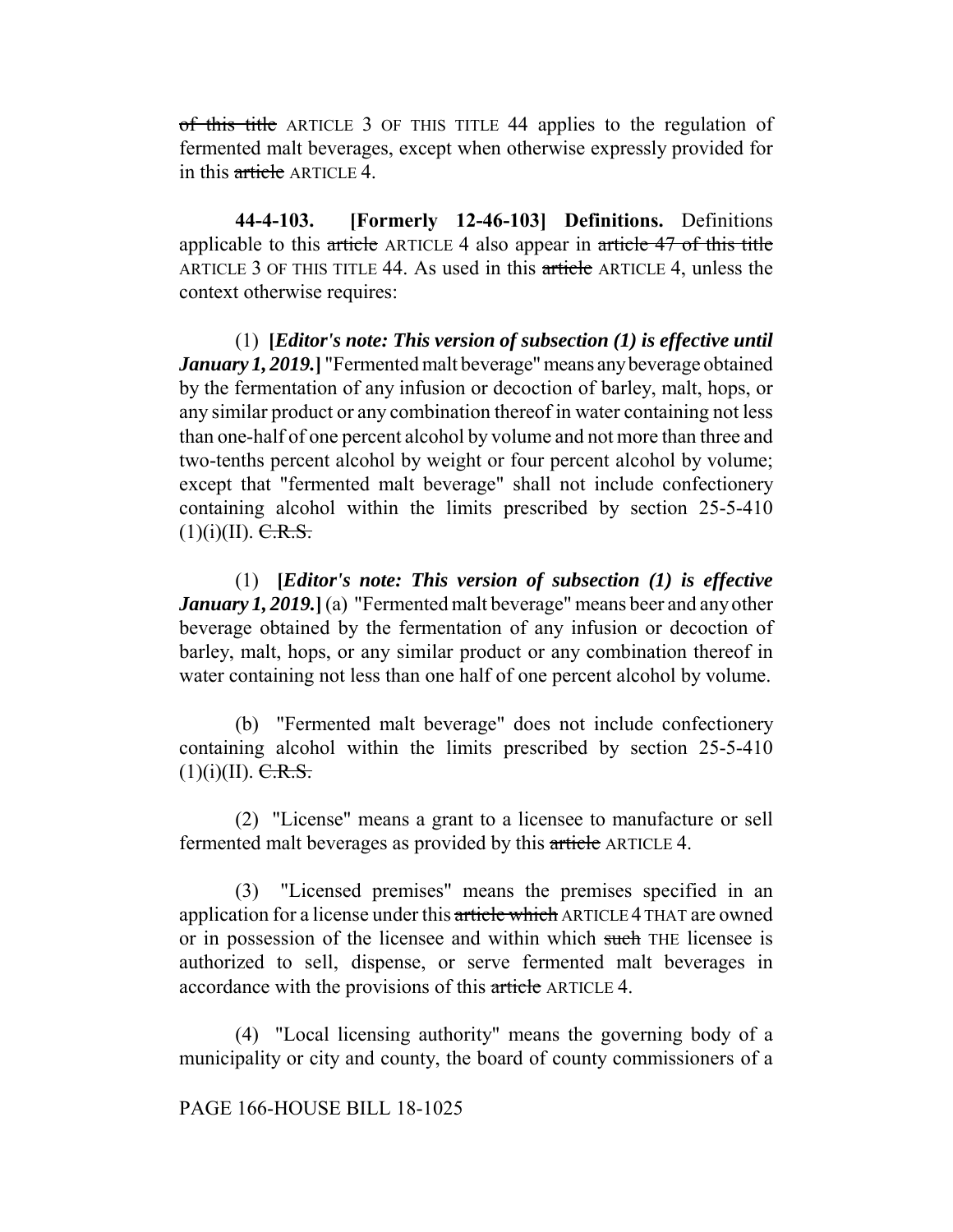county, or any authority designated by municipal or county charter, municipal ordinance, or county resolution.

(5) "Sell at wholesale" means selling to any other than the intended consumer of fermented malt beverages. "Sell at wholesale" shall not be construed to prevent a brewer or wholesale beer dealer from selling fermented malt beverages to the intended consumer thereof or to prevent a licensed manufacturer or importer from selling such beverages to a licensed wholesaler.

(6) "State licensing authority" means the executive director of the department of revenue or the deputy director of the department of revenue if the executive director so designates.

**44-4-104. [Formerly 12-46-104] Licenses - state license fees requirements.** (1) The licenses to be granted and issued by the state licensing authority pursuant to this article ARTICLE 4 for the manufacture, importation, and sale of fermented malt beverages shall be as follows:

(a) (I) A manufacturer's license shall be granted and issued to any person, partnership, association, organization, or corporation qualifying under section 12-47-301 SECTION 44-3-301 and not prohibited from licensure under section 12-47-307 SECTION 44-3-307 to manufacture and sell fermented malt beverages upon the payment of an annual license fee of one hundred fifty dollars to the state licensing authority. A manufacturer so licensed may have additional warehouses in the state upon payment of the wholesaler's license fee as provided in this section.

(II) A manufacturer that has received a license pursuant to this  $\frac{\text{parameter}}{\text{mean}}$  (a) SUBSECTION (1)(a) shall be authorized to manufacture fermented malt beverages upon an alternating proprietor licensed premises, as defined in section 12-47-103 SECTION 44-3-103, as approved by the state licensing authority, but the manufacturer shall not conduct retail sales of fermented malt beverages from an area licensed or defined as an alternating proprietor licensed premises.

(b) A wholesaler's license shall be granted and issued to any person, partnership, association, organization, or corporation qualifying under section 12-47-301 SECTION 44-3-301 and not prohibited from licensure under section 12-47-307 SECTION 44-3-307 to sell fermented malt beverages

## PAGE 167-HOUSE BILL 18-1025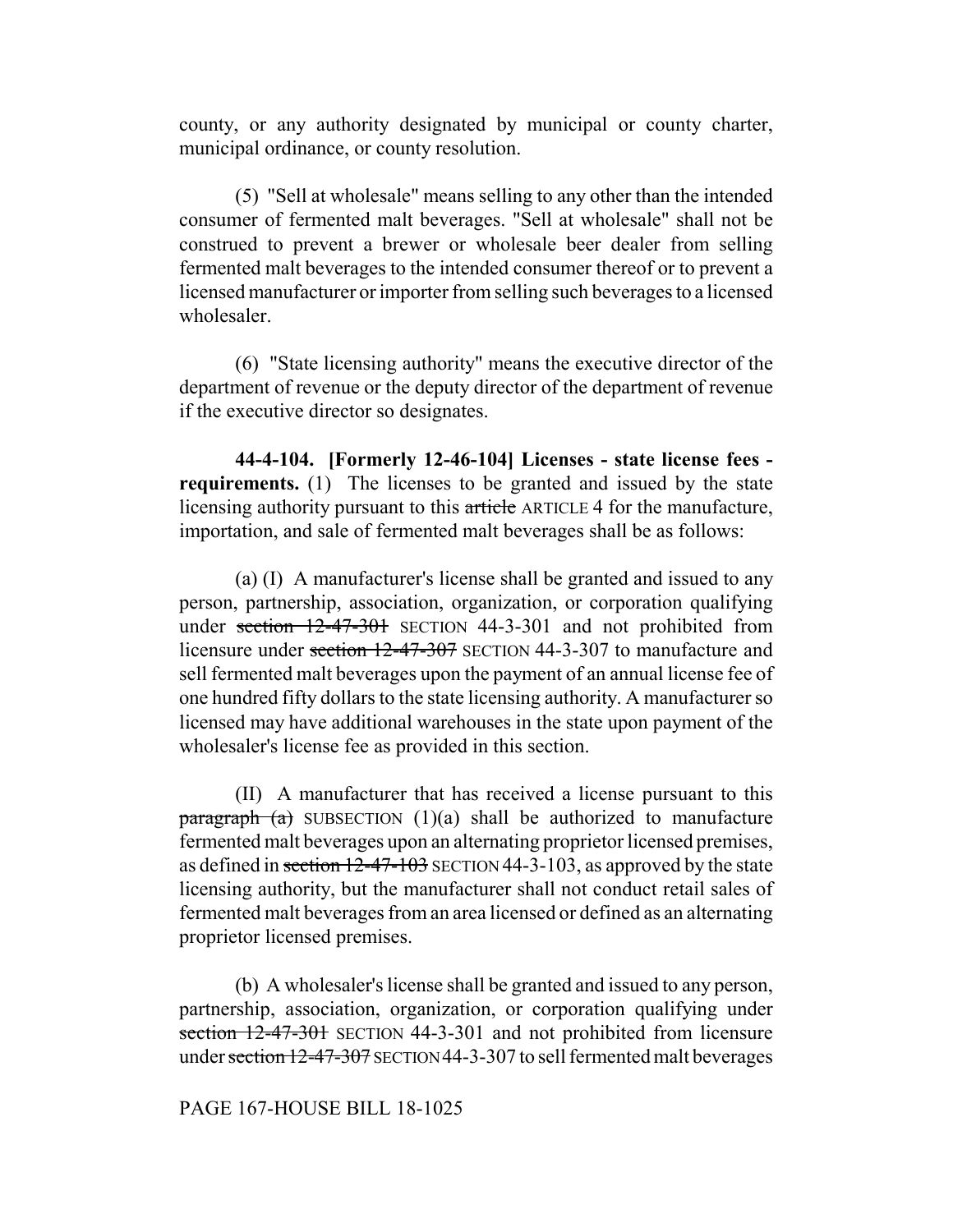upon the payment of an annual license fee of one hundred fifty dollars to the state licensing authority. Each wholesaler's license application shall designate the territory within which the licensee may sell the designated products of any manufacturer, as agreed upon by the licensee and the manufacturer of such products.

(c) A retailer's license shall be granted and issued to any person, partnership, association, organization, or corporation qualifying under section 12-47-301 SECTION 44-3-301 and not prohibited from licensure under section  $12-47-307$  SECTION 44-3-307 to sell at retail the said fermented malt beverages upon paying an annual license fee of seventy-five dollars to the state licensing authority.

(d) (I) A nonresident manufacturer's license shall be granted and issued to any person manufacturing fermented malt beverages outside of the state of Colorado for the sole purposes listed in subparagraph (III) of this  $\frac{\text{parameter}}{\text{equation}}$  SUBSECTION (1)(d)(III) OF THIS SECTION, upon the payment of an annual license fee of one hundred fifty dollars to the state licensing authority.

(II) An importer's license shall be granted and issued to any person importing fermented malt beverages into this state for the sole purposes listed in subparagraph (III) of this paragraph (d) SUBSECTION  $(1)(d)(III)$  OF THIS SECTION, upon the payment of an annual license fee of one hundred fifty dollars to the state licensing authority.

(III) The licenses referred to in subparagraphs  $(I)$  and  $(II)$  of this paragraph  $(d)$  SUBSECTIONS  $(1)(d)(I)$  AND  $(1)(d)(II)$  OF THIS SECTION shall be issued for the following purposes only:

(A) To import and sell fermented malt beverages within this state to a person licensed as a wholesaler pursuant to this section;

(B) To maintain stocks of fermented malt beverages and to operate fermented malt beverages warehouses by procuring a wholesaler's license as provided in this section;

(C) To solicit orders from retail licensees and fill such orders through licensed wholesalers.

## PAGE 168-HOUSE BILL 18-1025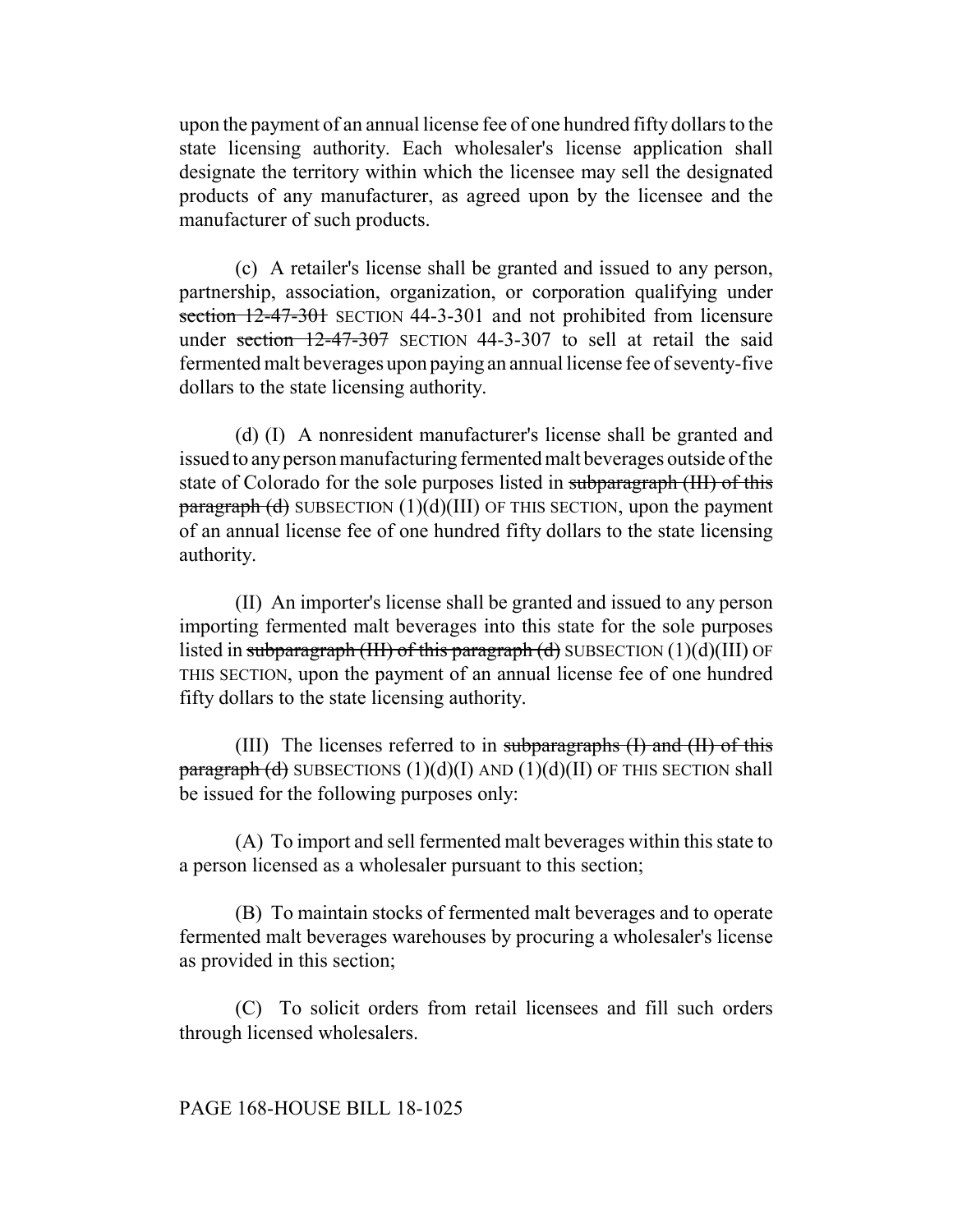(IV) Each applicant for a license as a manufacturer, nonresident manufacturer, or importer of fermented malt beverages shall enter into a written contract with each wholesaler with which the applicant intends to do business, which contract shall designate the territory within which the product of such applicant shall be sold by the respective wholesaler. The contract shall be submitted to the state licensing authority with an application, and such THE applicant, if licensed, shall have a continuing duty to submit any subsequent revisions, amendments, or superseding contracts to the state licensing authority.

(V) A manufacturer, nonresident manufacturer, or importer licensed to sell fermented malt beverages under this article ARTICLE 4 shall not contract with more than one wholesaler to sell the products of such manufacturer, nonresident manufacturer, or importer in the same territory.

 $(1.5)$  (2) Notwithstanding the amount specified for any fee in subsection (1) of this section, the state licensing authority, by rule or as otherwise provided by law, may reduce the amount of one or more of the fees if necessary pursuant to section 24-75-402 (3)  $C.R.S.,$  to reduce the uncommitted reserves of the fund to which all or any portion of one or more of the fees is credited. After the uncommitted reserves of the fund are sufficiently reduced, the state licensing authority, by rule or as otherwise provided by law, may increase the amount of one or more of the fees as provided in section  $24-75-402$  (4). C.R.S.

 $(2)(3)$  The manufacturer's or wholesaler's licenses provided by this article ARTICLE 4 shall permit the licensee to sell fermented malt beverages in sealed containers to retailers and consumers, thereof, as long as the beverages have been unloaded and placed in the physical possession of a licensed wholesaler at its licensed premises in this state and inventoried for purposes of tax collection before being delivered to any such retailer or consumer. Wholesalers of fermented malt beverages receiving products to be held as required by this subsection  $(2)$  SUBSECTION  $(3)$  shall be liable for the payment of any tax due on such THE products under section 12-47-503 SECTION 44-3-503.

 $(3)$  (4) It is unlawful for any manufacturer or wholesaler or any person, partnership, association, organization, or corporation interested financially in or with any of the licensees described in this article ARTICLE 4 to be interested financially, directly or indirectly, in the business of any

## PAGE 169-HOUSE BILL 18-1025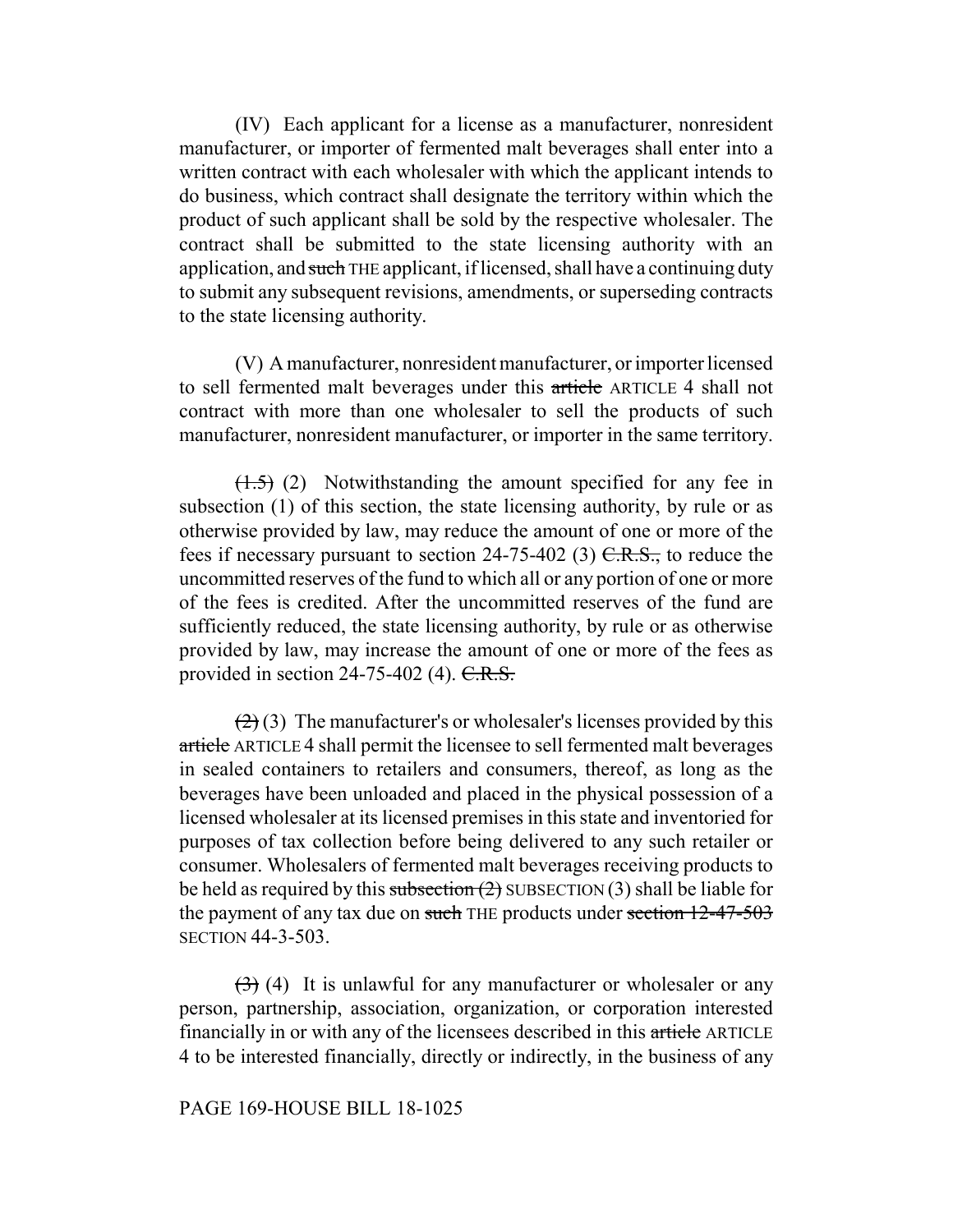retail licensee licensed pursuant to this article ARTICLE 4, or for any retail licensee under this article ARTICLE 4, to be interested financially, directly or indirectly, in the business of any manufacturer or wholesaler or any person, partnership, association, organization, or corporation interested in or with any of the manufacturers or wholesalers licensed pursuant to this article ARTICLE 4.

**44-4-105. [Formerly 12-46-105] Fees and taxes - allocation.** (1) (a) The state licensing authority shall establish fees for processing the following types of applications, notices, or reports required to be submitted to the state licensing authority: Applications for new fermented malt beverage licenses pursuant to section 12-47-301 SECTION 44-3-301 and regulations RULES thereunder; applications for change of location pursuant to section 12-47-301 SECTION 44-3-301 and regulations RULES thereunder; applications for changing, altering, or modifying licensed premises pursuant to section 12-47-301 SECTION 44-3-301 and regulations RULES thereunder; applications for warehouse or branch house permits pursuant to section 12-46-104 SECTION 44-4-104 and regulations RULES thereunder; applications for duplicate licenses; and notices of change of name or trade name pursuant to section 12-47-301 SECTION 44-3-301 and regulations RULES thereunder. The amounts of such fees, when added to the other fees and taxes transferred to the liquor enforcement division and state licensing authority cash fund pursuant to subsection (2) of this section and section  $12-47-502$  (1) SECTION 44-3-502 (1), shall reflect the direct and indirect costs of the liquor enforcement division and the state licensing authority in the administration and enforcement of this article and articles 47 and 48 of this title ARTICLE 4 AND ARTICLES 3 AND 5 OF THIS TITLE 44. At least annually, the amounts of the fees shall be reviewed and, if necessary, adjusted to reflect such direct and indirect costs.

(b) Except as provided in  $\frac{1}{2}$  paragraph (c) of this subsection (1) SUBSECTION  $(1)(c)$  OF THIS SECTION, the state licensing authority shall establish a basic fee that shall be paid at the time of service of any subpoena upon the state licensing authority or upon any employee of the division, plus a fee for meals and a fee for mileage at the rate prescribed for state officers and employees in section  $24-9-104$  C.R.S., for each mile actually and necessarily traveled in going to and returning from the place named in the subpoena. If the person named in the subpoena is required to attend the place named in the subpoena for more than one day, there shall be paid, in advance, a sum to be established by the state licensing authority for each

## PAGE 170-HOUSE BILL 18-1025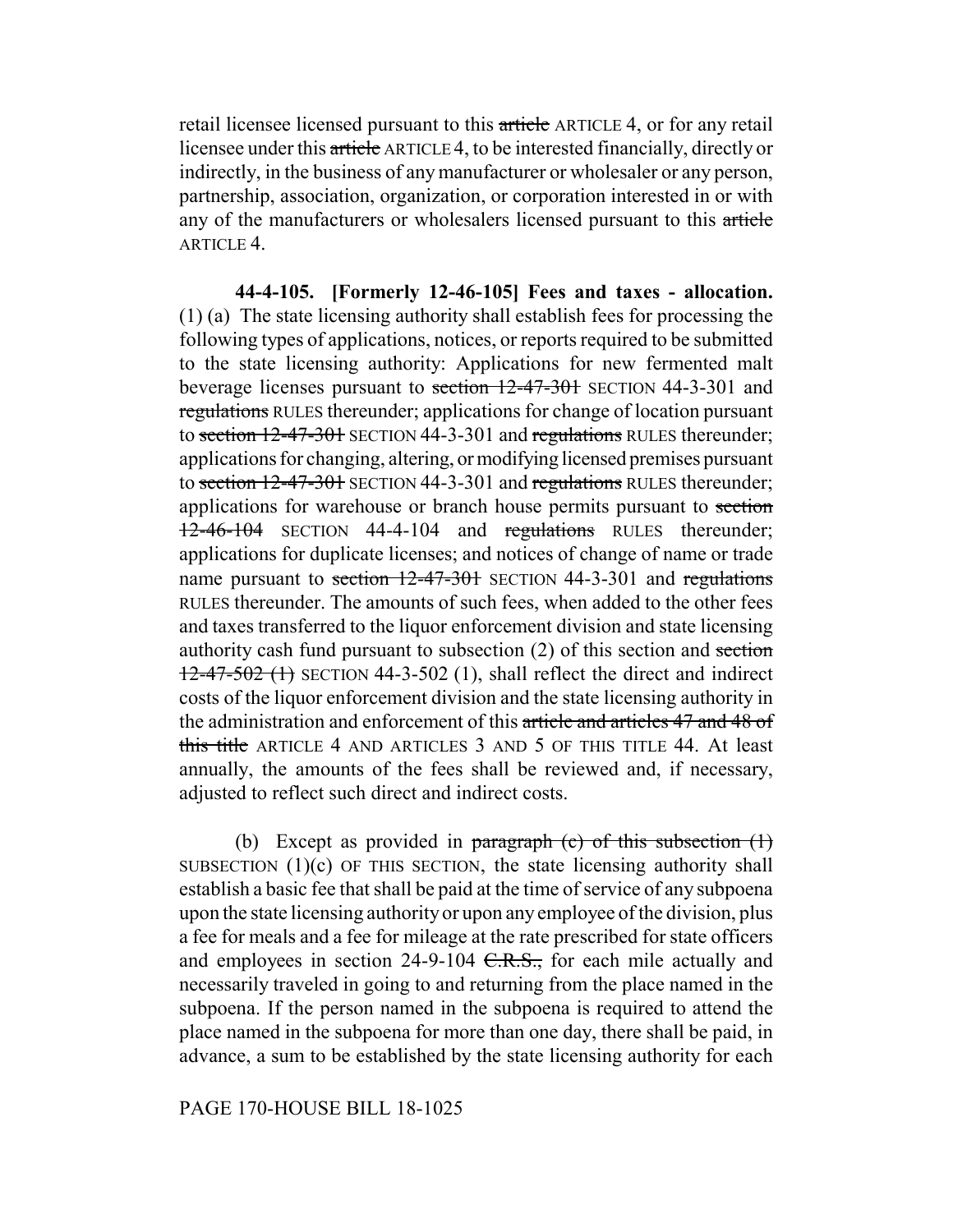day of attendance to cover the expenses of the person named in the subpoena.

(c) The subpoena fee established pursuant to paragraph (b) of this subsection  $(1)$  SUBSECTION  $(1)(b)$  OF THIS SECTION shall not be applicable to any state or local governmental agency.

(2) (a) All state license fees provided for by this article ARTICLE 4 and all fees provided for by paragraphs (a) and (b) of subsection  $(1)$ SUBSECTIONS  $(1)(a)$  AND  $(1)(b)$  of this section for processing applications, reports, and notices shall be paid to the department of revenue, which shall transmit the fees and taxes to the state treasurer. The state treasurer shall credit eighty-five percent of the fees and taxes to the old age pension fund and the balance to the general fund.

(b) An amount equal to the revenues attributable to fifty dollars of each state license fee provided for by this article ARTICLE 4 and the processing fees provided for by paragraphs (a) and (b) of subsection  $(1)$ SUBSECTIONS  $(1)(a)$  AND  $(1)(b)$  of this section shall be transferred out of the general fund to the liquor enforcement division and state licensing authority cash fund. Such THE transfer shall be made by the state treasurer as soon as possible after the twentieth day of the month following the payment of such THE fees.

(c) The expenditures of the state licensing authority and the liquor enforcement division shall be paid out of appropriations from the liquor enforcement division and state licensing authority cash fund as provided in section 24-35-401. C.R.S.

(3) Eighty-five percent of the local license fees set forth in section  $12-46-107(2)$  SECTION 44-4-107 (2) shall be paid to the department of revenue, which shall transmit the fees to the state treasurer to be credited to the old age pension fund.

**44-4-106. [Formerly 12-46-106] Lawful acts.** It is lawful for a person under eighteen years of age who is under the supervision of a person on the premises over eighteen years of age to be employed in a place of business where fermented malt beverages are sold at retail in containers for off-premises consumption. During the normal course of such employment, any person under eighteen years of age may handle and otherwise act with

PAGE 171-HOUSE BILL 18-1025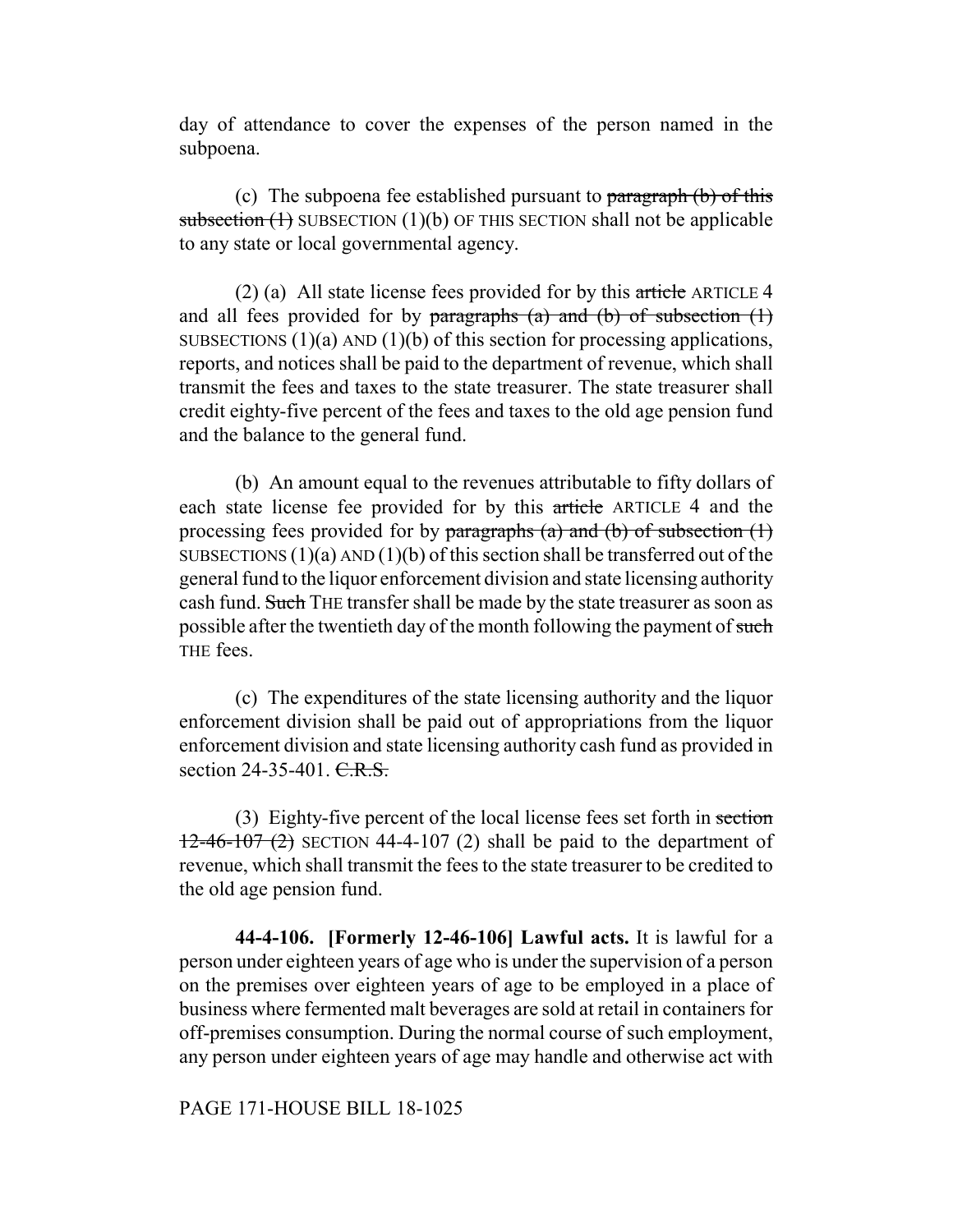respect to fermented malt beverages in the same manner as that person does with other items sold at retail; except that no person under eighteen years of age shall sell or dispense fermented malt beverages, check age identification, or make deliveries beyond the customary parking area for the customers of the retail outlet. This section shall not be construed to permit the violation of any other provisions of this section under circumstances not specified in this section.

**44-4-107. [Formerly 12-46-107] Local licensing authority - rules - application - fees.** (1) The local licensing authority shall issue only the following classes of fermented malt beverage licenses:

- (a) Sales for consumption off the premises of the licensee;
- (b) Sales for consumption on the premises of the licensee;

(c) Sales for consumption both on and off the premises of the licensee. A person licensed pursuant to this paragraph (c) SUBSECTION (1)(c) may deliver at retail fermented malt beverages in factory-sealed containers in conjunction with the delivery of food products if such THE person has obtained a permit for the delivery of fermented malt beverages from the state licensing authority. The state licensing authority shall promulgate rules as are necessary for the proper delivery of fermented malt beverages pursuant to this paragraph  $(c)$  SUBSECTION  $(1)(c)$  and shall have the authority to issue a permit to any person who is licensed pursuant to and delivers fermented malt beverages under this paragraph (c) SUBSECTION  $(1)(c)$ .

(2) The local licensing authority shall collect an annual license fee of twenty-five dollars if the licensed premises is located in a municipality or city and county and fifty dollars if the licensed premises is located outside the corporate limits of a municipality or city and county.

**44-4-108. [Formerly 12-46-108] Exemption.** This article ARTICLE 4 does not apply to a state institution of higher education when the institution is engaged in the manufacture and tasting, at the place of manufacture or at a licensed premises, of fermented malt beverages for teaching or research purposes, so long as the fermented malt beverages are not sold or offered for sale and are only tasted by a qualified employee, qualified student, or expert taster. Any unused fermented malt beverage

PAGE 172-HOUSE BILL 18-1025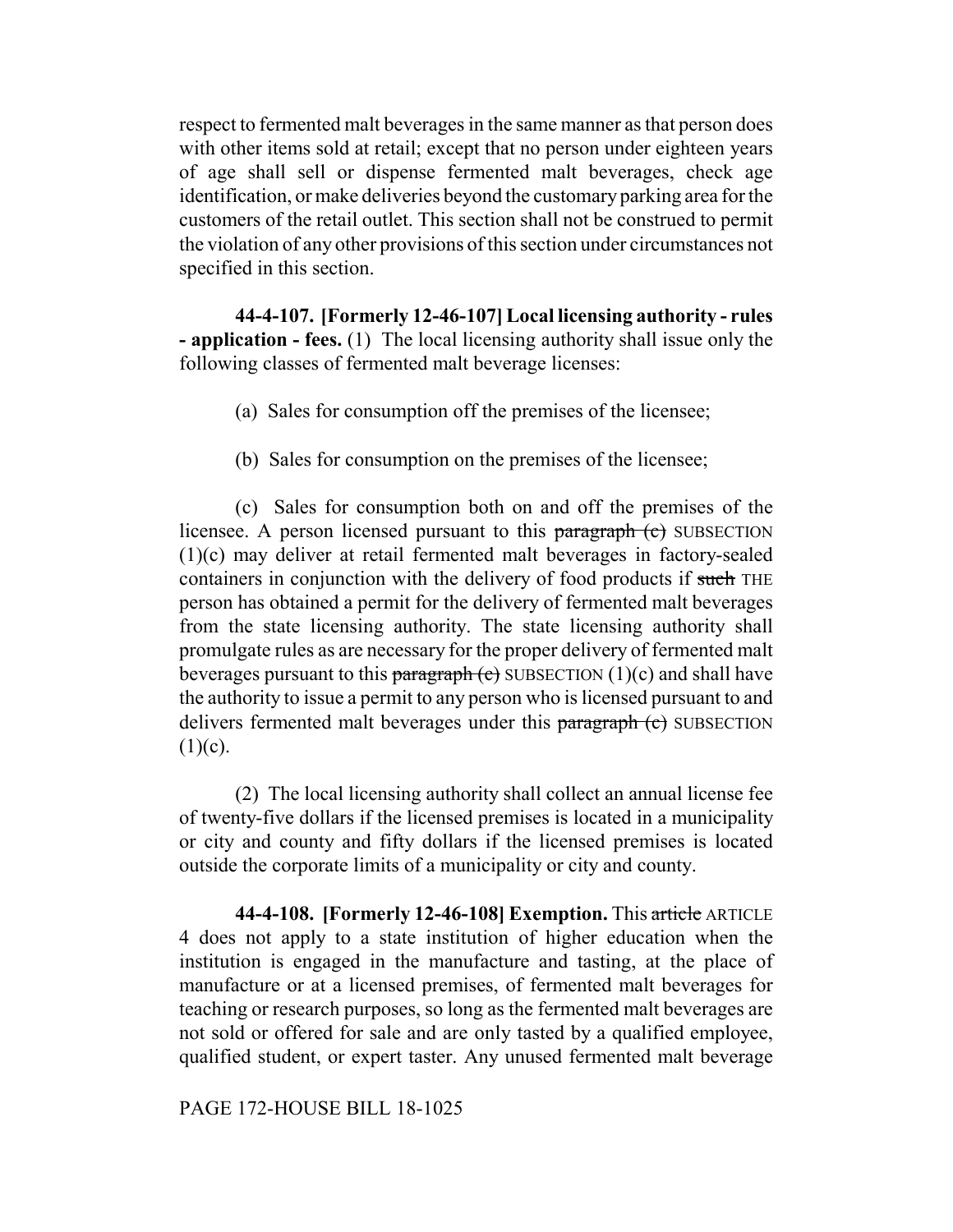product that is produced by a state institution of higher education in accordance with this section must be removed from a licensed premises at the end of an event if the event is held at a licensed premises located off campus.

**44-4-109. [Formerly 12-46-109] Liquor industry working group - creation - duties - report - repeal.** (1) The state licensing authority shall convene a liquor industry working group to develop an implementation process for grocery and convenience stores to apply for a license to sell malt liquor and fermented malt beverages containing at least one-half percent alcohol by volume starting January 1, 2019. The working group shall analyze the impact that removing the alcohol content limit on fermented malt beverages will have on the alcohol beverage industry as a whole, as well as on current retail licensees, and shall consider other legislative, regulatory, or administrative changes necessary to promote the three-tiered distribution system in Colorado. Additionally, the working group shall examine and make recommendations regarding laws governing tastings conducted on retail premises licensed under article 47 of this title ARTICLE 3 OF THIS TITLE 44 and the ability of retail liquor stores licensed under section 12-47-407 SECTION 44-3-409 to sell growlers containing malt liquors.

(2) The executive director of the department of revenue shall appoint the following members to serve on the liquor industry working group:

(a) A member from the department of revenue;

(b) A member from the liquor enforcement division in the department of revenue;

- (c) A member from the attorney general's office;
- (d) A member representing municipal government;
- (e) A member representing county government;
- (f) A member representing community prevention;
- (g) A member representing law enforcement;

#### PAGE 173-HOUSE BILL 18-1025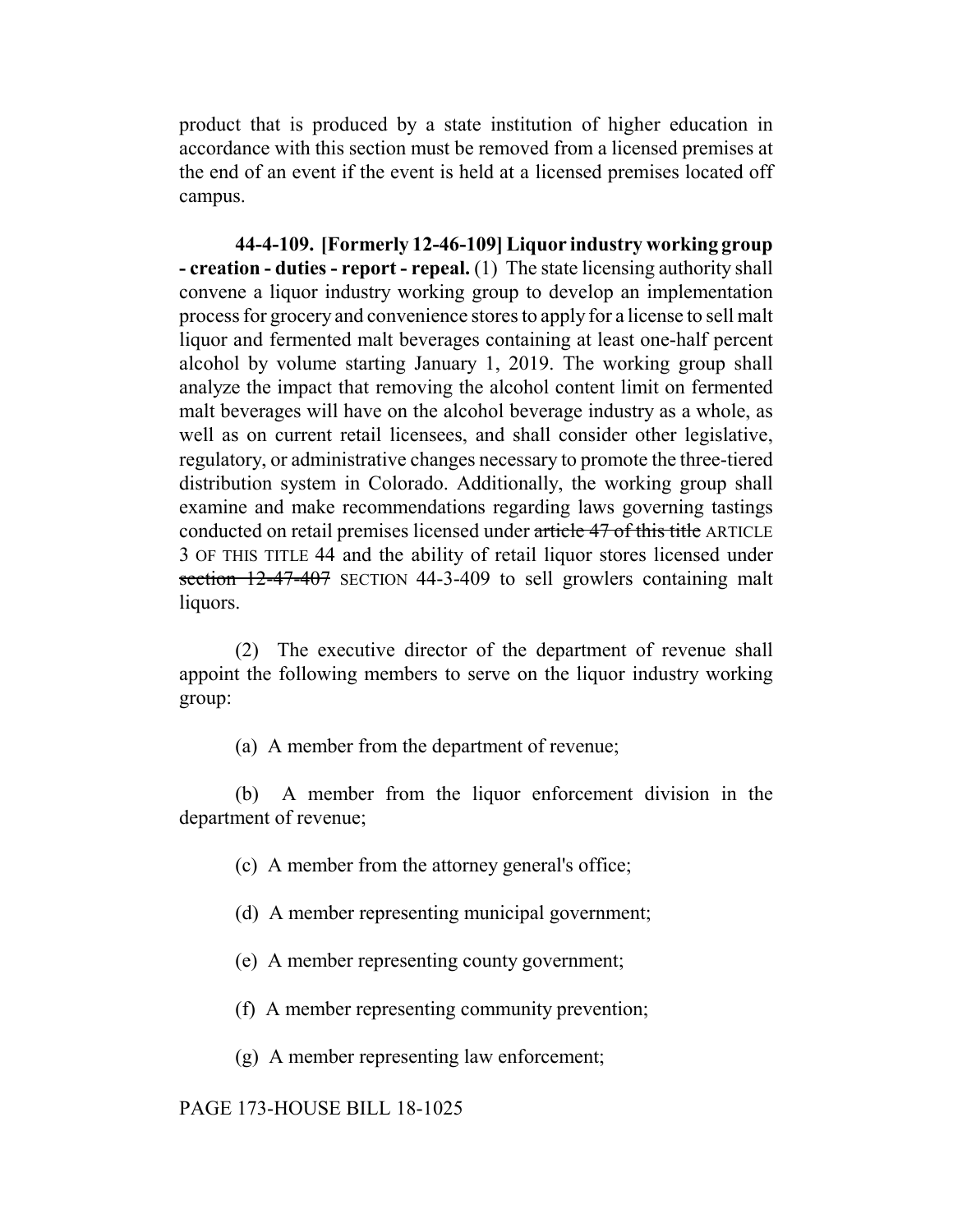(h) Two members representing large breweries;

(i) Two members representing small breweries;

(j) One member representing a national distillery;

(k) One member representing a Colorado distillery;

(l) Three members representing retail liquor store licensees, one of which must represent a small retail liquor store licensee;

(m) One member representing a statewide off-premises retail licensee;

(n) Two members representing persons licensed under section  $12-47-411$  SECTION 44-3-413;

(o) One member representing persons licensed under section 12-47-412 SECTION 44-3-414;

(p) Two members representing licensed wholesalers;

(q) One member representing a national vinous liquors manufacturer;

(r) One member representing a Colorado vinous liquors manufacturer;

(s) Two attorneys who practice in the area of liquor law and regulation;

(t) One member representing Mothers Against Drunk Driving or its successor organization;

(u) Two members representing grocery stores;

(v) Two members representing convenience stores; and

(w) Two members of the public.

## PAGE 174-HOUSE BILL 18-1025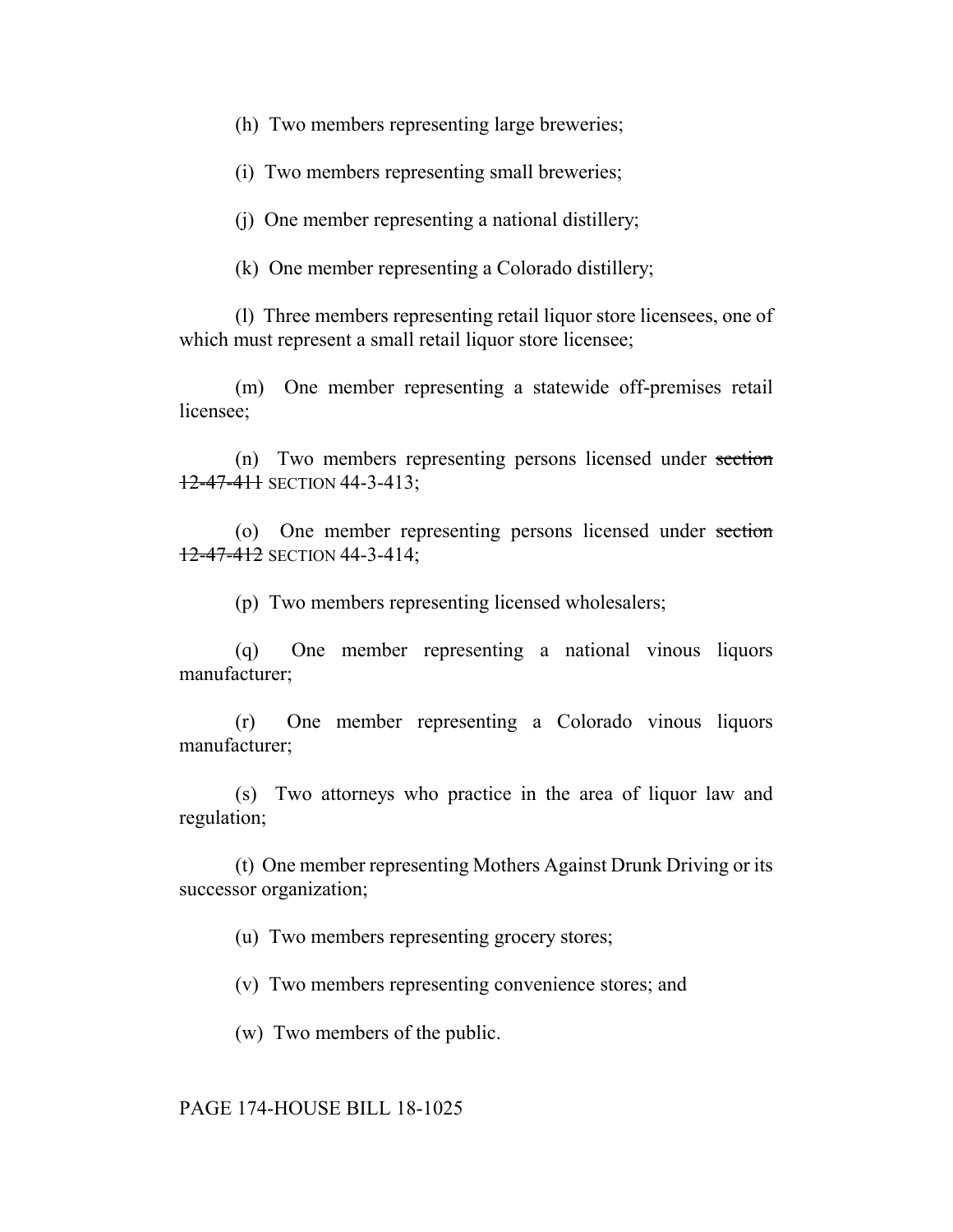(3) The liquor industry working group shall convene as soon as practicable after July 1, 2016, but no later than August 1, 2016, and by January 1, 2018, shall report its findings and recommendations for an implementation process, including any legislative or administrative recommendations, to the senate business, labor, and technology committee and the house of representatives business affairs and labor committee, or their successor committees.

(4) This section is repealed, effective July 1, 2019.

# **ARTICLE 5 Special Event Liquor Permits**

**44-5-101. [Formerly 12-48-101] Special licenses authorized.** The state or local licensing authority, as defined in articles 46 and 47 of this title ARTICLES 3 AND 4 OF THIS TITLE 44, may issue a special event permit for the sale, by the drink only, of fermented malt beverages, as defined in section  $12-46-103$  SECTION 44-4-103, or the sale, by the drink only, of malt, spirituous, or vinous liquors, as defined in section 12-47-103 SECTION 44-3-103, to organizations and political candidates qualifying under this article ARTICLE 5, subject to the applicable provisions of articles 46 and 47 of this title ARTICLES 3 AND 4 OF THIS TITLE 44 and to the limitations imposed by this article ARTICLE 5.

**44-5-102. [Formerly 12-48-102] Qualifications for permit.** (1) A special event permit issued under this article ARTICLE 5 may be issued to an organization, whether or not presently licensed under articles 46 and 47 of this title ARTICLES 3 AND 4 OF THIS TITLE 44, which has been incorporated under the laws of this state for purposes of a social, fraternal, patriotic, political, or athletic nature, and not for pecuniary gain, or which is a regularly chartered branch, lodge, or chapter of a national organization or society organized for such purposes and being nonprofit in nature, or which is a regularly established religious or philanthropic institution, or which is a state institution of higher education; and to any political candidate who has filed the necessary reports and statements with the secretary of state pursuant to article 45 of title 1. C.R.S. For purposes of this article ARTICLE 5, a state institution of higher education includes each principal campus of a state system of higher education.

(2) A special event permit may be issued to any municipality owning

PAGE 175-HOUSE BILL 18-1025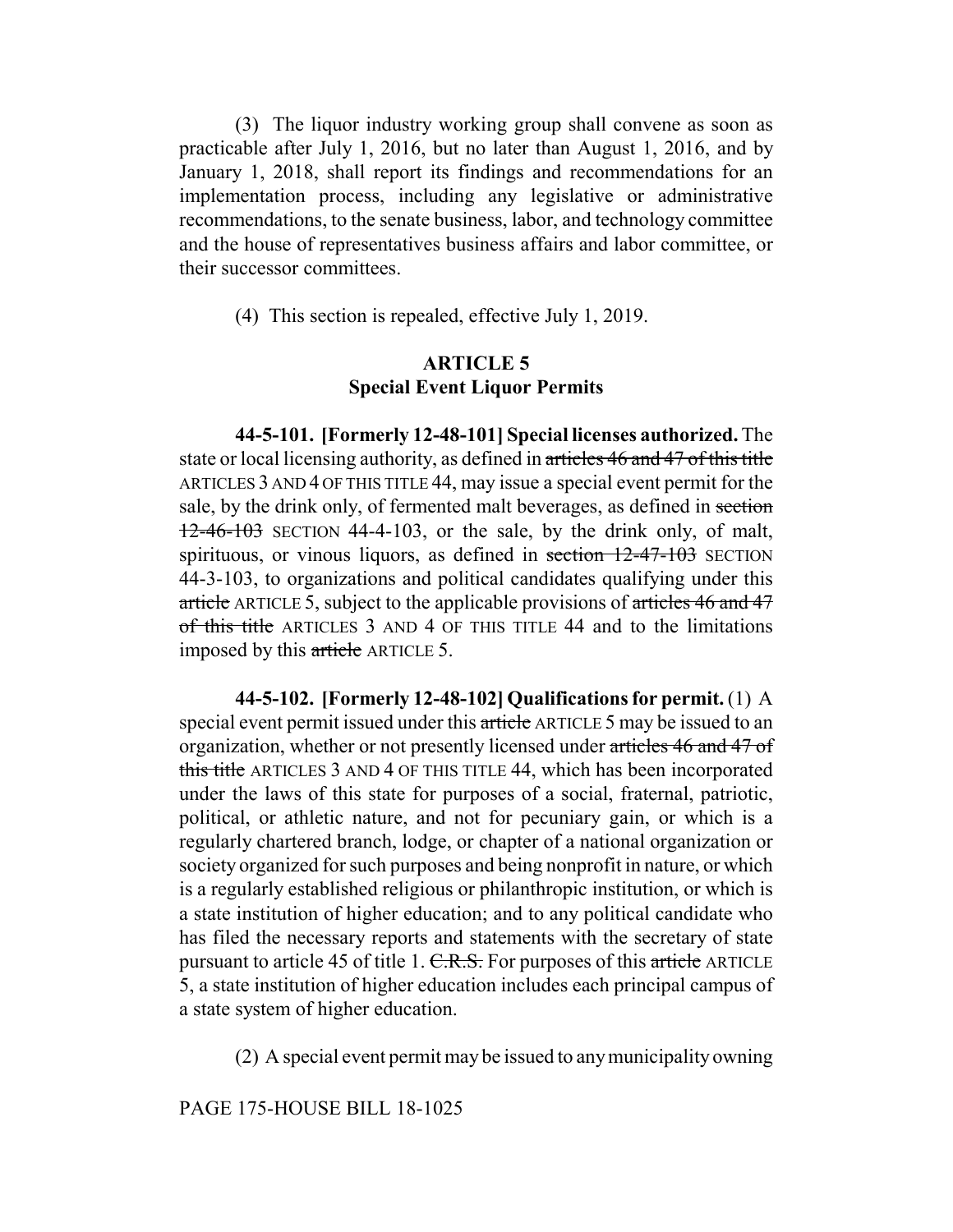arts facilities at which productions or performances of an artistic or cultural nature are presented for use at such facilities, subject to the provisions of this article ARTICLE 5.

(3) Notwithstanding any law to the contrary, and subject to this article 48 ARTICLE 5, the state or local licensing authority may issue a special event permit to a state agency, the Colorado wine industry development board, created in section 35-29.5-103, or an instrumentality of a municipality or county that promotes:

(a) Alcohol beverages manufactured in the state; or

(b) Tourism in an area of the state where alcohol beverages are manufactured.

# **44-5-103. [Formerly 12-48-103] Grounds for issuance of special permits.**

# (1) Repealed.

 $(2)$  (1) (a) A special event permit may be issued under this section notwithstanding the fact that the special event is to be held on premises licensed under the provisions of <del>section 12-47-403, 12-47-403.5, 12-47-411</del>  $(2.5)$ , 12-47-416, 12-47-417, or 12-47-422 SECTION 44-3-403, 44-3-404, 44-3-413 (3), 44-3-418, 44-3-419, OR 44-3-424. The holder of a special event permit issued pursuant to this subsection  $(2)$  SUBSECTION  $(1)$  is responsible for any violation of article 47 of this title ARTICLE 3 OF THIS TITLE 44.

(b) If a violation of this article or of article  $47$  of this title ARTICLE 5 OR ARTICLE 3 OF THIS TITLE 44 occurs during a special event wine festival and the responsible licensee can be identified, such licensee may be charged and the appropriate penalties may apply. If the responsible licensee cannot be identified, the state licensing authority may send written notice to every licensee identified on the permit applications and may fine each the same dollar amount. Such THE fine shall not exceed twenty-five dollars per licensee or two hundred dollars in the aggregate. No joint fine levied pursuant to this paragraph  $(b)$  SUBSECTION  $(1)(b)$  shall apply to the revocation of a limited wineries license under section 12-47-601 SECTION 44-3-601.

# PAGE 176-HOUSE BILL 18-1025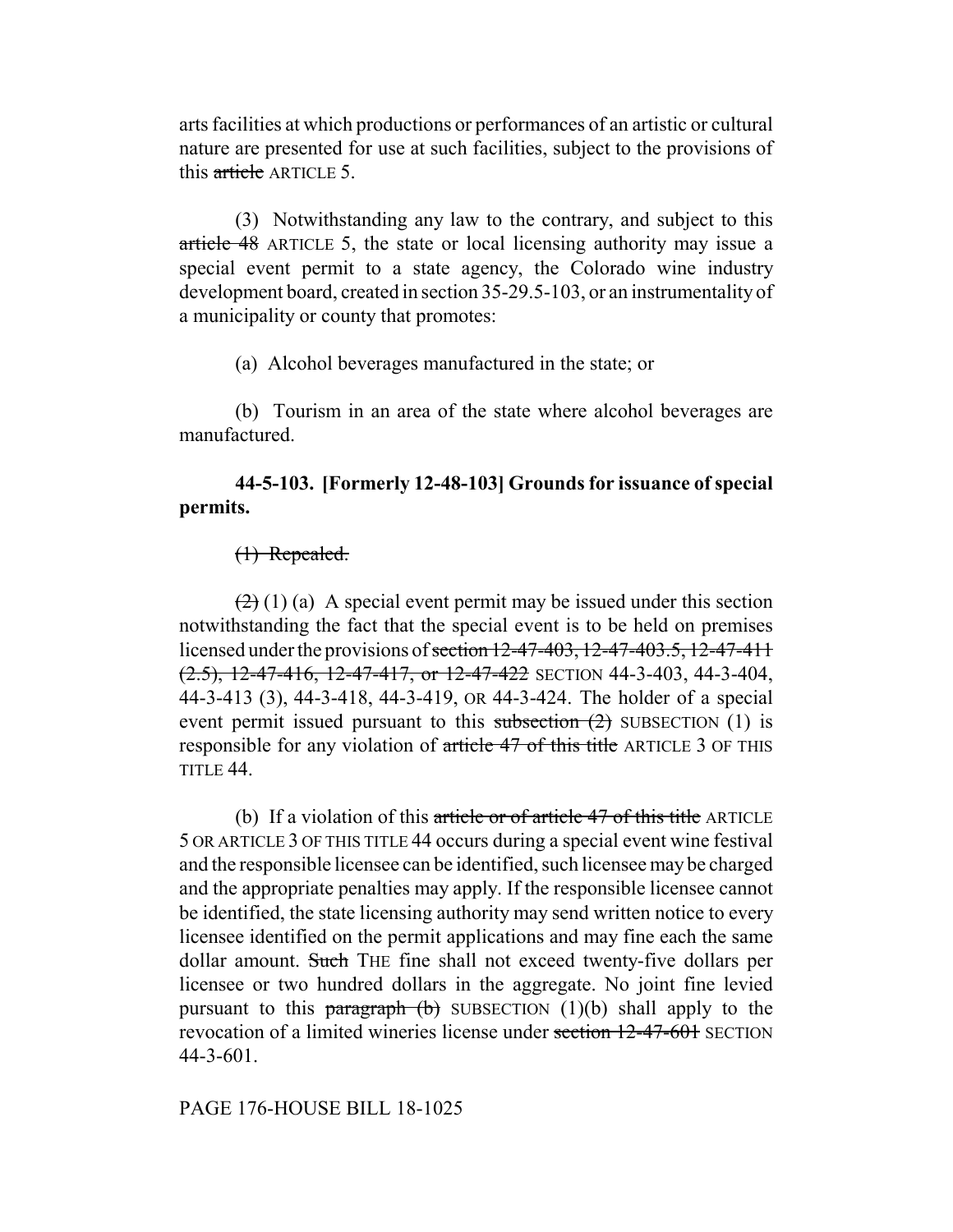$(3)$  (2) Nothing in this article ARTICLE 5 shall be construed to prohibit the sale or dispensing of malt, vinous, or spirituous liquors on any closed street, highway, or public byway for which a special event permit has been issued.

**44-5-104. [Formerly 12-48-104] Fees for special permits.** (1) Special event permit fees are:

(a) Ten dollars per day for a malt beverage permit;

(b) Twenty-five dollars per day for a malt, vinous, and spirituous liquor permit.

(2) All fees are payable in advance to the department of revenue for applications for special event permits submitted to the state licensing authority for approval.

**44-5-105. [Formerly 12-48-105] Restrictions related to permits.** (1) Each special event permit shall be issued for a specific location and is not valid for any other location.

(2) A special event permit authorizes sale of the beverage or the liquors specified only during the following hours:

(a) Between the hours of five a.m. of the day specified in a malt beverage permit and until twelve midnight on the same day;

(b) Between the hours of seven a.m. of the day specified in a malt, vinous, and spirituous liquor permit and until two a.m. of the day immediately following.

(3) The state or a local licensing authority shall not issue a special event permit to any organization for more than fifteen days in one calendar year.

(4) No issuance of a special event permit shall have the effect of requiring the state or local licensing authority to issue such a permit upon any subsequent application by an organization.

(5) Sandwiches or other food snacks shall be available during all

PAGE 177-HOUSE BILL 18-1025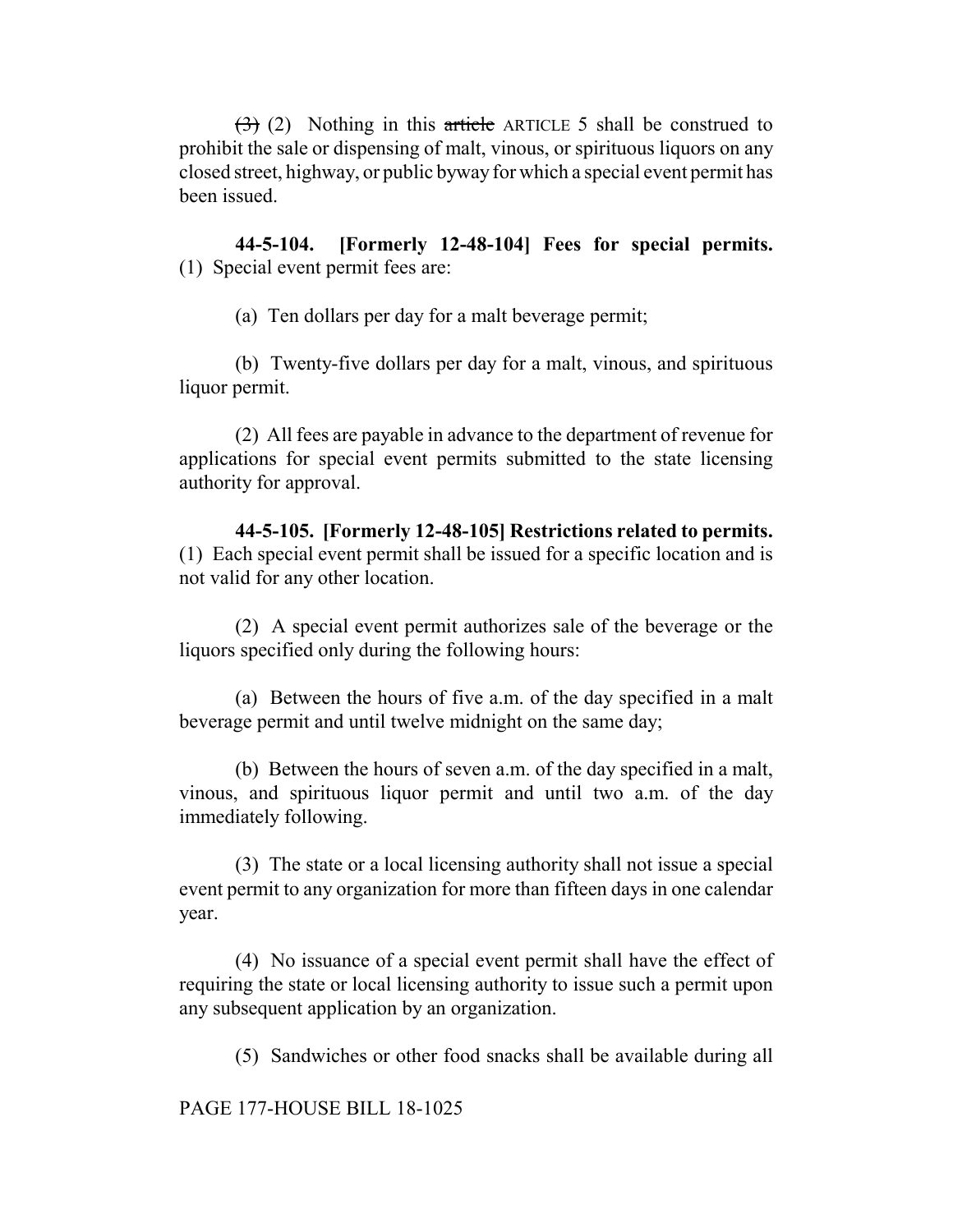hours of service of malt, spirituous, or vinous liquors, but prepared meals need not be served.

**44-5-106. [Formerly 12-48-106] Grounds for denial of special permit.** (1) The state or local licensing authority may deny the issuance of a special event permit upon the grounds that the issuance would be injurious to the public welfare because of the nature of the special event, its location within the community, or the failure of the applicant in a past special event to conduct the event in compliance with applicable laws.

(2) Public notice of the proposed permit and of the procedure for protesting issuance of the permit shall be conspicuously posted at the proposed location for at least ten days before approval of the permit by the local licensing authority.

**44-5-107. [Formerly 12-48-107] Applications for special permit.** (1) Applications for a special event permit shall be made with the appropriate local licensing authority on forms provided by the state licensing authority and shall be verified by oath or affirmation of an officer of the organization or of the political candidate making application.

(2) In addition to the fees provided in section  $12-48-104$  SECTION 44-5-104, an applicant shall include payment of a fee established by the local licensing authority, not to exceed one hundred dollars, for both investigation and issuance of a permit. Upon approval of any application, the local licensing authority shall notify the state licensing authority of the approval, except as provided by subsection (5) of this section. The state licensing authority shall promptly act and either approve or disapprove the application. In reviewing an application, the local licensing authority shall apply the same standards for approval and denial applicable to the state licensing authority under this article ARTICLE 5.

(3) The local licensing authority shall cause a hearing to be held if, after investigation and upon review of the contents of any protest filed by affected persons, sufficient grounds appear to exist for denial of a permit. Any protest shall be filed by affected persons within ten days after the date of notice pursuant to section  $12-48-106$  (2) SECTION 44-5-106 (2). Any hearing required by this subsection (3) or any hearing held at the discretion of the local licensing authority shall be held at least ten days after the initial posting of the notice, and notice thereof shall be provided TO the applicant

# PAGE 178-HOUSE BILL 18-1025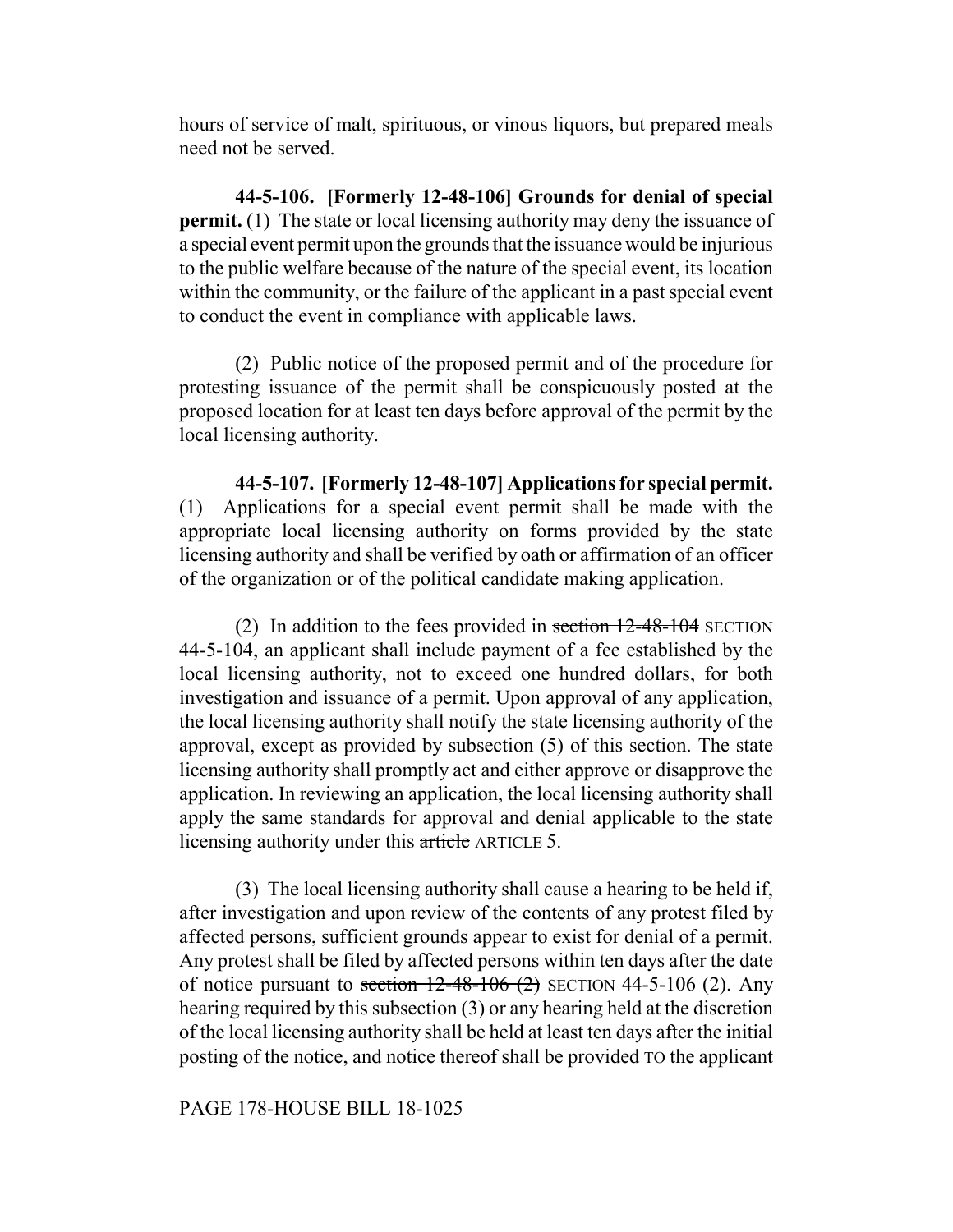and any person who has filed a protest.

(4) The local licensing authority may assign all or any portion of its functions under this article ARTICLE 5 to an administrative officer.

(5) (a) A local licensing authority may elect not to notify the state licensing authority to obtain the state licensing authority's approval or disapproval of an application for a special event permit. The local licensing authority is required only to report to the liquor enforcement division, within ten days after it issues a permit, the name of the organization to which a permit was issued, the address of the permitted location, and the permitted dates of alcohol beverage service.

(b) A local licensing authority electing not to notify the state licensing authority shall promptly act upon each application and either approve or disapprove each application for a special event permit.

(c) The state licensing authority shall establish and maintain a website containing the statewide permitting activity of organizations that receive permits under this article ARTICLE 5. In order to ensure compliance with section  $12-48-105$  (3) SECTION 44-5-105 (3), which restricts the number of permits issued to an organization in a calendar year, the local licensing authority shall access information made available on the website of the state licensing authority to determine the statewide permitting activity of the organization applying for the permit. The local licensing authority shall consider compliance with section  $12-48-105(3)$  SECTION 44-5-105(3) before approving any application.

**44-5-108. [Formerly 12-48-108] Exemptions.** An organization otherwise qualifying under section  $12-48-102$  SECTION 44-5-102 shall be exempt from the provisions of this article ARTICLE 5 and shall be deemed to be dispensing gratuitously and not to be selling fermented malt beverages or malt, spirituous, or vinous liquors when it serves, by the drink, fermented malt beverages or malt, spirituous, or vinous liquors to its members and their guests at a private function held by such THE organization on unlicensed premises, so long as any admission or other charge, if any, required to be paid or given by any such member as a condition to entry or participation in the event is uniform as to all without regard to whether or not a member or such member's guest consumes or does not consume such beverages or liquors. For purposes of this section, all invited attendees at a

PAGE 179-HOUSE BILL 18-1025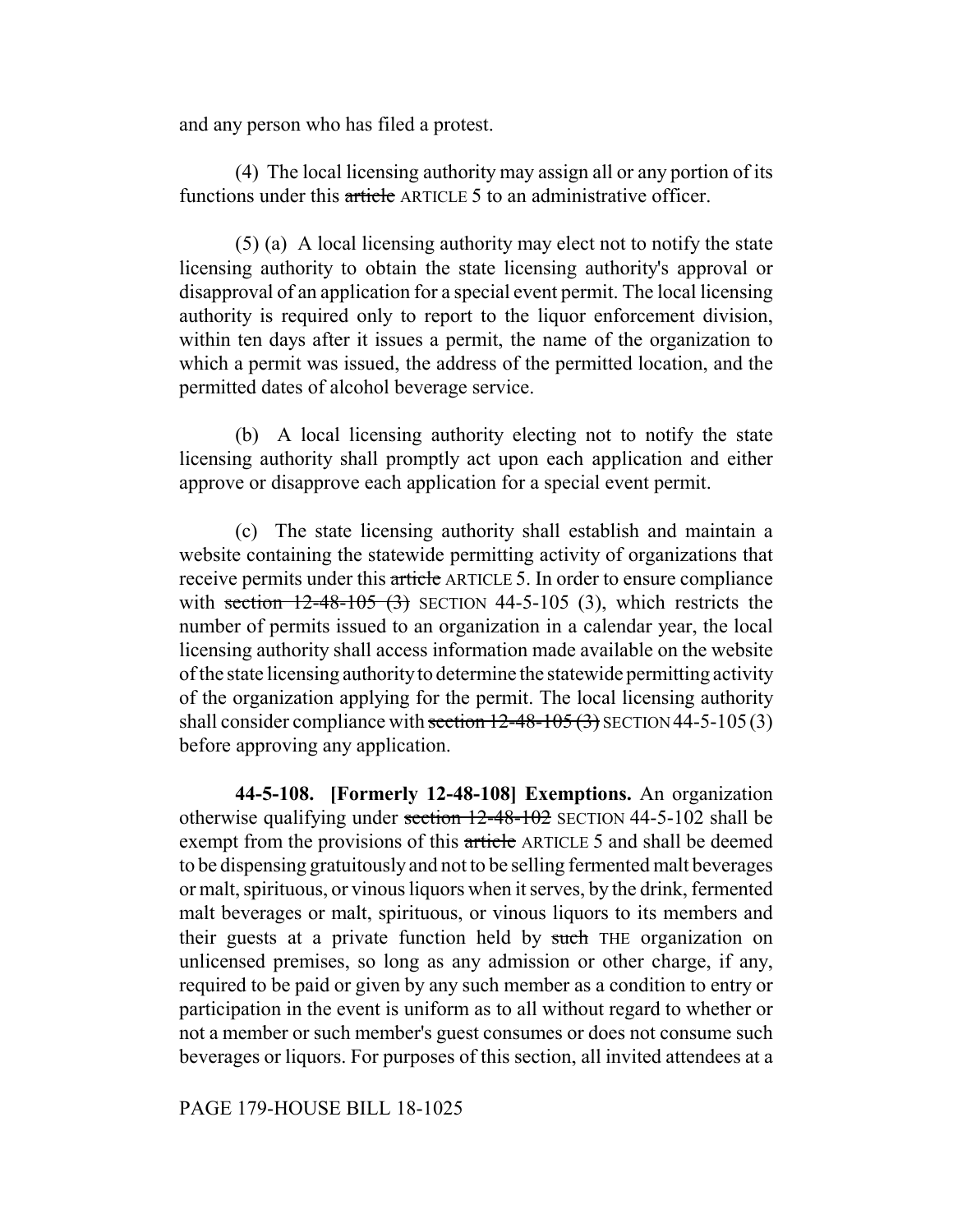private function held by a state institution of higher education shall be considered members or guests of the institution.

**SECTION 3. Repeal of relocated provisions in this act.** In Colorado Revised Statutes, **repeal** articles 46, 47, and 48 of title 12.

**SECTION 4.** In Colorado Revised Statutes, 6-25-201, **amend** (2) as follows:

**6-25-201. Definitions.** As used in this part 2, unless the context otherwise requires:

(2) "Lodging establishment" means a bed and breakfast, as defined in section  $12-47-103(3)$  SECTION 44-3-103 (4), or a hotel, motel, resort, or public inn, as defined in section 6-25-101 (3).

**SECTION 5.** In Colorado Revised Statutes, 10-3-1104, **amend**  $(4)(a)$  as follows:

**10-3-1104. Unfair methods of competition - unfair or deceptive acts or practices.** (4) The following is defined as an unfair practice in the business of insurance: For an insurer to deny, refuse to issue, refuse to renew, refuse to reissue, cancel, or otherwise terminate a motor vehicle insurance policy, to restrict motor vehicle insurance coverage on any person, or to add any surcharge or rating factor to a premium of a motor vehicle insurance policy solely because of:

(a) A conviction under section  $12-47-901$  (1)(b), C.R.S. SECTION 44-3-901 (1)(c), or section 18-13-122 (3),  $C.R.S.,$  or any counterpart municipal charter or ordinance offense or because of any driver's license revocation resulting from such conviction. This  $\frac{1}{2}$  are  $\frac{1}{2}$  SUBSECTION (4)(a) includes, but is not limited to, a driver's license revocation imposed under section 42-2-125  $(1)(m)$ . C.R.S.

**SECTION 6.** In Colorado Revised Statutes, **amend** 16-2.5-121 as follows:

**16-2.5-121. Executive director of the department of revenue senior director of enforcement for the department of revenue.** The executive director and the senior director of enforcement of the department

## PAGE 180-HOUSE BILL 18-1025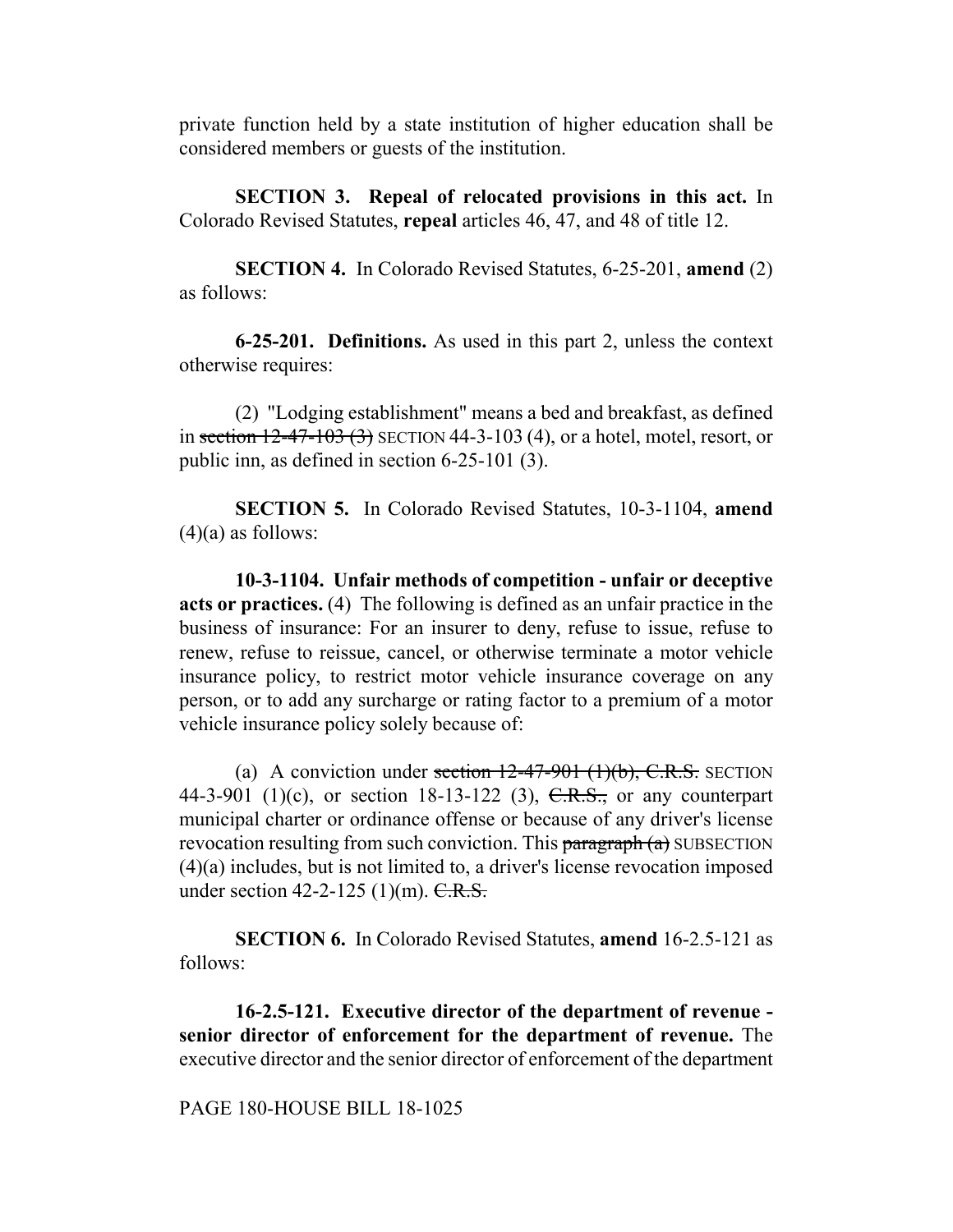of revenue are peace officers while engaged in the performance of their duties whose authority includes the enforcement of laws and rules regarding automobile dealers pursuant to section 12-6-105 (3), the lottery pursuant to sections 24-35-205 (3) and 24-35-206 (7), medical marijuana pursuant to article 43.3 of title 12, limited gaming pursuant to section 12-47.1-204, liquor pursuant to section  $12-47-904$  (1) SECTION 44-3-905 (1), and racing events pursuant to section 12-60-203 (1), and the enforcement of all laws of the state of Colorado and who may be certified by the P.O.S.T. board.

**SECTION 7.** In Colorado Revised Statutes, **amend** 16-2.5-124 as follows:

**16-2.5-124. Liquor enforcement investigator.** A liquor enforcement investigator is a peace officer while engaged in the performance of his or her duties and while acting under proper orders or regulations whose primary authority shall be as stated in sections 12-47-904  $(1)$  SECTIONS 44-3-905 (1) and 24-35-504 C.R.S., and shall also include the enforcement of all laws of the state of Colorado and who may be certified by the P.O.S.T. board.

**SECTION 8.** In Colorado Revised Statutes, 18-8-203, **amend** (1)(a) as follows:

**18-8-203. Introducing contraband in the first degree.** (1) A person commits introducing contraband in the first degree if he or she knowingly and unlawfully:

(a) Introduces or attempts to introduce a dangerous instrument; malt, vinous, or spirituous liquor, as defined in section 12-47-103, C.R.S. SECTION 44-3-103; fermented malt beverage, as defined in section 12-46-103, C.R.S. SECTION 44-4-103; controlled substance, as defined in section 18-18-102 (5); or marijuana or marijuana concentrate, as defined in section 27-80-203 (15) and (16),  $C.R.S.,$  into a detention facility or at any location where an inmate is or is likely to be located, while the inmate is in the custody and under the jurisdiction of a political subdivision of the state of Colorado or the department of corrections, but not on parole; or

**SECTION 9.** In Colorado Revised Statutes, 18-9-123, **amend** (1)(a) introductory portion and  $(1)(a)(I)$  as follows:

## PAGE 181-HOUSE BILL 18-1025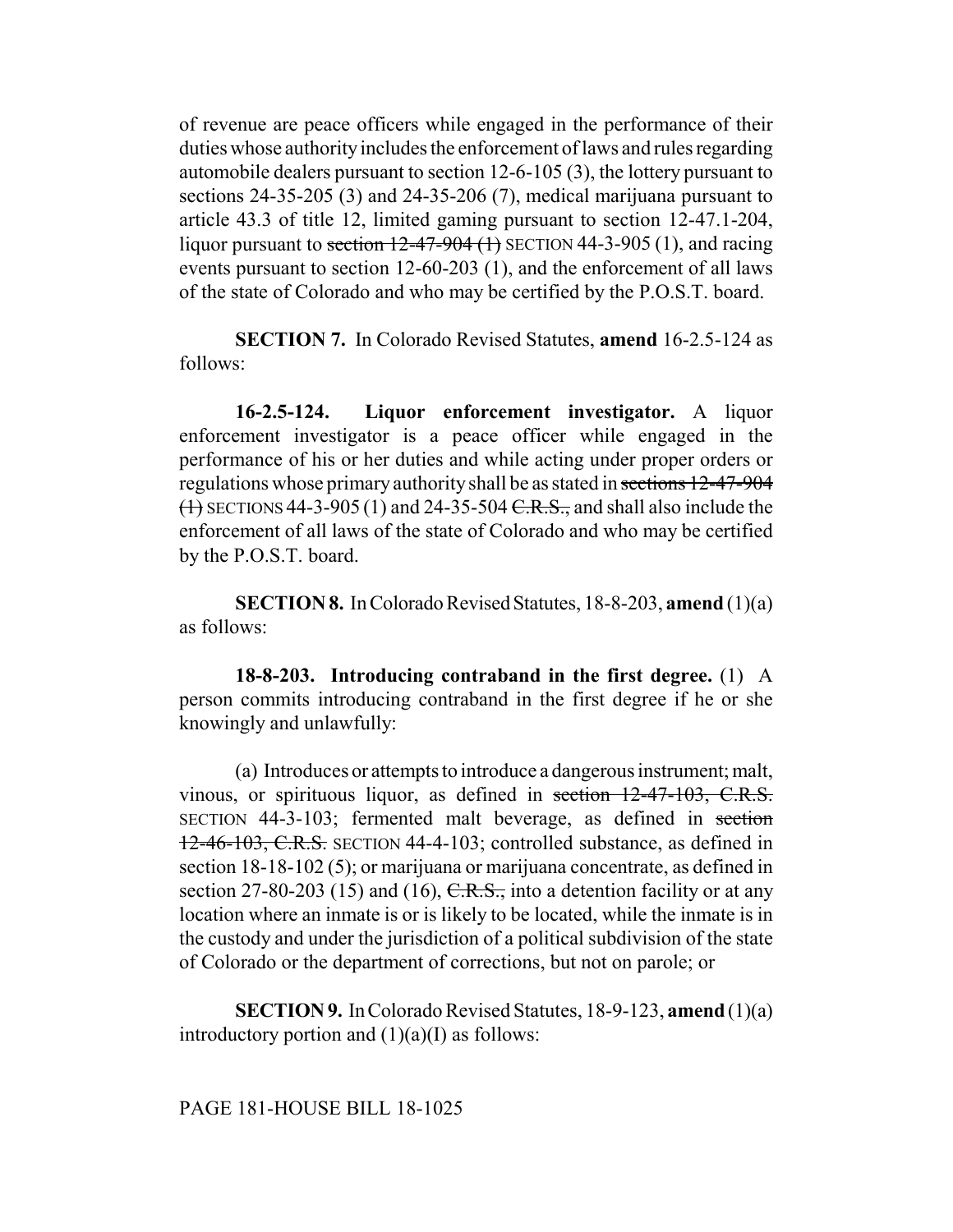**18-9-123. Bringing alcohol beverages, bottles, or cans into the major league baseball stadium.** (1) (a) It shall be unlawful for any person to carry or bring into the Denver metropolitan major league baseball stadium district stadium, as defined in section 32-14-103 (5) and (10), C.R.S., and referred to in this section as the "stadium", the following:

(I) Any alcohol beverage as defined in section  $12-47-103(2)$ , C.R.S. SECTION 44-3-103 (2); or

**SECTION 10.** In Colorado Revised Statutes, 24-35-101, **amend**  $(1)(d)$  as follows:

**24-35-101. Functions of department of revenue.** (1) There is hereby created the department of revenue, the functions of which are the collection of the following:

(d) Taxes levied and the license fees imposed by the provisions of article 46 and part 5 of article 47 of title 12, C.R.S. ARTICLE 4 AND PART 5 OF ARTICLE 3 OF TITLE 44, and the administration and enforcement of said provisions;

**SECTION 11.** In Colorado Revised Statutes, **amend** 24-35-401 as follows:

**24-35-401. Liquor enforcement division and state licensing authority cash fund.** There is hereby created in the state treasury the liquor enforcement division and state licensing authority cash fund. The fund shall consist of moneys MONEY transferred thereto in accordance with sections  $12-46-105$  (2) and  $12-47-502$  (1), C.R.S. SECTIONS 44-3-502 (1) AND 44-4-105 (2). The general assembly shall make annual appropriations from the fund for a portion of the direct and indirect costs of the liquor enforcement division and the state licensing authority in the administration and enforcement of articles 46, 47, and 48 of title 12, C.R.S. ARTICLES 3 TO 5 OF TITLE 44. Any money remaining in the fund at the end of each fiscal year shall remain in the fund and shall not revert to the general fund or any other fund. The fund shall be maintained in accordance with section 24-75-402.

**SECTION 12.** In Colorado Revised Statutes, 24-79.5-101, **amend** the introductory portion, (2) introductory portion, and  $(2)(g)$  as follows:

PAGE 182-HOUSE BILL 18-1025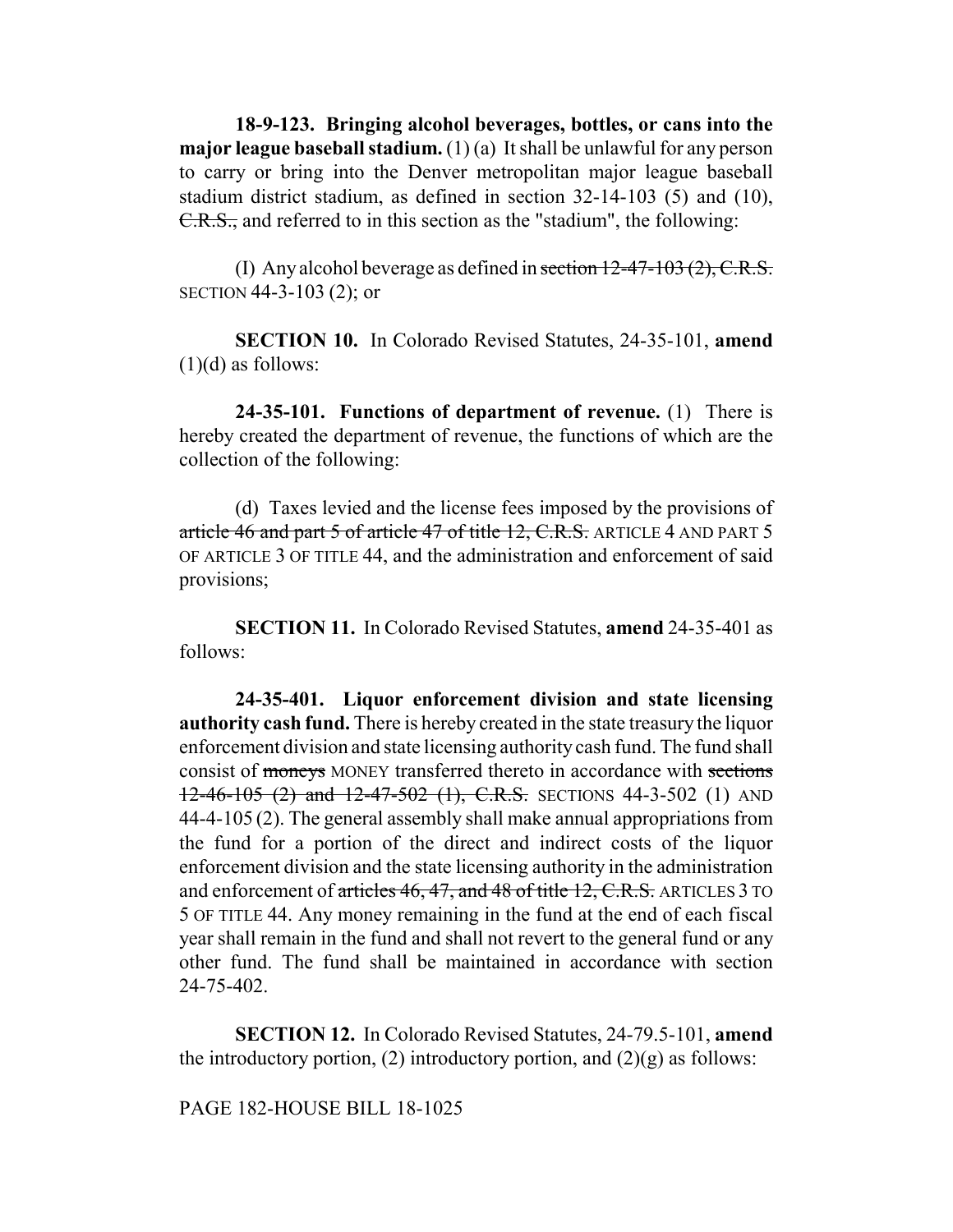**24-79.5-101. Definitions.** As used in this article ARTICLE 79.5, unless the context otherwise requires:

(2) "Delinquency charge" means a separate fee, fine, or penalty levied as a result of the late payment of an amount due. For purposes of this article ARTICLE 79.5, a delinquency charge shall not include any fee, fine, or other penalty imposed:

(g) By a local liquor licensing authority pursuant to  $\ar{t}$  article 47 of title 12, C.R.S. ARTICLE 3 OF TITLE 44.

**SECTION 13.** In Colorado Revised Statutes, 25-14-203, **amend** (3) as follows:

**25-14-203. Definitions.** As used in this part 2, unless the context otherwise requires:

(3) "Bar" means any indoor area that is operated and licensed under article 47 of title 12, C.R.S. ARTICLE 3 OF TITLE 44, primarily for the sale and service of alcohol beverages for on-premises consumption and where the service of food is secondary to the consumption of such ALCOHOL beverages.

**SECTION 14.** In Colorado Revised Statutes, 26-2-104, **amend**  $(2)(a)(II)(C)$  and  $(2)(h)(I)(B)$  as follows:

**26-2-104. Public assistance programs - electronic benefits transfer service - joint reports with department of revenue - signs rules - repeal.** (2) (a) (II) Only those businesses that offer products or services related to the purpose of the public assistance benefits are allowed to participate in the electronic benefits transfer service through the use of point-of-sale terminals. Clients shall not be allowed to access cash benefits through the electronic benefits transfer service from automated teller machines in this state located in:

(C) Retail establishments licensed to sell malt, vinous, or spirituous liquors pursuant to part 3 of article 47 of title 12 ARTICLE 3 OF TITLE 44; except that the prohibition in this subsection  $(2)(a)(II)(C)$  does not apply to establishments licensed as liquor-licensed drugstores under section  $12-47-408$  SECTION 44-3-410;

PAGE 183-HOUSE BILL 18-1025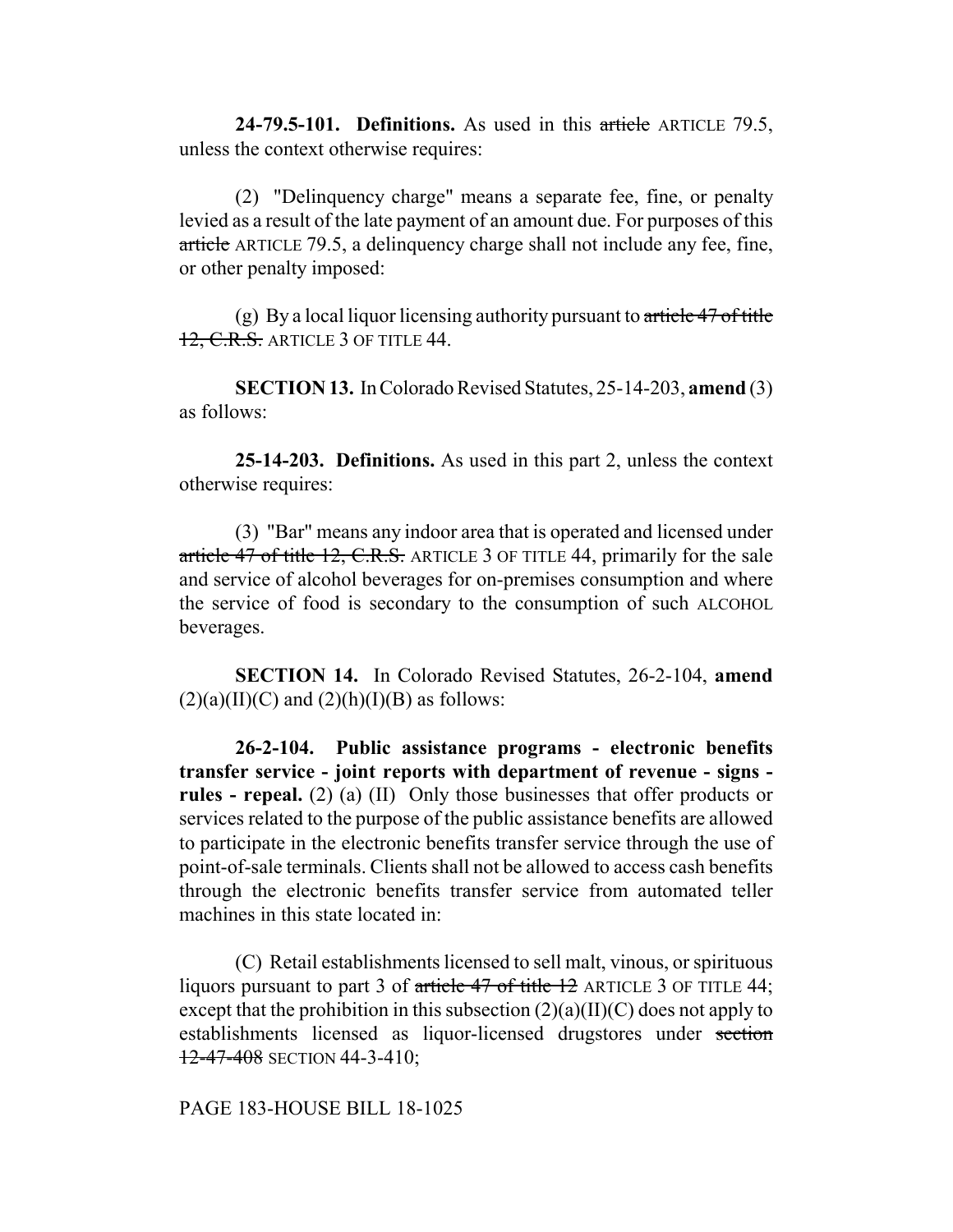(h) (I) On or before January 1, 2016, the department of revenue shall adopt rules pursuant to the "State Administrative Procedure Act", article 4 of title 24, that relate to a client's use of automated teller machines at locations where such use is prohibited. The rules must apply to the following establishments:

(B) Retail establishments licensed to sell malt, vinous, or spirituous liquors pursuant to part 3 of article 47 of title 12 ARTICLE 3 OF TITLE 44, excluding establishments licensed as liquor-licensed drugstores under section 12-47-408 SECTION 44-3-410;

**SECTION 15.** In Colorado Revised Statutes, 26-2-703, **amend** (5.5) as follows:

**26-2-703. Definitions.** As used in this part 7, unless the context otherwise requires:

(5.5) "Controlled substance" means a substance, a drug, or an immediate precursor included in schedules I to V of part 2 of article 18 of title 18, C.R.S., and any "alcohol beverage" as defined in section 12-47-103  $(2)$ , C.R.S. SECTION 44-3-103 (2).

**SECTION 16.** In Colorado Revised Statutes, 27-80-116, **amend** (3) as follows:

**27-80-116. Fetal alcohol spectrum disorders - legislative declaration - health warning signs.** (3) Each person licensed pursuant to section  $12-47-401$  (1)(h) to (1)(t) or  $12-47-401$  (1)(v), C.R.S., SECTION 44-3-401 (1)(h) TO (1)(t) OR 44-3-401 (1)(v) to sell malt, vinous, and spirituous liquors or licensed pursuant to section  $12-46-104$  (1)(c), C.R.S., SECTION  $44-4-104$  (1)(c) to sell fermented malt beverages is hereby encouraged to post a health warning sign informing patrons that the consumption of alcohol during pregnancy may cause birth defects, including fetal alcohol spectrum disorders.

**SECTION 17.** In Colorado Revised Statutes, 29-1-1101, **amend**  $(2)(g)$  as follows:

**29-1-1101. Definitions.** As used in this part 11, unless the context otherwise requires:

## PAGE 184-HOUSE BILL 18-1025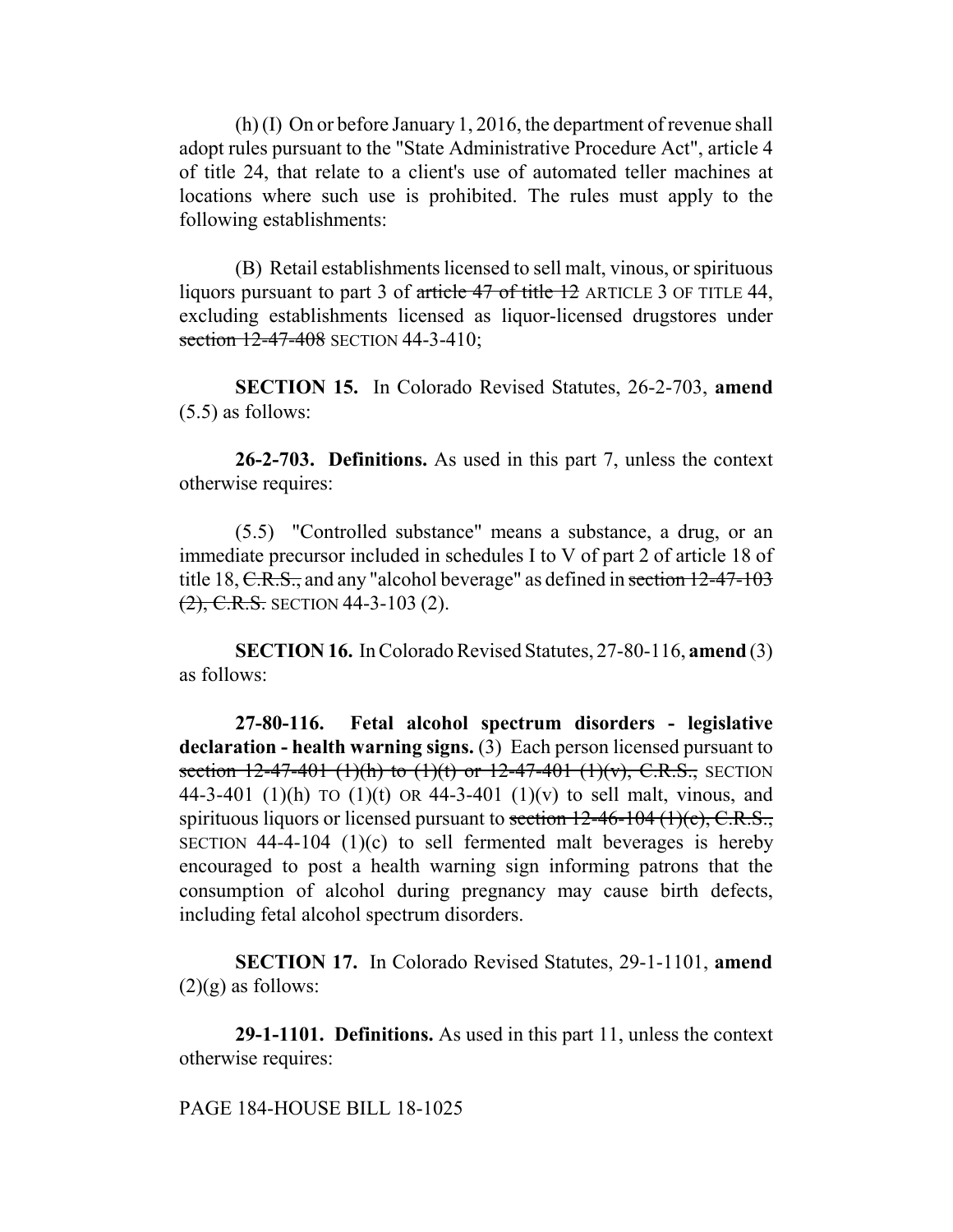(2) "Delinquency charge" means a separate fee, fine, or penalty levied as a result of the late payment of an amount due. For purposes of this part 11, a delinquency charge shall not include any fee, fine, or other penalty imposed:

(g) By a local liquor licensing authority pursuant to  $\alpha$  article 47 of title 12, C.R.S. ARTICLE 3 OF TITLE 44.

**SECTION 18.** In Colorado Revised Statutes, 35-29.5-105, **amend** (1) as follows:

**35-29.5-105. Colorado wine industry development fund - use of money.** (1) There is hereby created in the state treasury the Colorado wine industry development fund. The fund shall consist of moneys MONEY credited thereto pursuant to section  $12-47-503$  (1)(b) and (1)(c), C.R.S. SECTION 44-3-503 (1)(c) AND (1)(d). All moneys MONEY in such THE fund are IS hereby continuously appropriated to the board for the expenses of the board in implementing the provisions of this article ARTICLE 29.5.

**SECTION 19.** In Colorado Revised Statutes, 39-21-102, **amend** (1) as follows:

**39-21-102. Scope.** (1) Unless otherwise indicated, the provisions of this article ARTICLE 21 apply to the taxes or fees imposed by articles 22 to 35 of this title TITLE 39 and article 60 of title 34,  $C.R.S.,$  section 21 of article X of the state constitution, article 3 of title 42, part 5 of article 47 of title 12 ARTICLE 3 OF TITLE 44, articles 11 and 20 of title 30, article 4 of title 43, article 2 of title 40, and part 2 of article 20 of title 8. C.R.S.

**SECTION 20.** In Colorado Revised Statutes, 39-22-104, **amend**  $(3)(e)(I)$  as follows:

**39-22-104. Income tax imposed on individuals, estates, and trusts - single rate - legislative declaration - definitions - repeal.** (3) There shall be added to the federal taxable income:

(e) (I) Any expenses incurred by a taxpayer with respect to expenditures made at, or payments made to, a club licensed pursuant to section 12-47-416, C.R.S., which SECTION 44-3-418 THAT has a policy to restrict membership on the basis of sex, sexual orientation, marital status,

## PAGE 185-HOUSE BILL 18-1025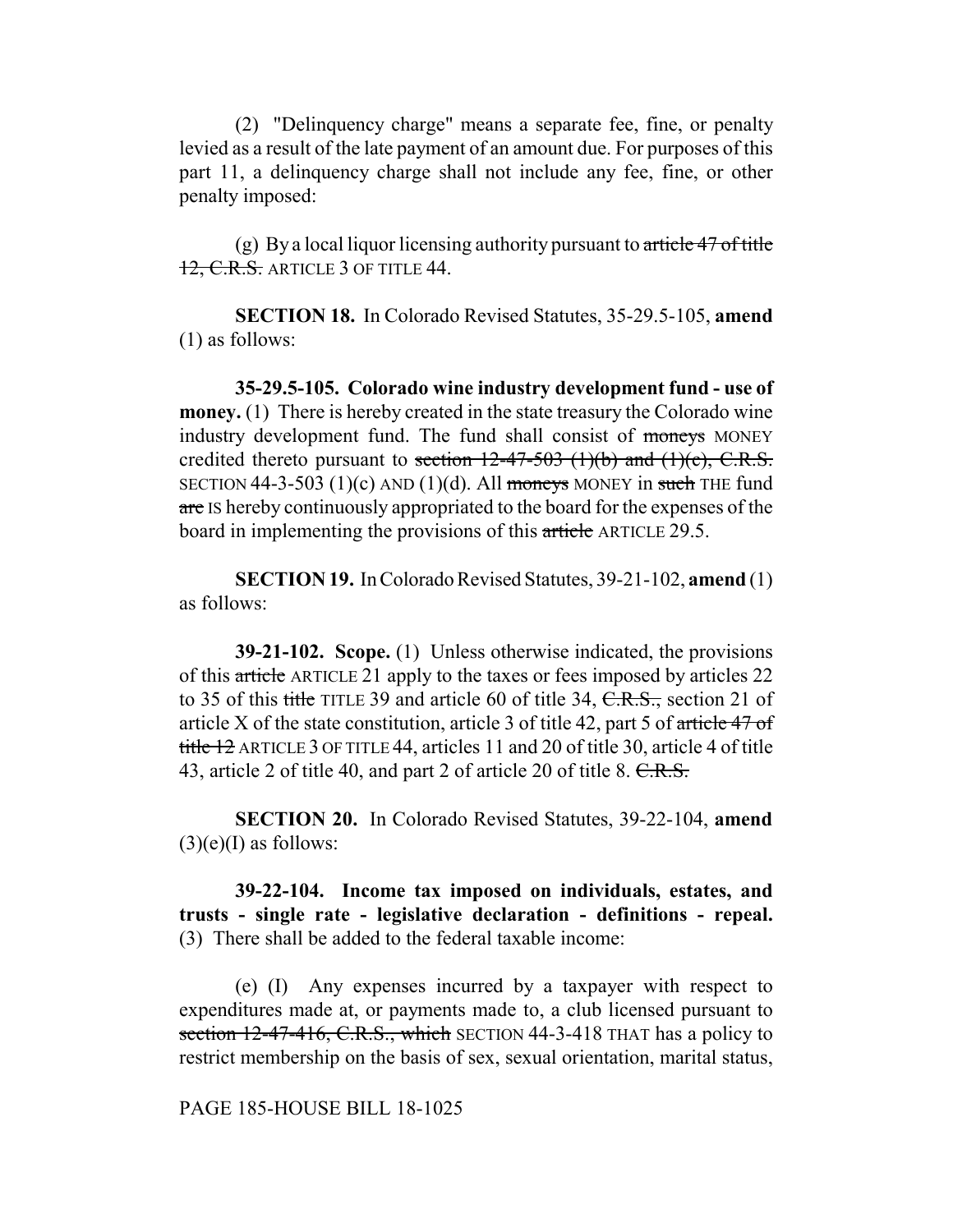race, creed, religion, color, ancestry, or national origin. Any such club shall provide on each receipt furnished to a taxpayer a printed statement as follows:

> The expenditures covered by this receipt are nondeductible for state income tax purposes.

**SECTION 21.** In Colorado Revised Statutes, 39-22-304, **amend**  $(2)(e)$ (I) as follows:

**39-22-304. Net income of corporation - legislative declaration definitions - repeal.** (2) There shall be added to federal taxable income:

(e) (I) Any expenses incurred by a taxpayer with respect to expenditures made at, or payments made to, a club licensed pursuant to section 12-47-416, C.R.S., which SECTION 44-3-418 THAT has a policy to restrict membership on the basis of sex, sexual orientation, marital status, race, creed, religion, color, ancestry, or national origin. Any such club shall provide on each receipt furnished to a taxpayer a printed statement as follows:

> The expenditures covered by this receipt are nondeductible for state income tax purposes.

**SECTION 22.** In Colorado Revised Statutes, 42-1-206, **amend** (6) as follows:

**42-1-206. Records open to inspection - furnishing of copies rules.** (6) The record of conviction and actions taken by the department for violating section 18-13-122 or  $12-47-901$  (1)(c), C.R.S. 44-3-901 (1)(d), held by the department of revenue, shall not be a public record after the period of revocation imposed under such sections has been concluded; except that this subsection (6) shall not prevent the department from sharing such information with a criminal justice agency as defined in section  $24-72-302$  (3). C.R.S.

**SECTION 23.** In Colorado Revised Statutes, 42-2-125, **amend**  $(1)(m)$  as follows:

**42-2-125. Mandatory revocation of license and permit.** (1) The

PAGE 186-HOUSE BILL 18-1025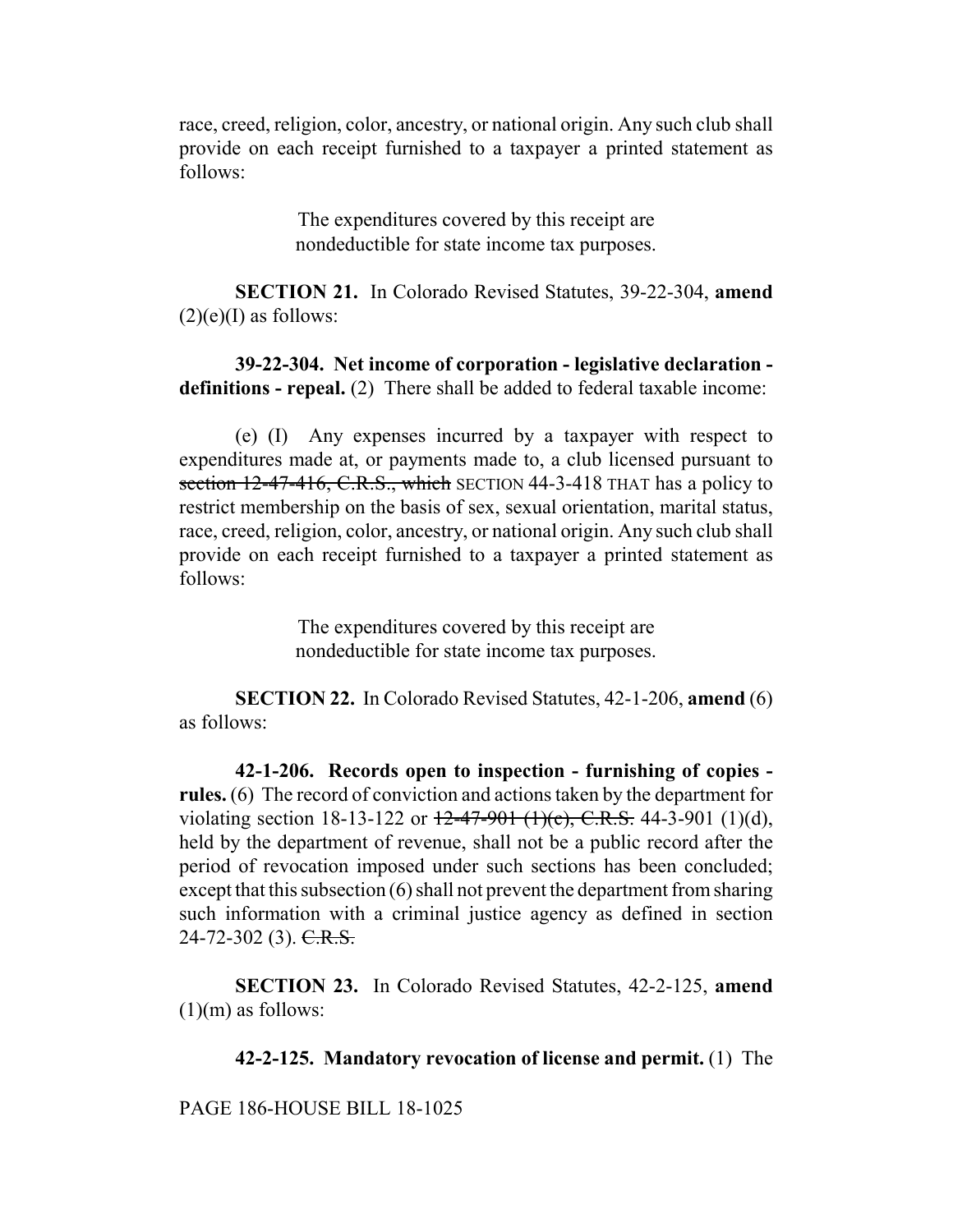department shall immediately revoke the license or permit of any driver or minor driver upon receiving a record showing that the driver has:

(m) (I) Been convicted of violating section  $12-47-901$  (1)(b) or  $(1)(e)$  SECTION 44-3-901 (1)(c) OR (1)(d) or 18-13-122 (3) C.R.S., or any counterpart municipal charter or ordinance offense to such sections and having failed to complete an alcohol evaluation or assessment, an alcohol education program, or an alcohol treatment program ordered by the court in connection with such conviction; or

(II) Been convicted of violating section  $12-47-901$  (1)(b) or (1)(c) SECTION 44-3-901 (1)(c) OR (1)(d) or 18-13-122 (3)  $C.R.S.,$  or any counterpart municipal charter or ordinance offense to such sections and has a previous conviction for such offenses;

**SECTION 24.** In Colorado Revised Statutes, 42-2-127.6, **amend**  $(1)(a)$  as follows:

**42-2-127.6. Authority to suspend license - providing alcohol to an underage person.** (1) (a) Whenever the department receives notice that a person, other than a business licensed pursuant to article 46, 47, or 48 of title 12, C.R.S. ARTICLE 3, 4, OR 5 OF TITLE 44, or an employee or agent of the business acting in the scope of his or her employment, has been convicted of an offense pursuant to section  $12-47-901$  (1)(a.5) or (1)(k), C.R.S. SECTION 44-3-901 (1)(b) OR (1)(l), the department shall immediately suspend the license of the person for a period of not less than six months.

**SECTION 25.** In Colorado Revised Statutes, **amend** 42-2-131 as follows:

**42-2-131. Revocation of license or permit for failing to comply with a court order relating to nondriving alcohol convictions.** Upon a plea of guilty or nolo contendere or a verdict of guilty by the court or a jury to an offense under section  $12-47-901$  (1)(b) or (1)(c) SECTION 44-3-901 (1)(c) OR (1)(d) or 18-13-122 (3)  $C.R.S.,$  or any counterpart municipal charter or ordinance offense to such section and upon a failure to complete an alcohol evaluation or assessment, an alcohol education program, or an alcohol treatment program ordered by the court in connection with such plea or verdict, the court shall forward to the department a notice of plea or verdict or such THE failure to complete on the form prescribed by the

PAGE 187-HOUSE BILL 18-1025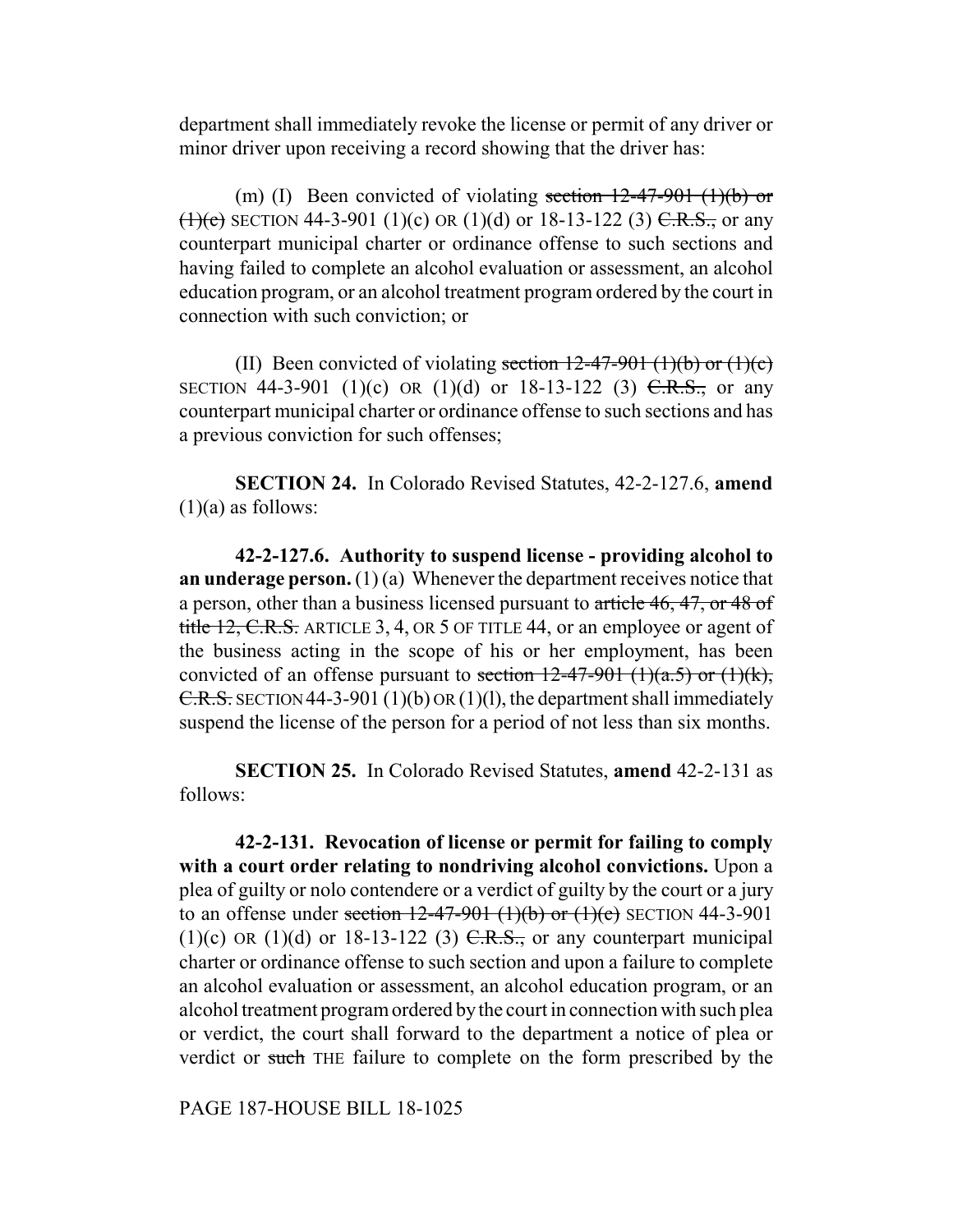department. Any revocation pursuant to section 42-2-125 (1)(m) shall begin when the department gives notice of the revocation to the person in accordance with section 42-2-119 (2).

**SECTION 26. Appropriation.** (1) For the 2018-19 state fiscal year, \$3,091 is appropriated to the department of revenue for use by the liquor and tobacco enforcement division. This appropriation is from the liquor enforcement division and state licensing authority cash fund created in section 24-35-401, C.R.S. To implement this act, the division may use this appropriation as follows:

- (a) \$2,400 for personal services; and
- (b) \$691 for operating expenses.

**SECTION 27. Act subject to petition - effective date.** This act takes effect October 1, 2018; except that, if a referendum petition is filed pursuant to section 1 (3) of article V of the state constitution against this act or an item, section, or part of this act within the ninety-day period after final adjournment of the general assembly, then the act, item, section, or part will not take effect unless approved by the people at the general election to be